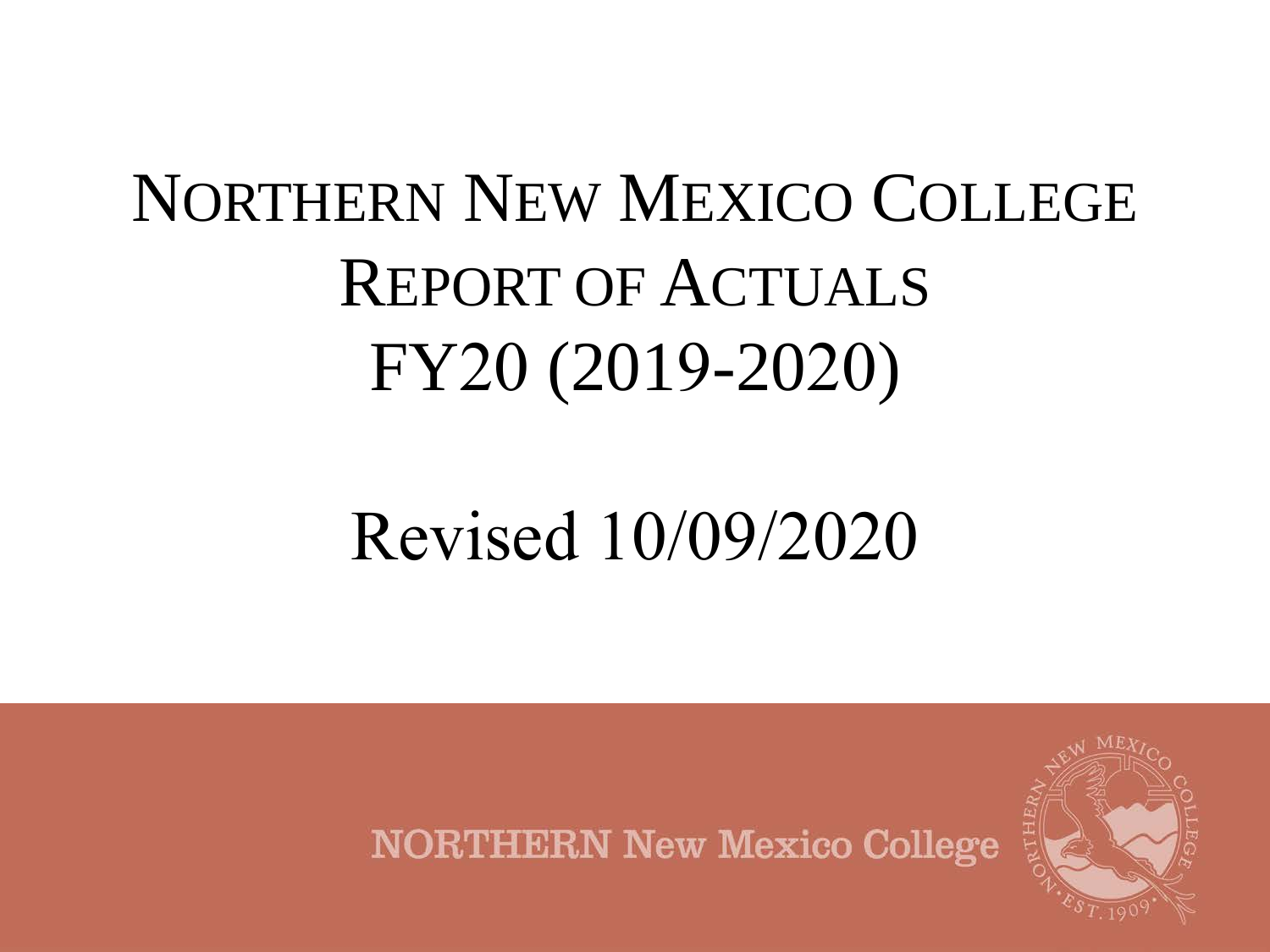### **NORTHERN NEW MEXICO COLLEGE REPORT OF ACTUALS FY 2020**

### **TABLE OF CONTENTS**

- Exhibit 1 Summary of Current Funds and Plant Funds
- Exhibit 1A Detail of Transfers
- Exhibit 2 Summary of Instruction and General (I & G)
- Exhibit 3 Student Tuition and Miscellaneous Fees (I & G)
- Exhibit 4 Government Appropriations (I & G)
- Exhibit 5 Government Grants and Contracts (I & G)
- Exhibit 6 Private Gifts, Grants and Contracts (I & G)
- Exhibit 7 Endowment, Land and Permanent Fund Income (I & G)
- Exhibit 8 Sales and Services of Educational Activities (I & G)
- Exhibit 9 Other Sources of Revenue (I & G)
- Exhibit 10 Expenditures for Instruction (I & G)
- Exhibit 11 Expenditures for Academic Support (I & G)
- Exhibit 12 Expenditures for Student Services (I & G)
- Exhibit 13 Expenditures for Institutional Support (I & G)
- Exhibit 14 Expenditures for Operation and Maintenance of Plant (I & G)
- Exhibit 15 Student Social and Cultural Activities
- Exhibit 16 Research
- Exhibit 17 Public Service
- Exhibit 18 Internal Service Department
- Exhibit 19 Student Aid, Grants and Stipends
- Exhibit 20 Auxiliary Enterprises
- Exhibit 21 Intercollegiate Athletics
- Exhibit I Capital Outlay
- Exhibit II Renewals and Replacements
- Exhibit a Summary of Current Funds Revenue by Source
- Exhibit b Summary of Salaries in All Current Funds
- Exhibit c Proposed Salary Increases
- Exhibit d Tuition and Required Fees
- Exhibit e Salaries of Principal Officers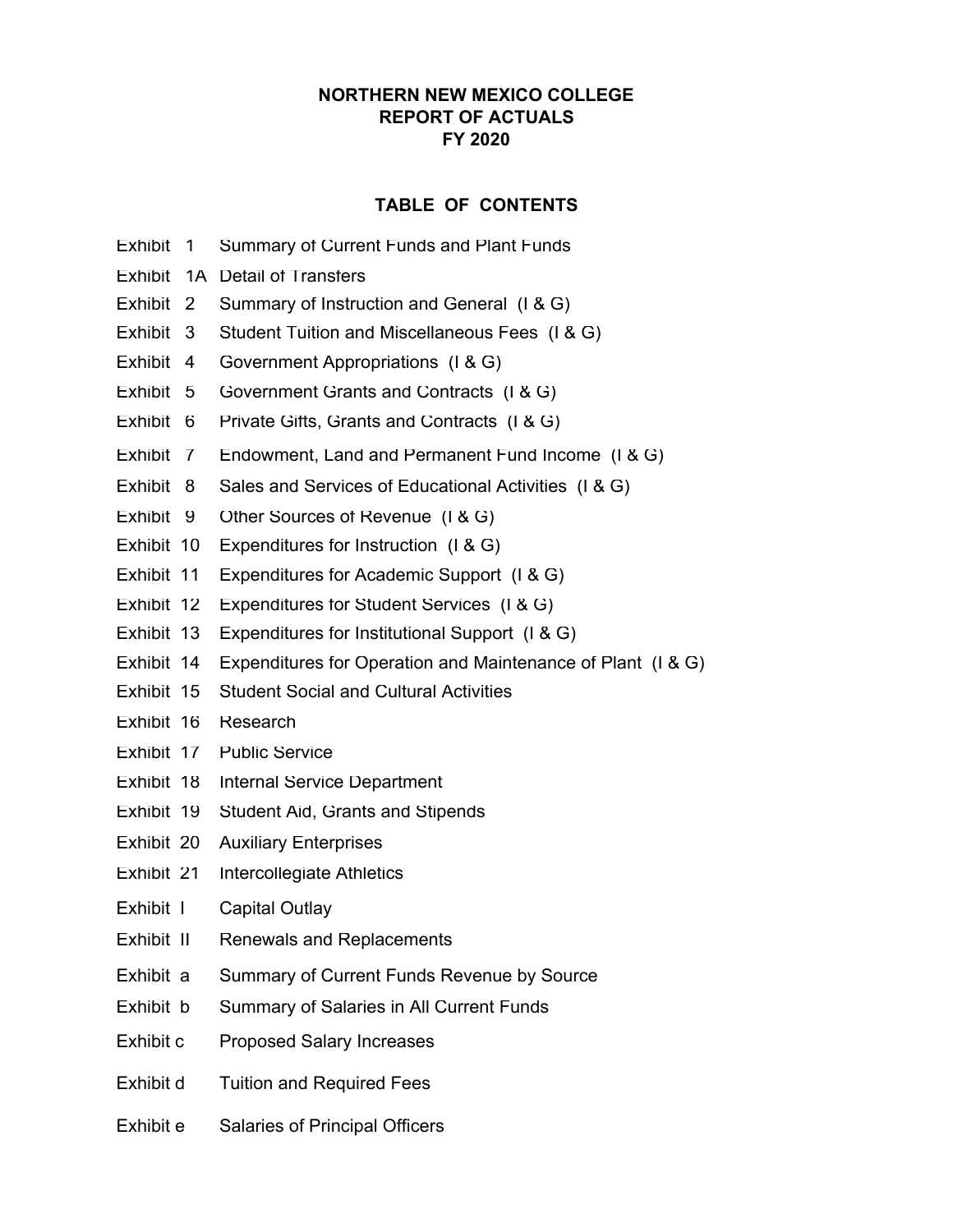# **NORTHERN NEW MEXICO COLLEGE EXHIBIT 1\_SUMMARY OF CURRENT FUNDS AND PLANT FUNDS**

|                                 |                                    |                  | Original FY20Budget<br><b>Unrestricted</b><br><b>Restricted</b> |                             | Final FY20 Budget (Estimated)<br><b>Unrestricted</b> | <b>Restricted</b>           | <b>FY20 Unaudited Actuals</b><br><b>Unrestricted</b> | <b>Restricted</b>    |
|---------------------------------|------------------------------------|------------------|-----------------------------------------------------------------|-----------------------------|------------------------------------------------------|-----------------------------|------------------------------------------------------|----------------------|
|                                 |                                    |                  | <b>FTE</b><br><b>Amount</b>                                     | <b>FTE</b><br><b>Amount</b> | <b>FTE</b><br><b>Amount</b>                          | <b>FTE</b><br><b>Amount</b> | <b>FTE</b><br><b>Amount</b>                          | <b>FTE</b><br>Amount |
| <b>REVENUES</b>                 |                                    |                  |                                                                 |                             |                                                      |                             |                                                      |                      |
|                                 | Instruction and General            | Exh 2            | 14,330,882                                                      | 2,602,129                   | 14,367,627                                           | 3,605,092                   | 16,298,680                                           | 2,416,082            |
|                                 | <b>Student Social and Cultural</b> | <b>Exh 15</b>    | 83,735                                                          |                             | 88,768                                               |                             | 85,153                                               |                      |
|                                 | Research                           | Exh 16           |                                                                 |                             |                                                      | 161,868                     |                                                      | 119,312              |
|                                 | <b>Public Service</b>              | Exh 17           | 1,554,828                                                       |                             | 1,551,836                                            | 8,000                       | 1,560,800                                            | 3,586                |
|                                 | Internal Service Dept.             | <b>Exh 18</b>    | 457,100                                                         |                             | 457,100                                              |                             | 490,703                                              |                      |
|                                 | <b>Student Financial Aid</b>       | <b>Exh 19</b>    |                                                                 | 4,682,096                   |                                                      | 4,903,623                   |                                                      | 6,473,954            |
|                                 | <b>Auxiliary Enterprises</b>       | <b>Exh 20</b>    | 730,896                                                         |                             | 531,542                                              |                             | 490,513                                              |                      |
|                                 | Intercollegiate Athletics          | <b>Exh 21</b>    | 779.442                                                         |                             | 757,516                                              |                             | 761.573                                              |                      |
| <b>Subtotal Current Funds</b>   |                                    |                  | 17,936,883                                                      | 7,284,225                   | 17,754,389                                           | 8,678,583                   | 19,687,422                                           | 9,012,934            |
|                                 | Capital Outlay                     | Exh I            | 1,987,565                                                       |                             | 2,062,117                                            |                             | 1,458,544                                            |                      |
|                                 | Renewals & Replacements            | Exh II           |                                                                 |                             |                                                      |                             |                                                      |                      |
| <b>Subtotal Plant Funds</b>     |                                    |                  | 1,987,565                                                       |                             | 2,062,117                                            |                             | 1,458,544                                            |                      |
| <b>TOTAL REVENUES</b>           |                                    |                  | 19,924,448                                                      | 7,284,225                   | 19,816,506                                           | 8,678,583                   | 21,145,966                                           | 9,012,934            |
| <b>BEGINNING BALANCES</b>       |                                    |                  |                                                                 |                             |                                                      |                             |                                                      |                      |
|                                 | Instruction and General            | Exh <sub>2</sub> | 1,997,246                                                       | 28,891                      | 2,586,649                                            |                             | 2,386,930                                            | (4, 897)             |
|                                 | <b>Student Social and Cultural</b> | <b>Exh 15</b>    | 3,086                                                           |                             | 3,086                                                |                             |                                                      |                      |
|                                 | Research                           | Exh 16           |                                                                 |                             |                                                      |                             |                                                      | 2,520                |
|                                 | <b>Public Service</b>              | Exh 17           | 115,345                                                         |                             | 115,374                                              |                             | 136,023                                              |                      |
|                                 | Internal Service Dept.             | Exh 18           |                                                                 | (9, 130)                    |                                                      |                             |                                                      |                      |
|                                 | <b>Student Financial Aid</b>       | <b>Exh 19</b>    |                                                                 |                             |                                                      |                             |                                                      |                      |
|                                 | <b>Auxiliary Enterprises</b>       | <b>Exh 20</b>    | 87,578                                                          | (10, 630)                   | 93,996                                               |                             | 32,033                                               |                      |
|                                 | Intercollegiate Athletics          | <b>Exh 21</b>    | 25,618                                                          | (9, 130)                    | 597                                                  |                             |                                                      |                      |
| <b>Subtotal Current Funds</b>   |                                    |                  | 2,228,873                                                       |                             | 2,799,702                                            |                             | 2,554,986                                            | (2, 377)             |
|                                 | Capital Outlay                     | Exh I            |                                                                 |                             |                                                      |                             |                                                      |                      |
|                                 | Renewals & Replacements            | Exh II           |                                                                 |                             |                                                      |                             |                                                      |                      |
| <b>Subtotal Plant Funds</b>     |                                    |                  |                                                                 |                             |                                                      | $\overline{\phantom{a}}$    |                                                      |                      |
| <b>TOTAL BEGINNING BALANCES</b> |                                    |                  | 2,228,873                                                       |                             | 2,799,702                                            |                             | 2,554,986                                            | (2, 377)             |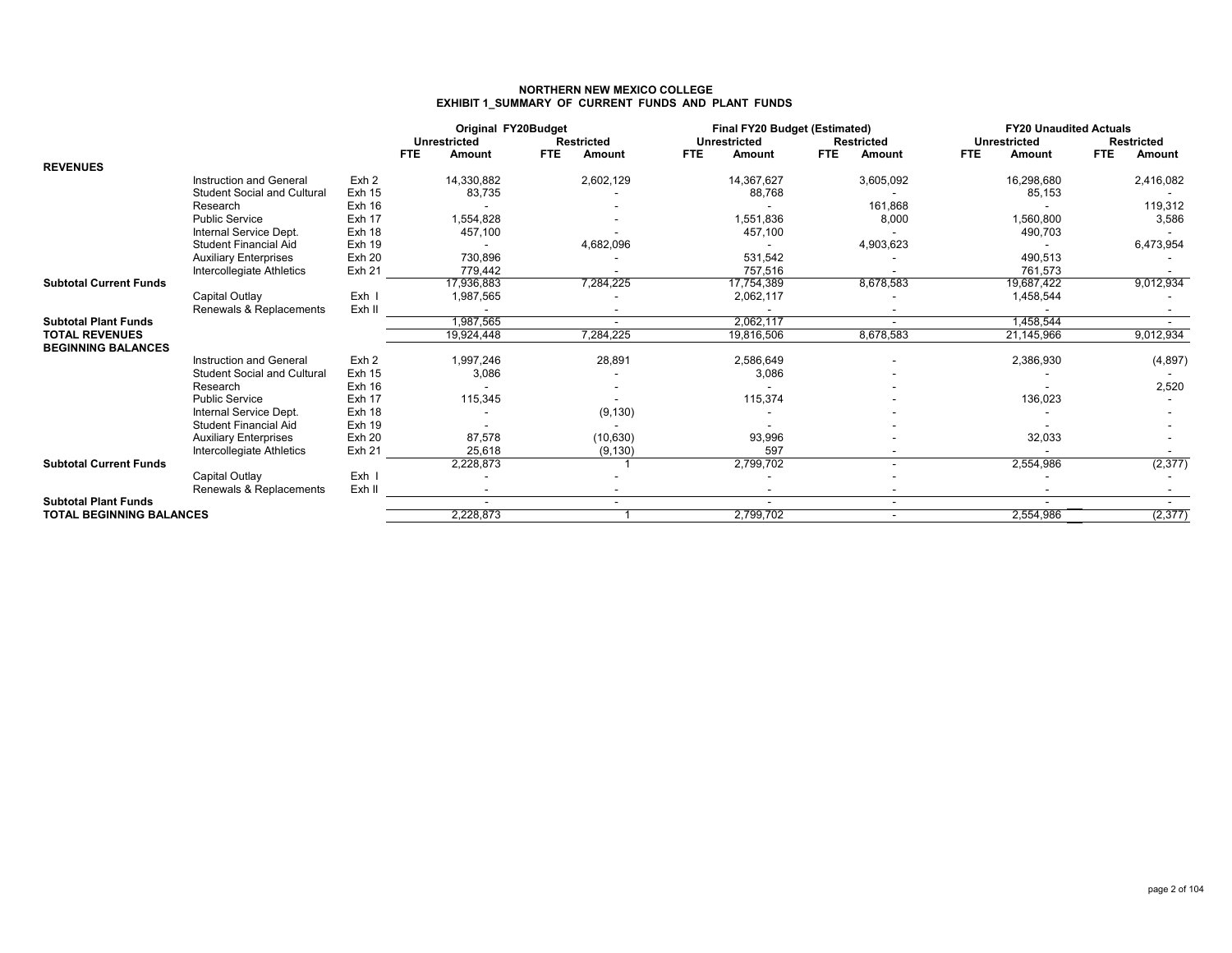### **NORTHERN NEW MEXICO COLLEGEEXHIBIT 1\_SUMMARY OF CURRENT FUNDS AND PLANT FUNDS**

|                               |                                    |                  | Original FY20Budget<br><b>Unrestricted</b><br><b>Restricted</b><br><b>FTE</b><br><b>FTE</b><br>Amount<br>Amount |                         | Final FY20 Budget (Estimated)<br>Unrestricted<br><b>Restricted</b><br><b>FTE</b><br><b>FTE</b><br>Amount<br>Amount |           |        |                         | <b>Unrestricted</b>      | <b>FY20 Unaudited Actuals</b><br><b>Restricted</b><br><b>FTE</b> |                          |                         |                          |           |
|-------------------------------|------------------------------------|------------------|-----------------------------------------------------------------------------------------------------------------|-------------------------|--------------------------------------------------------------------------------------------------------------------|-----------|--------|-------------------------|--------------------------|------------------------------------------------------------------|--------------------------|-------------------------|--------------------------|-----------|
| <b>AVAILABLE</b>              |                                    |                  |                                                                                                                 |                         |                                                                                                                    |           |        |                         |                          |                                                                  | <b>FTE</b>               | Amount                  |                          | Amount    |
|                               | Instruction and General            | Exh <sub>2</sub> |                                                                                                                 | 16,328,128              |                                                                                                                    | 2,631,020 |        | 16,954,276              |                          | 3,605,092                                                        |                          | 18,685,610              |                          | 2,411,185 |
|                               | <b>Student Social and Cultural</b> | <b>Exh 15</b>    |                                                                                                                 | 86,821                  |                                                                                                                    |           |        | 91,854                  |                          |                                                                  |                          | 85,153                  |                          |           |
|                               | Research                           | Exh 16           |                                                                                                                 |                         |                                                                                                                    |           |        |                         |                          | 161,868                                                          |                          |                         |                          | 121,832   |
|                               | <b>Public Service</b>              | Exh 17           |                                                                                                                 | 1.670.173               |                                                                                                                    |           |        | 1,667,210               |                          | 8,000                                                            |                          | 1,696,823               |                          | 3,586     |
|                               | Internal Service Dept.             | Exh 18           |                                                                                                                 | 457,100                 |                                                                                                                    | (9, 130)  |        | 457,100                 |                          |                                                                  |                          | 490,703                 |                          |           |
|                               | <b>Student Financial Aid</b>       | <b>Exh 19</b>    |                                                                                                                 |                         |                                                                                                                    | 4,682,096 |        |                         |                          | 4,903,623                                                        |                          |                         |                          | 6,473,954 |
|                               | <b>Auxiliary Enterprises</b>       | <b>Exh 20</b>    |                                                                                                                 | 818.474                 |                                                                                                                    | (10, 630) |        | 625,538                 |                          |                                                                  |                          | 522,546                 |                          |           |
|                               | Intercollegiate Athletics          | <b>Exh 21</b>    |                                                                                                                 | 805,060                 |                                                                                                                    | (9, 130)  |        | 758,113                 |                          |                                                                  |                          | 761,573                 |                          |           |
| <b>Subtotal Current Funds</b> |                                    |                  |                                                                                                                 | 20, 165, 756            |                                                                                                                    | 7,284,226 |        | 20,554,091              |                          | 8,678,583                                                        |                          | 22,242,408              |                          | 9,010,557 |
|                               | Capital Outlay                     | Exh I            |                                                                                                                 | 1,987,565               |                                                                                                                    |           |        | 2,062,117               |                          |                                                                  |                          | 1,458,544               |                          |           |
|                               | Renewals & Replacements            | Exh II           |                                                                                                                 |                         |                                                                                                                    |           |        |                         |                          |                                                                  |                          |                         |                          |           |
| <b>Subtotal Plant Funds</b>   |                                    |                  |                                                                                                                 | 1,987,565               |                                                                                                                    |           |        | 2,062,117               |                          |                                                                  |                          | 1,458,544               |                          | $\sim$    |
| <b>TOTAL AVAILABLE</b>        |                                    |                  |                                                                                                                 | 22, 153, 321            |                                                                                                                    | 7,284,226 |        | 22,616,208              |                          | 8,678,583                                                        |                          | 23,700,952              |                          | 9,010,557 |
| <b>EXPENDITURES</b>           |                                    |                  |                                                                                                                 |                         |                                                                                                                    |           |        |                         |                          |                                                                  |                          |                         |                          |           |
|                               | Instruction and General            | Exh <sub>2</sub> | 167.63                                                                                                          | 14.631.285              | 21.62                                                                                                              | 2,474,617 | 168.62 | 14.442.485              | 25.37                    | 3,435,438                                                        | 168.62                   | 13,518,984              | 25.37                    | 2,268,756 |
|                               | <b>Student Social and Cultural</b> | <b>Exh 15</b>    | 1.00                                                                                                            | 98,735                  |                                                                                                                    |           | 1.00   | 103,768                 | $\overline{\phantom{a}}$ |                                                                  | 1.00                     | 66,078                  |                          |           |
|                               | Research                           | <b>Exh 16</b>    |                                                                                                                 |                         |                                                                                                                    |           |        |                         |                          | 128,623                                                          |                          |                         |                          | 111,909   |
|                               | <b>Public Service</b>              | Exh 17           | 3.00                                                                                                            | 1,579,633               |                                                                                                                    |           | 7.00   | 1,576,641               | $\overline{\phantom{a}}$ | 8,000                                                            | 7.00                     | 914,523                 |                          | 3,586     |
|                               | Internal Service Dept.             | Exh 18           | 8.75                                                                                                            | 177,576                 |                                                                                                                    |           | 8.75   | 169,084                 | $\overline{\phantom{a}}$ | 1,305                                                            | 8.75                     | (51, 917)               | $\overline{\phantom{a}}$ | 1,605     |
|                               | <b>Student Financial Aid</b>       | <b>Exh 19</b>    |                                                                                                                 | 355.000                 | $\overline{\phantom{a}}$                                                                                           | 4,712,156 |        | 358.184                 | $\overline{\phantom{a}}$ | 4,933,683                                                        |                          | 337,602                 |                          | 6,504,014 |
|                               | <b>Auxiliary Enterprises</b>       | <b>Exh 20</b>    | 6.30                                                                                                            | 957.028                 |                                                                                                                    |           | 6.30   | 793,334                 | $\overline{\phantom{a}}$ | 2,520                                                            | 6.30                     | 555,377                 |                          | 1,498     |
|                               | Intercollegiate Athletics          | <b>Exh 21</b>    | 5.00                                                                                                            | 644.442                 |                                                                                                                    |           | 5.00   | 601,878                 |                          | 5,307                                                            | 5.00                     | 589,369                 |                          | 5,327     |
| <b>Subtotal Current Funds</b> |                                    |                  | 191.68                                                                                                          | 18,443,699              | 21.62                                                                                                              | 7.186.773 | 196.67 | 18,045,374              | 25.37                    | 8,514,876                                                        | 196.67                   | 15,930,016              | 25.37                    | 8,896,695 |
|                               | Capital Outlay                     | Exh I            | $\overline{\phantom{a}}$                                                                                        | 1,987,565               |                                                                                                                    |           |        | 2,062,117               |                          |                                                                  |                          | 1,458,544               |                          |           |
| <b>Subtotal Plant Funds</b>   | Renewals & Replacements            | Exh II           | $\overline{\phantom{a}}$                                                                                        | 230,000                 | $\overline{\phantom{a}}$                                                                                           |           |        | 471,438                 |                          |                                                                  |                          | 436,167                 |                          |           |
| <b>TOTAL EXPENDITURES</b>     |                                    |                  | $\blacksquare$<br>191.68                                                                                        | 2,217,565<br>20,661,264 | $\blacksquare$<br>21.62                                                                                            | 7,186,773 | 196.67 | 2,533,555<br>20,578,929 | $\blacksquare$<br>25.37  | 8,514,875                                                        | $\blacksquare$<br>196.67 | 1,894,711<br>17,824,727 | 25.37                    | 8,896,695 |
|                               |                                    |                  |                                                                                                                 |                         |                                                                                                                    |           |        |                         |                          |                                                                  |                          |                         |                          |           |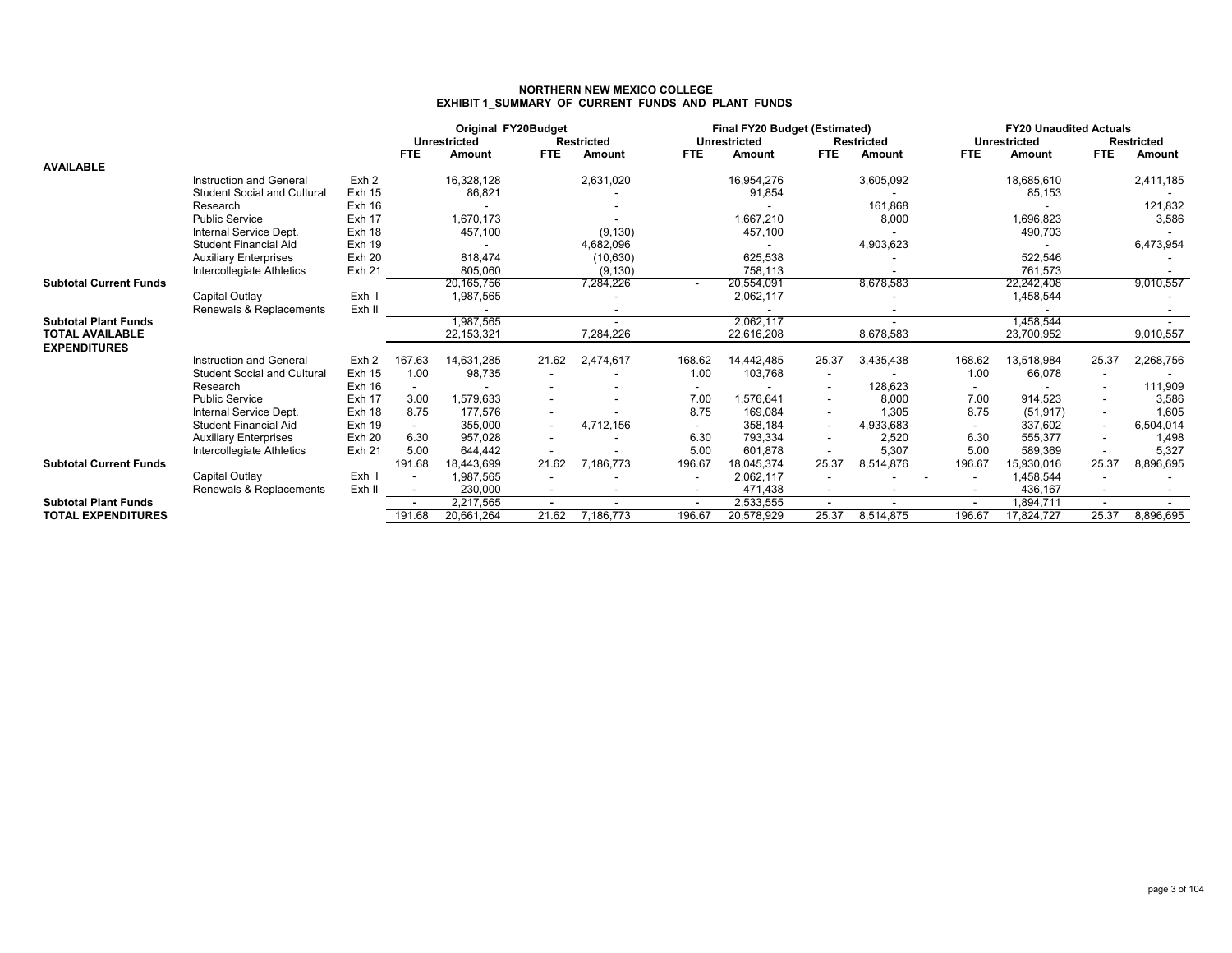### **NORTHERN NEW MEXICO COLLEGEEXHIBIT 1\_SUMMARY OF CURRENT FUNDS AND PLANT FUNDS**

|                                                               |                                    |                   | Original FY20Budget<br><b>Unrestricted</b><br><b>Restricted</b><br><b>FTE</b><br>FTE.<br><b>Amount</b><br>Amount |                          | <b>Final FY20 Budget (Estimated)</b><br><b>Unrestricted</b><br><b>FTE</b><br>Amount | <b>Restricted</b><br><b>FTE</b><br>Amount | <b>FY20 Unaudited Actuals</b><br><b>Unrestricted</b><br><b>FTE</b><br><b>Amount</b> | <b>Restricted</b><br><b>FTE</b><br>Amount |  |
|---------------------------------------------------------------|------------------------------------|-------------------|------------------------------------------------------------------------------------------------------------------|--------------------------|-------------------------------------------------------------------------------------|-------------------------------------------|-------------------------------------------------------------------------------------|-------------------------------------------|--|
| <b>NET TRANSFERS IN(OUT)</b>                                  |                                    |                   |                                                                                                                  |                          |                                                                                     |                                           |                                                                                     |                                           |  |
|                                                               | Instruction and General            | Exh 2             | (345, 378)                                                                                                       | (127, 514)               | (523, 261)                                                                          | (169, 654)                                | (133, 621)                                                                          | (87, 172)                                 |  |
|                                                               | <b>Student Social and Cultural</b> | <b>Exh 15</b>     | 15,000                                                                                                           |                          | 15,000                                                                              |                                           | 6,351                                                                               |                                           |  |
|                                                               | Research                           | Exh 16            |                                                                                                                  |                          |                                                                                     | (33, 245)                                 |                                                                                     | (9,923)                                   |  |
|                                                               | <b>Public Service</b>              | Exh 17            | 24,805                                                                                                           |                          | 24,805                                                                              |                                           |                                                                                     |                                           |  |
|                                                               | Internal Service Dept.             | Exh 18            | (279, 524)                                                                                                       |                          | (288, 016)                                                                          | 1,305                                     | (540, 218)                                                                          | 1,605                                     |  |
|                                                               | Student Financial Aid              | <b>Exh 19</b>     | 355,000                                                                                                          | 30,060                   | 358,184                                                                             | 30,060                                    | 337,602                                                                             | 30,060                                    |  |
|                                                               | <b>Auxiliary Enterprises</b>       | <b>Exh 20</b>     | 232,550                                                                                                          |                          | 261,792                                                                             | 2,520                                     | 112,069                                                                             | 1,498                                     |  |
|                                                               | Intercollegiate Athletics          | Exh 21            | (135,000)                                                                                                        |                          | (156, 235)                                                                          | 5,307                                     | (159, 745)                                                                          | 5,327                                     |  |
| <b>Subtotal Current Funds</b>                                 |                                    |                   | (132, 547)                                                                                                       | (97, 454)                | (307, 731)                                                                          | (163, 707)                                | (377, 562)                                                                          | (58, 605)                                 |  |
|                                                               | Capital Outlay                     | Exh I             |                                                                                                                  |                          |                                                                                     |                                           |                                                                                     |                                           |  |
|                                                               | Renewals & Replacements            | Exh II            | 230,000                                                                                                          |                          | 471,438                                                                             |                                           | 436,167                                                                             |                                           |  |
| <b>Subtotal Plant Funds</b>                                   |                                    |                   | 230,000                                                                                                          |                          | 471.438                                                                             |                                           | 436.167                                                                             | $\sim$                                    |  |
| <b>NET TRANSFERS</b><br><b>ENDING BALANCES</b>                |                                    |                   | 97,454                                                                                                           | (97, 454)                | 163,707                                                                             | (163, 707)                                | 58,606                                                                              | (58, 605)                                 |  |
|                                                               | Instruction and General            | Exh <sub>2</sub>  | 1,351,465                                                                                                        | 28,890                   | 1,988,530                                                                           |                                           | 5,033,005                                                                           | 55,257                                    |  |
|                                                               | <b>Student Social and Cultural</b> | <b>Exh 15</b>     | 3,086                                                                                                            |                          | 3,086                                                                               |                                           | 25,426                                                                              |                                           |  |
|                                                               | Research                           | Exh 16            |                                                                                                                  |                          |                                                                                     |                                           |                                                                                     |                                           |  |
|                                                               | <b>Public Service</b>              | Exh 17            | 115,345                                                                                                          |                          | 115,374                                                                             |                                           | 782,300                                                                             |                                           |  |
|                                                               | Internal Service Dept.             | Exh 18            |                                                                                                                  | (9, 130)                 |                                                                                     |                                           | 2,402                                                                               |                                           |  |
|                                                               | Student Financial Aid              | <b>Exh 19</b>     |                                                                                                                  |                          |                                                                                     |                                           |                                                                                     |                                           |  |
|                                                               | <b>Auxiliary Enterprises</b>       | <b>Exh 20</b>     | 93,996                                                                                                           | (10, 630)                | 93,996                                                                              |                                           | 79,238                                                                              |                                           |  |
|                                                               | Intercollegiate Athletics          | Exh <sub>21</sub> | 25,618                                                                                                           | (9, 130)                 |                                                                                     |                                           | 12,459                                                                              |                                           |  |
| <b>Subtotal Current Funds</b>                                 |                                    |                   | 1,589,510                                                                                                        |                          | 2,200,987                                                                           |                                           | 5,934,830                                                                           | 55,257                                    |  |
|                                                               | Capital Outlay                     | Exh I             |                                                                                                                  |                          |                                                                                     |                                           |                                                                                     |                                           |  |
|                                                               | Renewals & Replacements            | Exh II            |                                                                                                                  |                          |                                                                                     |                                           |                                                                                     |                                           |  |
| <b>Subtotal Plant Funds</b>                                   |                                    |                   |                                                                                                                  | $\overline{\phantom{a}}$ |                                                                                     |                                           |                                                                                     |                                           |  |
| <b>TOTAL ENDING BALANCES</b><br>TOTAL EXPENDITURES, TRANSFERS |                                    |                   | 1,589,510                                                                                                        | $\overline{\phantom{a}}$ | 2,200,987                                                                           |                                           | 5,934,830                                                                           | 55,257                                    |  |
|                                                               | <b>&amp; ENDING BALANCE</b>        |                   | 22,153,320                                                                                                       | 7,284,227                | 22,616,209                                                                          | 8,678,583                                 | 23,700,951                                                                          | 9,010,557                                 |  |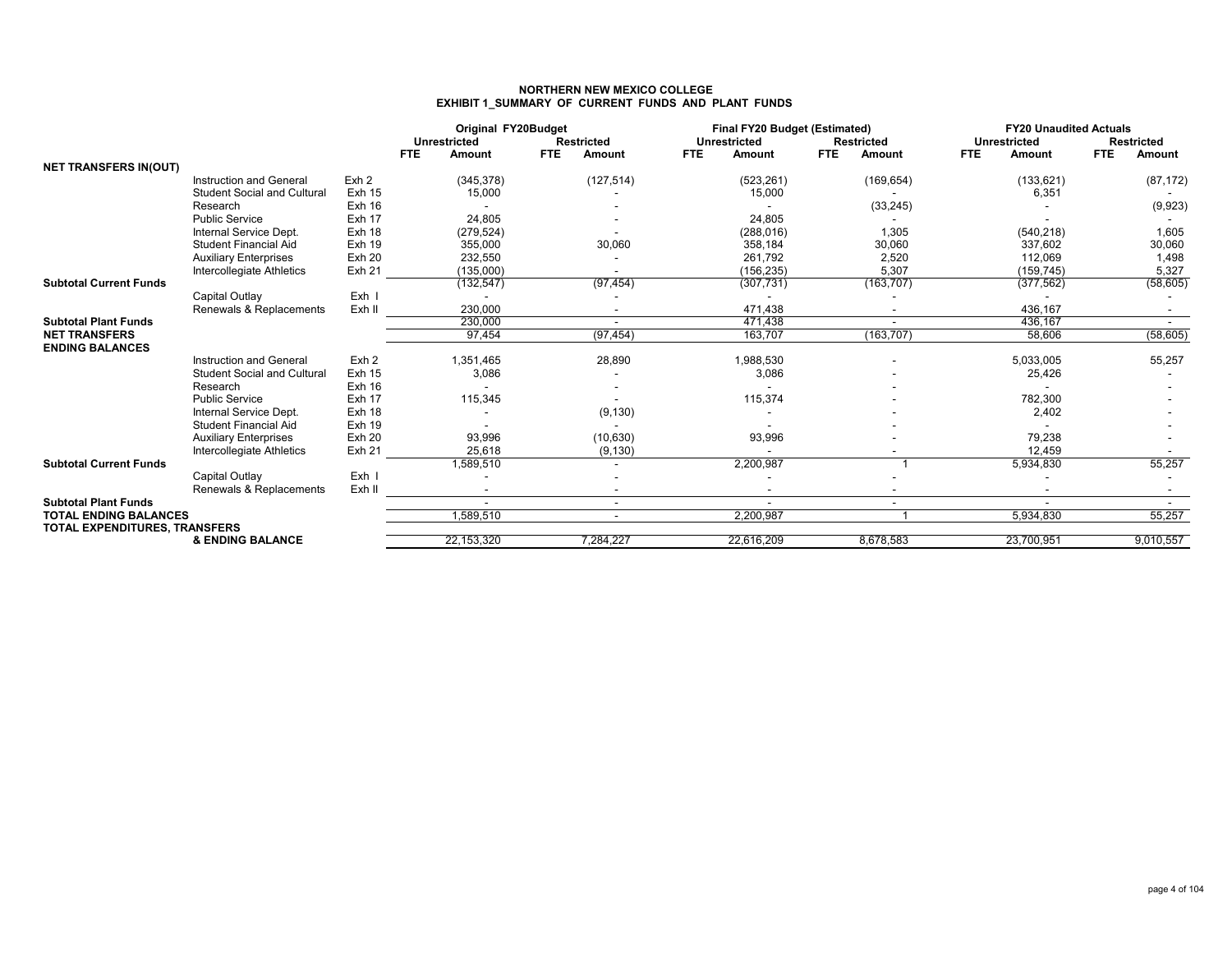### **NORTHERN NEW MEXICO COLLEGE EXHIBIT 1A\_DETAIL OF I&G TRANSFERS**

|                                    |                 |                      | Original FY20Budget |                   |            | Final FY20 Budget (Estimated) |            |                          |            | <b>FY20 Unaudited Actuals</b> |            |                   |
|------------------------------------|-----------------|----------------------|---------------------|-------------------|------------|-------------------------------|------------|--------------------------|------------|-------------------------------|------------|-------------------|
|                                    |                 | <b>Unrestricted</b>  |                     | <b>Restricted</b> |            | <b>Unrestricted</b>           |            | <b>Restricted</b>        |            | <b>Unrestricted</b>           |            | <b>Restricted</b> |
|                                    |                 | <b>FTE</b><br>Amount | <b>FTE</b>          | Amount            | <b>FTE</b> | Amount                        | <b>FTE</b> | Amount                   | <b>FTE</b> | Amount                        | <b>FTE</b> | Amount            |
| <b>TRANSFERS IN</b>                |                 |                      |                     |                   |            |                               |            |                          |            |                               |            |                   |
| Instruction and General            | Ex <sub>2</sub> |                      | 763,671             | 68,310            |            | 849,367                       |            | 69,576                   |            | 806,667                       |            | 68,310            |
| <b>Student Social and Cultural</b> | <b>Exh 15</b>   |                      | 15,000              |                   |            | 15,000                        |            |                          |            | 6,351                         |            |                   |
| Research                           | <b>Exh 16</b>   |                      | $\blacksquare$      |                   |            |                               |            |                          |            |                               |            |                   |
| <b>Public Service</b>              | Exh 17          |                      | 24,805              |                   |            | 24,805                        |            |                          |            |                               |            |                   |
| Internal Service Dept.             | Exh 18          |                      | 166,946             |                   |            | 147,166                       |            | 1,305                    |            | 75,967                        |            | 1,605             |
| <b>Student Financial Aid</b>       | <b>Exh 19</b>   |                      | 355,000             | 30,060            |            | 358,184                       |            | 30,060                   |            | 337,602                       |            | 30,060            |
| <b>Auxiliary Enterprises</b>       | <b>Exh 20</b>   |                      | 232,550             |                   |            | 261,792                       |            | 2,520                    |            | 113,567                       |            | 1,498             |
| Intercollegiate Athletics          | Exh 21          |                      |                     |                   |            |                               |            | 5,307                    |            |                               |            | 5,327             |
| <b>Subtotal Current Funds</b>      |                 |                      | 1,557,972           | 98,370            |            | 1,656,314                     |            | 108,768                  |            | 1,340,154                     |            | 106,800           |
| Capital Outlay                     | Exh I           |                      | $\overline{a}$      |                   |            |                               |            | $\overline{\phantom{a}}$ |            |                               |            |                   |
| Renewals & Replacements            | Exh II          |                      | 230,000             | $\sim$            |            | 471,438                       |            | $\sim$                   |            | 436,167                       |            |                   |
| <b>Subtotal Plant Funds</b>        |                 |                      | 230,000             | $\sim$            |            | 471,438                       |            | $\sim$                   |            | 436,167                       |            | $\sim$            |
| <b>TOTAL TRANSFERS IN</b>          |                 |                      | 1,787,972           | 98,370            |            | 2,127,752                     |            | 108,768                  |            | 1,776,321                     |            | 106,800           |
| <b>TRANSFERS OUT</b>               |                 |                      |                     |                   |            |                               |            |                          |            |                               |            |                   |
| Instruction and General            | Ex <sub>2</sub> |                      | (1, 109, 049)       | (195, 824)        |            | (1,372,628)                   |            | (239, 230)               |            | (940, 288)                    |            | (155, 482)        |
| <b>Student Social and Cultural</b> | <b>Exh 15</b>   |                      |                     |                   |            |                               |            |                          |            |                               |            |                   |
| Research                           | <b>Exh 16</b>   |                      |                     |                   |            |                               |            | (33, 245)                |            |                               |            | (9,923)           |
| <b>Public Service</b>              | Exh 17          |                      |                     |                   |            |                               |            |                          |            |                               |            |                   |
| Internal Service Dept.             | Exh 18          |                      | (446, 470)          |                   |            | (435, 182)                    |            |                          |            | (616, 185)                    |            |                   |
| Student Financial Aid              | <b>Exh 19</b>   |                      |                     |                   |            |                               |            |                          |            |                               |            |                   |
| <b>Auxiliary Enterprises</b>       | <b>Exh 20</b>   |                      |                     |                   |            |                               |            |                          |            | (1,498)                       |            |                   |
| Intercollegiate Athletics          | Exh 21          |                      | (135,000)           |                   |            | (156, 235)                    |            | $\blacksquare$           |            | (159, 745)                    |            |                   |
| <b>Subtotal Current Funds</b>      |                 |                      | (1,690,519)         | (195, 824)        |            | (1,964,045)                   |            | (272, 475)               |            | (1,717,716)                   |            | (165, 405)        |
| Capital Outlay                     | Exh I           |                      |                     |                   |            |                               |            |                          |            |                               |            |                   |
| Renewals & Replacements            | Exh II          |                      |                     |                   |            |                               |            | $\blacksquare$           |            | $\blacksquare$                |            |                   |
| <b>Subtotal Plant Funds</b>        |                 |                      | $\sim$              | $\sim$            |            | $\sim$                        |            | $\sim$                   |            | $\blacksquare$                |            | $\sim$            |
| <b>TOTAL TRANSFERS OUT</b>         |                 |                      | (1,690,519)         | (195, 824)        |            | (1,964,045)                   |            | (272, 475)               |            | (1,717,716)                   |            | (165, 405)        |
| <b>NET TRANSFERS (Totals only)</b> |                 |                      | 97,453              | (97, 454)         |            | 163,707                       |            | (163, 707)               |            | 58,605                        |            | (58, 605)         |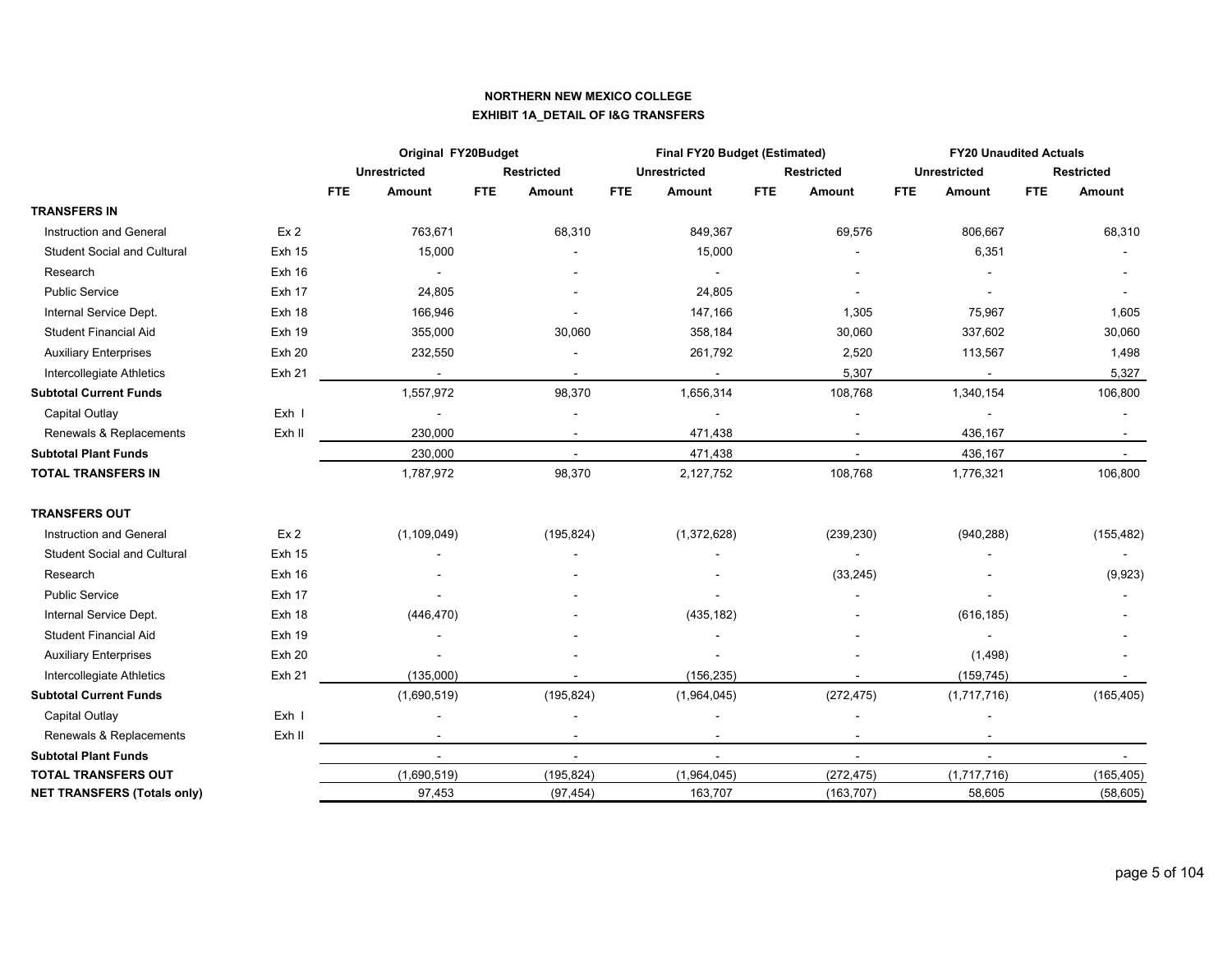### **NORTHERN NEW MEXICO COLLEGE EXHIBIT 1A\_DETAIL OF I&G TRANSFERS**

|                                    |                 | Original FY20Budget |                     |            |                          | <b>Final FY20 Budget (Estimated)</b> |                     |            | <b>FY20 Unaudited Actuals</b> |            |                          |            |                   |
|------------------------------------|-----------------|---------------------|---------------------|------------|--------------------------|--------------------------------------|---------------------|------------|-------------------------------|------------|--------------------------|------------|-------------------|
|                                    |                 |                     | <b>Unrestricted</b> |            | <b>Restricted</b>        |                                      | <b>Unrestricted</b> |            | <b>Restricted</b>             |            | <b>Unrestricted</b>      |            | <b>Restricted</b> |
|                                    |                 | <b>FTE</b>          | Amount              | <b>FTE</b> | Amount                   | FTE                                  | <b>Amount</b>       | <b>FTE</b> | Amount                        | <b>FTE</b> | Amount                   | <b>FTE</b> | Amount            |
| <b>NET TRANSFERS (by Exhibit)</b>  |                 |                     |                     |            |                          |                                      |                     |            |                               |            |                          |            |                   |
| Instruction and General            | Ex <sub>2</sub> |                     | (345, 378)          |            | (127, 514)               |                                      | (523, 261)          |            | (169, 654)                    |            | (133, 621)               |            | (87, 172)         |
| <b>Student Social and Cultural</b> | <b>Exh 15</b>   |                     | 15,000              |            | $\overline{\phantom{a}}$ |                                      | 15,000              |            |                               |            | 6,351                    |            |                   |
| Research                           | Exh 16          |                     |                     |            | $\overline{\phantom{a}}$ |                                      |                     |            | (33, 245)                     |            | $\overline{\phantom{a}}$ |            | (9,923)           |
| <b>Public Service</b>              | Exh 17          |                     | 24,805              |            |                          |                                      | 24,805              |            |                               |            |                          |            |                   |
| Internal Service Dept.             | Exh 18          |                     | (279, 524)          |            |                          |                                      | (288, 016)          |            | 1,305                         |            | (540, 218)               |            | 1,605             |
| <b>Student Financial Aid</b>       | <b>Exh 19</b>   |                     | 355,000             |            | 30,060                   |                                      | 358,184             |            | 30,060                        |            | 337,602                  |            | 30,060            |
| <b>Auxiliary Enterprises</b>       | Exh 20          |                     | 232,550             |            | $\overline{\phantom{a}}$ |                                      | 261,792             |            | 2,520                         |            | 112,069                  |            | 1,498             |
| Intercollegiate Athletics          | Exh 21          |                     | (135,000)           |            |                          |                                      | (156, 235)          |            | 5,307                         |            | (159, 745)               |            | 5,327             |
| <b>Subtotal Current Funds</b>      |                 |                     | (132, 547)          |            | (97, 454)                |                                      | (307, 731)          |            | (163, 707)                    |            | (377, 562)               |            | (58, 605)         |
| Capital Outlay                     | Exh I           |                     | $\overline{a}$      |            | $\overline{\phantom{a}}$ |                                      |                     |            | $\overline{\phantom{a}}$      |            | $\overline{\phantom{a}}$ |            |                   |
| Renewals & Replacements            | Exh II          |                     | 230,000             |            |                          |                                      | 471,438             |            |                               |            | 436,167                  |            |                   |
| <b>Subtotal Plant Funds</b>        |                 |                     | 230,000             |            | $\blacksquare$           |                                      | 471,438             |            | $\blacksquare$                |            | 436,167                  |            |                   |
| <b>NET TRANSFERS (Total)</b>       |                 |                     | 97,453              |            | (97, 454)                |                                      | 163,707             |            | (163, 707)                    |            | 58,605                   |            | (58, 605)         |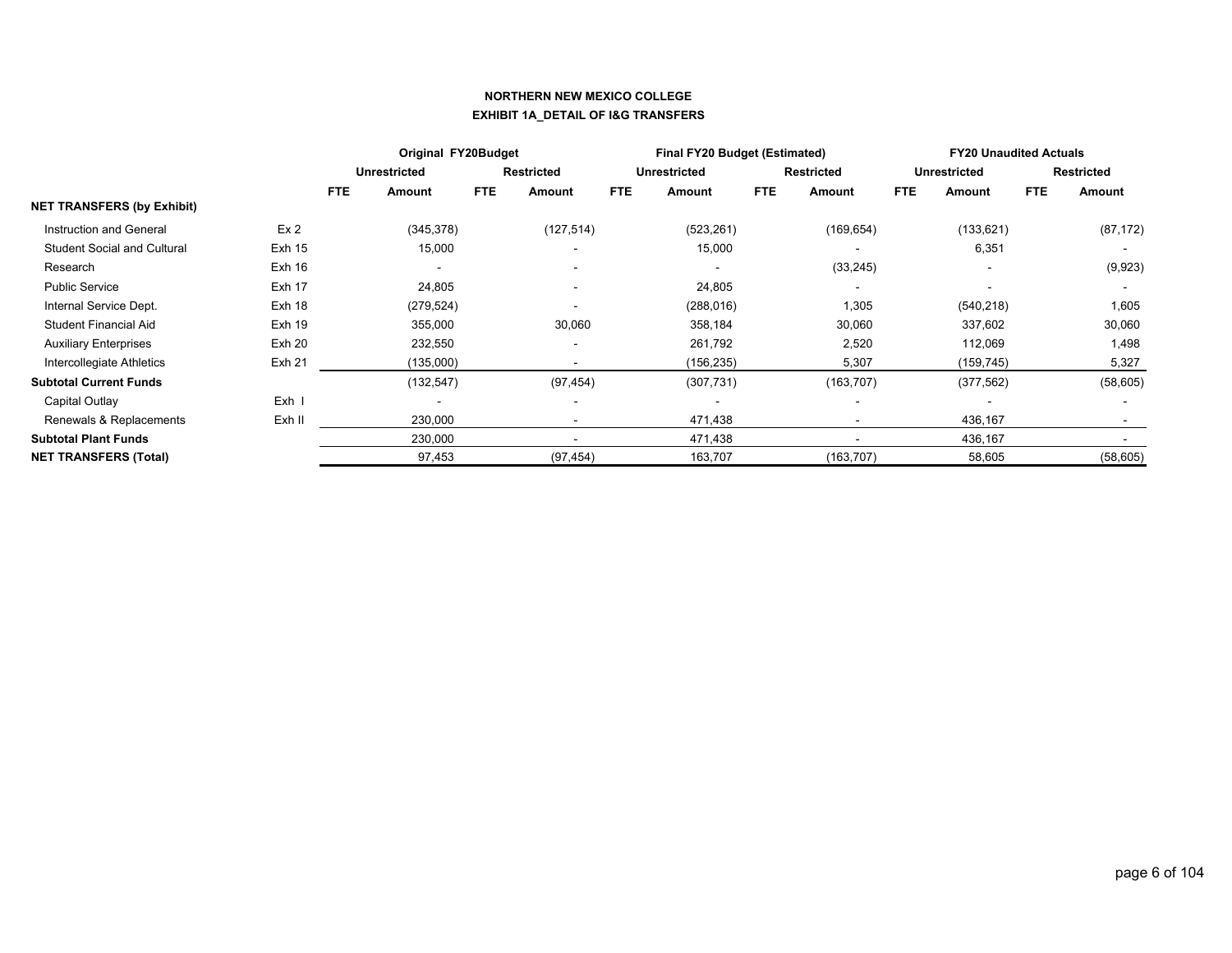### **NORTHERN NEW MEXICO COLLEGEEXHIBIT 2\_SUMMARY OF INSTRUCTION AND GENERAL**

|                                       |                  | Original FY20Budget<br><b>Unrestricted</b><br><b>Restricted</b> |               | <b>Final FY20 Budget (Estimated)</b><br><b>Unrestricted</b><br><b>Restricted</b> |            |            |               | <b>FY20 Unaudited Actuals</b><br><b>Unrestricted</b><br><b>Restricted</b> |               |            |            |                |            |
|---------------------------------------|------------------|-----------------------------------------------------------------|---------------|----------------------------------------------------------------------------------|------------|------------|---------------|---------------------------------------------------------------------------|---------------|------------|------------|----------------|------------|
|                                       |                  | <b>FTE</b>                                                      | <b>Amount</b> | <b>FTE</b>                                                                       | Amount     | <b>FTE</b> | <b>Amount</b> | <b>FTE</b>                                                                | <b>Amount</b> | <b>FTE</b> | Amount     | FTE.           | Amount     |
| <b>REVENUE:</b>                       |                  |                                                                 |               |                                                                                  |            |            |               |                                                                           |               |            |            |                |            |
| <b>Tuition and Fees</b>               | Exh <sub>3</sub> |                                                                 | 3,180,442     |                                                                                  |            |            | 3,171,723     |                                                                           |               |            | 3,297,909  |                |            |
| <b>Federal Gov't Appropriations</b>   | Exh 4            |                                                                 |               |                                                                                  |            |            |               |                                                                           |               |            |            |                |            |
| State Gov't Appropriations            | Exh 4            |                                                                 | 10,687,200    |                                                                                  |            |            | 10,687,200    |                                                                           |               |            | 10,687,200 |                |            |
| Local Gov't Appropriations            | Exh 4            |                                                                 |               |                                                                                  |            |            |               |                                                                           |               |            | 1,893,405  |                |            |
| <b>Federal Gov't Grants/Contracts</b> | Exh 5            |                                                                 | 3,075         |                                                                                  | 2,112,417  |            | 3,074         |                                                                           | 2,412,447     |            | 9,833      |                | 1,655,638  |
| <b>State Gov't Grants/Contracts</b>   | Exh <sub>5</sub> |                                                                 |               |                                                                                  | 248,412    |            |               |                                                                           | 483,447       |            |            |                | 424,055    |
| Local Gov't Grants/Contracts          | Exh <sub>5</sub> |                                                                 |               |                                                                                  |            |            |               |                                                                           | 23,600        |            |            |                |            |
| Private Gifts/Grants/Contracts        | Exh 6            |                                                                 | 250,000       |                                                                                  | 241,300    |            |               |                                                                           | 665,598       |            |            |                | 336,389    |
| Endowment/Land/Perm Fund              | Exh 7            |                                                                 | 163,525       |                                                                                  |            |            | 163,525       |                                                                           |               |            | 187,702    |                |            |
| Sales and Services                    | Exh 8            |                                                                 | 2,000         |                                                                                  |            |            | 1,286         |                                                                           |               |            | 1,286      |                |            |
| <b>Other Sources</b>                  | Exh 9            |                                                                 | 44,640        |                                                                                  |            |            | 116,607       |                                                                           |               |            | 221,345    |                |            |
| Instruction                           | <b>Exh 10</b>    |                                                                 |               |                                                                                  |            |            | 74,962        |                                                                           |               |            |            |                |            |
| <b>Student Services</b>               | <b>Exh 12</b>    |                                                                 |               |                                                                                  |            |            | 27,100        |                                                                           |               |            |            |                |            |
| Institutional Support/Other           | <b>Exh 13</b>    |                                                                 |               |                                                                                  |            |            | 122,150       |                                                                           | 20,000        |            |            |                |            |
| <b>TOTAL REVENUE</b>                  |                  |                                                                 | 14,330,882    |                                                                                  | 2,602,129  |            | 14,367,627    |                                                                           | 3,605,092     |            | 16,298,680 |                | 2,416,082  |
| <b>BEGINNING BALANCE</b>              |                  |                                                                 | 1,997,246     |                                                                                  | 28,891     |            | 2,586,649     |                                                                           |               |            | 2,386,930  |                | (4, 897)   |
| <b>TOTAL AVAILABLE</b>                |                  |                                                                 | 16,328,128    |                                                                                  | 2,631,020  |            | 16,954,276    |                                                                           | 3,605,092     |            | 18,685,610 |                | 2,411,185  |
| <b>EXPENDITURES:</b>                  |                  |                                                                 |               |                                                                                  |            |            |               |                                                                           |               |            |            |                |            |
| Instruction                           | <b>Exh 10</b>    | 76.03                                                           | 5,550,651     | 11.37                                                                            | 1,141,449  | 76.03      | 5,629,782     | 14.37                                                                     | 1,819,351     | 76.03      | 5,530,398  | 14.37          | 1,124,956  |
| Academic Support                      | <b>Exh 11</b>    | 17.60                                                           | 1,459,101     | $\sim$                                                                           |            | 17.60      | 1,145,482     | $\overline{\phantom{a}}$                                                  | 10,449        | 17.60      | 801,334    | $\sim$         | 9,968      |
| <b>Student Services</b>               | <b>Exh 12</b>    | 18.40                                                           | 1,424,420     | 10.25                                                                            | 1,333,167  | 18.40      | 1,423,735     | 11.00                                                                     | 1,540,629     | 18.40      | 1,207,465  | 11.00          | 1,072,202  |
| <b>Institutional Support</b>          | <b>Exh 13</b>    | 34.10                                                           | 4,259,671     | $\sim$                                                                           |            | 35.09      | 4,324,289     | $\overline{\phantom{a}}$                                                  | 60,051        | 35.09      | 4,216,189  | $\sim$         | 60,863     |
| Oper & Maint of Plant                 | <b>Exh 14</b>    | 21.50                                                           | 1,937,442     | $\overline{\phantom{a}}$                                                         |            | 21.50      | 1,919,196     | $\overline{\phantom{a}}$                                                  | 4,958         | 21.50      | 1,763,598  | $\blacksquare$ | 767        |
| <b>TOTAL EXPENDITURES</b>             |                  | 167.63                                                          | 14,631,285    | 21.62                                                                            | 2,474,616  | 168.62     | 14,442,485    | 25.37                                                                     | 3,435,438     | 168.62     | 13,518,984 | 25.37          | 2,268,756  |
| <b>TRANSFERS</b>                      |                  |                                                                 |               |                                                                                  |            |            |               |                                                                           |               |            |            |                |            |
| Transfers In                          |                  |                                                                 | 763,671       |                                                                                  | 68,310     |            | 849,367       |                                                                           | 69,576        |            | 806,667    |                | 68,310     |
| Transfers (Out)                       |                  |                                                                 | (1, 109, 049) |                                                                                  | (195, 824) |            | (1,372,628)   |                                                                           | (239, 230)    |            | (940, 288) |                | (155, 482) |
| <b>TOTAL TRANSFERS</b>                |                  |                                                                 | (345, 378)    |                                                                                  | (127,514)  |            | (523, 261)    |                                                                           | (169,654)     |            | (133, 621) |                | (87, 172)  |
| <b>ENDING BALANCE</b>                 |                  |                                                                 | 1,351,465     |                                                                                  | 28,890     |            | 1,988,530     |                                                                           |               |            | 5,033,005  |                | 55,257     |
| TOTAL EXPENDITURES, TRANSFERS         |                  |                                                                 |               |                                                                                  |            |            |               |                                                                           |               |            |            |                |            |
| <b>&amp; ENDING BALANCE</b>           |                  |                                                                 | 16,328,128    |                                                                                  | 2,631,020  |            | 16,954,276    |                                                                           | 3,605,093     |            | 18,685,610 |                | 2,411,185  |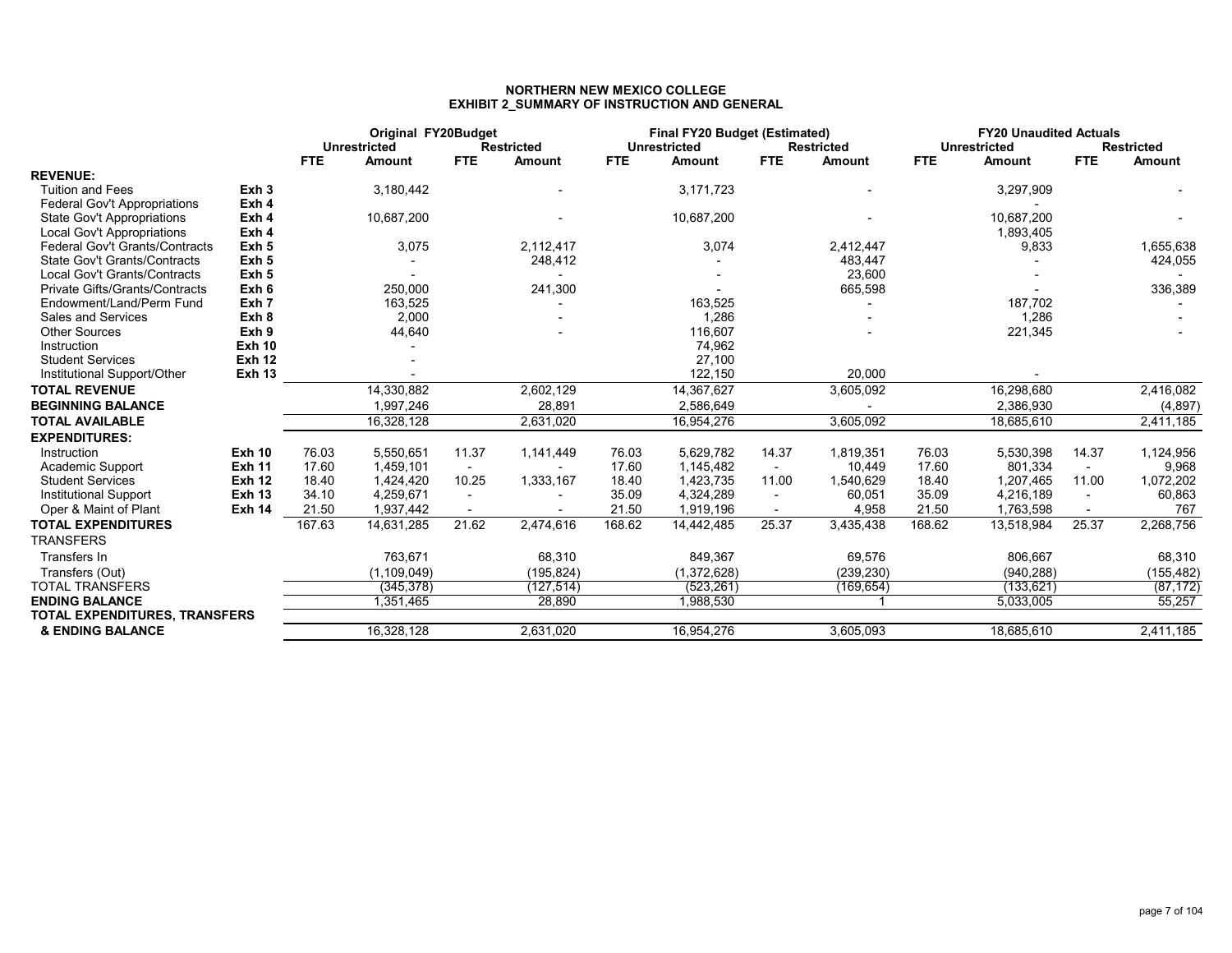### **NORTHERN NEW MEXICO COLLEGE EXHIBIT 3\_TUITION AND FEES for I&G**

|                               | <b>Original FY20Budget</b> |                       | <b>Final FY20 Budget (Estimated)</b> |                       | <b>FY20 Unaudited Actuals</b> |                   |  |
|-------------------------------|----------------------------|-----------------------|--------------------------------------|-----------------------|-------------------------------|-------------------|--|
|                               | <b>Unrestricted</b>        | <b>Restricted</b>     | <b>Unrestricted</b>                  | <b>Restricted</b>     | <b>Unrestricted</b>           | <b>Restricted</b> |  |
|                               | FTE<br>Amount              | <b>FTE Amount FTE</b> | Amount                               | <b>FTE Amount FTE</b> | Amount                        | FTE Amount        |  |
| <b>TUITION AND FEES</b>       |                            |                       |                                      |                       |                               |                   |  |
| <b>Tuition and Fees</b>       | 3,180,442                  |                       | 3,171,723                            |                       | 3,297,909                     |                   |  |
| <b>TOTAL TUITION AND FEES</b> | 3,180,442                  |                       | 3,171,723                            |                       | 3,297,909                     |                   |  |
|                               |                            |                       |                                      |                       |                               |                   |  |
| Revenue Type                  |                            |                       |                                      |                       |                               |                   |  |
| <b>Tuition Resident</b>       | 2,281,297                  |                       | 2,026,961                            |                       | 2,102,452                     |                   |  |
| <b>Tuition Non-Resident</b>   | 72,753                     |                       | 107,546                              |                       | 103,325                       |                   |  |
| <b>Fees</b>                   | 826,392                    |                       | 1,037,204                            |                       | 1,092,132                     |                   |  |
| <b>Other Revenue</b>          |                            |                       | 12                                   |                       |                               |                   |  |
| Total Revenue                 | 3,180,442                  |                       | 3,171,723                            |                       | 3,297,909                     |                   |  |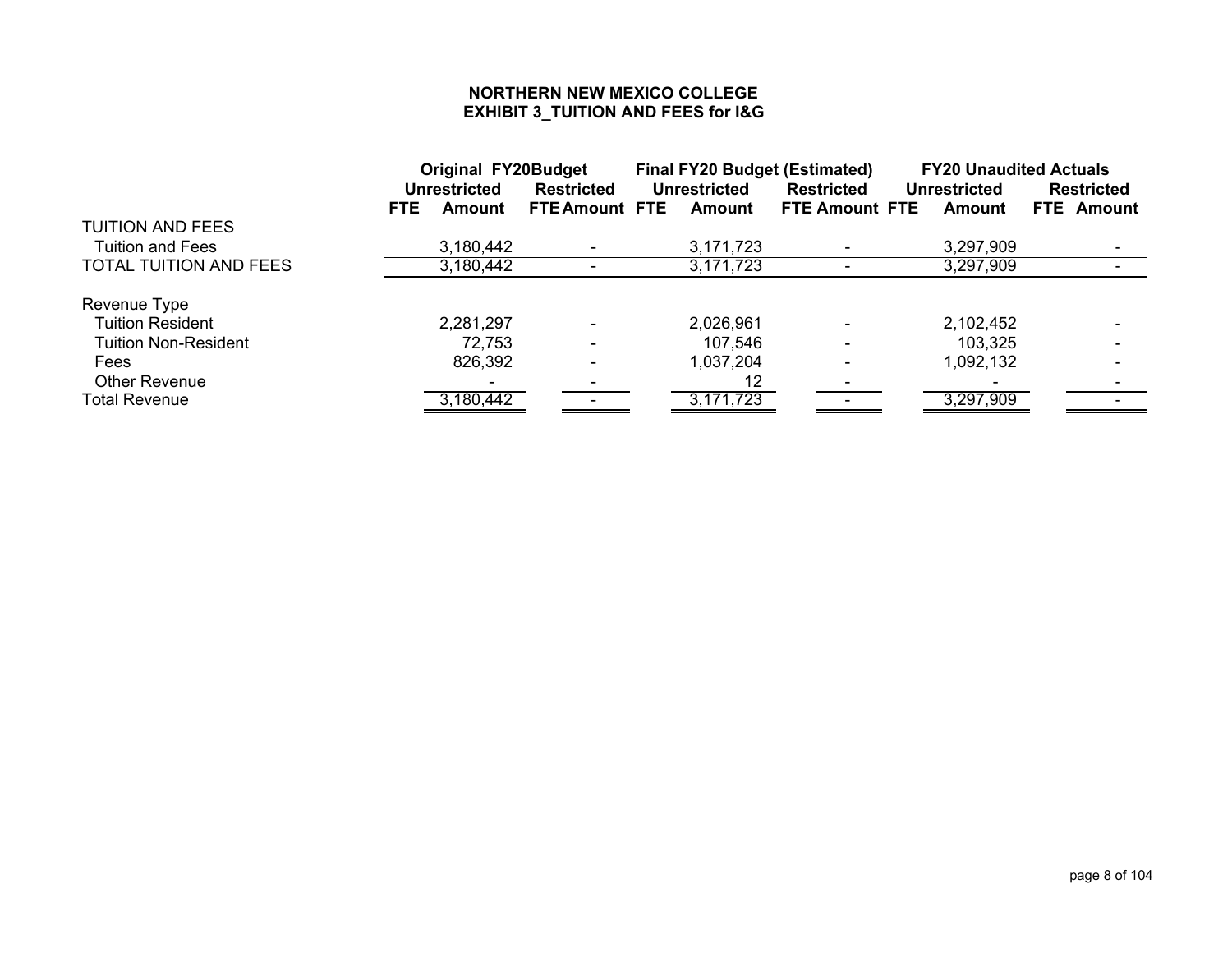### **Northern New Mexico College EXHIBIT 4\_GOVERNMENT APPROPRIATIONS for I&G**

|                                     |      | <b>Original FY20Budget</b> |                   |        | <b>Final FY20 Budget (Estimated)</b> |              |            |                   | <b>FY20 Unaudited Actuals</b> |              |  |                   |
|-------------------------------------|------|----------------------------|-------------------|--------|--------------------------------------|--------------|------------|-------------------|-------------------------------|--------------|--|-------------------|
|                                     |      | Unrestricted               | <b>Restricted</b> |        |                                      | Unrestricted |            | <b>Restricted</b> |                               | Unrestricted |  | <b>Restricted</b> |
|                                     | FTE. | Amount                     | FTE.              | Amount | <b>FTE</b>                           | Amount       | <b>FTE</b> | Amount            | <b>FTE</b>                    | Amount       |  | <b>FTE</b> Amount |
| <b>FEDERAL</b>                      |      |                            |                   |        |                                      |              |            |                   |                               |              |  |                   |
| <b>STATE</b>                        |      |                            |                   |        |                                      |              |            |                   |                               |              |  |                   |
| Instruction and General             |      | 10.404.200                 |                   | -      |                                      | 10,404,200   |            |                   |                               | 10,404,200   |  |                   |
| <b>Technical Vocational Trades</b>  |      | 50.000                     |                   | -      |                                      | 50.000       |            |                   |                               | 50.000       |  |                   |
| <b>Nursing Enhancement</b>          |      | 233.000                    |                   |        |                                      | 233,000      |            |                   |                               | 233,000      |  |                   |
| <b>Total State</b>                  |      | 10.687.200                 |                   |        |                                      | 10,687,200   |            |                   |                               | 10,687,200   |  |                   |
| LOCAL                               |      |                            |                   |        |                                      |              |            |                   |                               |              |  |                   |
| Instruction and General (Mill Levy) |      |                            |                   |        |                                      |              |            |                   |                               | 1.893.405    |  |                   |
| TOTAL APPROPRIATIONS                |      | 10.687.200                 |                   |        |                                      | 10,687,200   |            |                   |                               | 12,580,605   |  |                   |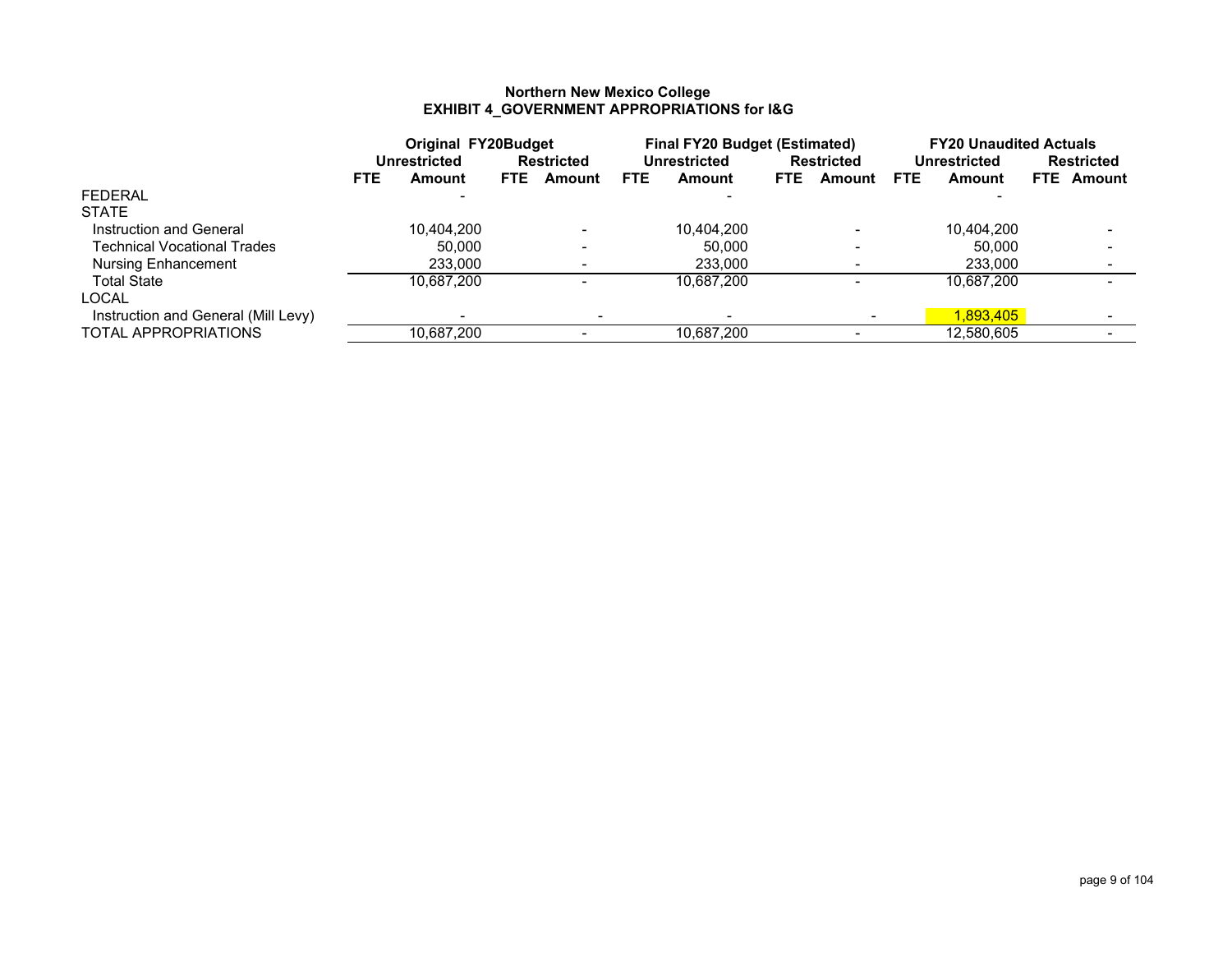# **NORTHERN NEW MEXICO COLLEGE EXHIBIT 5\_GOVERNMENT GRANTS AND CONTRACTS for I&G**

|                                          |                          | <b>Original FY20Budget</b> |           | <b>Final FY20 Budget (Estimated)</b> |  |                   | <b>FY20 Unaudited Actuals</b> |                          |            |                   |
|------------------------------------------|--------------------------|----------------------------|-----------|--------------------------------------|--|-------------------|-------------------------------|--------------------------|------------|-------------------|
|                                          | Unrestricted             | Restricted                 |           | <b>Unrestricted</b>                  |  | <b>Restricted</b> |                               | Unrestricted             |            | <b>Restricted</b> |
| <b>FTE</b>                               | Amount                   | <b>FTE</b>                 | Amount    | FTE Amount FTE                       |  | Amount            | FTE.                          | Amount                   | <b>FTE</b> | Amount            |
| <b>GOVERNMENT GRANTS &amp; CONTRACTS</b> |                          |                            |           |                                      |  |                   |                               |                          |            |                   |
| Federal                                  | 3.075                    |                            | 2.112.417 | 3,074                                |  | 2.412.447         |                               | 9.833                    |            | 1,655,638         |
| State                                    | $\overline{\phantom{a}}$ |                            | 248.412   | $\overline{\phantom{a}}$             |  | 483.447           |                               | $\overline{\phantom{a}}$ |            | 424.055           |
| Local/Other                              | ٠                        |                            |           |                                      |  | 23.600            |                               | $\overline{\phantom{a}}$ |            |                   |
| TOTAL GOVERNMENT GRANTS & CONTRACTS      | 3,075                    |                            | 2.360.829 | 3,074                                |  | 2,919,494         |                               | 9,833                    |            | 2.079.693         |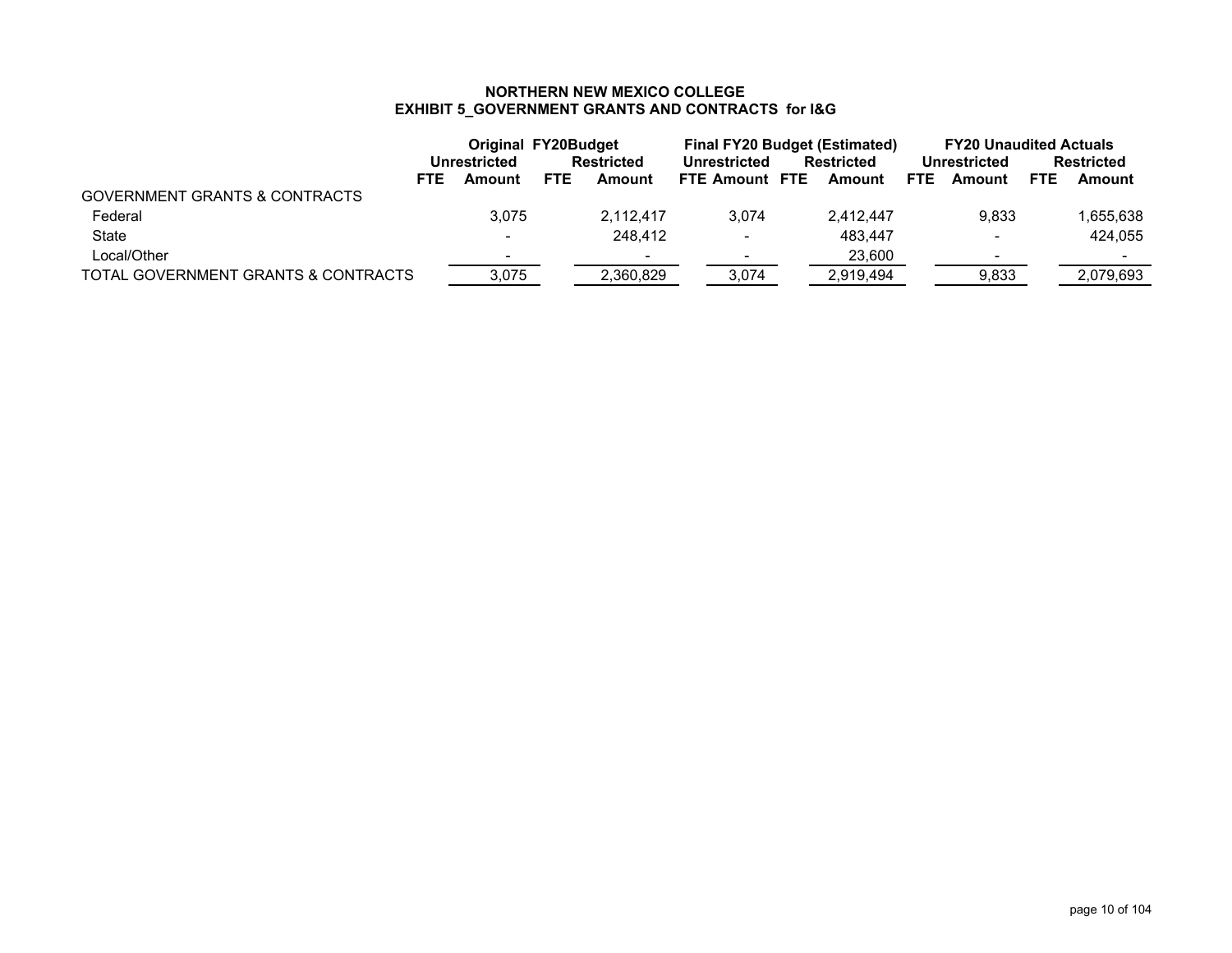### **NORTHERN NEW MEXICO COLLEGE EXHIBIT 6\_PRIVATE GIFTS, GRANTS AND CONTRACTS for I&G**

|                                           | Original FY20Budget |          |                   |         | <b>Final FY20 Budget (Estimated)</b> |  |                   | <b>FY20 Unaudited Actuals</b> |                              |  |
|-------------------------------------------|---------------------|----------|-------------------|---------|--------------------------------------|--|-------------------|-------------------------------|------------------------------|--|
|                                           | Unrestricted        |          | <b>Restricted</b> |         | Unrestricted                         |  | <b>Restricted</b> | Unrestricted                  | <b>Restricted</b>            |  |
|                                           | FTE.                | Amount   | FTE.              |         | Amount FTE Amount FTE                |  |                   |                               | Amount FTE Amount FTE Amount |  |
| PRIVATE GIFTS, GRANTS AND CONTRACTS       |                     |          |                   |         |                                      |  |                   |                               |                              |  |
| Private Gifts, Grants and Contracts       |                     | $\qquad$ |                   | 241.300 | $\blacksquare$                       |  | 665.598           | $\blacksquare$                | 336,389                      |  |
| Other Revenue                             |                     | 250,000  |                   |         |                                      |  |                   |                               |                              |  |
| TOTAL PRIVATE GIFTS, GRANTS AND CONTRACTS |                     | 250,000  |                   | 241.300 | $\overline{\phantom{0}}$             |  | 665.598           |                               | 336.389                      |  |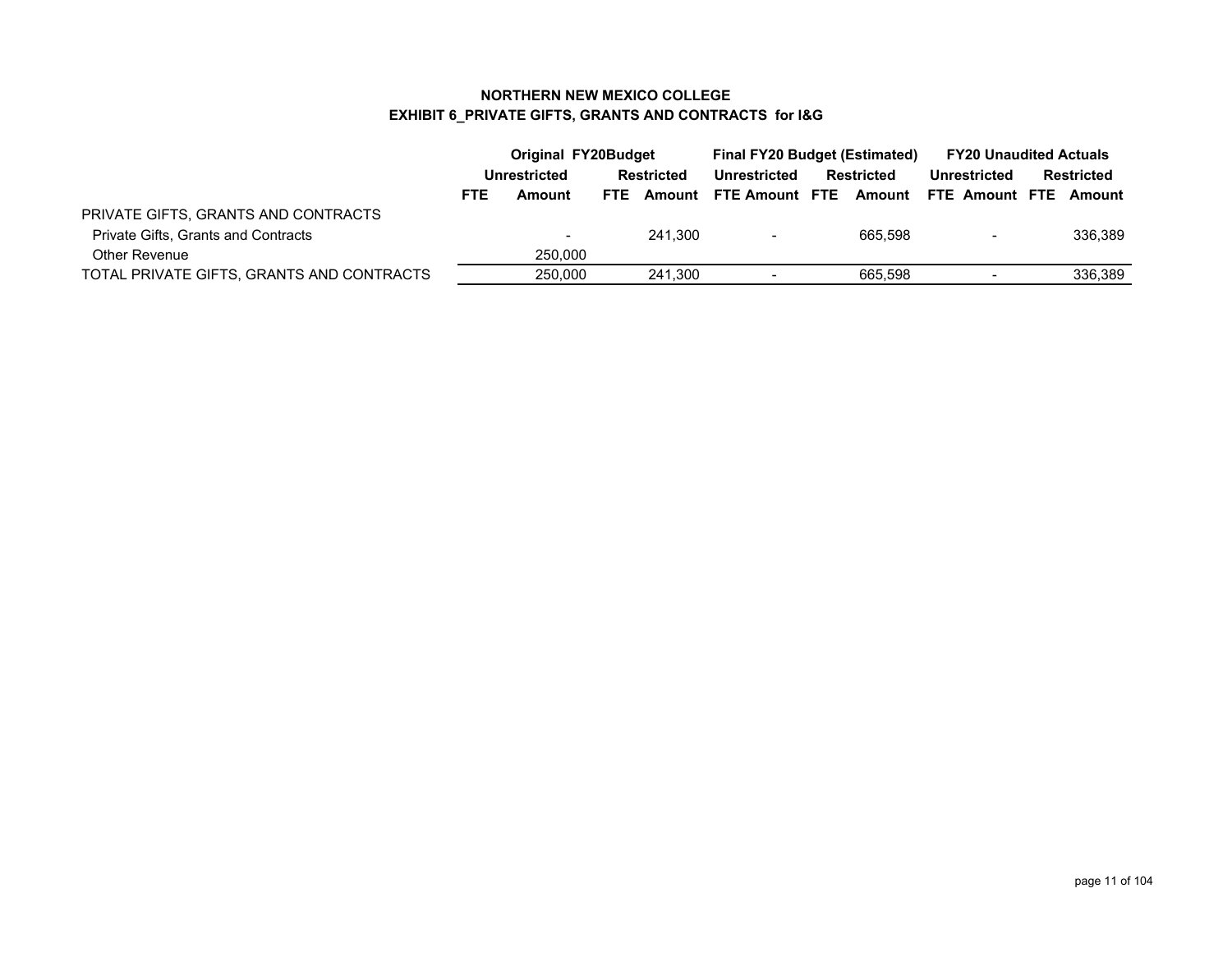### **NORTHERN NEW MEXICO COLLEGE EXHIBIT 7\_ENDOWMENT, LAND AND PERMANENT FUND INCOME for I&G**

|                         |            | <b>Original FY20Budget</b> |                   |                | <b>Final FY20 Budget (Estimated)</b> |                   |                   |                          |  | <b>FY20 Unaudited Actuals</b> |  |                   |  |
|-------------------------|------------|----------------------------|-------------------|----------------|--------------------------------------|-------------------|-------------------|--------------------------|--|-------------------------------|--|-------------------|--|
|                         |            | Unrestricted               | Restricted        |                | <b>Unrestricted</b>                  |                   | <b>Restricted</b> |                          |  | Unrestricted                  |  | <b>Restricted</b> |  |
|                         | <b>FTE</b> | Amount                     | <b>FTE Amount</b> |                |                                      | <b>FTE</b> Amount |                   | FTE Amount FTE           |  | Amount                        |  | <b>FTE</b> Amount |  |
| <b>ENDOWMENT</b>        |            |                            |                   |                |                                      |                   |                   |                          |  |                               |  |                   |  |
| Land/Permanent Fund     |            | 163,525                    |                   | $\blacksquare$ |                                      | 163,525           |                   | $\overline{\phantom{0}}$ |  | 187,702                       |  |                   |  |
| TOTAL ENDOWMENT, LAND   |            |                            |                   |                |                                      |                   |                   |                          |  |                               |  |                   |  |
| & PERMANENT FUND INCOME | 163,525    |                            | $\,$              |                |                                      | 163,525           |                   | $\blacksquare$           |  | 187,702                       |  |                   |  |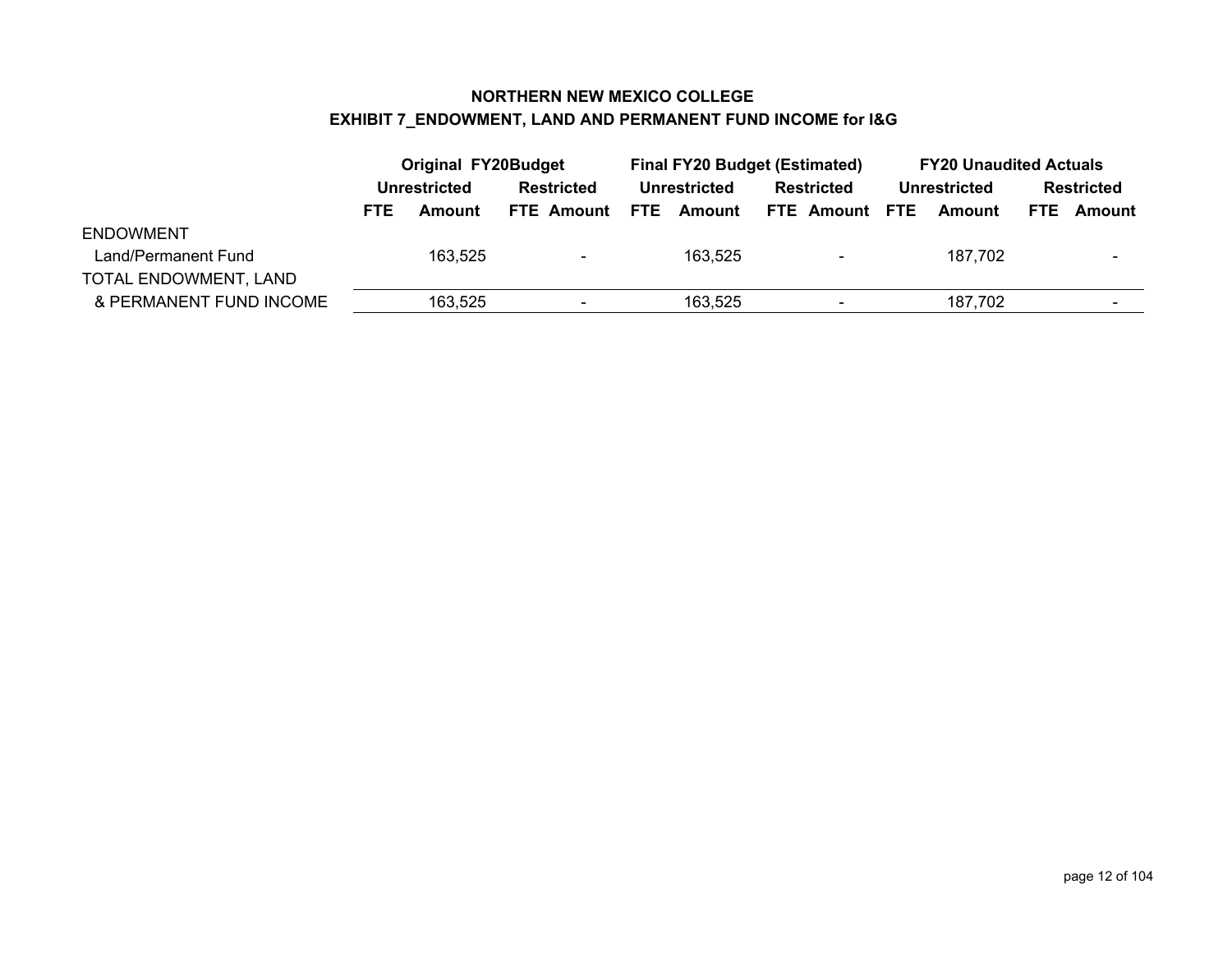### **NORTHERN NEW MEXICO COLLEGE EXHIBIT 8\_SALES AND SERVICES OF EDUCATIONAL ACTIVITIES for I&G**

|                                   |            | <b>Original FY20Budget</b>  |                   |                          |                          | <b>Final FY20 Budget (Estimated)</b> |                                 |                   | <b>FY20 Unaudited Actuals</b> |              |                   |        |
|-----------------------------------|------------|-----------------------------|-------------------|--------------------------|--------------------------|--------------------------------------|---------------------------------|-------------------|-------------------------------|--------------|-------------------|--------|
|                                   |            | Unrestricted                | <b>Restricted</b> |                          | Unrestricted             |                                      |                                 | <b>Restricted</b> |                               | Unrestricted | <b>Restricted</b> |        |
|                                   | <b>FTE</b> | <b>FTE Amount</b><br>Amount |                   |                          | <b>FTE</b>               | Amount                               | <b>Amount FTE</b><br><b>FTE</b> |                   |                               | Amount       | FTE.              | Amount |
| <b>SALES &amp; SERVICES</b>       |            |                             |                   |                          |                          |                                      |                                 |                   |                               |              |                   |        |
| Sales and Services                | 2.000      |                             | 1,286             |                          | $\overline{\phantom{0}}$ |                                      | 1.286                           |                   |                               |              |                   |        |
| <b>TOTAL SALES &amp; SERVICES</b> |            | 2,000                       |                   | $\overline{\phantom{a}}$ |                          | 1,286                                |                                 | $\blacksquare$    |                               | 1.286        |                   | -      |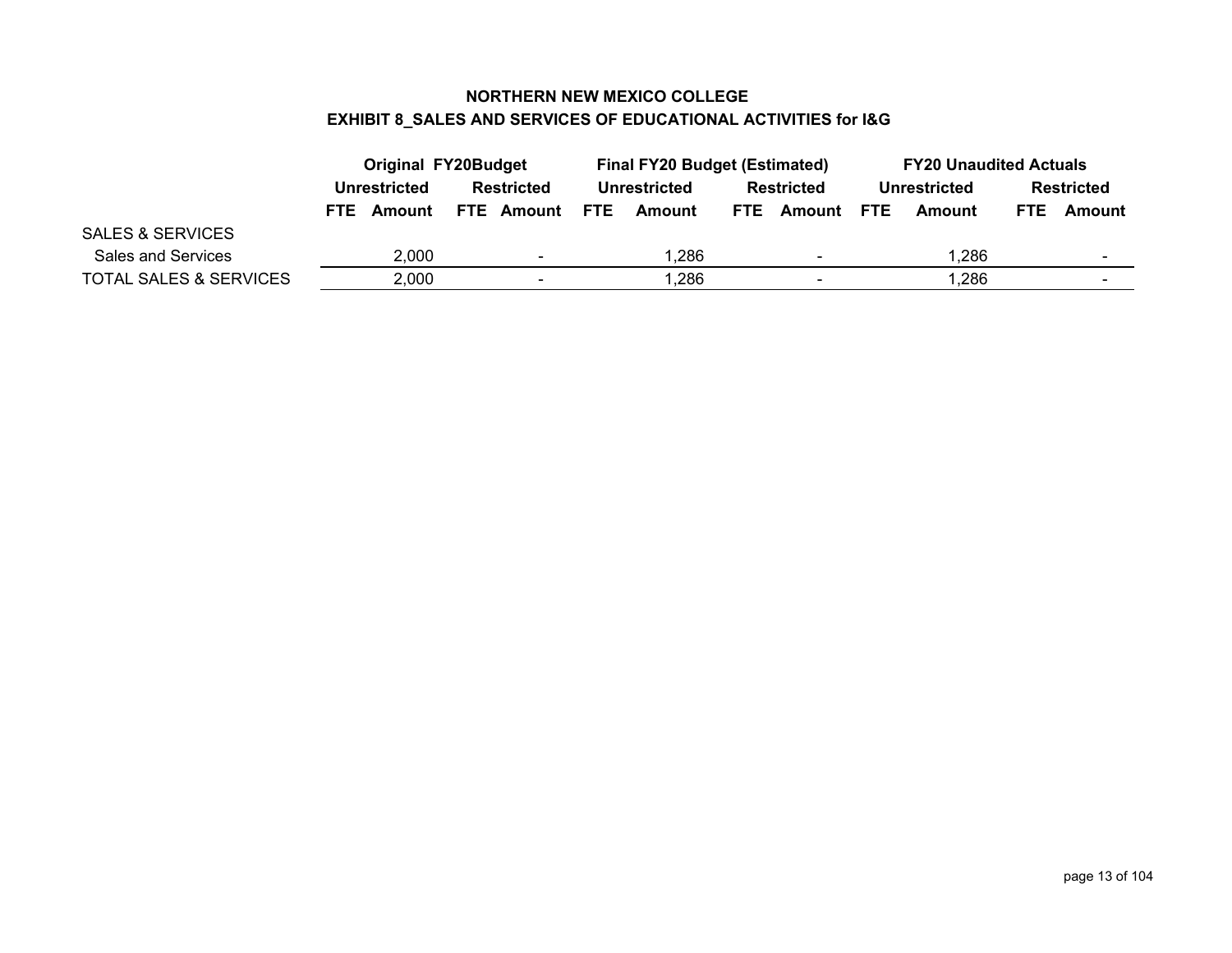### **Northern New Mexico College EXHIBIT 9\_OTHER SOURCES OF REVENUE for I & G**

|                            |                      | <b>Original FY20Budget</b> |              |         | <b>Final FY20 Budget (Estimated)</b> |              | <b>FY20 Unaudited Actuals</b> |
|----------------------------|----------------------|----------------------------|--------------|---------|--------------------------------------|--------------|-------------------------------|
|                            | <b>Unrestricted</b>  | <b>Restricted</b>          | Unrestricted |         | Restricted                           | Unrestricted | <b>Restricted</b>             |
|                            | Amount<br><b>FTE</b> | <b>FTE Amount</b>          | FTE.         | Amount  | FTE Amount FTE Amount                |              | <b>FTE Amount</b>             |
| <b>OTHER SOURCES</b>       |                      |                            |              |         |                                      |              |                               |
| Other                      | 44,640               | $\overline{\phantom{0}}$   |              | 116,607 | $\overline{\phantom{0}}$             | 221,345      |                               |
| <b>TOTAL OTHER SOURCES</b> | 44,640               | $\overline{\phantom{0}}$   |              | 116,607 | -                                    | 221,345      |                               |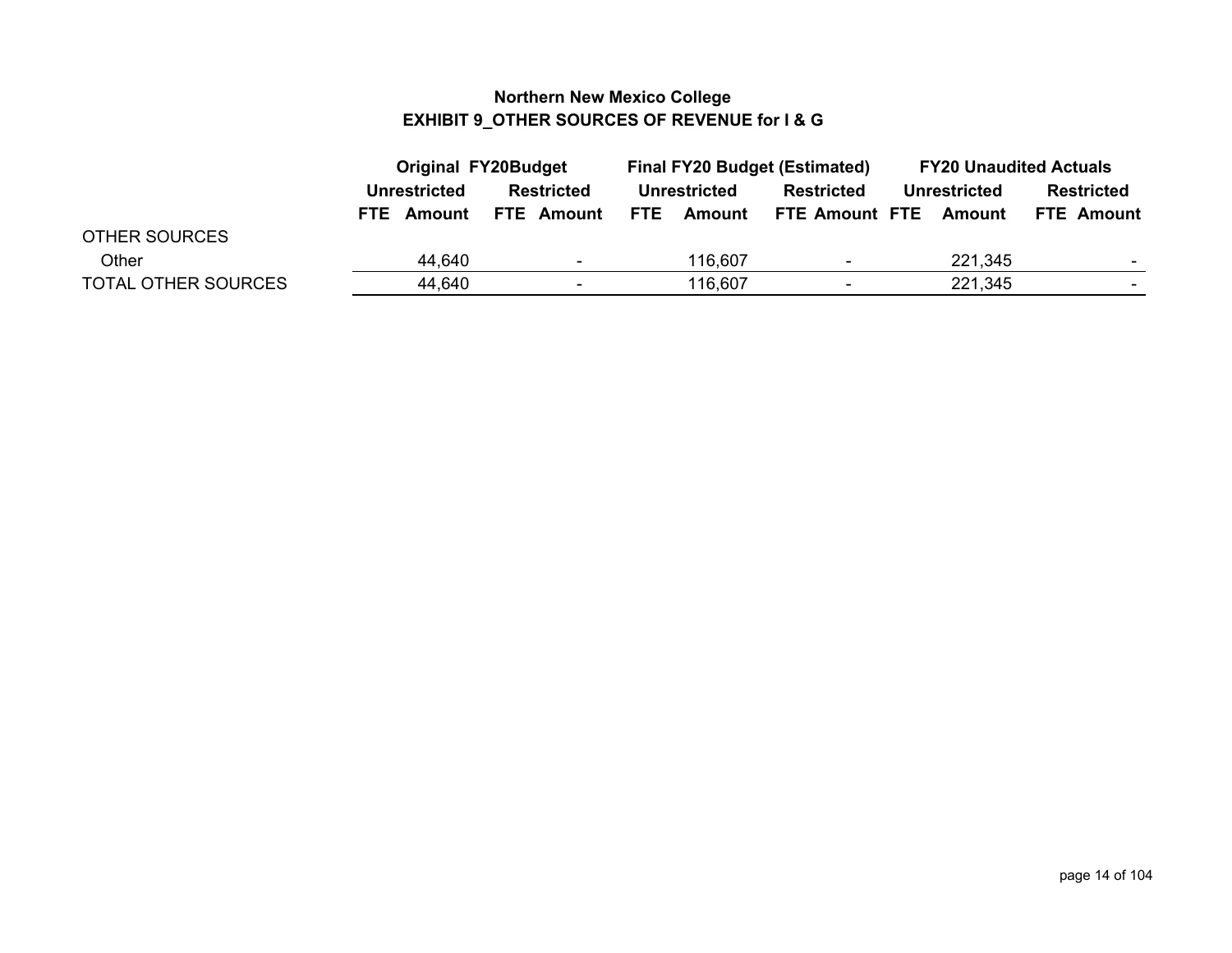## **NORTHERN NEW MEXICO COLLEGE EXHIBIT 10\_EXPENDITURES FOR INSTRUCTION**

|       |                                             |          |                          | Original FY20Budget      |            |                   |                          | Final FY20 Budget (Estimated) |                          |                          |                          | <b>FY20 Unaudited Actuals</b> |        |                   |
|-------|---------------------------------------------|----------|--------------------------|--------------------------|------------|-------------------|--------------------------|-------------------------------|--------------------------|--------------------------|--------------------------|-------------------------------|--------|-------------------|
|       |                                             |          |                          | <b>Unrestricted</b>      |            | <b>Restricted</b> |                          | <b>Unrestricted</b>           |                          | <b>Restricted</b>        |                          | <b>Unrestricted</b>           |        | <b>Restricted</b> |
|       |                                             |          | <b>FTE</b>               | Amount                   | <b>FTE</b> | Amount            | FTE.                     | Amount                        | <b>FTE</b>               | Amount                   | <b>FTE</b>               | Amount                        | FTE.   | Amount            |
|       | <b>EXPENDITURES</b>                         |          |                          |                          |            |                   |                          |                               |                          |                          |                          |                               |        |                   |
|       | Total by program                            |          |                          |                          |            |                   |                          |                               |                          |                          |                          |                               |        |                   |
|       | General Academic Instruction                | 101      | 70.01                    | 5,163,479                | 2.37       | 459.395           | 70.01                    | 5,235,730                     | 5.37                     | 931.169                  | 70.01                    | 5,188,842                     | 5.37   | 479,478           |
|       | <b>Vocation-Technical Instruction</b>       | 102      | 2.00                     | 114,278                  | $\sim$     | 66.700            | 2.00                     | 134,839                       | $\overline{\phantom{a}}$ | 217,101                  | 2.00                     | 110,469                       | $\sim$ | 132,911           |
|       | Other                                       | 105      | 4.02                     | 272,894                  | 9.00       | 615,353           | 4.02                     | 259,213                       | 9.00                     | 671,082                  | 4.02                     | 231,087                       | 9.00   | 512,567           |
|       | <b>TOTAL EXPENDITURES</b>                   |          | 76.03                    | 5,550,651                | 11.37      | 1,141,449         | 76.03                    | 5,629,782                     | 14.37                    | 1,819,352                | 76.03                    | 5,530,398                     | 14.37  | 1,124,956         |
|       | Program 101                                 |          |                          |                          |            |                   |                          |                               |                          |                          |                          |                               |        |                   |
| 11000 | VP of Finance and Admin                     | 1022     | $\overline{\phantom{a}}$ | (419,063)                |            |                   |                          | (586, 861)                    |                          |                          |                          | 13,766                        |        |                   |
| 11000 | <b>Risk Management</b>                      | 1035     | $\overline{\phantom{a}}$ |                          |            |                   |                          |                               |                          |                          |                          |                               |        |                   |
| 11000 | <b>Provost Unallocated</b>                  | 1077     | $\overline{\phantom{a}}$ | 100,000                  |            |                   |                          | 100,000                       |                          |                          |                          |                               |        |                   |
| 11000 | Human Resources (Workens' Comp/Unemp. Comp) | 1088     | $\overline{\phantom{a}}$ |                          |            |                   |                          |                               |                          |                          |                          |                               |        |                   |
| 11000 | <b>Work Study</b>                           | 2011     | $\overline{\phantom{a}}$ |                          |            |                   |                          |                               |                          |                          | $\sim$                   |                               |        |                   |
| 11000 | Art                                         | 2052     | 5.24                     | 354,079                  |            |                   | 5.24                     | 347,332                       |                          |                          | 5.24                     | 314,458                       |        |                   |
| 11000 | Film & Digital Media Arts                   | 2053     | $\overline{\phantom{a}}$ |                          |            |                   |                          |                               |                          |                          | $\sim$                   |                               |        |                   |
| 11000 | Music                                       | 2054     | $\overline{\phantom{a}}$ |                          |            |                   |                          |                               |                          |                          | $\overline{a}$           |                               |        |                   |
| 11000 | Language & Letters                          | 2111     | 8.03                     | 545,634                  |            |                   | 8.03                     | 545,403                       |                          |                          | 8.03                     | 535,966                       |        |                   |
| 11000 | <b>Tricker Literary Journal</b>             | 2114     |                          | 37                       |            |                   |                          |                               |                          |                          |                          |                               |        |                   |
| 11000 | Humanities & Social Science                 | 2131     | 8.81                     | 625,670                  |            |                   | 8.81                     | 626,070                       |                          |                          | 8.81                     | 543,778                       |        |                   |
| 11000 | Health, Phys Ed & Recreation                | 2148     | 0.31                     | 21,810                   |            |                   | 0.31                     | 20,910                        |                          |                          | 0.31                     | 21,008                        |        |                   |
| 11000 | Math & Physical Science                     | 2212     | 6.13                     | 472,693                  |            |                   | 6.13                     | 472,563                       |                          |                          | 6.13                     | 493,303                       |        |                   |
| 11000 | <b>Biology &amp; Chemistry</b>              | 2263     | 6.47                     | 548,327                  |            |                   | 6.47                     | 547,095                       |                          | $\overline{\phantom{a}}$ | 6.47                     | 527,445                       |        |                   |
| 11000 | <b>Enviromental Science</b>                 | 2268     | 1.58                     | 130,863                  |            |                   | 1.58                     | 129,433                       |                          |                          | 1.58                     | 137,003                       |        |                   |
| 11000 | Engineering                                 | 2355     | 6.47                     | 665,250                  |            |                   | 6.47                     | 662,464                       |                          |                          | 6.47                     | 596,297                       |        |                   |
| 11000 | <b>Heath Sciences</b>                       | 2421     | 0.70                     | 49,455                   |            |                   | 0.70                     | 47,087                        |                          |                          | 0.70                     | 36,668                        |        |                   |
| 11000 | Nursing-Associates Degree                   | 2431     | 8.00                     | 685,417                  |            |                   | 8.00                     | 680,759                       |                          | $\overline{\phantom{a}}$ | 8.00                     | 683,733                       |        |                   |
| 11000 | <b>BS</b> in Nursing                        | 2432     | 1.00                     | 94,876                   |            |                   | 1.00                     | 94,316                        |                          |                          | 1.00                     | 135,769                       |        |                   |
| 11000 | <b>Teacher Education</b>                    | 2511     | 4.65                     | 377,947                  |            |                   | 4.65                     | 546,300                       |                          |                          | 4.65                     | 444.098                       |        |                   |
| 11000 | <b>Business Education</b>                   | 2571     | 5.85                     | 448,687                  |            |                   | 5.85                     | 447,699                       |                          |                          | 5.85                     | 402,294                       |        |                   |
| 11000 | <b>Construction Trades</b>                  | 2616     | 0.54                     | 34,490                   |            |                   | 0.54                     | 32,265                        |                          |                          | 0.54                     | 4,749                         |        |                   |
| 11000 | <b>Canal Seis</b>                           | 4208     | $\overline{\phantom{0}}$ |                          |            |                   | $\overline{\phantom{0}}$ | 5                             |                          |                          | $\sim$                   |                               |        |                   |
| 11011 | Nursing-Health Sciences                     | 2421     | $\overline{\phantom{0}}$ |                          |            |                   |                          | 6,000                         |                          |                          | $\overline{\phantom{a}}$ | 6.445.00                      |        |                   |
| 11011 | Nursing -Associates Degree                  | 2431     | 2.50                     | 146,158                  |            |                   | 2.50                     | 204,395                       |                          |                          | 2.50                     | 81,512                        |        |                   |
| 11011 | <b>BS</b> in Nursing                        | 2432     | 1.00                     | 85,698                   |            |                   | 1.00                     | 93,459                        |                          |                          | 1.00                     | 36,668                        |        |                   |
| 11012 | Language & Letters                          | 2111     | $\overline{\phantom{a}}$ | 214                      |            |                   | $\overline{\phantom{a}}$ | 214                           |                          |                          | $\overline{\phantom{a}}$ |                               |        |                   |
| 11012 | <b>Trickster Literary Journal</b>           | 2114     |                          | 1.703                    |            |                   |                          | 736                           |                          |                          |                          | (334)                         |        |                   |
| 11012 | Humanities & Social Science                 | 2131     | $\overline{\phantom{a}}$ | 656                      |            |                   |                          | 656                           |                          |                          |                          | 526                           |        |                   |
| 11012 | Math & Physical Science                     | 2212     | $\overline{\phantom{a}}$ | 2,370                    |            |                   |                          | 1,942                         |                          |                          |                          | 1,659                         |        |                   |
| 11012 | <b>Biology &amp; Chemistry</b>              | 2263     | $\overline{\phantom{a}}$ | 1,300                    |            |                   |                          | 780                           |                          |                          |                          | 186                           |        |                   |
| 11012 | Engineering                                 | 2355     | $\overline{\phantom{a}}$ | 15,592                   |            |                   |                          | 38,061                        |                          |                          |                          | 4,217                         |        |                   |
| 11012 | Nursing - Associates Degree                 | 2431     | $\overline{\phantom{a}}$ | $\overline{\phantom{a}}$ |            |                   |                          |                               |                          |                          |                          | $\overline{\phantom{a}}$      |        |                   |
| 11012 | <b>Teacher Education</b>                    | 2511     | $\overline{\phantom{a}}$ | 750                      |            |                   |                          | 750                           |                          |                          |                          | 330                           |        |                   |
| 11012 | <b>Business Education</b>                   | 2571     |                          | 910                      |            |                   |                          | 910                           |                          |                          |                          |                               |        |                   |
| 11013 | <b>Continuing Education</b>                 | 2653     | 1.73                     | 127,674                  |            |                   | 1.73                     | 122,095                       |                          |                          | 1.73                     | 105,475                       |        |                   |
| 11013 | Dean-College of Business                    | 2829     | $\overline{\phantom{a}}$ | 1,200.00                 |            |                   |                          | 2,640                         |                          | $\overline{\phantom{a}}$ | $\sim$                   | 1,080.00                      |        |                   |
| 11303 | Arts                                        | 2052/205 | $\overline{\phantom{a}}$ |                          |            |                   |                          | $\overline{\phantom{a}}$      |                          |                          | $\overline{\phantom{a}}$ | (1,792.00)                    |        |                   |
| 11303 | Math & Physical Science                     | 2212     |                          |                          |            |                   |                          | 3,216                         |                          |                          |                          | 2,920.00                      |        |                   |
| 11303 | Biology & Chemistry                         | 2263     |                          | 2,498.00                 |            |                   |                          | 2,606                         |                          |                          |                          |                               |        |                   |
| 11303 | <b>Enviromental Science</b>                 | 2268     | $\overline{\phantom{a}}$ | 9,237.00                 |            |                   |                          | 10,603                        |                          |                          | $\overline{\phantom{a}}$ | 1,403.00                      |        |                   |
| 11303 | Engineering                                 | 2355     | $\overline{\phantom{a}}$ | 18,903                   |            |                   |                          | 18,562                        |                          |                          |                          | 12,362                        |        |                   |
| 11303 | Nursing - Associates Degree                 | 2431     | $\overline{\phantom{a}}$ | 2,723                    |            |                   |                          | 2,723                         |                          |                          | $\overline{\phantom{a}}$ | 2,723                         |        |                   |
| 11303 | Nursing - BS In Nursing                     | 2432     |                          |                          |            |                   |                          | 2,777                         |                          |                          |                          | 2,777                         |        |                   |
| 11303 | <b>Teacher Education</b>                    | 2511     |                          |                          |            |                   |                          | 2,163                         |                          |                          | $\overline{\phantom{a}}$ | 1,062.00                      |        |                   |
| 11303 | <b>Business Education</b>                   | 2571     | $\overline{\phantom{a}}$ | 9,721.00                 |            |                   |                          | 4,896                         |                          |                          |                          | 2,600.00                      |        |                   |
| 11303 | Com & Cont Ed-Espanola                      | 2653     | $\overline{\phantom{a}}$ |                          |            |                   |                          | 2,706                         |                          |                          |                          |                               |        |                   |
| 11303 | Dean-College of Arts & Science              | 2833     |                          |                          |            |                   |                          |                               |                          |                          |                          | 14,031.00                     |        |                   |
| 11303 | <b>Distance Education</b>                   | 2723     |                          |                          |            |                   |                          |                               |                          |                          |                          | 2,000.00                      |        |                   |
|       |                                             |          |                          |                          |            |                   |                          |                               |                          |                          |                          |                               |        |                   |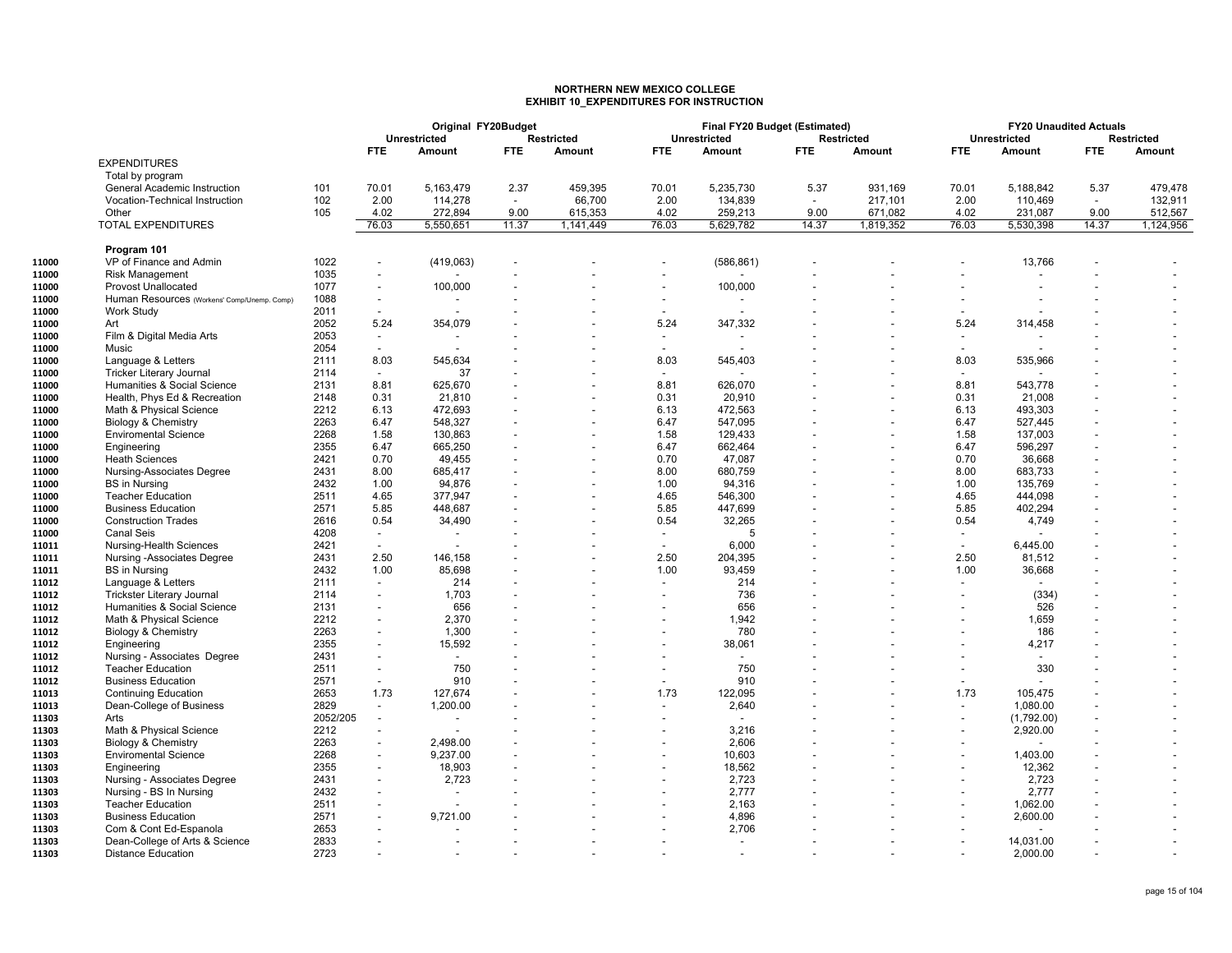### **NORTHERN NEW MEXICO COLLEGEEXHIBIT 10\_EXPENDITURES FOR INSTRUCTION**

|       |                                             |      |            | Original FY20Budget<br><b>Unrestricted</b> |                          |                             |                          | Final FY20 Budget (Estimated)<br><b>Unrestricted</b> |                          | <b>Restricted</b> |                          | <b>FY20 Unaudited Actuals</b> |                          |                             |
|-------|---------------------------------------------|------|------------|--------------------------------------------|--------------------------|-----------------------------|--------------------------|------------------------------------------------------|--------------------------|-------------------|--------------------------|-------------------------------|--------------------------|-----------------------------|
|       |                                             |      | <b>FTE</b> | Amount                                     | <b>FTE</b>               | <b>Restricted</b><br>Amount | <b>FTE</b>               | Amount                                               | <b>FTE</b>               | Amount            | <b>FTE</b>               | <b>Unrestricted</b><br>Amount | <b>FTE</b>               | <b>Restricted</b><br>Amount |
| 11303 | High School Equivalency Prog                | 2725 |            |                                            |                          |                             |                          |                                                      |                          |                   |                          | 604.00                        |                          |                             |
| 13000 | <b>NNMC Branch Community College</b>        | 2605 |            |                                            |                          |                             |                          |                                                      |                          |                   |                          | 20,053.00                     |                          |                             |
| 40103 | Biology & Chemistry                         | 2263 |            |                                            |                          |                             |                          |                                                      |                          |                   |                          |                               |                          |                             |
| 40104 | Engineering                                 | 2355 |            |                                            |                          |                             |                          |                                                      |                          |                   |                          |                               |                          |                             |
| 40106 | Math & Physical Science                     | 2212 |            |                                            |                          |                             |                          |                                                      |                          |                   |                          |                               |                          |                             |
|       | Biology & Chemistry                         | 2263 |            |                                            |                          |                             |                          |                                                      |                          |                   |                          |                               |                          |                             |
| 40106 |                                             | 2833 |            |                                            |                          |                             |                          |                                                      |                          |                   |                          |                               |                          |                             |
| 40106 | Dean-College of Arts & Science              |      |            |                                            |                          |                             |                          |                                                      |                          |                   |                          |                               |                          |                             |
| 40108 | Human Resources (Workens' Comp/Unemp. Comp) | 1088 |            |                                            |                          |                             |                          |                                                      |                          |                   |                          |                               |                          |                             |
| 40108 | Engineering                                 | 2355 |            |                                            |                          |                             |                          |                                                      |                          |                   |                          |                               |                          |                             |
| 40110 | <b>Enviromental Science</b>                 | 2268 |            |                                            |                          | 12,500                      |                          |                                                      |                          | 26,575            |                          |                               |                          | 6,318                       |
| 40111 | Biology & Chemistry                         | 2263 |            |                                            |                          | 69,040                      |                          |                                                      |                          | 65,393            |                          |                               |                          | 42,692                      |
| 40112 | Human Resources (Workens' Comp/Unemp. Comp) | 1088 |            |                                            |                          |                             |                          |                                                      |                          |                   |                          |                               |                          |                             |
| 40112 | Engineering                                 | 2355 |            |                                            |                          | 14,700                      |                          |                                                      |                          | 28,770            |                          |                               |                          | 1,946                       |
| 40113 | Human Resources (Workens' Comp/Unemp. Comp) | 1088 |            |                                            |                          |                             |                          |                                                      |                          |                   |                          |                               |                          |                             |
| 40113 | Engineering                                 | 2355 |            |                                            |                          | 54,234                      |                          |                                                      |                          | 45,051            |                          |                               |                          | 19,502                      |
| 40114 | <b>Enviromental Science</b>                 | 2268 |            |                                            |                          | 1,400                       |                          |                                                      |                          |                   |                          |                               |                          |                             |
| 40115 | Human Resources (Workens' Comp/Unemp. Comp) | 1088 |            |                                            |                          |                             |                          |                                                      |                          |                   |                          |                               |                          |                             |
| 40115 | Biology & Chemistry                         | 2263 |            |                                            | $\overline{\phantom{a}}$ |                             |                          |                                                      |                          |                   |                          |                               |                          |                             |
| 40116 | Engineering                                 | 2355 |            |                                            | $\overline{\phantom{a}}$ |                             |                          |                                                      |                          |                   |                          |                               | $\overline{\phantom{a}}$ |                             |
| 40117 | <b>Business Education</b>                   | 2571 |            |                                            | 0.37                     | 78,252                      |                          |                                                      | 0.37                     | 32,714            |                          |                               | 0.37                     | 9,517                       |
| 40118 | Engineering                                 | 2355 |            |                                            | $\overline{\phantom{a}}$ | 15,629.00                   |                          |                                                      |                          | 25,405            |                          |                               | $\overline{\phantom{a}}$ | 1,995                       |
| 40119 | Math & Physical Science                     | 2212 |            |                                            | $\blacksquare$           | 2,000.00                    |                          |                                                      |                          | 2,600             |                          |                               |                          | 1,462                       |
| 40120 | Engineering                                 | 2355 |            |                                            |                          | 24,340.00                   |                          |                                                      | $\overline{\phantom{a}}$ | 22,462            |                          |                               |                          | 20,452                      |
| 40121 | NM INBRE                                    | 2212 |            |                                            |                          |                             |                          |                                                      |                          |                   |                          |                               |                          | 4,161                       |
| 40122 | Engineering                                 | 2355 |            |                                            |                          |                             |                          |                                                      |                          | 54,850            |                          |                               |                          |                             |
| 41118 | Math & Physical Science                     | 2212 |            |                                            |                          |                             |                          |                                                      |                          |                   |                          |                               |                          |                             |
|       |                                             | 3450 |            |                                            |                          |                             |                          |                                                      |                          |                   |                          |                               |                          |                             |
| 41144 | Santa Fe Community College                  |      |            |                                            |                          |                             |                          |                                                      |                          |                   |                          |                               |                          |                             |
| 41144 | Title V-UNM Taos                            | 3452 |            |                                            |                          |                             |                          |                                                      |                          |                   |                          |                               |                          |                             |
| 41144 | VP for Advancement                          | 4201 |            |                                            |                          |                             |                          |                                                      |                          |                   |                          |                               |                          |                             |
| 41170 | Math & Physical Science                     | 2212 |            |                                            |                          |                             |                          |                                                      |                          | 200               |                          |                               |                          | 176                         |
| 41211 | Math & Physical Science                     | 2212 |            |                                            |                          |                             |                          |                                                      |                          |                   |                          |                               |                          |                             |
| 41228 | <b>Teacher Education</b>                    | 2511 | 1.00       |                                            |                          |                             | 1.00                     |                                                      | 1.00                     | 177,175           | 1.00                     |                               | 1.00                     | 178,687                     |
| 41433 | Biology & Chemistry                         | 2263 |            |                                            |                          |                             |                          |                                                      |                          | 19,532            |                          |                               |                          | 6,422                       |
| 41429 | Engineering                                 | 2355 |            |                                            |                          |                             |                          |                                                      |                          |                   |                          |                               |                          | 15,736                      |
| 41455 | Biology & Chemistry                         | 2263 |            |                                            |                          | 6,500                       |                          |                                                      |                          |                   |                          |                               |                          |                             |
| 41457 | <b>Enviromental Science</b>                 | 2268 |            |                                            |                          |                             |                          |                                                      |                          | 10,000            |                          |                               |                          |                             |
| 41458 | <b>Enviromental Science</b>                 | 2268 |            |                                            |                          |                             |                          |                                                      |                          |                   |                          |                               |                          |                             |
| 41459 | Film & digital Mdia Arts                    | 2052 |            |                                            |                          |                             |                          |                                                      |                          | 16,800            |                          |                               |                          | 2,752                       |
| 41460 | Engineering                                 | 2355 |            |                                            |                          |                             |                          |                                                      |                          |                   |                          |                               |                          |                             |
| 41461 | Arts                                        | 2052 |            |                                            | $\blacksquare$           |                             |                          |                                                      |                          | 1,497             |                          |                               |                          |                             |
| 41462 | Engineering                                 | 2355 |            |                                            | $\overline{\phantom{a}}$ |                             |                          |                                                      |                          | 2,600             |                          |                               |                          |                             |
|       |                                             |      |            |                                            |                          |                             |                          |                                                      | 2.00                     |                   |                          |                               | 2.00                     |                             |
| 41464 | <b>Enviromental Science</b>                 | 2268 |            |                                            | 2.00                     | 180,800.00                  |                          |                                                      |                          | 165,823           |                          |                               |                          | 99,159                      |
| 41467 | Engineering                                 | 2355 |            |                                            |                          |                             |                          |                                                      | 1.00                     | 45,000            |                          |                               | 1.00                     | 21,137                      |
| 41468 | Com & Cont Ed-Espanola                      | 2653 |            |                                            |                          |                             |                          |                                                      | 1.00                     | 109,720           |                          |                               | 1.00                     | 35,580                      |
| 41469 | <b>Enviromental Science</b>                 | 2268 |            |                                            | $\overline{a}$           |                             |                          |                                                      | $\blacksquare$           | 77,850            |                          |                               | $\sim$                   | 11,072                      |
| 42519 | Work Study                                  | 2011 |            |                                            |                          |                             |                          |                                                      |                          | 1,152             | $\overline{\phantom{a}}$ |                               |                          | 712                         |
|       | 101 Total                                   |      | 70.01      | 5,163,479                                  | 2.37                     | 459,395                     | 70.01                    | 5,235,730                                            | 5.37                     | 931,169           | 70.01                    | 5,188,842                     | 5.37                     | 479,478                     |
|       | Program 102                                 |      |            |                                            |                          |                             |                          |                                                      |                          |                   |                          |                               |                          |                             |
| 11000 | Barbering & Cosmetology                     | 2602 | 2.00       | 114,278                                    |                          |                             | 2.00                     | 113,795                                              |                          |                   | 2.00                     | 110,469                       |                          |                             |
| 13000 | <b>NNMC Branch Community College</b>        | 2605 |            |                                            |                          |                             | $\overline{\phantom{a}}$ | 21,044                                               |                          |                   |                          |                               |                          |                             |
| 41148 | <b>Environmental Science</b>                | 2268 |            |                                            |                          |                             |                          |                                                      |                          | 10,000            |                          |                               |                          | 8,000                       |
| 41191 | <b>Environmental Science</b>                | 2268 |            |                                            |                          |                             |                          |                                                      |                          | 12,747            |                          |                               |                          |                             |
| 41193 | Arts                                        | 2052 |            |                                            |                          | 66,700.00                   |                          |                                                      |                          |                   |                          |                               |                          |                             |
| 41193 | <b>Environmental Science</b>                | 2268 |            |                                            |                          |                             |                          |                                                      |                          | 93,354            |                          |                               |                          | 70,732                      |
| 41193 | <b>Business Education</b>                   | 2571 |            |                                            |                          |                             |                          |                                                      |                          |                   |                          |                               |                          |                             |
| 41465 | Plumbing                                    | 2620 |            |                                            |                          |                             |                          |                                                      |                          | 101,000           |                          |                               |                          | 54,179                      |
|       |                                             |      |            |                                            |                          |                             |                          |                                                      |                          |                   |                          |                               |                          |                             |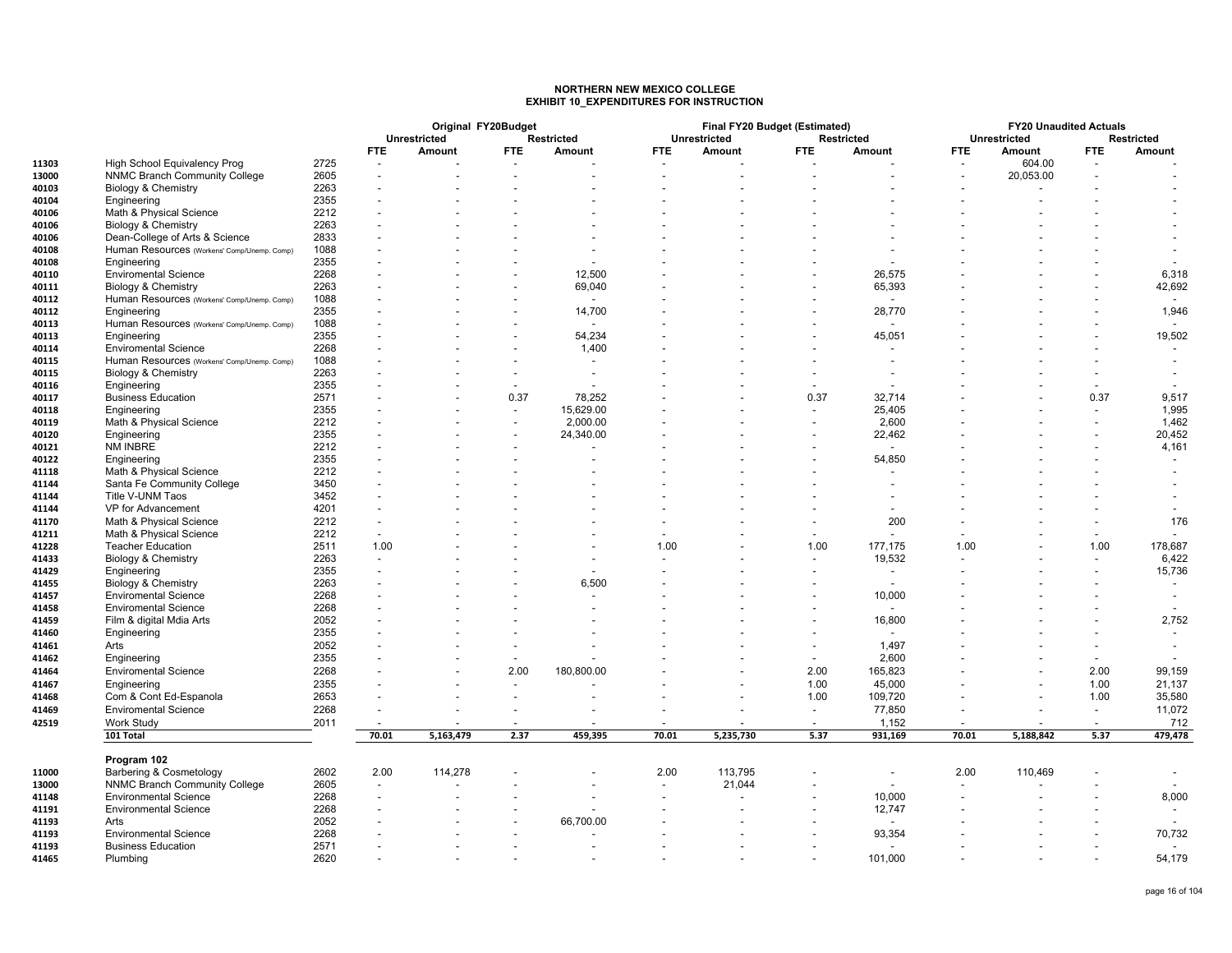## **NORTHERN NEW MEXICO COLLEGE EXHIBIT 10\_EXPENDITURES FOR INSTRUCTION**

|             |                                   |      |                          | Original FY20Budget      |                          |                          |                          | Final FY20 Budget (Estimated) |                          |                                       |                          | <b>FY20 Unaudited Actuals</b> |                          |                   |
|-------------|-----------------------------------|------|--------------------------|--------------------------|--------------------------|--------------------------|--------------------------|-------------------------------|--------------------------|---------------------------------------|--------------------------|-------------------------------|--------------------------|-------------------|
|             |                                   |      |                          | <b>Unrestricted</b>      |                          | <b>Restricted</b>        |                          | <b>Unrestricted</b>           |                          | <b>Restricted</b>                     |                          | <b>Unrestricted</b>           |                          | <b>Restricted</b> |
|             |                                   |      | <b>FTE</b>               | Amount                   | <b>FTE</b>               | Amount                   | <b>FTE</b>               | Amount                        | <b>FTE</b>               | Amount                                | <b>FTE</b>               | Amount                        | FTE.                     | Amount            |
|             | 102 Total                         |      | 2.00                     | 114,278                  | $\overline{\phantom{a}}$ | 66,700                   | 2.00                     | 134,839                       | $\overline{\phantom{a}}$ | 217,101                               | 2.00                     | 110,469                       |                          | 132,911           |
|             | Program 105                       |      |                          |                          |                          |                          |                          |                               |                          |                                       |                          |                               |                          |                   |
| 11000       | <b>Summer Session Instruction</b> | 2722 | 2.02                     | 122,152                  | $\overline{\phantom{a}}$ | $\,$                     | 2.02                     | 109,527                       | $\overline{\phantom{a}}$ | $\overline{\phantom{a}}$              | 2.02                     | 102,177                       | $\overline{\phantom{a}}$ |                   |
| 11000/11303 | <b>Distance Education</b>         | 2723 | 2.00                     | 147,880                  | $\overline{\phantom{a}}$ | $\overline{\phantom{0}}$ | 2.00                     | 146,930                       | $\overline{\phantom{0}}$ |                                       | 2.00                     | 128,910                       | $\overline{\phantom{a}}$ |                   |
| 11303/41101 | <b>High School Equivalency</b>    | 2725 | $\overline{\phantom{a}}$ | 2,862                    | 5.00                     | 433,093                  | $\overline{\phantom{a}}$ | 2,756                         | 5.00                     | 414,469                               | $\sim$                   |                               | 5.00                     | 369,741           |
| 41181       | <b>High School Equivalency</b>    | 2725 | $\overline{\phantom{a}}$ | $\overline{\phantom{0}}$ | $\sim$                   | <b>.</b>                 | $\overline{\phantom{0}}$ |                               | $\overline{\phantom{0}}$ |                                       | $\blacksquare$           |                               | $\sim$                   |                   |
| 41181       | <b>Adult Education</b>            | 2811 | $\overline{\phantom{a}}$ | $\sim$                   | 1.00                     | 67,788                   | $\overline{\phantom{0}}$ |                               | 1.00                     | 90,290                                | $\overline{\phantom{a}}$ |                               | 1.00                     | 41,786            |
| 41211       | <b>Adult Education</b>            | 2811 | $\overline{\phantom{0}}$ | $\blacksquare$           | 3.00                     | 113,778                  | $\overline{\phantom{0}}$ |                               | 3.00                     | 130,747                               | $\overline{\phantom{a}}$ |                               | 3.00                     | 101,040           |
| 41212       | <b>Adult Education</b>            | 2811 | $\overline{\phantom{0}}$ | $\sim$                   |                          | 694                      | $\overline{\phantom{0}}$ |                               | $\overline{\phantom{a}}$ | 1,500                                 | $\overline{\phantom{a}}$ |                               | $\sim$                   |                   |
| 41223       | <b>Adult Education</b>            | 2811 | $\overline{\phantom{0}}$ | $\overline{\phantom{a}}$ |                          | $\overline{\phantom{a}}$ |                          |                               | $\overline{\phantom{a}}$ | 20,380                                | $\overline{\phantom{a}}$ |                               |                          |                   |
| 41225       | <b>Adult Education</b>            | 2811 | $\overline{\phantom{a}}$ | $\overline{\phantom{0}}$ |                          | $\overline{\phantom{a}}$ |                          | $\,$                          | $\overline{\phantom{a}}$ | 696                                   |                          |                               |                          |                   |
| 41226       | <b>Adult Education</b>            | 2811 | $\overline{\phantom{0}}$ |                          |                          |                          |                          |                               | $\overline{\phantom{0}}$ | 13,000                                |                          |                               |                          |                   |
| 41193       | <b>Environmental Science</b>      | 2268 |                          |                          |                          | $\overline{\phantom{a}}$ |                          |                               | $\overline{\phantom{0}}$ | 20,380.00<br>$\overline{\phantom{a}}$ |                          |                               |                          |                   |
|             | 105 Total                         |      | 4.02                     | 272,894                  | 9.00                     | 615,353                  | 4.02                     | 259,213                       | 9.00                     | 671,082                               | 4.02                     | 231,087                       | 9.00                     | 512,567           |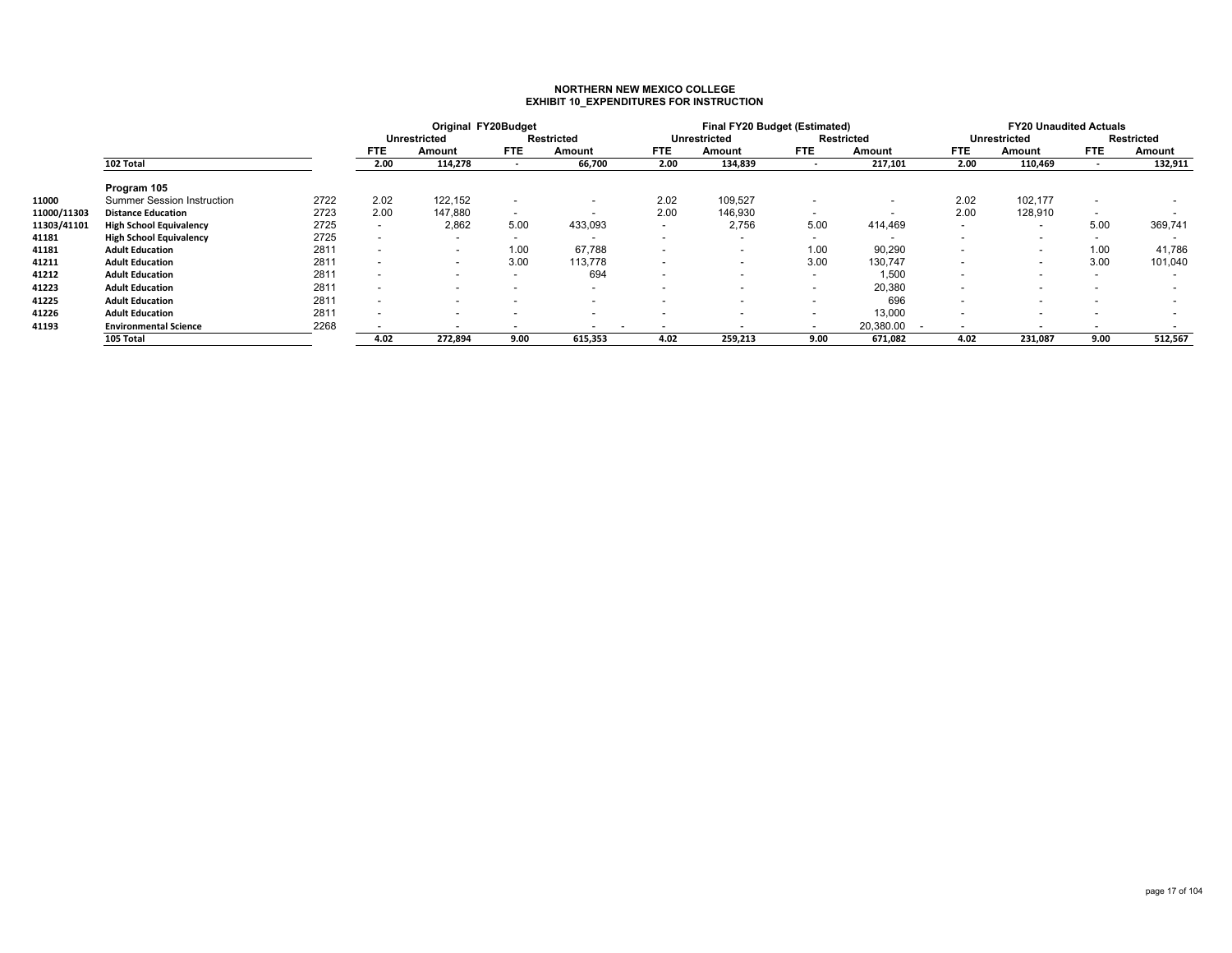|                                                         |      |                          | Original FY20Budget<br><b>Unrestricted</b> |                                   | <b>Restricted</b>                          |                                   | Final FY20 Budget (Estimated)<br><b>Unrestricted</b> |                                   | <b>Restricted</b>          |                                   | <b>FY20 Unaudited Actuals</b><br><b>Unrestricted</b> |                          | <b>Restricted</b>       |
|---------------------------------------------------------|------|--------------------------|--------------------------------------------|-----------------------------------|--------------------------------------------|-----------------------------------|------------------------------------------------------|-----------------------------------|----------------------------|-----------------------------------|------------------------------------------------------|--------------------------|-------------------------|
|                                                         |      | <b>FTE</b>               | <b>Amount</b>                              | <b>FTE</b>                        | Amount                                     | <b>FTE</b>                        | <b>Amount</b>                                        | <b>FTE</b>                        | <b>Amount</b>              | FTE                               | <b>Amount</b>                                        | <b>FTE</b>               | Amount                  |
| Compensation<br>Equipment                               |      | 76.03                    | 4,688,931.00<br>7,400.00                   | 11.37<br>$\overline{\phantom{a}}$ | 830,815.00<br>60,000.00                    | 76.03<br>$\overline{\phantom{a}}$ | 4,668,872.00<br>20,803.00                            | 14.37<br>$\overline{\phantom{a}}$ | 1,116,706.00<br>130,478.00 | 76.03<br>$\overline{\phantom{a}}$ | 4,663,073.00<br>14,549.00                            | 14.37                    | 719,850.00<br>84,424.00 |
| Travel                                                  |      |                          | 17,535.00                                  | $\mathbf{r}$                      | 38,511.00                                  | $\blacksquare$                    | 23,685.00                                            | $\blacksquare$                    | 41,246.00                  | $\blacksquare$                    | 20,865.00                                            | $\blacksquare$           | 13,380.00               |
| Other                                                   |      | $\overline{\phantom{a}}$ | 836,785.00                                 | $\sim$                            | 212,122.00                                 | $\sim$                            | 916,422.00                                           | $\sim$                            | 530,922.00                 | $\sim$                            | 831,911.00                                           | $\overline{\phantom{a}}$ | 307,302.00              |
|                                                         |      | 76.03                    | 5,550,651                                  | 11.37                             | 1,141,448                                  | 76.03                             | 5,629,782                                            | 14.37                             | 1,819,352                  | 76.03                             | 5,530,398                                            | 14.37                    | 1,124,956               |
| 11000 VP for Finance and Admin-Unalloca<br>Compensation | 1022 |                          | (419,063)                                  |                                   |                                            |                                   | (586, 861)                                           |                                   |                            |                                   | 13,766                                               |                          |                         |
| Equipment                                               |      |                          |                                            |                                   |                                            |                                   |                                                      |                                   |                            |                                   |                                                      |                          |                         |
| Travel                                                  |      |                          |                                            |                                   |                                            |                                   |                                                      |                                   |                            |                                   |                                                      |                          |                         |
| Other                                                   |      |                          |                                            |                                   | $\blacksquare$<br>$\sim$                   |                                   |                                                      |                                   | $\sim$                     |                                   |                                                      |                          |                         |
| Total                                                   |      |                          | (419,063)                                  | $\blacksquare$                    |                                            | $\overline{\phantom{a}}$          | (586, 861)                                           | $\overline{\phantom{a}}$          |                            | $\blacksquare$                    | 13,766                                               | $\blacksquare$           |                         |
| 11000 Risk Management<br>Compensation                   | 1035 |                          |                                            |                                   |                                            |                                   |                                                      |                                   |                            |                                   |                                                      |                          |                         |
| Equipment                                               |      |                          |                                            |                                   |                                            |                                   |                                                      |                                   |                            |                                   |                                                      |                          |                         |
| Travel                                                  |      |                          |                                            |                                   |                                            |                                   |                                                      |                                   |                            |                                   |                                                      |                          |                         |
| Other                                                   |      |                          |                                            |                                   |                                            |                                   |                                                      |                                   |                            |                                   |                                                      |                          |                         |
| Total                                                   |      |                          | $\overline{\phantom{a}}$                   | $\blacksquare$                    | $\sim$                                     | $\blacksquare$                    | $\blacksquare$                                       | $\blacksquare$                    | $\sim$                     | $\overline{\phantom{a}}$          | $\overline{\phantom{a}}$                             | $\overline{\phantom{a}}$ |                         |
| 11000 VP for Finance and Admin-Unalloca<br>Compensation | 1077 |                          | 100,000                                    |                                   |                                            |                                   | 100,000                                              |                                   |                            |                                   |                                                      |                          |                         |
| Equipment                                               |      |                          |                                            |                                   |                                            |                                   |                                                      |                                   |                            |                                   |                                                      |                          |                         |
| Travel<br>Other                                         |      |                          |                                            |                                   | $\overline{a}$                             |                                   |                                                      |                                   |                            |                                   | $\overline{a}$                                       |                          |                         |
| Total                                                   |      | $\sim$                   | 100,000                                    | $\blacksquare$                    | $\blacksquare$                             | $\blacksquare$                    | 100,000                                              | $\overline{\phantom{a}}$          | $\blacksquare$             | $\blacksquare$                    | $\blacksquare$                                       | $\blacksquare$           | $\sim$                  |
| 11000 Human Resources (Workmen's Con                    | 1088 |                          |                                            |                                   |                                            |                                   |                                                      |                                   |                            |                                   |                                                      |                          |                         |
| Compensation<br>Equipment                               |      |                          |                                            |                                   |                                            |                                   |                                                      |                                   |                            |                                   |                                                      |                          |                         |
| Travel                                                  |      |                          |                                            |                                   |                                            |                                   |                                                      |                                   |                            |                                   |                                                      |                          |                         |
| Other                                                   |      |                          |                                            |                                   |                                            |                                   |                                                      |                                   |                            |                                   |                                                      |                          |                         |
| Total                                                   |      |                          | $\mathbf{r}$                               | $\Delta$                          | $\Delta$                                   | $\mathbf{r}$                      | $\sim$                                               | $\mathbf{r}$                      | $\mathbf{r}$               | $\mathbb{Z}^2$                    | $\mathbb{Z}^2$                                       | $\overline{\phantom{a}}$ |                         |
| 11000 Work Study                                        | 2011 |                          |                                            |                                   |                                            |                                   |                                                      |                                   |                            |                                   |                                                      |                          |                         |
| Compensation                                            |      |                          |                                            |                                   |                                            |                                   |                                                      |                                   |                            |                                   |                                                      |                          |                         |
| Equipment<br>Travel                                     |      |                          |                                            |                                   |                                            |                                   |                                                      |                                   |                            |                                   |                                                      |                          |                         |
| Other                                                   |      |                          |                                            |                                   |                                            |                                   |                                                      |                                   |                            |                                   |                                                      |                          |                         |
| Total                                                   |      |                          | $\overline{\phantom{a}}$                   | L,                                | $\overline{\phantom{a}}$                   | $\blacksquare$                    | $\overline{\phantom{a}}$                             | $\blacksquare$                    |                            | $\sim$                            | ÷,                                                   | $\blacksquare$           |                         |
|                                                         |      |                          |                                            |                                   |                                            |                                   |                                                      |                                   |                            |                                   |                                                      |                          |                         |
| <b>11000 Arts</b><br>Compensation                       | 2052 | 5.24                     | 311,628                                    |                                   |                                            | 5.24                              | 311,628                                              |                                   |                            | 5.24                              | 280,265                                              |                          |                         |
| Equipment                                               |      |                          | 500                                        |                                   |                                            |                                   | $\overline{a}$                                       |                                   |                            |                                   |                                                      |                          |                         |
| Travel                                                  |      |                          | 500                                        |                                   |                                            |                                   | 100                                                  |                                   |                            |                                   | 51                                                   |                          |                         |
| Other<br>Total                                          |      | 5.24                     | 41,451<br>354,079                          | $\blacksquare$                    | $\overline{\phantom{a}}$<br>$\overline{a}$ | 5.24                              | 35,604<br>347,332                                    | $\overline{\phantom{a}}$          | $\blacksquare$             | 5.24                              | 34,142<br>314,458                                    | $\blacksquare$           | $\blacksquare$          |
|                                                         |      |                          |                                            |                                   |                                            |                                   |                                                      |                                   |                            |                                   |                                                      |                          |                         |
| 11000 Film & Digital Media Arts<br>Compensation         | 2053 |                          |                                            |                                   |                                            |                                   |                                                      |                                   |                            |                                   |                                                      |                          |                         |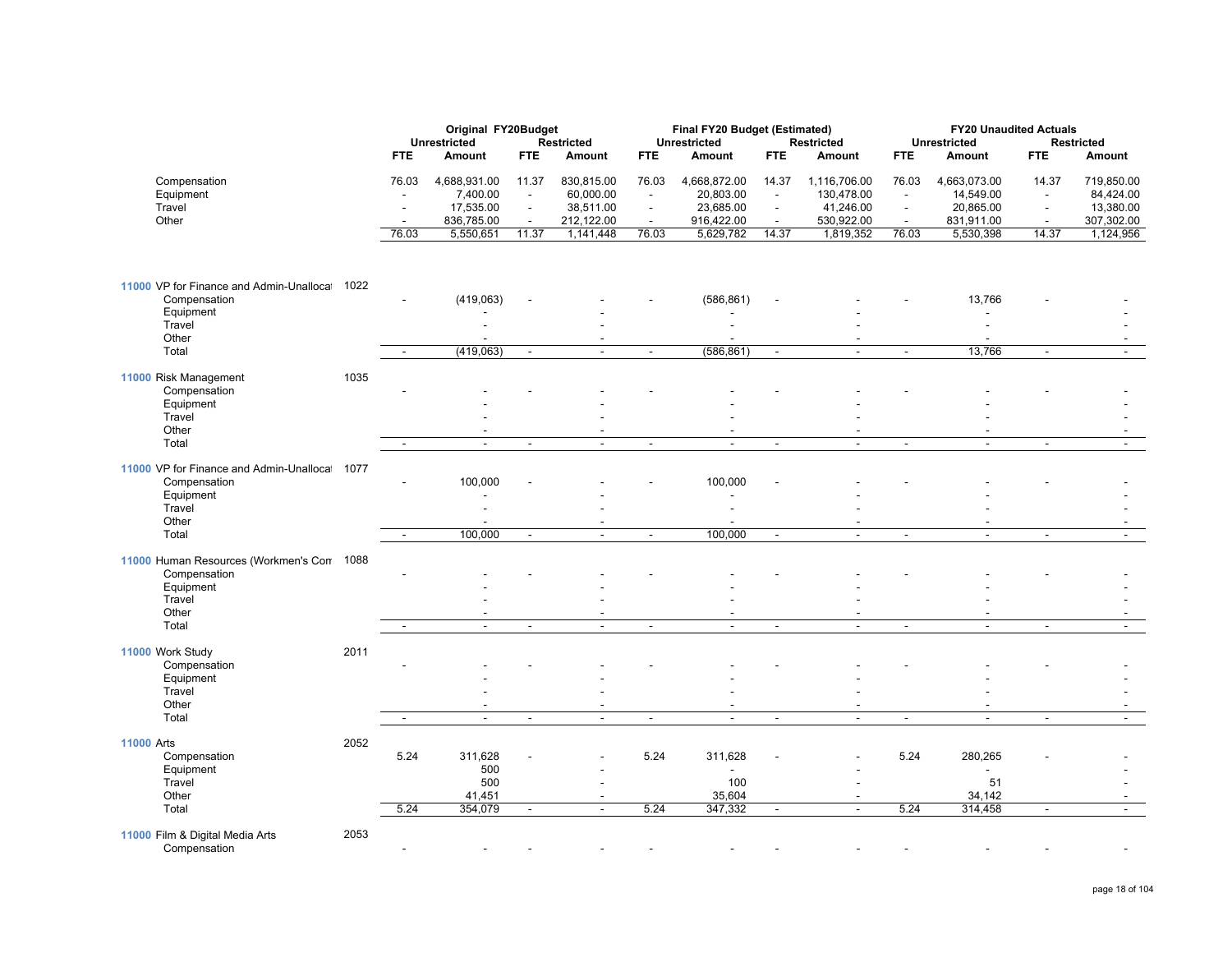|                                    |      |                          | Original FY20Budget |                |                          |                          | Final FY20 Budget (Estimated)       |                          |                          |                          | <b>FY20 Unaudited Actuals</b> |                          |                          |
|------------------------------------|------|--------------------------|---------------------|----------------|--------------------------|--------------------------|-------------------------------------|--------------------------|--------------------------|--------------------------|-------------------------------|--------------------------|--------------------------|
|                                    |      |                          | <b>Unrestricted</b> |                | <b>Restricted</b>        |                          | <b>Unrestricted</b>                 |                          | <b>Restricted</b>        |                          | <b>Unrestricted</b>           |                          | <b>Restricted</b>        |
|                                    |      | <b>FTE</b>               | Amount              | <b>FTE</b>     | Amount                   | <b>FTE</b>               | Amount                              | <b>FTE</b>               | Amount                   | <b>FTE</b>               | Amount                        | <b>FTE</b>               | Amount                   |
| Equipment<br>Travel                |      |                          |                     |                |                          |                          |                                     |                          |                          |                          |                               |                          |                          |
| Other                              |      |                          |                     |                | $\overline{\phantom{a}}$ |                          | $\overline{\phantom{a}}$            |                          |                          |                          | $\overline{\phantom{a}}$      |                          |                          |
| Total                              |      | ÷                        | $\mathbf{r}$        | $\blacksquare$ | $\Delta$                 | $\blacksquare$           | $\mathbf{r}$                        | $\overline{\phantom{a}}$ | $\mathbf{r}$             | $\blacksquare$           | $\mathbb{Z}^2$                | $\blacksquare$           | $\blacksquare$           |
| <b>11000 Music</b>                 | 2054 |                          |                     |                |                          |                          |                                     |                          |                          |                          |                               |                          |                          |
| Compensation                       |      |                          |                     |                |                          |                          |                                     |                          |                          |                          |                               |                          |                          |
| Equipment                          |      |                          |                     |                |                          |                          |                                     |                          |                          |                          |                               |                          |                          |
| Travel                             |      |                          |                     |                |                          |                          |                                     |                          |                          |                          |                               |                          |                          |
| Other                              |      |                          |                     |                |                          |                          |                                     |                          |                          |                          |                               |                          |                          |
| Total                              |      | $\overline{\phantom{a}}$ | $\blacksquare$      | $\sim$         | $\sim$                   | $\overline{\phantom{a}}$ | $\blacksquare$                      | $\sim$                   | $\sim$                   | $\blacksquare$           | $\sim$                        | $\overline{\phantom{a}}$ |                          |
| 11000 Language & Letters           | 2111 |                          |                     |                |                          |                          |                                     |                          |                          |                          |                               |                          |                          |
| Compensation                       |      | 8.03                     | 478,153             |                |                          | 8.03                     | 478,153                             |                          |                          | 8.03                     | 468,831                       |                          |                          |
| Equipment                          |      |                          |                     |                |                          |                          |                                     |                          |                          |                          | $\overline{a}$                |                          |                          |
| Travel                             |      |                          |                     |                |                          |                          | $\overline{a}$                      |                          | $\overline{\phantom{a}}$ |                          | $\blacksquare$                |                          |                          |
| Other                              |      |                          | 67,481              |                |                          |                          | 67,250                              |                          | $\overline{a}$           |                          | 67,135                        |                          |                          |
| Total                              |      | 8.03                     | 545,634             | $\blacksquare$ | $\sim$                   | 8.03                     | 545,403                             | $\blacksquare$           | $\sim$                   | 8.03                     | 535,966                       | $\blacksquare$           |                          |
| 11000 Tricker Literary Journal     | 2114 |                          |                     |                |                          |                          |                                     |                          |                          |                          |                               |                          |                          |
| Compensation                       |      |                          |                     |                |                          |                          |                                     |                          |                          |                          |                               |                          |                          |
| Equipment                          |      |                          |                     |                |                          |                          |                                     |                          |                          |                          |                               |                          |                          |
| Travel                             |      |                          |                     |                |                          |                          |                                     |                          |                          |                          |                               |                          |                          |
| Other                              |      |                          | 37                  |                | $\overline{\phantom{a}}$ |                          | $\overline{\phantom{a}}$            |                          |                          |                          | $\blacksquare$                |                          |                          |
| Total                              |      | $\blacksquare$           | $\overline{37}$     | $\blacksquare$ | $\overline{a}$           | $\blacksquare$           | $\overline{a}$                      | $\blacksquare$           | $\sim$                   | $\overline{\phantom{a}}$ | $\overline{a}$                | $\blacksquare$           | $\mathbf{r}$             |
| 11000 Humanities & Social Science  | 2131 |                          |                     |                |                          |                          |                                     |                          |                          |                          |                               |                          |                          |
| Compensation                       |      | 8.81                     | 556,766             |                |                          | 8.81                     | 556,466                             |                          |                          | 8.81                     | 474,495                       |                          |                          |
| Equipment                          |      |                          |                     |                |                          |                          |                                     |                          |                          |                          |                               |                          |                          |
| Travel                             |      |                          |                     |                |                          |                          |                                     |                          |                          |                          |                               |                          |                          |
| Other                              |      |                          | 68,904              |                |                          |                          | 69,604                              |                          |                          |                          | 69,283                        |                          |                          |
| Total                              |      | 8.81                     | 625,670             | $\blacksquare$ | $\blacksquare$           | 8.81                     | 626,070                             | $\blacksquare$           | $\sim$                   | 8.81                     | 543,778                       | $\blacksquare$           | $\sim$                   |
| 11000 Health, Phys Ed & Recreation | 2148 |                          |                     |                |                          |                          |                                     |                          |                          |                          |                               |                          |                          |
| Compensation                       |      | 0.31                     | 16,495              |                |                          | 0.31                     | 16,495                              |                          |                          | 0.31                     | 16,616                        |                          |                          |
| Equipment                          |      |                          | $\sim$              |                |                          |                          | $\sim$                              |                          |                          |                          | $\sim$                        |                          |                          |
| Travel                             |      |                          | $\blacksquare$      |                |                          |                          | $\blacksquare$                      |                          | $\overline{a}$           |                          | $\overline{a}$                |                          |                          |
| Other                              |      |                          | 5,315               |                |                          |                          | 4,415                               |                          | $\sim$                   |                          | 4,392                         |                          |                          |
| Total                              |      | 0.31                     | 21,810              | $\blacksquare$ | $\overline{a}$           | 0.31                     | 20,910                              | $\blacksquare$           | $\blacksquare$           | 0.31                     | 21,008                        | $\overline{\phantom{a}}$ | $\overline{\phantom{a}}$ |
|                                    |      |                          |                     |                |                          |                          |                                     |                          |                          |                          |                               |                          |                          |
| 11000 Math & Physical Science      | 2212 |                          |                     |                |                          |                          |                                     |                          |                          |                          |                               |                          |                          |
| Compensation<br>Equipment          |      | 6.13                     | 419,266             |                |                          | 6.13                     | 418,567<br>$\overline{\phantom{a}}$ |                          |                          | 6.13                     | 439,309<br>$\blacksquare$     |                          |                          |
| Travel                             |      |                          | 150                 |                |                          |                          |                                     |                          |                          |                          |                               |                          |                          |
| Other                              |      |                          | 53,277              |                | $\blacksquare$           |                          | 53,996                              |                          | $\overline{\phantom{a}}$ |                          | 53,994                        |                          | $\overline{\phantom{a}}$ |
| Total                              |      | 6.13                     | 472,693             | $\blacksquare$ |                          | 6.13                     | 472,563                             | $\overline{\phantom{a}}$ | $\sim$                   | 6.13                     | 493,303                       | $\blacksquare$           |                          |
|                                    |      |                          |                     |                |                          |                          |                                     |                          |                          |                          |                               |                          |                          |
| 11000 Biology & Chemistry          | 2263 | 6.47                     | 469,217             |                |                          | 6.47                     |                                     |                          |                          | 6.47                     |                               |                          |                          |
| Compensation<br>Equipment          |      |                          | 300                 |                |                          |                          | 466,919                             |                          |                          |                          | 448,145                       |                          |                          |
| Travel                             |      |                          | $\sim$              |                |                          |                          |                                     |                          |                          |                          |                               |                          |                          |
| Other                              |      |                          | 78,810              |                |                          |                          | 80,176                              |                          |                          |                          | 79,300                        |                          |                          |
| Total                              |      | 6.47                     | 548,327             | $\blacksquare$ | $\blacksquare$           | 6.47                     | 547,095                             | $\sim$                   | $\sim$                   | 6.47                     | 527,445                       | $\blacksquare$           |                          |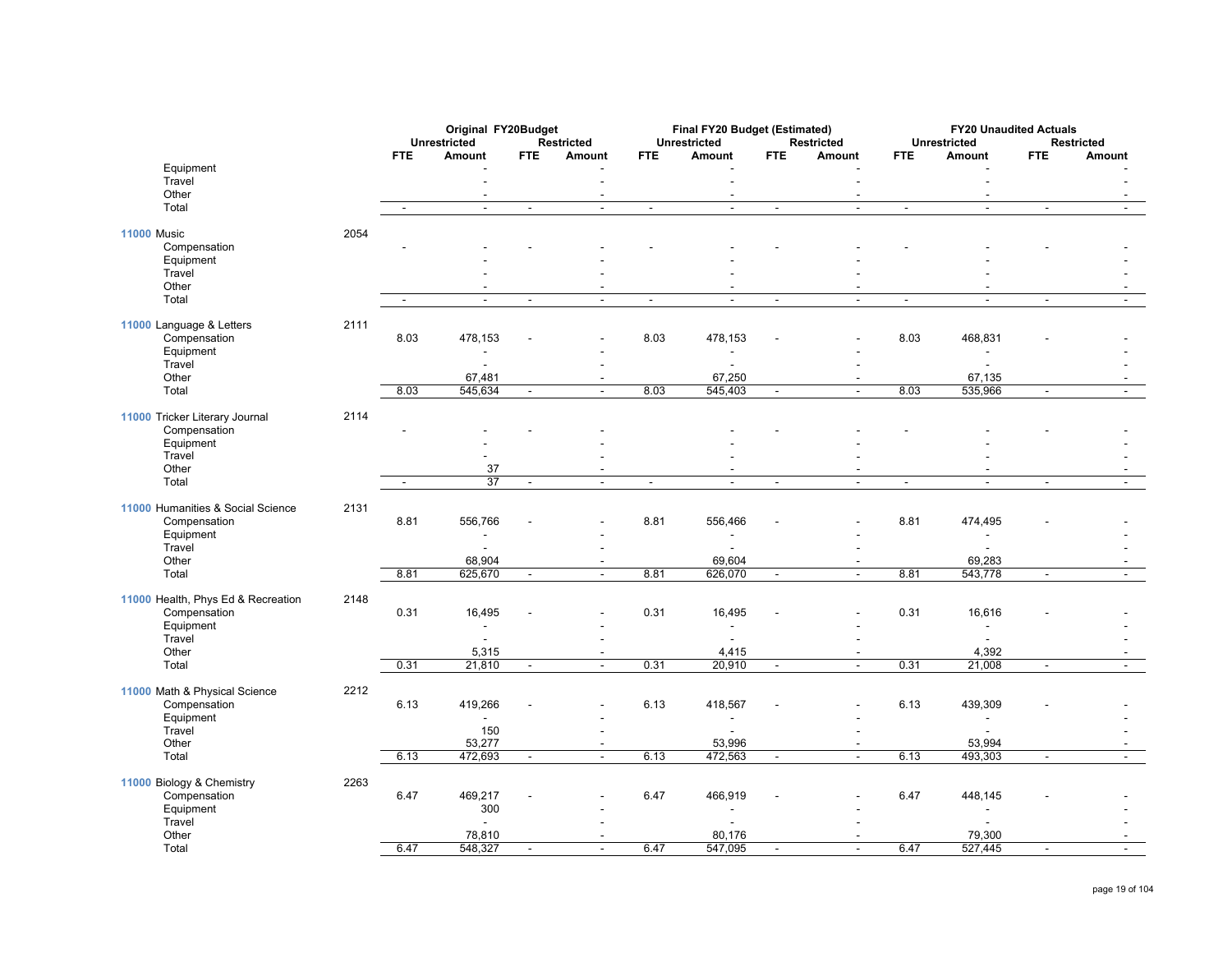|                                                 |      |            | Original FY20Budget |                          |                                    |            | Final FY20 Budget (Estimated)    |                          |                                          |            | <b>FY20 Unaudited Actuals</b>       |                          |                          |
|-------------------------------------------------|------|------------|---------------------|--------------------------|------------------------------------|------------|----------------------------------|--------------------------|------------------------------------------|------------|-------------------------------------|--------------------------|--------------------------|
|                                                 |      |            | <b>Unrestricted</b> |                          | <b>Restricted</b>                  |            | <b>Unrestricted</b>              |                          | <b>Restricted</b>                        |            | <b>Unrestricted</b>                 |                          | <b>Restricted</b>        |
|                                                 |      | <b>FTE</b> | Amount              | <b>FTE</b>               | Amount                             | <b>FTE</b> | Amount                           | <b>FTE</b>               | Amount                                   | <b>FTE</b> | Amount                              | <b>FTE</b>               | Amount                   |
| 11000 Enviromental Science<br>Compensation      | 2268 | 1.58       | 102,540             |                          |                                    | 1.58       | 102,540                          |                          |                                          | 1.58       | 111,293                             |                          |                          |
| Equipment                                       |      |            |                     |                          |                                    |            |                                  |                          |                                          |            |                                     |                          |                          |
| Travel                                          |      |            | 1,200               |                          |                                    |            |                                  |                          |                                          |            |                                     |                          |                          |
| Other<br>Total                                  |      | 1.58       | 27,123<br>130,863   | $\blacksquare$           | $\overline{\phantom{a}}$<br>$\sim$ | 1.58       | 26,893<br>129,433                | $\blacksquare$           | $\overline{\phantom{a}}$<br>$\mathbf{r}$ | 1.58       | 25,710<br>137,003                   |                          | $\sim$                   |
|                                                 |      |            |                     |                          |                                    |            |                                  |                          |                                          |            |                                     |                          |                          |
| 11000 Engineering<br>Compensation               | 2355 | 6.47       | 593,337             |                          |                                    | 6.47       | 593,337                          |                          |                                          | 6.47       | 528,392                             |                          |                          |
| Equipment                                       |      |            |                     |                          |                                    |            |                                  |                          |                                          |            |                                     |                          |                          |
| Travel<br>Other                                 |      |            | 750<br>71,163       |                          |                                    |            | 69,127                           |                          |                                          |            | $\overline{\phantom{a}}$<br>67,905  |                          |                          |
| Total                                           |      | 6.47       | 665,250             | $\blacksquare$           | $\overline{a}$                     | 6.47       | 662,464                          | $\blacksquare$           | $\sim$                                   | 6.47       | 596,297                             | $\blacksquare$           | $\mathbf{r}$             |
|                                                 |      |            |                     |                          |                                    |            |                                  |                          |                                          |            |                                     |                          |                          |
| 11000 Heath Sciences<br>Compensation            | 2421 | 0.70       | 36,271              |                          |                                    | 0.70       | 36,621                           |                          |                                          | 0.70       | 27,753                              |                          |                          |
| Equipment<br>Travel                             |      |            | $\sim$              |                          | $\sim$                             |            | $\blacksquare$<br>$\blacksquare$ |                          | $\sim$                                   |            | $\blacksquare$<br>$\sim$            |                          |                          |
| Other                                           |      |            | 13,184              |                          | $\overline{a}$                     |            | 10,466                           |                          | $\mathbf{r}$                             |            | 8,915                               |                          |                          |
| Total                                           |      | 0.70       | 49,455              | $\overline{\phantom{a}}$ | $\mathbf{r}$                       | 0.70       | 47,087                           | $\overline{\phantom{a}}$ | $\blacksquare$                           | 0.70       | 36,668                              | $\overline{\phantom{a}}$ | $\overline{\phantom{a}}$ |
|                                                 |      |            |                     |                          |                                    |            |                                  |                          |                                          |            |                                     |                          |                          |
| 11000 Nursing-Associates Degree<br>Compensation | 2431 | 8.00       | 568,750             |                          |                                    | 8.00       | 568,750                          |                          |                                          | 8.00       | 576,453                             |                          |                          |
| Equipment<br>Travel                             |      |            | 2,000               |                          |                                    |            | 369                              |                          |                                          |            | 369                                 |                          |                          |
| Other                                           |      |            | 114,667             |                          | $\overline{\phantom{a}}$           |            | 111,640                          |                          | $\overline{\phantom{a}}$                 |            | 106,911                             |                          | $\overline{\phantom{a}}$ |
| Total                                           |      | 8.00       | 685,417             | $\blacksquare$           | $\overline{a}$                     | 8.00       | 680,759                          | $\mathbf{r}$             | Ξ                                        | 8.00       | 683,733                             | $\overline{a}$           | $\mathbf{r}$             |
| 11000 BS in Nursing                             | 2432 |            |                     |                          |                                    |            |                                  |                          |                                          |            |                                     |                          |                          |
| Compensation<br>Equipment                       |      | 1.00       | 92,266<br>÷         |                          |                                    | 1.00       | 92,266<br>$\blacksquare$         |                          |                                          | 1.00       | 135,014<br>$\overline{\phantom{a}}$ |                          |                          |
| Travel                                          |      |            | 500                 |                          |                                    |            | 500                              |                          |                                          |            | 251                                 |                          |                          |
| Other                                           |      |            | 2,110               |                          |                                    |            | 1,550                            |                          |                                          |            | 504                                 |                          |                          |
| Total                                           |      | 1.00       | 94,876              | $\blacksquare$           | $\overline{a}$                     | 1.00       | 94,316                           | $\blacksquare$           | $\sim$                                   | 1.00       | 135,769                             | $\blacksquare$           | $\blacksquare$           |
| 11000 Teacher Education                         | 2511 |            |                     |                          |                                    |            |                                  |                          |                                          |            |                                     |                          |                          |
| Compensation                                    |      | 4.65       | 311,741             |                          |                                    | 4.65       | 459,465                          |                          |                                          | 4.65       | 352,406                             |                          |                          |
| Equipment                                       |      |            |                     |                          |                                    |            | 3,500                            |                          |                                          |            | 6,386                               |                          |                          |
| Travel<br>Other                                 |      |            | 2,300<br>63,906     |                          |                                    |            | 929<br>82,406                    |                          | $\overline{\phantom{a}}$<br>$\sim$       |            | 928<br>84,378                       |                          |                          |
| Total                                           |      | 4.65       | 377,947             | $\blacksquare$           | $\mathbf{r}$                       | 4.65       | 546,300                          | $\blacksquare$           | $\blacksquare$                           | 4.65       | 444,098                             | $\overline{\phantom{a}}$ | $\blacksquare$           |
|                                                 |      |            |                     |                          |                                    |            |                                  |                          |                                          |            |                                     |                          |                          |
| 11000 Business Education                        | 2571 |            |                     |                          |                                    |            |                                  |                          |                                          |            |                                     |                          |                          |
| Compensation                                    |      | 5.85       | 392,981<br>800      |                          |                                    | 5.85       | 392,981                          |                          |                                          | 5.85       | 349,594                             |                          |                          |
| Equipment<br>Travel                             |      |            | 1,900               |                          |                                    |            | 1,762                            |                          |                                          |            | 261                                 |                          |                          |
| Other                                           |      |            | 53,006              |                          | $\overline{\phantom{a}}$           |            | 52,956                           |                          | $\blacksquare$                           |            | 52,439                              |                          | $\overline{\phantom{a}}$ |
| Total                                           |      | 5.85       | 448,687             | $\blacksquare$           | $\overline{\phantom{a}}$           | 5.85       | 447,699                          | $\blacksquare$           | $\omega$                                 | 5.85       | 402,294                             | $\blacksquare$           | $\mathbf{r}$             |
| 11000 Construction Trades                       | 2616 |            |                     |                          |                                    |            |                                  |                          |                                          |            |                                     |                          |                          |
| Compensation<br>Equipment                       |      | 0.54       | 27,516              |                          |                                    | 0.54       | 27,516                           |                          |                                          | 0.54       |                                     |                          |                          |
|                                                 |      |            |                     |                          |                                    |            |                                  |                          |                                          |            |                                     |                          |                          |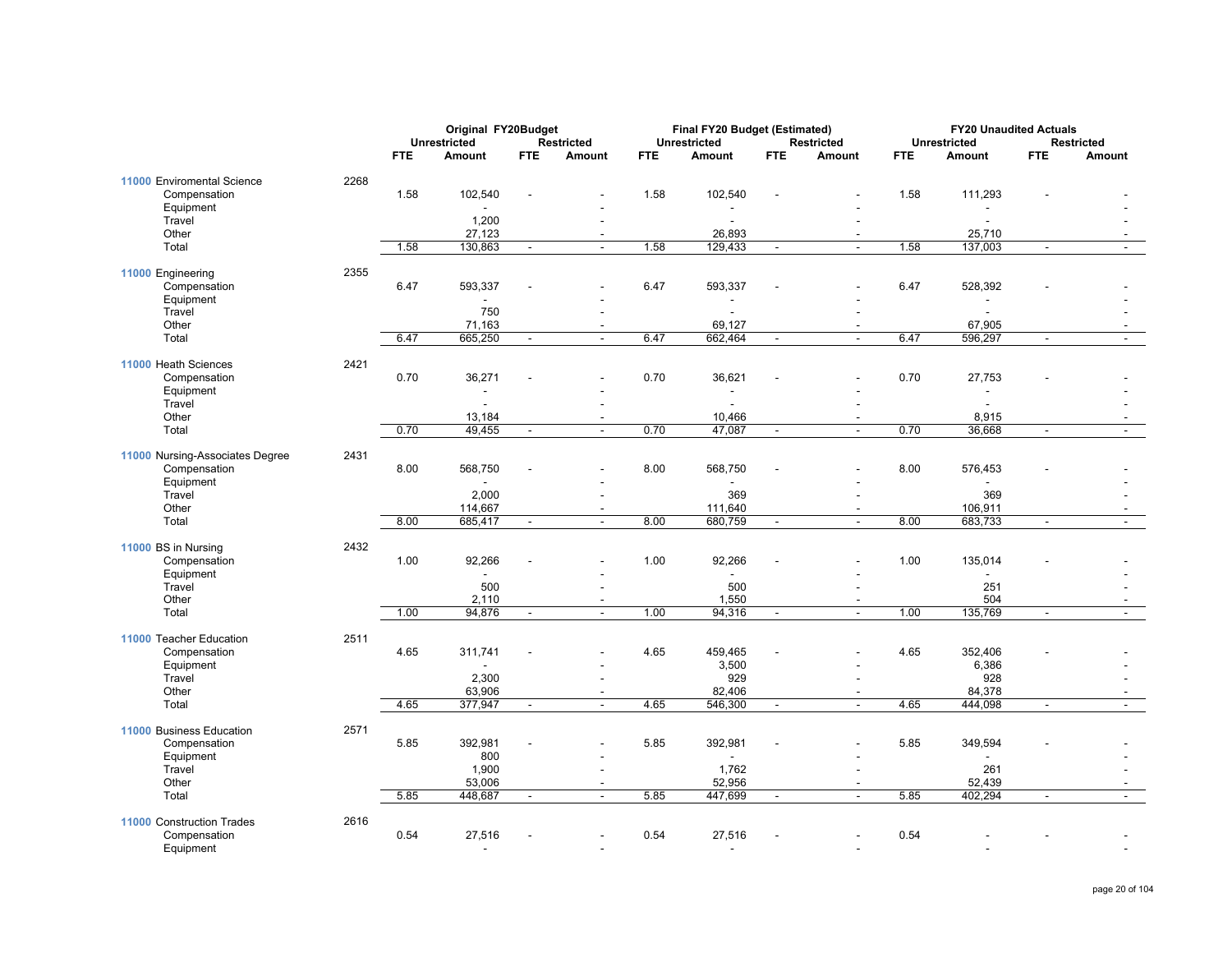|                                                |      |                          | Original FY20Budget           |                          |                                  |                          | Final FY20 Budget (Estimated)      |                          |                                            |                          | <b>FY20 Unaudited Actuals</b>              |                          |                             |
|------------------------------------------------|------|--------------------------|-------------------------------|--------------------------|----------------------------------|--------------------------|------------------------------------|--------------------------|--------------------------------------------|--------------------------|--------------------------------------------|--------------------------|-----------------------------|
|                                                |      | <b>FTE</b>               | <b>Unrestricted</b><br>Amount | <b>FTE</b>               | <b>Restricted</b><br>Amount      | <b>FTE</b>               | <b>Unrestricted</b><br>Amount      | <b>FTE</b>               | Restricted<br>Amount                       | <b>FTE</b>               | <b>Unrestricted</b><br>Amount              | <b>FTE</b>               | <b>Restricted</b><br>Amount |
| Travel<br>Other                                |      |                          | 6,974                         |                          | L,<br>$\overline{\phantom{a}}$   |                          | 4,749                              |                          | $\blacksquare$<br>$\mathbf{r}$             |                          | 4,749                                      |                          |                             |
| Total                                          |      | 0.54                     | 34,490                        | Ξ                        | Ξ                                | 0.54                     | 32,265                             | $\sim$                   | Ξ                                          | 0.54                     | 4,749                                      | Ξ                        | $\sim$                      |
| 11000 Canal Seis                               | 4208 |                          |                               |                          |                                  |                          |                                    |                          |                                            |                          |                                            |                          |                             |
| Compensation                                   |      |                          |                               |                          |                                  |                          | 5                                  |                          |                                            |                          |                                            |                          |                             |
| Equipment                                      |      |                          |                               |                          |                                  |                          |                                    |                          |                                            |                          |                                            |                          |                             |
| Travel<br>Other                                |      |                          |                               |                          |                                  |                          |                                    |                          |                                            |                          |                                            |                          |                             |
| Total                                          |      | $\overline{\phantom{a}}$ | $\blacksquare$                | $\blacksquare$           | $\blacksquare$                   | $\blacksquare$           | $\overline{5}$                     | $\sim$                   | $\blacksquare$                             | $\blacksquare$           | $\blacksquare$                             | $\blacksquare$           | $\blacksquare$              |
|                                                |      |                          |                               |                          |                                  |                          |                                    |                          |                                            |                          |                                            |                          |                             |
| 11011 Nursingn-Health Sciences<br>Compensation | 2421 |                          |                               |                          |                                  |                          | 6,000                              |                          |                                            |                          | 6,445                                      |                          |                             |
| Equipment                                      |      |                          |                               |                          |                                  |                          | $\overline{\phantom{a}}$           |                          |                                            |                          | $\overline{\phantom{a}}$                   |                          |                             |
| Travel                                         |      |                          |                               |                          |                                  |                          | $\overline{a}$                     |                          |                                            |                          | ÷,                                         |                          |                             |
| Other                                          |      |                          |                               |                          |                                  |                          |                                    |                          |                                            |                          |                                            |                          |                             |
| Total                                          |      | $\overline{a}$           | $\blacksquare$                | $\blacksquare$           | $\blacksquare$                   | $\blacksquare$           | 6,000                              | $\sim$                   | $\blacksquare$                             | $\blacksquare$           | 6,445                                      | $\blacksquare$           | $\mathbf{r}$                |
| 11011 Nursing-Associates Degree                | 2431 |                          |                               |                          |                                  |                          |                                    |                          |                                            |                          |                                            |                          |                             |
| Compensation                                   |      | 2.50                     | 129,616                       |                          |                                  | 2.50                     | 133,516                            |                          |                                            | 2.50                     | 21,235                                     |                          |                             |
| Equipment                                      |      |                          | 1,150                         |                          |                                  |                          | 6,721                              |                          |                                            |                          | 3,427                                      |                          |                             |
| Travel                                         |      |                          |                               |                          |                                  |                          | 17,771                             |                          |                                            |                          | 17,771                                     |                          |                             |
| Other<br>Total                                 |      | 2.50                     | 15,392<br>146,158             | $\blacksquare$           | $\blacksquare$<br>$\Delta$       | 2.50                     | 46,387<br>204,395                  | $\sim$                   | $\sim$                                     | 2.50                     | 39,079<br>81,512                           | $\blacksquare$           | $\sim$                      |
|                                                |      |                          |                               |                          |                                  |                          |                                    |                          |                                            |                          |                                            |                          |                             |
| 11011 Nursing-Associates Degree                | 2432 |                          |                               |                          |                                  |                          |                                    |                          |                                            |                          |                                            |                          |                             |
| Compensation<br>Equipment                      |      | 1.00                     | 75,145                        |                          |                                  | 1.00                     | 75,145<br>$\overline{\phantom{a}}$ |                          |                                            | 1.00                     | 25,144<br>$\blacksquare$                   |                          |                             |
| Travel                                         |      |                          |                               |                          |                                  |                          | ٠                                  |                          |                                            |                          | 131                                        |                          |                             |
| Other                                          |      |                          | 10,553                        |                          | $\blacksquare$                   |                          | 18,314                             |                          |                                            |                          | 11,393                                     |                          |                             |
| Total                                          |      | 1.00                     | 85,698                        | $\blacksquare$           | $\sim$                           | 1.00                     | 93,459                             | $\blacksquare$           | $\blacksquare$                             | 1.00                     | 36,668                                     | $\overline{\phantom{a}}$ | $\blacksquare$              |
| 11012 Language & Letters                       | 2111 |                          |                               |                          |                                  |                          |                                    |                          |                                            |                          |                                            |                          |                             |
| Compensation                                   |      |                          |                               |                          |                                  |                          |                                    |                          |                                            |                          |                                            |                          |                             |
| Equipment                                      |      |                          |                               |                          |                                  |                          |                                    |                          |                                            |                          |                                            |                          |                             |
| Travel                                         |      |                          | ÷,                            |                          |                                  |                          | $\overline{\phantom{a}}$           |                          |                                            |                          |                                            |                          |                             |
| Other<br>Total                                 |      | $\overline{\phantom{a}}$ | 214<br>214                    | $\overline{\phantom{a}}$ | $\blacksquare$<br>$\blacksquare$ | $\overline{\phantom{a}}$ | 214<br>214                         | $\overline{\phantom{a}}$ | $\overline{\phantom{a}}$<br>$\blacksquare$ | $\overline{\phantom{a}}$ | $\overline{\phantom{a}}$<br>$\blacksquare$ | $\overline{\phantom{a}}$ |                             |
|                                                |      |                          |                               |                          |                                  |                          |                                    |                          |                                            |                          |                                            |                          |                             |
| 11012 Tricker Literary Journal                 | 2114 |                          |                               |                          |                                  |                          |                                    |                          |                                            |                          |                                            |                          |                             |
| Compensation                                   |      |                          |                               |                          |                                  |                          |                                    |                          |                                            |                          |                                            |                          |                             |
| Equipment<br>Travel                            |      |                          |                               |                          |                                  |                          |                                    |                          |                                            |                          |                                            |                          |                             |
| Other                                          |      |                          | 1,703                         |                          | $\overline{\phantom{a}}$         |                          | 736                                |                          |                                            |                          | (334)                                      |                          |                             |
| Total                                          |      |                          | 1,703                         | $\overline{a}$           |                                  | $\overline{a}$           | 736                                | $\blacksquare$           | $\overline{a}$                             | $\overline{a}$           | (334)                                      | $\blacksquare$           |                             |
| 11012 Humanities & Social Science              | 2131 |                          |                               |                          |                                  |                          |                                    |                          |                                            |                          |                                            |                          |                             |
| Compensation                                   |      |                          |                               |                          |                                  |                          |                                    |                          |                                            |                          |                                            |                          |                             |
| Equipment                                      |      |                          |                               |                          |                                  |                          |                                    |                          |                                            |                          |                                            |                          |                             |
| Travel                                         |      |                          |                               |                          |                                  |                          |                                    |                          |                                            |                          |                                            |                          |                             |
| Other                                          |      |                          | 656                           |                          |                                  |                          | 656                                |                          |                                            |                          | 526                                        |                          |                             |
| Total                                          |      |                          | 656                           |                          |                                  |                          | 656                                |                          |                                            |                          | 526                                        |                          |                             |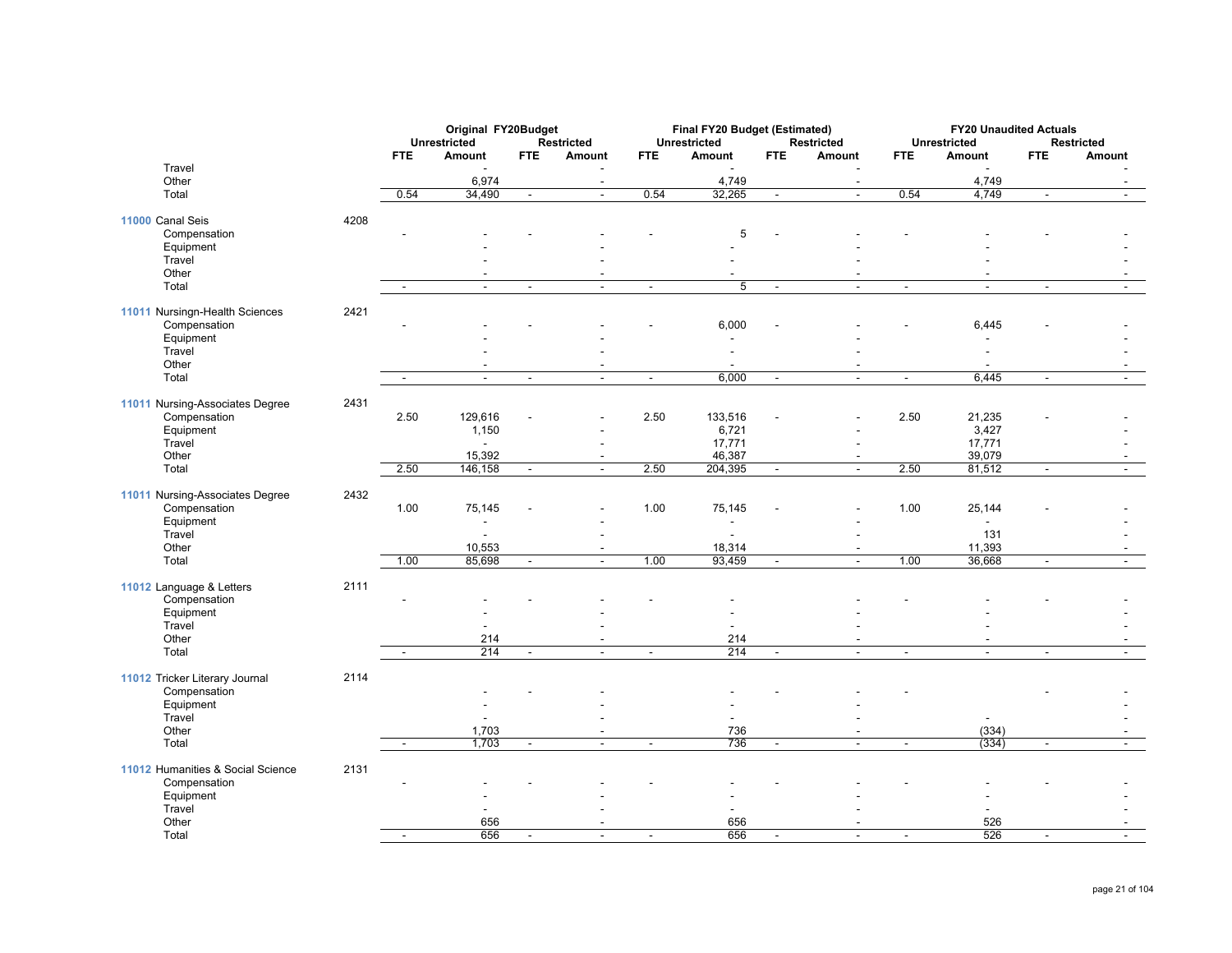|                                            |      |                          | <b>Original FY20Budget</b> |                          |                          |                          | Final FY20 Budget (Estimated) |                          |                          |                          | <b>FY20 Unaudited Actuals</b> |                          |                          |
|--------------------------------------------|------|--------------------------|----------------------------|--------------------------|--------------------------|--------------------------|-------------------------------|--------------------------|--------------------------|--------------------------|-------------------------------|--------------------------|--------------------------|
|                                            |      |                          | <b>Unrestricted</b>        |                          | <b>Restricted</b>        |                          | <b>Unrestricted</b>           |                          | <b>Restricted</b>        |                          | <b>Unrestricted</b>           |                          | <b>Restricted</b>        |
|                                            |      | FTE                      | Amount                     | <b>FTE</b>               | Amount                   | <b>FTE</b>               | <b>Amount</b>                 | <b>FTE</b>               | Amount                   | <b>FTE</b>               | Amount                        | <b>FTE</b>               | Amount                   |
| 11012 Math & Physical Science              | 2212 |                          |                            |                          |                          |                          |                               |                          |                          |                          |                               |                          |                          |
| Compensation<br>Equipment                  |      |                          |                            |                          |                          |                          |                               |                          |                          |                          |                               |                          |                          |
|                                            |      |                          |                            |                          |                          |                          |                               |                          |                          |                          |                               |                          |                          |
| Travel                                     |      |                          | 300                        |                          |                          |                          |                               |                          |                          |                          |                               |                          |                          |
| Other                                      |      |                          | 2,070                      |                          | $\overline{a}$           |                          | 1,942                         |                          |                          |                          | 1,659                         |                          |                          |
| Total                                      |      | $\sim$                   | 2,370                      | $\blacksquare$           | $\sim$                   | $\blacksquare$           | 1,942                         | $\sim$                   | $\blacksquare$           | $\sim$                   | 1,659                         | $\blacksquare$           | $\sim$                   |
| 11012 Biology & Chemistry                  | 2263 |                          |                            |                          |                          |                          |                               |                          |                          |                          |                               |                          |                          |
| Compensation                               |      |                          |                            |                          |                          |                          |                               |                          |                          |                          |                               |                          |                          |
| Equipment                                  |      |                          |                            |                          |                          |                          |                               |                          |                          |                          |                               |                          |                          |
| Travel                                     |      |                          | 600                        |                          |                          |                          |                               |                          |                          |                          |                               |                          |                          |
| Other                                      |      |                          | 700                        |                          | $\overline{\phantom{a}}$ |                          | 780                           |                          |                          |                          | 186                           |                          |                          |
| Total                                      |      | $\overline{\phantom{a}}$ | 1,300                      | $\overline{\phantom{a}}$ | $\blacksquare$           | $\blacksquare$           | 780                           | $\blacksquare$           | $\overline{a}$           | $\overline{\phantom{a}}$ | 186                           | $\blacksquare$           | $\sim$                   |
|                                            |      |                          |                            |                          |                          |                          |                               |                          |                          |                          |                               |                          |                          |
| 11012 Engineering                          | 2355 |                          |                            |                          |                          |                          |                               |                          |                          |                          |                               |                          |                          |
| Compensation                               |      |                          | $\overline{\phantom{a}}$   |                          |                          |                          | 3,900                         |                          |                          |                          | 793                           |                          |                          |
| Equipment                                  |      |                          |                            |                          |                          |                          | 8,000                         |                          |                          |                          | $\overline{\phantom{a}}$      |                          |                          |
| Travel                                     |      |                          | 7,000                      |                          |                          |                          | 2,000                         |                          |                          |                          | 965                           |                          |                          |
| Other                                      |      |                          | 8,592                      |                          |                          |                          | 24,161                        |                          |                          |                          | 2,459                         |                          |                          |
| Total                                      |      | $\sim$                   | 15,592                     | $\overline{\phantom{a}}$ | $\sim$                   | $\blacksquare$           | 38,061                        | $\blacksquare$           | $\blacksquare$           | $\blacksquare$           | 4,217                         | $\blacksquare$           | $\blacksquare$           |
|                                            |      |                          |                            |                          |                          |                          |                               |                          |                          |                          |                               |                          |                          |
| 11012 Nursing-Associates Degree            | 2431 |                          |                            |                          |                          |                          |                               |                          |                          |                          |                               |                          |                          |
| Compensation                               |      |                          |                            |                          |                          |                          |                               |                          |                          |                          |                               |                          |                          |
| Equipment                                  |      |                          |                            |                          |                          |                          |                               |                          |                          |                          |                               |                          |                          |
| Travel                                     |      |                          |                            |                          |                          |                          |                               |                          |                          |                          |                               |                          |                          |
| Other                                      |      |                          | $\overline{\phantom{a}}$   |                          |                          |                          |                               |                          |                          |                          |                               |                          |                          |
| Total                                      |      | $\sim$                   | $\sim$                     | $\sim$                   | $\mathbf{r}$             | $\blacksquare$           | $\blacksquare$                | $\blacksquare$           | $\blacksquare$           | $\sim$                   | $\blacksquare$                | $\sim$                   | $\blacksquare$           |
| 11012 Teacher Education                    | 2511 |                          |                            |                          |                          |                          |                               |                          |                          |                          |                               |                          |                          |
| Compensation                               |      |                          |                            |                          |                          |                          |                               |                          |                          |                          |                               |                          |                          |
| Equipment                                  |      |                          |                            |                          |                          |                          |                               |                          |                          |                          |                               |                          |                          |
| Travel                                     |      |                          |                            |                          |                          |                          |                               |                          |                          |                          |                               |                          |                          |
| Other                                      |      |                          | 750                        |                          | $\overline{\phantom{a}}$ |                          | 750                           |                          |                          |                          | 330                           |                          |                          |
| Total                                      |      | $\overline{\phantom{a}}$ | 750                        | $\overline{\phantom{a}}$ | $\overline{\phantom{a}}$ | $\overline{\phantom{a}}$ | 750                           | $\overline{\phantom{a}}$ | $\blacksquare$           | $\overline{\phantom{a}}$ | 330                           | $\overline{\phantom{a}}$ | $\sim$                   |
|                                            |      |                          |                            |                          |                          |                          |                               |                          |                          |                          |                               |                          |                          |
| 11012 Business Education                   | 2571 |                          |                            |                          |                          |                          |                               |                          |                          |                          |                               |                          |                          |
| Compensation                               |      |                          |                            |                          |                          |                          |                               |                          |                          |                          |                               |                          |                          |
| Equipment                                  |      |                          |                            |                          |                          |                          |                               |                          |                          |                          |                               |                          |                          |
| Travel                                     |      |                          |                            |                          |                          |                          |                               |                          |                          |                          |                               |                          |                          |
| Other                                      |      |                          | 910                        |                          | $\overline{\phantom{a}}$ |                          | 910                           |                          | $\blacksquare$           |                          | $\overline{\phantom{a}}$      |                          | $\overline{\phantom{a}}$ |
| Total                                      |      | $\sim$                   | 910                        | $\blacksquare$           | $\sim$                   | $\blacksquare$           | 910                           | $\blacksquare$           | $\blacksquare$           | $\blacksquare$           | $\omega$                      | $\blacksquare$           | $\blacksquare$           |
|                                            | 2653 |                          |                            |                          |                          |                          |                               |                          |                          |                          |                               |                          |                          |
| 11000/11013<br><b>Continuing Education</b> |      |                          |                            |                          |                          |                          |                               |                          |                          |                          |                               |                          |                          |
| Compensation                               |      | 1.73                     | 100,077                    |                          | $\blacksquare$           | 1.73                     | 101,869                       |                          |                          | 1.73                     | 85,720                        |                          |                          |
| Equipment                                  |      |                          | 4,650                      |                          |                          |                          | $\overline{a}$                |                          |                          |                          | 500                           |                          |                          |
| Travel                                     |      |                          |                            |                          | $\blacksquare$           |                          | $\overline{\phantom{a}}$      |                          |                          |                          | $\overline{a}$                |                          |                          |
| Other                                      |      |                          | 22,947                     |                          | $\blacksquare$           |                          | 20,226                        |                          | $\overline{\phantom{a}}$ |                          | 19,255                        |                          |                          |
| Total                                      |      | 1.73                     | 127,674                    | $\blacksquare$           | $\mathbf{r}$             | 1.73                     | 122,095                       | $\sim$                   | $\blacksquare$           | 1.73                     | 105,475                       | $\blacksquare$           | $\sim$                   |
| 11013 Continuing Education                 | 2829 |                          |                            |                          |                          |                          |                               |                          |                          |                          |                               |                          |                          |
| Compensation                               |      |                          |                            |                          |                          |                          |                               |                          |                          |                          |                               |                          |                          |
| Equipment                                  |      |                          |                            |                          |                          |                          |                               |                          |                          |                          |                               |                          |                          |
| Travel                                     |      |                          |                            |                          |                          |                          |                               |                          |                          |                          |                               |                          |                          |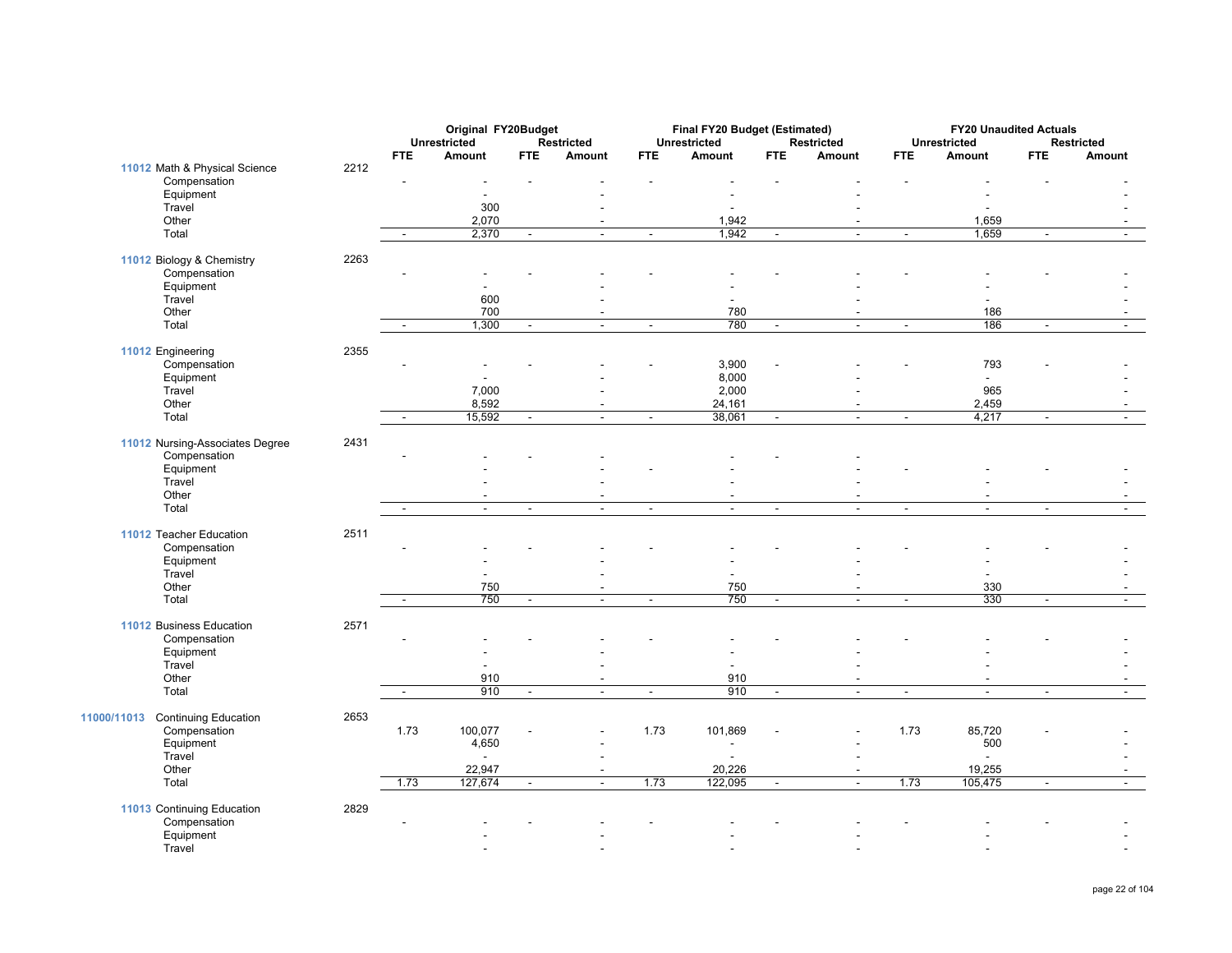|                                 |         |                | Original FY20Budget      |                |                          |                          | Final FY20 Budget (Estimated) |                |                   |                | <b>FY20 Unaudited Actuals</b> |                |                          |
|---------------------------------|---------|----------------|--------------------------|----------------|--------------------------|--------------------------|-------------------------------|----------------|-------------------|----------------|-------------------------------|----------------|--------------------------|
|                                 |         |                | <b>Unrestricted</b>      |                | <b>Restricted</b>        |                          | <b>Unrestricted</b>           |                | <b>Restricted</b> |                | <b>Unrestricted</b>           |                | <b>Restricted</b>        |
|                                 |         | <b>FTE</b>     | Amount                   | <b>FTE</b>     | Amount                   | <b>FTE</b>               | Amount                        | <b>FTE</b>     | Amount            | <b>FTE</b>     | Amount                        | <b>FTE</b>     | Amount                   |
| Other                           |         |                | 1,200                    |                | $\blacksquare$           |                          | 2,640                         |                |                   |                | 1,080                         |                | $\overline{\phantom{a}}$ |
| Total                           |         | $\sim$         | 1,200                    | $\blacksquare$ | $\blacksquare$           | $\blacksquare$           | 2,640                         | $\sim$         | $\blacksquare$    | $\blacksquare$ | 1,080                         | $\blacksquare$ | $\blacksquare$           |
| 11303 Arts                      | 2052/20 |                |                          |                |                          |                          |                               |                |                   |                |                               |                |                          |
| Compensation                    |         |                |                          |                |                          |                          |                               |                |                   |                |                               |                |                          |
| Equipment                       |         |                |                          |                |                          |                          |                               |                |                   |                |                               |                |                          |
| Travel                          |         |                |                          |                |                          |                          |                               |                |                   |                | $\overline{\phantom{a}}$      |                |                          |
| Other                           |         |                |                          |                |                          |                          |                               |                |                   |                | (1,792)                       |                |                          |
| Total                           |         |                | $\sim$                   | $\blacksquare$ | $\sim$                   | $\sim$                   | $\mathbf{r}$                  | ÷.             | $\sim$            | $\sim$         | (1,792)                       | $\mathbf{r}$   | ÷                        |
|                                 |         |                |                          |                |                          |                          |                               |                |                   |                |                               |                |                          |
| 11303 Math and Science          | 2212    |                |                          |                |                          |                          |                               |                |                   |                |                               |                |                          |
| Compensation                    |         |                |                          |                |                          |                          |                               |                |                   |                | $\blacksquare$                |                |                          |
| Equipment                       |         |                |                          |                |                          |                          | 1,782                         |                |                   |                | 2,920                         |                |                          |
| Travel                          |         |                |                          |                |                          |                          | $\blacksquare$                |                |                   |                | $\overline{\phantom{a}}$      |                |                          |
| Other                           |         |                | $\overline{\phantom{a}}$ |                | $\blacksquare$           |                          | 1,434                         |                |                   |                | $\sim$                        |                |                          |
| Total                           |         |                | $\blacksquare$           | $\blacksquare$ | $\overline{a}$           | $\blacksquare$           | 3,216                         | $\sim$         | $\sim$            | $\blacksquare$ | 2,920                         | $\blacksquare$ |                          |
|                                 |         |                |                          |                |                          |                          |                               |                |                   |                |                               |                |                          |
| 11303 Biology & Chemistry       | 2263    |                |                          |                |                          |                          |                               |                |                   |                |                               |                |                          |
| Compensation<br>Equipment       |         |                |                          |                |                          |                          |                               |                |                   |                |                               |                |                          |
| Travel                          |         |                |                          |                |                          |                          |                               |                |                   |                |                               |                |                          |
| Other                           |         |                | 2,498                    |                | $\overline{\phantom{a}}$ |                          | 2,606                         |                |                   |                | $\overline{\phantom{a}}$      |                |                          |
| Total                           |         |                | 2,498                    |                |                          | $\overline{\phantom{a}}$ | 2,606                         | ÷,             |                   | $\sim$         | ÷.                            | $\overline{a}$ |                          |
|                                 |         |                |                          |                |                          |                          |                               |                |                   |                |                               |                |                          |
| 11303 Environmental Science     | 2268    |                |                          |                |                          |                          |                               |                |                   |                |                               |                |                          |
| Compensation                    |         |                |                          |                |                          |                          |                               |                |                   |                |                               |                |                          |
| Equipment                       |         |                |                          |                |                          |                          |                               |                |                   |                | 529                           |                |                          |
| Travel                          |         |                |                          |                |                          |                          |                               |                |                   |                | $\omega$                      |                |                          |
| Other                           |         |                | 9,237                    |                | $\blacksquare$           |                          | 10,603                        |                |                   |                | 874                           |                |                          |
| Total                           |         | $\sim$         | 9,237                    | $\blacksquare$ | $\blacksquare$           | $\blacksquare$           | 10,603                        | $\sim$         | $\blacksquare$    | $\blacksquare$ | 1,403                         | $\blacksquare$ | $\blacksquare$           |
|                                 |         |                |                          |                |                          |                          |                               |                |                   |                |                               |                |                          |
| 11303 Engineering               | 2355    |                |                          |                |                          |                          |                               |                |                   |                |                               |                |                          |
| Compensation                    |         |                |                          |                |                          |                          | $\overline{a}$                |                |                   |                | $\blacksquare$                |                |                          |
| Equipment<br>Travel             |         |                |                          |                |                          |                          | 800<br>÷.                     |                |                   |                | 787<br>$\mathbf{r}$           |                |                          |
| Other                           |         |                | 18,903                   |                |                          |                          | 17,762                        |                |                   |                | 11,575                        |                |                          |
| Total                           |         | $\sim$         | 18,903                   | $\blacksquare$ | $\sim$                   | $\blacksquare$           | 18,562                        | $\sim$         | $\sim$            | $\blacksquare$ | 12,362                        | $\blacksquare$ | $\blacksquare$           |
|                                 |         |                |                          |                |                          |                          |                               |                |                   |                |                               |                |                          |
| 11303 Nursing-Associates Degree | 2431    |                |                          |                |                          |                          |                               |                |                   |                |                               |                |                          |
| Compensation                    |         |                |                          |                |                          |                          |                               |                |                   |                |                               |                |                          |
| Equipment                       |         |                |                          |                |                          |                          |                               |                |                   |                |                               |                |                          |
| Travel                          |         |                |                          |                |                          |                          |                               |                |                   |                |                               |                |                          |
| Other                           |         |                | 2,723                    |                |                          |                          | 2,723                         |                |                   |                | 2,723                         |                |                          |
| Total                           |         | $\blacksquare$ | 2,723                    | $\blacksquare$ | $\sim$                   | $\overline{\phantom{a}}$ | 2,723                         | $\blacksquare$ | $\sim$            | $\blacksquare$ | 2,723                         | $\blacksquare$ | $\blacksquare$           |
|                                 |         |                |                          |                |                          |                          |                               |                |                   |                |                               |                |                          |
| 11303 Nursing-BS in Nursing     | 2432    |                |                          |                |                          |                          |                               |                |                   |                |                               |                |                          |
| Compensation                    |         |                |                          |                |                          |                          | $\overline{\phantom{a}}$      |                |                   |                |                               |                |                          |
| Equipment<br>Travel             |         |                |                          |                |                          |                          | $\blacksquare$                |                |                   |                | ÷.                            |                |                          |
| Other                           |         |                |                          |                |                          |                          | 2,777                         |                |                   |                | 2,777                         |                |                          |
| Total                           |         | $\sim$         | $\blacksquare$           | $\sim$         | $\sim$                   | $\sim$                   | 2,777                         | $\sim$         | $\sim$            | $\sim$         | 2,777                         | $\blacksquare$ | $\sim$                   |
|                                 |         |                |                          |                |                          |                          |                               |                |                   |                |                               |                |                          |

**11303** Teacher Education 2511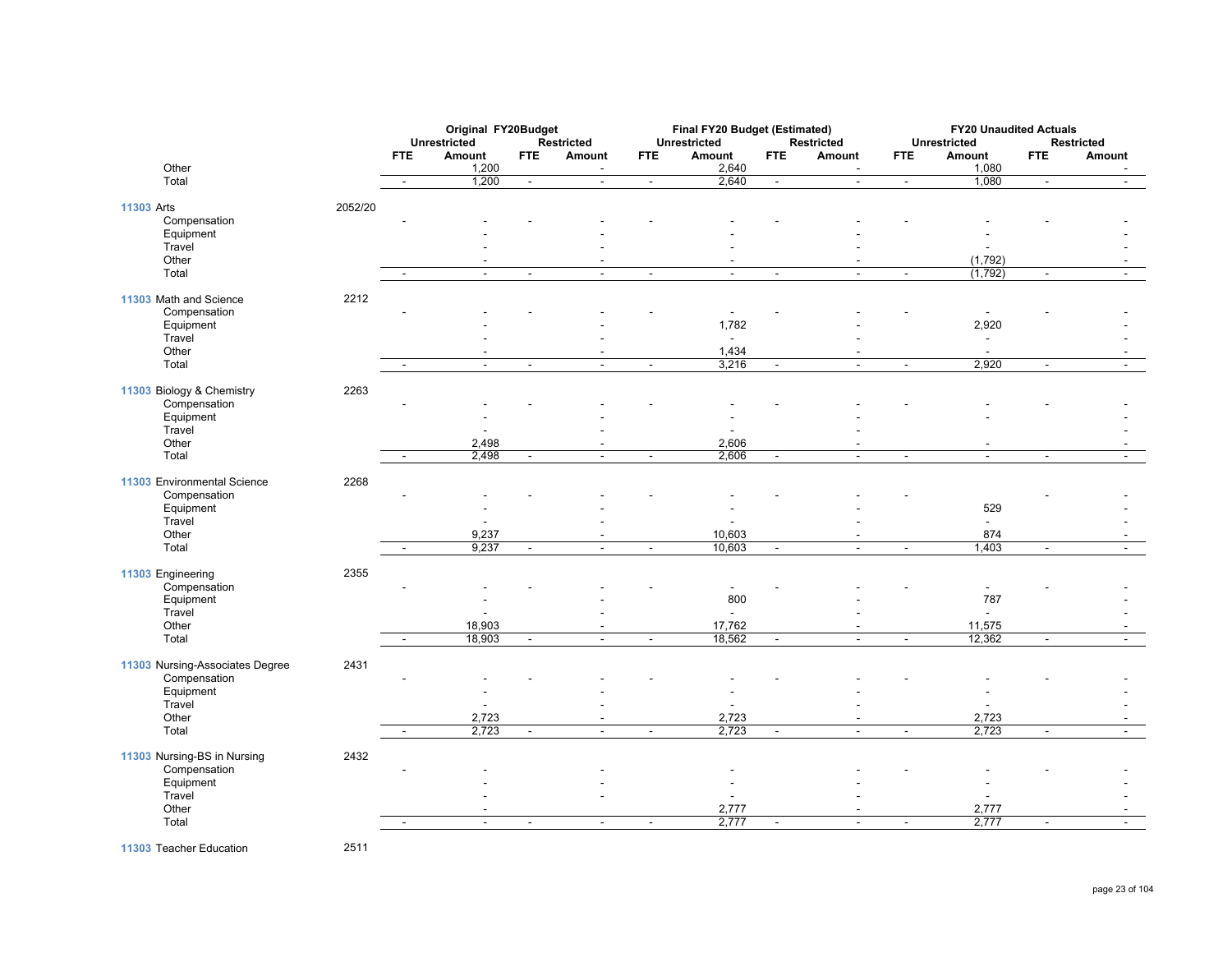|                                                 |      |                | Original FY20Budget           |                |                      |                | Final FY20 Budget (Estimated) |                |                             |                          | <b>FY20 Unaudited Actuals</b> |                          |                             |
|-------------------------------------------------|------|----------------|-------------------------------|----------------|----------------------|----------------|-------------------------------|----------------|-----------------------------|--------------------------|-------------------------------|--------------------------|-----------------------------|
|                                                 |      | <b>FTE</b>     | <b>Unrestricted</b><br>Amount | <b>FTE</b>     | Restricted<br>Amount | <b>FTE</b>     | <b>Unrestricted</b><br>Amount | <b>FTE</b>     | <b>Restricted</b><br>Amount | <b>FTE</b>               | <b>Unrestricted</b><br>Amount | <b>FTE</b>               | <b>Restricted</b><br>Amount |
| Compensation                                    |      |                |                               |                |                      |                |                               |                |                             |                          |                               |                          |                             |
| Equipment                                       |      |                |                               |                |                      |                |                               |                |                             |                          |                               |                          |                             |
| Travel                                          |      |                |                               |                |                      |                |                               |                |                             |                          |                               |                          |                             |
| Other                                           |      |                |                               |                |                      |                | 2,163                         |                |                             |                          | 1,062                         |                          |                             |
| Total                                           |      | $\sim$         | $\blacksquare$                | $\blacksquare$ | $\sim$               | $\blacksquare$ | 2,163                         | $\sim$         | $\sim$                      | $\blacksquare$           | 1,062                         | $\mathbf{r}$             | $\sim$                      |
|                                                 |      |                |                               |                |                      |                |                               |                |                             |                          |                               |                          |                             |
| 11303 Nursing-BS in Nursing                     | 2571 |                |                               |                |                      |                |                               |                |                             |                          |                               |                          |                             |
| Compensation                                    |      |                |                               |                |                      |                |                               |                |                             |                          |                               |                          |                             |
| Equipment                                       |      |                |                               |                |                      |                |                               |                |                             |                          |                               |                          |                             |
| Travel                                          |      |                |                               |                |                      |                |                               |                |                             |                          |                               |                          |                             |
| Other                                           |      |                | 9,721                         |                |                      |                | 4,896                         |                |                             |                          | 2,600                         |                          |                             |
| Total                                           |      |                | 9,721                         | $\blacksquare$ | $\sim$               | $\sim$         | 4,896                         | $\sim$         | $\sim$                      | $\sim$                   | 2,600                         | $\overline{\phantom{a}}$ | $\blacksquare$              |
|                                                 |      |                |                               |                |                      |                |                               |                |                             |                          |                               |                          |                             |
| 11303 Com & Cont Ed-Espanola                    | 2653 |                |                               |                |                      |                |                               |                |                             |                          |                               |                          |                             |
| Compensation                                    |      |                |                               |                |                      |                |                               |                |                             |                          |                               |                          |                             |
| Equipment                                       |      |                |                               |                |                      |                |                               |                |                             |                          |                               |                          |                             |
| Travel                                          |      |                |                               |                |                      |                |                               |                |                             |                          |                               |                          |                             |
| Other                                           |      |                |                               |                |                      |                | 2,706                         |                | $\overline{a}$              |                          | $\overline{\phantom{a}}$      |                          |                             |
| Total                                           |      |                | $\ddot{\phantom{a}}$          | $\blacksquare$ | $\sim$               | $\blacksquare$ | 2,706                         | $\sim$         | $\sim$                      | $\overline{\phantom{a}}$ | $\overline{a}$                | $\mathbf{r}$             |                             |
|                                                 |      |                |                               |                |                      |                |                               |                |                             |                          |                               |                          |                             |
| Dean College of Arts and Science<br>11000/11303 | 2833 |                |                               |                |                      |                |                               |                |                             |                          |                               |                          |                             |
| Compensation                                    |      |                |                               |                |                      |                |                               |                |                             |                          | 12,386                        |                          |                             |
| Equipment                                       |      |                |                               |                |                      |                |                               |                |                             |                          |                               |                          |                             |
| Travel                                          |      |                |                               |                |                      |                |                               |                |                             |                          |                               |                          |                             |
| Other                                           |      |                |                               |                |                      |                |                               |                |                             |                          | 1,645                         |                          |                             |
| Total                                           |      | $\sim$         | $\mathbb{Z}^2$                | $\mathbb{Z}^2$ | $\mathbf{r}$         | $\sim$         | $\sim$                        | $\mathbf{r}$   | $\overline{a}$              | $\blacksquare$           | 14,031                        | $\sim$                   | $\sim$                      |
|                                                 |      |                |                               |                |                      |                |                               |                |                             |                          |                               |                          |                             |
| 11303 Distance Education                        | 2723 |                |                               |                |                      |                |                               |                |                             |                          |                               |                          |                             |
| Compensation                                    |      |                |                               |                |                      |                |                               |                |                             |                          |                               |                          |                             |
| Equipment                                       |      |                |                               |                |                      |                |                               |                |                             |                          |                               |                          |                             |
| Travel                                          |      |                |                               |                |                      |                |                               |                |                             |                          | $\overline{\phantom{a}}$      |                          |                             |
| Other                                           |      |                | $\blacksquare$                |                |                      |                |                               |                |                             |                          | 2,000                         |                          |                             |
| Total                                           |      | $\blacksquare$ | $\sim$                        | $\sim$         | $\sim$               | $\sim$         | $\overline{\phantom{a}}$      | $\sim$         | $\sim$                      | $\sim$                   | 2,000                         | $\sim$                   | $\sim$                      |
|                                                 |      |                |                               |                |                      |                |                               |                |                             |                          |                               |                          |                             |
| 11303 High School Equivalency Porg              | 2725 |                |                               |                |                      |                |                               |                |                             |                          |                               |                          |                             |
| Compensation                                    |      |                |                               |                |                      |                |                               |                |                             |                          |                               |                          |                             |
| Equipment                                       |      |                |                               |                |                      |                |                               |                |                             |                          |                               |                          |                             |
| Travel                                          |      |                |                               |                |                      |                |                               |                |                             |                          |                               |                          |                             |
| Other                                           |      |                |                               |                |                      |                |                               |                |                             |                          | 604                           |                          |                             |
| Total                                           |      |                | $\blacksquare$                | $\blacksquare$ | $\blacksquare$       | $\blacksquare$ | $\sim$                        | $\blacksquare$ | $\sim$                      | $\overline{\phantom{a}}$ | 604                           | $\overline{\phantom{a}}$ | ÷.                          |
|                                                 |      |                |                               |                |                      |                |                               |                |                             |                          |                               |                          |                             |
| 13000 NNMC Branch Community College             | 2605 |                |                               |                |                      |                |                               |                |                             |                          |                               |                          |                             |
| Compensation                                    |      |                |                               |                |                      |                |                               |                |                             |                          |                               |                          |                             |
| Equipment                                       |      |                |                               |                |                      |                |                               |                |                             |                          | $\overline{\phantom{a}}$      |                          |                             |
| Travel                                          |      |                |                               |                |                      |                |                               |                |                             |                          | 53                            |                          |                             |
| Other                                           |      |                |                               |                |                      |                |                               |                |                             |                          | 20,000                        |                          |                             |
| Total                                           |      | $\blacksquare$ | $\omega$                      | $\blacksquare$ | $\blacksquare$       | $\blacksquare$ | $\mathbb{Z}^2$                | $\blacksquare$ | $\sim$                      | $\blacksquare$           | 20,053                        | $\blacksquare$           | $\blacksquare$              |
|                                                 |      |                |                               |                |                      |                |                               |                |                             |                          |                               |                          |                             |
| 40103 Biology & Chemistry                       | 2263 |                |                               |                |                      |                |                               |                |                             |                          |                               |                          |                             |
| Compensation                                    |      |                |                               |                |                      |                |                               |                |                             |                          |                               |                          |                             |
| Equipment                                       |      |                |                               |                |                      |                |                               |                |                             |                          |                               |                          |                             |
| Travel                                          |      |                |                               |                |                      |                |                               |                |                             |                          |                               |                          |                             |
| Other                                           |      |                |                               |                |                      |                |                               |                |                             |                          |                               |                          |                             |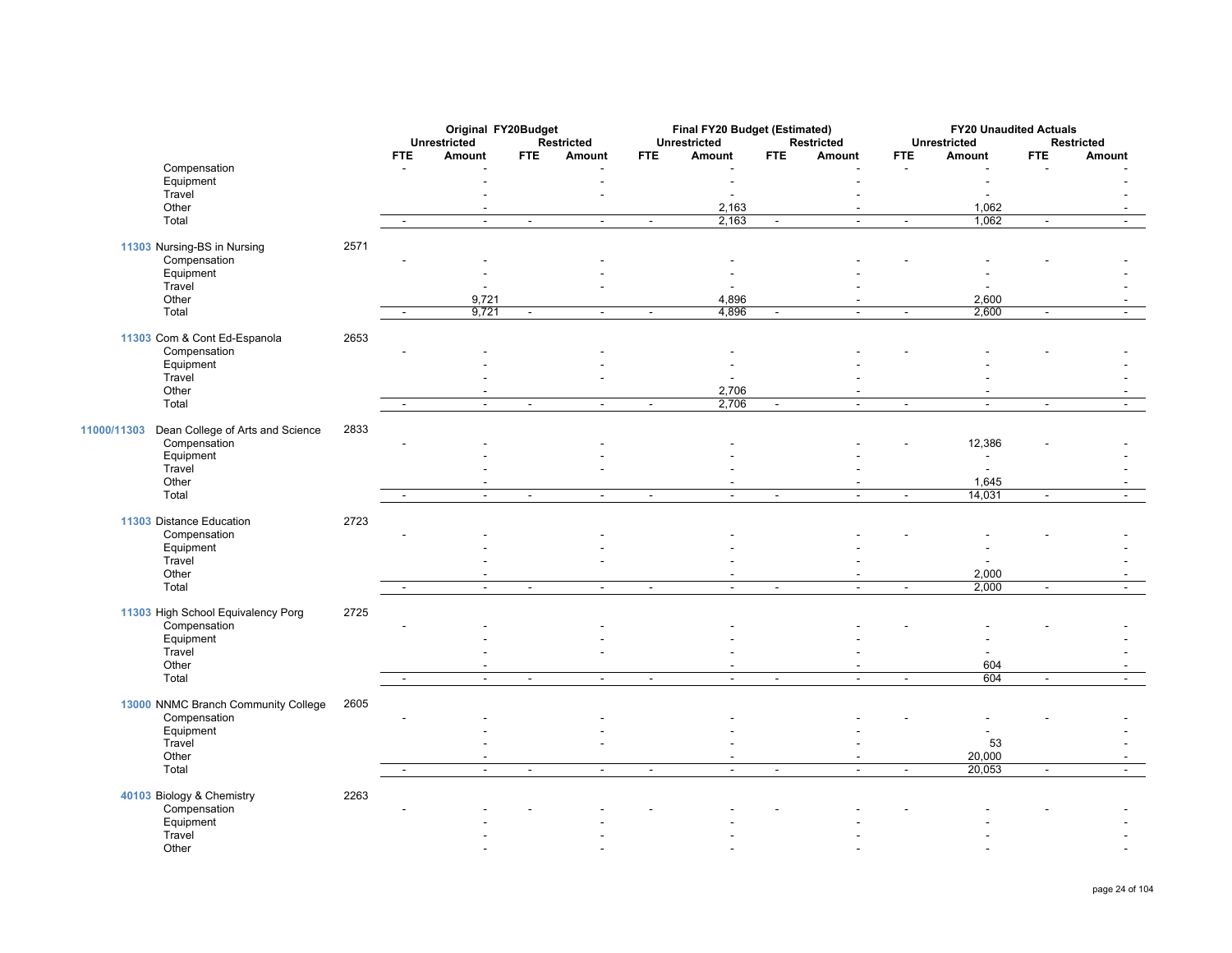|                                                           |      |                          | Original FY20Budget      |                |                                  |                          | Final FY20 Budget (Estimated) |                |                          |                | <b>FY20 Unaudited Actuals</b> |                |                          |
|-----------------------------------------------------------|------|--------------------------|--------------------------|----------------|----------------------------------|--------------------------|-------------------------------|----------------|--------------------------|----------------|-------------------------------|----------------|--------------------------|
|                                                           |      |                          | Unrestricted             |                | Restricted                       |                          | <b>Unrestricted</b>           |                | Restricted               |                | <b>Unrestricted</b>           |                | Restricted               |
|                                                           |      | <b>FTE</b>               | Amount                   | <b>FTE</b>     | Amount                           | <b>FTE</b>               | Amount                        | <b>FTE</b>     | Amount                   | <b>FTE</b>     | Amount                        | <b>FTE</b>     | Amount                   |
| Total                                                     |      | $\sim$                   | $\blacksquare$           | $\blacksquare$ | $\blacksquare$                   | $\sim$                   | $\blacksquare$                | $\sim$         | $\overline{\phantom{a}}$ | $\blacksquare$ | $\blacksquare$                | $\blacksquare$ | $\sim$                   |
| 40104 Engineering                                         | 2355 |                          |                          |                |                                  |                          |                               |                |                          |                |                               |                |                          |
| Compensation<br>Equipment                                 |      |                          |                          |                |                                  |                          |                               |                |                          |                |                               |                |                          |
| Travel                                                    |      |                          |                          |                |                                  |                          |                               |                |                          |                |                               |                |                          |
| Other<br>Total                                            |      |                          | $\mathbf{r}$             | $\Delta$       | $\sim$                           | $\mathbf{r}$             | $\mathbf{r}$                  | $\mathbf{r}$   | $\mathbf{r}$             | $\mathbf{r}$   | $\overline{a}$                | $\mathbb{Z}^2$ |                          |
| 40106 Math and Science                                    | 2212 |                          |                          |                |                                  |                          |                               |                |                          |                |                               |                |                          |
| Compensation                                              |      |                          |                          |                |                                  |                          |                               |                |                          |                |                               |                |                          |
| Equipment<br>Travel                                       |      |                          |                          |                |                                  |                          |                               |                |                          |                |                               |                |                          |
| Other                                                     |      |                          |                          |                |                                  |                          |                               |                | $\blacksquare$           |                |                               |                |                          |
| Total                                                     |      | $\sim$                   | $\overline{\phantom{a}}$ | $\blacksquare$ | $\overline{\phantom{a}}$         | $\overline{\phantom{a}}$ | $\overline{\phantom{a}}$      | $\blacksquare$ | $\overline{\phantom{a}}$ | $\overline{a}$ | $\blacksquare$                | $\blacksquare$ |                          |
| 40106 Biology & Chemistry<br>Compensation                 | 2263 |                          |                          |                |                                  |                          |                               |                |                          |                |                               |                |                          |
| Equipment                                                 |      |                          |                          |                |                                  |                          |                               |                |                          |                |                               |                |                          |
| Travel<br>Other                                           |      |                          |                          |                | $\blacksquare$                   |                          |                               |                |                          |                |                               |                |                          |
| Total                                                     |      |                          | $\sim$                   | $\blacksquare$ | $\sim$                           | $\blacksquare$           | $\mathbf{r}$                  | $\sim$         | $\mathbf{r}$             | $\blacksquare$ | $\overline{a}$                | $\blacksquare$ | $\sim$                   |
| 40106 Dean-College of Arts & Science                      | 2833 |                          |                          |                |                                  |                          |                               |                |                          |                |                               |                |                          |
| Compensation<br>Equipment                                 |      |                          |                          |                |                                  |                          |                               |                |                          |                |                               |                |                          |
| Travel                                                    |      |                          |                          |                |                                  |                          |                               |                |                          |                |                               |                |                          |
| Other<br>Total                                            |      | $\blacksquare$           | $\omega$                 | $\blacksquare$ | $\sim$                           | $\blacksquare$           | $\blacksquare$                | $\blacksquare$ | $\blacksquare$           | $\blacksquare$ | $\blacksquare$                | $\blacksquare$ | $\blacksquare$           |
|                                                           |      |                          |                          |                |                                  |                          |                               |                |                          |                |                               |                |                          |
| 40108 Human Resources (Workmen's Con 1088<br>Compensation |      |                          |                          |                |                                  |                          |                               |                |                          |                |                               |                |                          |
| Equipment                                                 |      |                          |                          |                |                                  |                          |                               |                |                          |                |                               |                |                          |
| Travel<br>Other                                           |      |                          |                          |                |                                  |                          |                               |                |                          |                |                               |                |                          |
| Total                                                     |      |                          | $\overline{\phantom{a}}$ | $\overline{a}$ | $\overline{a}$                   | $\sim$                   | $\overline{a}$                | $\blacksquare$ | $\overline{a}$           | $\blacksquare$ | $\overline{a}$                | $\mathbf{r}$   |                          |
|                                                           |      |                          |                          |                |                                  |                          |                               |                |                          |                |                               |                |                          |
| 40108 Engineering                                         | 2355 |                          |                          |                |                                  |                          |                               |                |                          |                |                               |                |                          |
| Compensation<br>Equipment                                 |      |                          |                          |                |                                  |                          |                               |                |                          |                |                               |                |                          |
| Travel<br>Other                                           |      |                          |                          |                |                                  |                          |                               |                |                          |                |                               |                |                          |
| Total                                                     |      | $\sim$                   | $\mathbb{Z}$             | $\blacksquare$ | $\blacksquare$<br>$\blacksquare$ | $\blacksquare$           | $\omega$                      | $\blacksquare$ | $\omega$                 | $\sim$         | $\blacksquare$                | $\blacksquare$ | $\blacksquare$           |
| 40110 Enviromental Science                                | 2268 |                          |                          |                |                                  |                          |                               |                |                          |                |                               |                |                          |
| Compensation                                              |      |                          |                          |                |                                  |                          |                               |                | 20,925                   |                |                               |                | 5,709                    |
| Equipment<br>Travel                                       |      |                          |                          |                | $\overline{a}$<br>12,500         |                          |                               |                | $\sim$<br>5,650          |                |                               |                | $\sim$<br>609            |
| Other                                                     |      |                          |                          |                | $\overline{\phantom{a}}$         |                          |                               |                |                          |                |                               |                | $\overline{\phantom{a}}$ |
| Total                                                     |      | $\overline{\phantom{a}}$ | $\sim$                   | $\sim$         | 12,500                           | $\mathbf{r}$             | $\overline{a}$                | $\blacksquare$ | 26,575                   | $\sim$         | $\overline{\phantom{a}}$      | $\sim$         | 6,318                    |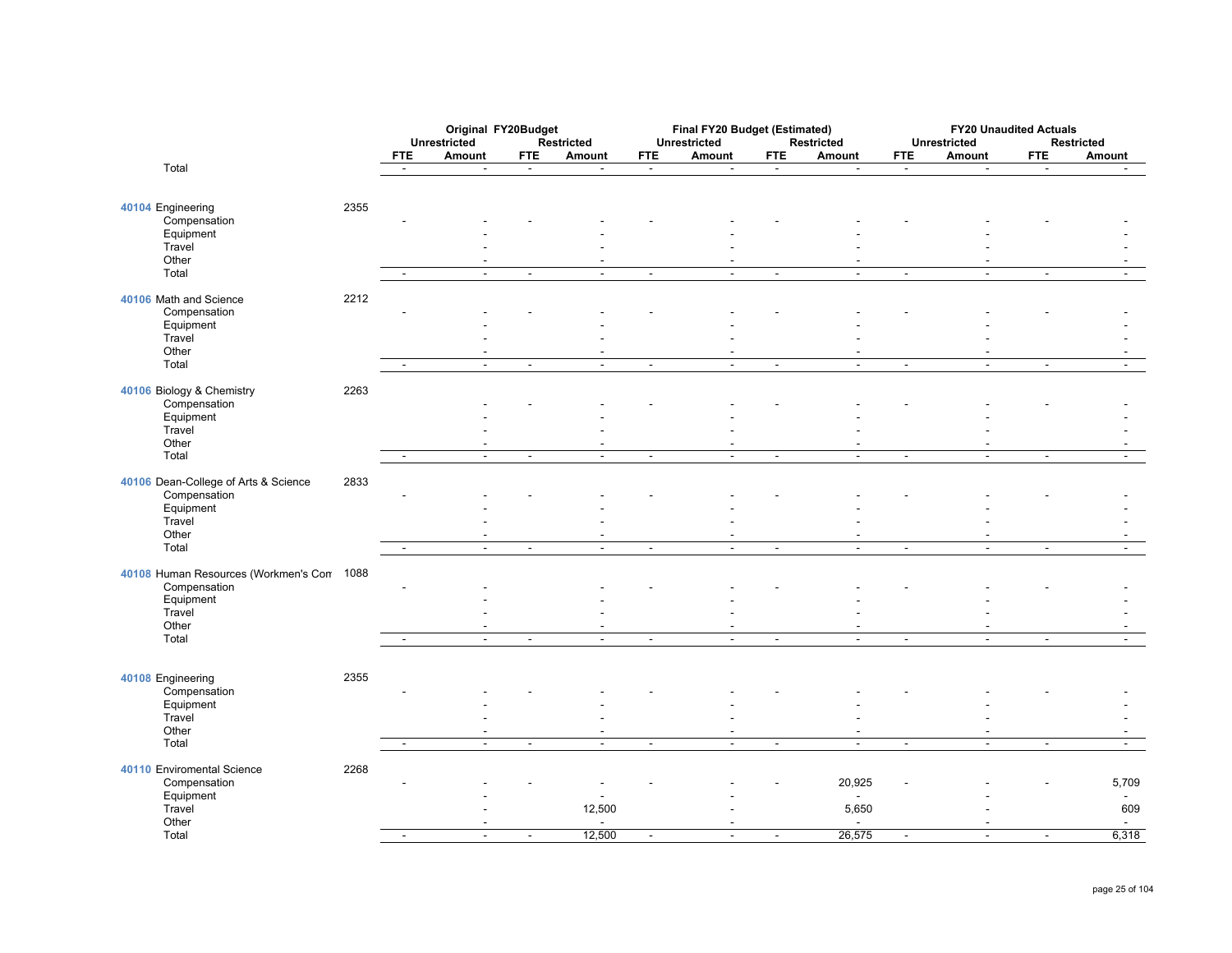|                                           |      |                          |                                      | Original FY20Budget |                             |                | Final FY20 Budget (Estimated) |                |                |                          |                          | <b>FY20 Unaudited Actuals</b><br><b>Restricted</b> |                          |  |
|-------------------------------------------|------|--------------------------|--------------------------------------|---------------------|-----------------------------|----------------|-------------------------------|----------------|----------------|--------------------------|--------------------------|----------------------------------------------------|--------------------------|--|
|                                           |      | <b>FTE</b>               | <b>Unrestricted</b><br><b>Amount</b> |                     | <b>Restricted</b><br>Amount |                | <b>Unrestricted</b><br>Amount |                | Restricted     | <b>FTE</b>               | Unrestricted<br>Amount   |                                                    |                          |  |
|                                           | 2263 |                          |                                      | <b>FTE</b>          |                             | <b>FTE</b>     |                               | <b>FTE</b>     | Amount         |                          |                          | <b>FTE</b>                                         | <b>Amount</b>            |  |
| 40111 Biology & Chemistry<br>Compensation |      |                          |                                      |                     | 47,790                      | $\overline{a}$ |                               |                | 34,093         |                          |                          |                                                    | 19,707                   |  |
| Equipment                                 |      |                          |                                      |                     |                             |                |                               |                | $\sim$         |                          |                          |                                                    |                          |  |
| Travel                                    |      |                          |                                      |                     | 4,250                       |                |                               |                | 1,000          |                          |                          |                                                    | 282                      |  |
| Other                                     |      |                          | ÷.                                   |                     | 17,000                      |                | $\overline{a}$                |                | 30,300         |                          | $\sim$                   |                                                    | 22,703                   |  |
| Total                                     |      | $\blacksquare$           | $\blacksquare$                       | $\blacksquare$      | 69,040                      | $\blacksquare$ | $\blacksquare$                | $\blacksquare$ | 65,393         | $\overline{\phantom{a}}$ | $\blacksquare$           | $\blacksquare$                                     | 42,692                   |  |
|                                           |      |                          |                                      |                     |                             |                |                               |                |                |                          |                          |                                                    |                          |  |
| 40112 Human Resources (Workmen's Con      | 1088 |                          |                                      |                     |                             |                |                               |                |                |                          |                          |                                                    |                          |  |
| Compensation                              |      |                          |                                      |                     |                             |                |                               |                |                |                          |                          |                                                    |                          |  |
| Equipment                                 |      |                          |                                      |                     |                             |                |                               |                |                |                          |                          |                                                    |                          |  |
| Travel                                    |      |                          |                                      |                     |                             |                |                               |                |                |                          |                          |                                                    |                          |  |
| Other                                     |      |                          |                                      |                     | $\blacksquare$              |                |                               |                |                |                          |                          |                                                    |                          |  |
| Total                                     |      | $\overline{a}$           | $\mathbf{r}$                         | $\blacksquare$      | $\mathcal{L}_{\mathcal{A}}$ | $\blacksquare$ | $\mathbf{r}$                  | $\blacksquare$ | $\mathbb{Z}^2$ | $\blacksquare$           | $\mathbf{r}$             | $\blacksquare$                                     | $\mathbf{r}$             |  |
|                                           |      |                          |                                      |                     |                             |                |                               |                |                |                          |                          |                                                    |                          |  |
| 40112 Engineering                         | 2355 |                          |                                      |                     |                             |                |                               |                |                |                          |                          |                                                    |                          |  |
| Compensation                              |      |                          |                                      |                     |                             |                |                               |                | 28,270         |                          |                          |                                                    | 1,946                    |  |
| Equipment                                 |      |                          |                                      |                     |                             |                |                               |                |                |                          |                          |                                                    |                          |  |
| Travel                                    |      |                          |                                      |                     | 2,700                       |                |                               |                | 500            |                          |                          |                                                    |                          |  |
| Other                                     |      |                          |                                      |                     | 12,000                      |                |                               |                |                |                          |                          |                                                    |                          |  |
| Total                                     |      | $\sim$                   | $\blacksquare$                       | $\blacksquare$      | 14,700                      | $\blacksquare$ | $\blacksquare$                | $\blacksquare$ | 28,770         | $\blacksquare$           | $\blacksquare$           | $\blacksquare$                                     | 1,946                    |  |
|                                           |      |                          |                                      |                     |                             |                |                               |                |                |                          |                          |                                                    |                          |  |
| 40113 Human Resources (Workmen's Con      | 1088 |                          |                                      |                     |                             |                |                               |                |                |                          |                          |                                                    |                          |  |
| Compensation                              |      |                          |                                      |                     |                             |                |                               |                |                |                          |                          |                                                    |                          |  |
| Equipment                                 |      |                          |                                      |                     |                             |                |                               |                |                |                          |                          |                                                    |                          |  |
| Travel                                    |      |                          |                                      |                     |                             |                |                               |                |                |                          |                          |                                                    |                          |  |
| Other                                     |      |                          |                                      |                     | $\overline{\phantom{a}}$    |                |                               |                |                |                          |                          |                                                    |                          |  |
| Total                                     |      | $\sim$                   | $\blacksquare$                       | $\blacksquare$      | $\mathbf{r}$                | $\blacksquare$ | $\blacksquare$                | $\blacksquare$ | $\blacksquare$ | $\blacksquare$           | $\blacksquare$           | $\blacksquare$                                     | $\blacksquare$           |  |
|                                           |      |                          |                                      |                     |                             |                |                               |                |                |                          |                          |                                                    |                          |  |
| 40113 Engineering                         | 2355 |                          |                                      |                     |                             |                |                               |                |                |                          |                          |                                                    |                          |  |
| Compensation                              |      |                          |                                      |                     | 51,234                      |                |                               |                | 21,651         |                          |                          |                                                    | 8,772                    |  |
| Equipment                                 |      |                          |                                      |                     | $\overline{a}$              |                |                               |                | 10,000         |                          |                          |                                                    |                          |  |
| Travel                                    |      |                          |                                      |                     | 500                         |                |                               |                | 1,250          |                          |                          |                                                    | 211                      |  |
| Other                                     |      |                          | ٠                                    |                     | 2,500                       |                | $\overline{\phantom{a}}$      |                | 12,150         |                          | $\overline{\phantom{a}}$ |                                                    | 10,519                   |  |
| Total                                     |      |                          | $\overline{\phantom{a}}$             | $\blacksquare$      | 54,234                      | $\blacksquare$ | $\overline{a}$                | $\blacksquare$ | 45,051         | $\blacksquare$           |                          | ÷,                                                 | 19,502                   |  |
|                                           |      |                          |                                      |                     |                             |                |                               |                |                |                          |                          |                                                    |                          |  |
| 40114 Enviromental Science                | 2268 |                          |                                      |                     |                             |                |                               |                |                |                          |                          |                                                    |                          |  |
| Compensation                              |      |                          |                                      |                     |                             |                |                               |                |                |                          |                          |                                                    |                          |  |
| Equipment                                 |      |                          |                                      |                     |                             |                |                               |                |                |                          |                          |                                                    |                          |  |
| Travel<br>Other                           |      |                          |                                      |                     | 1,400                       |                |                               |                |                |                          |                          |                                                    |                          |  |
| Total                                     |      | $\sim$                   | $\blacksquare$                       | $\omega$            | 1,400                       | $\sim$         | $\mathbf{r}$                  | $\sim$         | $\sim$         | $\sim$                   | $\mathbf{r}$             | $\overline{a}$                                     | $\blacksquare$           |  |
|                                           |      |                          |                                      |                     |                             |                |                               |                |                |                          |                          |                                                    |                          |  |
| 40115 Human Resources (Workmen's Con      | 1088 |                          |                                      |                     |                             |                |                               |                |                |                          |                          |                                                    |                          |  |
| Compensation                              |      |                          |                                      |                     |                             |                |                               |                |                |                          |                          |                                                    |                          |  |
| Equipment                                 |      |                          |                                      |                     |                             |                |                               |                |                |                          |                          |                                                    |                          |  |
| Travel                                    |      |                          |                                      |                     |                             |                |                               |                |                |                          |                          |                                                    |                          |  |
| Other                                     |      |                          |                                      |                     |                             |                |                               |                |                |                          |                          |                                                    |                          |  |
| Total                                     |      | $\overline{\phantom{a}}$ | $\overline{\phantom{a}}$             | $\blacksquare$      | $\sim$                      | $\sim$         | $\blacksquare$                | $\sim$         | $\blacksquare$ | $\blacksquare$           | $\sim$                   | $\blacksquare$                                     | $\overline{\phantom{a}}$ |  |
|                                           |      |                          |                                      |                     |                             |                |                               |                |                |                          |                          |                                                    |                          |  |
| 40115 Biology & Chemistry                 | 2263 |                          |                                      |                     |                             |                |                               |                |                |                          |                          |                                                    |                          |  |
| Compensation                              |      |                          |                                      |                     |                             |                |                               |                |                |                          |                          |                                                    |                          |  |
| Equipment                                 |      |                          |                                      |                     |                             |                |                               |                |                |                          |                          |                                                    |                          |  |
| Travel                                    |      |                          |                                      |                     |                             |                |                               |                |                |                          |                          |                                                    |                          |  |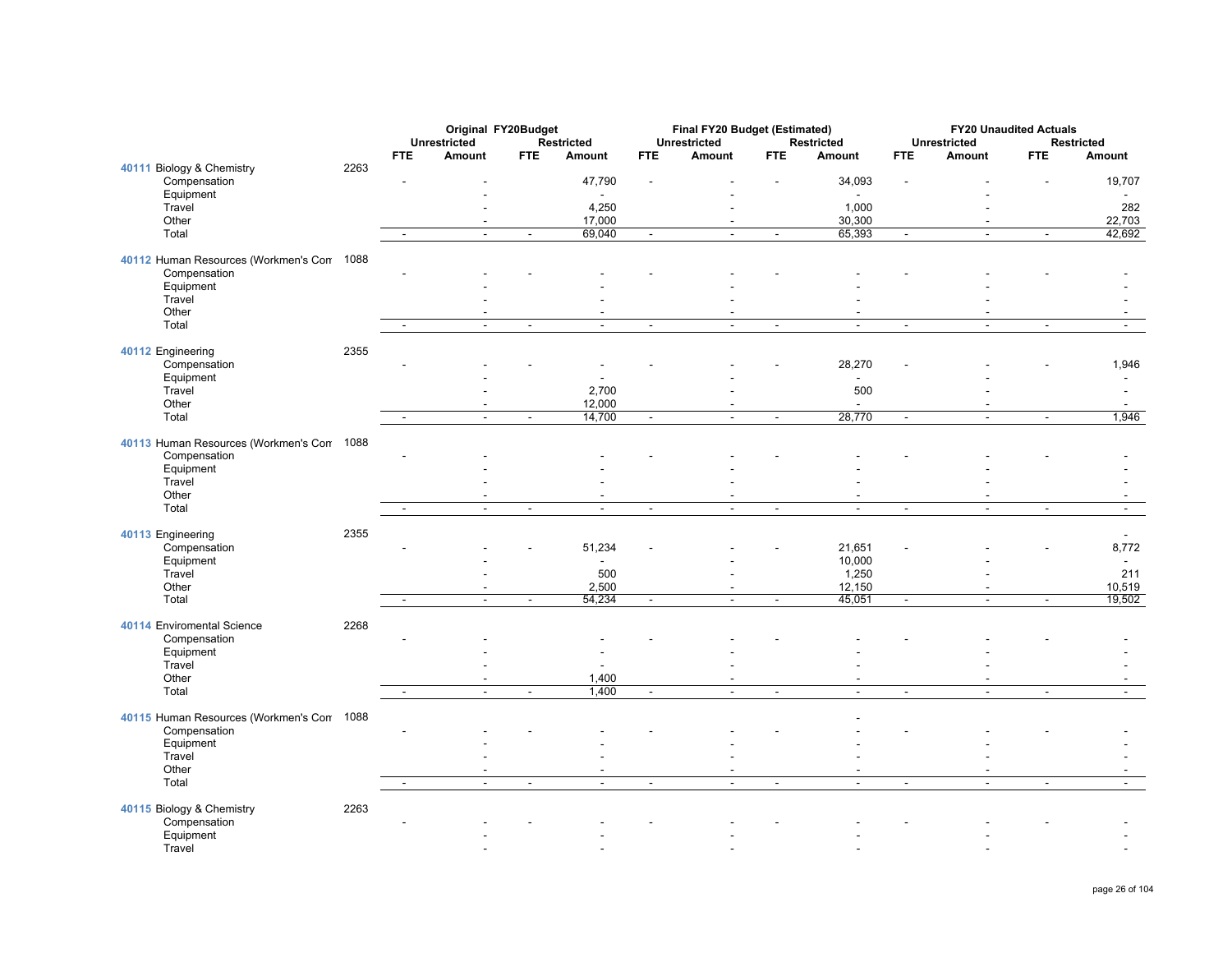|                               |      |                | <b>Unrestricted</b>                        | Original FY20Budget      | Restricted                         | Final FY20 Budget (Estimated)<br><b>Unrestricted</b><br>Restricted |                                  |                          |                                   |                          | <b>FY20 Unaudited Actuals</b><br><b>Unrestricted</b><br><b>Restricted</b> |                          |                                            |  |
|-------------------------------|------|----------------|--------------------------------------------|--------------------------|------------------------------------|--------------------------------------------------------------------|----------------------------------|--------------------------|-----------------------------------|--------------------------|---------------------------------------------------------------------------|--------------------------|--------------------------------------------|--|
|                               |      | <b>FTE</b>     | Amount                                     | <b>FTE</b>               | Amount                             | <b>FTE</b>                                                         | <b>Amount</b>                    | <b>FTE</b>               | Amount                            | <b>FTE</b>               | Amount                                                                    | <b>FTE</b>               | Amount                                     |  |
| Other                         |      |                |                                            |                          |                                    |                                                                    |                                  |                          |                                   |                          |                                                                           |                          |                                            |  |
| Total                         |      | $\sim$         | $\blacksquare$                             | $\sim$                   | $\sim$                             | $\blacksquare$                                                     | $\blacksquare$                   | $\blacksquare$           | $\sim$                            | $\blacksquare$           | $\mathbb{Z}^2$                                                            | $\blacksquare$           | $\blacksquare$                             |  |
| 40116 Engineering             | 2355 |                |                                            |                          |                                    |                                                                    |                                  |                          |                                   |                          |                                                                           |                          |                                            |  |
| Compensation                  |      |                |                                            |                          |                                    |                                                                    |                                  |                          |                                   |                          |                                                                           |                          |                                            |  |
| Equipment<br>Travel           |      |                |                                            |                          |                                    |                                                                    |                                  |                          |                                   |                          |                                                                           |                          |                                            |  |
| Other                         |      |                |                                            |                          | $\blacksquare$                     |                                                                    | ٠                                |                          |                                   |                          | $\blacksquare$                                                            |                          |                                            |  |
| Total                         |      | $\sim$         | $\blacksquare$                             | $\blacksquare$           | $\mathbf{r}$                       | $\blacksquare$                                                     | $\sim$                           | $\blacksquare$           | $\sim$                            | $\blacksquare$           | $\sim$                                                                    | $\blacksquare$           | $\sim$                                     |  |
| 40117 Business Education      | 2571 |                |                                            |                          |                                    |                                                                    |                                  |                          |                                   |                          |                                                                           |                          |                                            |  |
| Compensation                  |      |                |                                            | 0.37                     | 63,899                             |                                                                    |                                  | 0.37                     | 22,514                            |                          |                                                                           | 0.37                     | 4,387                                      |  |
| Equipment                     |      |                |                                            |                          |                                    |                                                                    |                                  |                          |                                   |                          |                                                                           |                          | $\tilde{\phantom{a}}$                      |  |
| Travel                        |      |                |                                            |                          | 1,351                              |                                                                    |                                  |                          | 200                               |                          | ٠                                                                         |                          | 130                                        |  |
| Other<br>Total                |      | $\sim$         | $\overline{\phantom{a}}$                   | 0.37                     | 13,002<br>78,252                   | $\sim$                                                             | $\sim$                           | 0.37                     | 10,000<br>32,714                  | $\sim$                   | $\overline{\phantom{a}}$<br>$\overline{a}$                                | 0.37                     | 5,000<br>9,517                             |  |
|                               |      |                |                                            |                          |                                    |                                                                    |                                  |                          |                                   |                          |                                                                           |                          |                                            |  |
| 40118 Engineering             | 2355 |                |                                            |                          |                                    |                                                                    |                                  |                          |                                   |                          |                                                                           |                          |                                            |  |
| Compensation                  |      |                |                                            |                          | 11,529<br>$\blacksquare$           |                                                                    |                                  |                          | 20,510<br>$\sim$                  |                          |                                                                           |                          |                                            |  |
| Equipment<br>Travel           |      |                |                                            |                          | 1,200                              |                                                                    |                                  |                          |                                   |                          |                                                                           |                          |                                            |  |
| Other                         |      |                | $\overline{\phantom{a}}$                   |                          | 2,900                              |                                                                    | $\overline{\phantom{a}}$         |                          | 4,895                             |                          | $\overline{\phantom{a}}$                                                  |                          | 1,995                                      |  |
| Total                         |      |                | $\blacksquare$                             | $\overline{\phantom{a}}$ | 15,629                             | $\overline{\phantom{a}}$                                           | $\blacksquare$                   | $\blacksquare$           | 25,405                            | $\blacksquare$           | $\overline{a}$                                                            | $\overline{\phantom{a}}$ | 1,995                                      |  |
| 40119 Math & Physical Science | 2212 |                |                                            |                          |                                    |                                                                    |                                  |                          |                                   |                          |                                                                           |                          |                                            |  |
| Compensation                  |      |                |                                            |                          |                                    |                                                                    |                                  |                          |                                   |                          |                                                                           |                          |                                            |  |
| Equipment                     |      |                |                                            |                          |                                    |                                                                    |                                  |                          |                                   |                          |                                                                           |                          |                                            |  |
| Travel<br>Other               |      |                |                                            |                          | 1,850<br>150                       |                                                                    |                                  |                          | 2,600<br>$\overline{\phantom{a}}$ |                          |                                                                           |                          | 1,462                                      |  |
| Total                         |      | $\blacksquare$ | $\overline{\phantom{a}}$<br>$\blacksquare$ | $\overline{\phantom{a}}$ | 2,000                              | $\overline{\phantom{a}}$                                           | $\blacksquare$<br>$\blacksquare$ | $\blacksquare$           | 2,600                             | $\overline{\phantom{a}}$ | $\overline{\phantom{a}}$<br>$\blacksquare$                                | $\overline{\phantom{a}}$ | $\sim$<br>1,462                            |  |
|                               |      |                |                                            |                          |                                    |                                                                    |                                  |                          |                                   |                          |                                                                           |                          |                                            |  |
| 40120 Engineering             | 2355 |                |                                            |                          |                                    |                                                                    |                                  |                          |                                   |                          |                                                                           |                          |                                            |  |
| Compensation<br>Equipment     |      |                |                                            |                          | 14,340<br>$\overline{\phantom{a}}$ |                                                                    |                                  |                          | 14,462<br>$\blacksquare$          |                          |                                                                           |                          | 12,452<br>$\overline{\phantom{a}}$         |  |
| Travel                        |      |                |                                            |                          | 2,000                              |                                                                    |                                  |                          |                                   |                          |                                                                           |                          | $\overline{a}$                             |  |
| Other                         |      |                | $\overline{\phantom{a}}$                   |                          | 8,000                              |                                                                    | $\blacksquare$                   |                          | 8,000                             |                          | $\blacksquare$                                                            |                          | 8,000                                      |  |
| Total                         |      |                | $\blacksquare$                             | $\overline{\phantom{a}}$ | 24,340                             | $\blacksquare$                                                     | $\sim$                           | $\blacksquare$           | 22,462                            | $\blacksquare$           | $\blacksquare$                                                            | $\overline{\phantom{a}}$ | 20,452                                     |  |
| <b>40121 NM INBRE</b>         | 2212 |                |                                            |                          |                                    |                                                                    |                                  |                          |                                   |                          |                                                                           |                          |                                            |  |
| Compensation                  |      |                |                                            |                          |                                    |                                                                    |                                  |                          |                                   |                          |                                                                           |                          | 4,161                                      |  |
| Equipment                     |      |                |                                            |                          |                                    |                                                                    |                                  |                          |                                   |                          |                                                                           |                          |                                            |  |
| Travel<br>Other               |      |                | ÷.                                         |                          | $\overline{\phantom{a}}$           |                                                                    | $\overline{\phantom{a}}$         |                          | $\sim$                            |                          | $\blacksquare$                                                            |                          | $\overline{a}$<br>$\overline{\phantom{a}}$ |  |
| Total                         |      | $\blacksquare$ | $\blacksquare$                             | $\blacksquare$           | $\blacksquare$                     | $\blacksquare$                                                     | $\blacksquare$                   | $\blacksquare$           | $\blacksquare$                    | $\blacksquare$           | $\blacksquare$                                                            | $\blacksquare$           | 4,161                                      |  |
|                               |      |                |                                            |                          |                                    |                                                                    |                                  |                          |                                   |                          |                                                                           |                          |                                            |  |
| 40122 Engineering             | 2355 |                |                                            |                          |                                    |                                                                    |                                  |                          |                                   |                          |                                                                           |                          |                                            |  |
| Compensation                  |      |                |                                            |                          |                                    |                                                                    |                                  |                          | 10,250                            |                          |                                                                           |                          |                                            |  |
| Equipment                     |      |                |                                            |                          |                                    |                                                                    |                                  |                          | $\sim$                            |                          |                                                                           |                          |                                            |  |
| Travel                        |      |                |                                            |                          |                                    |                                                                    |                                  |                          |                                   |                          |                                                                           |                          |                                            |  |
| Other<br>Total                |      |                | $\blacksquare$                             | $\blacksquare$           | $\overline{a}$                     |                                                                    | ÷,                               | $\overline{\phantom{a}}$ | 44,600<br>54,850                  | $\blacksquare$           | ÷,                                                                        | $\blacksquare$           |                                            |  |
|                               |      |                |                                            |                          |                                    |                                                                    |                                  |                          |                                   |                          |                                                                           |                          |                                            |  |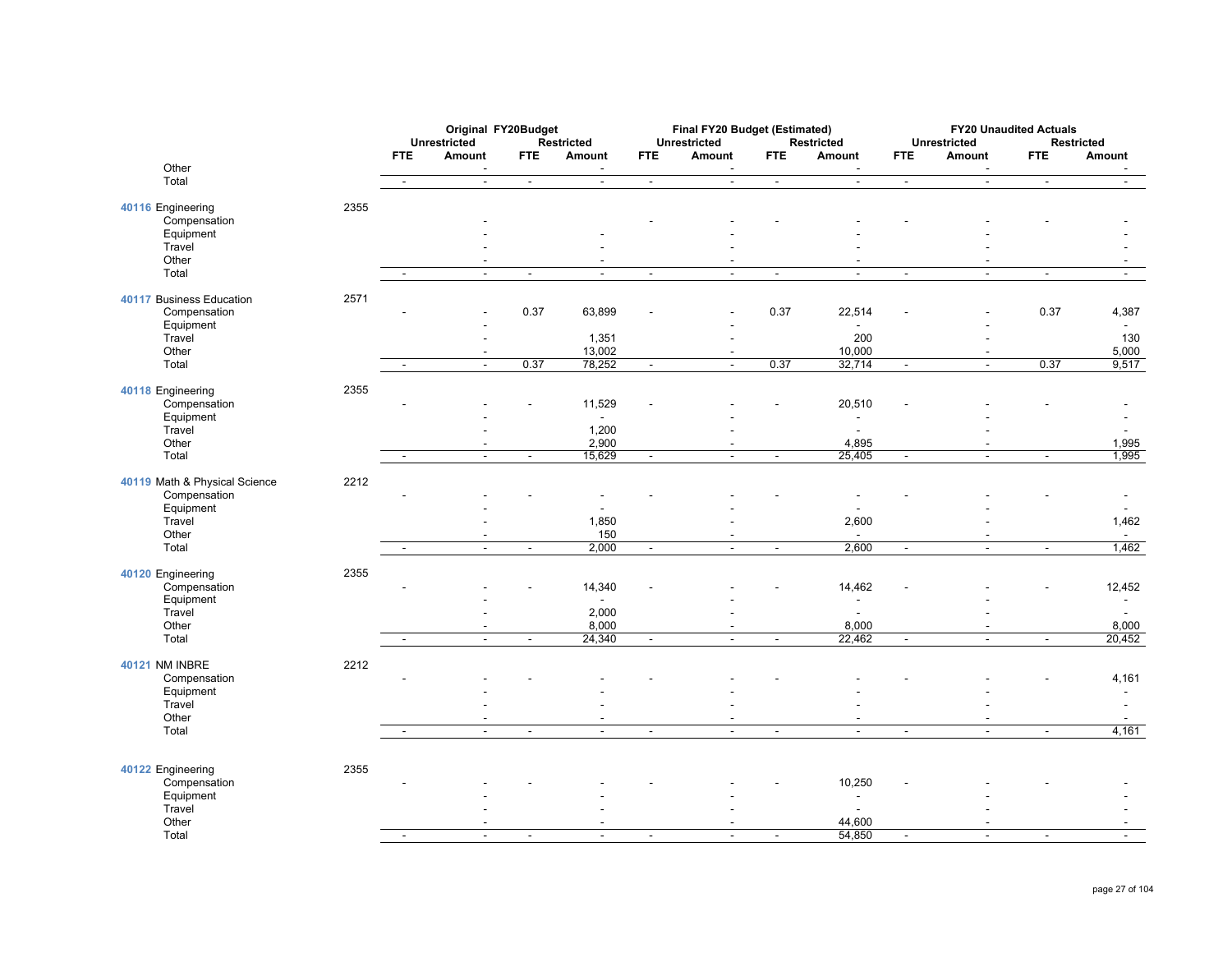|                                               |      |                          | Original FY20Budget      |                          |                                            |                          | Final FY20 Budget (Estimated) |                          |                          |                          |                                    | <b>FY20 Unaudited Actuals</b> |                |
|-----------------------------------------------|------|--------------------------|--------------------------|--------------------------|--------------------------------------------|--------------------------|-------------------------------|--------------------------|--------------------------|--------------------------|------------------------------------|-------------------------------|----------------|
|                                               |      |                          | <b>Unrestricted</b>      |                          | <b>Restricted</b>                          |                          | Unrestricted                  |                          | Restricted               |                          | <b>Unrestricted</b>                |                               | Restricted     |
|                                               |      | <b>FTE</b>               | Amount                   | <b>FTE</b>               | Amount                                     | <b>FTE</b>               | Amount                        | <b>FTE</b>               | Amount                   | <b>FTE</b>               | Amount                             | <b>FTE</b>                    | Amount         |
| 41118 Math & Physical Science                 | 2212 |                          |                          |                          |                                            |                          |                               |                          |                          |                          |                                    |                               |                |
| Compensation                                  |      | $\overline{a}$           |                          |                          |                                            |                          |                               |                          |                          |                          |                                    |                               |                |
| Equipment                                     |      |                          |                          |                          |                                            |                          |                               |                          |                          |                          |                                    |                               |                |
| Travel<br>Other                               |      |                          |                          |                          |                                            |                          |                               |                          |                          |                          |                                    |                               |                |
| Total                                         |      | $\sim$                   | $\blacksquare$           | $\blacksquare$           | $\blacksquare$                             | $\sim$                   | $\omega$                      | $\blacksquare$           | $\blacksquare$           | $\blacksquare$           | $\sim$                             | $\blacksquare$                | $\sim$         |
|                                               |      |                          |                          |                          |                                            |                          |                               |                          |                          |                          |                                    |                               |                |
| 41144 Santa Fe Community College              | 3450 |                          |                          |                          |                                            |                          |                               |                          |                          |                          |                                    |                               |                |
| Compensation<br>Equipment                     |      |                          |                          |                          |                                            |                          |                               |                          |                          |                          |                                    |                               |                |
| Travel                                        |      |                          |                          |                          |                                            |                          |                               |                          |                          |                          |                                    |                               |                |
| Other                                         |      |                          |                          |                          | $\blacksquare$                             |                          | $\overline{\phantom{a}}$      |                          |                          |                          | $\overline{\phantom{a}}$           |                               |                |
| Total                                         |      | $\overline{a}$           | $\mathbb{Z}^2$           | $\blacksquare$           | $\mathbf{r}$                               | $\blacksquare$           | $\mathbf{r}$                  | $\blacksquare$           | $\mathbf{r}$             | $\blacksquare$           | $\mathbf{r}$                       | $\blacksquare$                | $\overline{a}$ |
| 41144 Title V-UNM Taos                        | 3452 |                          |                          |                          |                                            |                          |                               |                          |                          |                          |                                    |                               |                |
| Compensation                                  |      |                          |                          |                          |                                            |                          |                               |                          |                          |                          |                                    |                               |                |
| Equipment                                     |      |                          |                          |                          |                                            |                          |                               |                          |                          |                          |                                    |                               |                |
| Travel                                        |      |                          |                          |                          |                                            |                          |                               |                          |                          |                          |                                    |                               |                |
| Other                                         |      |                          | $\overline{\phantom{a}}$ |                          | $\sim$                                     |                          | ÷,                            |                          |                          |                          | $\overline{a}$                     |                               |                |
| Total                                         |      | $\blacksquare$           | $\blacksquare$           | $\blacksquare$           | $\sim$                                     | $\blacksquare$           | $\overline{\phantom{a}}$      | $\blacksquare$           | $\mathbb{Z}^2$           | $\blacksquare$           | $\overline{a}$                     | $\blacksquare$                | $\sim$         |
| 41144 VP for Advancement                      | 4201 |                          |                          |                          |                                            |                          |                               |                          |                          |                          |                                    |                               |                |
| Compensation                                  |      |                          |                          |                          |                                            |                          |                               |                          |                          |                          |                                    |                               |                |
| Equipment                                     |      |                          |                          |                          |                                            |                          |                               |                          |                          |                          |                                    |                               |                |
| Travel                                        |      |                          |                          |                          |                                            |                          |                               |                          |                          |                          |                                    |                               |                |
| Other<br>Total                                |      | $\overline{\phantom{a}}$ | $\sim$                   | $\sim$                   | $\overline{a}$<br>$\overline{\phantom{a}}$ | $\overline{\phantom{a}}$ | $\sim$                        | $\sim$                   | $\sim$                   | $\overline{\phantom{a}}$ | $\overline{\phantom{a}}$<br>$\sim$ | $\overline{\phantom{a}}$      | $\sim$         |
|                                               |      |                          |                          |                          |                                            |                          |                               |                          |                          |                          |                                    |                               |                |
| 41170 Math & Physical Science                 | 2212 |                          |                          |                          |                                            |                          |                               |                          |                          |                          |                                    |                               |                |
| Compensation                                  |      | ÷.                       |                          |                          |                                            |                          |                               |                          |                          |                          |                                    |                               |                |
| Equipment                                     |      |                          |                          |                          |                                            |                          |                               |                          |                          |                          |                                    |                               |                |
| Travel<br>Other                               |      |                          | $\overline{\phantom{a}}$ |                          | $\overline{\phantom{a}}$                   |                          | $\blacksquare$                |                          | 200                      |                          | $\blacksquare$                     |                               | 176            |
| Total                                         |      | $\sim$                   | $\mathbb{Z}^2$           | $\blacksquare$           | $\mathbf{r}$                               | $\sim$                   | $\mathbf{r}$                  | $\overline{\phantom{a}}$ | 200                      | $\mathbf{r}$             | $\overline{\phantom{a}}$           | $\mathbf{r}$                  | 176            |
|                                               |      |                          |                          |                          |                                            |                          |                               |                          |                          |                          |                                    |                               |                |
| 41211 Math & Physical Science<br>Compensation | 2212 |                          |                          |                          |                                            |                          |                               |                          |                          |                          |                                    |                               |                |
| Equipment                                     |      |                          |                          |                          |                                            |                          |                               |                          |                          |                          |                                    |                               |                |
| Travel                                        |      |                          |                          |                          |                                            |                          |                               |                          |                          |                          |                                    |                               |                |
| Other                                         |      |                          | $\overline{\phantom{a}}$ |                          | $\overline{\phantom{a}}$                   |                          | $\overline{\phantom{a}}$      |                          | $\overline{\phantom{a}}$ |                          | $\blacksquare$                     |                               |                |
| Total                                         |      | $\overline{\phantom{a}}$ | $\omega$                 | $\overline{\phantom{a}}$ | $\blacksquare$                             | $\blacksquare$           | $\omega$                      | $\blacksquare$           | $\omega$                 | $\overline{\phantom{a}}$ | $\blacksquare$                     | $\overline{\phantom{a}}$      | $\blacksquare$ |
| 41211 Math & Physical Science                 | 2212 |                          |                          |                          |                                            |                          |                               |                          |                          |                          |                                    |                               |                |
| Compensation                                  |      |                          |                          |                          |                                            |                          |                               |                          |                          |                          |                                    |                               |                |
| Equipment                                     |      |                          |                          |                          |                                            |                          |                               |                          |                          |                          |                                    |                               |                |
| Travel                                        |      |                          |                          |                          |                                            |                          | $\overline{a}$                |                          |                          |                          |                                    |                               |                |
| Other                                         |      |                          |                          |                          | $\overline{a}$                             |                          | ÷,                            |                          |                          |                          | $\overline{a}$                     |                               |                |
| Total                                         |      | $\blacksquare$           | $\blacksquare$           | $\blacksquare$           | $\blacksquare$                             | $\overline{\phantom{a}}$ | $\blacksquare$                | $\overline{\phantom{a}}$ | $\blacksquare$           | $\overline{\phantom{a}}$ | $\blacksquare$                     | $\overline{\phantom{a}}$      | $\blacksquare$ |
| 41228 Engineering                             | 2511 |                          |                          |                          |                                            |                          |                               |                          |                          |                          |                                    |                               |                |
| Compensation                                  |      | 1.00                     |                          |                          |                                            | 1.00                     |                               | 1.00                     | 90,100                   | 1.00                     |                                    | 1.00                          | 93,759         |
| Equipment                                     |      |                          |                          |                          |                                            |                          |                               |                          |                          |                          |                                    |                               |                |
| Travel                                        |      |                          |                          |                          | $\overline{a}$                             |                          |                               |                          | 1,700                    |                          | $\overline{a}$                     |                               | 1,700          |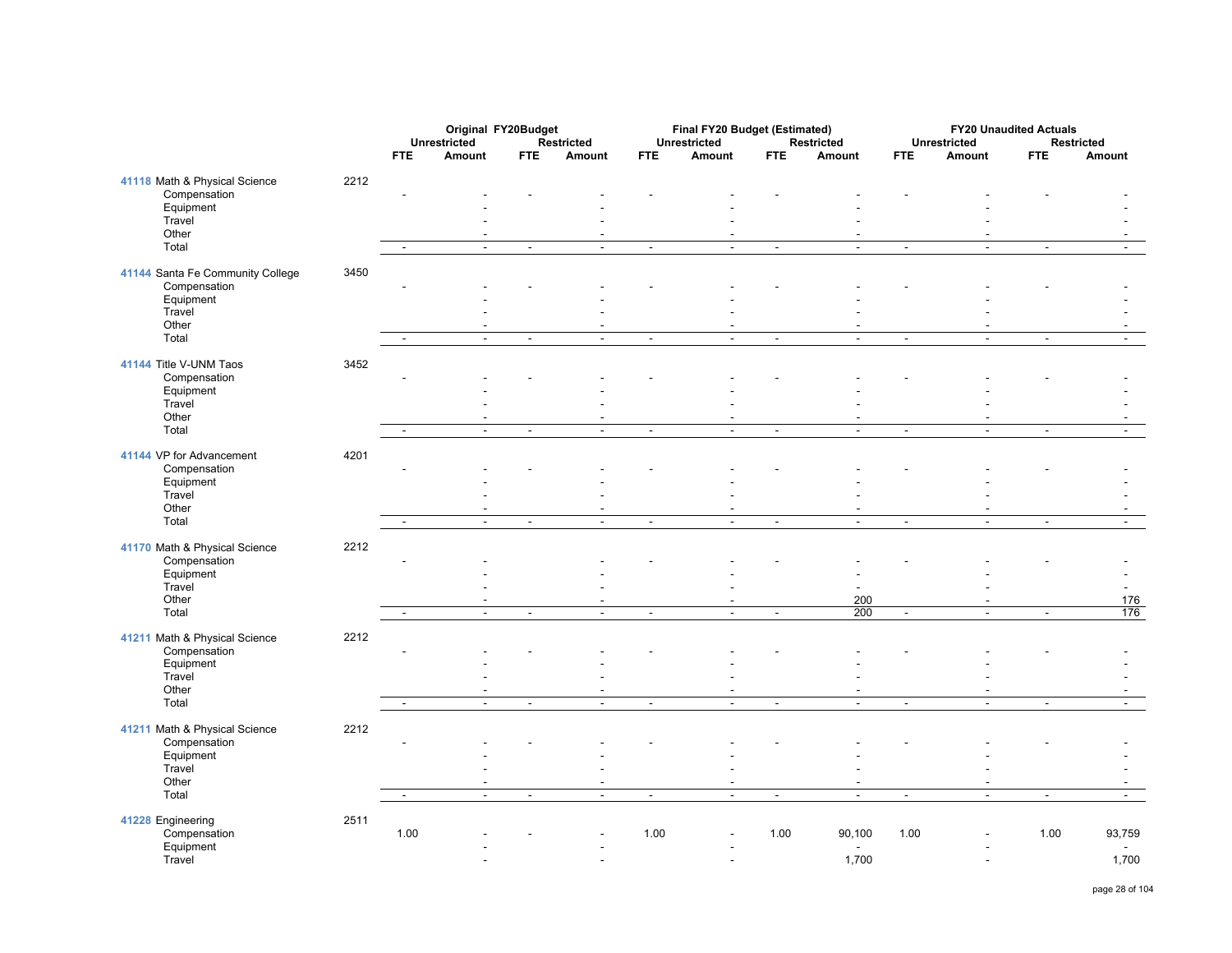|                                   |      | Original FY20Budget<br><b>Unrestricted</b><br><b>Restricted</b> |                |                          |                                    | Final FY20 Budget (Estimated)<br><b>Unrestricted</b> |                          | <b>Restricted</b>        | <b>FY20 Unaudited Actuals</b><br><b>Unrestricted</b><br><b>Restricted</b> |                          |                |                          |                                   |
|-----------------------------------|------|-----------------------------------------------------------------|----------------|--------------------------|------------------------------------|------------------------------------------------------|--------------------------|--------------------------|---------------------------------------------------------------------------|--------------------------|----------------|--------------------------|-----------------------------------|
| Other                             |      | <b>FTE</b>                                                      | Amount         | <b>FTE</b>               | Amount<br>$\overline{\phantom{a}}$ | <b>FTE</b>                                           | Amount                   | <b>FTE</b>               | Amount<br>85,375                                                          | <b>FTE</b>               | Amount         | <b>FTE</b>               | Amount<br>83,228                  |
| Total                             |      | 1.00                                                            | $\sim$         | $\blacksquare$           | $\Delta$                           | 1.00                                                 | $\omega$                 | 1.00                     | 177,175                                                                   | 1.00                     | $\omega$       | 1.00                     | 178,687                           |
| 41229 Engineering                 | 2355 |                                                                 |                |                          |                                    |                                                      |                          |                          |                                                                           |                          |                |                          |                                   |
| Compensation                      |      |                                                                 |                |                          |                                    |                                                      |                          |                          | 12,170                                                                    |                          |                |                          | 6,209                             |
| Equipment<br>Travel               |      |                                                                 |                |                          |                                    |                                                      |                          |                          | 7,010                                                                     |                          |                |                          | $\blacksquare$<br>213             |
| Other<br>Total                    |      |                                                                 | $\sim$         | $\blacksquare$           | $\sim$                             | $\blacksquare$                                       | $\sim$                   | $\sim$                   | 352<br>19,532                                                             | $\omega$                 | $\sim$         | $\blacksquare$           | $\overline{\phantom{a}}$<br>6,422 |
|                                   |      |                                                                 |                |                          |                                    |                                                      |                          |                          |                                                                           |                          |                |                          |                                   |
| 41429 Engineering<br>Compensation | 2355 |                                                                 |                |                          |                                    |                                                      |                          |                          |                                                                           |                          |                |                          |                                   |
| Equipment                         |      |                                                                 |                |                          |                                    |                                                      |                          |                          |                                                                           |                          |                |                          |                                   |
| Travel<br>Other                   |      |                                                                 |                |                          | $\blacksquare$                     |                                                      |                          |                          | $\overline{\phantom{a}}$                                                  |                          |                |                          | 15,736                            |
| Total                             |      | $\sim$                                                          | $\blacksquare$ | $\blacksquare$           | $\blacksquare$                     | $\blacksquare$                                       | $\blacksquare$           | $\blacksquare$           | $\blacksquare$                                                            | $\overline{\phantom{a}}$ | $\blacksquare$ | $\overline{\phantom{a}}$ | 15,736                            |
| 41455 Biology & Chemistry         | 2263 |                                                                 |                |                          |                                    |                                                      |                          |                          |                                                                           |                          |                |                          |                                   |
| Compensation                      |      |                                                                 |                |                          |                                    |                                                      |                          |                          |                                                                           |                          |                |                          |                                   |
| Equipment<br>Travel               |      |                                                                 |                |                          | 500                                |                                                      |                          |                          |                                                                           |                          |                |                          |                                   |
| Other                             |      |                                                                 | $\blacksquare$ |                          | 6,000                              |                                                      |                          |                          |                                                                           |                          |                |                          |                                   |
| Total                             |      |                                                                 | $\blacksquare$ | $\overline{\phantom{a}}$ | 6,500                              | $\overline{\phantom{a}}$                             | $\sim$                   | $\overline{\phantom{a}}$ | $\blacksquare$                                                            | $\blacksquare$           |                | $\blacksquare$           |                                   |
| 41457 Enviromental Science        | 2268 |                                                                 |                |                          |                                    |                                                      |                          |                          |                                                                           |                          |                |                          |                                   |
| Compensation<br>Equipment         |      |                                                                 |                |                          |                                    |                                                      |                          |                          |                                                                           |                          |                |                          |                                   |
| Travel<br>Other                   |      |                                                                 |                |                          | $\overline{a}$                     |                                                      |                          |                          | 10,000                                                                    |                          |                |                          |                                   |
| Total                             |      | $\sim$                                                          | $\sim$         | $\overline{\phantom{a}}$ | $\overline{\phantom{a}}$           | $\overline{\phantom{a}}$                             | $\overline{\phantom{a}}$ | $\overline{\phantom{a}}$ | 10,000                                                                    | $\blacksquare$           | $\blacksquare$ | $\overline{\phantom{a}}$ | $\sim$                            |
| 41458 Enviromental Science        | 2268 |                                                                 |                |                          |                                    |                                                      |                          |                          |                                                                           |                          |                |                          |                                   |
| Compensation                      |      |                                                                 |                |                          |                                    |                                                      |                          |                          |                                                                           |                          |                |                          |                                   |
| Equipment<br>Travel               |      |                                                                 |                |                          |                                    |                                                      |                          |                          |                                                                           |                          |                |                          |                                   |
| Other                             |      |                                                                 |                |                          | $\sim$                             |                                                      |                          |                          |                                                                           |                          |                |                          |                                   |
| Total                             |      | $\blacksquare$                                                  | $\blacksquare$ | $\sim$                   | $\blacksquare$                     | $\sim$                                               | $\blacksquare$           | $\blacksquare$           | $\blacksquare$                                                            | $\blacksquare$           | $\mathbf{r}$   | $\blacksquare$           | $\sim$                            |
| 41459 Arts                        | 2052 |                                                                 |                |                          |                                    |                                                      |                          |                          |                                                                           |                          |                |                          |                                   |
| Compensation<br>Equipment         |      |                                                                 |                |                          |                                    |                                                      |                          |                          | 16,800                                                                    |                          |                |                          | 2,752                             |
| Travel<br>Other                   |      |                                                                 |                |                          |                                    |                                                      |                          |                          | $\overline{\phantom{a}}$                                                  |                          |                |                          | $\sim$                            |
| Total                             |      |                                                                 | $\mathbf{r}$   | $\blacksquare$           | $\mathbf{r}$                       | $\mathbb{Z}^2$                                       | $\mathbf{r}$             | $\sim$                   | 16,800                                                                    | $\blacksquare$           | $\mathbf{r}$   | $\blacksquare$           | 2,752                             |
| 41460 Engineering                 | 2355 |                                                                 |                |                          |                                    |                                                      |                          |                          |                                                                           |                          |                |                          |                                   |
| Compensation                      |      |                                                                 |                |                          |                                    |                                                      |                          |                          |                                                                           |                          |                |                          |                                   |
| Equipment<br>Travel               |      |                                                                 |                |                          |                                    |                                                      |                          |                          |                                                                           |                          |                |                          |                                   |
| Other                             |      |                                                                 |                |                          | $\blacksquare$                     |                                                      |                          |                          |                                                                           |                          |                |                          |                                   |
| Total                             |      | $\sim$                                                          | $\sim$         | $\blacksquare$           | $\sim$                             | $\blacksquare$                                       | $\blacksquare$           | $\blacksquare$           | $\blacksquare$                                                            | $\blacksquare$           | $\blacksquare$ | $\blacksquare$           | $\sim$                            |

**41461** Arts 2052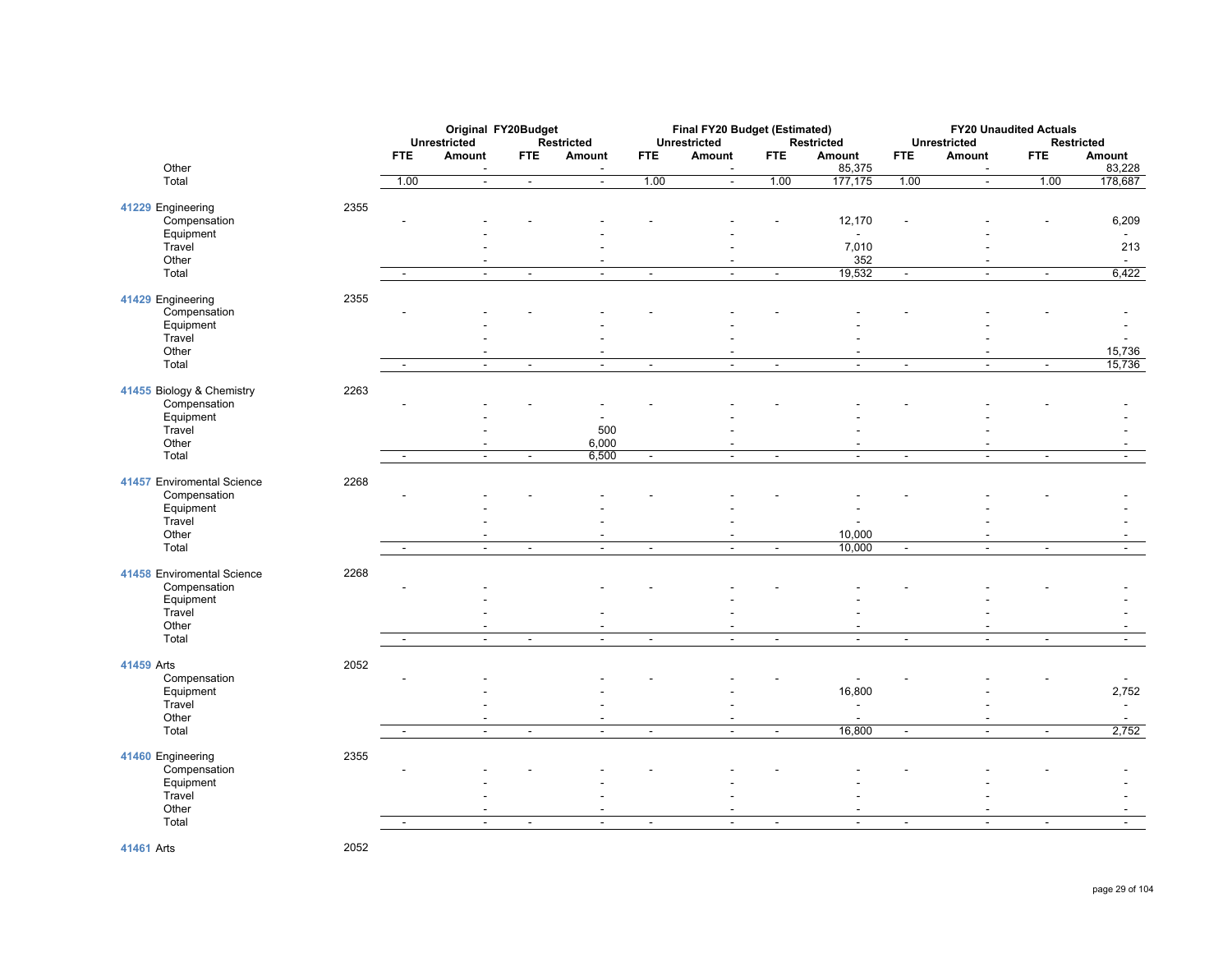|                                 |      |                          | Original FY20Budget<br><b>Unrestricted</b><br><b>Restricted</b> |                |                          | Final FY20 Budget (Estimated)<br><b>Unrestricted</b> |                          | <b>Restricted</b> | <b>FY20 Unaudited Actuals</b><br><b>Unrestricted</b><br><b>Restricted</b> |                |                          |                          |                          |
|---------------------------------|------|--------------------------|-----------------------------------------------------------------|----------------|--------------------------|------------------------------------------------------|--------------------------|-------------------|---------------------------------------------------------------------------|----------------|--------------------------|--------------------------|--------------------------|
|                                 |      | <b>FTE</b>               | Amount                                                          | <b>FTE</b>     | Amount                   | <b>FTE</b>                                           | Amount                   | <b>FTE</b>        | Amount                                                                    | <b>FTE</b>     | Amount                   | <b>FTE</b>               | Amount                   |
| Compensation                    |      |                          |                                                                 |                |                          |                                                      |                          |                   |                                                                           |                |                          |                          |                          |
| Equipment                       |      |                          |                                                                 |                |                          |                                                      |                          |                   |                                                                           |                |                          |                          |                          |
| Travel                          |      |                          |                                                                 |                |                          |                                                      |                          |                   |                                                                           |                |                          |                          |                          |
| Other                           |      |                          |                                                                 |                | $\overline{a}$           |                                                      |                          |                   | 1,497                                                                     |                | $\overline{\phantom{a}}$ |                          |                          |
| Total                           |      | $\overline{\phantom{a}}$ | $\blacksquare$                                                  | $\blacksquare$ | $\overline{\phantom{a}}$ | $\overline{\phantom{a}}$                             | $\sim$                   | $\blacksquare$    | 1,497                                                                     | $\blacksquare$ | $\ddot{\phantom{a}}$     | $\overline{\phantom{a}}$ | $\blacksquare$           |
| 41462 Engineering               | 2355 |                          |                                                                 |                |                          |                                                      |                          |                   |                                                                           |                |                          |                          |                          |
| Compensation                    |      |                          |                                                                 |                |                          |                                                      |                          |                   |                                                                           |                |                          |                          |                          |
| Equipment                       |      |                          |                                                                 |                |                          |                                                      |                          |                   |                                                                           |                |                          |                          |                          |
| Travel                          |      |                          |                                                                 |                |                          |                                                      |                          |                   |                                                                           |                |                          |                          |                          |
| Other                           |      |                          | ÷.                                                              |                | $\overline{\phantom{a}}$ |                                                      | $\overline{a}$           |                   | 2,600                                                                     |                | $\overline{\phantom{a}}$ |                          | $\sim$                   |
| Total                           |      | $\blacksquare$           | $\blacksquare$                                                  | $\blacksquare$ | $\blacksquare$           | $\blacksquare$                                       | $\blacksquare$           | $\blacksquare$    | 2,600                                                                     | $\blacksquare$ | $\blacksquare$           | $\blacksquare$           | $\sim$                   |
| 41464 Environmental Science     | 2268 |                          |                                                                 |                |                          |                                                      |                          |                   |                                                                           |                |                          |                          |                          |
| Compensation                    |      |                          |                                                                 | 2.00           | 160,800                  |                                                      |                          | 2.00              | 146,120                                                                   |                |                          | 2.00                     | 92,392                   |
| Equipment                       |      |                          |                                                                 |                | $\blacksquare$           |                                                      |                          |                   | 8,803                                                                     |                |                          |                          | 6,503                    |
| Travel                          |      |                          |                                                                 |                | L.                       |                                                      | $\blacksquare$           |                   | $\sim$                                                                    |                |                          |                          | $\sim$                   |
| Other                           |      |                          |                                                                 |                | 20,000                   |                                                      |                          |                   | 10,900                                                                    |                | $\overline{a}$           |                          | 264                      |
| Total                           |      | $\sim$                   | $\sim$                                                          | 2.00           | 180,800                  | $\omega$                                             | $\mathbf{r}$             | 2.00              | 165,823                                                                   | $\omega$       | $\sim$                   | 2.00                     | 99,159                   |
|                                 |      |                          |                                                                 |                |                          |                                                      |                          |                   |                                                                           |                |                          |                          |                          |
| 41467 Engineering               | 2355 |                          |                                                                 |                |                          |                                                      |                          |                   |                                                                           |                |                          |                          |                          |
| Compensation                    |      |                          |                                                                 |                |                          |                                                      |                          | 1.00              | 45,000                                                                    |                |                          | 1.00                     | 21,137                   |
| Equipment<br>Travel             |      |                          |                                                                 |                |                          |                                                      |                          |                   |                                                                           |                |                          |                          |                          |
| Other                           |      |                          |                                                                 |                |                          |                                                      | $\overline{a}$           |                   |                                                                           |                | ÷.                       |                          |                          |
| Total                           |      | $\sim$                   | $\blacksquare$                                                  | $\blacksquare$ | $\blacksquare$           | $\blacksquare$                                       | $\sim$                   | 1.00              | 45,000                                                                    | $\blacksquare$ | $\blacksquare$           | 1.00                     | 21,137                   |
|                                 |      |                          |                                                                 |                |                          |                                                      |                          |                   |                                                                           |                |                          |                          |                          |
| 41468 Com & Cont Ed-Espanola    | 2653 |                          |                                                                 |                |                          |                                                      |                          |                   |                                                                           |                |                          |                          |                          |
| Compensation                    |      |                          |                                                                 |                |                          |                                                      |                          | 1.00              | 86,220                                                                    |                |                          | 1.00                     | 26,522                   |
| Equipment                       |      |                          |                                                                 |                |                          |                                                      |                          |                   | 6,000                                                                     |                |                          |                          | 1,458                    |
| Travel                          |      |                          |                                                                 |                |                          |                                                      | $\overline{\phantom{a}}$ |                   | 500                                                                       |                | $\blacksquare$           |                          |                          |
| Other                           |      |                          | ÷,                                                              |                | $\overline{\phantom{a}}$ |                                                      | $\overline{a}$           |                   | 17,000                                                                    |                | $\blacksquare$           |                          | 7,600                    |
| Total                           |      | $\overline{\phantom{a}}$ | $\overline{\phantom{a}}$                                        | $\blacksquare$ | $\overline{\phantom{a}}$ | $\blacksquare$                                       | $\blacksquare$           | 1.00              | 109,720                                                                   | $\blacksquare$ | $\blacksquare$           | 1.00                     | 35,580                   |
|                                 |      |                          |                                                                 |                |                          |                                                      |                          |                   |                                                                           |                |                          |                          |                          |
| 41469 Com & Cont Ed-Espanola    | 2268 |                          |                                                                 |                |                          |                                                      |                          |                   |                                                                           |                |                          |                          |                          |
| Compensation                    |      |                          |                                                                 |                |                          |                                                      |                          |                   | 30,850                                                                    |                |                          |                          | 6,964                    |
| Equipment                       |      |                          |                                                                 |                |                          |                                                      |                          |                   | 25,000                                                                    |                |                          |                          |                          |
| Travel                          |      |                          |                                                                 |                |                          |                                                      |                          |                   | $\sim$                                                                    |                |                          |                          | $\overline{\phantom{a}}$ |
| Other<br>Total                  |      | $\sim$                   | $\blacksquare$                                                  | $\sim$         | $\blacksquare$<br>$\sim$ | $\sim$                                               | $\mathbf{r}$             | $\mathbf{r}$      | 22,000<br>77,850                                                          | $\sim$         | $\blacksquare$<br>$\sim$ | $\blacksquare$           | 4,108<br>11,072          |
|                                 |      |                          |                                                                 |                |                          |                                                      |                          |                   |                                                                           |                |                          |                          |                          |
| 42519 Work-Study                | 2011 |                          |                                                                 |                |                          |                                                      |                          |                   |                                                                           |                |                          |                          |                          |
| Compensation                    |      |                          |                                                                 |                |                          |                                                      |                          |                   | 1,152                                                                     |                |                          |                          | 712                      |
| Equipment                       |      |                          |                                                                 |                |                          |                                                      |                          |                   | ÷                                                                         |                |                          |                          | $\sim$                   |
| Travel                          |      |                          |                                                                 |                |                          |                                                      |                          |                   |                                                                           |                |                          |                          |                          |
| Other                           |      |                          | ÷,                                                              |                | $\overline{\phantom{a}}$ |                                                      | $\overline{\phantom{a}}$ |                   |                                                                           |                | $\overline{\phantom{a}}$ |                          |                          |
| Total                           |      | $\blacksquare$           | $\blacksquare$                                                  | $\blacksquare$ | $\blacksquare$           | $\blacksquare$                                       | $\blacksquare$           | $\blacksquare$    | 1,152                                                                     | $\blacksquare$ | $\blacksquare$           | $\overline{\phantom{a}}$ | 712                      |
|                                 |      |                          |                                                                 |                |                          |                                                      |                          |                   |                                                                           |                |                          |                          |                          |
| 11000 Barbering and Cosmetology | 2602 |                          |                                                                 |                |                          |                                                      |                          |                   |                                                                           |                |                          |                          |                          |
| Compensation                    |      | 2.00                     | 91,911                                                          |                |                          | 2.00                                                 | 91,911                   |                   |                                                                           | 2.00           | 89,291                   |                          |                          |
| Equipment<br>Travel             |      |                          |                                                                 | 335            |                          |                                                      | 200                      |                   |                                                                           |                | 85                       |                          |                          |
| Other                           |      |                          | 22,032                                                          |                |                          |                                                      | 21,684                   |                   |                                                                           |                | 21,093                   |                          |                          |
|                                 |      |                          |                                                                 |                |                          |                                                      |                          |                   |                                                                           |                |                          |                          |                          |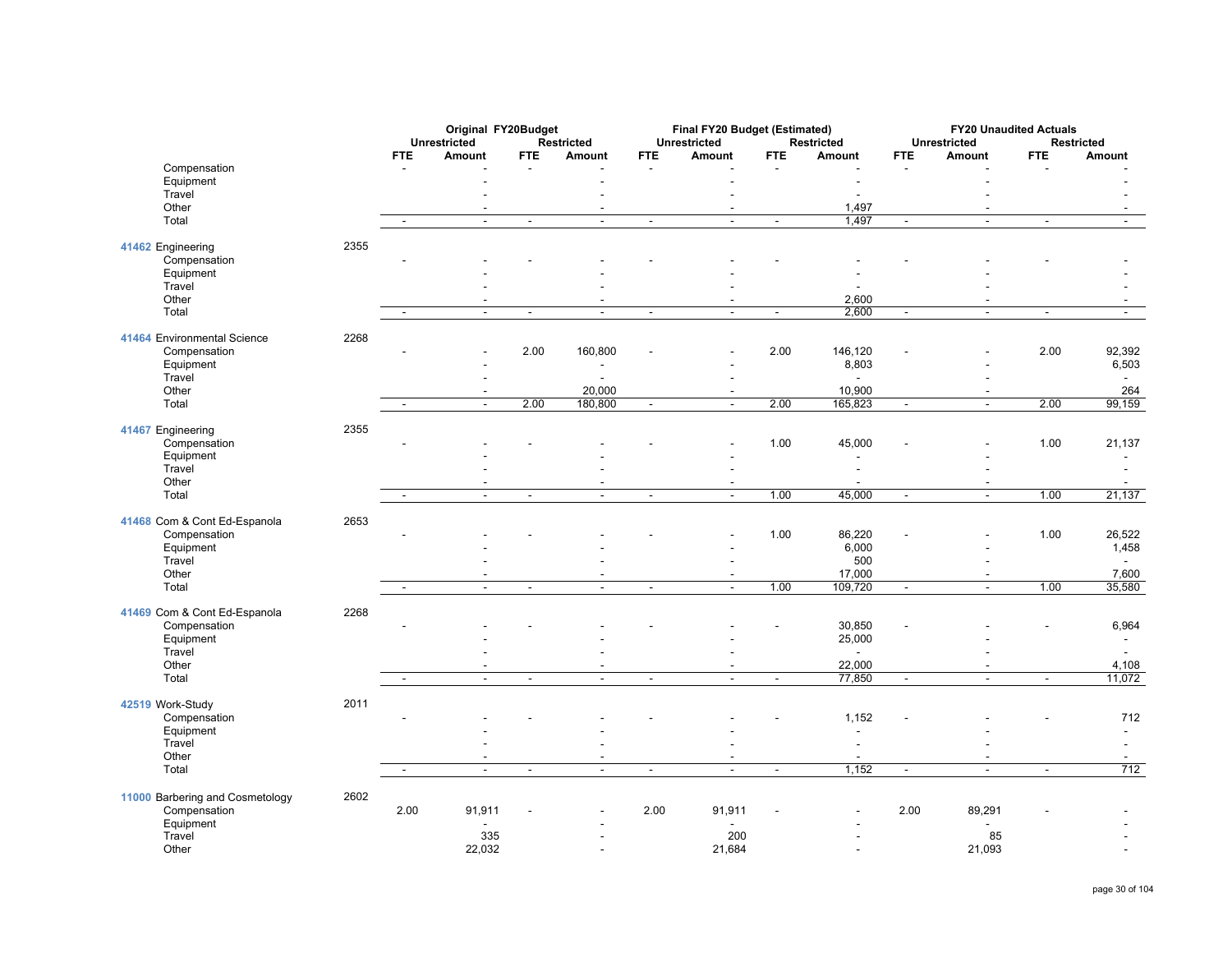|                                                  |      | Original FY20Budget<br><b>Unrestricted</b><br><b>Restricted</b> |                          |                |                          | Final FY20 Budget (Estimated)<br><b>Unrestricted</b> |                          | Restricted               | <b>FY20 Unaudited Actuals</b><br><b>Unrestricted</b><br><b>Restricted</b> |                |                |                          |                          |
|--------------------------------------------------|------|-----------------------------------------------------------------|--------------------------|----------------|--------------------------|------------------------------------------------------|--------------------------|--------------------------|---------------------------------------------------------------------------|----------------|----------------|--------------------------|--------------------------|
|                                                  |      | <b>FTE</b>                                                      | Amount                   | <b>FTE</b>     | Amount                   | <b>FTE</b>                                           | Amount                   | <b>FTE</b>               | Amount                                                                    | <b>FTE</b>     | Amount         | <b>FTE</b>               | Amount                   |
| Total                                            |      | 2.00                                                            | 114,278                  | $\blacksquare$ | $\blacksquare$           | 2.00                                                 | 113,795                  | $\blacksquare$           | $\blacksquare$                                                            | 2.00           | 110,469        | $\sim$                   | $\sim$                   |
| 13000 NNNMC Branch Community College 2605        |      |                                                                 |                          |                |                          |                                                      |                          |                          |                                                                           |                |                |                          |                          |
| Compensation                                     |      |                                                                 |                          |                |                          |                                                      | 990                      |                          |                                                                           |                |                |                          |                          |
| Equipment                                        |      |                                                                 |                          |                |                          |                                                      | $\blacksquare$           |                          |                                                                           |                |                |                          |                          |
| Travel                                           |      |                                                                 |                          |                |                          |                                                      | 54                       |                          |                                                                           |                |                |                          |                          |
| Other                                            |      |                                                                 |                          |                |                          |                                                      | 20,000                   |                          |                                                                           |                |                |                          |                          |
| Total                                            |      | $\blacksquare$                                                  | $\blacksquare$           | $\blacksquare$ | $\blacksquare$           | $\overline{\phantom{a}}$                             | 21,044                   | $\blacksquare$           | $\blacksquare$                                                            | $\sim$         | $\blacksquare$ | $\overline{\phantom{a}}$ | $\blacksquare$           |
| 41148 Environmental Science                      | 2268 |                                                                 |                          |                |                          |                                                      |                          |                          |                                                                           |                |                |                          |                          |
| Compensation                                     |      |                                                                 |                          |                |                          |                                                      |                          |                          |                                                                           |                |                |                          |                          |
| Equipment                                        |      |                                                                 |                          |                |                          |                                                      |                          |                          |                                                                           |                |                |                          |                          |
| Travel                                           |      |                                                                 |                          |                |                          |                                                      |                          |                          |                                                                           |                |                |                          |                          |
| Other                                            |      |                                                                 |                          |                |                          |                                                      |                          |                          | 10,000                                                                    |                |                |                          | 8,000                    |
|                                                  |      |                                                                 |                          |                |                          |                                                      |                          |                          | 10,000                                                                    |                |                |                          | 8,000                    |
| Total                                            |      | $\blacksquare$                                                  | $\ddot{\phantom{a}}$     | $\blacksquare$ | $\sim$                   | $\blacksquare$                                       | $\sim$                   | $\blacksquare$           |                                                                           | $\blacksquare$ | $\overline{a}$ | $\blacksquare$           |                          |
| 41191 Environmental Science                      | 2268 |                                                                 |                          |                |                          |                                                      |                          |                          |                                                                           |                |                |                          |                          |
| Compensation                                     |      |                                                                 |                          |                |                          |                                                      |                          |                          |                                                                           |                |                |                          |                          |
| Equipment                                        |      |                                                                 |                          |                |                          |                                                      |                          |                          |                                                                           |                |                |                          |                          |
| Travel                                           |      |                                                                 |                          |                |                          |                                                      |                          |                          |                                                                           |                |                |                          |                          |
| Other                                            |      |                                                                 |                          |                |                          |                                                      | $\blacksquare$           |                          | 12,747                                                                    |                |                |                          |                          |
| Total                                            |      |                                                                 | $\blacksquare$           | $\blacksquare$ | $\overline{\phantom{a}}$ | $\blacksquare$                                       | $\overline{a}$           |                          | 12,747                                                                    | $\overline{a}$ | $\overline{a}$ | $\overline{\phantom{a}}$ |                          |
| 41193 Arts                                       | 2052 |                                                                 |                          |                |                          |                                                      |                          |                          |                                                                           |                |                |                          |                          |
| Compensation                                     |      |                                                                 |                          |                |                          |                                                      |                          |                          |                                                                           |                |                |                          |                          |
| Equipment                                        |      |                                                                 |                          |                | 60,000                   |                                                      |                          |                          |                                                                           |                |                |                          |                          |
| Travel                                           |      |                                                                 |                          |                |                          |                                                      |                          |                          |                                                                           |                |                |                          |                          |
| Other                                            |      |                                                                 |                          |                | 6,700                    |                                                      |                          |                          |                                                                           |                |                |                          |                          |
| Total                                            |      | $\mathbf{r}$                                                    | $\mathbf{r}$             | $\mathbb{Z}^2$ | 66,700                   | $\blacksquare$                                       | $\overline{\phantom{a}}$ | $\mathbb{Z}^2$           | $\mathbf{r}$                                                              | $\blacksquare$ | $\mathbb{Z}^2$ | $\blacksquare$           | $\sim$                   |
|                                                  |      |                                                                 |                          |                |                          |                                                      |                          |                          |                                                                           |                |                |                          |                          |
| 41193 Environmental Science                      | 2268 |                                                                 |                          |                |                          |                                                      |                          |                          |                                                                           |                |                |                          |                          |
| Compensation                                     |      |                                                                 |                          |                |                          |                                                      |                          |                          |                                                                           |                |                |                          |                          |
| Equipment                                        |      |                                                                 |                          |                |                          |                                                      |                          |                          | 38,290                                                                    |                |                |                          | 44,991                   |
| Travel                                           |      |                                                                 |                          |                |                          |                                                      |                          |                          | 3,557                                                                     |                |                |                          |                          |
| Other                                            |      |                                                                 |                          |                |                          |                                                      |                          |                          | 51,507                                                                    |                |                |                          | 25,741                   |
| Total                                            |      | $\overline{\phantom{a}}$                                        | $\overline{\phantom{a}}$ | $\blacksquare$ | $\overline{\phantom{a}}$ | $\overline{\phantom{a}}$                             | $\overline{\phantom{a}}$ | $\overline{\phantom{a}}$ | 93,354                                                                    | $\blacksquare$ | $\blacksquare$ | $\blacksquare$           | 70,732                   |
| <b>Business Education</b><br>11000/41193         | 2571 |                                                                 |                          |                |                          |                                                      |                          |                          |                                                                           |                |                |                          |                          |
| Compensation                                     |      |                                                                 |                          |                |                          |                                                      |                          |                          |                                                                           |                |                |                          |                          |
| Equipment                                        |      |                                                                 |                          |                |                          |                                                      |                          |                          |                                                                           |                |                |                          |                          |
| Travel                                           |      |                                                                 |                          |                |                          |                                                      |                          |                          |                                                                           |                |                |                          |                          |
| Other                                            |      |                                                                 | $\blacksquare$           |                |                          |                                                      | $\blacksquare$           |                          | $\overline{\phantom{a}}$                                                  |                | $\blacksquare$ |                          | $\overline{\phantom{a}}$ |
| Total                                            |      |                                                                 | $\blacksquare$           | $\blacksquare$ | $\sim$                   | $\blacksquare$                                       | $\blacksquare$           |                          | $\blacksquare$                                                            | $\blacksquare$ | $\blacksquare$ | $\overline{\phantom{a}}$ | $\blacksquare$           |
| 41465 Plumbing                                   | 2620 |                                                                 |                          |                |                          |                                                      |                          |                          |                                                                           |                |                |                          |                          |
| Compensation                                     |      |                                                                 |                          |                |                          |                                                      |                          |                          | 39,746                                                                    |                |                |                          | 21,471                   |
| Equipment                                        |      |                                                                 |                          |                |                          |                                                      |                          |                          |                                                                           |                |                |                          | $\overline{a}$           |
| Travel                                           |      |                                                                 |                          |                |                          |                                                      |                          |                          |                                                                           |                |                |                          |                          |
|                                                  |      |                                                                 |                          |                |                          |                                                      |                          |                          |                                                                           |                |                |                          |                          |
| Other                                            |      |                                                                 |                          |                |                          |                                                      |                          |                          | 61,254                                                                    |                |                |                          | 32,708                   |
| Total                                            |      | $\blacksquare$                                                  | $\sim$                   | $\blacksquare$ | $\sim$                   | $\blacksquare$                                       | $\blacksquare$           | $\sim$                   | 101,000                                                                   | $\sim$         | $\blacksquare$ | $\blacksquare$           | 54,179                   |
| 11000 Summer Session Instruction<br>Compensation | 2722 | 2.02                                                            | 104,386                  |                |                          | 2.02                                                 | 90,761                   |                          |                                                                           | 2.02           | 83,411         |                          |                          |
|                                                  |      |                                                                 |                          |                |                          |                                                      |                          |                          |                                                                           |                |                |                          |                          |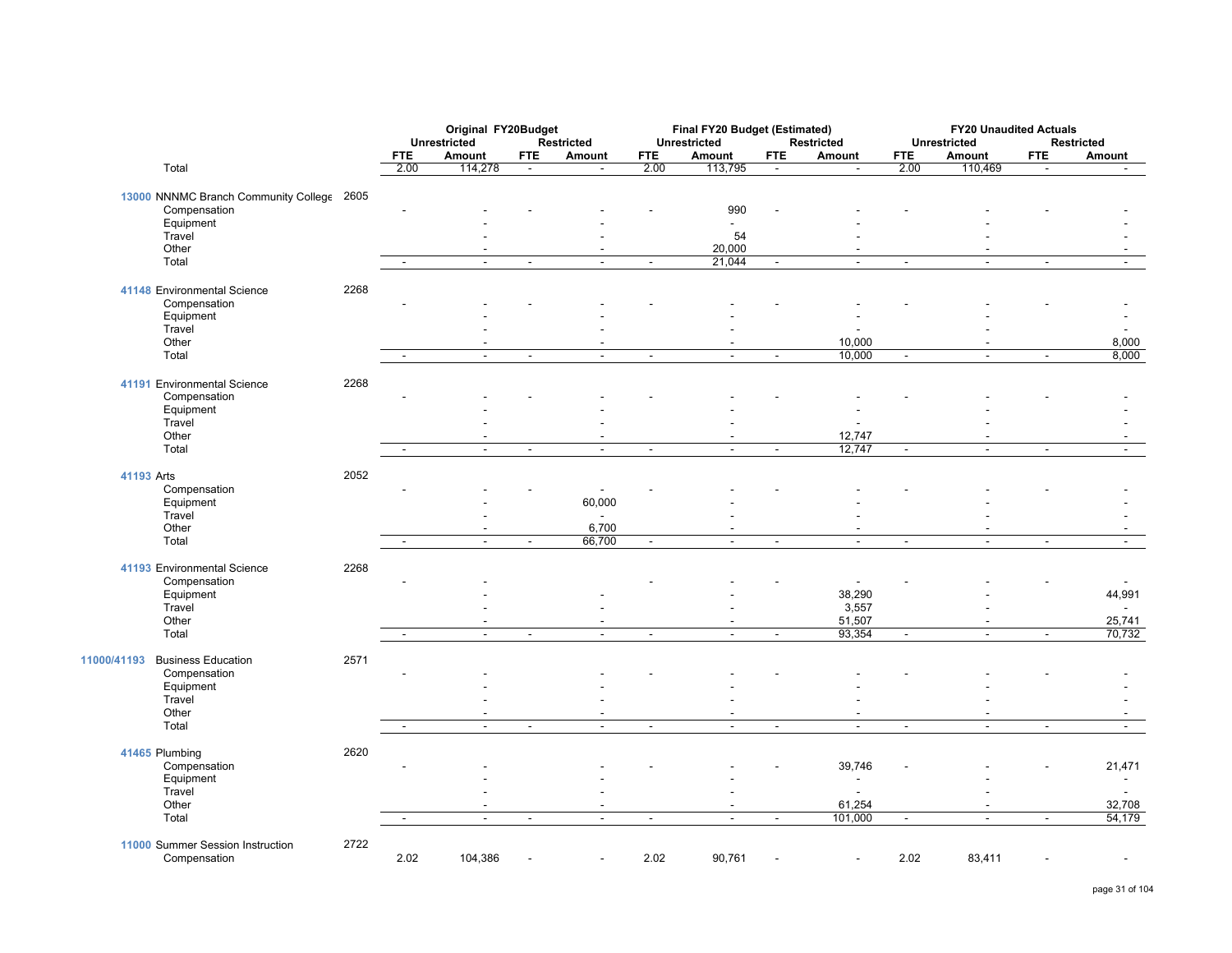|                                          |         | Original FY20Budget<br><b>Unrestricted</b><br><b>Restricted</b> |                          |                |                          | Final FY20 Budget (Estimated) |                          | <b>Restricted</b>        | <b>FY20 Unaudited Actuals</b><br><b>Restricted</b><br><b>Unrestricted</b> |                |                          |                |                |
|------------------------------------------|---------|-----------------------------------------------------------------|--------------------------|----------------|--------------------------|-------------------------------|--------------------------|--------------------------|---------------------------------------------------------------------------|----------------|--------------------------|----------------|----------------|
|                                          |         | <b>FTE</b>                                                      | Amount                   | <b>FTE</b>     | Amount                   | <b>FTE</b>                    | Unrestricted<br>Amount   | <b>FTE</b>               | Amount                                                                    | <b>FTE</b>     | Amount                   | <b>FTE</b>     | Amount         |
| Equipment                                |         |                                                                 |                          |                |                          |                               |                          |                          |                                                                           |                |                          |                |                |
| Travel                                   |         |                                                                 | $\overline{a}$           |                | $\overline{\phantom{a}}$ |                               | $\overline{a}$           |                          | $\overline{\phantom{a}}$                                                  |                | $\overline{a}$           |                |                |
| Other                                    |         |                                                                 | 17,766                   |                |                          |                               | 18,766                   |                          | $\overline{\phantom{a}}$                                                  |                | 18,766                   |                |                |
| Total                                    |         | 2.02                                                            | 122,152                  | $\Delta$       | $\blacksquare$           | 2.02                          | 109,527                  | $\blacksquare$           | $\omega$                                                                  | 2.02           | 102,177                  | $\sim$         | $\sim$         |
| <b>Distance Education</b><br>11000/11303 | 2723/27 |                                                                 |                          |                |                          |                               |                          |                          |                                                                           |                |                          |                |                |
| Compensation                             |         | 2.00                                                            | 129,932                  |                |                          | 2.00                          | 129,932                  |                          |                                                                           | 2.00           | 116,316                  |                |                |
| Equipment                                |         |                                                                 | $\overline{\phantom{a}}$ |                |                          |                               | $\overline{\phantom{a}}$ |                          |                                                                           |                | $\overline{\phantom{a}}$ |                |                |
| Travel                                   |         |                                                                 |                          |                |                          |                               | $\overline{\phantom{a}}$ |                          |                                                                           |                |                          |                |                |
| Other                                    |         |                                                                 | 17,948                   |                | $\sim$                   |                               | 16,998                   |                          | $\sim$                                                                    |                | 12,594                   |                |                |
| Total                                    |         | 2.00                                                            | 147,880                  | $\sim$         | $\blacksquare$           | 2.00                          | 146,930                  | $\overline{\phantom{a}}$ | $\sim$                                                                    | 2.00           | 128,910                  | $\blacksquare$ | $\blacksquare$ |
| 41101 High School Equivalency Program    | 2725    |                                                                 |                          |                |                          |                               |                          |                          |                                                                           |                |                          |                |                |
| Compensation                             |         |                                                                 | ٠                        | 5.00           | 300,233                  |                               |                          | 5.00                     | 292,307                                                                   |                |                          | 5.00           | 256,894        |
| Equipment                                |         |                                                                 |                          |                |                          |                               |                          |                          | 3,863                                                                     |                |                          |                | 23,378         |
| Travel                                   |         |                                                                 | $\overline{\phantom{a}}$ |                | 11,660                   |                               | $\sim$                   |                          | 12,000                                                                    |                | ÷,                       |                | 8,773          |
| Other                                    |         |                                                                 | 2,862                    |                | 121,200                  |                               | 2,756                    |                          | 106,299                                                                   |                | $\overline{\phantom{a}}$ |                | 80,696         |
| Total                                    |         | $\sim$                                                          | 2,862                    | 5.00           | 433,093                  | $\sim$                        | 2,756                    | 5.00                     | 414,469                                                                   | $\mathbb{Z}^2$ | $\mathbf{r}$             | 5.00           | 369,741        |
| 41118 High School Equibvalency Program   | 2725    |                                                                 |                          |                |                          |                               |                          |                          |                                                                           |                |                          |                |                |
| Compensation                             |         |                                                                 |                          |                |                          |                               |                          |                          |                                                                           |                |                          |                |                |
| Equipment                                |         |                                                                 |                          |                |                          |                               |                          |                          |                                                                           |                |                          |                |                |
| Travel                                   |         |                                                                 |                          |                |                          |                               |                          |                          |                                                                           |                |                          |                |                |
| Other                                    |         |                                                                 |                          |                |                          |                               | $\blacksquare$           |                          |                                                                           |                |                          |                |                |
| Total                                    |         | $\sim$                                                          | $\sim$                   | $\sim$         | $\sim$                   | $\sim$                        | $\sim$                   | $\blacksquare$           | $\sim$                                                                    | $\blacksquare$ | $\sim$                   | $\sim$         | $\sim$         |
| 41181 Adult Education                    | 2811    |                                                                 |                          |                |                          |                               |                          |                          |                                                                           |                |                          |                |                |
| Compensation                             |         |                                                                 |                          | 1.00           | 67,788                   |                               |                          | 1.00                     | 83,970                                                                    |                |                          | 1.00           | 41,786         |
| Equipment                                |         |                                                                 |                          |                |                          |                               |                          |                          | 1,342                                                                     |                |                          |                | $\sim$         |
| Travel                                   |         |                                                                 |                          |                |                          |                               |                          |                          |                                                                           |                |                          |                | $\frac{1}{2}$  |
| Other                                    |         |                                                                 | $\blacksquare$           |                |                          |                               |                          |                          | 4,978                                                                     |                | $\blacksquare$           |                | $\sim$         |
| Total                                    |         | $\overline{\phantom{a}}$                                        | $\blacksquare$           | 1.00           | 67,788                   | $\blacksquare$                | $\blacksquare$           | 1.00                     | 90,290                                                                    | $\blacksquare$ | $\blacksquare$           | 1.00           | 41,786         |
| 41211 Adult Education                    | 2811    |                                                                 |                          |                |                          |                               |                          |                          |                                                                           |                |                          |                |                |
| Compensation                             |         |                                                                 |                          | 3.00           | 113,202                  |                               |                          | 3.00                     | 116,396                                                                   |                |                          | 3.00           | 94,870         |
| Equipment                                |         |                                                                 |                          |                |                          |                               |                          |                          |                                                                           |                |                          |                | 5,342          |
| Travel                                   |         |                                                                 |                          |                |                          |                               |                          |                          | 5,279                                                                     |                |                          |                |                |
| Other                                    |         |                                                                 | $\sim$                   |                | 576                      |                               | $\blacksquare$           |                          | 9,072                                                                     |                | $\overline{\phantom{a}}$ |                | 828            |
| Total                                    |         | $\blacksquare$                                                  | $\sim$                   | 3.00           | 113,778                  | $\blacksquare$                | $\overline{a}$           | 3.00                     | 130,747                                                                   | $\blacksquare$ | $\sim$                   | 3.00           | 101,040        |
| 41212 Adult Education                    | 2811    |                                                                 |                          |                |                          |                               |                          |                          |                                                                           |                |                          |                |                |
| Compensation                             |         |                                                                 |                          |                |                          |                               |                          |                          |                                                                           |                |                          |                |                |
| Equipment                                |         |                                                                 |                          |                |                          |                               |                          |                          |                                                                           |                |                          |                |                |
| Travel                                   |         |                                                                 |                          |                |                          |                               |                          |                          |                                                                           |                |                          |                |                |
| Other                                    |         |                                                                 |                          |                | 694                      |                               |                          |                          | 1,500                                                                     |                |                          |                |                |
| Total                                    |         | $\sim$                                                          | $\sim$                   | $\sim$         | 694                      | $\sim$                        | $\overline{\phantom{a}}$ | $\overline{\phantom{a}}$ | 1,500                                                                     | $\blacksquare$ | $\overline{\phantom{a}}$ | $\sim$         | $\sim$         |
| 41225 Adult Education                    | 2811    |                                                                 |                          |                |                          |                               |                          |                          |                                                                           |                |                          |                |                |
| Compensation                             |         |                                                                 |                          |                |                          |                               |                          |                          |                                                                           |                |                          |                |                |
| Equipment                                |         |                                                                 |                          |                |                          |                               |                          |                          |                                                                           |                |                          |                |                |
| Travel                                   |         |                                                                 |                          |                |                          |                               |                          |                          |                                                                           |                |                          |                |                |
| Other                                    |         |                                                                 | $\blacksquare$           |                |                          |                               | $\blacksquare$           |                          | 696                                                                       |                | $\sim$                   |                |                |
| Total                                    |         | $\blacksquare$                                                  | $\blacksquare$           | $\blacksquare$ | $\blacksquare$           | $\blacksquare$                | $\blacksquare$           | $\overline{\phantom{a}}$ | 696                                                                       | $\blacksquare$ | $\blacksquare$           | $\blacksquare$ | $\blacksquare$ |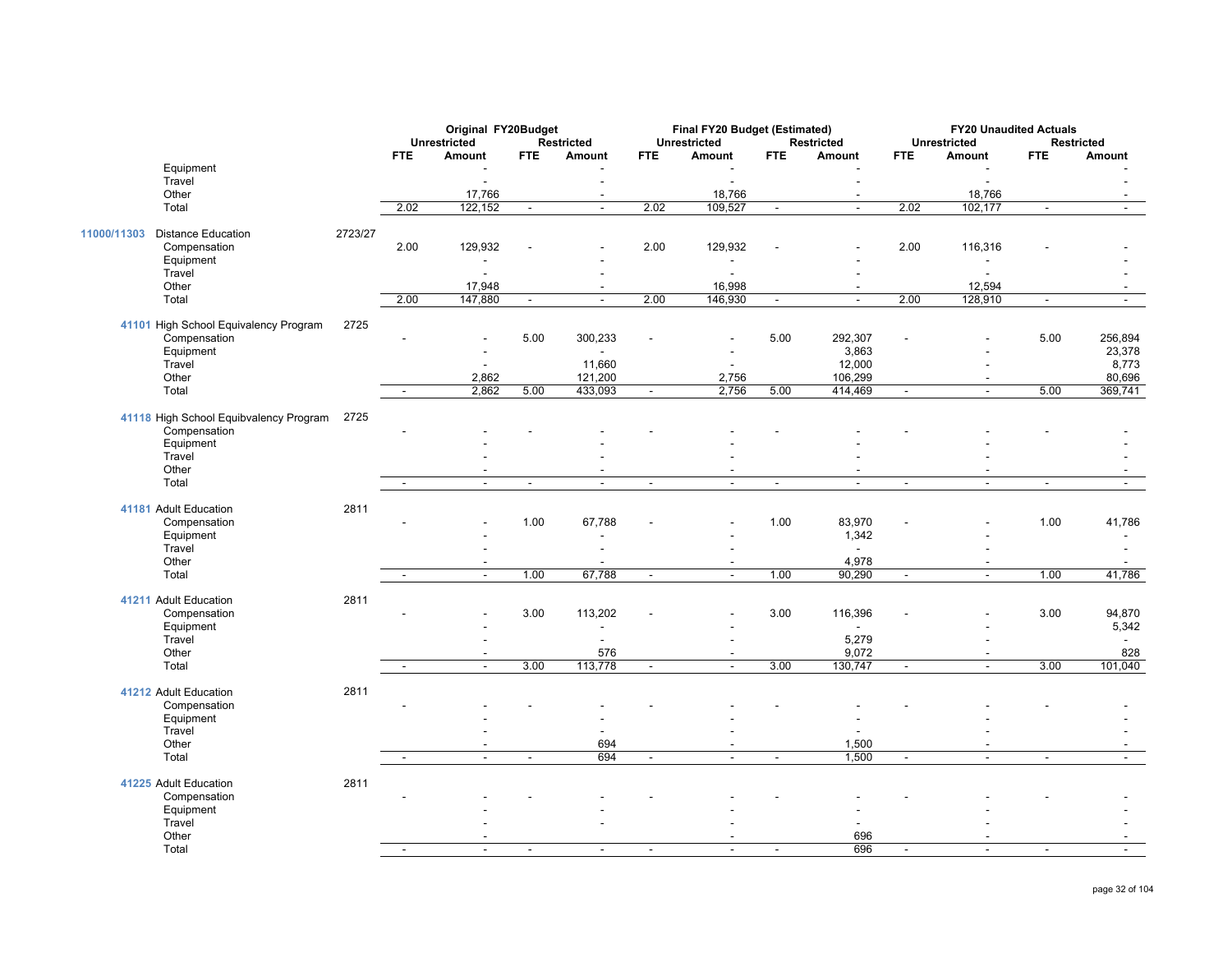|                             |      |      | Original FY20Budget      |                          |                          | Final FY20 Budget (Estimated) |                          |            |                   |                          | <b>FY20 Unaudited Actuals</b> |                          |                          |  |
|-----------------------------|------|------|--------------------------|--------------------------|--------------------------|-------------------------------|--------------------------|------------|-------------------|--------------------------|-------------------------------|--------------------------|--------------------------|--|
|                             |      |      | <b>Unrestricted</b>      |                          | <b>Restricted</b>        |                               | <b>Unrestricted</b>      |            | <b>Restricted</b> | <b>Unrestricted</b>      |                               |                          | Restricted               |  |
|                             |      | FTE. | Amount                   | <b>FTE</b>               | Amount                   | <b>FTE</b>                    | Amount                   | <b>FTE</b> | Amount            | <b>FTE</b>               | Amount                        | <b>FTE</b>               | Amount                   |  |
| 41226 Adult Education       | 2811 |      |                          |                          |                          |                               |                          |            |                   |                          |                               |                          |                          |  |
| Compensation                |      |      | -                        |                          | $\overline{\phantom{a}}$ |                               | $\overline{\phantom{a}}$ |            |                   |                          |                               | $\overline{\phantom{a}}$ |                          |  |
| Equipment                   |      |      | $\overline{\phantom{a}}$ |                          | $\overline{\phantom{0}}$ |                               | $\overline{\phantom{a}}$ |            |                   |                          | -                             |                          |                          |  |
| Travel                      |      |      |                          |                          | $\overline{\phantom{0}}$ |                               | -                        |            |                   |                          |                               |                          |                          |  |
| Other                       |      |      | $\overline{\phantom{a}}$ |                          |                          |                               |                          |            | 13,000            |                          |                               |                          | $\overline{\phantom{a}}$ |  |
| Total                       |      |      | $\overline{\phantom{a}}$ | $\overline{\phantom{a}}$ | $\overline{\phantom{a}}$ |                               |                          |            | 13,000            | -                        |                               | $\overline{\phantom{0}}$ |                          |  |
| 41193 Environmental Science | 2268 |      |                          |                          |                          |                               |                          |            |                   |                          |                               |                          |                          |  |
| Compensation                |      |      |                          |                          | $\overline{\phantom{a}}$ |                               | -                        |            |                   |                          |                               | -                        |                          |  |
| Equipment                   |      |      |                          |                          | $\overline{\phantom{0}}$ |                               | -                        |            | 20,380            |                          |                               |                          |                          |  |
| Travel                      |      |      |                          |                          | $\overline{\phantom{0}}$ |                               |                          |            | $\sim$            |                          |                               |                          |                          |  |
| Other                       |      |      | -                        |                          | $\overline{\phantom{a}}$ |                               |                          |            |                   |                          |                               |                          |                          |  |
| Total                       |      |      | $\overline{\phantom{a}}$ | $\overline{\phantom{a}}$ | $\overline{\phantom{0}}$ | $\overline{\phantom{a}}$      | $\overline{\phantom{a}}$ |            | 20,380            | $\overline{\phantom{a}}$ | $\overline{\phantom{a}}$      | $\overline{\phantom{a}}$ | $\overline{\phantom{a}}$ |  |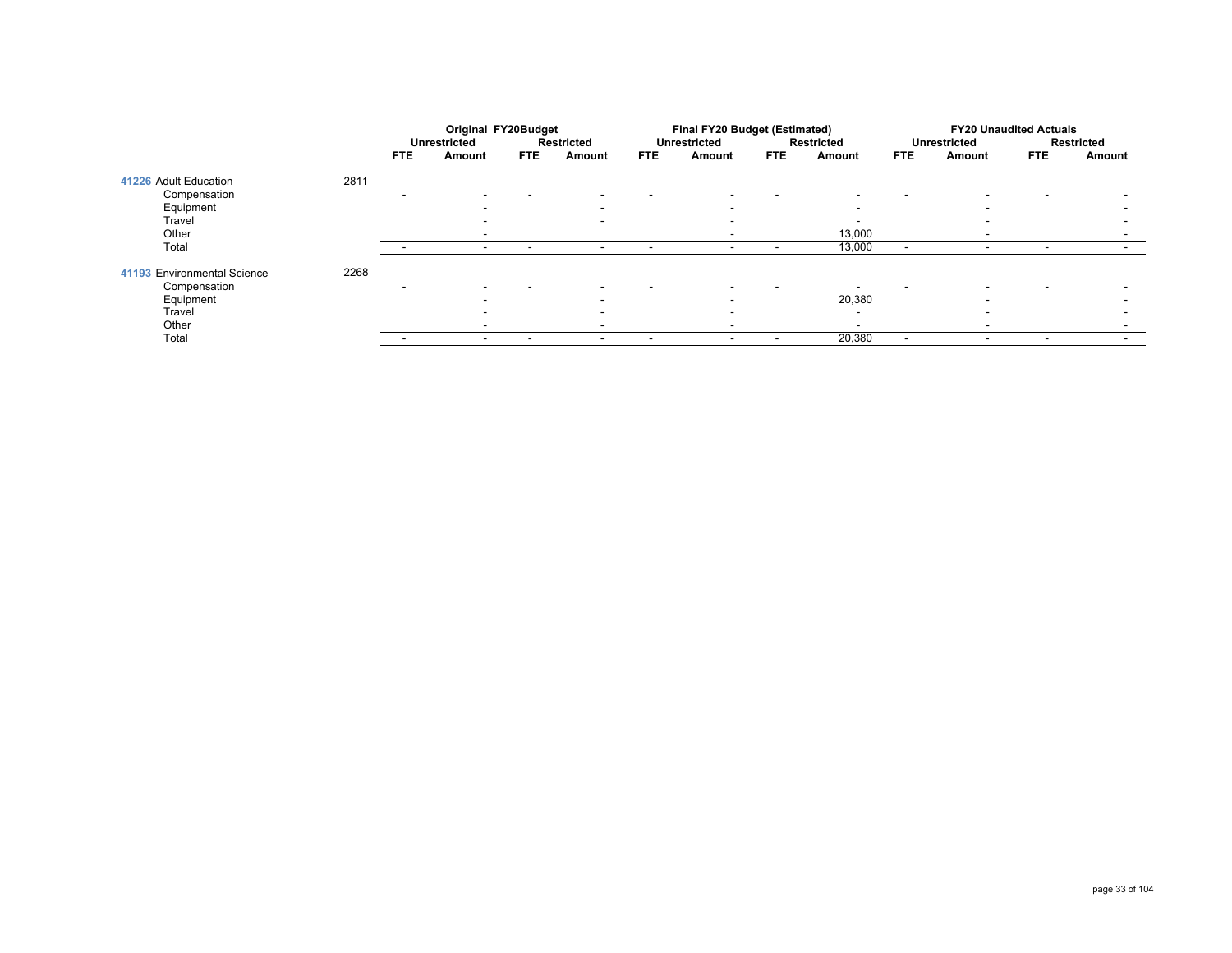#### **Northern New Mexico College EXHIBIT 11\_EXPENDITURES FOR ACADEMIC SUPPORT**

|                        |                                               |      | Original FY20Budget      |                           |            |                   | Final FY20 Budget (Estimated) |                     |                          |                          |                          | <b>FY20 Unaudited Actuals</b> |                          |                   |  |
|------------------------|-----------------------------------------------|------|--------------------------|---------------------------|------------|-------------------|-------------------------------|---------------------|--------------------------|--------------------------|--------------------------|-------------------------------|--------------------------|-------------------|--|
|                        |                                               |      | <b>FTE</b>               | <b>Unrestricted</b>       | <b>FTE</b> | <b>Restricted</b> | <b>FTE</b>                    | <b>Unrestricted</b> | <b>FTE</b>               | <b>Restricted</b>        | <b>FTE</b>               | <b>Unrestricted</b><br>Amount | FTE.                     | <b>Restricted</b> |  |
|                        | <b>EXPENDITURES</b>                           | prog |                          | Amount                    |            | Amount            |                               | Amount              |                          | Amount                   |                          |                               |                          | Amount            |  |
|                        | Program                                       |      |                          |                           |            |                   |                               |                     |                          |                          |                          |                               |                          |                   |  |
|                        | Library                                       | 111  | 5.00                     | 329.546                   |            |                   | 5.00                          | 335.429             | $\overline{\phantom{a}}$ |                          | 5.00                     | 289.404                       |                          | 944               |  |
|                        | Academic Administration and Personnel         | 115  | 12.00                    | 1.056.846                 |            |                   | 12.00                         | 741.167             | $\blacksquare$           | 10,449                   | 12.00                    | 495,769                       | $\overline{\phantom{a}}$ | 9,024             |  |
|                        |                                               | 117  | 0.60                     | 53,112                    |            | ۰                 | 0.60                          | 54,625              |                          | $\blacksquare$           | 0.60                     | 9,711                         |                          |                   |  |
|                        | Other                                         | 118  |                          | 19,597                    |            |                   |                               | 14,261              |                          |                          | $\overline{\phantom{a}}$ | 6,450                         |                          |                   |  |
|                        | <b>TOTAL EXPENDITURES</b>                     |      | 17.60                    | 1,459,101                 |            |                   | 17.60                         | 1,145,482           | $\mathbf{r}$             | 10,449                   | 17.60                    | 801,334                       | $\sim$                   | 9,968             |  |
|                        | Program 111                                   |      |                          |                           |            |                   |                               |                     |                          |                          |                          |                               |                          |                   |  |
| 11000                  | VP for Finance and Admin-Unallocated          | 1022 | $\overline{\phantom{a}}$ |                           |            |                   |                               |                     |                          |                          |                          |                               |                          |                   |  |
| 11000/11303/11(Library |                                               | 2826 | 5.00                     | 329,546                   |            |                   | 5.00                          | 335,429             |                          |                          | 5.00                     | 289,404                       |                          |                   |  |
| 42519                  | Library-Workstudy                             | 2826 |                          |                           |            |                   |                               |                     |                          |                          |                          |                               |                          | 944               |  |
|                        | 111 Total                                     |      | 5.00                     | 329,546<br>$\blacksquare$ |            | $\sim$            | 5.00                          | 335,429             | $\overline{\phantom{a}}$ | $\blacksquare$           | 5.00                     | 289,404                       |                          | 944.00            |  |
|                        | Program 115                                   |      |                          |                           |            |                   |                               |                     |                          |                          |                          |                               |                          |                   |  |
| 11000                  | Human Resources                               | 2722 |                          |                           |            |                   |                               |                     |                          |                          |                          |                               |                          |                   |  |
| 11000                  | Dean - College of Business                    | 2829 | 2.00                     | 177.795                   |            |                   | 2.00                          | 175,229             |                          |                          | 2.00                     | 176,221                       |                          |                   |  |
| 11000                  | Dean - College of Education                   | 2831 | 2.00                     | 177.816                   |            |                   | 2.00                          | 2.081               |                          | $\blacksquare$           | 2.00                     | $\overline{\phantom{a}}$      |                          |                   |  |
| 11000                  | Dean - College of Arts & Sciences             | 2833 | 2.00                     | 189,546                   |            | ۰                 | 2.00                          | 185,446             |                          | $\blacksquare$           | 2.00                     | 80,771                        |                          |                   |  |
| 11000                  | Dean - College of Engineering                 | 2835 | 1.00                     | 54,649                    |            |                   | 1.00                          |                     |                          |                          | 1.00                     | $\sim$                        |                          |                   |  |
| 11000                  | Dean - College of Nursing & Health Sciences   | 2838 | 2.00                     | 201,371                   |            |                   | 2.00                          | 200,647             |                          |                          | 2.00                     | 150,324                       |                          |                   |  |
| 11000                  | <b>Grants Management</b>                      | 4021 | 1.00                     | 87,024                    |            |                   | 1.00                          | 92,743              |                          | $\overline{\phantom{a}}$ | 1.00                     | 81,110                        |                          |                   |  |
| 11000                  | <b>Assistant Provost for Student Services</b> | 3000 | 2.00                     | 152,645                   |            |                   | 2.00                          | 72,645              |                          |                          | 2.00                     | 820                           |                          |                   |  |
| 11303                  | Assessment                                    | 3032 |                          | 16,000                    |            |                   | $\overline{\phantom{a}}$      | 12,376              |                          |                          | $\overline{\phantom{a}}$ | 6,523                         |                          |                   |  |
| 40104                  | Engineering                                   | 2355 |                          |                           |            |                   |                               |                     |                          |                          |                          |                               |                          |                   |  |
| 40106                  | <b>Environmental Science</b>                  | 2388 |                          |                           |            |                   |                               |                     |                          |                          |                          |                               |                          |                   |  |
| 425XX                  | Work study                                    | 2571 |                          |                           |            |                   | $\overline{a}$                |                     | $\overline{a}$           | 10,449                   | $\overline{\phantom{a}}$ | $\sim$                        |                          | 9,024             |  |
|                        | 115 Total                                     |      | 12.00                    | 1,056,846                 |            |                   | 12.00                         | 741,167             |                          | 10,449                   | 12.00                    | 495,769                       |                          | 9,024             |  |
|                        | Program 117                                   |      |                          |                           |            |                   |                               |                     |                          |                          |                          |                               |                          |                   |  |
| 11000                  | Assessment                                    | 3032 | 0.60                     | 53,112                    |            |                   | 0.60                          | 54,625              |                          | $\overline{\phantom{a}}$ | 0.60                     | 9,711                         |                          |                   |  |
|                        | 117 Total                                     |      | 0.60                     | 53,112                    |            |                   | 0.60                          | 54.625              | $\blacksquare$           | $\blacksquare$           | 0.60                     | 9,711                         | $\blacksquare$           |                   |  |
|                        | Program 118                                   |      |                          |                           |            |                   |                               |                     |                          |                          |                          |                               |                          |                   |  |
| 11000                  | Graduation/Commencement                       | 2871 |                          | 19,597                    |            |                   |                               | 14,261              |                          |                          |                          | 6,450                         |                          |                   |  |
|                        | 118 Total                                     |      |                          | 19.597                    |            | $\sim$            | $\blacksquare$                | 14.261              | $\sim$                   | $\blacksquare$           | $\sim$                   | 6.450                         | $\sim$                   |                   |  |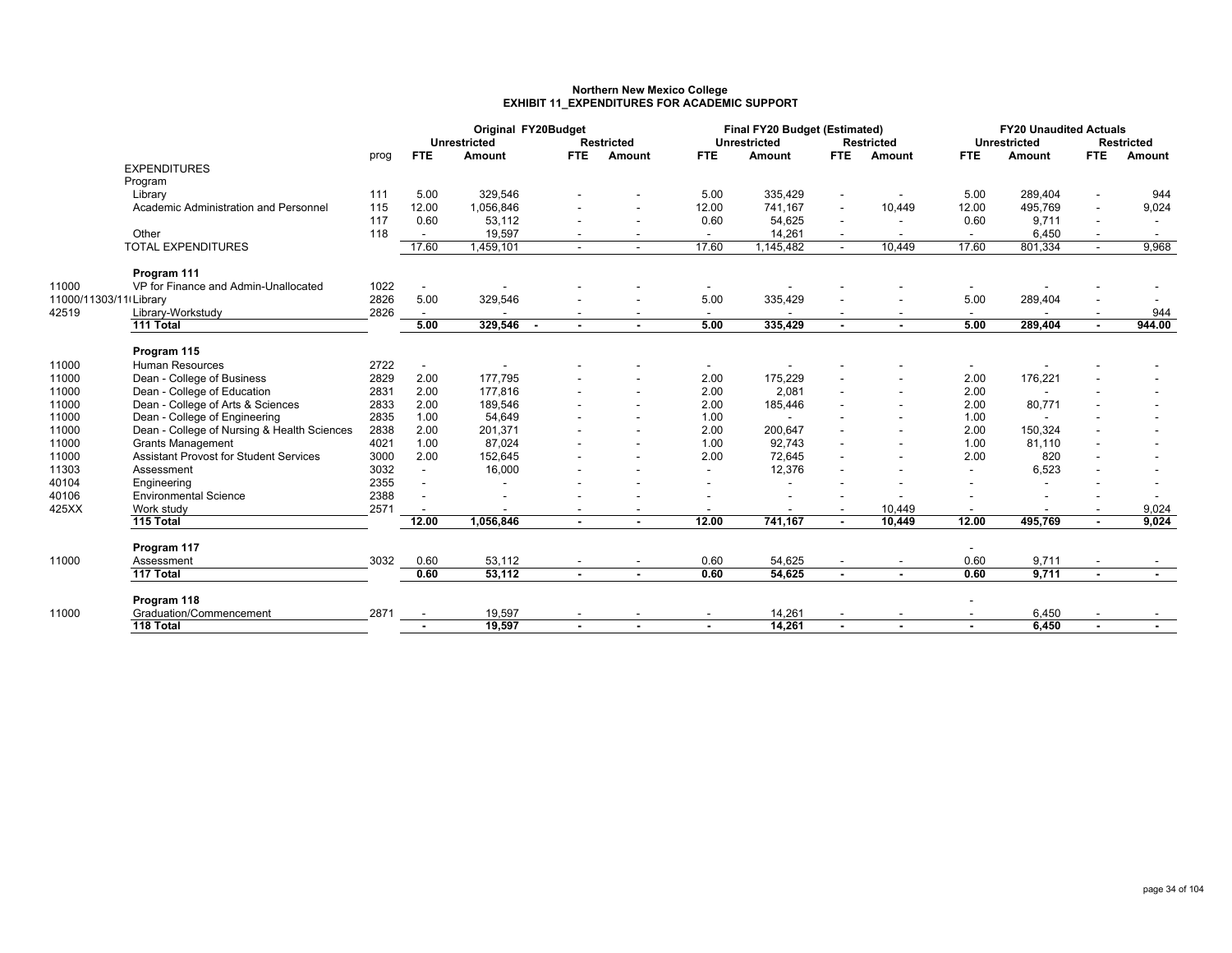### **Northern New Mexico College EXHIBIT 11\_EXPENDITURES FOR ACADEMIC SUPPORT**

|     |                                                      |      |                | Original FY20Budget<br><b>Unrestricted</b> |                | <b>Restricted</b>        |                          | Final FY20 Budget (Estimated)<br><b>Unrestricted</b> |                | <b>Restricted</b>                          |                          | <b>FY20 Unaudited Actuals</b><br><b>Unrestricted</b> |                          | <b>Restricted</b>        |
|-----|------------------------------------------------------|------|----------------|--------------------------------------------|----------------|--------------------------|--------------------------|------------------------------------------------------|----------------|--------------------------------------------|--------------------------|------------------------------------------------------|--------------------------|--------------------------|
|     |                                                      | prog | <b>FTE</b>     | Amount                                     |                | FTE Amount               | <b>FTE</b>               | Amount                                               | <b>FTE</b>     | <b>Amount</b>                              | <b>FTE</b>               | <b>Amount</b>                                        | FTE.                     | Amount                   |
|     | <b>EXPENDITURES</b>                                  |      |                |                                            |                |                          |                          |                                                      |                |                                            |                          |                                                      |                          |                          |
|     | Compensation                                         |      | 17.60          | 1,238,727                                  |                |                          | 18                       | 957,681                                              | $\blacksquare$ | 10,449                                     | 18                       | 597,625                                              |                          | 9,437                    |
|     | Equipment                                            |      | $\blacksquare$ | $\blacksquare$                             |                |                          |                          | $\blacksquare$                                       |                |                                            |                          | ÷                                                    |                          |                          |
|     | Travel                                               |      | $\sim$         | 3,550                                      | $\blacksquare$ | ÷                        |                          | 371                                                  | $\sim$         | $\blacksquare$                             | $\sim$                   | 17,862                                               | $\overline{\phantom{a}}$ | $\sim$                   |
|     | Other                                                |      | $\blacksquare$ | 216,824                                    | $\blacksquare$ | $\overline{\phantom{a}}$ | $\overline{\phantom{a}}$ | 187,430                                              | $\sim$         | $\overline{\phantom{a}}$                   | $\overline{\phantom{a}}$ | 185,847                                              | $\blacksquare$           | 531                      |
|     | <b>TOTAL EXPENDITURES</b>                            |      | 17.60          | 1,459,101                                  | $\blacksquare$ | $\blacksquare$           | 17.60                    | 1,145,482                                            | $\blacksquare$ | 10,449                                     | 17.60                    | 801,334                                              |                          | 9,968                    |
| 111 | VP for Finance and Admin                             | 1022 |                |                                            |                |                          |                          |                                                      |                |                                            |                          |                                                      |                          |                          |
|     | Compensation                                         |      |                |                                            |                |                          |                          |                                                      |                |                                            |                          |                                                      |                          |                          |
|     | Equipment                                            |      |                |                                            |                |                          |                          |                                                      |                |                                            |                          |                                                      |                          |                          |
|     | Travel                                               |      |                |                                            |                |                          |                          |                                                      |                |                                            |                          |                                                      |                          |                          |
|     | Other                                                |      |                | $\blacksquare$                             |                |                          |                          | $\blacksquare$                                       |                |                                            |                          |                                                      |                          |                          |
|     | Total                                                |      | $\blacksquare$ |                                            | $\blacksquare$ | $\sim$                   | $\sim$                   |                                                      | $\sim$         | $\blacksquare$                             | $\blacksquare$           |                                                      |                          |                          |
| 111 | Library-11000/11303/11012                            | 2826 |                |                                            |                |                          |                          |                                                      |                |                                            |                          |                                                      |                          |                          |
|     | Compensation                                         |      | 5.00           | 238,062                                    |                |                          | 5.00                     | 240,239                                              |                |                                            | 5.00                     | 195,545                                              |                          |                          |
|     | Equipment<br>Travel                                  |      |                | 500                                        |                |                          |                          | 195                                                  |                |                                            |                          | 194                                                  |                          |                          |
|     | Other                                                |      |                | 90,984                                     |                | $\overline{\phantom{a}}$ |                          | 94,995                                               |                | $\blacksquare$                             |                          | 93,665                                               |                          | $\overline{\phantom{0}}$ |
|     | Total                                                |      | 5.00           | 329,546                                    | $\blacksquare$ | $\blacksquare$           | 5.00                     | 335,429                                              | $\blacksquare$ | $\overline{a}$                             | 5.00                     | 289,404                                              | $\sim$                   | $\sim$                   |
|     |                                                      |      |                |                                            |                |                          |                          |                                                      |                |                                            |                          |                                                      |                          |                          |
|     | 111 Library-Workstudy-42519                          | 2826 |                |                                            |                |                          |                          |                                                      |                |                                            |                          |                                                      |                          |                          |
|     | Compensation                                         |      |                |                                            |                |                          |                          |                                                      |                |                                            |                          |                                                      |                          | 944                      |
|     | Equipment                                            |      |                |                                            |                |                          |                          |                                                      |                |                                            |                          |                                                      |                          | $\sim$                   |
|     | Travel                                               |      |                |                                            |                |                          |                          |                                                      |                |                                            |                          |                                                      |                          |                          |
|     | Other                                                |      |                | $\overline{\phantom{0}}$                   |                | $\overline{\phantom{0}}$ |                          | $\overline{\phantom{a}}$                             |                | $\overline{\phantom{0}}$                   |                          |                                                      |                          | $\overline{\phantom{a}}$ |
|     | Total                                                |      | $\blacksquare$ | $\overline{a}$                             | $\blacksquare$ | $\overline{a}$           | $\sim$                   | $\overline{a}$                                       | $\sim$         | $\overline{a}$                             | $\blacksquare$           | $\overline{a}$                                       | $\sim$                   | 944                      |
|     |                                                      |      |                |                                            |                |                          |                          |                                                      |                |                                            |                          |                                                      |                          |                          |
|     | 115 Dean - College of Business-11000<br>Compensation | 2829 | 2.00           | 157,303                                    |                |                          | 2.00                     | 157,537                                              |                |                                            | 2.00                     | 158,573                                              |                          |                          |
|     | Equipment                                            |      |                | $\blacksquare$                             |                |                          |                          |                                                      |                |                                            |                          |                                                      |                          |                          |
|     | Travel                                               |      |                | 100                                        |                |                          |                          | 100                                                  |                |                                            |                          | 17,592                                               |                          |                          |
|     | Other                                                |      |                | 20,392                                     |                | $\sim$                   |                          | 17,592                                               |                | $\overline{\phantom{a}}$                   |                          | 56                                                   |                          |                          |
|     | Total                                                |      | 2.00           | 177,795                                    | $\sim$         | $\sim$                   | 2.00                     | 175,229                                              | $\blacksquare$ | $\sim$                                     | 2.00                     | 176,221                                              | $\sim$                   | $\sim$                   |
|     |                                                      |      |                |                                            |                |                          |                          |                                                      |                |                                            |                          |                                                      |                          |                          |
|     | 115 Dean - College of Education-11000                | 2831 |                |                                            |                |                          |                          |                                                      |                |                                            |                          |                                                      |                          |                          |
|     | Compensation                                         |      | 2.00           | 157,724                                    |                |                          | 2.00                     | 2,081                                                |                |                                            | 2.00                     |                                                      |                          |                          |
|     | Equipment                                            |      |                |                                            |                |                          |                          |                                                      |                |                                            |                          |                                                      |                          |                          |
|     | Travel<br>Other                                      |      |                | 1,450<br>18,642                            |                |                          |                          | $\blacksquare$                                       |                |                                            |                          |                                                      |                          |                          |
|     | Total                                                |      | 2.00           | 177,816                                    | $\sim$         | $\sim$<br>$\sim$         | 2.00                     | 2,081                                                | $\sim$         | $\overline{\phantom{a}}$<br>$\overline{a}$ | 2.00                     | $\sim$                                               | $\overline{\phantom{a}}$ | $\sim$                   |
|     |                                                      |      |                |                                            |                |                          |                          |                                                      |                |                                            |                          |                                                      |                          |                          |
|     | 115 Dean - College of Arts & Sciences-11000          | 2833 |                |                                            |                |                          |                          |                                                      |                |                                            |                          |                                                      |                          |                          |
|     | Compensation                                         |      | 2.00           | 167,854                                    |                |                          | 2.00                     | 167,854                                              |                |                                            | 2.00                     | 56,028                                               |                          |                          |
|     | Equipment                                            |      |                |                                            |                |                          |                          |                                                      |                |                                            |                          |                                                      |                          |                          |
|     | Travel                                               |      |                | 500                                        |                |                          |                          |                                                      |                |                                            |                          |                                                      |                          |                          |
|     | Other                                                |      |                | 21,192                                     |                |                          |                          | 17,592                                               |                |                                            |                          | 24,743                                               |                          |                          |
|     | Total                                                |      | 2.00           | 189,546                                    | $\blacksquare$ | $\sim$                   | 2.00                     | 185,446                                              | $\sim$         | $\blacksquare$                             | 2.00                     | 80,771                                               | $\blacksquare$           | $\sim$                   |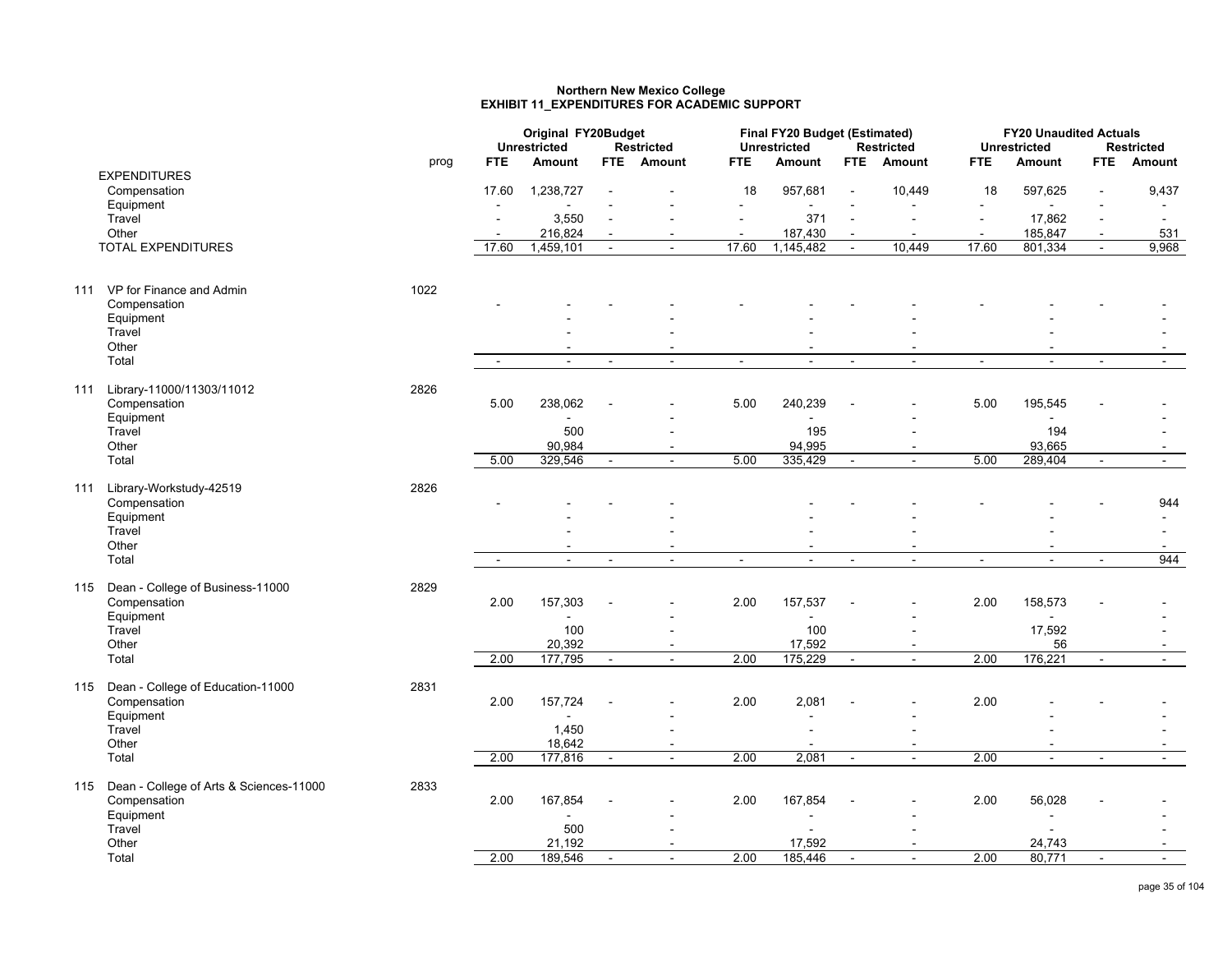#### **Northern New Mexico College EXHIBIT 11\_EXPENDITURES FOR ACADEMIC SUPPORT**

|                                                         |           |            | Original FY20Budget      |                |                   |                | Final FY20 Budget (Estimated) |                |                          |                | <b>FY20 Unaudited Actuals</b> |                |                   |
|---------------------------------------------------------|-----------|------------|--------------------------|----------------|-------------------|----------------|-------------------------------|----------------|--------------------------|----------------|-------------------------------|----------------|-------------------|
|                                                         |           |            | <b>Unrestricted</b>      |                | <b>Restricted</b> |                | <b>Unrestricted</b>           |                | <b>Restricted</b>        |                | <b>Unrestricted</b>           |                | <b>Restricted</b> |
|                                                         | prog      | <b>FTE</b> | Amount                   |                | FTE Amount        | FTE.           | Amount                        |                | FTE Amount               | FTE.           | Amount                        |                | FTE Amount        |
| 115 Dean - College of Engineer. & Prof. Studies-11000   | 2835      |            |                          |                |                   |                |                               |                |                          |                |                               |                |                   |
| Compensation                                            |           | 1.00       | 45,853                   |                |                   | 1.00           |                               |                |                          | 1.00           |                               |                |                   |
| Equipment                                               |           |            |                          |                |                   |                |                               |                |                          |                |                               |                |                   |
| Travel                                                  |           |            | $\blacksquare$           |                |                   |                |                               |                |                          |                |                               |                |                   |
| Other                                                   |           |            | 8,796                    |                | $\blacksquare$    |                |                               |                | $\blacksquare$           |                |                               |                |                   |
| Total                                                   |           | 1.00       | 54,649                   | $\blacksquare$ | $\sim$            | 1.00           | $\sim$                        | $\sim$         | $\mathbf{r}$             | 1.00           | $\blacksquare$                | $\sim$         | $\mathbf{r}$      |
| 115 Dean - College of Nursing & Health Sci.-11000/11011 | 2838      |            |                          |                |                   |                |                               |                |                          |                |                               |                |                   |
| Compensation                                            |           | 2.00       | 181,835                  |                |                   | 2.00           | 181,835                       |                |                          | 2.00           | 132,576                       |                |                   |
| Equipment                                               |           |            |                          |                |                   |                |                               |                |                          |                |                               |                |                   |
| Travel                                                  |           |            | 500                      |                |                   |                | 76                            |                |                          |                | 76                            |                |                   |
| Other                                                   |           |            | 19,036                   |                |                   |                | 18,736                        |                |                          |                | 17,672                        |                |                   |
| Total                                                   |           | 2.00       | 201,371                  | $\sim$         | $\sim$            | 2.00           | 200,647                       | $\blacksquare$ | $\sim$                   | 2.00           | 150,324                       | $\blacksquare$ | $\sim$            |
| 115 Engineering - 40104                                 | 2355      |            |                          |                |                   |                |                               |                |                          |                |                               |                |                   |
| Compensation                                            |           |            |                          |                |                   |                |                               |                |                          |                |                               |                |                   |
| Equipment                                               |           |            |                          |                |                   |                |                               |                |                          |                |                               |                |                   |
| Travel                                                  |           |            |                          |                |                   |                |                               |                |                          |                |                               |                |                   |
| Other                                                   |           |            |                          |                |                   |                |                               |                |                          |                |                               |                |                   |
| Total                                                   |           |            | $\overline{a}$           | $\blacksquare$ | $\mathbf{r}$      | $\sim$         | $\sim$                        |                | $\overline{a}$           | $\blacksquare$ | $\mathbf{r}$                  | $\sim$         |                   |
| 115 Environmental Science - 40106                       | 2833      |            |                          |                |                   |                |                               |                |                          |                |                               |                |                   |
| Compensation                                            |           |            |                          |                |                   |                |                               |                |                          |                |                               |                |                   |
| Equipment                                               |           |            |                          |                |                   |                |                               |                |                          |                |                               |                |                   |
| Travel                                                  |           |            |                          |                |                   |                |                               |                |                          |                |                               |                |                   |
| Other                                                   |           |            |                          |                |                   |                |                               |                |                          |                |                               |                |                   |
| Total                                                   |           |            |                          | $\sim$         |                   |                |                               |                |                          | $\blacksquare$ | $\blacksquare$                | $\blacksquare$ |                   |
| 115 Work study-42519                                    | 2851/2826 |            |                          |                |                   |                |                               |                |                          |                |                               |                |                   |
| Compensation                                            |           |            |                          |                |                   |                |                               |                | 10,449                   |                |                               |                | 8,493             |
| Equipment                                               |           |            |                          |                |                   |                |                               |                |                          |                |                               |                |                   |
| Travel                                                  |           |            |                          |                |                   |                |                               |                |                          |                |                               |                |                   |
| Other                                                   |           |            | $\overline{\phantom{a}}$ |                |                   |                |                               |                |                          |                |                               |                | 531               |
| Total                                                   |           |            | $\overline{a}$           | $\blacksquare$ | $\sim$            | $\blacksquare$ | $\sim$                        | $\blacksquare$ | 10,449                   | $\blacksquare$ | $\blacksquare$                |                | 9,024             |
| 115 Assistant Provost                                   | 3000      |            |                          |                |                   |                |                               |                |                          |                |                               |                |                   |
| Compensation                                            |           | 2.00       | 152,645                  |                |                   | 2.00           | 72,645                        |                |                          | 2.00           | 820 #                         | $\sim$         |                   |
| Equipment                                               |           |            |                          |                |                   |                |                               |                |                          |                |                               |                |                   |
| Travel                                                  |           |            |                          |                |                   |                |                               |                |                          |                |                               |                |                   |
| Other                                                   |           |            |                          |                |                   |                |                               |                | $\blacksquare$           |                |                               |                |                   |
| Total                                                   |           | 2.00       | 152,645                  | $\blacksquare$ | $\sim$            | 2.00           | 72,645                        | $\sim$         | $\sim$                   | 2.00           | 820                           | $\blacksquare$ | $\sim$            |
| 115 Assessment-11303                                    | 3032      |            |                          |                |                   |                |                               |                |                          |                |                               |                |                   |
| Compensation                                            |           |            | 16,000                   |                |                   |                | 12,376                        |                |                          |                |                               |                |                   |
| Equipment                                               |           |            |                          |                |                   |                |                               |                |                          |                |                               |                |                   |
| Travel                                                  |           |            |                          |                |                   |                |                               |                |                          |                |                               |                |                   |
| Other                                                   |           |            |                          |                |                   |                |                               |                |                          |                | 6,523                         |                |                   |
| Total                                                   |           | $\sim$     | 16,000                   | $\sim$         | $\sim$            | $\blacksquare$ | 12,376                        | $\sim$         | $\overline{\phantom{a}}$ | $\blacksquare$ | 6,523                         | $\blacksquare$ | $\sim$            |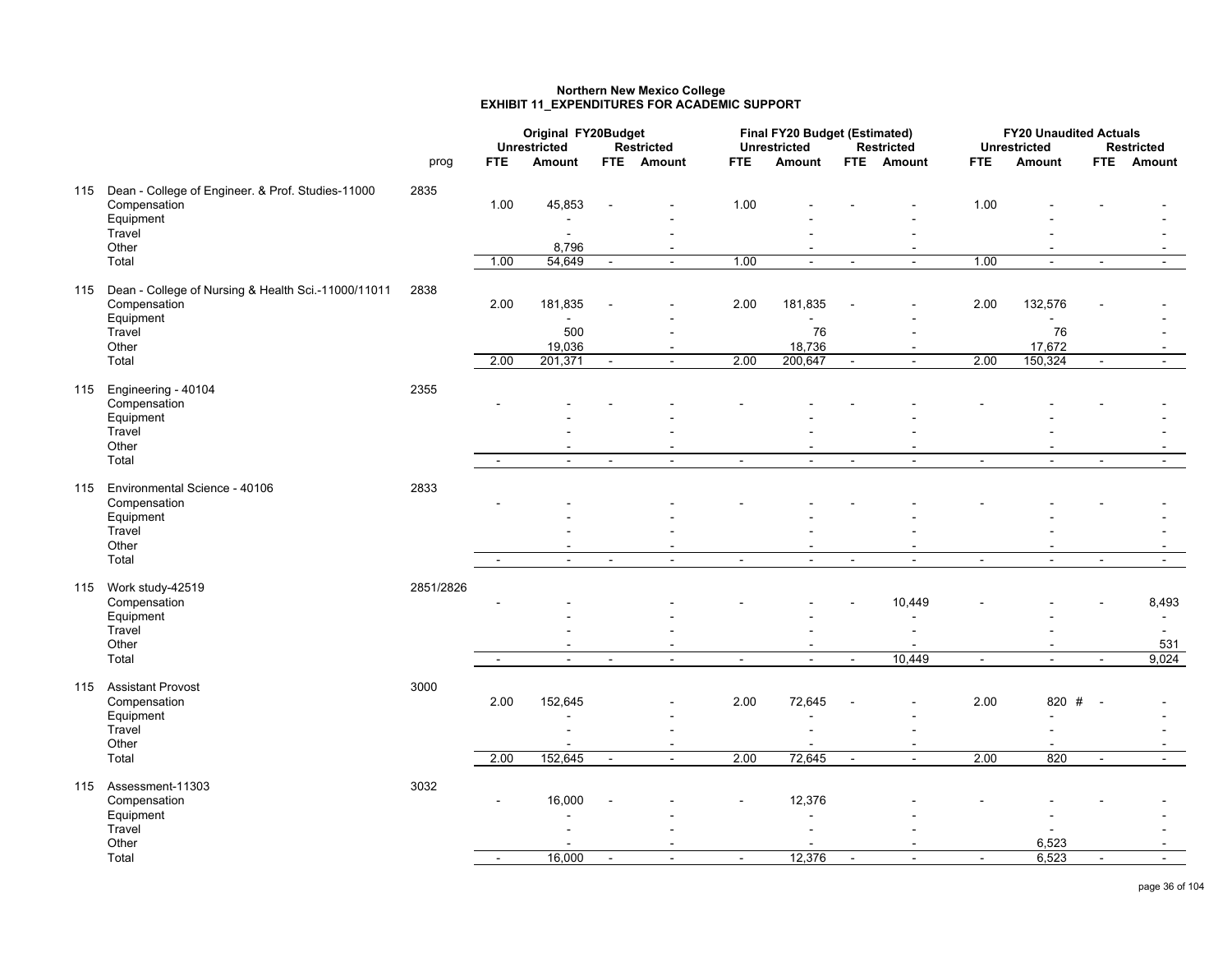#### **Northern New Mexico College EXHIBIT 11\_EXPENDITURES FOR ACADEMIC SUPPORT**

|     |                                    |      |                | Original FY20Budget |            |                          |            | Final FY20 Budget (Estimated) |                          |                          |                          | <b>FY20 Unaudited Actuals</b> |            |            |
|-----|------------------------------------|------|----------------|---------------------|------------|--------------------------|------------|-------------------------------|--------------------------|--------------------------|--------------------------|-------------------------------|------------|------------|
|     |                                    |      |                | <b>Unrestricted</b> |            | <b>Restricted</b>        |            | <b>Unrestricted</b>           |                          | Restricted               |                          | <b>Unrestricted</b>           |            | Restricted |
|     |                                    | prog | <b>FTE</b>     | Amount              | <b>FTE</b> | Amount                   | <b>FTE</b> | Amount                        | <b>FTE</b>               | Amount                   | <b>FTE</b>               | Amount                        | <b>FTE</b> | Amount     |
| 115 | Grants Management-11000/11303      | 4021 |                |                     |            |                          |            |                               |                          |                          |                          |                               |            |            |
|     | Compensation                       |      | 1.00           | 76,024              |            | $\overline{\phantom{0}}$ | 1.00       | 76,024                        | $\sim$                   | $\sim$                   | 1.00                     | 53,168                        |            |            |
|     | Equipment                          |      |                |                     |            |                          |            |                               |                          | $\overline{\phantom{a}}$ |                          |                               |            |            |
|     | Travel                             |      |                | 500                 |            |                          |            |                               |                          |                          |                          |                               |            |            |
|     | Other                              |      |                | 10,500              |            | $\overline{\phantom{0}}$ |            | 16,719                        |                          | $\overline{\phantom{a}}$ |                          | 27,942                        |            |            |
|     | Total                              |      | 1.00           | 87,024              | $\sim$     | $\overline{\phantom{a}}$ | 1.00       | 92,743                        | $\blacksquare$           | $\blacksquare$           | 1.00                     | 81,110                        |            |            |
| 117 | Assessment-11000/11303             | 3032 |                |                     |            |                          |            |                               |                          |                          |                          |                               |            |            |
|     | Compensation                       |      | 0.60           | 44,166              |            |                          | 0.60       | 45,829                        | $\overline{\phantom{a}}$ | $\blacksquare$           | 0.60                     | 915                           |            |            |
|     | Equipment                          |      |                |                     |            |                          |            |                               |                          | $\blacksquare$           |                          |                               |            |            |
|     | Travel                             |      |                |                     |            |                          |            |                               |                          |                          |                          |                               |            |            |
|     | Other                              |      |                | 8,946               |            | $\overline{\phantom{a}}$ |            | 8,796                         |                          | $\blacksquare$           |                          | 8,796                         |            |            |
|     | Total                              |      | 0.60           | 53,112              |            | $\sim$                   | 0.60       | 54,625                        | $\blacksquare$           | $\sim$                   | 0.60                     | 9,711                         |            | $\sim$     |
| 118 | <b>Graduation and Commencement</b> | 2871 |                |                     |            |                          |            |                               |                          |                          |                          |                               |            |            |
|     | Compensation                       |      | $\blacksquare$ | 1,261               |            |                          |            | 1,261                         |                          |                          |                          |                               |            |            |
|     | Equipment                          |      |                |                     |            |                          |            |                               |                          |                          |                          |                               |            |            |
|     | Travel                             |      |                |                     |            |                          |            |                               |                          |                          |                          |                               |            |            |
|     | Other                              |      |                | 18,336              |            |                          |            | 13,000                        |                          | $\overline{\phantom{a}}$ |                          | 6,450                         |            |            |
|     | Total                              |      |                | 19,597              |            | $\overline{\phantom{a}}$ | $\sim$     | 14,261                        |                          | $\blacksquare$           | $\overline{\phantom{a}}$ | 6,450                         |            |            |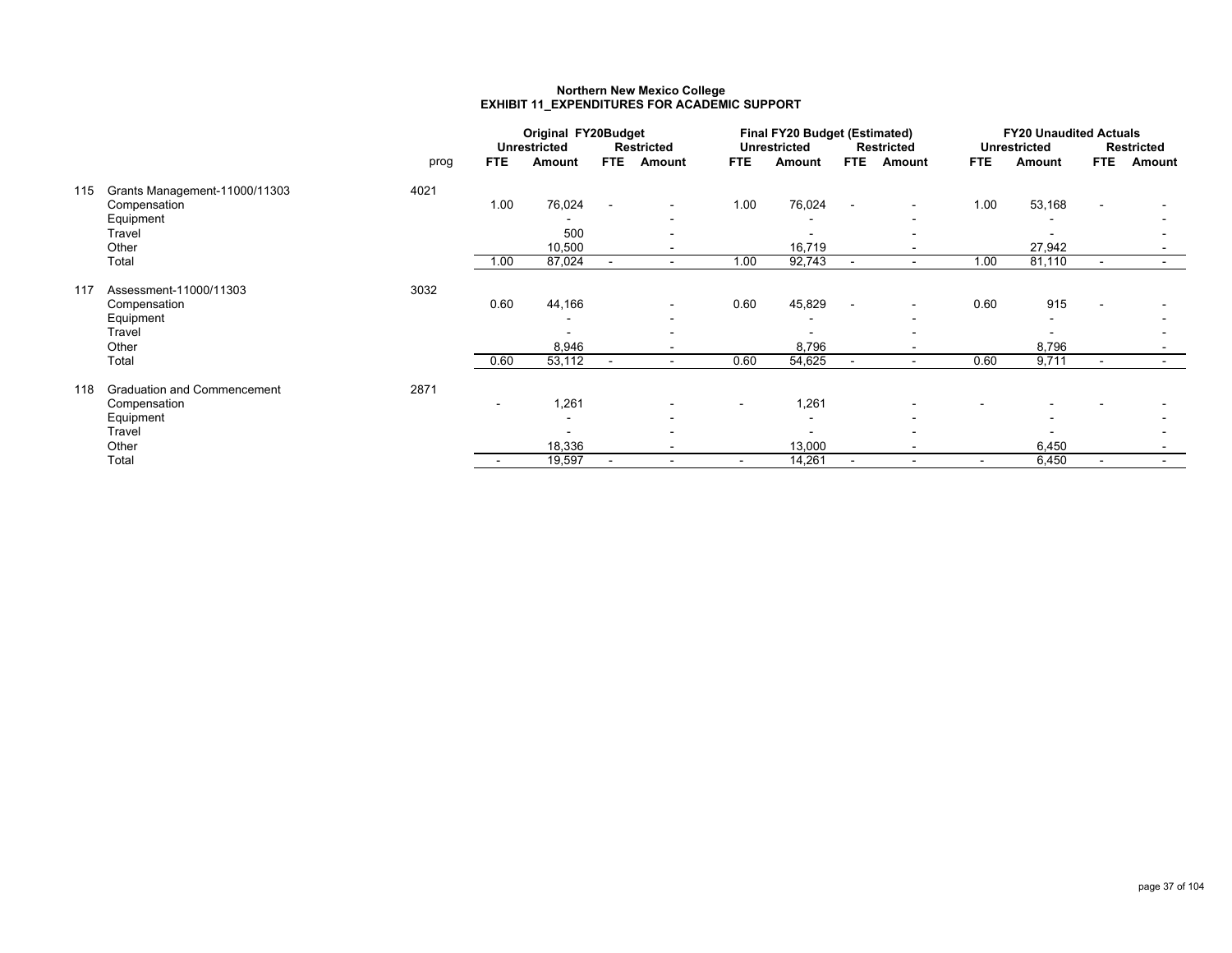#### **Northern New Mexico College EXHIBIT 12\_EXPENDITURES FOR STUDENT SERVICES**

|             |                                             |      |                          | Original FY20Budget<br><b>Unrestricted</b> |                          | <b>Restricted</b>                                    |                          | Final FY20 Budget (Estimated)<br><b>Unrestricted</b> |                          | <b>Restricted</b> |                          | <b>FY20 Unaudited Actuals</b><br><b>Unrestricted</b> |                          | <b>Restricted</b> |
|-------------|---------------------------------------------|------|--------------------------|--------------------------------------------|--------------------------|------------------------------------------------------|--------------------------|------------------------------------------------------|--------------------------|-------------------|--------------------------|------------------------------------------------------|--------------------------|-------------------|
|             |                                             |      | <b>FTE</b>               | Amount                                     | <b>FTE</b>               | Amount                                               | <b>FTE</b>               | <b>Amount</b>                                        | <b>FTE</b>               | Amount            | <b>FTE</b>               | Amount                                               | <b>FTE</b>               | Amount            |
|             | <b>EXPENDITURES</b>                         |      |                          |                                            |                          |                                                      |                          |                                                      |                          |                   |                          |                                                      |                          |                   |
|             | Total by Program                            |      |                          |                                            |                          |                                                      |                          |                                                      |                          |                   |                          |                                                      |                          |                   |
|             | <b>Student Services Administration</b>      | 121  | $\sim$                   | 2,055                                      |                          |                                                      |                          | 2,055                                                |                          | 11,878            |                          | 23,009                                               |                          | 13,350            |
|             | Supplemental Educational                    | 122  | 2.00                     | 168,569                                    | 10.25                    | 1,114,490                                            | 2.00                     | 168,287                                              | 11.00                    | 1,339,670         | 2.00                     | 119,787                                              | 11.00                    | 955,950           |
|             | Advisement and Career Guidance              | 123  | 3.40                     | 240,046                                    |                          |                                                      | 3.40                     | 222,052                                              | $\overline{\phantom{a}}$ |                   | 3.40                     | 265,380                                              | $\overline{\phantom{a}}$ |                   |
|             | <b>Financial Aid Administration</b>         | 124  | 6.00                     | 443,091                                    | $\overline{\phantom{a}}$ | 218,677                                              | 6.00                     | 468,879                                              |                          | 185,481           | 6.00                     | 365,941                                              | $\overline{\phantom{a}}$ | 102,902           |
|             | <b>Student Admissions &amp; Recruitment</b> | 125  | 7.00                     | 570,659                                    |                          |                                                      | 7.00                     | 562,462                                              |                          | 3,600             | 7.00                     | 433,348                                              |                          |                   |
|             | <b>TOTAL EXPENDITURES</b>                   |      | 18.40                    | 1,424,420                                  | 10.25                    | 1,333,167                                            | 18.40                    | 1,423,735                                            | 11.00                    | 1,540,629         | 18.40                    | 1,207,465                                            | 11.00                    | 1,072,202         |
|             | Program 121                                 |      |                          |                                            |                          |                                                      |                          |                                                      |                          |                   |                          |                                                      |                          |                   |
| 11000       | <b>Director of Student Services</b>         | 1030 | $\overline{\phantom{a}}$ | 2,055                                      |                          |                                                      |                          | 2,055                                                |                          |                   |                          | 1,055                                                | $\overline{\phantom{a}}$ |                   |
| 11000       | <b>Student Tutorial</b>                     | 3052 |                          | $\overline{\phantom{a}}$                   |                          |                                                      |                          | $\overline{\phantom{a}}$                             |                          |                   |                          | 21,954                                               |                          |                   |
| 42XXX       | <b>Work Study</b>                           | 30XX | $\sim$                   | $\overline{\phantom{0}}$                   | $\overline{\phantom{a}}$ | $\overline{\phantom{a}}$<br>$\overline{\phantom{a}}$ |                          | $\overline{\phantom{a}}$                             |                          | 11,878.00 -       | $\sim$                   | $\sim$                                               | $\overline{\phantom{a}}$ | 13,350.00         |
|             | 121 Total                                   |      |                          | 2.055                                      | $\sim$                   | $\sim$                                               | $\sim$                   | 2.055                                                | $\sim$                   | 11,878            | $\sim$                   | 23,009                                               | $\sim$                   | 13,350            |
|             |                                             |      |                          |                                            |                          |                                                      |                          |                                                      |                          |                   |                          |                                                      |                          |                   |
|             | Program 122                                 |      |                          |                                            |                          |                                                      |                          |                                                      |                          |                   |                          |                                                      |                          |                   |
| 11000       | Accessibility & Resource Center             | 3051 | 1.00                     | 108,753                                    |                          |                                                      | 1.00                     | 102,383                                              |                          |                   | 1.00                     | 96,070                                               |                          |                   |
| 11000       | <b>Student Tutorial</b>                     | 3053 | 1.00                     | 56,183                                     |                          |                                                      | 1.00                     | 56,904                                               |                          |                   | 1.00                     | 21,954                                               |                          |                   |
| 11012       | <b>Adult Education</b>                      | 2811 | $\sim$                   | 344                                        |                          | $\blacksquare$                                       | $\overline{\phantom{a}}$ | 5,405                                                |                          | $\blacksquare$    |                          |                                                      |                          |                   |
| 41104       | Title IV, Title V CASSA                     | 2815 | $\sim$                   | $\overline{\phantom{a}}$                   | 4.00                     | 549,158.00                                           | $\overline{\phantom{a}}$ | $\ddot{\phantom{1}}$                                 | 5.00                     | 738,951.00        | $\overline{\phantom{a}}$ |                                                      | 5.00                     | 403,040.00        |
| 11XXX/4XXXX | <b>Student Support Services</b>             | 3052 | $\sim$                   | 3,289                                      | 6.25                     | 565,332                                              |                          | 3,595                                                | 6.00                     | 600,719           |                          | 1,763                                                | 6.00                     | 552,910           |
|             | 122 Total                                   |      | 2.00                     | 168,569                                    | 10.25                    | 1,114,490                                            | 2.00                     | 168,287                                              | 11.00                    | 1,339,670         | 2.00                     | 119,787                                              | 11.00                    | 955,950           |
|             | Program 123                                 |      |                          |                                            |                          |                                                      |                          |                                                      |                          |                   |                          |                                                      |                          |                   |
| 11000       | Advisement                                  | 3031 | 3.40                     | 240,046                                    |                          |                                                      | 3.40                     | 222,052                                              |                          |                   | 3.40                     | 265,380                                              |                          |                   |
| 11012       | Advisement                                  | 3031 | $\sim$                   |                                            |                          |                                                      | $\overline{\phantom{a}}$ |                                                      |                          |                   | $\overline{\phantom{a}}$ |                                                      |                          |                   |
|             | 123 Total                                   |      | 3.40                     | 240.046                                    |                          | $\blacksquare$                                       | 3,40                     | 222.052                                              | $\sim$                   | $\blacksquare$    | 3,40                     | 265,380                                              | $\sim$                   | $\sim$            |
|             |                                             |      |                          |                                            |                          |                                                      |                          |                                                      |                          |                   |                          |                                                      |                          |                   |
|             | Program 124                                 |      |                          |                                            |                          |                                                      |                          |                                                      |                          |                   |                          |                                                      |                          |                   |
| 11000/11012 | <b>Financial Aid Administration</b>         | 3041 | 6.00                     | 443,091                                    |                          |                                                      | 6.00                     | 468,879                                              |                          |                   | 6.00                     | 356,366                                              |                          |                   |
| 11201       | <b>Financial Aid Administration</b>         | 3041 | $\sim$                   | $\overline{a}$                             |                          | 58,159                                               |                          |                                                      |                          | 43,000            |                          | 9,575                                                | $\sim$                   |                   |
| 42519       | <b>Financial Aid Administration</b>         | 3041 |                          | $\overline{\phantom{a}}$                   |                          | 160,518                                              | $\blacksquare$           |                                                      |                          | 142,481           | $\overline{\phantom{a}}$ |                                                      |                          | 75,023            |
| 42529       | <b>Financial Aid Administration</b>         | 30XX | $\overline{\phantom{a}}$ | $\overline{\phantom{a}}$                   | $\overline{\phantom{a}}$ | $\overline{\phantom{a}}$                             | $\overline{\phantom{a}}$ |                                                      | $\overline{\phantom{0}}$ |                   | $\overline{\phantom{a}}$ |                                                      | $\overline{\phantom{a}}$ | 27.879            |
|             | 124 Total                                   |      | 6.00                     | 443,091                                    |                          | 218.677                                              | 6.00                     | 468.879                                              |                          | 185.481           | 6.00                     | 365.941                                              | $\sim$                   | 102,902           |
|             | Program 125                                 |      |                          |                                            |                          |                                                      |                          |                                                      |                          |                   |                          |                                                      |                          |                   |
| 11000       | Registrar & Records                         | 3021 | 2.00                     | 191.451                                    |                          |                                                      | 2.00                     | 186.998                                              |                          | 3,600             | 2.00                     | 127,969                                              |                          |                   |
| 11000       | Admissions & Recruitment                    | 3022 | 5.00                     | 379,208                                    |                          | $\overline{\phantom{a}}$                             | 5.00                     | 375.464                                              |                          |                   | 5.00                     | 305,379                                              | $\overline{\phantom{a}}$ |                   |
|             | 125 Total                                   |      | 7.00                     | 570,659                                    | $\sim$                   | $\blacksquare$                                       | 7.00                     | 562,462                                              | $\sim$                   | 3.600             | 7.00                     | 433,348                                              |                          | $\blacksquare$    |
|             |                                             |      |                          |                                            |                          |                                                      |                          |                                                      |                          |                   |                          |                                                      |                          |                   |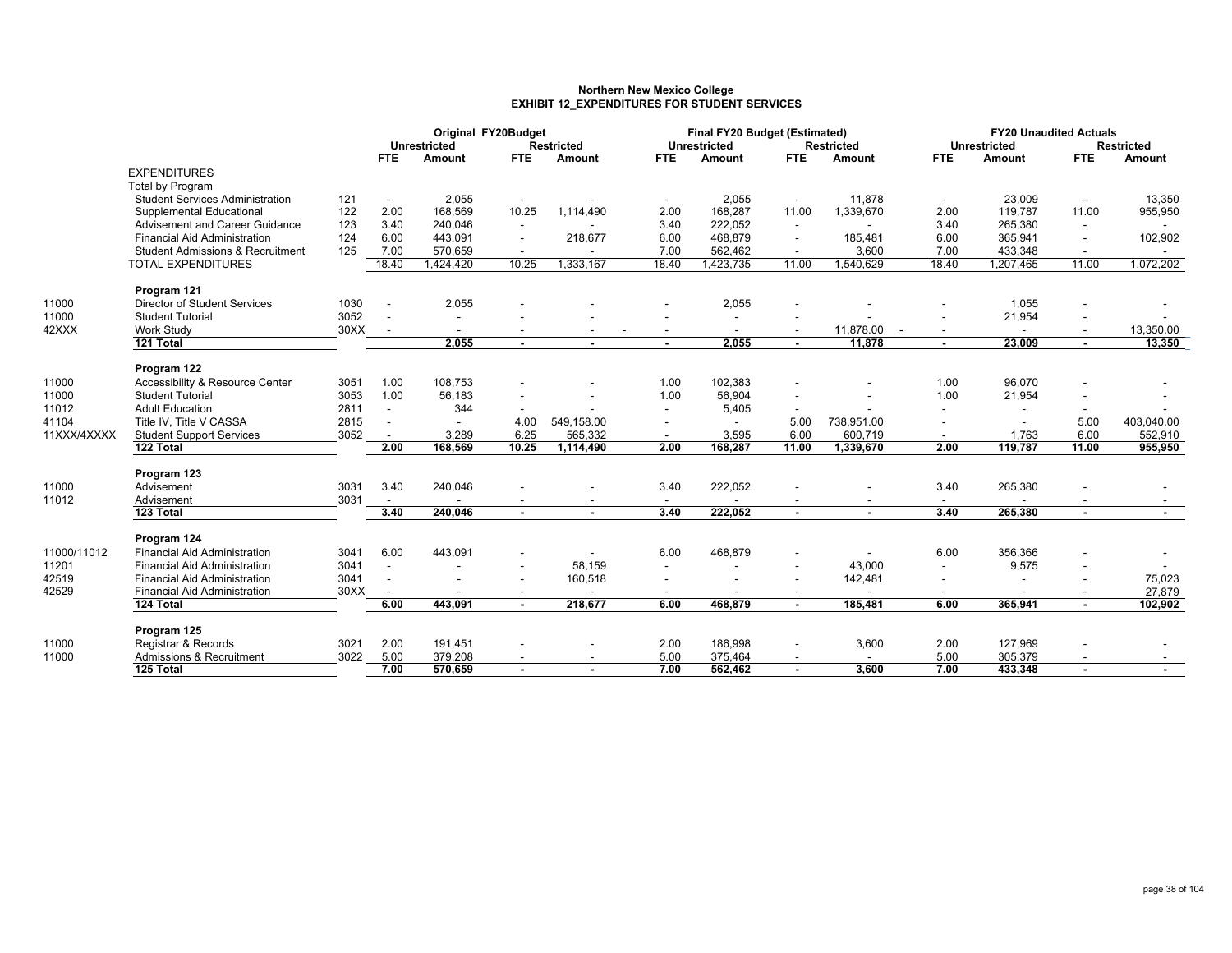|                                                   |                |                          | Original FY20Budget      |                          |                          |                          | Final FY20 Budget (Estimated) |                          |                          |                          | <b>FY20 Unaudited Actuals</b> |                          |                   |
|---------------------------------------------------|----------------|--------------------------|--------------------------|--------------------------|--------------------------|--------------------------|-------------------------------|--------------------------|--------------------------|--------------------------|-------------------------------|--------------------------|-------------------|
|                                                   |                |                          | <b>Unrestricted</b>      |                          | <b>Restricted</b>        |                          | <b>Unrestricted</b>           |                          | <b>Restricted</b>        |                          | <b>Unrestricted</b>           |                          | <b>Restricted</b> |
|                                                   |                | FTE                      | Amount                   | <b>FTE</b>               | Amount                   | <b>FTE</b>               | Amount                        | <b>FTE</b>               | Amount                   | <b>FTE</b>               | Amount                        | <b>FTE</b>               | Amount            |
| Compensation                                      |                | 18.40                    | 1,184,098                | 10.25                    | 1,195,867                | 18.40                    | 1,174,883                     | 11.00                    | 1,189,066                | 18.40                    | 988,535                       | 11.00                    | 802,482           |
| Equipment                                         |                |                          | $\overline{a}$           |                          | 7,000                    |                          | 10,665                        |                          | 46,700                   | $\overline{\phantom{a}}$ | 3,581                         |                          | 27,913            |
| Travel                                            |                |                          | 5,475                    |                          | 15,846                   |                          | 12,202                        |                          | 16,900                   | $\overline{a}$           | 6,920                         |                          | 11,234            |
| Other                                             |                |                          | 234,847                  |                          | 114,454                  |                          | 225,985                       |                          | 287,963                  | $\overline{\phantom{a}}$ | 208,429                       |                          | 230,573           |
|                                                   |                | 18.40                    | 1,424,420                | 10.25                    | 1,333,167                | 18.40                    | 1,423,735                     | 11.00                    | 1,540,629                | 18.40                    | 1,207,465                     | 11.00                    | 1,072,202         |
|                                                   |                |                          |                          |                          |                          |                          |                               |                          |                          |                          |                               |                          |                   |
| 121 Director of Student Services-11000            | 1030           |                          |                          |                          |                          |                          |                               |                          |                          |                          |                               |                          |                   |
| Compensation                                      |                |                          |                          |                          |                          |                          | 548                           |                          |                          |                          |                               |                          |                   |
| Equipment                                         |                |                          |                          |                          |                          |                          | $\overline{\phantom{a}}$      |                          |                          |                          |                               |                          |                   |
| Travel                                            |                |                          | 500                      |                          |                          |                          | 452                           |                          |                          |                          | 73                            |                          |                   |
| Other                                             |                |                          | 1,555                    |                          | $\overline{\phantom{a}}$ |                          | 1,055                         |                          |                          |                          | 982                           |                          |                   |
| Total                                             |                | $\overline{\phantom{a}}$ | 2,055                    | $\overline{\phantom{a}}$ | $\overline{\phantom{a}}$ | $\overline{\phantom{a}}$ | 2,055                         | $\overline{\phantom{a}}$ | $\sim$                   | $\sim$                   | 1,055                         | $\overline{\phantom{a}}$ | $\sim$            |
| 121 Student Tutorial-11000                        | 3052           |                          |                          |                          |                          |                          |                               |                          |                          |                          |                               |                          |                   |
| Compensation                                      |                |                          |                          |                          |                          |                          |                               |                          |                          |                          | 7,362                         |                          |                   |
| Equipment                                         |                |                          |                          |                          |                          |                          |                               |                          |                          |                          | $\blacksquare$                |                          |                   |
| Travel                                            |                |                          |                          |                          |                          |                          |                               |                          |                          |                          | $\overline{a}$                |                          |                   |
| Other                                             |                |                          |                          |                          | $\overline{\phantom{a}}$ |                          | $\overline{\phantom{a}}$      |                          |                          |                          | 14,592                        |                          |                   |
| Total                                             |                | $\overline{\phantom{a}}$ | $\overline{\phantom{a}}$ | $\sim$                   | $\overline{\phantom{a}}$ | $\overline{\phantom{a}}$ | $\overline{\phantom{a}}$      | $\blacksquare$           | $\sim$                   | $\overline{\phantom{a}}$ | 21,954                        | $\blacksquare$           | $\sim$            |
|                                                   |                |                          |                          |                          |                          |                          |                               |                          |                          |                          |                               |                          |                   |
| 121 Work Study-42XXX                              | 3003/3000/3021 |                          |                          |                          |                          |                          |                               |                          |                          |                          |                               |                          |                   |
| Compensation                                      |                |                          |                          |                          |                          |                          |                               |                          | 11,878                   |                          |                               |                          | 12,674            |
| Equipment                                         |                |                          |                          |                          |                          |                          |                               |                          |                          |                          |                               |                          | $\overline{a}$    |
| Travel                                            |                |                          |                          |                          |                          |                          |                               |                          |                          |                          |                               |                          |                   |
| Other                                             |                |                          |                          |                          |                          |                          |                               |                          |                          |                          |                               |                          | 676               |
| Total                                             |                | $\sim$                   | $\overline{\phantom{a}}$ | $\overline{\phantom{a}}$ | $\blacksquare$           | $\sim$                   | $\overline{\phantom{a}}$      | $\sim$                   | 11,878                   | $\overline{\phantom{a}}$ | $\overline{\phantom{a}}$      | $\overline{\phantom{a}}$ | 13,350            |
| 122 Accessibility & Resource Center-11000         | 3051           |                          |                          |                          |                          |                          |                               |                          |                          |                          |                               |                          |                   |
| Compensation                                      |                | 1.00                     | 62,842                   |                          |                          | 1.00                     | 69,342                        |                          |                          | 1.00                     | 70,089                        |                          |                   |
| Equipment                                         |                |                          | $\overline{\phantom{a}}$ |                          |                          |                          | $\blacksquare$                |                          |                          |                          | $\blacksquare$                |                          |                   |
| Travel                                            |                |                          | $\overline{\phantom{a}}$ |                          |                          |                          | $\blacksquare$                |                          |                          |                          | $\blacksquare$                |                          |                   |
| Other                                             |                |                          | 45,911                   |                          | $\overline{\phantom{a}}$ |                          | 33,041                        |                          |                          |                          | 25,981                        |                          |                   |
| Total                                             |                | 1.00                     | 108,753                  | $\blacksquare$           | $\overline{\phantom{a}}$ | 1.00                     | 102,383                       | $\overline{\phantom{a}}$ | $\sim$                   | 1.00                     | 96,070                        | $\overline{\phantom{a}}$ |                   |
|                                                   |                |                          |                          |                          |                          |                          |                               |                          |                          |                          |                               |                          | $\sim$            |
| 122 Student Tutorial-11000                        | 3053           |                          |                          |                          |                          |                          |                               |                          |                          |                          |                               |                          |                   |
| Compensation                                      |                | 1.00                     | 40,508                   |                          |                          | 1.00                     | 41,508                        |                          |                          | 1.00                     | 7,362                         |                          |                   |
| Equipment                                         |                |                          |                          |                          |                          |                          | $\overline{\phantom{a}}$      |                          |                          |                          | $\overline{\phantom{a}}$      |                          |                   |
| Travel                                            |                |                          |                          |                          |                          |                          |                               |                          |                          |                          |                               |                          |                   |
| Other                                             |                |                          | 15,675                   |                          | $\overline{\phantom{a}}$ |                          | 15,396                        |                          |                          |                          | 14,592                        |                          |                   |
| Total                                             |                | 1.00                     | 56,183                   | $\overline{a}$           | $\overline{a}$           | 1.00                     | 56,904                        | $\overline{a}$           | $\sim$                   | 1.00                     | 21,954                        | $\sim$                   | $\sim$            |
| 122 Adult Education-11012                         | 2811           |                          |                          |                          |                          |                          |                               |                          |                          |                          |                               |                          |                   |
| Compensation                                      |                |                          |                          |                          |                          |                          |                               |                          |                          |                          |                               |                          |                   |
| Equipment                                         |                |                          |                          |                          |                          |                          |                               |                          |                          |                          |                               |                          |                   |
| Travel                                            |                |                          |                          |                          |                          |                          |                               |                          |                          |                          |                               |                          |                   |
| Other                                             |                |                          | 344                      |                          | $\blacksquare$           |                          | 5,405                         |                          |                          |                          |                               |                          |                   |
| Total                                             |                | $\sim$                   | 344                      | $\overline{\phantom{a}}$ | $\overline{\phantom{a}}$ | $\overline{\phantom{a}}$ | 5,405                         | $\sim$                   | $\overline{\phantom{a}}$ | $\overline{\phantom{a}}$ | $\overline{\phantom{a}}$      | $\overline{\phantom{a}}$ | $\sim$            |
|                                                   |                |                          |                          |                          |                          |                          |                               |                          |                          |                          |                               |                          |                   |
| 122 Title IV, Title V CASSA-41104<br>Compensation | 2815           |                          |                          | 4.00                     | 516,381                  |                          |                               | 5.00                     | 573,176                  | $\overline{\phantom{a}}$ |                               | 5.00                     | 276,933           |
| Equipment                                         |                |                          |                          |                          | 5,000                    |                          |                               |                          | 40,300                   |                          |                               |                          | 24,163            |
| Travel                                            |                |                          |                          |                          | 3,950                    |                          |                               |                          | 4,500                    |                          |                               |                          | 2,874             |
| Other                                             |                |                          |                          |                          | 23,827                   |                          |                               |                          | 120,975                  |                          |                               |                          | 99,070            |
| Total                                             |                | $\overline{\phantom{a}}$ | $\blacksquare$           | 4.00                     | 549,158                  | $\overline{\phantom{a}}$ | $\blacksquare$                | 5.00                     | 738,951                  | $\overline{\phantom{a}}$ | $\blacksquare$                | 5.00                     | 403,040           |
|                                                   |                |                          |                          |                          |                          |                          |                               |                          |                          |                          |                               |                          |                   |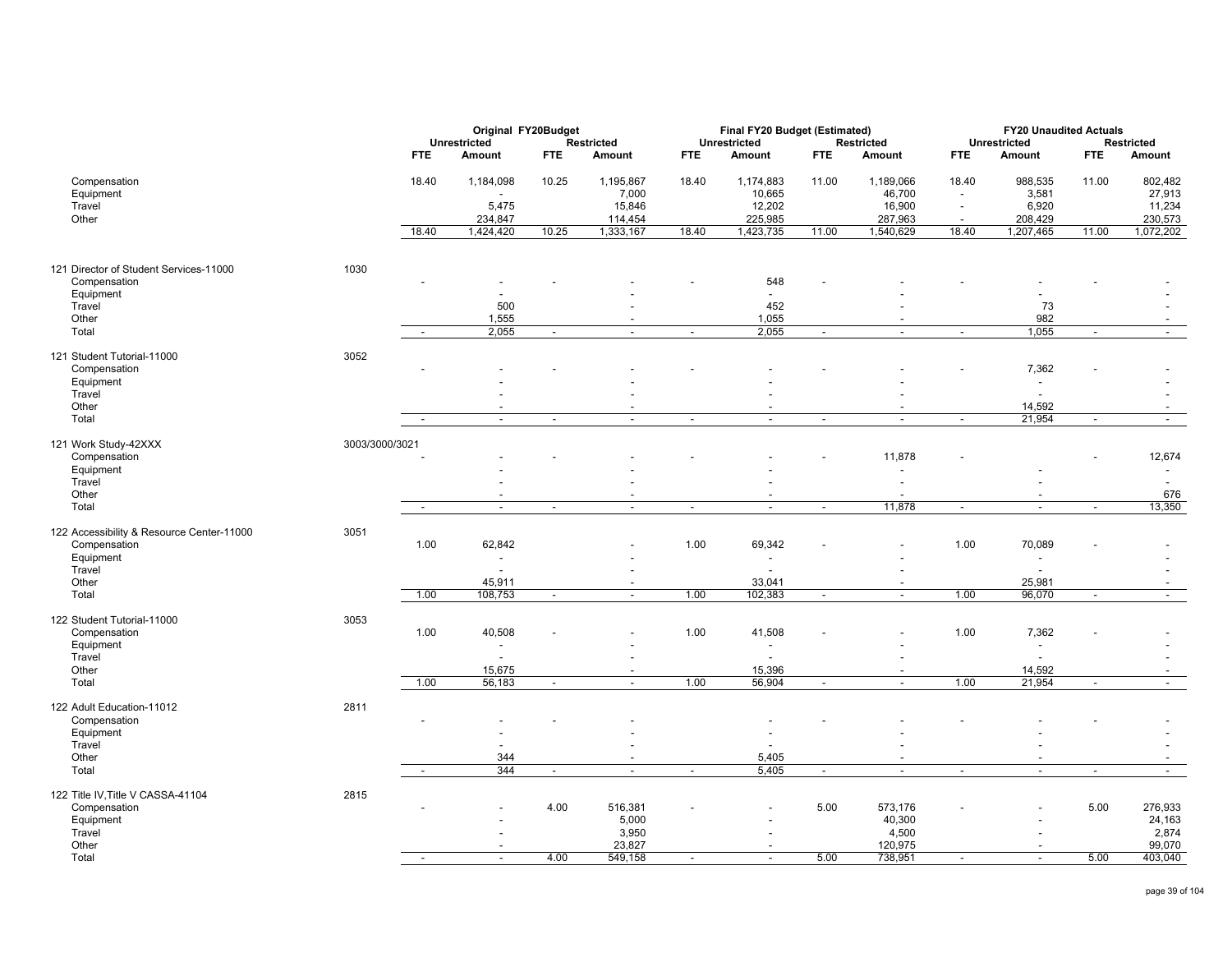|                                                               |           |                          | Original FY20Budget      |                          |                          |                          | Final FY20 Budget (Estimated) |                          |                          |                          | <b>FY20 Unaudited Actuals</b> |                          |                          |
|---------------------------------------------------------------|-----------|--------------------------|--------------------------|--------------------------|--------------------------|--------------------------|-------------------------------|--------------------------|--------------------------|--------------------------|-------------------------------|--------------------------|--------------------------|
|                                                               |           |                          | <b>Unrestricted</b>      |                          | <b>Restricted</b>        |                          | <b>Unrestricted</b>           |                          | <b>Restricted</b>        |                          | <b>Unrestricted</b>           |                          | Restricted               |
|                                                               |           | FTE.                     | Amount                   | <b>FTE</b>               | Amount                   | <b>FTE</b>               | Amount                        | <b>FTE</b>               | Amount                   | <b>FTE</b>               | Amount                        | <b>FTE</b>               | Amount                   |
|                                                               |           |                          |                          |                          |                          |                          |                               |                          |                          |                          |                               |                          |                          |
| 122 Student Support Services 11000/11303/41102/41103/41223052 |           |                          |                          |                          |                          |                          |                               |                          |                          |                          |                               |                          |                          |
| Compensation                                                  |           |                          |                          | 6.25                     | 460,809                  |                          |                               | 6.00                     | 418,531                  |                          |                               | 6.00                     | 409,935                  |
| Equipment                                                     |           |                          |                          |                          | 2,000                    |                          | $\overline{a}$                |                          | 6,400                    |                          |                               |                          | 3,750                    |
| Travel                                                        |           |                          |                          |                          | 11,896                   |                          | $\overline{\phantom{a}}$      |                          | 12,400                   |                          |                               |                          | 8,360                    |
| Other                                                         |           |                          | 3,289                    |                          | 90,627                   |                          | 3,595                         |                          | 163,388                  |                          | 1,763                         |                          | 130,865                  |
| Total                                                         |           | $\sim$                   | 3,289                    | 6.25                     | 565,332                  | $\sim$                   | 3,595                         | 6.00                     | 600,719                  | $\sim$                   | 1,763                         | 6.00                     | 552,910                  |
|                                                               |           |                          |                          |                          |                          |                          |                               |                          |                          |                          |                               |                          |                          |
| 123 Advisement-11000                                          | 3031      |                          |                          |                          |                          |                          |                               |                          |                          |                          |                               |                          |                          |
| Compensation                                                  |           | 3.40                     | 211,182                  |                          |                          | 3.40                     | 192,819                       |                          |                          | 3.40                     | 237,350                       |                          |                          |
| Equipment                                                     |           |                          |                          |                          |                          |                          | $\overline{\phantom{a}}$      |                          |                          |                          | $\overline{\phantom{a}}$      |                          |                          |
| Travel                                                        |           |                          | ÷,                       |                          |                          |                          | $\overline{\phantom{a}}$      |                          |                          |                          | $\overline{\phantom{a}}$      |                          |                          |
| Other                                                         |           |                          | 28,864                   |                          |                          |                          | 29,233                        |                          |                          |                          | 28,030                        |                          |                          |
| Total                                                         |           | 3.40                     | 240,046                  | $\blacksquare$           | $\overline{\phantom{a}}$ | 3.40                     | 222,052                       | $\overline{\phantom{a}}$ | $\overline{\phantom{a}}$ | 3.40                     | 265,380                       |                          |                          |
|                                                               |           |                          |                          |                          |                          |                          |                               |                          |                          |                          |                               |                          | $\sim$                   |
| 123 Advisement-11012                                          | 3031      |                          |                          |                          |                          |                          |                               |                          |                          |                          |                               |                          |                          |
| Compensation                                                  |           |                          |                          |                          |                          |                          |                               |                          |                          |                          |                               |                          |                          |
| Equipment                                                     |           |                          |                          |                          |                          |                          |                               |                          |                          |                          |                               |                          |                          |
| Travel                                                        |           |                          |                          |                          |                          |                          |                               |                          |                          |                          |                               |                          |                          |
|                                                               |           |                          |                          |                          |                          |                          |                               |                          |                          |                          |                               |                          |                          |
| Other                                                         |           |                          |                          |                          |                          |                          | $\overline{\phantom{a}}$      |                          |                          |                          |                               |                          |                          |
| Total                                                         |           | $\overline{\phantom{a}}$ | $\overline{\phantom{a}}$ | $\overline{\phantom{a}}$ | $\overline{\phantom{a}}$ | $\overline{\phantom{a}}$ | $\sim$                        | $\overline{\phantom{a}}$ | $\sim$                   | $\sim$                   | $\sim$                        | $\overline{\phantom{a}}$ | $\sim$                   |
| 124 Financial Aid Administration 11000/11012                  | 3041      |                          |                          |                          |                          |                          |                               |                          |                          |                          |                               |                          |                          |
| Compensation                                                  |           | 6.00                     | 384,966                  |                          |                          | 6.00                     | 386,066                       |                          |                          | 6.00                     | 306,958                       |                          |                          |
|                                                               |           |                          |                          |                          |                          |                          |                               |                          |                          |                          |                               |                          |                          |
| Equipment                                                     |           |                          | $\overline{a}$           |                          |                          |                          | 8,565                         |                          |                          |                          |                               |                          |                          |
| Travel                                                        |           |                          |                          |                          |                          |                          | 11,000                        |                          |                          |                          |                               |                          |                          |
| Other                                                         |           |                          | 58,125                   |                          |                          |                          | 63,248                        |                          |                          |                          | 49,408                        |                          |                          |
| Total                                                         |           | 6.00                     | 443,091                  | $\sim$                   | $\overline{\phantom{a}}$ | 6.00                     | 468,879                       | $\sim$                   | $\overline{\phantom{a}}$ | 6.00                     | 356,366                       | $\sim$                   | $\sim$                   |
| 124 Financial Aid Administration-11201                        | 3041      |                          |                          |                          |                          |                          |                               |                          |                          |                          |                               |                          |                          |
|                                                               |           |                          |                          |                          |                          |                          |                               |                          |                          |                          |                               |                          |                          |
| Compensation                                                  |           |                          |                          |                          | 58,159                   |                          |                               |                          | 43,000                   |                          | 174                           |                          |                          |
| Equipment                                                     |           |                          |                          |                          |                          |                          |                               |                          |                          |                          | 336                           |                          |                          |
| Travel                                                        |           |                          |                          |                          |                          |                          |                               |                          |                          |                          | 6,371                         |                          |                          |
| Other                                                         |           |                          |                          |                          |                          |                          |                               |                          |                          |                          | 2,694                         |                          |                          |
| Total                                                         |           | $\sim$                   | $\overline{\phantom{a}}$ | $\blacksquare$           | 58,159                   | $\overline{\phantom{a}}$ | $\overline{\phantom{a}}$      | $\overline{\phantom{a}}$ | 43,000                   | $\sim$                   | 9,575                         | $\blacksquare$           | $\overline{\phantom{a}}$ |
|                                                               |           |                          |                          |                          |                          |                          |                               |                          |                          |                          |                               |                          |                          |
| 124 Financial Aid Administration 42519                        | 3041      |                          |                          |                          |                          |                          |                               |                          |                          |                          |                               |                          |                          |
| Compensation                                                  |           |                          |                          |                          | 160,518                  |                          |                               |                          | 142,481                  |                          |                               |                          | 75,023                   |
| Equipment                                                     |           |                          |                          |                          |                          |                          |                               |                          |                          |                          |                               |                          | $\blacksquare$           |
| Travel                                                        |           |                          |                          |                          |                          |                          |                               |                          |                          |                          |                               |                          | $\overline{a}$           |
| Other                                                         |           |                          |                          |                          |                          |                          | $\overline{\phantom{a}}$      |                          |                          |                          |                               |                          | $\overline{\phantom{a}}$ |
| Total                                                         |           | $\overline{\phantom{a}}$ | $\overline{\phantom{a}}$ | $\blacksquare$           | 160,518                  | $\blacksquare$           | $\sim$                        | $\overline{\phantom{a}}$ | 142,481                  | $\overline{\phantom{a}}$ | $\sim$                        | $\blacksquare$           | 75,023                   |
|                                                               |           |                          |                          |                          |                          |                          |                               |                          |                          |                          |                               |                          |                          |
| 124 Financial Aid Administration 42529                        | 3041/3021 |                          |                          |                          |                          |                          |                               |                          |                          |                          |                               |                          |                          |
| Compensation                                                  |           |                          |                          |                          |                          |                          |                               |                          |                          |                          |                               |                          | 27,917                   |
| Equipment                                                     |           |                          |                          |                          |                          |                          |                               |                          |                          |                          |                               |                          |                          |
| Travel                                                        |           |                          |                          |                          |                          |                          |                               |                          |                          |                          |                               |                          | $\blacksquare$           |
|                                                               |           |                          |                          |                          |                          |                          |                               |                          |                          |                          |                               |                          |                          |
| Other                                                         |           |                          |                          |                          |                          |                          | $\overline{a}$                |                          |                          |                          |                               |                          | (38)                     |
| Total                                                         |           | $\overline{\phantom{a}}$ | $\overline{\phantom{a}}$ | $\blacksquare$           | $\overline{\phantom{a}}$ | $\overline{\phantom{a}}$ | $\overline{\phantom{a}}$      | $\overline{\phantom{a}}$ | $\overline{\phantom{a}}$ | $\blacksquare$           | $\overline{\phantom{a}}$      | $\overline{\phantom{a}}$ | 27,879                   |
| 125 Registrar & Records -11000                                | 3021      |                          |                          |                          |                          |                          |                               |                          |                          |                          |                               |                          |                          |
| Compensation                                                  |           | 2.00                     | 163,446                  |                          |                          | 2.00                     | 163,446                       |                          | $\overline{\phantom{a}}$ | 2.00                     | 104,371                       |                          |                          |
| Equipment                                                     |           |                          |                          |                          |                          |                          |                               |                          |                          |                          | 1,244                         |                          |                          |
|                                                               |           |                          |                          |                          |                          |                          | $\overline{\phantom{a}}$      |                          |                          |                          |                               |                          |                          |
| Travel                                                        |           |                          | 500                      |                          |                          |                          | 250                           |                          |                          |                          | 108                           |                          |                          |
| Other                                                         |           |                          | 27,505                   |                          |                          |                          | 23,302                        |                          | 3,600                    |                          | 22,246                        |                          |                          |
| Total                                                         |           | 2.00                     | 191,451                  | $\overline{\phantom{a}}$ | $\overline{\phantom{a}}$ | 2.00                     | 186,998                       | $\overline{\phantom{a}}$ | 3,600                    | 2.00                     | 127,969                       | $\sim$                   | $\sim$                   |
|                                                               |           |                          |                          |                          |                          |                          |                               |                          |                          |                          |                               |                          |                          |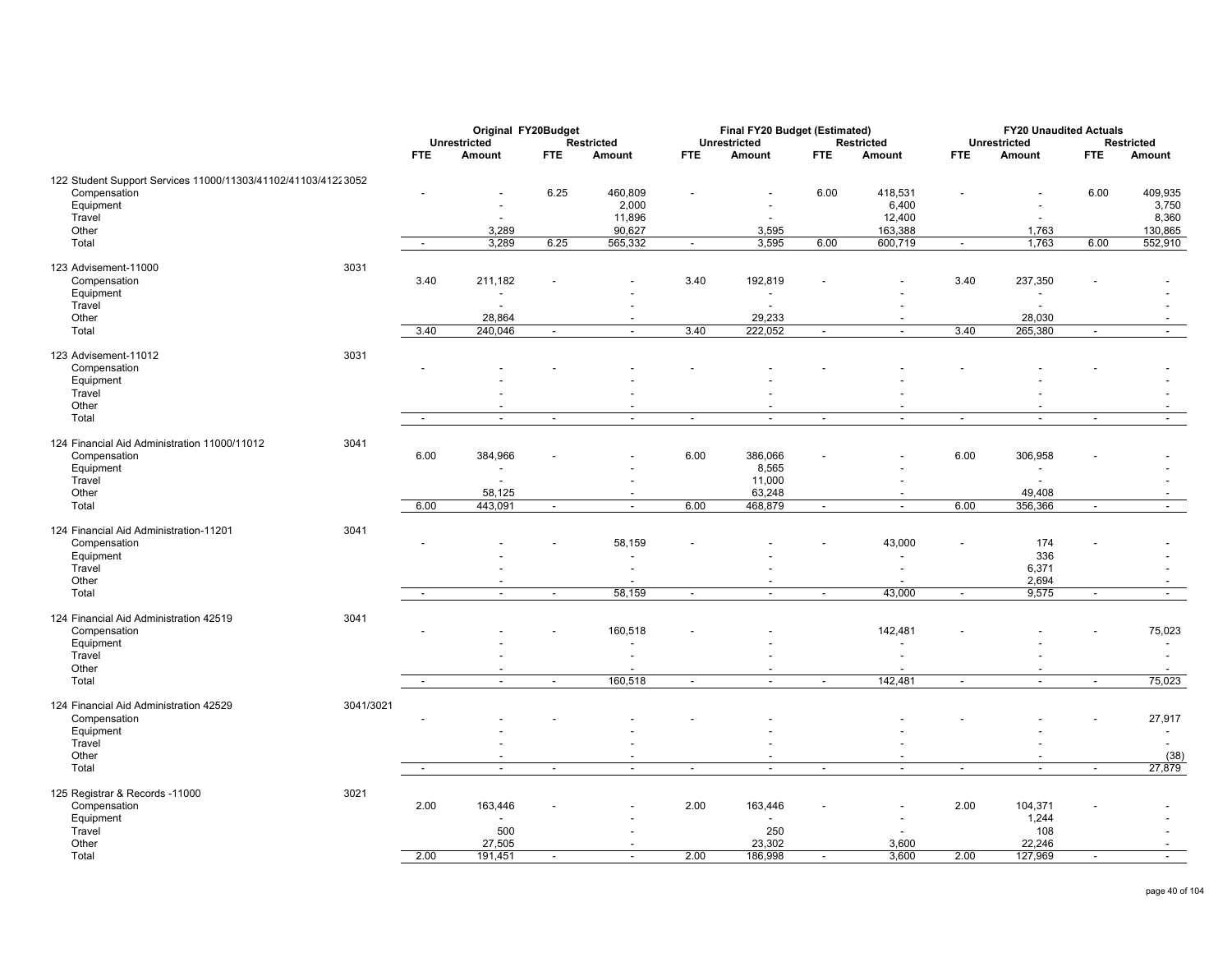|                              |      |            | Original FY20Budget |            |            |            | Final FY20 Budget (Estimated) |            |                          |            | <b>FY20 Unaudited Actuals</b> |            |            |
|------------------------------|------|------------|---------------------|------------|------------|------------|-------------------------------|------------|--------------------------|------------|-------------------------------|------------|------------|
|                              |      |            | <b>Unrestricted</b> |            | Restricted |            | <b>Unrestricted</b>           |            | <b>Restricted</b>        |            | Unrestricted                  |            | Restricted |
|                              |      | <b>FTE</b> | Amount              | <b>FTE</b> | Amount     | <b>FTE</b> | Amount                        | <b>FTE</b> | Amount                   | <b>FTE</b> | Amount                        | <b>FTE</b> | Amount     |
| 125 Admissions & Recruitment | 3022 |            |                     |            |            |            |                               |            |                          |            |                               |            |            |
| Compensation                 |      | 5.00       | 321,154             |            |            | 5.00       | 321.154                       |            | $\overline{\phantom{0}}$ | 5.00       | 254,869                       |            |            |
| Equipment                    |      |            |                     |            |            |            | 2,100                         |            | $\overline{\phantom{a}}$ |            | 2,001                         |            |            |
| Travel                       |      |            | 4,475               |            |            |            | 500                           |            | $\overline{\phantom{a}}$ |            | 368                           |            |            |
| Other                        |      |            | 53,579              |            |            |            | 51,710                        |            |                          |            | 48,141                        |            |            |
| Total                        |      | 5.0        | 379,208             |            |            | 5.00       | 375,464                       |            |                          | 5.00       | 305,379                       |            |            |
|                              |      |            |                     |            |            |            |                               |            |                          |            |                               |            |            |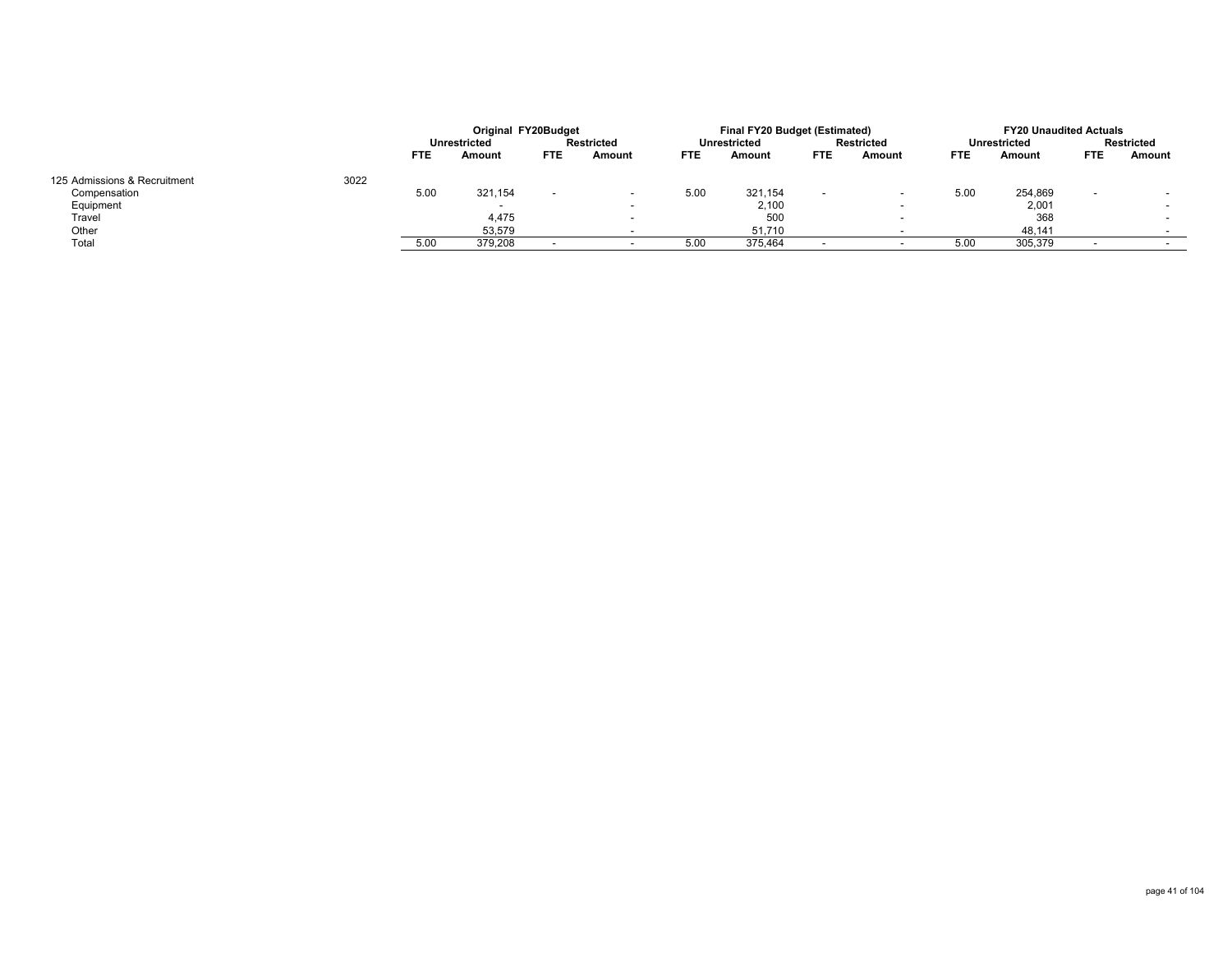### **NORTHERN NEW MEXICO COLLEGEEXHIBIT 13\_EXPENDITURES FOR INSTITUTIONAL SUPPORT**

|       |                                                         |      |                          | Original FY20Budget |                |                   |                          | Final FY20 Budget (Estimated) |                |                   |                | <b>FY20 Unaudited Actuals</b> |            |            |
|-------|---------------------------------------------------------|------|--------------------------|---------------------|----------------|-------------------|--------------------------|-------------------------------|----------------|-------------------|----------------|-------------------------------|------------|------------|
|       |                                                         |      |                          | <b>Unrestricted</b> |                | <b>Restricted</b> |                          | <b>Unrestricted</b>           |                | <b>Restricted</b> |                | <b>Unrestricted</b>           |            | Restricted |
|       | <b>EXPENDITURES</b>                                     |      | FTE.                     | Amount              | <b>FTE</b>     | Amount            | <b>FTE</b>               | Amount                        | <b>FTE</b>     | Amount            | <b>FTE</b>     | Amount                        | <b>FTE</b> | Amount     |
|       |                                                         |      |                          |                     |                |                   |                          |                               |                |                   |                |                               |            |            |
|       | Total by Program                                        |      |                          |                     |                |                   |                          |                               |                |                   |                |                               |            |            |
|       | <b>Executive Management</b>                             | 131  | 5.77                     | 1,270,084           |                |                   | 6.76                     | 1.362.558                     |                | 20,000            | 6.76           | 1,555,328                     |            | 5,653      |
|       | <b>Fiscal Operations</b>                                | 132  | 14.00                    | 1,474,859           |                |                   | 14.00                    | 1,461,356                     |                |                   | 14.00          | 1,284,410                     |            |            |
|       | <b>General Administration</b>                           | 133  | 11.00                    | 1,066,333           |                |                   | 11.00                    | 1,016,309                     |                | 40,051            | 11.00          | 994,057                       |            | 42,960     |
|       | Planning-Public Relations                               | 134  | 3.33                     | 448,395             |                |                   | 3.33                     | 484,066                       |                |                   | 3.33           | 382,394                       |            | 12,250     |
|       | <b>TOTAL EXPENDITURES</b>                               |      | 34.10                    | 4,259,671           | $\sim$         |                   | 35.09                    | 4,324,289                     |                | 60,051            | 35.09          | 4,216,189                     |            | 60,863.00  |
|       | Program 131                                             |      |                          |                     |                |                   |                          |                               |                |                   |                |                               |            |            |
| 11000 | President's Eagle Fund                                  | 1004 | $\overline{\phantom{a}}$ |                     |                |                   | $\overline{\phantom{a}}$ | 51,565                        |                |                   | $\sim$         |                               |            |            |
| 11000 | President                                               | 1005 | 2.00                     | 426,118             |                |                   | 2.00                     | 423,709                       |                |                   | 2.00           | 458,963                       |            |            |
| 11000 | Provost                                                 | 1007 | 2.00                     | 361,910             |                |                   | 2.99                     | 426,636                       |                | $\sim$            | 2.99           | 414,075                       |            |            |
| 11000 | Development Office/Foundation                           | 1009 | $\sim$                   |                     |                |                   | $\sim$                   | $\blacksquare$                |                | 20,000            | $\sim$         |                               |            |            |
| 11000 | <b>Board of Regents</b>                                 | 1010 | $\blacksquare$           | 18,349              |                |                   | $\overline{\phantom{a}}$ | 12,310                        |                | $\blacksquare$    |                | 16,792                        |            |            |
| 11000 | VP for Finance & Administration                         | 1020 | 1.00                     | 364,999             |                |                   | 1.00                     | 336,308                       |                |                   | 1.00           | 325,730                       |            |            |
| 11000 | VP for Finance & Admin-Unallocated                      | 1022 | $\blacksquare$           | 17,137              |                |                   | $\sim$                   | (5, 223)                      |                |                   | $\sim$         | 12,094                        |            |            |
| 11000 |                                                         | 1040 | 0.50                     | 54,948              |                |                   | 0.50                     | 66,805                        |                |                   | 0.50           | 128,153                       |            |            |
| 11000 | Director of Diversity & Equity<br>Provost - Unallocated | 1077 | 0.27                     | 26,623              |                |                   | 0.27                     | 50,448                        |                |                   | 0.27           | 31,408                        |            |            |
|       | <b>Human Resources</b>                                  |      |                          |                     |                |                   |                          |                               |                |                   |                |                               |            |            |
| 11000 |                                                         | 1080 | $\mathbf{r}$             |                     |                |                   | $\mathbf{r}$             |                               |                |                   |                |                               |            |            |
| 11012 | VP for Finance & Administration                         | 1020 |                          |                     |                |                   | $\overline{\phantom{a}}$ |                               |                |                   |                | 1,428                         |            |            |
| 11012 | Director of Diversity & Equity                          | 1040 |                          |                     |                |                   |                          |                               |                |                   |                | 8,406                         |            |            |
| 11302 | President                                               | 1005 |                          |                     |                |                   |                          |                               |                |                   |                | 104,699                       |            |            |
| 11303 | President                                               | 1005 |                          |                     |                |                   |                          |                               |                |                   |                | 36,194                        |            |            |
| 11303 | Provost                                                 | 1007 |                          |                     |                |                   |                          |                               |                |                   |                | 16,212                        |            |            |
| 11303 | VP for Finance & Administration                         | 1020 |                          |                     |                |                   |                          |                               |                |                   |                |                               |            |            |
| 11303 | VP for Finance & Admin-Unallocated                      | 1022 |                          |                     |                |                   |                          |                               |                |                   |                | 1,174                         |            |            |
| 41227 | Program Development                                     | 1009 |                          |                     |                |                   |                          |                               |                |                   |                |                               |            | 5,653      |
| 41461 | <b>LANS Investment 2017</b>                             | 1005 | $\blacksquare$           |                     |                |                   |                          |                               |                |                   |                |                               |            | $\sim$     |
| 41461 | <b>LANS Investment 2017</b>                             | 1007 | $\blacksquare$           |                     |                |                   |                          |                               |                |                   |                |                               |            |            |
|       | 131 Total                                               |      | 5.77                     | 1,270,084           |                |                   | 6.76                     | 1,362,558                     |                | 20.000            | 6.76           | 1,555,328                     |            | 5,653      |
|       | Program 132                                             |      |                          |                     |                |                   |                          |                               |                |                   |                |                               |            |            |
| 11000 | <b>Business Office</b>                                  | 4011 | 14.00                    | 1,457,267           |                |                   | 14.00                    | 1,461,356                     |                |                   | 14.00          | 1,284,410                     |            |            |
| 11000 | <b>Grants Management</b>                                | 4021 | $\blacksquare$           | 17,592              |                |                   | $\sim$                   |                               |                |                   | $\blacksquare$ |                               |            |            |
| 11012 | <b>Business Office</b>                                  | 4011 | $\overline{\phantom{a}}$ |                     |                |                   |                          |                               |                |                   |                |                               |            |            |
|       | 132 Total                                               |      | 14.00                    | 1,474,859           | $\blacksquare$ | $\sim$            | 14.00                    | 1,461,356                     | $\blacksquare$ | $\sim$            | 14.00          | 1,284,410                     | $\sim$     | $\sim$     |
|       |                                                         |      |                          |                     |                |                   |                          |                               |                |                   |                |                               |            |            |
|       | Program 133                                             |      |                          |                     |                |                   |                          |                               |                |                   |                |                               |            |            |
| 11000 | <b>Campus Security</b>                                  | 1031 | 7.00                     | 357,718             |                |                   | 7.00                     | 340,985                       |                |                   | 7.00           | 308,204                       |            |            |
| 11000 | <b>Risk Management</b>                                  | 1035 | $\blacksquare$           | 300,500             |                |                   | $\sim$                   | 320,472                       |                |                   | $\blacksquare$ | 403,696                       |            |            |
| 11000 | <b>Institutional Research</b>                           | 1060 | 1.00                     | 115,611             |                |                   | 1.00                     | 115,397                       |                | 40,051            | 1.00           | 111,410                       |            |            |
| 11000 | <b>Human Resources</b>                                  | 1080 | 3.00                     | 287,504             |                |                   | 3.00                     | 239,455                       |                | $\sim$            | 3.00           | 170,747                       |            |            |
| 11301 | <b>NNMC Labor Relations Board</b>                       | 1090 | $\mathbf{r}$             | 5,000               |                |                   | $\overline{a}$           | ÷.                            |                |                   |                |                               |            |            |
| 11303 | Institutional Research                                  | 1060 | $\blacksquare$           |                     |                |                   |                          |                               |                |                   |                |                               |            |            |
| 11303 | <b>Human Resources</b>                                  | 1080 |                          |                     |                |                   |                          |                               |                |                   |                |                               |            |            |
| 41466 | RDC-Workforce/Education Training                        | 1007 |                          |                     |                |                   |                          |                               |                |                   |                |                               |            | 40,050     |
| 41465 | <b>ECMC Foundation-PPCoE</b>                            | 2620 | $\sim$                   |                     |                |                   |                          |                               |                |                   |                |                               |            | 571        |
| 42529 | Work Study                                              | 3053 |                          |                     |                |                   |                          |                               |                |                   |                |                               |            | 2,339      |
|       | 133 Total                                               |      | 11.00                    | 1.066.333           |                |                   | 11.00                    | 1.016.309                     |                | 40.051            | 11.00          | 994.057                       |            | 42.960     |
|       |                                                         |      |                          |                     |                |                   |                          |                               |                |                   |                |                               |            |            |

**Program 134**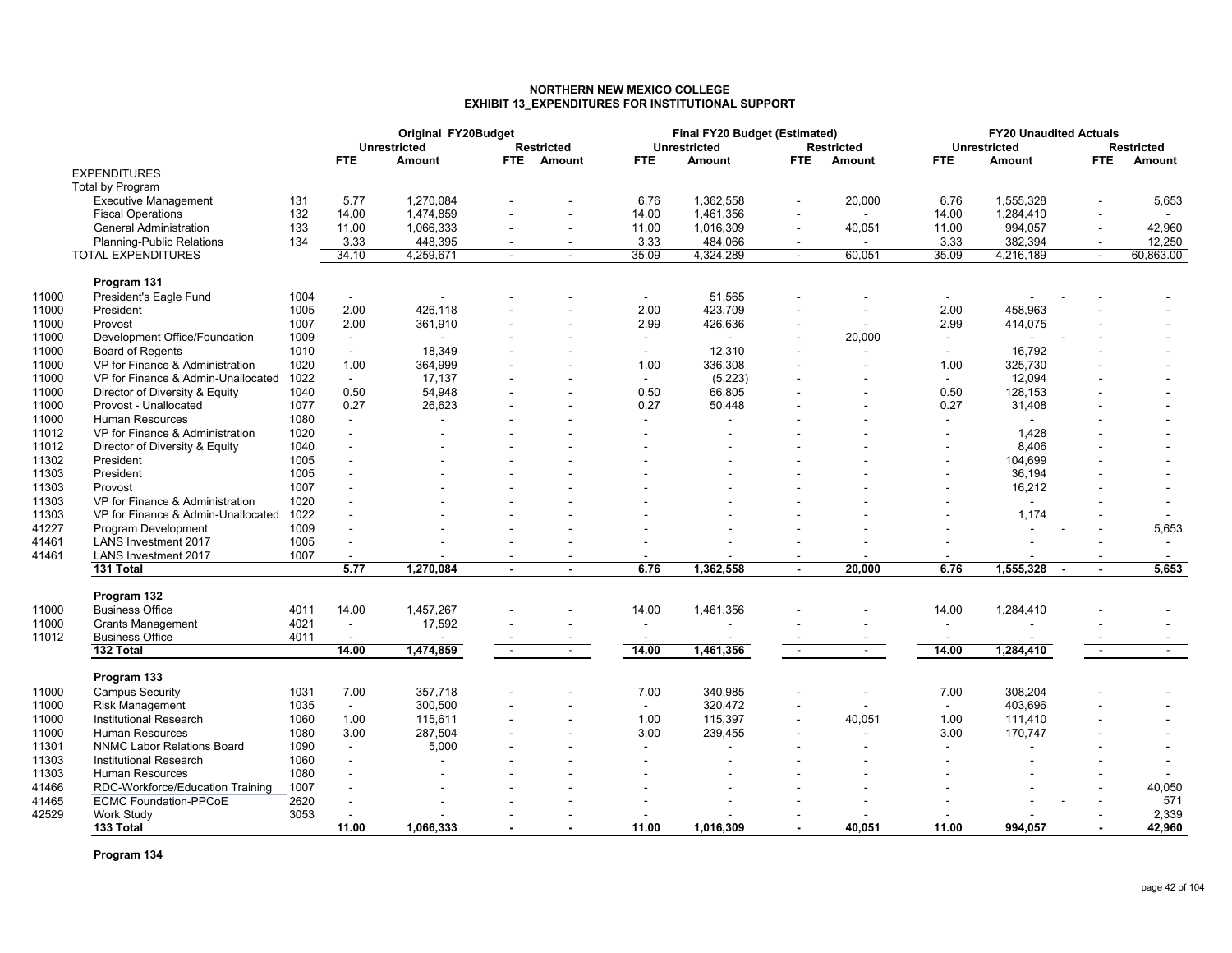#### **NORTHERN NEW MEXICO COLLEGEEXHIBIT 13\_EXPENDITURES FOR INSTITUTIONAL SUPPORT**

|       |                                           |      |                          | Original FY20Budget |        |                          |                          | Final FY20 Budget (Estimated) |            |                          |            | <b>FY20 Unaudited Actuals</b> |                          |                          |
|-------|-------------------------------------------|------|--------------------------|---------------------|--------|--------------------------|--------------------------|-------------------------------|------------|--------------------------|------------|-------------------------------|--------------------------|--------------------------|
|       |                                           |      |                          | <b>Unrestricted</b> |        | <b>Restricted</b>        |                          | <b>Unrestricted</b>           |            | Restricted               |            | <b>Unrestricted</b>           |                          | <b>Restricted</b>        |
|       |                                           |      | <b>FTE</b>               | Amount              | FTE.   | Amount                   | <b>FTE</b>               | Amount                        | <b>FTE</b> | Amount                   | <b>FTE</b> | Amount                        | <b>FTE</b>               | Amount                   |
| 11000 | VP for Finance and Admin-Unallocated 1022 |      |                          | 6,030               |        | -                        | -                        | 5,000                         |            |                          | -          |                               | $\overline{\phantom{0}}$ |                          |
| 11000 | Gifts Office                              | 1070 | 1.00                     | 88,900              | $\sim$ | $\overline{\phantom{a}}$ | 1.00                     | 88,900                        |            | $\overline{\phantom{a}}$ | 1.00       | 59,211                        | $\overline{\phantom{0}}$ | -                        |
| 11000 | Communications                            | 4202 | 2.33                     | 353.465             | $\sim$ | $\overline{\phantom{a}}$ | 2.33                     | 390,166                       |            | $\overline{\phantom{a}}$ | 2.33       | 323,183                       | $\overline{\phantom{0}}$ | $\overline{\phantom{a}}$ |
| 11000 | Foundation                                | 4206 | . .                      | -                   | . .    | $\sim$                   | $\overline{\phantom{0}}$ | $\,$ –                        |            |                          |            | $\sim$                        | $\overline{\phantom{a}}$ |                          |
| 11303 | Communications                            | 4202 |                          |                     |        |                          |                          |                               |            |                          |            |                               |                          |                          |
| 41144 | <b>UNM Los Alamos</b>                     | 3449 | $\overline{\phantom{a}}$ |                     |        | -                        |                          | $\overline{\phantom{a}}$      |            |                          | -          |                               |                          | $\overline{\phantom{a}}$ |
| 41144 | Santa Fe Community College                | 3450 | $\overline{\phantom{a}}$ |                     | . .    | $\sim$                   | $\overline{\phantom{a}}$ | $\overline{\phantom{a}}$      |            |                          |            |                               | $\overline{\phantom{a}}$ | $\overline{\phantom{a}}$ |
| 41144 | <b>Title V CASSA</b>                      | 2815 | $\overline{\phantom{a}}$ |                     |        |                          |                          | . .                           |            |                          | -          |                               |                          | 12,250                   |
| 41452 | Canal Seis                                | 4208 | $\overline{\phantom{a}}$ |                     | . .    | $\sim$                   |                          | $\overline{\phantom{a}}$      |            |                          |            |                               | $\overline{\phantom{a}}$ | $\overline{\phantom{a}}$ |
| 42529 | Foundation                                | 4206 |                          |                     |        |                          |                          |                               |            |                          |            |                               |                          |                          |
|       | 134 Total                                 |      | 3.33                     | 448.395             |        |                          | 3.33                     | 484.066                       |            |                          | 3.33       | 382.394                       |                          | 12,250                   |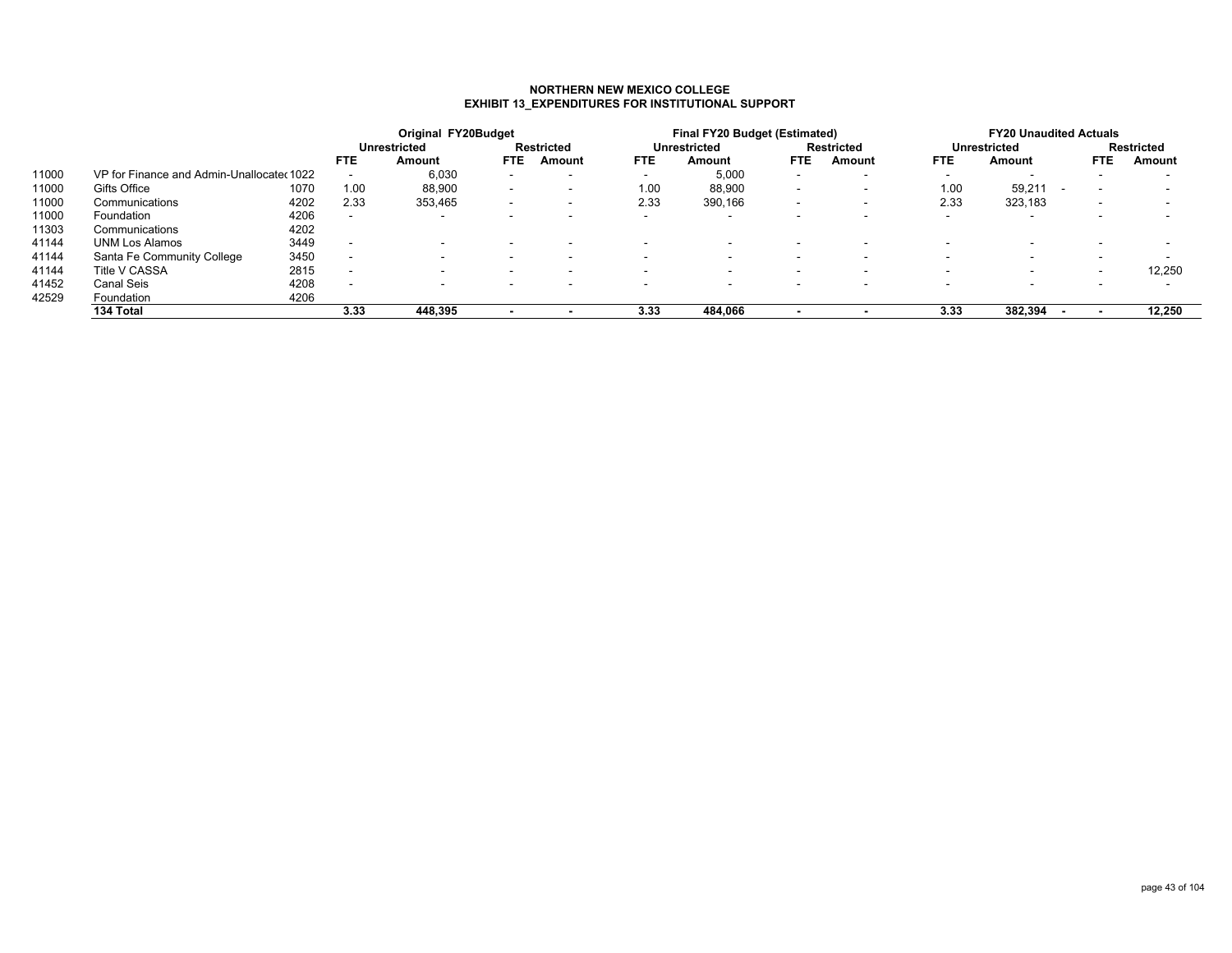|                                                              |                |            | Original FY20Budget |            |                          |                          | Final FY20 Budget (Estimated) |                          |                          |                          | <b>FY20 Unaudited Actuals</b> |                          |                          |
|--------------------------------------------------------------|----------------|------------|---------------------|------------|--------------------------|--------------------------|-------------------------------|--------------------------|--------------------------|--------------------------|-------------------------------|--------------------------|--------------------------|
|                                                              |                |            | Unrestricted        |            | <b>Restricted</b>        |                          | <b>Unrestricted</b>           |                          | <b>Restricted</b>        |                          | <b>Unrestricted</b>           |                          | <b>Restricted</b>        |
|                                                              |                | <b>FTE</b> | Amount              | <b>FTE</b> | <b>Amount</b>            | <b>FTE</b>               | Amount                        | <b>FTE</b>               | Amount                   | <b>FTE</b>               | Amount                        | <b>FTE</b>               | Amount                   |
| Compensation                                                 |                | 34.10      | 2,895,452           |            |                          | 35.09                    | 2,827,676                     |                          | 40,051<br>$\sim$         | 35.09                    | 2,778,684                     |                          | 2,910                    |
| Equipment                                                    |                |            | 26,751              |            |                          |                          | 64,585                        |                          |                          |                          | 45,173                        |                          | 11,465                   |
| Travel                                                       |                |            | 25,568              |            |                          |                          | 31,402                        |                          |                          |                          | 20,102                        |                          |                          |
| Other                                                        |                |            | 1,311,900           |            |                          |                          | 1,400,626                     |                          | 20,000                   |                          | 1,372,230                     |                          | 46,488                   |
|                                                              |                | 34.10      | 4,259,671           |            | $\overline{a}$           | 35.09                    | 4,324,289                     |                          | 60,051                   | 35.09                    | 4,216,189                     |                          | 60,863                   |
| 131 President-11000                                          | 1004           |            |                     |            |                          |                          |                               |                          |                          |                          |                               |                          |                          |
| Compensation                                                 |                |            |                     |            |                          |                          |                               |                          |                          |                          |                               |                          |                          |
| Equipment                                                    |                |            |                     |            |                          |                          | 30,000                        |                          |                          |                          |                               |                          |                          |
| Travel                                                       |                |            |                     |            |                          |                          |                               |                          |                          |                          |                               |                          |                          |
| Other                                                        |                |            |                     |            |                          |                          | 21,565                        |                          | $\overline{\phantom{a}}$ |                          |                               |                          |                          |
| Total                                                        |                | $\sim$     | $\sim$              |            | $\tilde{\phantom{a}}$    | $\sim$                   | 51,565                        | $\sim$                   | $\sim$                   | $\tilde{\phantom{a}}$    | $\sim$                        | $\sim$                   | $\overline{\phantom{a}}$ |
| 131 President-11000                                          | 1005           |            |                     |            |                          |                          |                               |                          |                          |                          |                               |                          |                          |
| Compensation                                                 |                | 2.00       | 320,829             |            |                          | 2.00                     | 320,462                       |                          |                          | 2.00                     | 398,912                       |                          |                          |
| Equipment<br>Travel                                          |                |            | 2,400<br>6,253      |            |                          |                          | 17,505                        |                          | ÷                        |                          | 3,378                         |                          |                          |
| Other                                                        |                |            | 96,636              |            |                          |                          | 85,742                        |                          | $\overline{a}$           |                          | 56,673                        |                          |                          |
| Total                                                        |                | 2.00       | 426,118             | $\sim$     | $\blacksquare$           | 2.00                     | 423,709                       | $\overline{\phantom{a}}$ | $\blacksquare$           | 2.00                     | 458,963                       | $\blacksquare$           | $\overline{\phantom{a}}$ |
|                                                              |                |            |                     |            |                          |                          |                               |                          |                          |                          |                               |                          |                          |
| 131 Provost-11000/11012                                      | 1007/2605/3022 |            |                     |            |                          |                          |                               |                          |                          |                          |                               |                          |                          |
| Compensation<br>Equipment                                    |                | 2.00       | 264,676             |            |                          | 2.99                     | 345,645                       |                          |                          | 2.99                     | 357,975                       |                          |                          |
| Travel                                                       |                |            | 1,000               |            |                          |                          | 1,580                         |                          | $\sim$                   |                          | 1,582                         |                          |                          |
| Other                                                        |                |            | 96,234              |            |                          |                          | 79,411                        |                          | $\overline{\phantom{a}}$ |                          | 54,518                        |                          |                          |
| Total                                                        |                | 2.00       | 361,910             | $\sim$     | $\overline{\phantom{a}}$ | 2.99                     | 426,636                       | $\sim$                   | $\sim$                   | 2.99                     | 414,075                       | $\sim$                   | $\sim$                   |
|                                                              |                |            |                     |            |                          |                          |                               |                          |                          |                          |                               |                          |                          |
| 131 Development Office/Foundation-11000                      | 1009           |            |                     |            |                          |                          |                               |                          |                          |                          |                               |                          |                          |
| Compensation                                                 |                |            |                     |            |                          |                          |                               |                          |                          |                          |                               |                          |                          |
| Equipment                                                    |                |            |                     |            |                          |                          |                               |                          | ÷                        |                          |                               |                          |                          |
| Travel<br>Other                                              |                |            |                     |            |                          |                          |                               |                          | 20.000                   |                          |                               |                          |                          |
| Total                                                        |                | $\sim$     | $\blacksquare$      | $\sim$     | $\overline{a}$           | $\sim$                   | $\blacksquare$                | $\overline{\phantom{a}}$ | 20,000                   | $\overline{\phantom{a}}$ | $\overline{\phantom{a}}$      | $\overline{\phantom{a}}$ | $\overline{\phantom{a}}$ |
|                                                              |                |            |                     |            |                          |                          |                               |                          |                          |                          |                               |                          |                          |
| 131 Board of Regents-11000                                   | 1010           |            |                     |            |                          |                          |                               |                          |                          |                          |                               |                          |                          |
| Compensation                                                 |                |            | 7,836               |            |                          |                          | 1,835                         |                          |                          |                          | 9,559                         |                          |                          |
| Equipment                                                    |                |            | $\sim$              |            |                          |                          | $\sim$                        |                          |                          |                          |                               |                          |                          |
| Travel                                                       |                |            | 8,725               |            |                          |                          | 5,325                         |                          |                          |                          | 2,430                         |                          |                          |
| Other                                                        |                |            | 1,788               |            |                          |                          | 5,150                         |                          |                          |                          | 4,803                         |                          |                          |
| Total                                                        |                | $\sim$     | 18,349              | $\sim$     | $\overline{\phantom{a}}$ | $\overline{\phantom{a}}$ | 12,310                        | $\overline{\phantom{a}}$ | $\sim$                   | $\overline{\phantom{a}}$ | 16,792                        | $\sim$                   | $\sim$                   |
| 131 VP for Finance & Administration-11000                    | 1020           |            |                     |            |                          |                          |                               |                          |                          |                          |                               |                          |                          |
| Compensation                                                 |                | 1.00       | 219,093             |            |                          | 1.00                     | 219,093                       |                          |                          | 1.00                     | 206,262                       |                          |                          |
| Equipment                                                    |                |            | 1,851               |            |                          |                          | 837                           |                          |                          |                          | 836                           |                          |                          |
| Travel                                                       |                |            | 750                 |            |                          |                          | 400                           |                          | ÷                        |                          | 163                           |                          |                          |
| Other                                                        |                |            | 143,305             |            |                          |                          | 115,978                       |                          | $\overline{\phantom{a}}$ |                          | 118,469                       |                          |                          |
| Total                                                        |                | 1.00       | 364,999             | $\sim$     | $\sim$                   | 1.00                     | 336,308                       | $\sim$                   | $\sim$                   | 1.00                     | 325,730                       | $\sim$                   | $\sim$                   |
|                                                              |                |            |                     |            |                          |                          |                               |                          |                          |                          |                               |                          |                          |
| 131 VP for Finance & Admin-Unallocated-11000<br>Compensation | 1022           |            |                     |            |                          |                          |                               |                          |                          |                          |                               |                          |                          |
| Equipment                                                    |                |            | (16, 865)           |            |                          |                          | (16, 300)                     |                          |                          |                          | 20                            |                          |                          |
| Travel                                                       |                |            | 8,000               |            |                          |                          | 5,052                         |                          |                          |                          | 4,445                         |                          |                          |
| Other                                                        |                |            | 26,002              |            |                          |                          | 6,025                         |                          |                          |                          | 7,629                         |                          |                          |
| Total                                                        |                | $\sim$     | 17,137              | $\sim$     | $\mathbf{r}$             | $\blacksquare$           | (5, 223)                      | $\overline{\phantom{a}}$ | $\blacksquare$           | $\blacksquare$           | 12,094                        | $\sim$                   | $\blacksquare$           |
|                                                              |                |            |                     |            |                          |                          |                               |                          |                          |                          |                               |                          |                          |
| 131 Director of Diversity & Equity-11000<br>Compensation     | 1040           | 0.50       | 48,056              |            |                          | 0.50                     | 48,056                        |                          |                          | 0.50                     | 121,317                       |                          |                          |
| Equipment                                                    |                |            | $\overline{a}$      |            |                          |                          | ٠                             |                          |                          |                          |                               |                          |                          |
| Travel                                                       |                |            | ÷,                  |            |                          |                          |                               |                          |                          |                          | $\overline{a}$                |                          |                          |
|                                                              |                |            |                     |            |                          |                          |                               |                          |                          |                          |                               |                          |                          |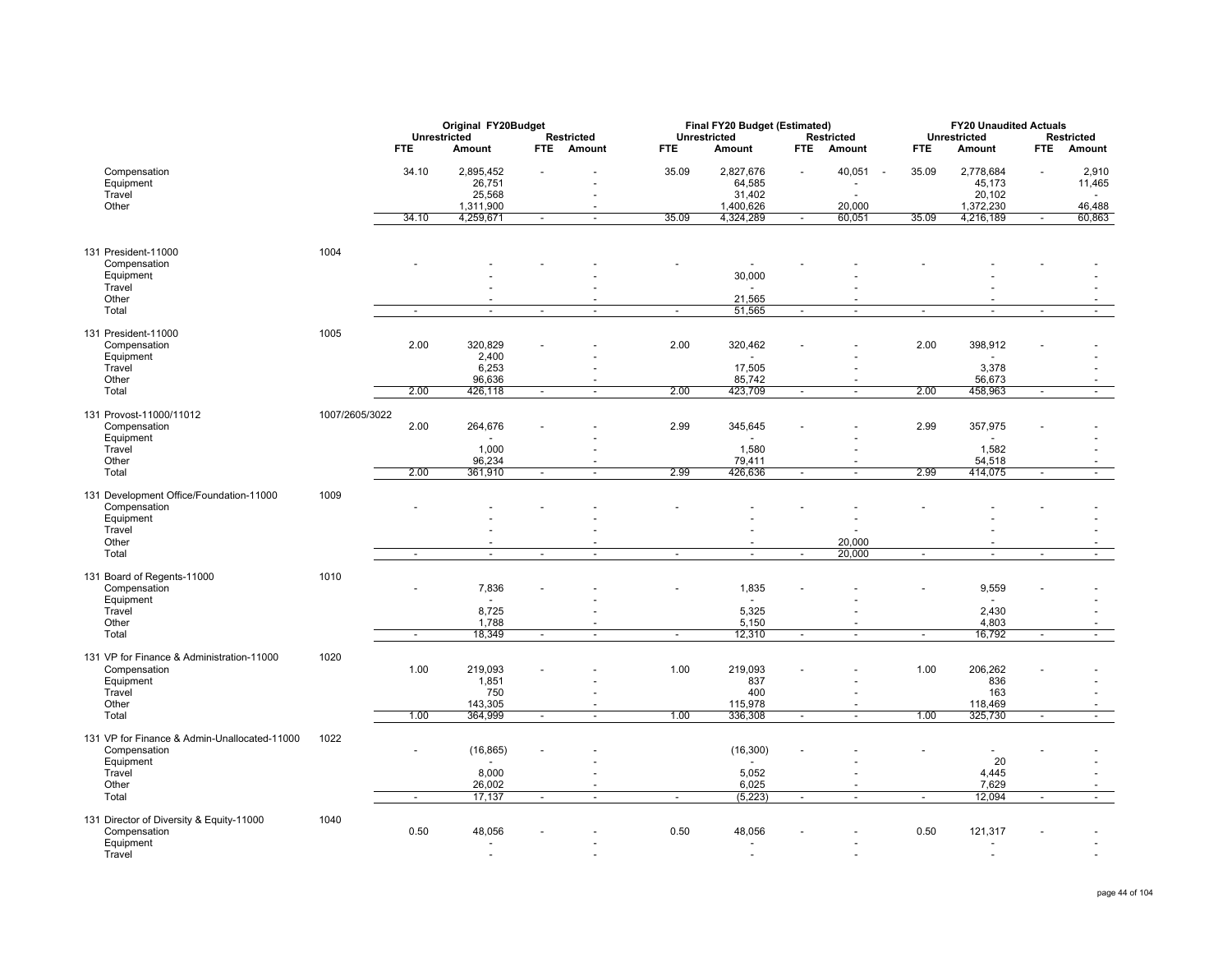|                                                                |           | Unrestricted             | Original FY20Budget      |                          | Restricted                                 |                          | Final FY20 Budget (Estimated)<br>Unrestricted |                          | Restricted               |                          | <b>FY20 Unaudited Actuals</b><br>Unrestricted |                          | Restricted               |
|----------------------------------------------------------------|-----------|--------------------------|--------------------------|--------------------------|--------------------------------------------|--------------------------|-----------------------------------------------|--------------------------|--------------------------|--------------------------|-----------------------------------------------|--------------------------|--------------------------|
|                                                                |           | <b>FTE</b>               | Amount                   |                          | FTE Amount                                 | <b>FTE</b>               | Amount                                        |                          | FTE Amount               | <b>FTE</b>               | Amount                                        | <b>FTE</b>               | Amount                   |
| Other<br>Total                                                 |           | 0.50                     | 6,892<br>54,948          | $\sim$                   | $\blacksquare$<br>$\overline{\phantom{a}}$ | 0.50                     | 18,749<br>66,805                              | $\sim$                   | $\sim$<br>Ξ              | 0.50                     | 6,836<br>128,153                              | $\overline{\phantom{a}}$ | $\overline{a}$<br>$\sim$ |
| 131 Provost - Unallocated-11000                                | 1077      |                          |                          |                          |                                            |                          |                                               |                          |                          |                          |                                               |                          |                          |
| Compensation                                                   |           | 0.27                     | 15,932                   |                          |                                            | 0.27                     | 15,452                                        |                          |                          | 0.27                     | $\overline{\phantom{a}}$                      |                          |                          |
| Equipment                                                      |           |                          | $\sim$                   |                          |                                            |                          | 1,500                                         |                          |                          |                          | 836                                           |                          |                          |
| Travel<br>Other                                                |           |                          | $\overline{a}$<br>10,691 |                          |                                            |                          | $\sim$<br>33,496                              |                          | $\sim$                   |                          | $\overline{\phantom{a}}$<br>30,572            |                          |                          |
| Total                                                          |           | 0.27                     | 26,623                   | $\sim$                   | $\sim$                                     | 0.27                     | 50,448                                        | $\sim$                   | $\sim$                   | 0.27                     | 31,408                                        | $\sim$                   |                          |
| 131 Human Resources-11000/11303                                | 1080      |                          |                          |                          |                                            |                          |                                               |                          |                          |                          |                                               |                          |                          |
| Compensation                                                   |           |                          |                          |                          |                                            |                          |                                               |                          |                          |                          |                                               |                          |                          |
| Equipment<br>Travel                                            |           |                          |                          |                          |                                            |                          |                                               |                          |                          |                          |                                               |                          |                          |
| Other                                                          |           |                          |                          |                          |                                            |                          |                                               |                          | $\sim$                   |                          |                                               |                          |                          |
| Total                                                          |           | $\overline{\phantom{a}}$ | $\sim$                   | $\overline{\phantom{a}}$ | $\overline{\phantom{a}}$                   | $\overline{\phantom{a}}$ | $\overline{\phantom{a}}$                      | $\overline{\phantom{a}}$ | $\overline{\phantom{a}}$ | $\overline{\phantom{a}}$ | ÷,                                            | $\overline{\phantom{a}}$ | -                        |
| 131 VP for Finance and Administration -11012                   | 1020      |                          |                          |                          |                                            |                          |                                               |                          |                          |                          |                                               |                          |                          |
| Compensation                                                   |           |                          |                          |                          |                                            |                          |                                               |                          |                          |                          | 385                                           |                          |                          |
| Equipment                                                      |           |                          |                          |                          |                                            |                          |                                               |                          |                          |                          | $\overline{\phantom{a}}$                      |                          |                          |
| Travel<br>Other                                                |           |                          |                          |                          |                                            |                          |                                               |                          |                          |                          | 1,043                                         |                          |                          |
| Total                                                          |           | $\sim$                   | $\blacksquare$           | $\sim$                   | $\blacksquare$                             | $\overline{\phantom{a}}$ | $\omega$                                      | $\overline{\phantom{a}}$ | $\blacksquare$           | $\overline{\phantom{a}}$ | 1,428                                         | $\overline{\phantom{a}}$ | $\blacksquare$           |
|                                                                |           |                          |                          |                          |                                            |                          |                                               |                          |                          |                          |                                               |                          |                          |
| 131 Director of Diversity & Equity-11012/11302<br>Compensation | 1040      |                          |                          |                          |                                            |                          |                                               |                          |                          |                          |                                               |                          |                          |
| Equipment                                                      |           |                          |                          |                          |                                            |                          |                                               |                          |                          |                          |                                               |                          |                          |
| Travel<br>Other                                                |           |                          |                          |                          |                                            |                          |                                               |                          |                          |                          | 8,406                                         |                          |                          |
| Total                                                          |           | $\sim$                   | $\omega$                 | $\sim$                   | $\sim$                                     | $\sim$                   | $\sim$                                        | $\sim$                   | $\sim$                   | $\sim$                   | 8,406                                         | $\blacksquare$           |                          |
|                                                                |           |                          |                          |                          |                                            |                          |                                               |                          |                          |                          |                                               |                          |                          |
| 131 President-11302<br>Compensation                            | 1005/1004 |                          |                          |                          |                                            |                          |                                               |                          |                          |                          |                                               |                          |                          |
| Equipment                                                      |           |                          |                          |                          |                                            |                          |                                               |                          |                          |                          | 29,646                                        |                          |                          |
| Travel                                                         |           |                          |                          |                          |                                            |                          |                                               |                          |                          |                          | 5,992                                         |                          |                          |
| Other<br>Total                                                 |           | $\sim$                   | $\sim$                   | $\sim$                   | $\overline{\phantom{a}}$                   | $\sim$                   | $\sim$                                        | $\overline{\phantom{a}}$ | $\sim$                   | $\overline{\phantom{a}}$ | 69,061<br>104,699                             | $\blacksquare$           | $\overline{\phantom{a}}$ |
|                                                                |           |                          |                          |                          |                                            |                          |                                               |                          |                          |                          |                                               |                          |                          |
| 131 President-11303<br>Compensation                            | 1005      |                          |                          |                          |                                            |                          |                                               |                          |                          |                          |                                               |                          |                          |
| Equipment                                                      |           |                          |                          |                          |                                            |                          |                                               |                          |                          |                          |                                               |                          |                          |
| Travel                                                         |           |                          |                          |                          |                                            |                          |                                               |                          |                          |                          | 172                                           |                          |                          |
| Other<br>Total                                                 |           | $\sim$                   | $\blacksquare$           | $\overline{\phantom{a}}$ |                                            | $\sim$                   | $\sim$                                        | $\overline{\phantom{a}}$ | $\overline{\phantom{a}}$ | $\tilde{\phantom{a}}$    | 36,022<br>36,194                              | $\overline{\phantom{a}}$ |                          |
|                                                                |           |                          |                          |                          |                                            |                          |                                               |                          |                          |                          |                                               |                          |                          |
| 131 Provost-11303                                              | 1007      |                          |                          |                          |                                            |                          |                                               |                          |                          |                          |                                               |                          |                          |
| Compensation<br>Equipment                                      |           |                          |                          |                          |                                            |                          |                                               |                          |                          |                          | 13<br>1,482                                   |                          |                          |
| Travel                                                         |           |                          |                          |                          |                                            |                          |                                               |                          |                          |                          | 906                                           |                          |                          |
| Other                                                          |           |                          | ÷                        |                          | $\overline{\phantom{a}}$                   |                          | ÷                                             |                          | $\overline{a}$           |                          | 13,811                                        |                          |                          |
| Total                                                          |           | $\sim$                   | $\blacksquare$           | $\blacksquare$           | $\sim$                                     | $\blacksquare$           | $\blacksquare$                                | $\blacksquare$           | $\overline{\phantom{a}}$ | $\mathbf{r}$             | 16,212                                        | $\blacksquare$           | $\blacksquare$           |
| 131 VP for Finance & Administration-11303                      | 1020      |                          |                          |                          |                                            |                          |                                               |                          |                          |                          |                                               |                          |                          |
| Compensation<br>Equipment                                      |           |                          |                          |                          |                                            |                          |                                               |                          |                          |                          |                                               |                          |                          |
| Travel                                                         |           |                          |                          |                          |                                            |                          |                                               |                          |                          |                          |                                               |                          |                          |
| Other                                                          |           |                          |                          |                          |                                            |                          |                                               |                          |                          |                          |                                               |                          |                          |
| Total                                                          |           | $\overline{\phantom{a}}$ | $\overline{\phantom{a}}$ | $\overline{\phantom{a}}$ | $\overline{\phantom{a}}$                   | $\overline{\phantom{a}}$ | $\sim$                                        | $\overline{\phantom{a}}$ | $\overline{\phantom{a}}$ | $\overline{\phantom{a}}$ | $\overline{\phantom{a}}$                      | $\overline{\phantom{a}}$ | $\overline{\phantom{a}}$ |
| 131 VP for Finance & Admin-Unallocated-11303                   | 1022      |                          |                          |                          |                                            |                          |                                               |                          |                          |                          |                                               |                          |                          |

Compensation and the state of the state of the state of the state of the state of the state of the state of the state of the state of the state of the state of the state of the state of the state of the state of the state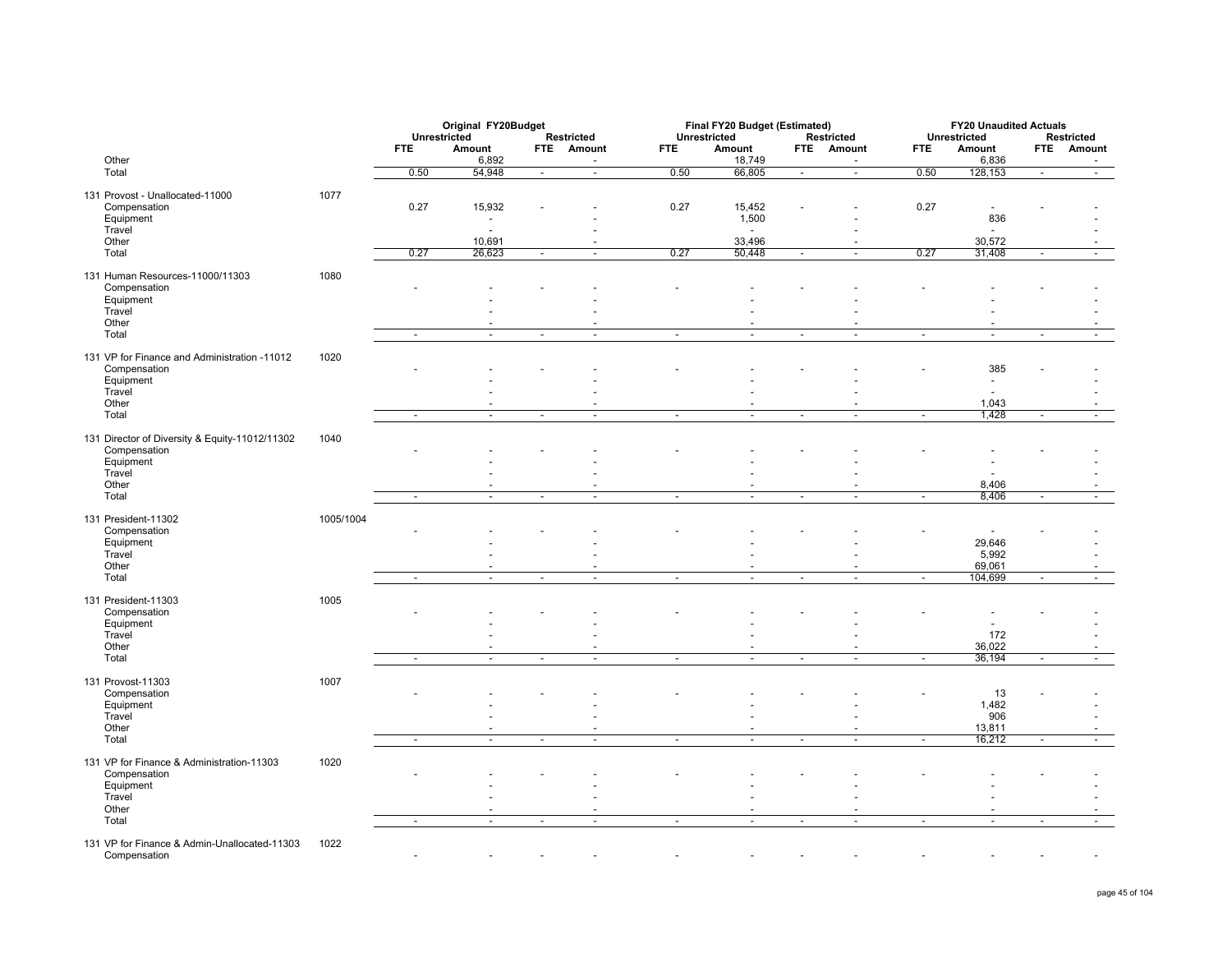|                                |           | Unrestricted | Original FY20Budget |                |                                            |                          | Final FY20 Budget (Estimated)<br>Unrestricted |                          |                          |                          | <b>FY20 Unaudited Actuals</b>    |                          |                                 |
|--------------------------------|-----------|--------------|---------------------|----------------|--------------------------------------------|--------------------------|-----------------------------------------------|--------------------------|--------------------------|--------------------------|----------------------------------|--------------------------|---------------------------------|
|                                |           | <b>FTE</b>   | Amount              |                | <b>Restricted</b><br>FTE Amount            | <b>FTE</b>               | Amount                                        |                          | Restricted<br>FTE Amount | <b>FTE</b>               | Unrestricted<br>Amount           |                          | <b>Restricted</b><br>FTE Amount |
| Equipment                      |           |              |                     |                |                                            |                          |                                               |                          |                          |                          |                                  |                          |                                 |
| Travel                         |           |              |                     |                | $\overline{a}$                             |                          |                                               |                          | $\sim$                   |                          | $\sim$                           |                          |                                 |
| Other                          |           |              | $\blacksquare$      |                | $\overline{\phantom{a}}$                   |                          | $\overline{\phantom{a}}$                      |                          | $\overline{\phantom{a}}$ |                          | 1,174                            |                          |                                 |
| Total                          |           | $\sim$       | $\sim$              | $\sim$         | $\sim$                                     | $\sim$                   | $\blacksquare$                                | $\sim$                   | $\sim$                   | $\sim$                   | 1,174                            | $\sim$                   | $\overline{a}$                  |
| 131 Program Development-41227  | 1009      |              |                     |                |                                            |                          |                                               |                          |                          |                          |                                  |                          |                                 |
| Compensation                   |           |              |                     |                |                                            |                          |                                               |                          |                          |                          |                                  |                          |                                 |
| Equipment                      |           |              |                     |                |                                            |                          |                                               |                          |                          |                          |                                  |                          |                                 |
| Travel<br>Other                |           |              |                     |                |                                            |                          |                                               |                          |                          |                          |                                  |                          | 5,653                           |
| Total                          |           | $\sim$       | $\blacksquare$      | $\sim$         | $\overline{\phantom{a}}$                   | $\sim$                   | $\blacksquare$                                | $\overline{\phantom{a}}$ | $\blacksquare$           | $\tilde{\phantom{a}}$    | $\overline{\phantom{a}}$         | $\overline{\phantom{a}}$ | 5,653                           |
|                                |           |              |                     |                |                                            |                          |                                               |                          |                          |                          |                                  |                          |                                 |
| 131 LANS Investment 2017-41461 | 1005      |              |                     |                |                                            |                          |                                               |                          |                          |                          |                                  |                          |                                 |
| Compensation                   |           |              |                     |                |                                            |                          |                                               |                          |                          |                          |                                  |                          |                                 |
| Equipment                      |           |              |                     |                |                                            |                          |                                               |                          |                          |                          |                                  |                          |                                 |
| Travel<br>Other                |           |              |                     |                |                                            |                          |                                               |                          |                          |                          |                                  |                          |                                 |
| Total                          |           | $\sim$       | $\blacksquare$      | $\blacksquare$ | $\overline{\phantom{a}}$                   | $\blacksquare$           | $\blacksquare$                                | $\overline{\phantom{a}}$ | $\sim$                   | $\blacksquare$           | $\blacksquare$                   | $\sim$                   |                                 |
|                                |           |              |                     |                |                                            |                          |                                               |                          |                          |                          |                                  |                          |                                 |
| 131 LANS Investment 2017-41461 | 1007      |              |                     |                |                                            |                          |                                               |                          |                          |                          |                                  |                          |                                 |
| Compensation                   |           |              |                     |                |                                            |                          |                                               |                          |                          |                          |                                  |                          |                                 |
| Equipment<br>Travel            |           |              |                     |                |                                            |                          |                                               |                          |                          |                          |                                  |                          |                                 |
| Other                          |           |              |                     |                |                                            |                          |                                               |                          |                          |                          |                                  |                          |                                 |
| Total                          |           | $\sim$       | $\sim$              | $\sim$         | $\overline{\phantom{a}}$                   | $\overline{\phantom{a}}$ | $\blacksquare$                                | $\sim$                   | $\sim$                   | $\blacksquare$           | $\omega$                         | $\sim$                   |                                 |
|                                |           |              |                     |                |                                            |                          |                                               |                          |                          |                          |                                  |                          |                                 |
| 132 Business Office-11000      | 4011      |              |                     |                |                                            |                          |                                               |                          |                          | 14.00                    |                                  |                          |                                 |
| Compensation<br>Equipment      |           | 14.00        | 1,154,565           |                |                                            | 14.00                    | 1,064,026<br>2,303                            |                          |                          |                          | 902,161<br>2,303                 |                          |                                 |
| Travel                         |           |              |                     |                |                                            |                          | 1,200                                         |                          |                          |                          | 958                              |                          |                                 |
| Other                          |           |              | 302,702             |                |                                            |                          | 393,827                                       |                          |                          |                          | 378,988                          |                          |                                 |
| Total                          |           | 14.00        | 1,457,267           | $\sim$         | $\overline{\phantom{a}}$                   | 14.00                    | 1,461,356                                     | $\overline{\phantom{a}}$ | $\sim$                   | 14.00                    | 1,284,410                        | $\sim$                   | $\overline{\phantom{a}}$        |
| 132 Grants Management-11000    | 4021      |              |                     |                |                                            |                          |                                               |                          |                          |                          |                                  |                          |                                 |
| Compensation                   |           |              |                     |                |                                            |                          |                                               |                          |                          |                          |                                  |                          |                                 |
| Equipment                      |           |              |                     |                |                                            |                          |                                               |                          |                          |                          |                                  |                          |                                 |
| Travel                         |           |              | 17,592              |                |                                            |                          |                                               |                          |                          |                          |                                  |                          |                                 |
| Total                          |           | $\sim$       | 17,592              | $\sim$         | $\sim$                                     | $\sim$                   | $\blacksquare$                                | $\blacksquare$           | $\sim$                   | $\overline{\phantom{a}}$ | $\sim$                           | $\sim$                   | $\overline{a}$                  |
| 132 Business Office-11012      | 4011      |              |                     |                |                                            |                          |                                               |                          |                          |                          |                                  |                          |                                 |
| Compensation                   |           |              |                     |                |                                            |                          |                                               |                          |                          |                          |                                  |                          |                                 |
| Equipment                      |           |              |                     |                |                                            |                          |                                               |                          |                          |                          |                                  |                          |                                 |
| Travel                         |           |              |                     |                |                                            |                          |                                               |                          |                          |                          |                                  |                          |                                 |
| Other                          |           |              |                     |                | $\overline{\phantom{a}}$                   |                          | ÷                                             |                          |                          |                          | ٠                                |                          |                                 |
| Total                          |           | $\sim$       | $\blacksquare$      | $\sim$         | $\sim$                                     | $\sim$                   | $\overline{\phantom{a}}$                      | $\blacksquare$           | $\sim$                   | $\blacksquare$           | $\blacksquare$                   | $\overline{\phantom{a}}$ | $\sim$                          |
| 133 Campus Security-11000      | 1031/4522 |              |                     |                |                                            |                          |                                               |                          |                          |                          |                                  |                          |                                 |
| Compensation                   |           | 7.00         | 252,757             |                |                                            | 7.00                     | 232,812                                       |                          |                          | 7.00                     | 223,806                          |                          |                                 |
| Equipment                      |           |              | 22,500              |                |                                            |                          | 29,945                                        |                          |                          |                          | 10,050                           |                          |                                 |
| Travel                         |           |              | 82,461              |                |                                            |                          |                                               |                          |                          |                          | $\overline{a}$<br>74,348         |                          |                                 |
| Other<br>Total                 |           | 7.00         | 357,718             | $\sim$         | $\blacksquare$<br>$\overline{\phantom{a}}$ | 7.00                     | 78,228<br>340,985                             | $\sim$                   | $\sim$<br>$\sim$         | 7.00                     | 308,204                          | $\sim$                   | $\blacksquare$                  |
|                                |           |              |                     |                |                                            |                          |                                               |                          |                          |                          |                                  |                          |                                 |
| 133 Risk Management-11000      | 1035      |              |                     |                |                                            |                          |                                               |                          |                          |                          |                                  |                          |                                 |
| Compensation                   |           |              |                     |                |                                            |                          | 20,052                                        |                          |                          |                          | 100,776                          |                          |                                 |
| Equipment                      |           |              |                     |                |                                            |                          | $\overline{\phantom{a}}$<br>$\overline{a}$    |                          |                          |                          | $\blacksquare$<br>$\overline{a}$ |                          |                                 |
| Travel<br>Other                |           |              | 300,500             |                |                                            |                          | 300,420                                       |                          |                          |                          | 302,920                          |                          |                                 |
| Total                          |           | $\sim$       | 300,500             | $\sim$         |                                            |                          | 320,472                                       | $\blacksquare$           | $\blacksquare$           |                          | 403,696                          |                          |                                 |
|                                |           |              |                     |                |                                            |                          |                                               |                          |                          |                          |                                  |                          |                                 |

133 Institutional Research-11000

1060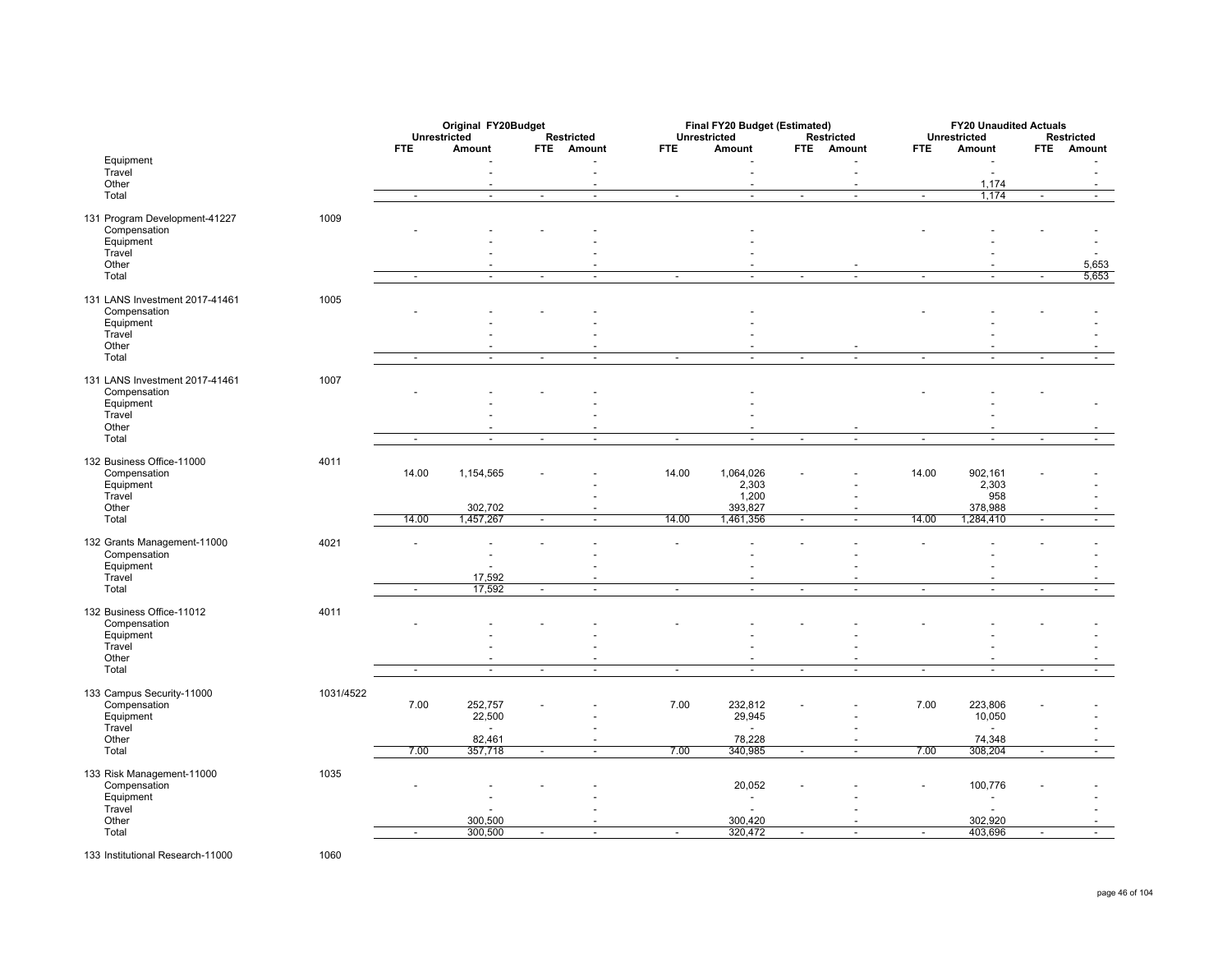|                                            |      |                          | Original FY20Budget |                          |                          |              | Final FY20 Budget (Estimated) |                          |                    |                | <b>FY20 Unaudited Actuals</b>    |                          |                          |
|--------------------------------------------|------|--------------------------|---------------------|--------------------------|--------------------------|--------------|-------------------------------|--------------------------|--------------------|----------------|----------------------------------|--------------------------|--------------------------|
|                                            |      | Unrestricted             |                     |                          | Restricted               | Unrestricted |                               |                          | Restricted         |                | Unrestricted                     |                          | Restricted               |
|                                            |      | <b>FTE</b>               | Amount              |                          | FTE Amount               | <b>FTE</b>   | Amount                        | <b>FTE</b>               | Amount             | <b>FTE</b>     | Amount                           |                          | FTE Amount               |
| Compensation                               |      | 1.00                     | 105,095             | $\overline{\phantom{a}}$ |                          | 1.00         | 105,095                       |                          | 40,051             | 1.00           | 101,376                          |                          |                          |
| Equipment                                  |      |                          |                     |                          |                          |              |                               |                          |                    |                |                                  |                          |                          |
| Travel                                     |      |                          | 240                 |                          |                          |              | 240                           |                          | $\sim$             |                | 76                               |                          |                          |
| Other                                      |      |                          | 10,276              |                          | $\overline{\phantom{a}}$ |              | 10,062                        |                          | $\overline{a}$     |                | 9,958                            |                          | $\overline{\phantom{a}}$ |
| Total                                      |      | 1.00                     | 115,611             | $\overline{a}$           | $\mathbf{r}$             | 1.00         | 115,397                       | $\overline{a}$           | 40,051             | 1.00           | 111,410                          | ÷                        | $\sim$                   |
| 133 Institutional Research-11303           | 1060 |                          |                     |                          |                          |              |                               |                          |                    |                |                                  |                          |                          |
| Compensation                               |      |                          |                     |                          |                          |              |                               |                          |                    |                |                                  |                          |                          |
| Equipment                                  |      |                          |                     |                          |                          |              |                               |                          |                    |                |                                  |                          |                          |
| Travel                                     |      |                          |                     |                          |                          |              |                               |                          |                    |                |                                  |                          |                          |
| Other                                      |      |                          |                     |                          |                          |              |                               |                          |                    |                |                                  |                          |                          |
| Total                                      |      | $\overline{\phantom{a}}$ | $\sim$              | $\sim$                   |                          | ÷,           | $\sim$                        | $\blacksquare$           | $\sim$             | $\overline{a}$ | $\overline{\phantom{a}}$         | $\blacksquare$           |                          |
|                                            |      |                          |                     |                          |                          |              |                               |                          |                    |                |                                  |                          |                          |
| 133 Human Resources-11000                  | 1080 |                          |                     |                          |                          |              |                               |                          |                    |                |                                  |                          |                          |
| Compensation                               |      | 3.00                     | 235,187             |                          |                          | 3.00         | 181,187                       |                          |                    | 3.00           | 123,139                          |                          |                          |
| Equipment                                  |      |                          |                     |                          |                          |              |                               |                          |                    |                |                                  |                          |                          |
| Travel                                     |      |                          | 100                 |                          |                          |              | 100                           |                          |                    |                |                                  |                          |                          |
| Other                                      |      |                          | 52,217              |                          |                          |              | 58,168                        |                          |                    |                | 47,608                           |                          |                          |
| Total                                      |      | 3.00                     | 287,504             | $\overline{\phantom{a}}$ | $\sim$                   | 3.00         | 239,455                       | $\overline{\phantom{a}}$ | $\blacksquare$     | 3.00           | 170,747                          | $\sim$                   | $\overline{\phantom{a}}$ |
|                                            |      |                          |                     |                          |                          |              |                               |                          |                    |                |                                  |                          |                          |
| 133 Human Resources-11303<br>Compensation  | 1080 |                          |                     |                          |                          |              |                               |                          |                    |                |                                  |                          |                          |
| Equipment                                  |      |                          |                     |                          |                          |              |                               |                          |                    |                |                                  |                          |                          |
| Travel                                     |      |                          |                     |                          |                          |              |                               |                          |                    |                |                                  |                          |                          |
| Other                                      |      |                          |                     |                          |                          |              |                               |                          |                    |                |                                  |                          |                          |
| Total                                      |      | $\sim$                   | $\sim$              | $\sim$                   | $\sim$                   | $\sim$       | $\sim$                        | $\sim$                   | $\sim$             | $\overline{a}$ | $\overline{\phantom{a}}$         | in 1919.                 | $\sim$                   |
|                                            |      |                          |                     |                          |                          |              |                               |                          |                    |                |                                  |                          |                          |
| 133 NNMC Labor Relations Board-11301       | 1090 |                          |                     |                          |                          |              |                               |                          |                    |                |                                  |                          |                          |
| Compensation                               |      |                          |                     |                          |                          |              |                               |                          |                    |                |                                  |                          |                          |
| Equipment                                  |      |                          |                     |                          |                          |              |                               |                          |                    |                |                                  |                          |                          |
| Travel                                     |      |                          | 500                 |                          |                          |              |                               |                          |                    |                |                                  |                          |                          |
| Other                                      |      |                          | 4,500               |                          |                          |              | ÷                             |                          |                    |                |                                  |                          |                          |
| Total                                      |      | Ξ                        | 5,000               | Ξ                        | $\overline{\phantom{a}}$ | Ξ            | Ξ                             | Ξ                        | τ                  | Ξ              | Ξ                                | $\overline{\phantom{a}}$ | $\sim$                   |
|                                            |      |                          |                     |                          |                          |              |                               |                          |                    |                |                                  |                          |                          |
|                                            |      |                          |                     |                          |                          |              |                               |                          |                    |                |                                  |                          |                          |
| 133 RDC-Workforce/Education Training-41466 | 1007 |                          |                     |                          |                          |              |                               |                          |                    |                |                                  |                          |                          |
| Compensation                               |      |                          |                     |                          |                          |              |                               |                          |                    |                |                                  |                          |                          |
| Equipment                                  |      |                          |                     |                          |                          |              |                               |                          |                    |                |                                  |                          |                          |
| Travel                                     |      |                          |                     |                          |                          |              |                               |                          |                    |                |                                  |                          |                          |
| Other<br>Total                             |      | $\overline{a}$           | $\sim$              | $\overline{a}$           |                          |              | $\sim$                        | $\sim$                   | $\sim$             | ÷,             | $\sim$                           |                          | 40,050<br>40,050         |
|                                            |      |                          |                     |                          |                          | $\sim$       |                               |                          |                    |                |                                  |                          |                          |
| 133 ECMC Foundation-PPCoE-41465            | 2620 |                          |                     |                          |                          |              |                               |                          |                    |                |                                  |                          |                          |
| Compensation                               |      |                          |                     |                          |                          |              |                               |                          |                    |                |                                  |                          | 571                      |
| Equipment                                  |      |                          |                     |                          |                          |              |                               |                          |                    |                |                                  |                          |                          |
| Travel                                     |      |                          |                     |                          |                          |              |                               |                          |                    |                |                                  |                          |                          |
| Other                                      |      |                          |                     |                          |                          |              |                               |                          |                    |                |                                  |                          |                          |
| Total                                      |      | $\sim$                   | $\blacksquare$      | $\sim$                   | $\overline{\phantom{a}}$ | $\sim$       | $\blacksquare$                | $\sim$                   | $\sim$             | $\sim$         | $\sim$                           | $\sim$                   | 571                      |
|                                            |      |                          |                     |                          |                          |              |                               |                          |                    |                |                                  |                          |                          |
| 133 Work Study-42529                       | 3053 |                          |                     |                          |                          |              |                               |                          |                    |                |                                  |                          |                          |
| Compensation                               |      |                          |                     |                          |                          |              |                               |                          |                    |                |                                  |                          | 2,339                    |
| Equipment                                  |      |                          |                     |                          |                          |              |                               |                          |                    |                |                                  |                          | $\overline{\phantom{a}}$ |
| Travel                                     |      |                          |                     |                          |                          |              |                               |                          |                    |                |                                  |                          |                          |
| Other                                      |      | $\sim$                   | ÷<br>$\blacksquare$ | $\sim$                   | $\sim$                   | $\sim$       | $\sim$<br>$\blacksquare$      | $\sim$                   | $\sim$<br>$\omega$ | ÷              | $\overline{a}$<br>$\blacksquare$ | $\sim$                   | $\sim$<br>2,339          |
| Total                                      |      |                          |                     |                          |                          |              |                               |                          |                    |                |                                  |                          |                          |
| 134 VP for Finance and Admin-Unallocated   | 1022 |                          |                     |                          |                          |              |                               |                          |                    |                |                                  |                          |                          |
| Compensation                               |      |                          | 6,030               |                          |                          |              | 5,000                         |                          |                    |                |                                  |                          |                          |
| Equipment                                  |      |                          |                     |                          |                          |              |                               |                          |                    |                |                                  |                          |                          |
| Travel                                     |      |                          |                     |                          |                          |              |                               |                          |                    |                |                                  |                          |                          |
| Other                                      |      |                          |                     |                          |                          |              |                               |                          |                    |                |                                  |                          |                          |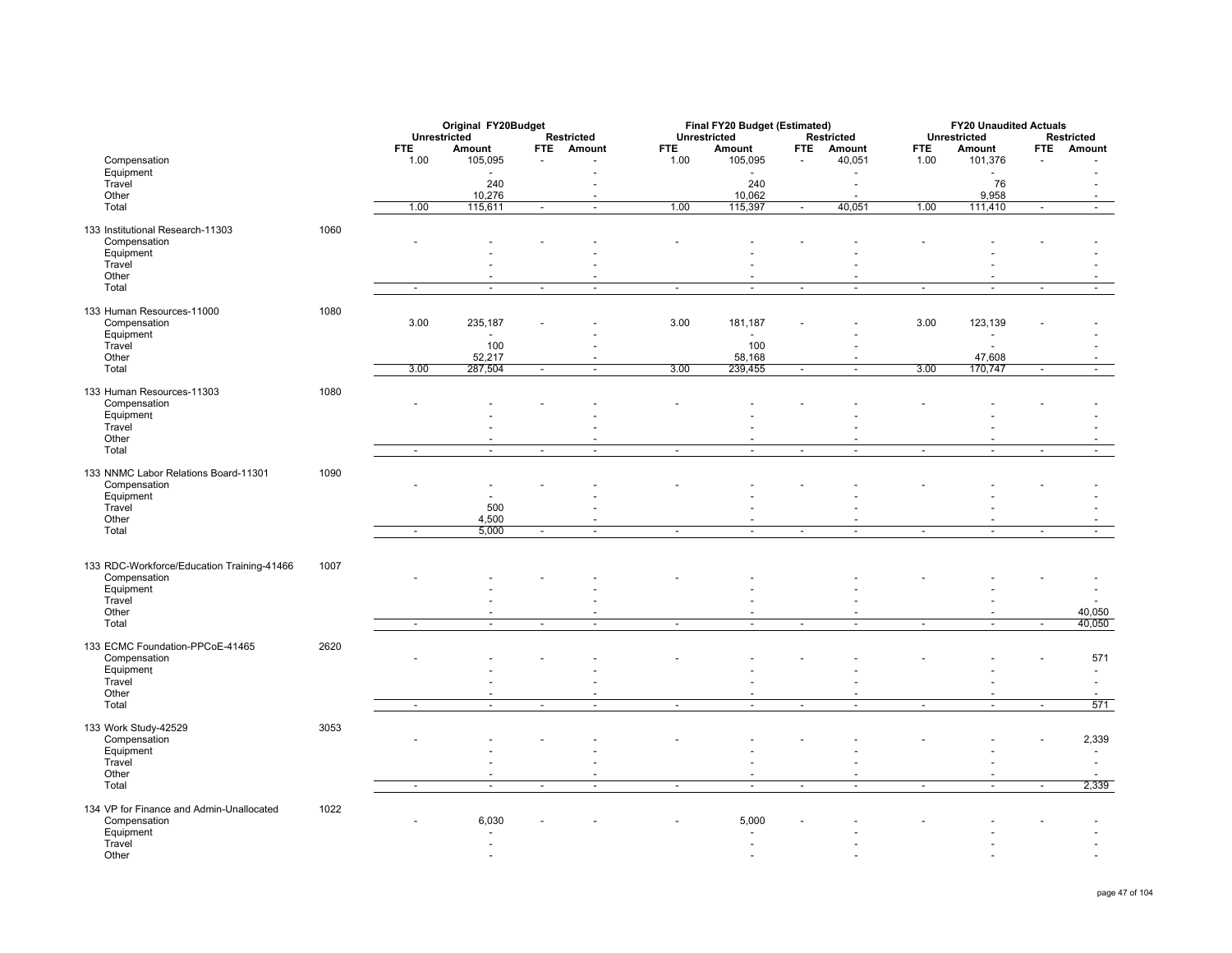|                                |      | Original FY20Budget<br>Unrestricted |                          |            |                          |                | Final FY20 Budget (Estimated) |                          |                          |                          | <b>FY20 Unaudited Actuals</b> |                          |                          |
|--------------------------------|------|-------------------------------------|--------------------------|------------|--------------------------|----------------|-------------------------------|--------------------------|--------------------------|--------------------------|-------------------------------|--------------------------|--------------------------|
|                                |      |                                     |                          |            | <b>Restricted</b>        |                | Unrestricted                  |                          | <b>Restricted</b>        |                          | <b>Unrestricted</b>           |                          | <b>Restricted</b>        |
|                                |      | <b>FTE</b>                          | Amount                   | <b>FTE</b> | Amount                   | <b>FTE</b>     | Amount                        |                          | FTE Amount               | <b>FTE</b>               | Amount                        | <b>FTE</b>               | <b>Amount</b>            |
| Total                          |      | $\sim$                              | 6,030                    | $\sim$     |                          | $\sim$         | 5,000                         | $\overline{\phantom{a}}$ | $\blacksquare$           | $\sim$                   |                               | $\sim$                   | $\sim$                   |
| 134 Gifts Office               | 1070 |                                     |                          |            |                          |                |                               |                          |                          |                          |                               |                          |                          |
| Compensation                   |      | 1.00                                | 88,900                   |            |                          | 1.00           | 88,900                        |                          |                          | 1.00                     | 59,211                        |                          |                          |
| Equipment                      |      |                                     |                          |            |                          |                |                               |                          |                          |                          |                               |                          |                          |
| Travel                         |      |                                     |                          |            |                          |                |                               |                          |                          |                          |                               |                          |                          |
| Other                          |      |                                     | $\overline{\phantom{a}}$ |            |                          |                |                               |                          |                          |                          |                               |                          |                          |
| Total                          |      | 1.00                                | 88,900                   | $\sim$     | $\overline{\phantom{a}}$ | 1.00           | 88,900                        | $\overline{\phantom{a}}$ | $\blacksquare$           | 1.00                     | 59,211                        | $\blacksquare$           |                          |
| 134 Communications-11000/11302 | 4202 |                                     |                          |            |                          |                |                               |                          |                          |                          |                               |                          |                          |
| Compensation                   |      | 2.33                                | 193,361                  |            |                          | 2.33           | 196,361                       |                          |                          | 2.33                     | 173,792                       |                          |                          |
| Equipment                      |      |                                     | $\overline{\phantom{a}}$ |            |                          |                | $\overline{\phantom{a}}$      |                          | ٠                        |                          |                               |                          |                          |
| Travel                         |      |                                     |                          |            |                          |                |                               |                          |                          |                          |                               |                          |                          |
| Other                          |      |                                     | 160,104                  |            |                          |                | 193,805                       |                          | $\blacksquare$           |                          | 149,391                       |                          |                          |
| Total                          |      | 2.33                                | 353,465                  | $\sim$     | $\overline{\phantom{a}}$ | 2.33           | 390,166                       | $\overline{\phantom{a}}$ | $\sim$                   | 2.33                     | 323,183                       | $\sim$                   | $\sim$                   |
| 134 Foundation-11000           | 4206 |                                     |                          |            |                          |                |                               |                          |                          |                          |                               |                          |                          |
| Compensation                   |      |                                     |                          |            |                          |                |                               |                          |                          |                          |                               |                          |                          |
| Equipment                      |      |                                     |                          |            |                          |                |                               |                          |                          |                          |                               |                          |                          |
| Travel                         |      |                                     |                          |            |                          |                |                               |                          |                          |                          |                               |                          |                          |
| Other                          |      |                                     |                          |            |                          |                |                               |                          |                          |                          |                               |                          |                          |
| Total                          |      | $\sim$                              | $\overline{\phantom{a}}$ | $\sim$     | $\overline{\phantom{a}}$ | $\sim$         | $\sim$                        | $\overline{\phantom{a}}$ | $\sim$                   | $\sim$                   | $\sim$                        | $\sim$                   | $\sim$                   |
| 134 UNM Los Alamos             | 3449 |                                     |                          |            |                          |                |                               |                          |                          |                          |                               |                          |                          |
| Compensation                   |      |                                     |                          |            |                          |                |                               |                          |                          |                          |                               |                          |                          |
| Equipment                      |      |                                     |                          |            |                          |                |                               |                          |                          |                          |                               |                          |                          |
| Travel                         |      |                                     |                          |            |                          |                |                               |                          |                          |                          |                               |                          |                          |
| Other                          |      |                                     |                          |            |                          |                |                               |                          | $\overline{\phantom{a}}$ |                          |                               |                          |                          |
| Total                          |      | $\sim$                              | $\blacksquare$           | $\sim$     | $\overline{\phantom{a}}$ | $\sim$         | $\sim$                        | $\overline{\phantom{a}}$ | $\sim$                   | $\sim$                   | $\overline{\phantom{a}}$      | $\sim$                   | $\sim$                   |
| 134 Santa Fe Community College | 3450 |                                     |                          |            |                          |                |                               |                          |                          |                          |                               |                          |                          |
| Compensation                   |      |                                     |                          |            |                          |                |                               |                          |                          |                          |                               |                          |                          |
| Equipment                      |      |                                     |                          |            |                          |                |                               |                          |                          |                          |                               |                          |                          |
| Travel                         |      |                                     |                          |            |                          |                |                               |                          |                          |                          |                               |                          |                          |
| Other                          |      |                                     |                          |            |                          |                |                               |                          |                          |                          |                               |                          |                          |
| Total                          |      | $\overline{\phantom{a}}$            | $\sim$                   | $\sim$     | $\tilde{\phantom{a}}$    | $\blacksquare$ | $\sim$                        | $\overline{\phantom{a}}$ | $\blacksquare$           | $\overline{\phantom{a}}$ | $\blacksquare$                | $\overline{\phantom{a}}$ | $\overline{\phantom{a}}$ |
| 134 Title V CASSA-41104        | 2815 |                                     |                          |            |                          |                |                               |                          |                          |                          |                               |                          |                          |
| Compensation                   |      |                                     |                          |            |                          |                |                               |                          |                          |                          |                               |                          |                          |
| Equipment                      |      |                                     |                          |            |                          |                |                               |                          |                          |                          |                               |                          | 11,465                   |
| Travel                         |      |                                     |                          |            |                          |                |                               |                          |                          |                          |                               |                          |                          |
| Other<br>Total                 |      |                                     |                          | $\sim$     | $\sim$                   |                | $\blacksquare$                |                          |                          |                          | $\sim$                        | $\sim$                   | 785<br>12,250            |
|                                |      | $\sim$                              | $\blacksquare$           |            |                          | $\blacksquare$ |                               | $\overline{\phantom{a}}$ | $\blacksquare$           | $\overline{\phantom{a}}$ |                               |                          |                          |
| 134 Canal Seis-41452           | 4208 |                                     |                          |            |                          |                |                               |                          |                          |                          |                               |                          |                          |
| Compensation                   |      |                                     |                          |            |                          |                |                               |                          |                          |                          |                               |                          |                          |
| Equipment                      |      |                                     |                          |            |                          |                |                               |                          |                          |                          |                               |                          |                          |
| Travel                         |      |                                     |                          |            |                          |                |                               |                          |                          |                          |                               |                          |                          |
| Other<br>Total                 |      |                                     | $\blacksquare$           |            | $\overline{\phantom{a}}$ |                | $\sim$                        |                          | $\sim$                   | $\overline{\phantom{a}}$ | $\sim$                        |                          | $\overline{\phantom{a}}$ |
|                                |      | $\sim$                              |                          | $\sim$     |                          | $\sim$         |                               | $\overline{\phantom{a}}$ |                          |                          |                               | $\sim$                   |                          |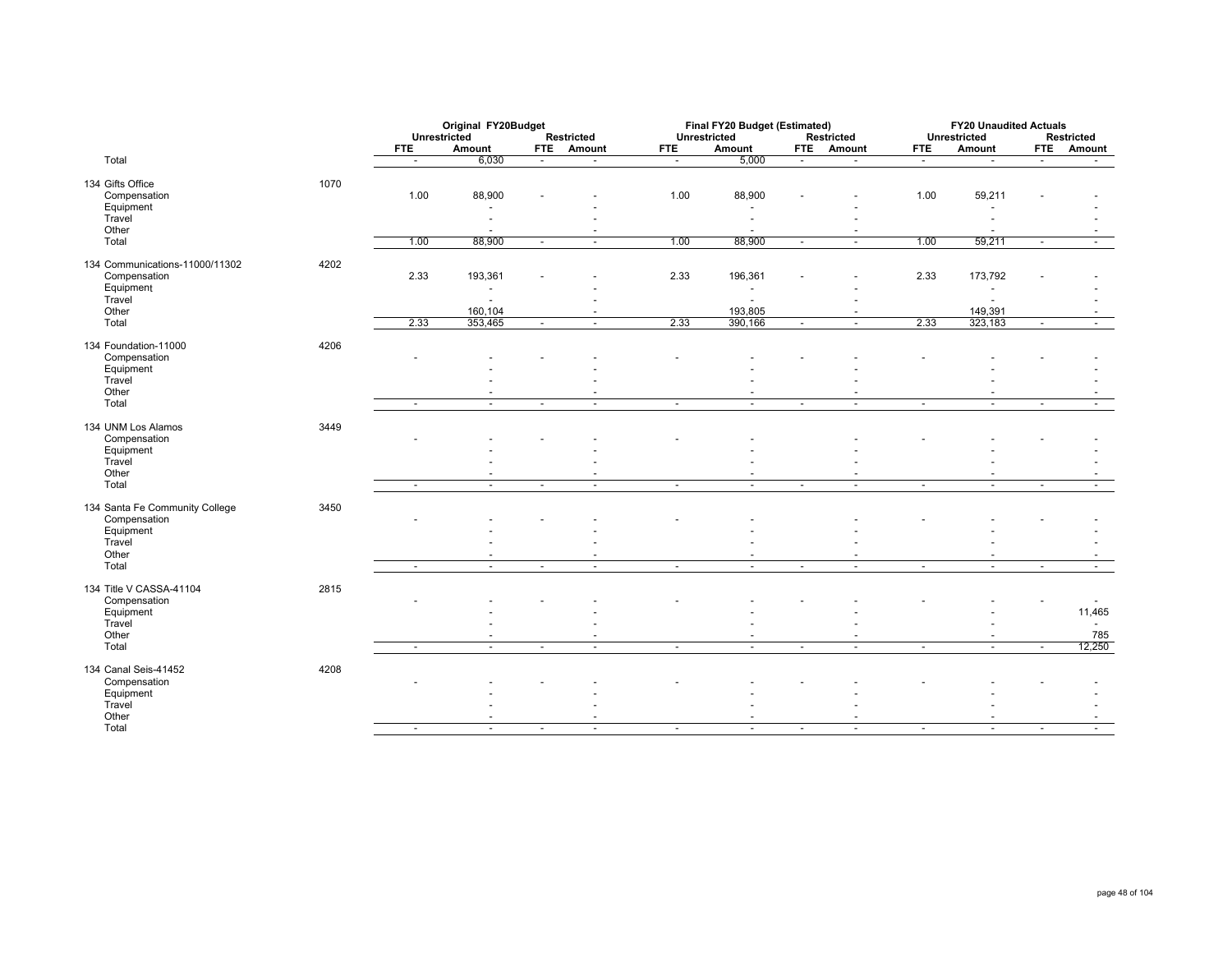### **NORTHERN NEW MEXICO COLLEGEEXHIBIT 14\_EXPENDITURES FOR OPERATION & MAINTENANCE OF PLANT**

|                                          |      |       | Original FY20Budget      |                          |                   |       | <b>Final FY20 Budget (Estimated)</b> |                          |                   |                          | <b>FY20 Unaudited Actuals</b> |            |                          |
|------------------------------------------|------|-------|--------------------------|--------------------------|-------------------|-------|--------------------------------------|--------------------------|-------------------|--------------------------|-------------------------------|------------|--------------------------|
|                                          |      |       | <b>Unrestricted</b>      |                          | <b>Restricted</b> |       | Unrestricted                         |                          | <b>Restricted</b> |                          | Unrestricted                  |            | <b>Restricted</b>        |
|                                          |      | FTE.  | Amount                   | FTE.                     | Amount            | FTE.  | Amount                               | <b>FTE</b>               | Amount            | FTE.                     | Amount                        | <b>FTE</b> | Amount                   |
| <b>EXPENDITURES</b>                      |      |       |                          |                          |                   |       |                                      |                          |                   |                          |                               |            |                          |
| Total by program                         |      |       |                          |                          |                   |       |                                      |                          |                   |                          |                               |            |                          |
| Operations & Maintenance                 | 141  | 21.50 | 1,937,442                |                          |                   | 21.50 | 1,919,196                            |                          | 4,958             | 21.50                    | 1,763,598                     |            | 767                      |
| TOTAL EXPENDITURES                       |      | 21.50 | 1,937,442                |                          |                   | 21.50 | 1,919,196                            |                          | 4,958             | 21.50                    | 1,763,598                     |            | 767                      |
|                                          |      |       |                          |                          |                   |       |                                      |                          |                   |                          |                               |            |                          |
| Program 141                              |      |       |                          |                          |                   |       |                                      |                          |                   |                          |                               |            |                          |
| 11000 Espanola Operation & Mainteı 4521  |      | 19.90 | 1,720,870                | $\overline{\phantom{0}}$ |                   | 19.90 | 1,706,300                            | $\overline{\phantom{0}}$ |                   | 19.90                    | 1,586,573                     |            | $\overline{\phantom{0}}$ |
| 11000 El Rito Operation & Maintenar 4522 |      | 1.60  | 216.572                  | $\overline{\phantom{0}}$ |                   | 1.60  | 212.896                              | $\overline{\phantom{0}}$ | 4.373             | 1.60                     | 177.025                       |            | 284                      |
| 11000 Human Resources                    | 4801 |       | $\overline{\phantom{a}}$ | $\overline{\phantom{a}}$ |                   | ۰     | $\overline{\phantom{0}}$             |                          | 585               | $\overline{\phantom{a}}$ | $\overline{\phantom{a}}$      |            | 483                      |
| 141 Total                                |      | 21.50 | 1.937.442                |                          |                   | 21.50 | 1.919.196                            | $\overline{\phantom{a}}$ | 4.958             | 21.50                    | 1,763,598                     |            | 767                      |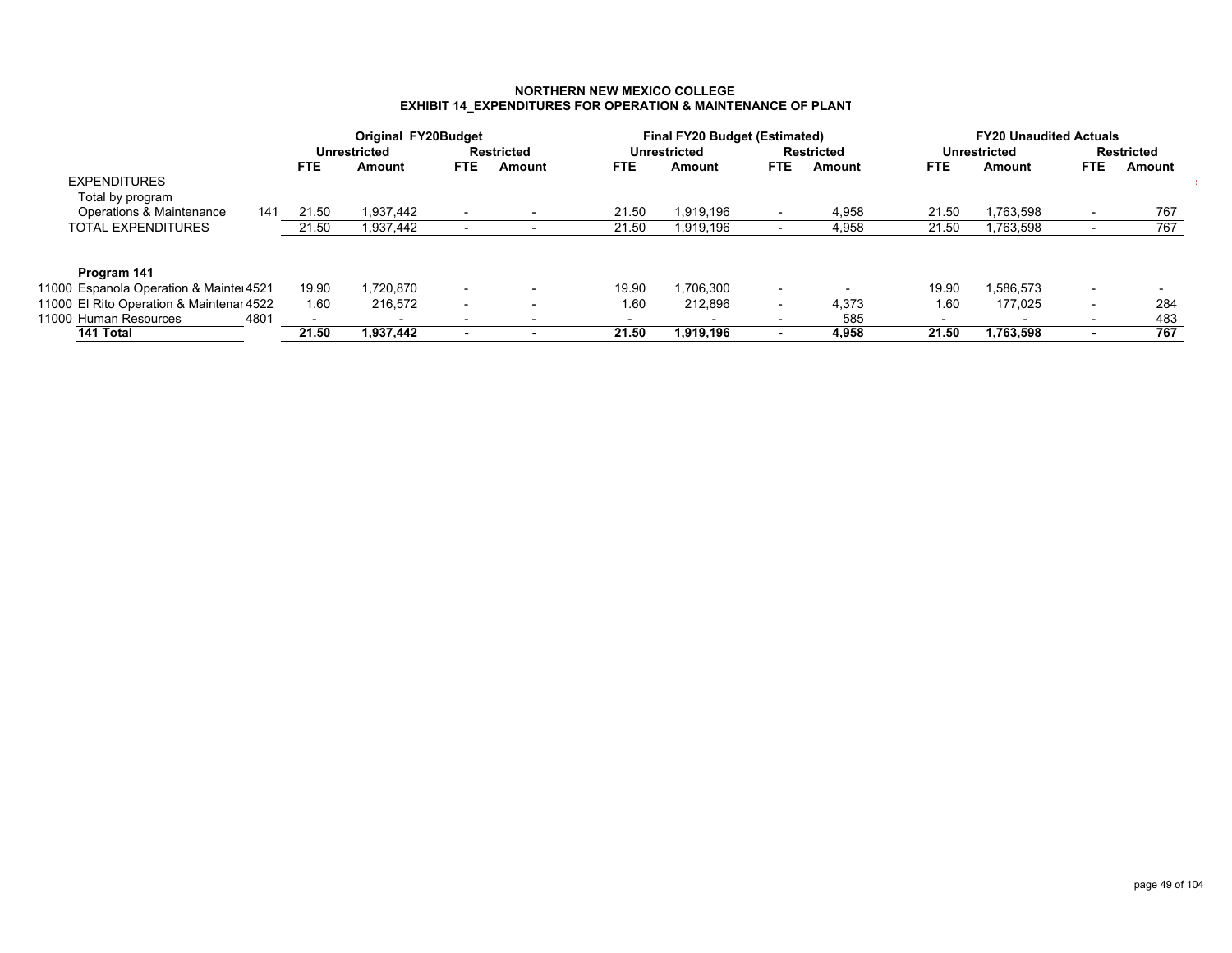# **NORTHERN NEW MEXICO COLLEGEEXHIBIT 14\_EXPENDITURES FOR OPERATION & MAINTENANCE OF PLANT**

|                                          |      |            | <b>Original FY20Budget</b><br><b>Unrestricted</b> |                | <b>Restricted</b> |                | <b>Final FY20 Budget (Estimated)</b><br><b>Unrestricted</b> |                | <b>Restricted</b> |            | <b>FY20 Unaudited Actuals</b><br><b>Unrestricted</b> |                              | <b>Restricted</b> |
|------------------------------------------|------|------------|---------------------------------------------------|----------------|-------------------|----------------|-------------------------------------------------------------|----------------|-------------------|------------|------------------------------------------------------|------------------------------|-------------------|
| <b>EXPENDITURES</b>                      |      | <b>FTE</b> | <b>Amount</b>                                     | FTE            | <b>Amount</b>     | <b>FTE</b>     | <b>Amount</b>                                               | FTE            | <b>Amount</b>     | <b>FTE</b> | <b>Amount</b>                                        | <b>FTE</b>                   | <b>Amount</b>     |
| Compensation                             |      | 21.50      | 915,778                                           |                |                   | 21.50          | 915,778                                                     | $\blacksquare$ | 585               | 21.50      | 875,534                                              | $\qquad \qquad \blacksquare$ | 483               |
| Equipment                                |      |            | 11,000                                            |                |                   | $\blacksquare$ | 530                                                         |                |                   |            | 530                                                  |                              |                   |
| <b>Travel</b>                            |      |            |                                                   |                |                   |                | $\blacksquare$                                              |                | $\blacksquare$    |            | $\sim$                                               |                              |                   |
| Other                                    |      |            | 1,010,664                                         |                |                   |                | 1,002,888                                                   |                | 4,373             |            | 887,534                                              |                              | 284               |
| <b>TOTAL EXPENDITURES</b>                |      | 21.50      | 1,937,442                                         |                |                   | 21.50          | 1,919,196                                                   |                | 4,958             | 21.50      | 1,763,598                                            | $\blacksquare$               | 767               |
| O&M - Espanola                           | 4521 |            |                                                   |                |                   |                |                                                             |                |                   |            |                                                      |                              |                   |
| <b>EXPENDITURES</b>                      |      |            |                                                   |                |                   |                |                                                             |                |                   |            |                                                      |                              |                   |
| Compensation                             |      | 19.90      | 857,883                                           |                |                   | 19.90          | 857,883                                                     |                |                   | 19.90      | 808,047                                              |                              |                   |
| Equipment                                |      |            | 11,000                                            |                |                   |                | 530                                                         |                |                   |            | 530                                                  |                              |                   |
| <b>Travel</b>                            |      |            |                                                   |                |                   |                |                                                             |                |                   |            |                                                      |                              |                   |
| Other                                    |      |            | 851,987                                           |                |                   |                | 847,887                                                     |                |                   |            | 777,996                                              |                              |                   |
| Total                                    |      | 19.90      | 1,720,870                                         | $\blacksquare$ |                   | 19.90          | 1,706,300                                                   | $\sim$         |                   | 19.90      | 1,586,573                                            | $\blacksquare$               |                   |
| O&M - El Rito<br><b>EXPENDITURES</b>     | 4522 |            |                                                   |                |                   |                |                                                             |                |                   |            |                                                      |                              |                   |
| Compensation                             |      | 1.60       | 57,895                                            |                |                   | 1.60           | 57,895                                                      |                |                   | 1.60       | 67,487                                               |                              |                   |
| Equipment                                |      |            |                                                   |                |                   |                |                                                             |                |                   |            |                                                      |                              |                   |
| <b>Travel</b>                            |      |            |                                                   |                |                   |                |                                                             |                |                   |            |                                                      |                              |                   |
| Other                                    |      |            | 158,677                                           |                |                   |                | 155,001                                                     |                | 4,373             |            | 109,538                                              |                              | 284               |
| Total                                    |      | 1.60       | 216,572                                           | $\blacksquare$ | $\mathbf{r}$      | 1.60           | 212,896                                                     | $\sim$         | 4,373             | 1.60       | 177,025                                              | $\blacksquare$               | 284               |
| Federal Workstudy<br><b>EXPENDITURES</b> | 4801 |            |                                                   |                |                   |                |                                                             |                |                   |            |                                                      |                              |                   |
| Compensation                             |      |            |                                                   |                |                   |                |                                                             |                | 585               |            |                                                      |                              | 483               |
| Equipment                                |      |            |                                                   |                |                   |                |                                                             |                |                   |            |                                                      |                              |                   |
| <b>Travel</b>                            |      |            |                                                   |                |                   |                |                                                             |                |                   |            |                                                      |                              |                   |
| Other                                    |      |            |                                                   |                |                   |                |                                                             |                |                   |            |                                                      |                              |                   |
| Total                                    |      |            |                                                   | $\blacksquare$ |                   | ۰              |                                                             | $\blacksquare$ | 585               |            |                                                      | $\blacksquare$               | 483               |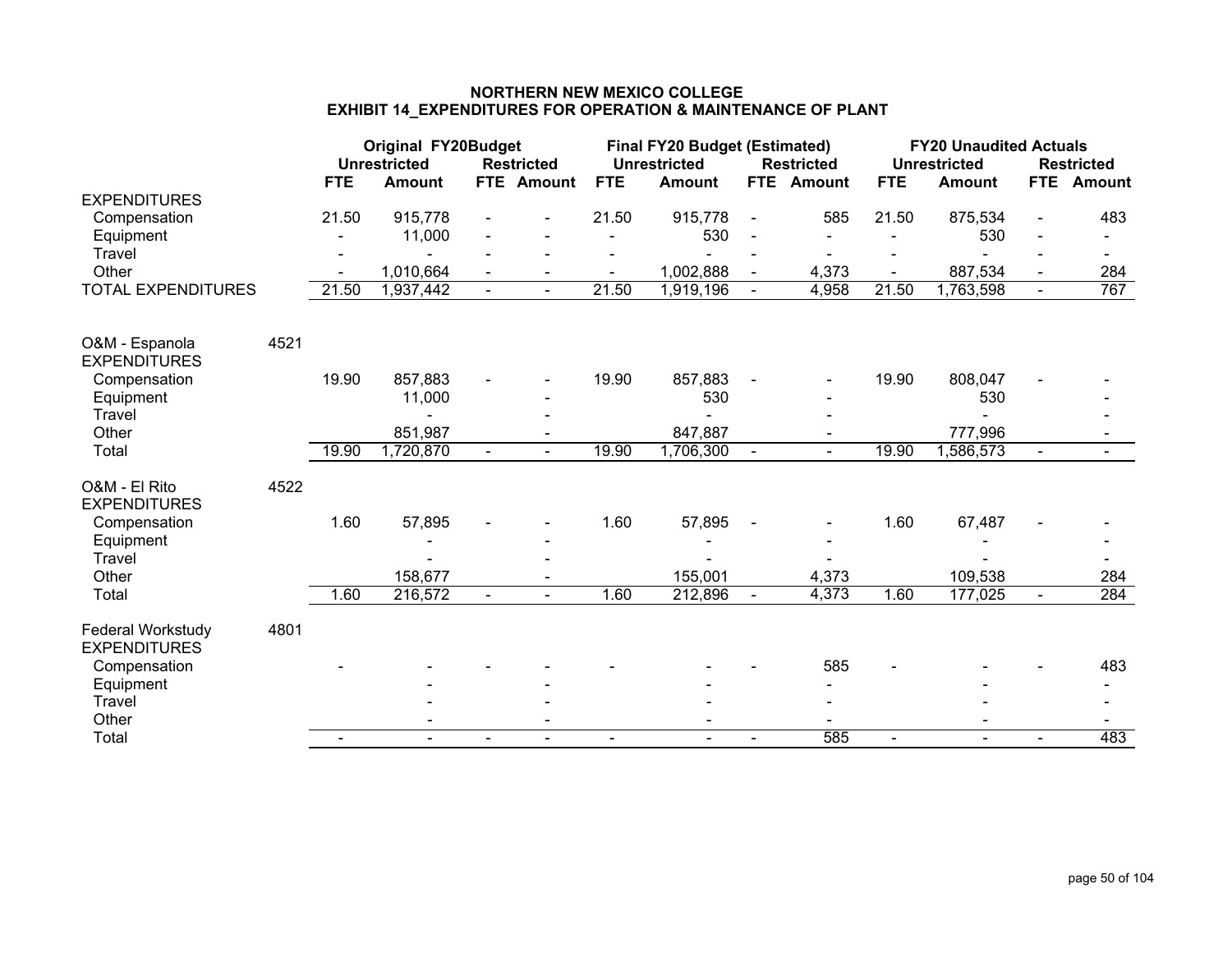### **NORTHERN NEW MEXICO COLLEGEEXHIBIT 15\_STUDENT SOCIAL AND CULTURAL ACTIVITIES**

|                               |                  |            | <b>Unrestricted</b> | <b>Original FY20Budget</b> | <b>Restricted</b>        |            | <b>Final FY20 Budget (Estimated)</b><br><b>Unrestricted</b> |                          | <b>Restricted</b>        |            | <b>FY20 Unaudited Actuals</b><br><b>Unrestricted</b> |            | <b>Restricted</b> |
|-------------------------------|------------------|------------|---------------------|----------------------------|--------------------------|------------|-------------------------------------------------------------|--------------------------|--------------------------|------------|------------------------------------------------------|------------|-------------------|
|                               |                  | <b>FTE</b> | Amount              | <b>FTE</b>                 | Amount                   | <b>FTE</b> | Amount                                                      | <b>FTE</b>               | Amount                   | <b>FTE</b> | Amount                                               | <b>FTE</b> | Amount            |
| <b>REVENUES</b>               |                  |            |                     |                            |                          |            |                                                             |                          |                          |            |                                                      |            |                   |
|                               | Fees             |            | 74,925              |                            |                          |            | 74,925                                                      |                          |                          |            | 77,468                                               |            |                   |
|                               | Sales & Services |            |                     |                            |                          |            |                                                             |                          |                          |            |                                                      |            |                   |
|                               | Other            |            | 8,810               |                            |                          |            | 13,843                                                      |                          |                          |            | 7,685                                                |            |                   |
| <b>TOTAL REVENUES</b>         |                  |            | 83,735              |                            |                          |            | 88,768                                                      |                          |                          |            | 85,153                                               |            |                   |
| <b>BEGINNING BALANCE</b>      |                  |            | 3,086               |                            |                          |            | 3,086                                                       |                          |                          |            |                                                      |            |                   |
| <b>TOTAL AVAILABLE</b>        |                  |            | 86,821              |                            | $\blacksquare$           |            | 91,854                                                      |                          |                          |            | 85,153                                               |            |                   |
| <b>EXPENDITURES</b>           |                  |            |                     |                            |                          |            |                                                             |                          |                          |            |                                                      |            |                   |
|                               | Compensation     | 1.00       | 53,615              | $\overline{\phantom{0}}$   |                          | 1.00       | 58,615                                                      | $\blacksquare$           |                          | 1.00       | 39,913                                               |            |                   |
|                               | Equipment        |            |                     |                            |                          |            |                                                             |                          |                          |            |                                                      |            |                   |
|                               | Travel           |            |                     |                            |                          |            |                                                             |                          |                          |            |                                                      |            |                   |
|                               | Other            |            | 45,120              |                            |                          |            | 45,153                                                      |                          |                          |            | 26,165                                               |            |                   |
| <b>TOTAL EXPENDITURES</b>     |                  | 1.00       | 98,735              | $\blacksquare$             | $\overline{\phantom{0}}$ | 1.00       | 103,768                                                     | $\overline{\phantom{a}}$ |                          | 1.00       | 66,078                                               |            |                   |
| TRANSFERS                     |                  |            |                     |                            |                          |            |                                                             |                          |                          |            |                                                      |            |                   |
|                               | Transfers In     |            | 15,000              |                            |                          |            | 15,000                                                      |                          |                          |            | 6,351                                                |            |                   |
|                               | Transfers (Out)  |            |                     |                            |                          |            |                                                             |                          |                          |            |                                                      |            |                   |
| <b>TOTAL TRANSFERS</b>        |                  |            | 15,000              |                            | $\blacksquare$           |            | 15,000                                                      |                          | $\overline{\phantom{a}}$ |            | 6,351                                                |            |                   |
| <b>ENDING BALANCE</b>         |                  |            | 3,086               |                            | $\blacksquare$           |            | 3,086                                                       |                          | $\overline{\phantom{a}}$ |            | 25,426                                               |            | $\sim$            |
| TOTAL EXPENDITURES, TRANSFERS |                  |            |                     |                            |                          |            |                                                             |                          |                          |            |                                                      |            |                   |
|                               | & ENDING BALANCE |            | 86,821              |                            |                          |            | 91,854                                                      |                          |                          |            | 85,153                                               |            |                   |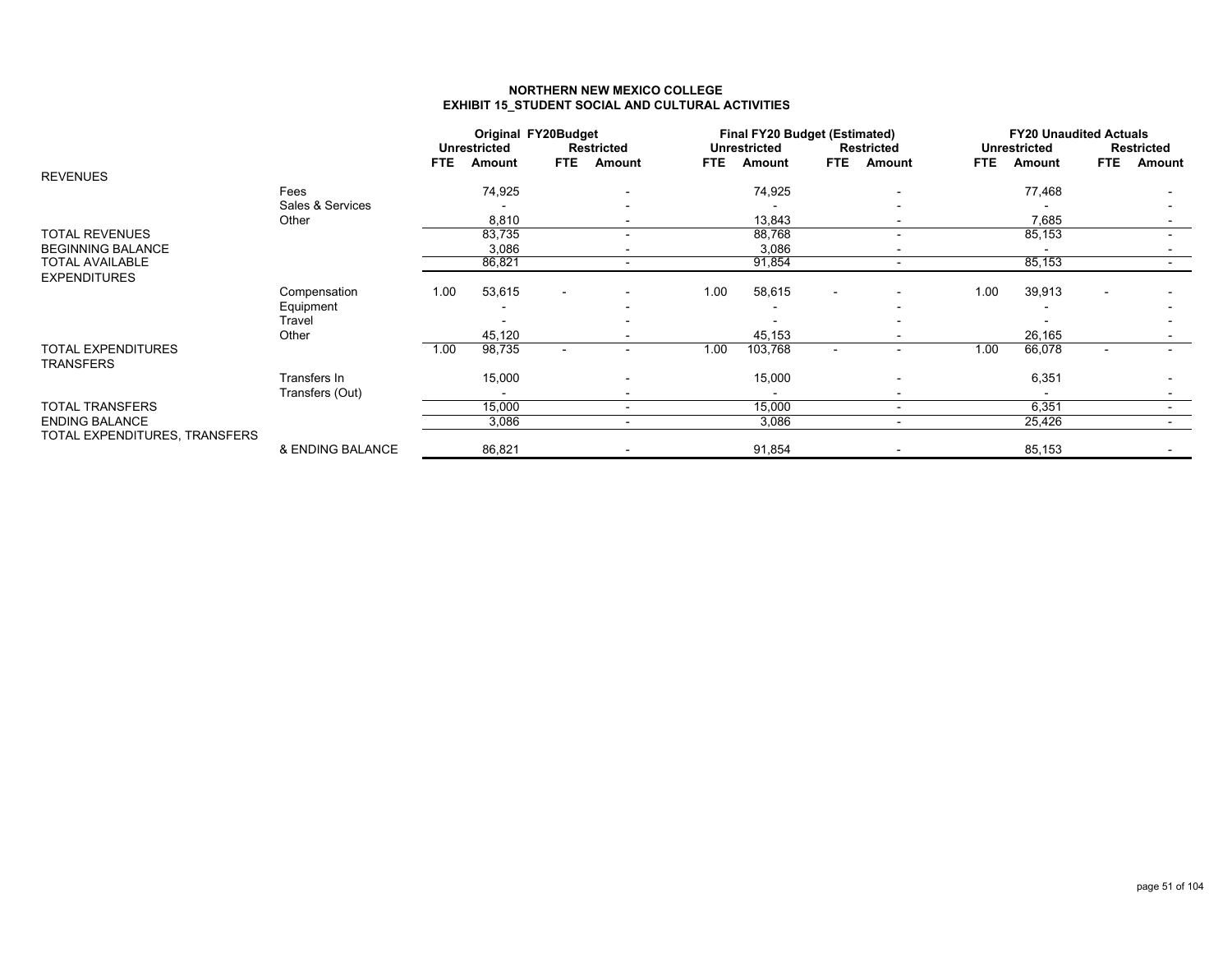### **NORTHERN NEW MEXICO COLLEGEEXHIBIT 15\_STUDENT SOCIAL AND CULTURAL ACTIVITIES**

|                                                   |                  |      | Original FY20Budget<br><b>Unrestricted</b> | <b>Restricted</b>        |      | Final FY20 Budget (Estimated)<br><b>Unrestricted</b> |                          | <b>Restricted</b>        |            | <b>FY20 Unaudited Actuals</b><br><b>Unrestricted</b> |            | <b>Restricted</b> |
|---------------------------------------------------|------------------|------|--------------------------------------------|--------------------------|------|------------------------------------------------------|--------------------------|--------------------------|------------|------------------------------------------------------|------------|-------------------|
| Student Services Support-83000                    |                  | FTE. | Amount                                     | FTE Amount               | FTE. | Amount                                               | <b>FTE</b>               | Amount                   | <b>FTE</b> | Amount                                               | <b>FTE</b> | Amount            |
| <b>REVENUES</b>                                   |                  |      |                                            |                          |      |                                                      |                          |                          |            |                                                      |            |                   |
|                                                   | Fees             |      | 74,925                                     |                          |      | 74,925                                               |                          |                          |            | 77,468                                               |            |                   |
|                                                   | Sales & Services |      |                                            |                          |      |                                                      |                          |                          |            |                                                      |            |                   |
|                                                   | Other            |      |                                            |                          |      |                                                      |                          |                          |            |                                                      |            |                   |
| <b>TOTAL REVENUES</b>                             |                  |      | 74,925                                     | $\blacksquare$           |      | 74,925                                               |                          | $\sim$                   |            | 77,468                                               |            |                   |
| <b>BEGINNING BALANCE</b>                          |                  |      | 3,086                                      |                          |      | 3,086                                                |                          |                          |            |                                                      |            |                   |
| <b>TOTAL AVAILABLE</b><br><b>EXPENDITURES</b>     |                  |      | 78,011                                     | $\sim$                   |      | 78,011                                               |                          | $\overline{\phantom{a}}$ |            | 77,468                                               |            |                   |
|                                                   | Compensation     | 1.00 | 53,615                                     |                          | 1.00 | 56,615                                               |                          |                          | 1.00       | 39,913                                               |            |                   |
|                                                   | Equipment        |      |                                            |                          |      |                                                      |                          |                          |            |                                                      |            |                   |
|                                                   | Travel           |      |                                            |                          |      |                                                      |                          |                          |            |                                                      |            |                   |
|                                                   | Other            |      | 21,310                                     |                          |      | 18,310                                               |                          |                          |            | 16,913                                               |            |                   |
| <b>TOTAL EXPENDITURES</b><br><b>TRANSFERS</b>     |                  | 1.00 | 74,925                                     |                          | 1.00 | 74,925                                               | $\overline{a}$           |                          | 1.00       | 56,826                                               |            |                   |
|                                                   | Transfers In     |      |                                            |                          |      |                                                      |                          |                          |            |                                                      |            |                   |
|                                                   | Transfers (Out)  |      |                                            | $\overline{\phantom{0}}$ |      |                                                      |                          |                          |            |                                                      |            |                   |
| <b>TOTAL TRANSFERS</b>                            |                  |      |                                            | $\sim$                   |      |                                                      |                          | $\sim$                   |            |                                                      |            |                   |
| <b>ENDING BALANCE</b>                             |                  |      | 3,086                                      | $\sim$                   |      | 3,086                                                | $\blacksquare$           | $\sim$                   |            | 20,642                                               |            | $\sim$            |
| Student Organizations-83027<br><b>REVENUES</b>    |                  |      |                                            |                          |      |                                                      |                          |                          |            |                                                      |            |                   |
|                                                   | Fees             |      |                                            |                          |      |                                                      |                          |                          |            |                                                      |            |                   |
|                                                   | Sales & Services |      |                                            |                          |      |                                                      |                          |                          |            |                                                      |            |                   |
|                                                   | Other            |      | 8,810                                      |                          |      | 13,843                                               |                          |                          |            | 7,685                                                |            |                   |
| <b>TOTAL REVENUES</b><br><b>BEGINNING BALANCE</b> |                  |      | 8,810                                      |                          |      | 13,843                                               |                          |                          |            | 7,685                                                |            |                   |
| <b>TOTAL AVAILABLE</b>                            |                  |      | 8,810                                      | $\sim$                   |      | 13,843                                               |                          | $\overline{\phantom{a}}$ |            | 7,685                                                |            |                   |
| <b>EXPENDITURES</b>                               |                  |      |                                            |                          |      |                                                      |                          |                          |            |                                                      |            |                   |
|                                                   | Compensation     |      |                                            |                          |      | 2,000                                                |                          |                          |            |                                                      |            |                   |
|                                                   | Equipment        |      |                                            |                          |      |                                                      |                          |                          |            |                                                      |            |                   |
|                                                   | Travel           |      |                                            |                          |      |                                                      |                          |                          |            |                                                      |            |                   |
|                                                   | Other            |      | 23,810                                     |                          |      | 26,843                                               |                          |                          |            | 9,252                                                |            |                   |
| <b>TOTAL EXPENDITURES</b><br><b>TRANSFERS</b>     |                  |      | 23,810                                     |                          |      | 28,843                                               | $\overline{\phantom{a}}$ |                          |            | 9,252                                                |            |                   |
|                                                   | Transfers In     |      | 15,000                                     |                          |      | 15,000                                               |                          |                          |            | 6,351                                                |            |                   |
|                                                   | Transfers (Out)  |      |                                            | $\blacksquare$           |      |                                                      |                          |                          |            | $\blacksquare$                                       |            |                   |
| <b>TOTAL TRANSFERS</b>                            |                  |      | 15,000                                     | $\sim$                   |      | 15,000                                               |                          | $\overline{\phantom{a}}$ |            | 6,351                                                |            |                   |
| <b>ENDING BALANCE</b>                             |                  |      | $\blacksquare$                             | $\overline{\phantom{a}}$ |      | $\sim$                                               |                          | $\overline{\phantom{a}}$ |            | 4,784                                                |            |                   |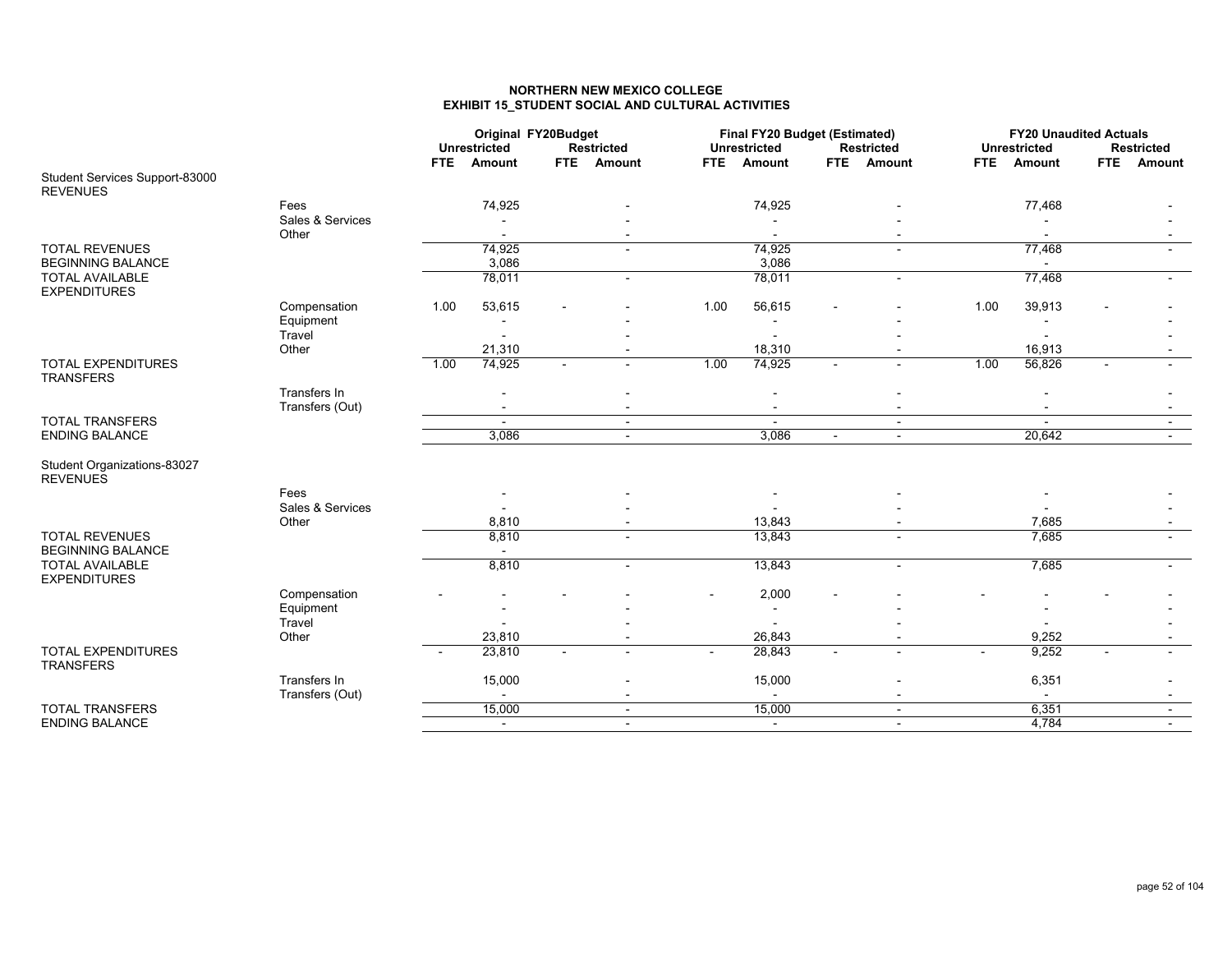## **NORTHERN NEW MEXICO COLLEGE EXHIBIT 16\_RESEARCH**

|            |                               | Original FY20Budget |                |                          |                          | Final FY20 Budget (Estimated) |                |                   |                | <b>FY20 Unaudited Actuals</b> |            |                   |
|------------|-------------------------------|---------------------|----------------|--------------------------|--------------------------|-------------------------------|----------------|-------------------|----------------|-------------------------------|------------|-------------------|
|            |                               | <b>Unrestricted</b> |                | <b>Restricted</b>        |                          | <b>Unrestricted</b>           |                | <b>Restricted</b> |                | <b>Unrestricted</b>           |            | <b>Restricted</b> |
|            |                               | FTE Amount          |                | FTE Amount               |                          | FTE Amount                    |                | FTE Amount        |                | FTE Amount                    | <b>FTE</b> | <b>Amount</b>     |
|            | <b>REVENUE</b>                |                     |                |                          |                          |                               |                |                   |                |                               |            |                   |
|            | <b>Federal Grants</b>         |                     |                |                          |                          |                               |                | 161,868           |                |                               |            | 119,312           |
|            | <b>TOTAL REVENUE</b>          |                     |                |                          |                          |                               |                | 161,868           |                | $\sim$                        |            | 119,312           |
|            | <b>BEGINNING BALANCE</b>      |                     |                |                          |                          |                               |                |                   |                |                               |            | 2,520             |
|            | <b>TOTAL AVAILABLE</b>        | $\blacksquare$      |                | $\overline{\phantom{a}}$ |                          |                               |                | 161,868           |                | $\blacksquare$                |            | 121,832           |
|            | <b>EXPENDITURES</b>           |                     |                |                          |                          |                               |                |                   |                |                               |            |                   |
|            | Compensation                  |                     |                |                          |                          |                               |                | 59,211            |                |                               |            | 42,852            |
|            | Equipment                     |                     |                |                          |                          |                               |                | 26,821            |                |                               |            | 43,888            |
|            | Travel                        |                     |                |                          |                          |                               |                | 18,054            |                |                               |            | 8,650             |
|            | Other                         |                     |                |                          |                          |                               |                | 24,537            |                |                               |            | 16,519            |
|            | <b>TOTAL EXPENDITURES</b>     |                     |                |                          |                          |                               |                | 128,623           |                |                               |            | 111,909           |
|            | <b>TRANSFERS</b>              |                     |                |                          |                          |                               |                |                   |                |                               |            |                   |
|            | Transfers In                  |                     |                |                          |                          |                               |                |                   |                |                               |            |                   |
|            | Transfers (Out)               |                     |                |                          |                          |                               |                | (33, 245)         |                |                               |            | (9,923)           |
|            | <b>TOTAL TRANSFERS</b>        | $\blacksquare$      |                | $\blacksquare$           |                          | $\blacksquare$                |                | (33, 245)         |                | $\sim$                        |            | (9, 923)          |
|            | <b>ENDING BALANCE</b>         | $\blacksquare$      |                |                          |                          |                               |                | $\sim$            |                | $\sim$                        |            | $\sim$            |
|            | TOTAL EXPENDITURES, TRANSFERS |                     |                |                          |                          |                               |                |                   |                |                               |            |                   |
|            | & ENDING BALANCE              | $\sim$              |                | $\sim$                   |                          | $\sim$                        |                | 161,868           |                | $\sim$                        |            | 121,832           |
|            |                               |                     |                |                          |                          |                               |                |                   |                |                               |            |                   |
| UNM IC-CAE | 40120                         |                     |                |                          |                          |                               |                |                   |                |                               |            |                   |
|            | <b>REVENUE</b>                |                     |                |                          |                          |                               |                |                   |                |                               |            |                   |
|            | <b>Federal Grants</b>         |                     |                |                          |                          |                               |                |                   |                |                               |            |                   |
|            | <b>TOTAL REVENUE</b>          |                     |                |                          |                          |                               |                |                   |                |                               |            |                   |
|            | <b>BEGINNING BALANCE</b>      |                     |                |                          |                          |                               |                |                   |                |                               |            | 2,520             |
|            | <b>TOTAL AVAILABLE</b>        |                     |                |                          | $\blacksquare$           |                               |                |                   |                |                               |            | 2,520             |
|            | <b>EXPENDITURES</b>           |                     |                |                          |                          |                               |                |                   |                |                               |            |                   |
|            | Compensation                  |                     |                |                          |                          |                               |                |                   |                |                               |            |                   |
|            | Equipment                     |                     |                |                          |                          |                               |                |                   |                |                               |            |                   |
|            | Travel                        |                     |                |                          |                          |                               |                |                   |                |                               |            |                   |
|            | Other                         |                     |                |                          |                          |                               |                |                   |                |                               |            | 2,520             |
|            | <b>TOTAL EXPENDITURES</b>     |                     |                |                          |                          |                               |                |                   |                |                               |            | 2,520             |
|            | <b>TRANSFERS</b>              |                     |                |                          |                          |                               |                |                   |                |                               |            |                   |
|            | Transfers In                  |                     |                |                          |                          |                               |                |                   |                |                               |            |                   |
|            | Transfers (Out)               |                     |                |                          |                          |                               |                |                   |                |                               |            |                   |
|            | <b>TOTAL TRANSFERS</b>        | $\blacksquare$      | $\blacksquare$ | $\sim$                   | $\blacksquare$           | $\blacksquare$                | $\blacksquare$ | $\blacksquare$    | $\blacksquare$ | $\sim$                        | $\sim$     | $\sim$            |
|            | <b>ENDING BALANCE</b>         | $\blacksquare$      | $\blacksquare$ | $\sim$                   | $\overline{\phantom{a}}$ | $\sim$                        |                |                   | $\blacksquare$ | $\overline{\phantom{a}}$      |            |                   |
|            |                               |                     |                |                          |                          |                               |                |                   |                |                               |            |                   |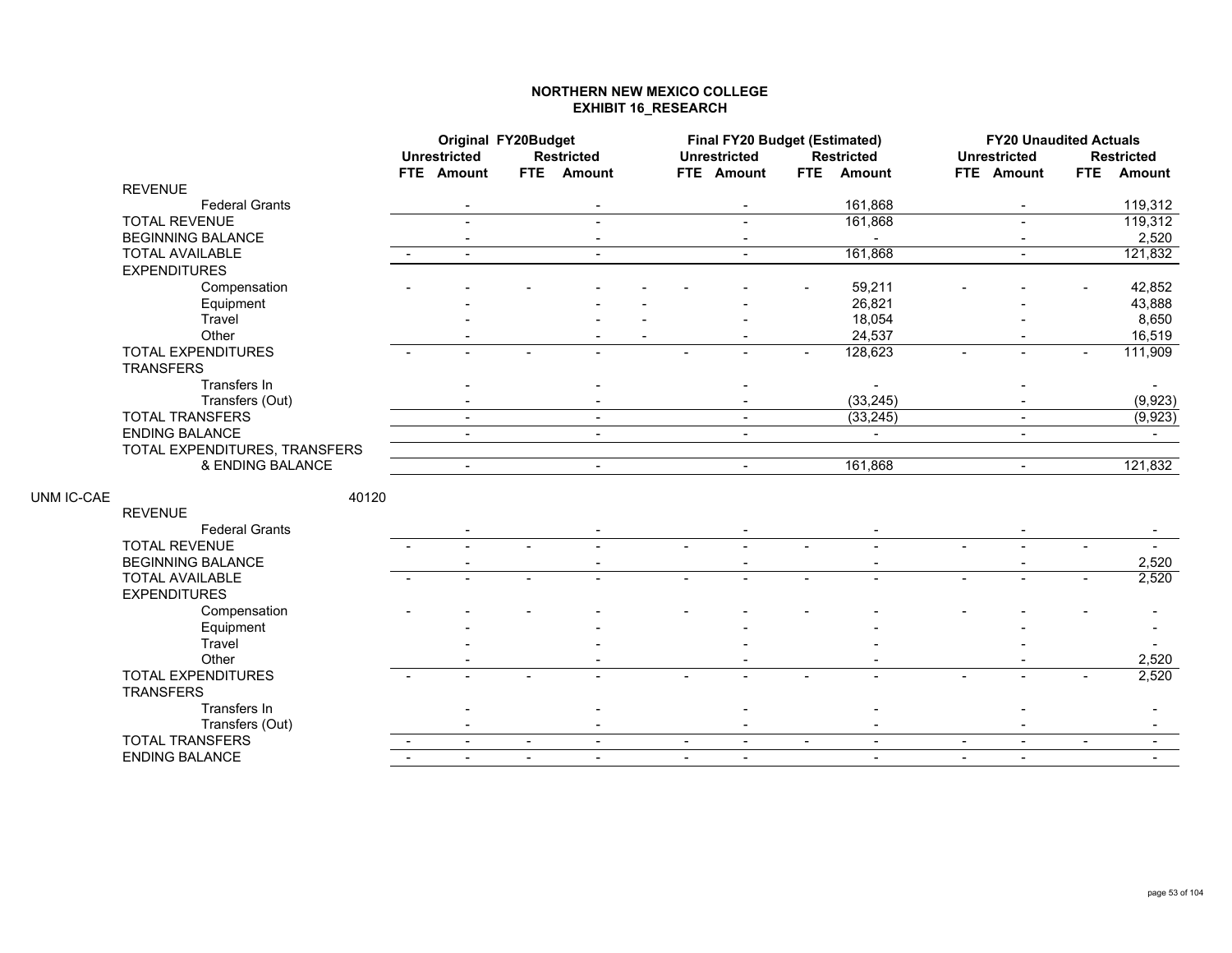### **NORTHERN NEW MEXICO COLLEGE EXHIBIT 16\_RESEARCH**

|          |                          |       |      | Original FY20Budget      |            |                   |      | <b>Final FY20 Budget (Estimated)</b> |                          |                          |      | <b>FY20 Unaudited Actuals</b> |            |                   |
|----------|--------------------------|-------|------|--------------------------|------------|-------------------|------|--------------------------------------|--------------------------|--------------------------|------|-------------------------------|------------|-------------------|
|          |                          |       |      | <b>Unrestricted</b>      |            | <b>Restricted</b> |      | <b>Unrestricted</b>                  |                          | <b>Restricted</b>        |      | <b>Unrestricted</b>           |            | <b>Restricted</b> |
|          |                          |       | FTE. | <b>Amount</b>            | <b>FTE</b> | Amount            | FTE. | Amount                               | <b>FTE</b>               | Amount                   | FTE. | Amount                        | <b>FTE</b> | Amount            |
| NM-INBRE |                          | 40121 |      |                          |            |                   |      |                                      |                          |                          |      |                               |            |                   |
|          | <b>REVENUE</b>           |       |      |                          |            |                   |      |                                      |                          |                          |      |                               |            |                   |
|          | <b>Federal Grants</b>    |       |      |                          |            |                   |      |                                      |                          | 161,868                  |      |                               |            | 119,312           |
|          | <b>TOTAL REVENUE</b>     |       |      |                          |            |                   |      |                                      | $\overline{\phantom{a}}$ | 161,868                  |      |                               |            | 119,312           |
|          | <b>BEGINNING BALANCE</b> |       |      |                          |            |                   |      |                                      |                          | $\overline{\phantom{0}}$ |      |                               |            |                   |
|          | <b>TOTAL AVAILABLE</b>   |       |      |                          |            |                   |      |                                      |                          | 161,868                  |      |                               |            | 119,312           |
|          | <b>EXPENDITURES</b>      |       |      |                          |            |                   |      |                                      |                          |                          |      |                               |            |                   |
|          | Compensation             |       |      |                          |            |                   |      |                                      | $\overline{\phantom{a}}$ | 59,211                   |      |                               |            | 42,852            |
|          | Equipment                |       |      |                          |            |                   |      |                                      |                          | 26,821                   |      |                               |            | 43,888            |
|          | Travel                   |       |      |                          |            |                   |      |                                      |                          | 18,054                   |      |                               |            | 8,650             |
|          | Other                    |       |      | $\overline{\phantom{a}}$ |            |                   |      |                                      |                          | 24,537                   |      |                               |            | 13,999            |
|          | TOTAL EXPENDITURES       |       |      |                          |            |                   |      |                                      | $\overline{\phantom{0}}$ | 128,623                  |      |                               |            | 109,389           |
|          | <b>TRANSFERS</b>         |       |      |                          |            |                   |      |                                      |                          |                          |      |                               |            |                   |
|          | Transfers In             |       |      |                          |            |                   |      |                                      |                          |                          |      |                               |            |                   |
|          | Transfers (Out)          |       |      | $\overline{\phantom{a}}$ |            |                   |      |                                      |                          | (33, 245)                |      |                               |            | (9,923)           |
|          | <b>TOTAL TRANSFERS</b>   |       |      |                          |            |                   |      |                                      |                          | (33, 245)                |      |                               |            | (9, 923)          |
|          | <b>ENDING BALANCE</b>    |       |      |                          |            |                   |      |                                      |                          |                          |      |                               |            |                   |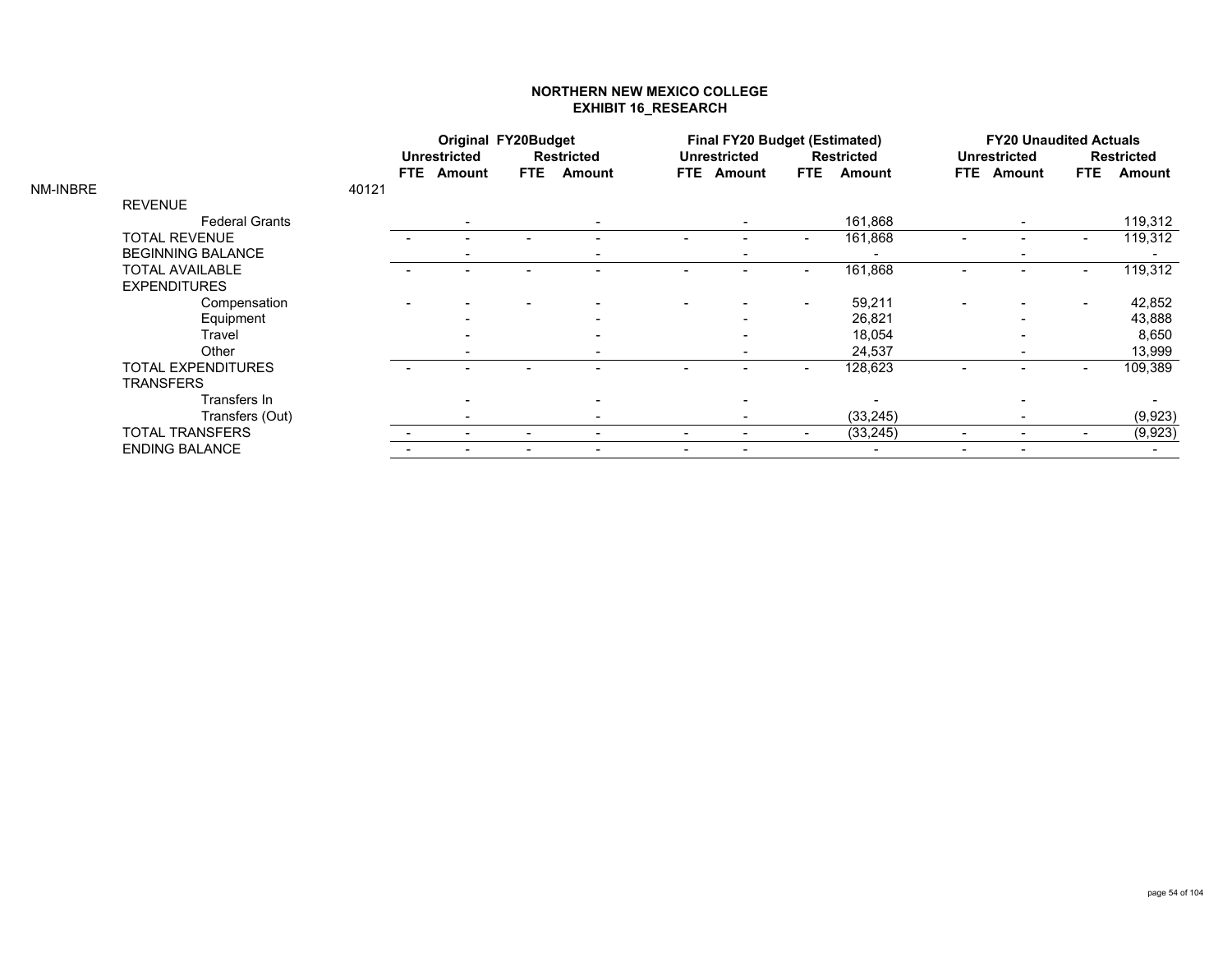#### **NORTHERN NEW MEXICO COLLEGE EXHIBIT 17\_PUBLIC SERVICE**

|                               |      | Original FY20Budget |   |                          |            | <b>Final FY20 Budget (Estimated)</b> |                          |                          |            | <b>FY20 Unaudited Actuals</b> |                          |                   |
|-------------------------------|------|---------------------|---|--------------------------|------------|--------------------------------------|--------------------------|--------------------------|------------|-------------------------------|--------------------------|-------------------|
|                               |      | <b>Unrestricted</b> |   | <b>Restricted</b>        |            | Unrestricted                         |                          | <b>Restricted</b>        |            | <b>Unrestricted</b>           |                          | <b>Restricted</b> |
|                               | FTE. | Amount              |   | FTE Amount               | <b>FTE</b> | Amount                               | FTE.                     | Amount                   | <b>FTE</b> | Amount                        | FTE.                     | Amount            |
| <b>REVENUE</b>                |      |                     |   |                          |            |                                      |                          |                          |            |                               |                          |                   |
| <b>Federal Appropriations</b> |      |                     |   |                          |            |                                      |                          |                          |            |                               |                          | 3,586             |
| <b>State Appropriations</b>   |      | 1,328,300           |   |                          |            | ,328,300                             |                          |                          |            | ,328,300                      |                          |                   |
| <b>State Grants</b>           |      | 226,528             |   |                          |            | 223,536                              |                          | 8,000                    |            | 232,500                       |                          |                   |
| <b>TOTAL REVENUE</b>          |      | .554,828            |   | $\overline{\phantom{0}}$ |            | .551,836                             |                          | 8,000                    |            | ,560,800                      |                          | 3,586             |
| <b>BEGINNING BALANCE</b>      |      | 115,345             |   |                          |            | 115,374                              |                          |                          |            | 136,023                       |                          |                   |
| TOTAL AVAILABLE               |      | 1,670,173           |   | $\sim$                   |            | .667,210 ا                           |                          | 8,000                    |            | .696,823                      |                          | 3,586             |
| <b>EXPENDITURES</b>           |      |                     |   |                          |            |                                      |                          |                          |            |                               |                          |                   |
| Compensation                  | 3.00 | 249,898             |   |                          | 7.00       | 980,687                              |                          |                          | 7.00       | 611,415                       |                          | 385               |
| Equipment                     |      | 17,200              |   |                          |            | 24,000                               |                          | $\overline{\phantom{a}}$ |            | 20,286                        |                          |                   |
| Travel                        |      | 19,773              |   |                          |            | 20,100                               |                          |                          |            | 10,688                        |                          |                   |
| Other                         |      | 1,292,762           |   |                          |            | 551,854                              |                          | 8,000                    |            | 272,134                       |                          | 3,201             |
| TOTAL EXPENDITURES            | 3.00 | 1,579,633           | ٠ |                          | 7.00       | ,576,641                             | $\overline{\phantom{a}}$ | 8,000                    | 7.00       | 914,523                       | $\overline{\phantom{a}}$ | 3,586             |
| TRANSFERS                     |      |                     |   |                          |            |                                      |                          |                          |            |                               |                          |                   |
| Transfers In                  |      | 24,805              |   |                          |            | 24,805                               |                          |                          |            |                               |                          |                   |
| Transfers (Out)               |      |                     |   |                          |            |                                      |                          |                          |            |                               |                          |                   |
| TOTAL TRANSFERS               |      | 24,805              |   | $\overline{\phantom{0}}$ |            | 24,805                               |                          | $\blacksquare$           |            | $\overline{\phantom{0}}$      |                          |                   |
| <b>ENDING BALANCE</b>         |      | 115,345             |   |                          |            | 115,374                              |                          |                          |            | 782,300                       |                          |                   |
| TOTAL EXPENDITURES, TRANSFERS |      |                     |   |                          |            |                                      |                          |                          |            |                               |                          |                   |
| & ENDING BALANCE              |      | 1,670,173           |   |                          |            | 1,667,210                            |                          | 8,000                    |            | .696,823                      |                          | 3,586             |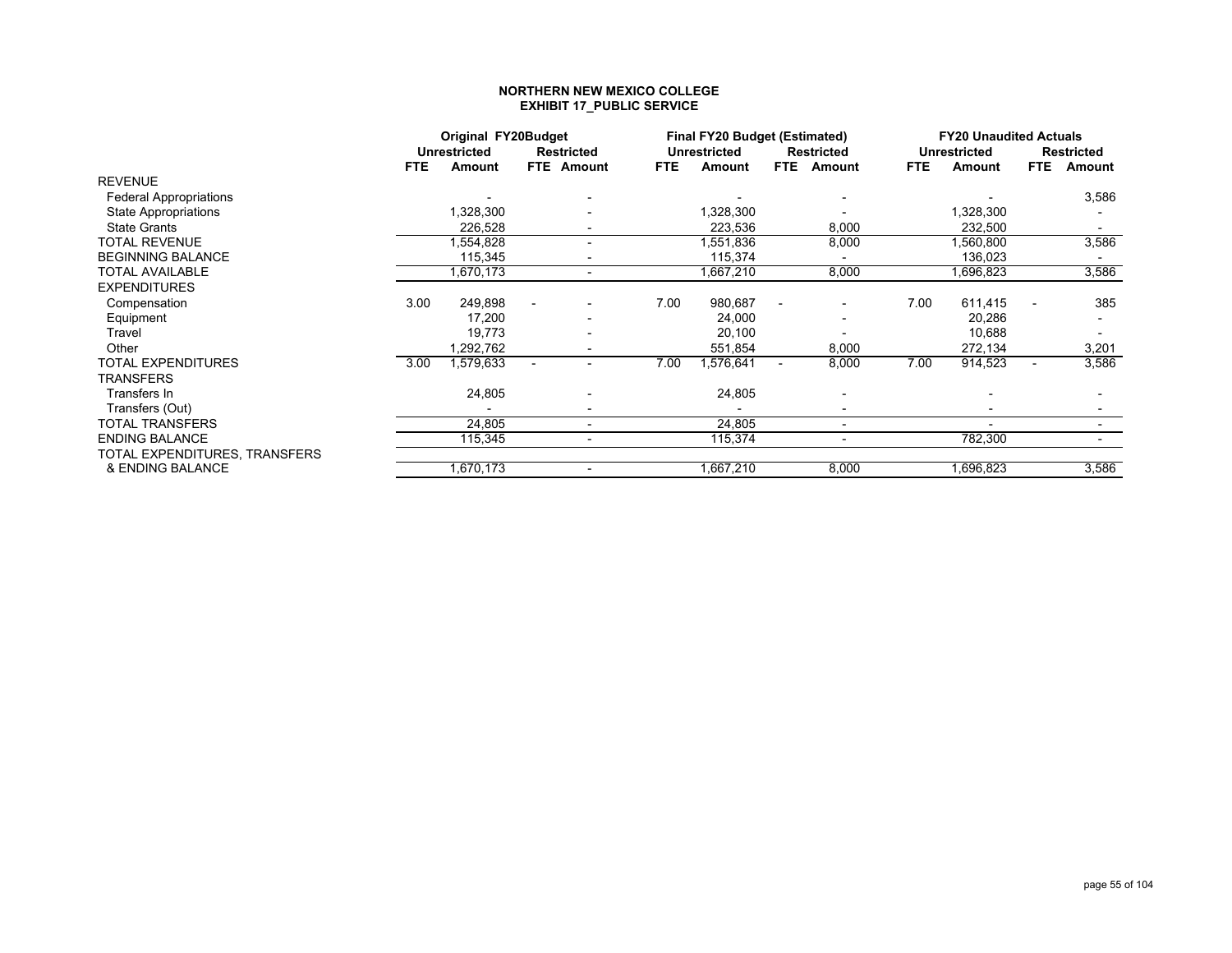#### **NORTHERN NEW MEXICO COLLEGE EXHIBIT 17\_PUBLIC SERVICE**

|                                                                         |             |            | Original FY20Budget      |                   |                          |      | Final FY20 Budget (Estimated) |                |                          |      | <b>FY20 Unaudited Actuals</b> |                          |
|-------------------------------------------------------------------------|-------------|------------|--------------------------|-------------------|--------------------------|------|-------------------------------|----------------|--------------------------|------|-------------------------------|--------------------------|
|                                                                         |             |            | <b>Unrestricted</b>      | <b>Restricted</b> |                          |      | <b>Unrestricted</b>           |                | <b>Restricted</b>        |      | <b>Unrestricted</b>           | <b>Restricted</b>        |
|                                                                         |             | <b>FTE</b> | Amount                   | <b>FTE</b> Amount |                          | FTE. | Amount                        |                | <b>FTE</b> Amount        | FTE. | Amount                        | <b>FTE</b> Amount        |
| Small Business Development Center<br><b>REVENUE</b>                     | 11730/11733 |            |                          |                   |                          |      |                               |                |                          |      |                               |                          |
| <b>Federal Appropriations</b>                                           |             |            |                          |                   |                          |      |                               |                |                          |      |                               |                          |
| <b>State Appropriations</b>                                             |             |            |                          |                   |                          |      |                               |                |                          |      |                               |                          |
| <b>State Grants</b>                                                     |             |            | 226,528                  |                   |                          |      | 223,536                       |                |                          |      | 232,500                       |                          |
| <b>TOTAL REVENUE</b>                                                    |             |            |                          |                   |                          |      |                               |                |                          |      |                               |                          |
| <b>BEGINNING BALANCE</b>                                                |             |            |                          |                   |                          |      | $\overline{a}$                |                |                          |      |                               |                          |
| <b>TOTAL AVAILABLE</b>                                                  |             |            | $\blacksquare$           |                   | $\blacksquare$           |      | $\overline{a}$                |                | $\overline{a}$           |      | $\overline{a}$                |                          |
| <b>EXPENDITURES</b>                                                     |             |            |                          |                   |                          |      |                               |                |                          |      |                               |                          |
| Compensation                                                            |             | 2.00       | 196,488                  |                   |                          | 2.00 | 204,028                       |                |                          | 2.00 | 199,611                       |                          |
| Equipment                                                               |             |            | 12,200                   |                   |                          |      | 6,000                         |                |                          |      |                               |                          |
| Travel                                                                  |             |            | 10,127                   |                   |                          |      | 5,200                         |                |                          |      | 4,735                         |                          |
| Other                                                                   |             |            | 32,518                   |                   |                          |      | 33,113                        |                | $\overline{\phantom{a}}$ |      | 28,154                        |                          |
| TOTAL EXPENDITURES<br><b>TRANSFERS</b>                                  |             | 2.00       | 251,333                  |                   | $\blacksquare$           | 2.00 | 248,341                       | $\blacksquare$ |                          | 2.00 | 232,500                       |                          |
| Transfers In                                                            |             |            | 24,805                   |                   |                          |      | 24,805                        |                |                          |      |                               |                          |
| Transfers (Out)                                                         |             |            | $\blacksquare$           |                   |                          |      | $\blacksquare$                |                | $\overline{\phantom{a}}$ |      |                               |                          |
| <b>TOTAL TRANSFERS</b>                                                  |             |            | 24,805                   |                   | $\overline{\phantom{a}}$ |      | 24,805                        |                | $\overline{\phantom{a}}$ |      |                               |                          |
| <b>ENDING BALANCE</b>                                                   |             |            | (226, 528)               |                   | $\blacksquare$           |      | (223, 536)                    |                | $\blacksquare$           |      | (232, 500)                    | $\overline{\phantom{a}}$ |
| <b>STEM Iniative</b><br><b>REVENUE</b><br><b>Federal Appropriations</b> | 11740       |            |                          |                   |                          |      |                               |                |                          |      |                               |                          |
| <b>State Appropriations</b><br><b>State Grants</b>                      |             |            | 137,300                  |                   |                          |      | 137,300                       |                |                          |      | 137,300                       |                          |
| <b>TOTAL REVENUE</b><br><b>BEGINNING BALANCE</b>                        |             |            | 137,300                  |                   |                          |      | 137,300                       |                |                          |      | 137,300                       |                          |
| <b>TOTAL AVAILABLE</b><br><b>EXPENDITURES</b>                           |             |            | 137,300                  |                   | $\sim$                   |      | 137,300                       |                | $\overline{a}$           |      | 137,300                       |                          |
| Compensation                                                            |             |            |                          |                   |                          |      |                               |                |                          |      |                               |                          |
| Equipment                                                               |             |            |                          |                   |                          |      |                               |                |                          |      |                               |                          |
| Travel                                                                  |             |            |                          |                   |                          |      |                               |                |                          |      |                               |                          |
| Other                                                                   |             |            | 137,300                  |                   |                          |      | 137,300                       |                |                          |      | 137,300                       |                          |
| <b>TOTAL EXPENDITURES</b><br><b>TRANSFERS</b>                           |             |            | 137,300                  |                   |                          |      | 137,300                       |                |                          |      | 137,300                       |                          |
| Transfers In                                                            |             |            |                          |                   |                          |      |                               |                |                          |      |                               |                          |
| Transfers (Out)                                                         |             |            |                          |                   |                          |      | $\blacksquare$                |                |                          |      |                               |                          |
| TOTAL TRANSFERS                                                         |             |            | $\blacksquare$           |                   | $\blacksquare$           |      | $\blacksquare$                |                | $\overline{\phantom{a}}$ |      | $\sim$                        | $\sim$                   |
| <b>ENDING BALANCE</b>                                                   |             |            | $\blacksquare$           |                   | $\blacksquare$           |      | $\sim$                        |                | $\blacksquare$           |      | $\mathbf{L}$                  | $\mathcal{L}^{\pm}$      |
| Veterans Center<br><b>REVENUE</b><br><b>Federal Appropriations</b>      | 11741/42519 |            |                          |                   |                          |      |                               |                |                          |      |                               |                          |
| <b>State Appropriations</b>                                             |             |            | 127,000                  |                   |                          |      | 127,000                       |                |                          |      | 127,000                       |                          |
| <b>State Grants</b>                                                     |             |            | $\overline{\phantom{a}}$ |                   |                          |      | $\overline{\phantom{a}}$      |                |                          |      |                               |                          |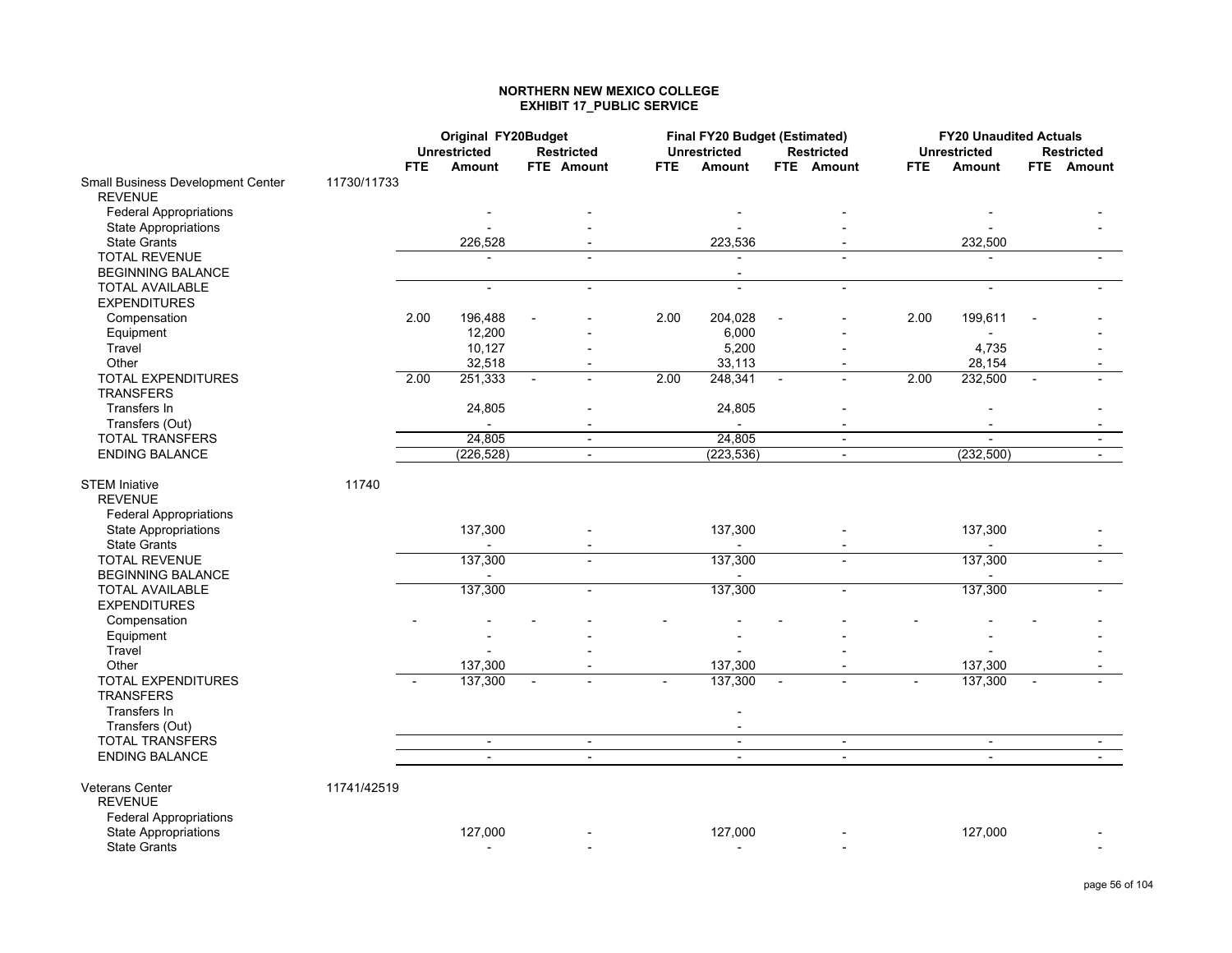#### **NORTHERN NEW MEXICO COLLEGE EXHIBIT 17\_PUBLIC SERVICE**

|                                            |       |            | Original FY20Budget<br><b>Unrestricted</b> |                          |                          |                | Final FY20 Budget (Estimated) |                          |                          |      | <b>FY20 Unaudited Actuals</b> |                          |                   |
|--------------------------------------------|-------|------------|--------------------------------------------|--------------------------|--------------------------|----------------|-------------------------------|--------------------------|--------------------------|------|-------------------------------|--------------------------|-------------------|
|                                            |       |            |                                            |                          | <b>Restricted</b>        |                | <b>Unrestricted</b>           |                          | <b>Restricted</b>        |      | <b>Unrestricted</b>           |                          | <b>Restricted</b> |
|                                            |       | <b>FTE</b> | Amount                                     |                          | FTE Amount               | <b>FTE</b>     | Amount                        |                          | FTE Amount               | FTE. | Amount                        |                          | FTE Amount        |
| <b>TOTAL REVENUE</b>                       |       |            | 127,000                                    |                          |                          |                | 127,000                       |                          |                          |      | 127,000                       |                          |                   |
| <b>BEGINNING BALANCE</b>                   |       |            | 115,345                                    |                          |                          |                | 115,374                       |                          |                          |      | 136,023                       |                          |                   |
| <b>TOTAL AVAILABLE</b>                     |       |            | 242,345                                    |                          |                          |                | 242,374                       |                          |                          |      | 263,023                       |                          |                   |
| <b>EXPENDITURES</b>                        |       |            |                                            |                          |                          |                |                               |                          |                          |      |                               |                          |                   |
| Compensation                               |       | 1.00       | 53,410                                     |                          |                          | 1.00           | 91,281                        |                          |                          | 1.00 | 43,831                        |                          |                   |
| Equipment                                  |       |            | 5,000                                      |                          |                          |                | 8,000                         |                          |                          |      | 10,704                        |                          |                   |
| Travel                                     |       |            | 9,646                                      |                          |                          |                | 3,200                         |                          |                          |      | 1,744                         |                          |                   |
| Other                                      |       |            | 58,944                                     |                          |                          |                | 24,519                        |                          |                          |      | 23,592                        |                          |                   |
| <b>TOTAL EXPENDITURES</b>                  |       | 1.00       | 127,000                                    | $\sim$                   | $\sim$                   | 1.00           | 127,000                       | $\mathbf{r}$             |                          | 1.00 | 79,871                        | $\sim$                   |                   |
| <b>TRANSFERS</b>                           |       |            |                                            |                          |                          |                |                               |                          |                          |      |                               |                          |                   |
| Transfers In                               |       |            |                                            |                          |                          |                |                               |                          |                          |      |                               |                          |                   |
| Transfers (Out)                            |       |            |                                            |                          |                          |                |                               |                          |                          |      |                               |                          |                   |
| <b>TOTAL TRANSFERS</b>                     |       |            |                                            |                          | $\overline{\phantom{a}}$ |                |                               |                          | $\overline{\phantom{a}}$ |      |                               |                          |                   |
| <b>ENDING BALANCE</b>                      |       |            | 115,345                                    |                          | $\sim$                   |                | 115,374                       |                          | $\blacksquare$           |      | 183,152                       |                          | $\sim$            |
| Anna Age Eight Institute<br><b>REVENUE</b> | 11742 |            |                                            |                          |                          |                |                               |                          |                          |      |                               |                          |                   |
| <b>Federal Appropriation</b>               |       |            |                                            |                          |                          |                |                               |                          |                          |      |                               |                          |                   |
| <b>State Appropriations</b>                |       |            | 1,064,000                                  |                          |                          |                | 1,064,000                     |                          |                          |      | 1,064,000                     |                          |                   |
| <b>State Grants</b>                        |       |            |                                            |                          |                          |                |                               |                          |                          |      |                               |                          |                   |
| <b>TOTAL REVENUE</b>                       |       |            | 1,064,000                                  |                          | $\blacksquare$           |                | 1,064,000                     |                          |                          |      | 1,064,000                     |                          |                   |
| <b>BEGINNING BALANCE</b>                   |       |            |                                            |                          |                          |                |                               |                          |                          |      |                               |                          |                   |
| <b>TOTAL AVAILABLE</b>                     |       |            | 1,064,000                                  |                          | $\blacksquare$           |                | 1,064,000                     |                          | $\blacksquare$           |      | 1,064,000                     |                          |                   |
| <b>EXPENDITURES</b>                        |       |            |                                            |                          |                          |                |                               |                          |                          |      |                               |                          |                   |
| Compensation                               |       |            |                                            |                          |                          | 4.00           | 685,378                       |                          |                          | 4.00 | 367,973                       |                          |                   |
| Equipment                                  |       |            |                                            |                          |                          |                | 10,000                        |                          |                          |      | 9,582                         |                          |                   |
| Travel                                     |       |            |                                            |                          |                          |                | 11,700                        |                          |                          |      | 4,209                         |                          |                   |
| Other                                      |       |            | 1,064,000                                  |                          |                          |                | 356,922                       |                          |                          |      | 83,088                        |                          |                   |
| TOTAL EXPENDITURES                         |       |            | 1,064,000                                  | $\overline{\phantom{a}}$ | $\blacksquare$           | $\overline{4}$ | 1,064,000                     | $\overline{\phantom{a}}$ | $\blacksquare$           | 4    | 464,852                       | $\overline{\phantom{a}}$ |                   |
| <b>TRANSFERS</b>                           |       |            |                                            |                          |                          |                |                               |                          |                          |      |                               |                          |                   |
| Transfers In                               |       |            |                                            |                          |                          |                |                               |                          |                          |      |                               |                          |                   |
| Transfers (Out)                            |       |            |                                            |                          |                          |                |                               |                          |                          |      |                               |                          |                   |
| <b>TOTAL TRANSFERS</b>                     |       |            | $\blacksquare$                             |                          | $\blacksquare$           |                | $\blacksquare$                |                          | $\blacksquare$           |      |                               |                          |                   |
| <b>ENDING BALANCE</b>                      |       |            | $\blacksquare$                             |                          | $\blacksquare$           |                | $\blacksquare$                |                          | $\overline{\phantom{a}}$ |      | 599,148                       |                          |                   |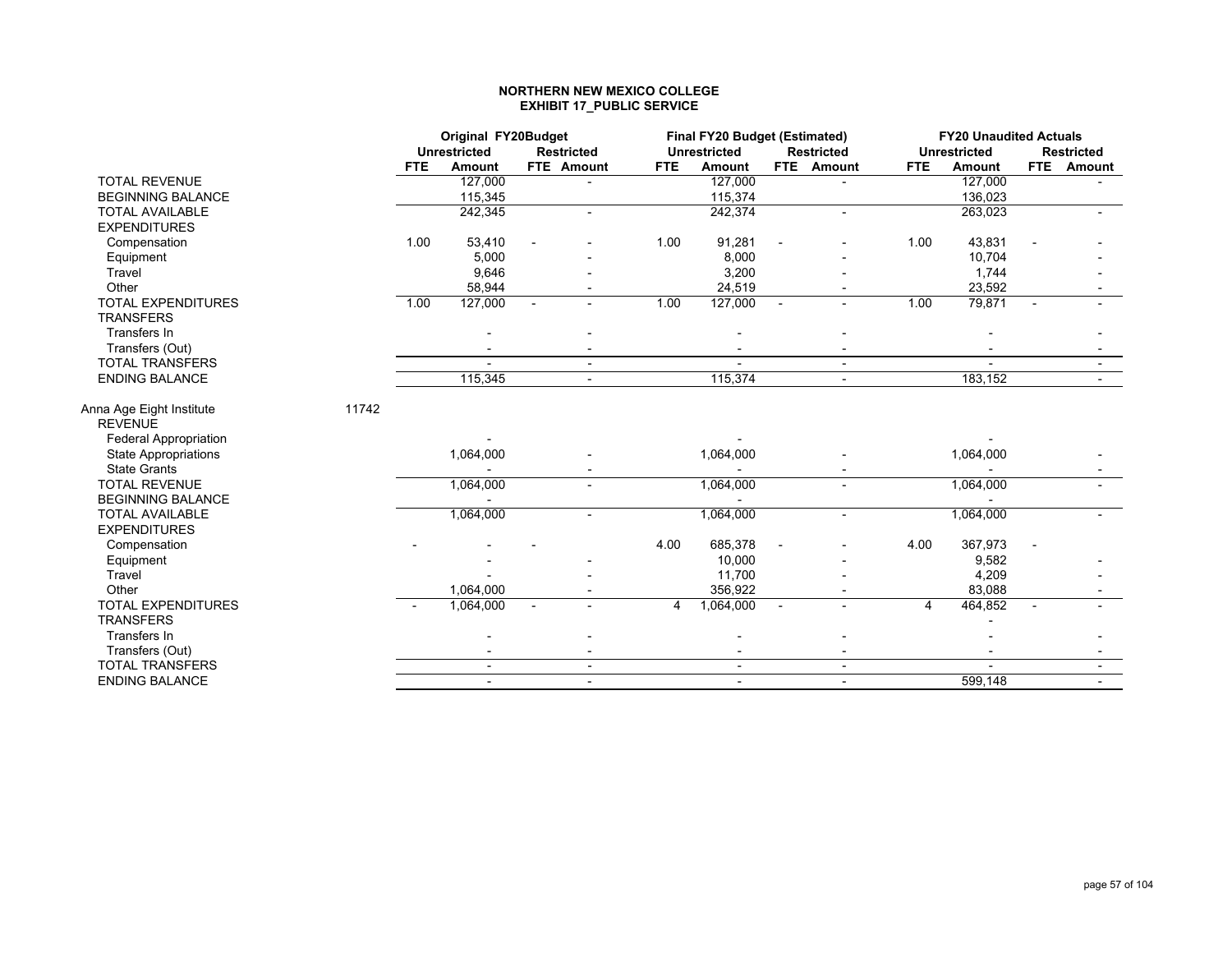### **NORTHERN NEW MEXICO COLLEGEEXHIBIT 18\_INTERNAL SERVICE DEPARTMENT**

|                               |                     | Original FY20Budget |                |                          |                     | Final FY20 Budget (Estimated) |            |                          |                     | <b>FY20 Unaudited Actuals</b> |            |                   |
|-------------------------------|---------------------|---------------------|----------------|--------------------------|---------------------|-------------------------------|------------|--------------------------|---------------------|-------------------------------|------------|-------------------|
|                               | <b>Unrestricted</b> |                     |                | <b>Restricted</b>        | <b>Unrestricted</b> |                               |            | <b>Restricted</b>        | <b>Unrestricted</b> |                               |            | <b>Restricted</b> |
|                               | <b>FTE</b>          | Amount              | <b>FTE</b>     | Amount                   | <b>FTE</b>          | Amount                        | <b>FTE</b> | Amount                   | <b>FTE</b>          | Amount                        | <b>FTE</b> | Amount            |
| <b>REVENUE</b>                |                     |                     |                |                          |                     |                               |            |                          |                     |                               |            |                   |
| <b>Federal Grants</b>         |                     |                     |                |                          |                     |                               |            |                          |                     |                               |            |                   |
| <b>State Grants</b>           |                     |                     |                |                          |                     |                               |            |                          |                     |                               |            |                   |
| Fees                          |                     | 457,100             |                |                          |                     | 457,100                       |            |                          |                     | 490,703                       |            |                   |
| <b>Other Revenue</b>          |                     |                     |                |                          |                     |                               |            |                          |                     |                               |            |                   |
| <b>TOTAL REVENUE</b>          |                     | 457,100             |                |                          |                     | 457,100                       |            |                          |                     | 490,703                       |            |                   |
| <b>BEGINNING BALANCE</b>      |                     |                     |                | (9, 130)                 |                     | $\blacksquare$                |            | $\overline{\phantom{0}}$ |                     |                               |            |                   |
| <b>TOTAL AVAILABLE</b>        |                     | 457,100             |                | (9, 130)                 |                     | 457,100                       |            | $\blacksquare$           |                     | 490,703                       |            |                   |
| <b>EXPENDITURES</b>           |                     |                     |                |                          |                     |                               |            |                          |                     |                               |            |                   |
| Compensation                  | 8.75                | 596,679             |                |                          | 8.75                | 597,943                       |            | 1,305.00                 | 8.75                | 545,964                       |            | 1,605             |
| Equipment                     |                     | 87,681              |                |                          |                     | 79,850                        |            |                          |                     | 43,961                        |            |                   |
| Travel                        |                     | 2,300               |                |                          |                     | 5,500                         |            |                          |                     | 1,772                         |            |                   |
| Other                         |                     | (509, 084)          |                |                          | $\blacksquare$      | (514, 209)                    |            | $\blacksquare$           |                     | (643, 614)                    |            |                   |
| <b>TOTAL EXPENDITURES</b>     | 8.75                | 177,576             | $\overline{a}$ | $\overline{\phantom{a}}$ | 8.75                | 169,084                       | $\sim$     | 1,305                    | 8.75                | (51, 917)                     | $\sim$     | 1,605             |
| <b>TRANSFERS</b>              |                     |                     |                |                          |                     |                               |            |                          |                     |                               |            |                   |
| Transfers In                  |                     | 166,946             |                |                          |                     | 147,166                       |            | 1,305                    |                     | 75,967                        |            | 1,605             |
| Transfers (Out)               |                     | (446, 470)          |                |                          |                     | (435, 182)                    |            | $\sim$                   |                     | (616, 185)                    |            |                   |
| <b>TOTAL TRANSFERS</b>        |                     | (279, 524)          |                |                          |                     | (288, 016)                    |            | 1,305                    |                     | (540, 218)                    |            | 1,605             |
| <b>ENDING BALANCE</b>         |                     | $\blacksquare$      |                | (9, 130)                 |                     | $\sim$                        |            | $\sim$                   |                     | 2,402                         |            |                   |
| TOTAL EXPENDITURES, TRANSFERS |                     |                     |                |                          |                     |                               |            |                          |                     |                               |            |                   |
| & ENDING BALANCE              |                     | 457,100             |                | (9, 130)                 |                     | 457,100                       |            | $\blacksquare$           |                     | 490,703                       |            |                   |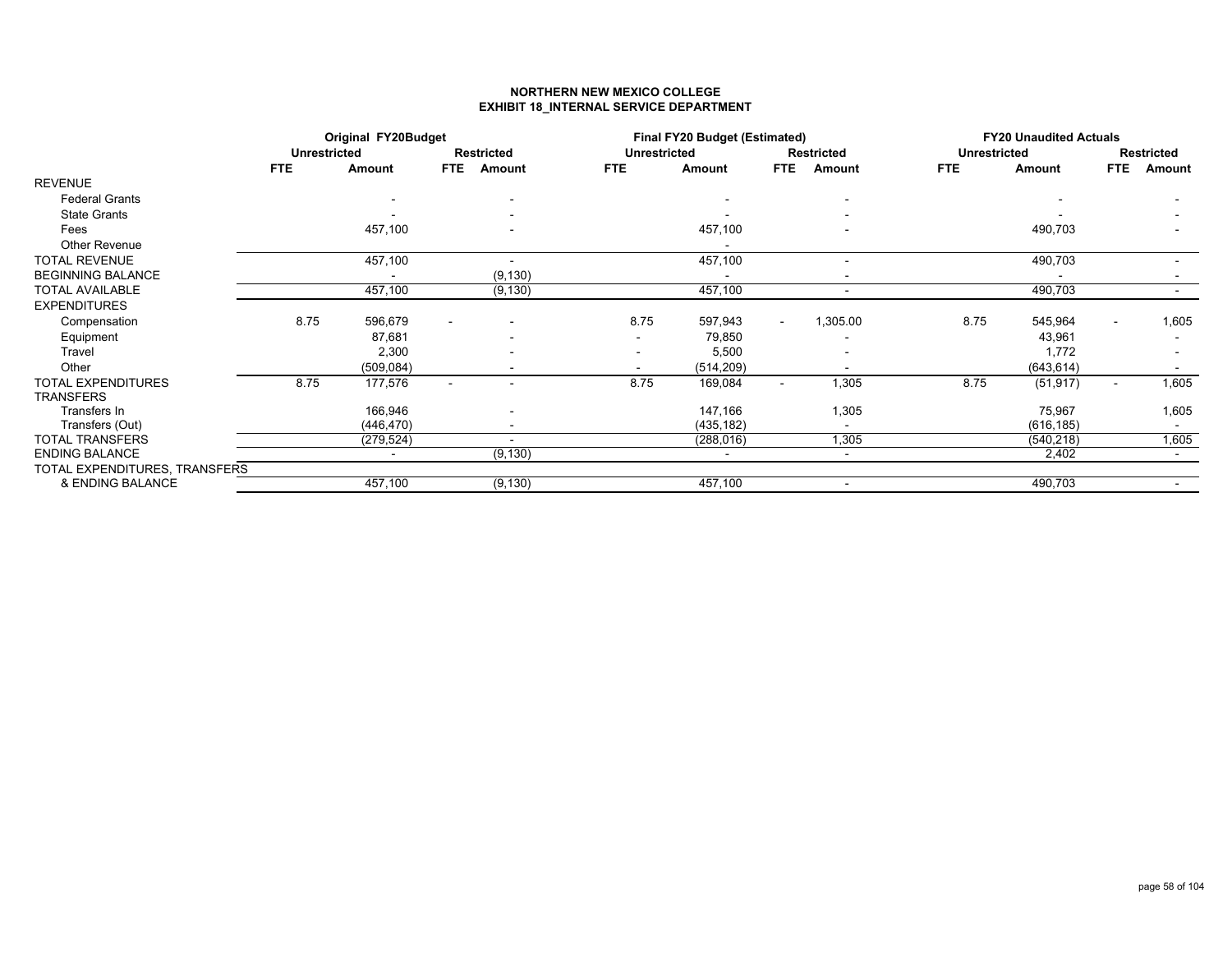## **NORTHERN NEW MEXICO COLLEGEEXHIBIT 18\_INTERNAL SERVICE DEPARTMENT**

|                                           |            | Original FY20Budget<br><b>Unrestricted</b> |                   |                     | Final FY20 Budget (Estimated) |                      |                     | <b>FY20 Unaudited Actuals</b> |        |                   |
|-------------------------------------------|------------|--------------------------------------------|-------------------|---------------------|-------------------------------|----------------------|---------------------|-------------------------------|--------|-------------------|
|                                           |            |                                            | <b>Restricted</b> | <b>Unrestricted</b> |                               | <b>Restricted</b>    | <b>Unrestricted</b> |                               |        | <b>Restricted</b> |
|                                           | <b>FTE</b> | <b>Amount</b>                              | FTE Amount        | <b>FTE</b>          | Amount                        | <b>FTE</b><br>Amount | <b>FTE</b>          | Amount                        |        | FTE Amount        |
| 11801<br><b>Internal Services</b>         |            |                                            |                   |                     |                               |                      |                     |                               |        |                   |
| <b>REVENUE</b>                            |            |                                            |                   |                     |                               |                      |                     |                               |        |                   |
| <b>Federal Grants</b>                     |            |                                            |                   |                     |                               |                      |                     |                               |        |                   |
| Fees                                      |            | 457,100                                    |                   |                     | 457,100                       |                      |                     | 490,703                       |        |                   |
| Other Revenue                             |            |                                            |                   |                     |                               |                      |                     |                               |        |                   |
| <b>TOTAL REVENUE</b>                      |            | 457,100                                    | $\sim$            |                     | 457,100                       | $\blacksquare$       |                     | 490,703                       |        |                   |
| <b>BEGINNING BALANCE</b>                  |            |                                            |                   |                     |                               |                      |                     |                               |        |                   |
| <b>TOTAL AVAILABLE</b>                    |            | 457,100                                    |                   |                     | 457,100                       |                      |                     | 490,703                       |        |                   |
| <b>EXPENDITURES</b>                       |            |                                            |                   |                     |                               |                      |                     |                               |        |                   |
| Compensation                              | 8.75       | 596,679                                    |                   | 8.75                | 597,943                       |                      | 8.75                | 545,964                       |        |                   |
| Equipment                                 |            | 87,681                                     |                   |                     | 79,850                        |                      |                     | 43,961                        |        |                   |
| Travel                                    |            | 2,300                                      |                   |                     | 5,500                         |                      |                     | 1,772                         |        |                   |
| Other                                     |            | (509, 084)                                 |                   |                     | (514, 209)                    |                      |                     | (643, 614)                    |        |                   |
| TOTAL EXPENDITURES                        | 8.75       | 177,576                                    |                   | 8.75                | 169,084                       |                      | 8.75                | (51, 917)                     | ÷      |                   |
| <b>TRANSFERS</b>                          |            |                                            |                   |                     |                               |                      |                     |                               |        |                   |
| Transfers In                              |            | 166,946                                    |                   |                     | 147,166                       |                      |                     | 75,967                        |        |                   |
| Transfers (Out)                           |            | (446, 470)                                 |                   |                     | (435, 182)                    |                      |                     | (616, 185)                    |        |                   |
| <b>TOTAL TRANSFERS</b>                    |            | (279, 524)                                 | $\sim$            |                     | (288, 016)                    | $\sim$               |                     | (540, 218)                    |        |                   |
| <b>ENDING BALANCE</b>                     |            | $\sim$                                     | $\sim$            |                     | $\sim$                        | $\sim$               |                     | $\sim$                        | $\sim$ | $\sim$            |
| 42519<br>Federal Work Study               |            |                                            |                   |                     |                               |                      |                     |                               |        |                   |
| <b>REVENUE</b>                            |            |                                            |                   |                     |                               |                      |                     |                               |        |                   |
| <b>Federal Grants</b>                     |            |                                            |                   |                     |                               |                      |                     |                               |        |                   |
| Fees                                      |            |                                            |                   |                     |                               |                      |                     |                               |        |                   |
| <b>TOTAL REVENUE</b>                      |            |                                            |                   |                     |                               |                      |                     |                               |        |                   |
| <b>BEGINNING BALANCE</b>                  |            |                                            | (9, 130)          |                     |                               | $\blacksquare$       |                     |                               |        |                   |
| <b>TOTAL AVAILABLE</b>                    |            |                                            | (9, 130)          |                     | $\blacksquare$                | $\blacksquare$       |                     | $\sim$                        |        |                   |
| <b>EXPENDITURES</b>                       |            |                                            |                   |                     |                               |                      |                     |                               |        |                   |
|                                           |            |                                            |                   |                     |                               |                      |                     |                               |        |                   |
| Compensation                              |            |                                            |                   |                     |                               | 1,305                |                     |                               |        | 439               |
| Equipment                                 |            |                                            |                   |                     |                               |                      |                     |                               |        |                   |
| Travel                                    |            |                                            |                   |                     |                               |                      |                     |                               |        |                   |
| Other                                     |            |                                            |                   |                     |                               |                      |                     |                               |        |                   |
| <b>TOTAL EXPENDITURES</b>                 |            |                                            | $\sim$            |                     | $\sim$                        | 1,305<br>$\sim$      |                     | $\sim$                        |        | 439               |
| <b>TRANSFERS</b>                          |            |                                            |                   |                     |                               |                      |                     |                               |        |                   |
| Transfers In                              |            |                                            |                   |                     |                               | 1,305                |                     |                               |        | 439               |
| Transfers (Out)<br><b>TOTAL TRANSFERS</b> |            |                                            |                   |                     |                               | $\sim$               |                     |                               |        | $\sim$            |
|                                           |            | $\blacksquare$                             | $\sim$            |                     | $\sim$                        | 1,305                |                     | $\sim$                        |        | 439               |
| <b>ENDING BALANCE</b>                     |            | $\blacksquare$                             | (9, 130)          |                     | $\sim$                        | $\sim$               |                     | $\sim$                        |        | $\sim$            |
| 42529<br>State Work Study                 |            |                                            |                   |                     |                               |                      |                     |                               |        |                   |
| <b>REVENUE</b>                            |            |                                            |                   |                     |                               |                      |                     |                               |        |                   |
| <b>State Grants</b>                       |            |                                            |                   |                     |                               |                      |                     |                               |        |                   |
| Fees                                      |            |                                            |                   |                     |                               |                      |                     |                               |        |                   |
| <b>TOTAL REVENUE</b>                      |            |                                            |                   |                     |                               |                      |                     |                               |        |                   |
| <b>BEGINNING BALANCE</b>                  |            |                                            |                   |                     |                               |                      |                     |                               |        |                   |
|                                           |            |                                            |                   |                     |                               |                      |                     |                               |        |                   |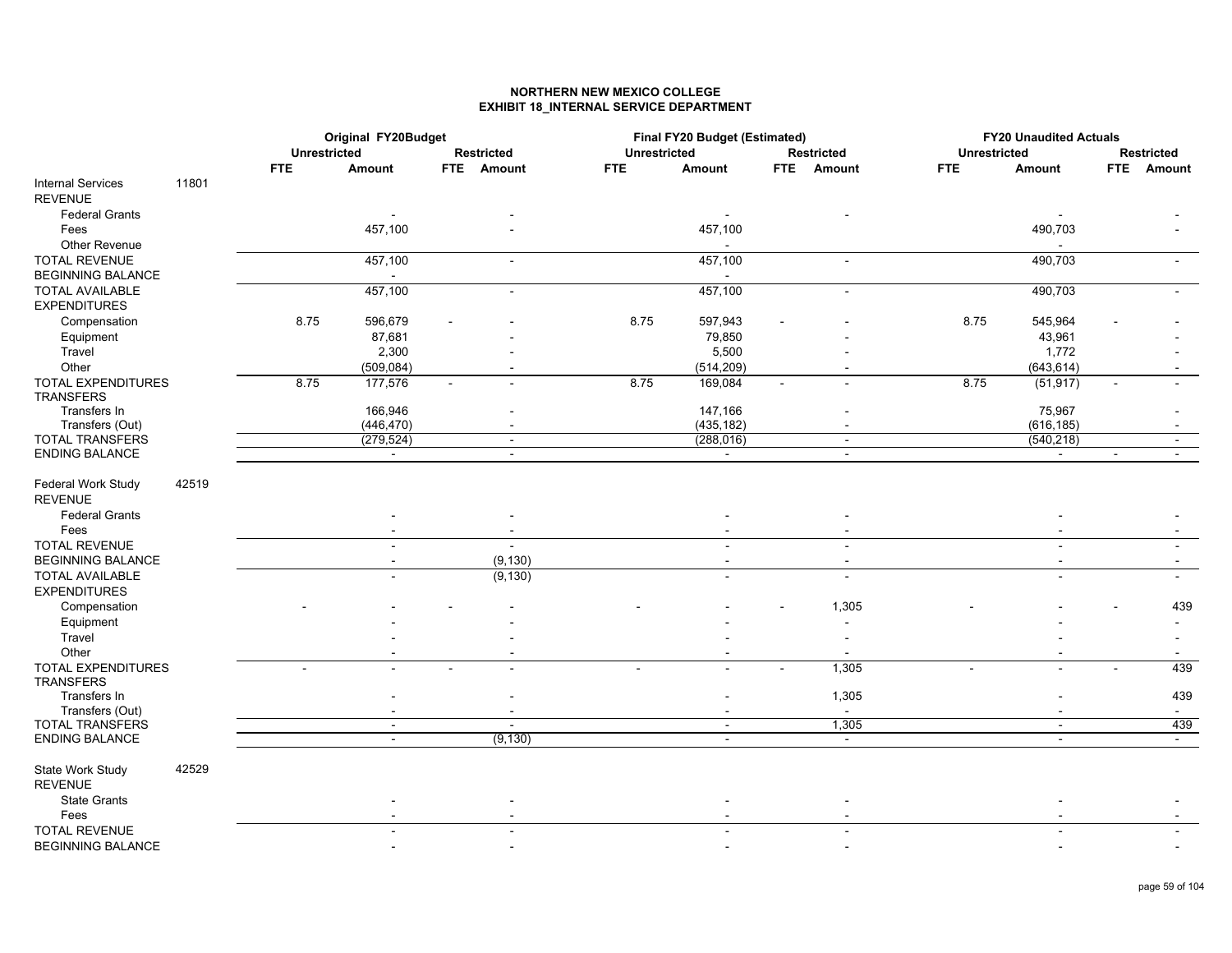## **NORTHERN NEW MEXICO COLLEGEEXHIBIT 18\_INTERNAL SERVICE DEPARTMENT**

|                           |            | <b>Original FY20Budget</b> |      |                   |                     | <b>Final FY20 Budget (Estimated)</b> |                          |                          |                          | <b>FY20 Unaudited Actuals</b> |        |            |
|---------------------------|------------|----------------------------|------|-------------------|---------------------|--------------------------------------|--------------------------|--------------------------|--------------------------|-------------------------------|--------|------------|
|                           |            | Unrestricted               |      | <b>Restricted</b> | <b>Unrestricted</b> |                                      |                          | <b>Restricted</b>        | <b>Unrestricted</b>      |                               |        | Restricted |
|                           | <b>FTE</b> | Amount                     | FTE. | Amount            | <b>FTE</b>          | Amount                               | <b>FTE</b>               | Amount                   | FTE.                     | Amount                        | FTE.   | Amount     |
| <b>TOTAL AVAILABLE</b>    |            |                            |      | $\blacksquare$    |                     | $\overline{\phantom{0}}$             |                          | $\sim$                   |                          |                               |        |            |
| <b>EXPENDITURES</b>       |            |                            |      |                   |                     |                                      |                          |                          |                          |                               |        |            |
| Compensation              |            |                            |      |                   |                     | $\overline{\phantom{0}}$             | $\overline{\phantom{0}}$ |                          | $\overline{\phantom{0}}$ | $\overline{\phantom{a}}$      | $\sim$ | 1,166      |
| Equipment                 |            |                            |      |                   |                     |                                      |                          |                          |                          |                               |        |            |
| Travel                    |            |                            |      |                   |                     |                                      |                          |                          |                          |                               |        |            |
| Other                     |            |                            |      |                   |                     |                                      |                          |                          |                          |                               |        |            |
| <b>TOTAL EXPENDITURES</b> |            |                            |      |                   |                     |                                      |                          |                          |                          |                               |        | 1,166      |
| <b>TRANSFERS</b>          |            |                            |      |                   |                     |                                      |                          |                          |                          |                               |        |            |
| Transfers In              |            |                            |      |                   |                     | $\overline{\phantom{0}}$             |                          | $\overline{\phantom{0}}$ |                          |                               |        | 1,166      |
| Transfers (Out)           |            |                            |      |                   |                     |                                      |                          |                          |                          |                               |        |            |
| <b>TOTAL TRANSFERS</b>    |            |                            |      |                   |                     |                                      |                          |                          |                          |                               |        | 1,166      |
| <b>ENDING BALANCE</b>     |            | $\overline{\phantom{0}}$   |      | $\sim$            |                     |                                      |                          | $\sim$                   |                          | $\overline{\phantom{a}}$      |        |            |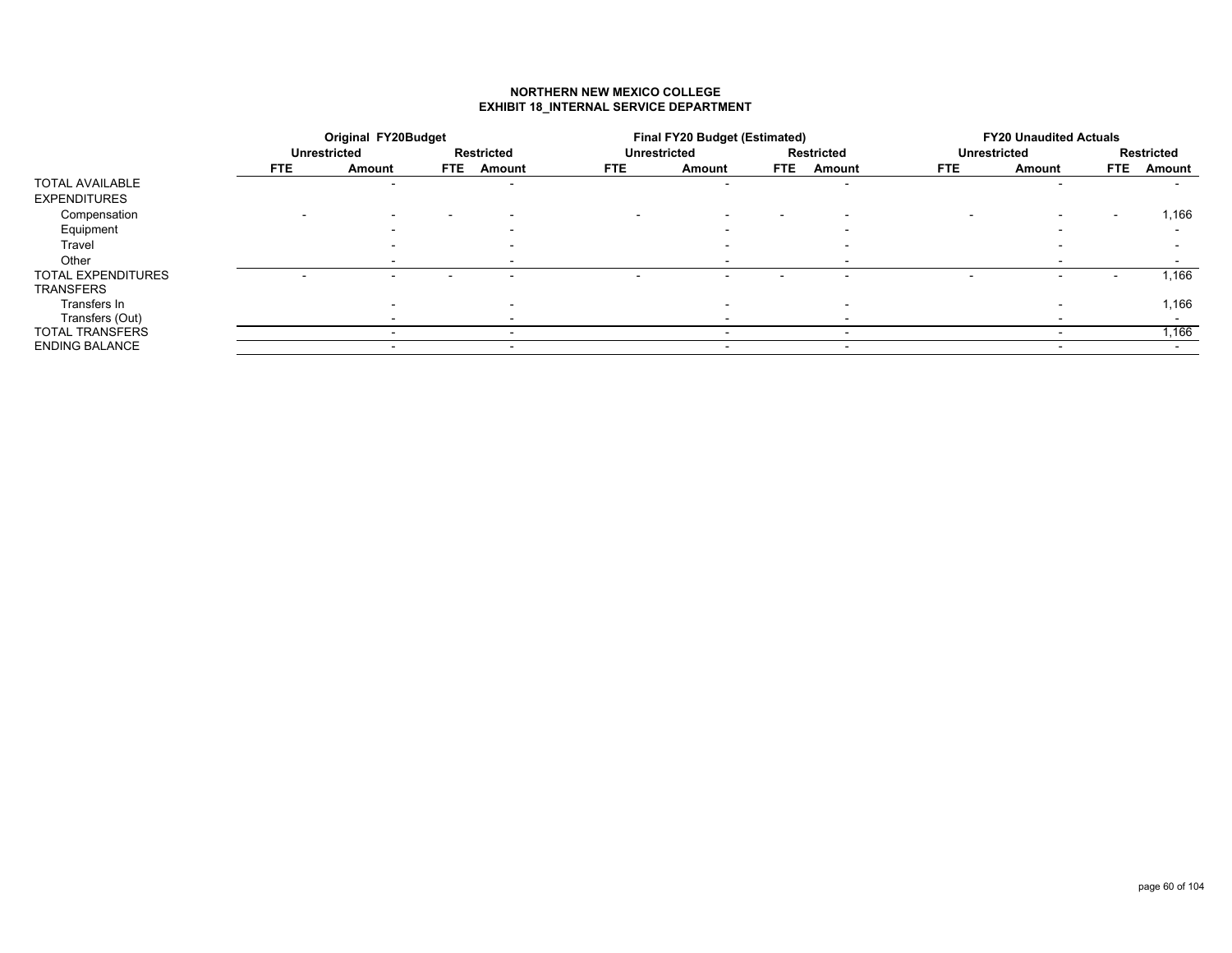|                                               | <b>Original FY20Budget</b><br><b>Unrestricted</b><br><b>Restricted</b> |                          |                | Final FY20 Budget (Estimated)<br><b>Unrestricted</b> |                | <b>Restricted</b> |                | <b>FY20 Unaudited Actuals</b><br><b>Unrestricted</b> |                | <b>Restricted</b>        |                          |               |
|-----------------------------------------------|------------------------------------------------------------------------|--------------------------|----------------|------------------------------------------------------|----------------|-------------------|----------------|------------------------------------------------------|----------------|--------------------------|--------------------------|---------------|
|                                               | <b>FTE</b>                                                             | Amount                   | <b>FTE</b>     | <b>Amount</b>                                        | <b>FTE</b>     | <b>Amount</b>     | <b>FTE</b>     | Amount                                               | <b>FTE</b>     | Amount                   | <b>FTE</b>               | <b>Amount</b> |
| <b>REVENUE</b>                                |                                                                        |                          |                |                                                      |                |                   |                |                                                      |                |                          |                          |               |
| <b>Federal Grants</b>                         |                                                                        |                          |                | 4,078,416                                            |                |                   |                | 4,092,679                                            |                |                          |                          | 5,674,935     |
| <b>State Grants</b>                           |                                                                        |                          |                | 393,680                                              |                |                   |                | 535,944                                              |                |                          |                          | 568,258       |
| <b>Private Grants</b>                         |                                                                        |                          |                | 210,000                                              |                |                   |                | 275,000                                              |                |                          |                          | 230,761       |
| <b>TOTAL REVENUE</b>                          |                                                                        |                          |                | 4,682,096                                            |                |                   |                | 4,903,623                                            |                |                          |                          | 6,473,954     |
| <b>BEGINNING BALANCE</b>                      |                                                                        |                          |                |                                                      |                |                   |                |                                                      |                |                          |                          |               |
| <b>TOTAL AVAILABLE</b>                        |                                                                        |                          |                | 4,682,096                                            |                | $\overline{a}$    |                | 4,903,623                                            |                |                          |                          | 6,473,954     |
| <b>EXPENDITURES</b>                           |                                                                        |                          |                |                                                      |                |                   |                |                                                      |                |                          |                          |               |
| Compensation                                  |                                                                        |                          |                |                                                      |                |                   |                |                                                      |                |                          |                          |               |
| Equipment                                     |                                                                        |                          |                |                                                      |                |                   |                |                                                      |                |                          |                          |               |
| Travel                                        |                                                                        |                          |                |                                                      |                |                   |                |                                                      |                |                          |                          | 125           |
| Other                                         |                                                                        | 355,000                  |                | 4,712,156                                            |                | 358,184           |                | 4,933,683                                            |                | 337,602                  |                          | 6,503,889     |
| <b>TOTAL EXPENDITURES</b>                     |                                                                        | 355,000                  | $\blacksquare$ | 4,712,156                                            |                | 358,184           | $\sim$         | 4,933,683                                            |                | 337,602                  | $\blacksquare$           | 6,504,014     |
| <b>TRANSFERS</b>                              |                                                                        |                          |                |                                                      |                |                   |                |                                                      |                |                          |                          |               |
| Transfers In                                  |                                                                        | 355,000                  |                | 30,060                                               |                | 358,184           |                | 30,060                                               |                | 337,602                  |                          | 30,060        |
| Transfers (Out)                               |                                                                        |                          |                |                                                      |                |                   |                |                                                      |                |                          |                          |               |
| <b>TOTAL TRANSFERS</b>                        |                                                                        | 355,000                  |                | 30,060                                               |                | 358,184           |                | 30,060                                               |                | 337,602                  |                          | 30,060        |
| <b>ENDING BALANCE</b>                         | $\sim$                                                                 | $\blacksquare$           | $\sim$         | $\sim$                                               | $\blacksquare$ | $\blacksquare$    | $\blacksquare$ | $\blacksquare$                                       | $\blacksquare$ | $\overline{\phantom{a}}$ | $\blacksquare$           |               |
| TOTAL EXPENDITURES, TRANSFERS                 |                                                                        |                          |                |                                                      |                |                   |                |                                                      |                |                          |                          |               |
| & ENDING BALANCE                              | $\sim$                                                                 | $\overline{\phantom{0}}$ | $\blacksquare$ | 4,682,096                                            | $\blacksquare$ | $\blacksquare$    | $\blacksquare$ | 4,903,623                                            | $\blacksquare$ | $\blacksquare$           |                          | 6,473,954     |
| Instruction & General - 11000                 |                                                                        |                          |                |                                                      |                |                   |                |                                                      |                |                          |                          |               |
| <b>REVENUE</b>                                |                                                                        |                          |                |                                                      |                |                   |                |                                                      |                |                          |                          |               |
| <b>Federal Grants</b>                         |                                                                        |                          |                |                                                      |                |                   |                |                                                      |                |                          |                          |               |
| <b>State Grants</b>                           |                                                                        |                          |                |                                                      |                |                   |                |                                                      |                |                          |                          |               |
| <b>Private Grants</b>                         |                                                                        |                          |                |                                                      |                |                   |                |                                                      |                |                          |                          |               |
| <b>TOTAL REVENUE</b>                          |                                                                        |                          |                |                                                      |                |                   |                |                                                      |                |                          |                          |               |
| <b>BEGINNING BALANCE</b>                      |                                                                        |                          |                |                                                      |                |                   |                |                                                      |                |                          |                          |               |
| <b>TOTAL AVAILABLE</b>                        |                                                                        |                          |                |                                                      |                |                   |                | $\overline{a}$                                       |                |                          |                          |               |
| <b>EXPENDITURES</b>                           |                                                                        |                          |                |                                                      |                |                   |                |                                                      |                |                          |                          |               |
| Compensation                                  |                                                                        |                          |                |                                                      |                |                   |                |                                                      |                |                          |                          |               |
| Equipment                                     |                                                                        |                          |                |                                                      |                |                   |                |                                                      |                |                          |                          |               |
| Travel                                        |                                                                        |                          |                |                                                      |                |                   |                |                                                      |                |                          |                          |               |
| Other                                         |                                                                        | 160,000                  |                |                                                      |                | 160,000           |                |                                                      |                | 115,000                  |                          |               |
| <b>TOTAL EXPENDITURES</b><br><b>TRANSFERS</b> |                                                                        | 160,000                  | $\sim$         |                                                      |                | 160,000           | $\sim$         | $\overline{\phantom{0}}$                             |                | 115,000                  | $\overline{\phantom{a}}$ |               |
| Transfers In                                  |                                                                        | 160,000                  |                |                                                      |                | 160,000           |                |                                                      |                | 115,000                  |                          |               |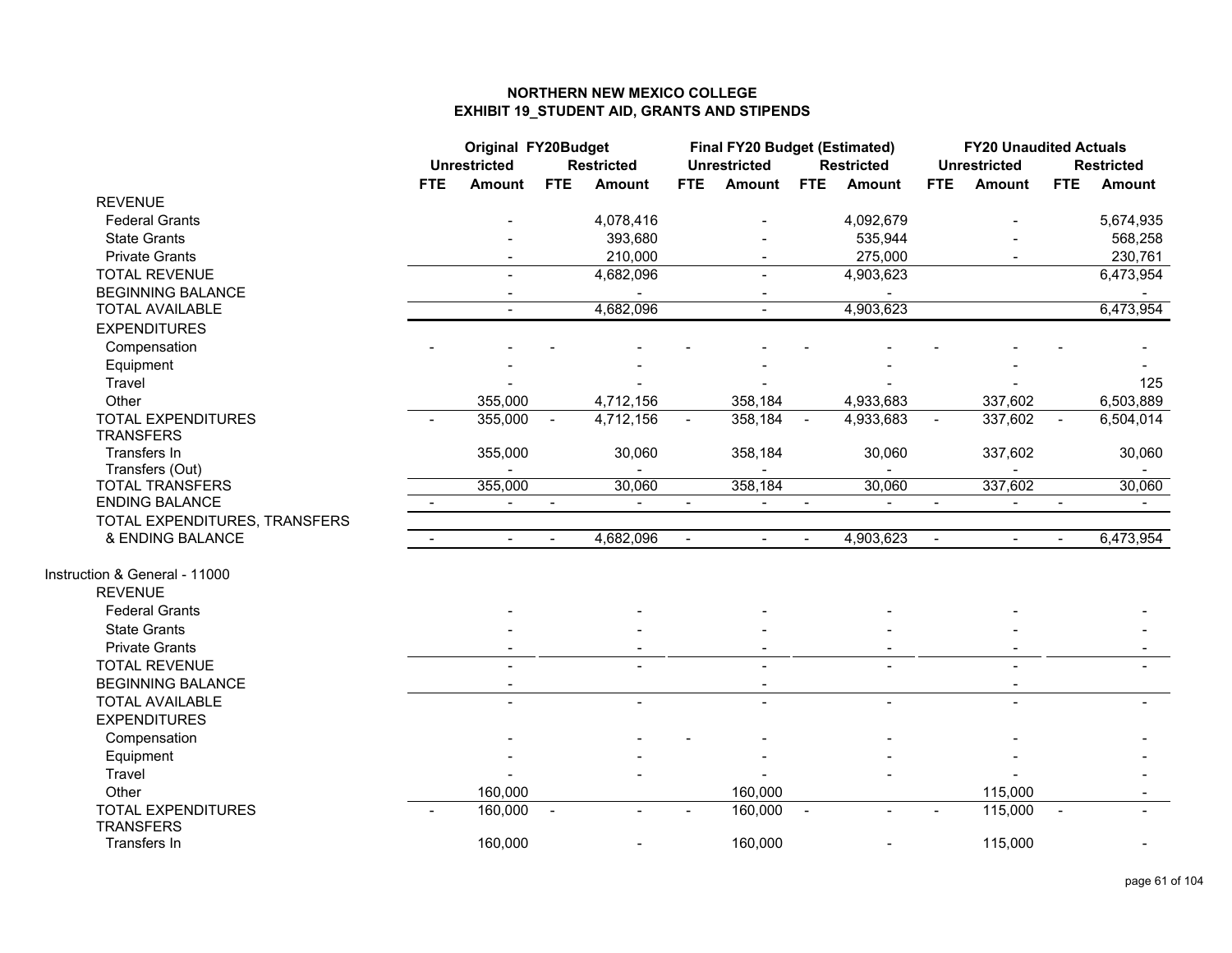|                 |            | <b>Original FY20Budget</b> |            |                          |            | <b>Final FY20 Budget (Estimated)</b> |      |                   |            | <b>FY20 Unaudited Actuals</b> |            |                   |
|-----------------|------------|----------------------------|------------|--------------------------|------------|--------------------------------------|------|-------------------|------------|-------------------------------|------------|-------------------|
|                 |            | Unrestricted               |            | <b>Restricted</b>        |            | Unrestricted                         |      | <b>Restricted</b> |            | Unrestricted                  |            | <b>Restricted</b> |
|                 | <b>FTE</b> | Amount                     | <b>FTE</b> | Amount                   | <b>FTE</b> | Amount                               | FTE. | Amount            | <b>FTE</b> | Amount                        | <b>FTE</b> | Amount            |
| Transfers (Out) |            | $\overline{\phantom{a}}$   |            | $\overline{\phantom{0}}$ |            | $\overline{\phantom{0}}$             |      |                   |            |                               |            |                   |
| OTAL TRANSFERS  |            | 160,000                    |            | $\overline{\phantom{0}}$ |            | 160,000                              |      |                   |            | 115.000                       |            |                   |
| NDING BALANCE   |            |                            |            |                          |            |                                      |      |                   |            |                               |            |                   |

TOTAL TRANSFERS ENDING BALANCE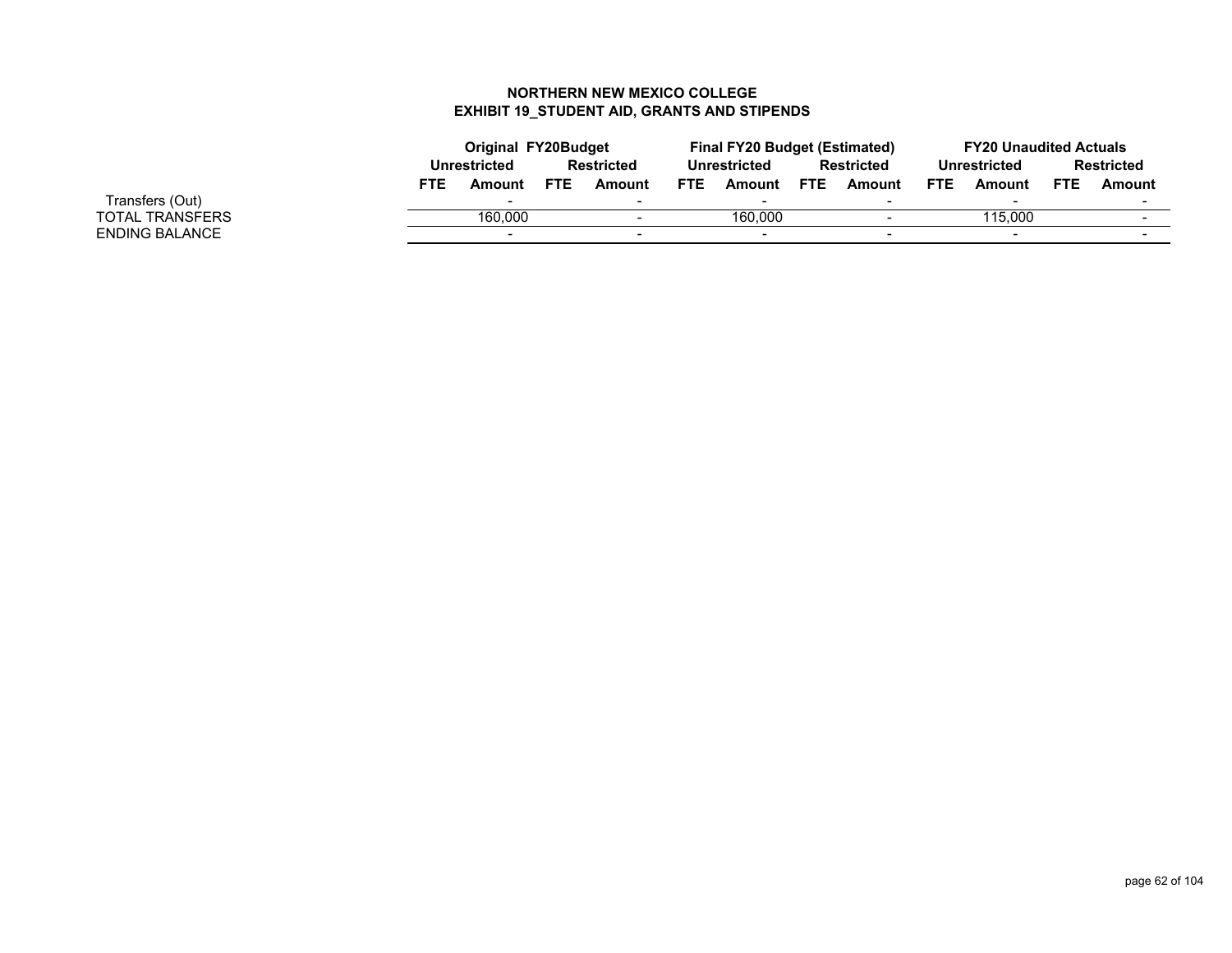|                                |                | <b>Original FY20Budget</b><br><b>Unrestricted</b><br><b>Restricted</b> |        |                |     | Final FY20 Budget (Estimated)<br><b>Unrestricted</b> |                | <b>Restricted</b>        |            | <b>FY20 Unaudited Actuals</b><br><b>Unrestricted</b> |                | <b>Restricted</b> |
|--------------------------------|----------------|------------------------------------------------------------------------|--------|----------------|-----|------------------------------------------------------|----------------|--------------------------|------------|------------------------------------------------------|----------------|-------------------|
|                                | <b>FTE</b>     | Amount                                                                 | FTE    | Amount         | FTE | <b>Amount</b>                                        | <b>FTE</b>     | Amount                   | <b>FTE</b> | Amount                                               | FTE            | Amount            |
| 3% Institutional Support-11900 |                |                                                                        |        |                |     |                                                      |                |                          |            |                                                      |                |                   |
| <b>REVENUE</b>                 |                |                                                                        |        |                |     |                                                      |                |                          |            |                                                      |                |                   |
| <b>Federal Grants</b>          |                |                                                                        |        |                |     |                                                      |                |                          |            |                                                      |                |                   |
| <b>State Grants</b>            |                |                                                                        |        |                |     |                                                      |                |                          |            |                                                      |                |                   |
| <b>Private Grants</b>          |                |                                                                        |        |                |     |                                                      |                |                          |            |                                                      |                |                   |
| <b>TOTAL REVENUE</b>           |                |                                                                        |        |                |     |                                                      |                |                          |            |                                                      |                |                   |
| <b>BEGINNING BALANCE</b>       |                |                                                                        |        |                |     |                                                      |                |                          |            |                                                      |                |                   |
| <b>TOTAL AVAILABLE</b>         |                |                                                                        |        |                |     |                                                      |                |                          |            |                                                      |                |                   |
| <b>EXPENDITURES</b>            |                |                                                                        |        |                |     |                                                      |                |                          |            |                                                      |                |                   |
| Compensation                   |                |                                                                        |        |                |     |                                                      |                |                          |            |                                                      |                |                   |
| Equipment                      |                |                                                                        |        |                |     |                                                      |                |                          |            |                                                      |                |                   |
| Travel                         |                |                                                                        |        |                |     |                                                      |                |                          |            |                                                      |                |                   |
| Other                          |                | 60,000                                                                 |        |                |     | 68,184                                               |                |                          |            | 68,183                                               |                |                   |
| <b>TOTAL EXPENDITURES</b>      | $\overline{a}$ | 60,000                                                                 | $\sim$ |                |     | 68,184                                               | $\sim$         |                          |            | 68,183                                               | $\blacksquare$ |                   |
| <b>TRANSFERS</b>               |                |                                                                        |        |                |     |                                                      |                |                          |            |                                                      |                |                   |
| Transfers In                   |                | 60,000                                                                 |        |                |     | 68,184                                               |                |                          |            | 68,183                                               |                |                   |
| Transfers (Out)                |                |                                                                        |        |                |     |                                                      |                |                          |            |                                                      |                |                   |
| <b>TOTAL TRANSFERS</b>         |                | 60,000                                                                 |        | $\sim$         |     | 68,184                                               |                | $\blacksquare$           |            | 68,183                                               |                | $\blacksquare$    |
| ENDING BALANCE                 |                | $\sim$                                                                 |        | $\sim$         |     | $\sim$                                               |                | $\overline{\phantom{0}}$ |            | $\blacksquare$                                       |                | $\sim$            |
| Athletic's Scholarships-12105  |                |                                                                        |        |                |     |                                                      |                |                          |            |                                                      |                |                   |
| <b>REVENUE</b>                 |                |                                                                        |        |                |     |                                                      |                |                          |            |                                                      |                |                   |
| <b>Federal Grants</b>          |                |                                                                        |        |                |     |                                                      |                |                          |            |                                                      |                |                   |
| <b>State Grants</b>            |                |                                                                        |        |                |     |                                                      |                |                          |            |                                                      |                |                   |
| <b>Private Grants</b>          |                |                                                                        |        |                |     |                                                      |                |                          |            |                                                      |                |                   |
| <b>TOTAL REVENUE</b>           |                |                                                                        |        |                |     |                                                      |                |                          |            |                                                      |                |                   |
| <b>BEGINNING BALANCE</b>       |                | $\blacksquare$                                                         |        | $\blacksquare$ |     | $\overline{\phantom{a}}$                             |                | $\blacksquare$           |            | $\overline{\phantom{a}}$                             |                |                   |
| <b>TOTAL AVAILABLE</b>         |                |                                                                        |        |                |     |                                                      |                |                          |            |                                                      |                |                   |
| <b>EXPENDITURES</b>            |                |                                                                        |        |                |     |                                                      |                |                          |            |                                                      |                |                   |
| Compensation                   |                |                                                                        |        |                |     |                                                      |                |                          |            |                                                      |                |                   |
| Equipment                      |                |                                                                        |        |                |     |                                                      |                |                          |            |                                                      |                |                   |
| Travel                         |                |                                                                        |        |                |     |                                                      |                |                          |            |                                                      |                |                   |
| Other                          |                | 135,000                                                                |        |                |     | 130,000                                              |                |                          |            | 154,419                                              |                |                   |
| <b>TOTAL EXPENDITURES</b>      |                | 135,000                                                                | $\sim$ |                |     | 130,000                                              | $\overline{a}$ |                          |            | 154,419                                              |                |                   |
| <b>TRANSFERS</b>               |                |                                                                        |        |                |     |                                                      |                |                          |            |                                                      |                |                   |
| Transfers In                   |                | 135,000                                                                |        |                |     | 130,000                                              |                |                          |            | 154,419                                              |                |                   |
| Transfers (Out)                |                | $\overline{\phantom{0}}$                                               |        |                |     | $\blacksquare$                                       |                |                          |            | $\blacksquare$                                       |                |                   |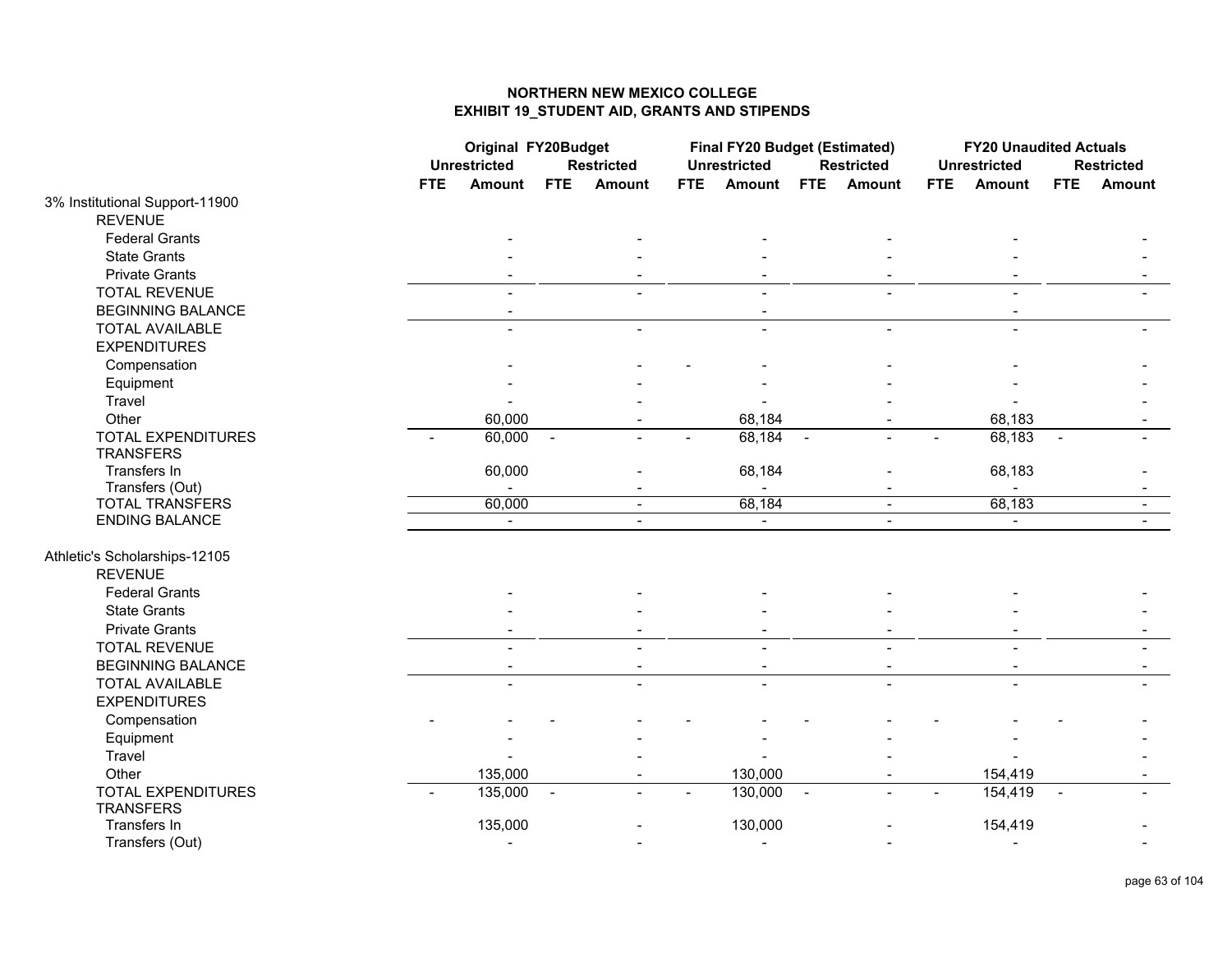|                                          |                          | Original FY20Budget<br><b>Unrestricted</b><br><b>Restricted</b> |            |                          |                | Final FY20 Budget (Estimated)<br><b>Unrestricted</b> |            | <b>Restricted</b>        |                          | <b>FY20 Unaudited Actuals</b><br><b>Unrestricted</b> |            | <b>Restricted</b>        |
|------------------------------------------|--------------------------|-----------------------------------------------------------------|------------|--------------------------|----------------|------------------------------------------------------|------------|--------------------------|--------------------------|------------------------------------------------------|------------|--------------------------|
|                                          | <b>FTE</b>               | Amount                                                          | <b>FTE</b> | <b>Amount</b>            | <b>FTE</b>     | <b>Amount</b>                                        | <b>FTE</b> | <b>Amount</b>            | <b>FTE</b>               | <b>Amount</b>                                        | <b>FTE</b> | <b>Amount</b>            |
| <b>TOTAL TRANSFERS</b>                   |                          | 135,000                                                         |            | $\sim$                   |                | 130,000                                              |            | $\blacksquare$           |                          | 154,419                                              |            | $\blacksquare$           |
| <b>ENDING BALANCE</b>                    |                          | $\blacksquare$                                                  |            | $\overline{\phantom{a}}$ |                | $\blacksquare$                                       |            | $\blacksquare$           |                          | $\blacksquare$                                       |            | $\blacksquare$           |
|                                          |                          |                                                                 |            |                          |                |                                                      |            |                          |                          |                                                      |            |                          |
| NSF Due Pearl-40104                      |                          |                                                                 |            |                          |                |                                                      |            |                          |                          |                                                      |            |                          |
| <b>REVENUE</b>                           |                          |                                                                 |            |                          |                |                                                      |            |                          |                          |                                                      |            |                          |
| <b>Federal Grants</b>                    |                          |                                                                 |            |                          |                |                                                      |            |                          |                          |                                                      |            | 549,101                  |
| <b>State Grants</b>                      |                          |                                                                 |            |                          |                |                                                      |            |                          |                          |                                                      |            |                          |
| <b>Private Grants</b>                    |                          |                                                                 |            |                          |                |                                                      |            |                          |                          |                                                      |            | $\sim$                   |
| <b>TOTAL REVENUE</b>                     |                          |                                                                 |            |                          |                |                                                      |            |                          |                          |                                                      |            | 549,101                  |
| <b>BEGINNING BALANCE</b>                 |                          |                                                                 |            |                          |                |                                                      |            | $\overline{\phantom{a}}$ |                          |                                                      |            |                          |
| <b>TOTAL AVAILABLE</b>                   |                          | $\blacksquare$                                                  |            | $\blacksquare$           |                | $\blacksquare$                                       |            | $\blacksquare$           |                          | $\blacksquare$                                       |            | 549,101                  |
| <b>EXPENDITURES</b>                      |                          |                                                                 |            |                          |                |                                                      |            |                          |                          |                                                      |            |                          |
| Compensation                             |                          |                                                                 |            |                          |                |                                                      |            |                          |                          |                                                      |            |                          |
| Equipment                                |                          |                                                                 |            |                          |                |                                                      |            |                          |                          |                                                      |            |                          |
| Travel                                   |                          |                                                                 |            |                          |                |                                                      |            |                          |                          |                                                      |            |                          |
| Other                                    |                          |                                                                 |            |                          |                |                                                      |            |                          |                          |                                                      |            | 549,101                  |
| <b>TOTAL EXPENDITURES</b>                | $\overline{\phantom{0}}$ |                                                                 |            | $\overline{a}$           | $\overline{a}$ | $\blacksquare$                                       |            | $\overline{\phantom{a}}$ | $\overline{\phantom{a}}$ | $\overline{\phantom{a}}$                             |            | 549,101                  |
| <b>TRANSFERS</b>                         |                          |                                                                 |            |                          |                |                                                      |            |                          |                          |                                                      |            |                          |
| Transfers In                             |                          |                                                                 |            |                          |                |                                                      |            |                          |                          |                                                      |            |                          |
| Transfers (Out)                          |                          |                                                                 |            |                          |                |                                                      |            |                          |                          |                                                      |            |                          |
| <b>TOTAL TRANSFERS</b>                   |                          | $\blacksquare$                                                  |            | $\sim$                   |                | $\sim$                                               |            | $\blacksquare$           |                          | $\blacksquare$                                       |            | $\overline{\phantom{a}}$ |
| <b>ENDING BALANCE</b>                    |                          | $\overline{a}$                                                  |            | $\sim$                   |                | $\blacksquare$                                       |            | $\blacksquare$           |                          | $\blacksquare$                                       |            |                          |
| College Assistance Migrant Program-41102 |                          |                                                                 |            |                          |                |                                                      |            |                          |                          |                                                      |            |                          |
| <b>REVENUE</b>                           |                          |                                                                 |            |                          |                |                                                      |            |                          |                          |                                                      |            |                          |
| <b>Federal Grants</b>                    |                          |                                                                 |            | 194,237                  |                |                                                      |            | 196,500                  |                          |                                                      |            | 182,436                  |
| <b>State Grants</b>                      |                          |                                                                 |            |                          |                |                                                      |            |                          |                          |                                                      |            |                          |
| <b>Private Grants</b>                    |                          |                                                                 |            |                          |                |                                                      |            |                          |                          |                                                      |            |                          |
| <b>TOTAL REVENUE</b>                     |                          |                                                                 |            | 194,237                  |                | $\overline{a}$                                       |            | 196,500                  |                          |                                                      |            | 182,436                  |
| <b>BEGINNING BALANCE</b>                 |                          |                                                                 |            |                          |                |                                                      |            |                          |                          |                                                      |            |                          |
| <b>TOTAL AVAILABLE</b>                   |                          | $\overline{\phantom{0}}$                                        |            | 194,237                  |                | $\blacksquare$                                       |            | 196,500                  |                          | $\overline{a}$                                       |            | 182,436                  |
| <b>EXPENDITURES</b>                      |                          |                                                                 |            |                          |                |                                                      |            |                          |                          |                                                      |            |                          |
| Compensation                             |                          |                                                                 |            |                          |                |                                                      |            |                          |                          |                                                      |            |                          |
| Equipment                                |                          |                                                                 |            |                          |                |                                                      |            |                          |                          |                                                      |            |                          |
| Travel                                   |                          |                                                                 |            |                          |                |                                                      |            |                          |                          |                                                      |            |                          |
| Other                                    |                          |                                                                 |            | 194,237                  |                |                                                      |            | 196,500                  |                          |                                                      |            | 182,436                  |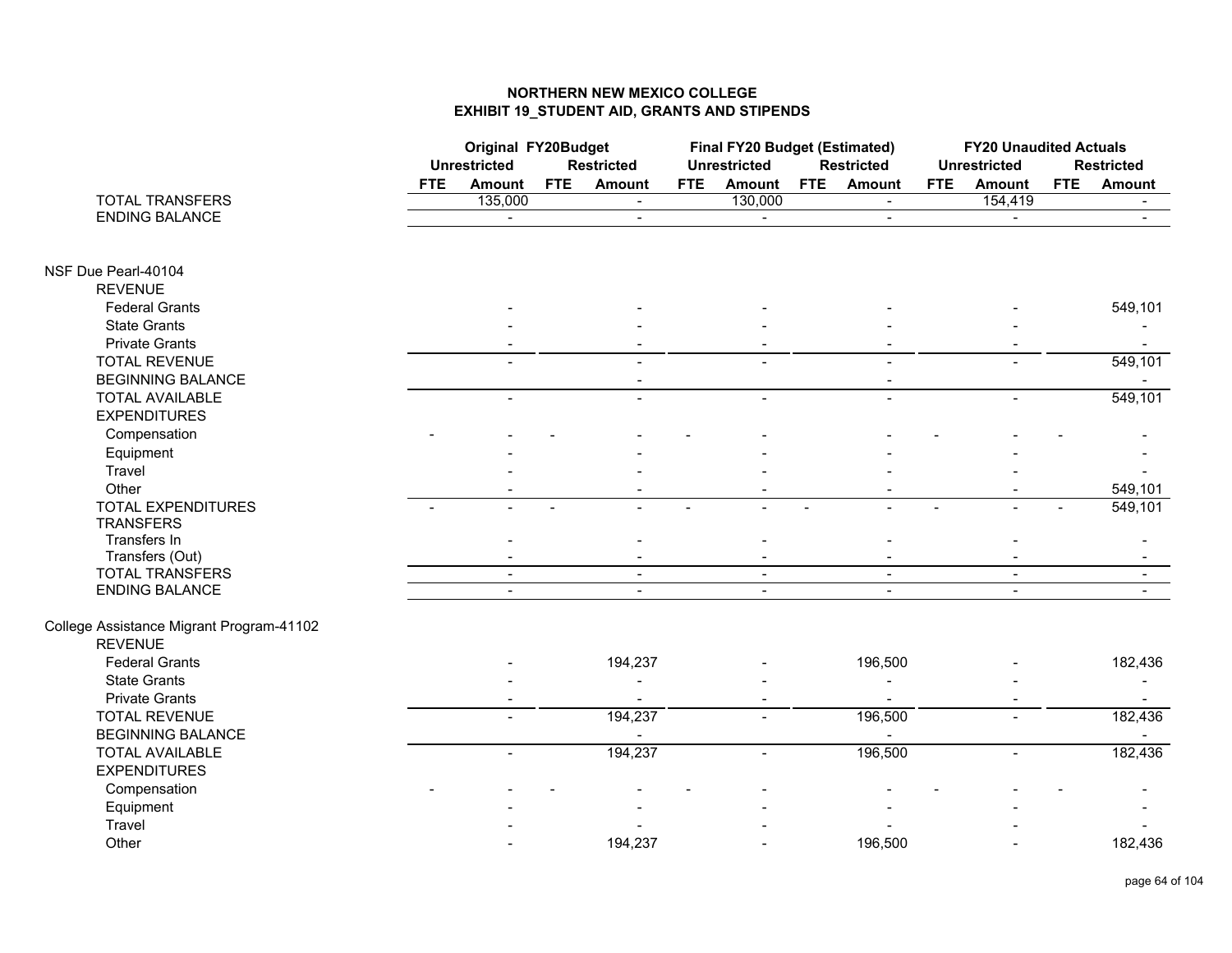|                           |            | <b>Original FY20Budget</b> |            |                   | <b>Final FY20 Budget (Estimated)</b> |                          |            |                   | <b>FY20 Unaudited Actuals</b> |                          |            |                   |
|---------------------------|------------|----------------------------|------------|-------------------|--------------------------------------|--------------------------|------------|-------------------|-------------------------------|--------------------------|------------|-------------------|
|                           |            | <b>Unrestricted</b>        |            | <b>Restricted</b> |                                      | <b>Unrestricted</b>      |            | <b>Restricted</b> |                               | <b>Unrestricted</b>      |            | <b>Restricted</b> |
|                           | <b>FTE</b> | <b>Amount</b>              | <b>FTE</b> | <b>Amount</b>     | <b>FTE</b>                           | <b>Amount</b>            | <b>FTE</b> | <b>Amount</b>     | <b>FTE</b>                    | <b>Amount</b>            | <b>FTE</b> | <b>Amount</b>     |
| <b>TOTAL EXPENDITURES</b> |            |                            |            | 194,237           |                                      |                          |            | 196,500           | $\blacksquare$                |                          |            | 182,436           |
| <b>TRANSFERS</b>          |            |                            |            |                   |                                      |                          |            |                   |                               |                          |            |                   |
| Transfers In              |            |                            |            |                   |                                      |                          |            |                   |                               |                          |            |                   |
| Transfers (Out)           |            |                            |            |                   |                                      |                          |            |                   |                               |                          |            |                   |
| <b>TOTAL TRANSFERS</b>    |            | $\blacksquare$             |            | $\blacksquare$    |                                      | $\blacksquare$           |            | $\sim$            |                               | $\blacksquare$           |            |                   |
| ENDING BALANCE            |            |                            |            | $\blacksquare$    |                                      | $\overline{\phantom{0}}$ |            | $\blacksquare$    |                               | $\overline{\phantom{0}}$ |            |                   |
| <b>NSF BEST-40111</b>     |            |                            |            |                   |                                      |                          |            |                   |                               |                          |            |                   |
| <b>REVENUE</b>            |            |                            |            |                   |                                      |                          |            |                   |                               |                          |            |                   |
| <b>Federal Grants</b>     |            |                            |            | 150,000           |                                      |                          |            | 142,000           |                               |                          |            | 142,604           |
| <b>State Grants</b>       |            |                            |            |                   |                                      |                          |            |                   |                               |                          |            |                   |
| <b>Private Grants</b>     |            |                            |            |                   |                                      |                          |            |                   |                               |                          |            |                   |
| <b>TOTAL REVENUE</b>      |            |                            |            | 150,000           |                                      |                          |            | 142,000           |                               |                          |            | 142,604           |
| <b>BEGINNING BALANCE</b>  |            |                            |            |                   |                                      |                          |            |                   |                               |                          |            |                   |
| <b>TOTAL AVAILABLE</b>    |            |                            |            | 150,000           |                                      |                          |            | 142,000           |                               |                          |            | 142,604           |
| <b>EXPENDITURES</b>       |            |                            |            |                   |                                      |                          |            |                   |                               |                          |            |                   |
| Compensation              |            |                            |            |                   |                                      |                          |            |                   |                               |                          |            |                   |
| Equipment                 |            |                            |            |                   |                                      |                          |            |                   |                               |                          |            |                   |
| Travel                    |            |                            |            |                   |                                      |                          |            |                   |                               |                          |            |                   |
| Other                     |            |                            |            | 150,000           |                                      |                          |            | 142,000           |                               |                          |            | 142,604           |
| <b>TOTAL EXPENDITURES</b> |            |                            |            | 150,000           | $\blacksquare$                       |                          |            | 142,000           | $\blacksquare$                | $\overline{\phantom{0}}$ |            | 142,604           |
| <b>TRANSFERS</b>          |            |                            |            |                   |                                      |                          |            |                   |                               |                          |            |                   |
| Transfers In              |            |                            |            |                   |                                      |                          |            |                   |                               |                          |            |                   |
| Transfers (Out)           |            |                            |            |                   |                                      |                          |            |                   |                               |                          |            |                   |
| TOTAL TRANSFERS           |            |                            |            | $\blacksquare$    |                                      | $\overline{\phantom{0}}$ |            | $\blacksquare$    |                               | $\blacksquare$           |            |                   |
| <b>ENDING BALANCE</b>     |            | $\blacksquare$             |            | $\blacksquare$    |                                      | $\overline{\phantom{0}}$ |            | $\blacksquare$    |                               | $\overline{\phantom{0}}$ |            |                   |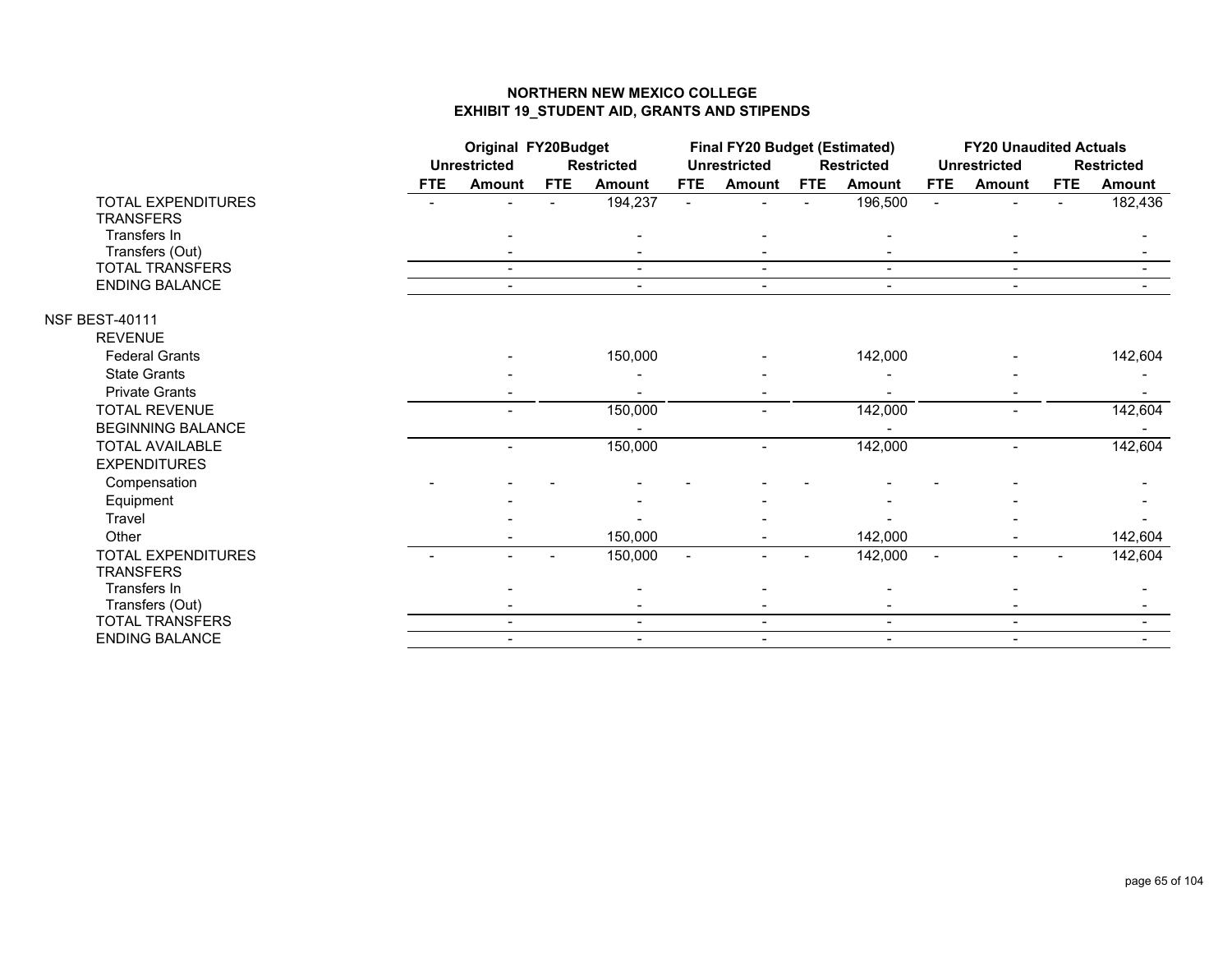|                                               | <b>Original FY20Budget</b> |                     |            |                          |            | <b>Final FY20 Budget (Estimated)</b> |            |                   |                          | <b>FY20 Unaudited Actuals</b> |            |                   |
|-----------------------------------------------|----------------------------|---------------------|------------|--------------------------|------------|--------------------------------------|------------|-------------------|--------------------------|-------------------------------|------------|-------------------|
|                                               |                            | <b>Unrestricted</b> |            | <b>Restricted</b>        |            | <b>Unrestricted</b>                  |            | <b>Restricted</b> |                          | <b>Unrestricted</b>           |            | <b>Restricted</b> |
|                                               | <b>FTE</b>                 | Amount              | <b>FTE</b> | <b>Amount</b>            | <b>FTE</b> | <b>Amount</b>                        | <b>FTE</b> | <b>Amount</b>     | <b>FTE</b>               | <b>Amount</b>                 | <b>FTE</b> | Amount            |
| Stem Pathways: NM AMP 40119                   |                            |                     |            |                          |            |                                      |            |                   |                          |                               |            |                   |
| <b>REVENUE</b>                                |                            |                     |            |                          |            |                                      |            |                   |                          |                               |            |                   |
| <b>Federal Grants</b>                         |                            |                     |            | 13,000                   |            |                                      |            | 17,000            |                          |                               |            | 8,791             |
| <b>State Grants</b>                           |                            |                     |            |                          |            |                                      |            |                   |                          |                               |            |                   |
| <b>Private Grants</b>                         |                            |                     |            |                          |            |                                      |            |                   |                          |                               |            |                   |
| <b>TOTAL REVENUE</b>                          |                            |                     |            | 13,000                   |            |                                      |            | 17,000            |                          | $\overline{a}$                |            | 8,791             |
| <b>BEGINNING BALANCE</b>                      |                            |                     |            |                          |            |                                      |            | $\blacksquare$    |                          |                               |            | $\sim$            |
| <b>TOTAL AVAILABLE</b>                        |                            | $\blacksquare$      |            | 13,000                   |            | $\overline{a}$                       |            | 17,000            |                          | $\blacksquare$                |            | 8,791             |
| <b>EXPENDITURES</b>                           |                            |                     |            |                          |            |                                      |            |                   |                          |                               |            |                   |
| Compensation                                  |                            |                     |            |                          |            |                                      |            |                   |                          |                               |            |                   |
| Equipment                                     |                            |                     |            |                          |            |                                      |            |                   |                          |                               |            |                   |
| Travel                                        |                            |                     |            |                          |            |                                      |            |                   |                          |                               |            | 125               |
| Other                                         |                            |                     |            | 13,000                   |            |                                      |            | 17,000            |                          |                               |            | 8,666             |
| <b>TOTAL EXPENDITURES</b>                     |                            |                     |            | 13,000                   |            |                                      |            | 17,000            |                          |                               |            | 8,791             |
| <b>TRANSFERS</b>                              |                            |                     |            |                          |            |                                      |            |                   |                          |                               |            |                   |
| Transfers In                                  |                            |                     |            |                          |            |                                      |            |                   |                          |                               |            |                   |
| Transfers (Out)                               |                            |                     |            |                          |            |                                      |            |                   |                          |                               |            |                   |
| <b>TOTAL TRANSFERS</b>                        |                            | $\sim$              |            | $\sim$                   |            | $\sim$                               |            | $\sim$            |                          | $\sim$                        |            | $\sim$            |
| <b>ENDING BALANCE</b>                         |                            |                     |            | $\blacksquare$           |            | $\blacksquare$                       |            |                   |                          | $\overline{a}$                |            |                   |
| Daniels Opportunity Scholarship-41429         |                            |                     |            |                          |            |                                      |            |                   |                          |                               |            |                   |
| <b>REVENUE</b>                                |                            |                     |            |                          |            |                                      |            |                   |                          |                               |            |                   |
| <b>Federal Grants</b>                         |                            |                     |            |                          |            |                                      |            |                   |                          |                               |            |                   |
| <b>State Grants</b>                           |                            |                     |            |                          |            |                                      |            |                   |                          |                               |            |                   |
| <b>Private Grants</b>                         |                            |                     |            |                          |            |                                      |            | 25,000            |                          |                               |            | 9,000             |
| <b>TOTAL REVENUE</b>                          |                            |                     |            |                          |            |                                      |            | 25,000            |                          |                               |            | 9,000             |
| <b>BEGINNING BALANCE</b>                      |                            |                     |            |                          |            |                                      |            |                   |                          |                               |            |                   |
| <b>TOTAL AVAILABLE</b>                        |                            |                     |            |                          |            |                                      |            | 25,000            |                          |                               |            | 9,000             |
| <b>EXPENDITURES</b>                           |                            |                     |            |                          |            |                                      |            |                   |                          |                               |            |                   |
| Compensation                                  |                            |                     |            |                          |            |                                      |            |                   |                          |                               |            |                   |
| Equipment                                     |                            |                     |            |                          |            |                                      |            |                   |                          |                               |            |                   |
| Travel                                        |                            |                     |            |                          |            |                                      |            |                   |                          |                               |            |                   |
| Other                                         |                            |                     |            | $\overline{\phantom{a}}$ |            | $\sim$                               |            | 25,000            |                          |                               |            | 9,000             |
| <b>TOTAL EXPENDITURES</b><br><b>TRANSFERS</b> |                            |                     |            |                          |            |                                      |            | 25,000            | $\overline{\phantom{a}}$ |                               |            | 9,000             |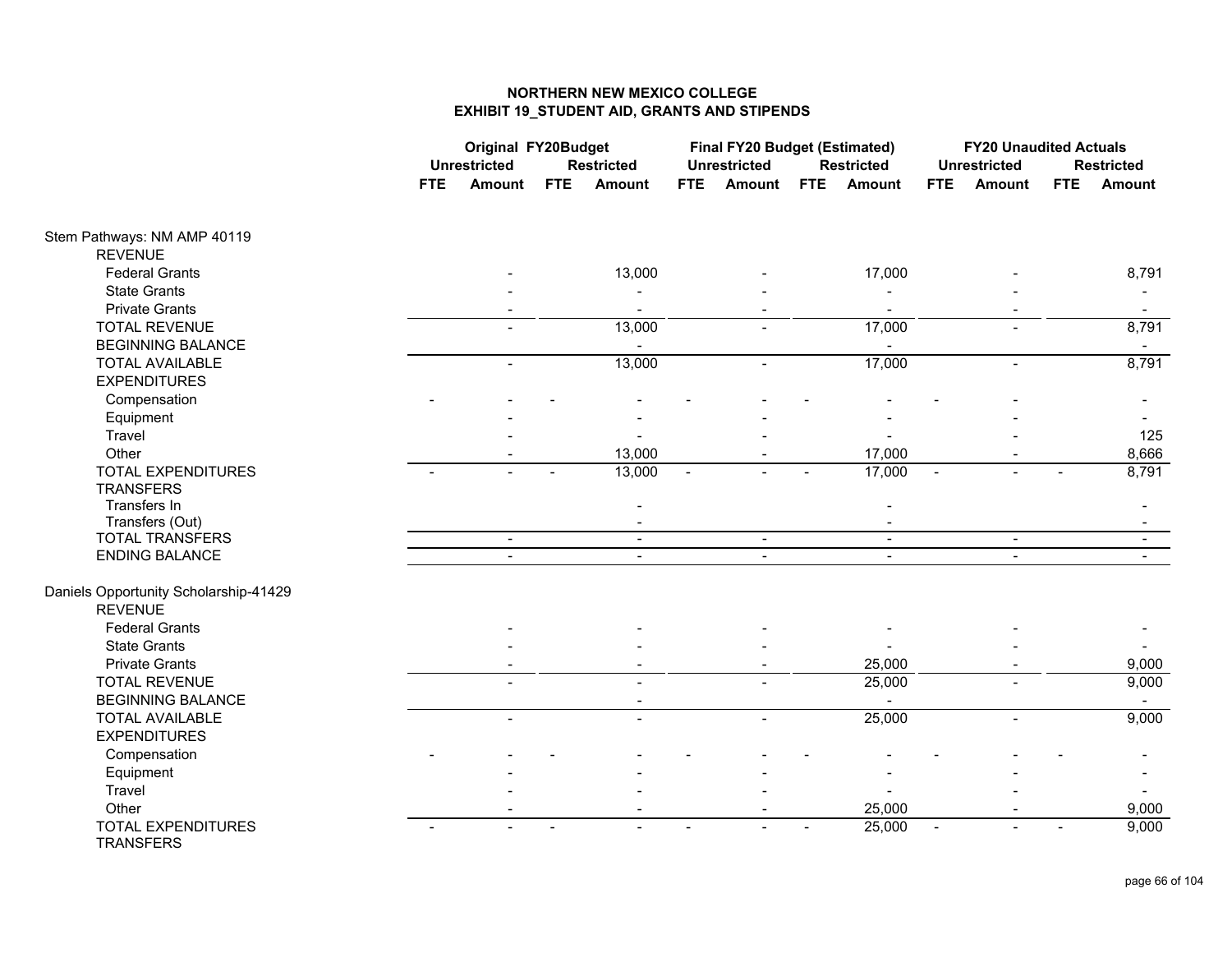|                                           |                          | <b>Original FY20Budget</b> |                |                          |            | <b>Final FY20 Budget (Estimated)</b> |            |                   |                | <b>FY20 Unaudited Actuals</b> |     |                   |
|-------------------------------------------|--------------------------|----------------------------|----------------|--------------------------|------------|--------------------------------------|------------|-------------------|----------------|-------------------------------|-----|-------------------|
|                                           |                          | <b>Unrestricted</b>        |                | <b>Restricted</b>        |            | <b>Unrestricted</b>                  |            | <b>Restricted</b> |                | <b>Unrestricted</b>           |     | <b>Restricted</b> |
|                                           | <b>FTE</b>               | <b>Amount</b>              | <b>FTE</b>     | <b>Amount</b>            | <b>FTE</b> | <b>Amount</b>                        | <b>FTE</b> | Amount            | <b>FTE</b>     | <b>Amount</b>                 | FTE | <b>Amount</b>     |
| Transfers In                              |                          |                            |                |                          |            |                                      |            |                   |                |                               |     |                   |
| Transfers (Out)                           |                          | $\blacksquare$             |                | $\blacksquare$           |            |                                      |            | $\blacksquare$    |                | $\blacksquare$                |     | $\blacksquare$    |
| <b>TOTAL TRANSFERS</b>                    |                          | $\blacksquare$             |                | $\blacksquare$           |            | $\blacksquare$                       |            | $\blacksquare$    |                | $\blacksquare$                |     | $\blacksquare$    |
| <b>ENDING BALANCE</b>                     |                          | $\sim$                     |                | $\blacksquare$           |            | $\sim$                               |            | $\sim$            |                | $\blacksquare$                |     | $\sim$            |
| Alliance for Minority Participation-41170 |                          |                            |                |                          |            |                                      |            |                   |                |                               |     |                   |
| <b>REVENUE</b>                            |                          |                            |                |                          |            |                                      |            |                   |                |                               |     |                   |
| <b>Federal Grants</b>                     |                          |                            |                |                          |            |                                      |            | 16,000            |                |                               |     | 8,570             |
| <b>State Grants</b>                       |                          |                            |                |                          |            |                                      |            |                   |                |                               |     |                   |
| <b>Private Grants</b>                     |                          |                            |                |                          |            |                                      |            | $\blacksquare$    |                |                               |     | $\sim$            |
| <b>TOTAL REVENUE</b>                      |                          |                            |                |                          |            |                                      |            | 16,000            |                |                               |     | 8,570             |
| <b>BEGINNING BALANCE</b>                  |                          |                            |                |                          |            |                                      |            |                   |                |                               |     | $\blacksquare$    |
| <b>TOTAL AVAILABLE</b>                    |                          | $\blacksquare$             |                | $\overline{a}$           |            | $\overline{\phantom{0}}$             |            | 16,000            |                | $\blacksquare$                |     | 8,570             |
| <b>EXPENDITURES</b>                       |                          |                            |                |                          |            |                                      |            |                   |                |                               |     |                   |
| Compensation                              |                          |                            |                |                          |            |                                      |            |                   |                |                               |     |                   |
| Equipment                                 |                          |                            |                |                          |            |                                      |            |                   |                |                               |     |                   |
| Travel                                    |                          |                            |                |                          |            |                                      |            |                   |                |                               |     | $\blacksquare$    |
| Other                                     |                          |                            |                |                          |            |                                      |            | 16,000            |                |                               |     | 8,570             |
| <b>TOTAL EXPENDITURES</b>                 | $\overline{\phantom{0}}$ |                            | $\blacksquare$ |                          |            |                                      |            | 16,000            | $\blacksquare$ |                               |     | 8,570             |
| <b>TRANSFERS</b>                          |                          |                            |                |                          |            |                                      |            |                   |                |                               |     |                   |
| Transfers In                              |                          |                            |                |                          |            |                                      |            |                   |                |                               |     |                   |
| Transfers (Out)                           |                          | $\overline{\phantom{a}}$   |                | $\overline{\phantom{a}}$ |            | $\blacksquare$                       |            | $\blacksquare$    |                | $\blacksquare$                |     | $\blacksquare$    |
| <b>TOTAL TRANSFERS</b>                    |                          | $\blacksquare$             |                | $\blacksquare$           |            | $\blacksquare$                       |            | $\blacksquare$    |                | $\overline{\phantom{a}}$      |     | $\blacksquare$    |
| <b>ENDING BALANCE</b>                     |                          | $\blacksquare$             |                |                          |            | $\blacksquare$                       |            | $\blacksquare$    |                |                               |     |                   |
| <b>NMSIG-42110</b>                        |                          |                            |                |                          |            |                                      |            |                   |                |                               |     |                   |
| <b>REVENUE</b>                            |                          |                            |                |                          |            |                                      |            |                   |                |                               |     |                   |
| <b>Federal Grants</b>                     |                          |                            |                |                          |            |                                      |            |                   |                |                               |     |                   |
| <b>State Grants</b>                       |                          |                            |                | 112,839                  |            |                                      |            | 123,350           |                |                               |     | 126,875           |
| <b>Private Grants</b>                     |                          |                            |                |                          |            |                                      |            |                   |                |                               |     |                   |
| <b>TOTAL REVENUE</b>                      |                          |                            |                | 112,839                  |            |                                      |            | 123,350           |                |                               |     | 126,875           |
| <b>BEGINNING BALANCE</b>                  |                          |                            |                |                          |            |                                      |            | $\overline{a}$    |                |                               |     | $\sim$            |
| <b>TOTAL AVAILABLE</b>                    |                          | $\overline{a}$             |                | 112,839                  |            | $\overline{\phantom{0}}$             |            | 123,350           |                | $\blacksquare$                |     | 126,875           |
| <b>EXPENDITURES</b>                       |                          |                            |                |                          |            |                                      |            |                   |                |                               |     |                   |
| Compensation                              |                          |                            |                |                          |            |                                      |            |                   |                |                               |     |                   |
| Equipment                                 |                          |                            |                |                          |            |                                      |            |                   |                |                               |     |                   |
| Travel                                    |                          |                            |                |                          |            |                                      |            |                   |                |                               |     |                   |
| Other                                     |                          |                            |                | 112,839                  |            |                                      |            | 123,350           |                |                               |     | 126,875           |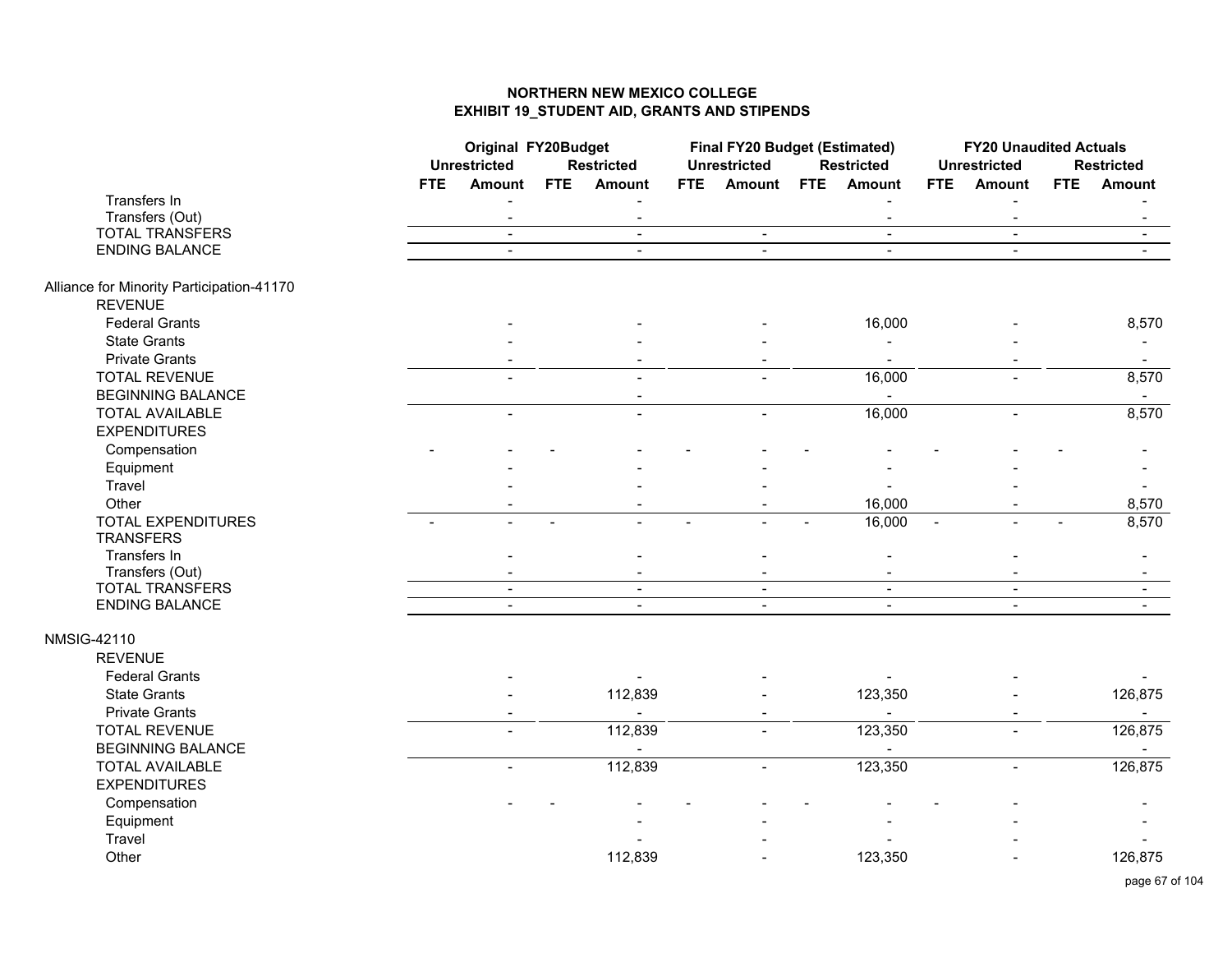|                               |            | <b>Original FY20Budget</b> |            |                   |                | <b>Final FY20 Budget (Estimated)</b> |            |                   |                | <b>FY20 Unaudited Actuals</b> |            |                   |
|-------------------------------|------------|----------------------------|------------|-------------------|----------------|--------------------------------------|------------|-------------------|----------------|-------------------------------|------------|-------------------|
|                               |            | <b>Unrestricted</b>        |            | <b>Restricted</b> |                | <b>Unrestricted</b>                  |            | <b>Restricted</b> |                | <b>Unrestricted</b>           |            | <b>Restricted</b> |
|                               | <b>FTE</b> | <b>Amount</b>              | <b>FTE</b> | <b>Amount</b>     | <b>FTE</b>     | <b>Amount</b>                        | <b>FTE</b> | Amount            | <b>FTE</b>     | Amount                        | <b>FTE</b> | <b>Amount</b>     |
| <b>TOTAL EXPENDITURES</b>     |            |                            |            | 112,839           | $\blacksquare$ |                                      |            | 123,350           | $\blacksquare$ |                               |            | 126,875           |
| <b>TRANSFERS</b>              |            |                            |            |                   |                |                                      |            |                   |                |                               |            |                   |
| Transfers In                  |            |                            |            |                   |                |                                      |            |                   |                |                               |            |                   |
| Transfers (Out)               |            |                            |            |                   |                |                                      |            |                   |                |                               |            |                   |
| <b>TOTAL TRANSFERS</b>        |            | $\overline{\phantom{0}}$   |            | $\blacksquare$    |                | $\sim$                               |            | $\sim$            |                | $\overline{\phantom{a}}$      |            |                   |
| <b>ENDING BALANCE</b>         |            |                            |            | $\blacksquare$    |                | $\overline{\phantom{a}}$             |            | $\blacksquare$    |                | $\overline{\phantom{0}}$      |            |                   |
| NM Success Scholarships-42111 |            |                            |            |                   |                |                                      |            |                   |                |                               |            |                   |
| <b>REVENUE</b>                |            |                            |            |                   |                |                                      |            |                   |                |                               |            |                   |
| <b>Federal Grants</b>         |            |                            |            |                   |                |                                      |            |                   |                |                               |            |                   |
| <b>State Grants</b>           |            |                            |            | 250,000           |                |                                      |            | 322,115           |                |                               |            | 322,115           |
| <b>Private Grants</b>         |            |                            |            |                   |                |                                      |            |                   |                |                               |            |                   |
| <b>TOTAL REVENUE</b>          |            |                            |            | 250,000           |                |                                      |            | 322,115           |                | $\overline{\phantom{0}}$      |            | 322,115           |
| <b>BEGINNING BALANCE</b>      |            |                            |            |                   |                |                                      |            |                   |                |                               |            |                   |
| <b>TOTAL AVAILABLE</b>        |            |                            |            | 250,000           |                |                                      |            | 322,115           |                |                               |            | 322,115           |
| <b>EXPENDITURES</b>           |            |                            |            |                   |                |                                      |            |                   |                |                               |            |                   |
| Compensation                  |            |                            |            |                   |                |                                      |            |                   |                |                               |            |                   |
| Equipment                     |            |                            |            |                   |                |                                      |            |                   |                |                               |            |                   |
| Travel                        |            |                            |            |                   |                |                                      |            |                   |                |                               |            |                   |
| Other                         |            |                            |            | 250,000           |                |                                      |            | 322,115           |                |                               |            | 322,115           |
| <b>TOTAL EXPENDITURES</b>     |            |                            |            | 250,000           | $\blacksquare$ |                                      |            | 322,115           | $\blacksquare$ |                               |            | 322,115           |
| <b>TRANSFERS</b>              |            |                            |            |                   |                |                                      |            |                   |                |                               |            |                   |
| Transfers In                  |            |                            |            |                   |                |                                      |            |                   |                |                               |            |                   |
| Transfers (Out)               |            |                            |            |                   |                |                                      |            |                   |                |                               |            |                   |
| <b>TOTAL TRANSFERS</b>        |            |                            |            | $\blacksquare$    |                | $\blacksquare$                       |            | $\blacksquare$    |                | $\blacksquare$                |            |                   |
| <b>ENDING BALANCE</b>         |            |                            |            | $\blacksquare$    |                |                                      |            |                   |                | $\overline{\phantom{0}}$      |            |                   |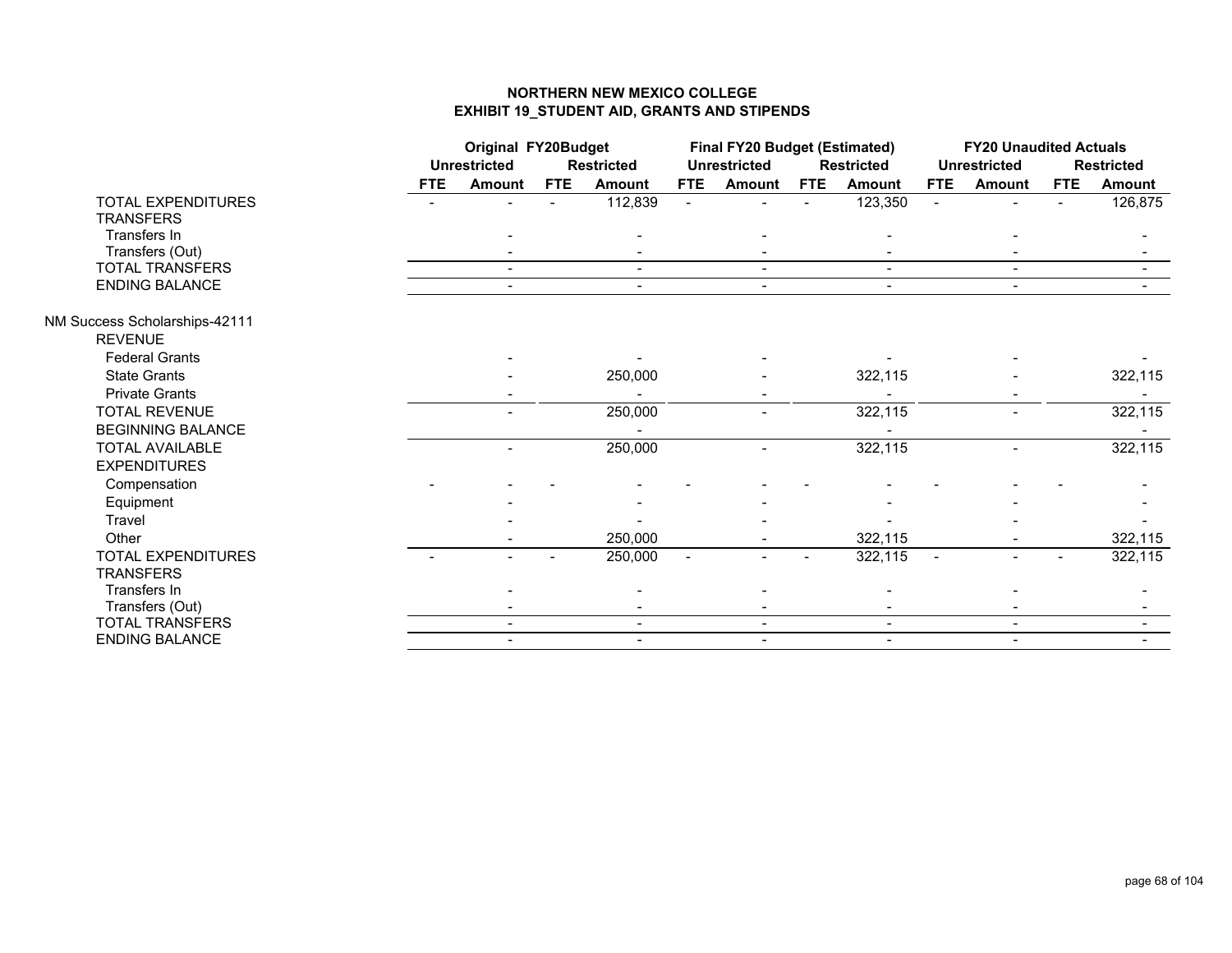|                                    |                          | <b>Original FY20Budget</b>  |                             | <b>Final FY20 Budget (Estimated)</b> |                             | <b>FY20 Unaudited Actuals</b> |
|------------------------------------|--------------------------|-----------------------------|-----------------------------|--------------------------------------|-----------------------------|-------------------------------|
|                                    | <b>Unrestricted</b>      | <b>Restricted</b>           | <b>Unrestricted</b>         | <b>Restricted</b>                    | <b>Unrestricted</b>         | <b>Restricted</b>             |
|                                    | <b>FTE</b><br>Amount     | <b>FTE</b><br><b>Amount</b> | <b>FTE</b><br><b>Amount</b> | <b>FTE</b><br>Amount                 | <b>FTE</b><br><b>Amount</b> | <b>FTE</b><br><b>Amount</b>   |
| NM College Affordability Act-42112 |                          |                             |                             |                                      |                             |                               |
| <b>REVENUE</b>                     |                          |                             |                             |                                      |                             |                               |
| <b>Federal Grants</b>              |                          |                             |                             |                                      |                             |                               |
| <b>State Grants</b>                |                          | 13,136                      |                             |                                      |                             | 31,304                        |
| <b>Private Grants</b>              |                          |                             |                             |                                      |                             |                               |
| <b>TOTAL REVENUE</b>               |                          | 13,136                      |                             |                                      |                             | 31,304                        |
| <b>BEGINNING BALANCE</b>           |                          |                             |                             |                                      |                             |                               |
| <b>TOTAL AVAILABLE</b>             | $\overline{\phantom{a}}$ | 13,136                      |                             | $\blacksquare$                       |                             | 31,304                        |
| <b>EXPENDITURES</b>                |                          |                             |                             |                                      |                             |                               |
| Compensation                       |                          |                             |                             |                                      |                             |                               |
| Equipment                          |                          |                             |                             |                                      |                             |                               |
| Travel                             |                          |                             |                             |                                      |                             |                               |
| Other                              |                          | 13,136                      |                             |                                      |                             | 31,304                        |
| <b>TOTAL EXPENDITURES</b>          |                          | 13,136                      |                             |                                      |                             | 31,304                        |
| <b>TRANSFERS</b>                   |                          |                             |                             |                                      |                             |                               |
| Transfers In                       |                          |                             |                             |                                      |                             |                               |
| Transfers (Out)                    |                          | $\blacksquare$              |                             |                                      |                             |                               |
| <b>TOTAL TRANSFERS</b>             | $\overline{\phantom{a}}$ | $\blacksquare$              | $\blacksquare$              | $\blacksquare$                       | $\blacksquare$              | $\blacksquare$                |
| ENDING BALANCE                     | $\blacksquare$           | $\blacksquare$              | $\blacksquare$              | $\blacksquare$                       | $\blacksquare$              | $\blacksquare$                |
| Legislative Endowment Fund-42120   |                          |                             |                             |                                      |                             |                               |
| <b>REVENUE</b>                     |                          |                             |                             |                                      |                             |                               |
| <b>Federal Grants</b>              |                          |                             |                             |                                      |                             |                               |
| <b>State Grants</b>                |                          | 1,705                       |                             | 1,915                                |                             |                               |
| <b>Private Grants</b>              |                          | $\blacksquare$              |                             | $\blacksquare$                       |                             |                               |
| <b>TOTAL REVENUE</b>               |                          | 1,705                       |                             | 1,915                                |                             |                               |
| <b>BEGINNING BALANCE</b>           |                          |                             |                             |                                      |                             |                               |
| <b>TOTAL AVAILABLE</b>             | $\overline{a}$           | 1,705                       | $\overline{a}$              | 1,915                                | $\blacksquare$              |                               |
| <b>EXPENDITURES</b>                |                          |                             |                             |                                      |                             |                               |
| Compensation                       |                          |                             |                             |                                      |                             |                               |
| Equipment                          |                          |                             |                             |                                      |                             |                               |
| Travel                             |                          |                             |                             |                                      |                             |                               |
| Other                              |                          | 1,705                       |                             | 1,915                                |                             |                               |
| <b>TOTAL EXPENDITURES</b>          |                          | 1,705                       |                             | 1,915                                |                             |                               |
| <b>TRANSFERS</b>                   |                          |                             |                             |                                      |                             |                               |
| Transfers In                       |                          |                             |                             |                                      |                             |                               |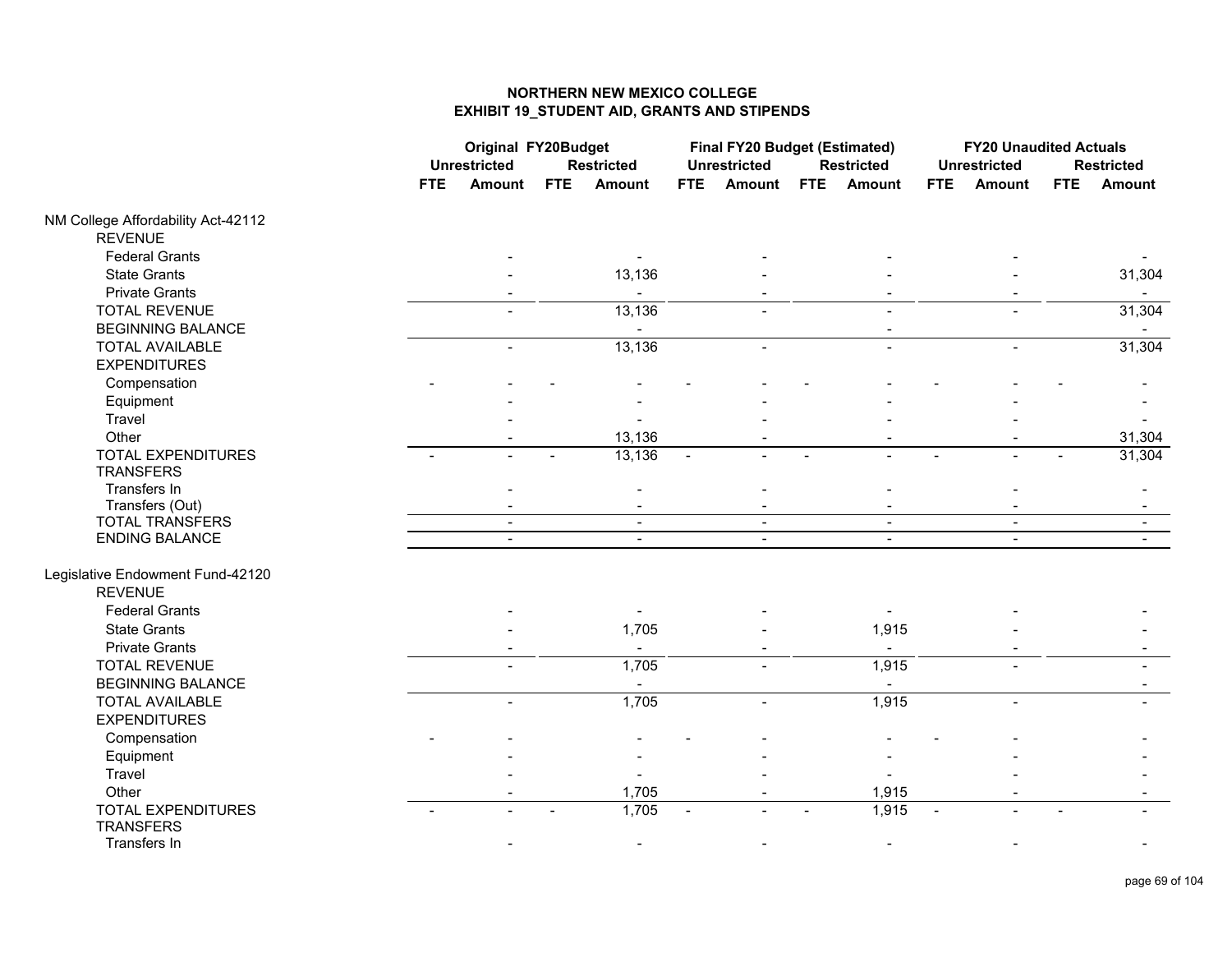|                                         | <b>Original FY20Budget</b><br><b>Unrestricted</b> |                          |                | <b>Restricted</b> |            | <b>Final FY20 Budget (Estimated)</b><br><b>Unrestricted</b> |            | <b>Restricted</b> |                | <b>FY20 Unaudited Actuals</b><br><b>Unrestricted</b> |            | <b>Restricted</b> |
|-----------------------------------------|---------------------------------------------------|--------------------------|----------------|-------------------|------------|-------------------------------------------------------------|------------|-------------------|----------------|------------------------------------------------------|------------|-------------------|
|                                         | <b>FTE</b>                                        | <b>Amount</b>            | <b>FTE</b>     | <b>Amount</b>     | <b>FTE</b> | <b>Amount</b>                                               | <b>FTE</b> | Amount            | <b>FTE</b>     | Amount                                               | <b>FTE</b> | <b>Amount</b>     |
| Transfers (Out)                         |                                                   | $\overline{\phantom{a}}$ |                | $\blacksquare$    |            | $\overline{\phantom{a}}$                                    |            | $\sim$            |                | $\blacksquare$                                       |            | $\blacksquare$    |
| <b>TOTAL TRANSFERS</b>                  |                                                   | $\sim$                   |                | $\blacksquare$    |            | $\blacksquare$                                              |            | $\blacksquare$    |                | $\blacksquare$                                       |            | $\sim$            |
| <b>ENDING BALANCE</b>                   |                                                   | $\mathbf{r}$             |                | $\overline{a}$    |            | $\blacksquare$                                              |            | $\mathbf{r}$      |                | $\blacksquare$                                       |            |                   |
| Grow Your Own Teacher Scholarship-42123 |                                                   |                          |                |                   |            |                                                             |            |                   |                |                                                      |            |                   |
| <b>REVENUE</b>                          |                                                   |                          |                |                   |            |                                                             |            |                   |                |                                                      |            |                   |
| <b>Federal Grants</b>                   |                                                   |                          |                |                   |            |                                                             |            |                   |                |                                                      |            |                   |
| <b>State Grants</b>                     |                                                   |                          |                |                   |            |                                                             |            | 13,061            |                |                                                      |            | 13,061            |
| <b>Private Grants</b>                   |                                                   |                          |                |                   |            |                                                             |            |                   |                |                                                      |            | $\sim$            |
| <b>TOTAL REVENUE</b>                    |                                                   |                          |                |                   |            |                                                             |            | 13,061            |                |                                                      |            | 13,061            |
| <b>BEGINNING BALANCE</b>                |                                                   |                          |                |                   |            |                                                             |            | $\blacksquare$    |                |                                                      |            |                   |
| <b>TOTAL AVAILABLE</b>                  |                                                   |                          |                |                   |            | $\overline{\phantom{a}}$                                    |            | 13,061            |                | $\blacksquare$                                       |            | 13,061            |
| <b>EXPENDITURES</b>                     |                                                   |                          |                |                   |            |                                                             |            |                   |                |                                                      |            |                   |
| Compensation                            |                                                   |                          |                |                   |            |                                                             |            |                   |                |                                                      |            |                   |
| Equipment                               |                                                   |                          |                |                   |            |                                                             |            |                   |                |                                                      |            |                   |
| Travel                                  |                                                   |                          |                |                   |            |                                                             |            |                   |                |                                                      |            |                   |
| Other                                   |                                                   |                          |                |                   |            |                                                             |            | 13,061            |                |                                                      |            | 13,061            |
| <b>TOTAL EXPENDITURES</b>               | $\overline{\phantom{0}}$                          |                          | $\blacksquare$ |                   |            |                                                             |            | 13,061            | $\blacksquare$ | $\overline{a}$                                       |            | 13,061            |
| <b>TRANSFERS</b>                        |                                                   |                          |                |                   |            |                                                             |            |                   |                |                                                      |            |                   |
| Transfers In                            |                                                   |                          |                |                   |            |                                                             |            |                   |                |                                                      |            |                   |
| Transfers (Out)                         |                                                   |                          |                |                   |            |                                                             |            |                   |                |                                                      |            |                   |
| <b>TOTAL TRANSFERS</b>                  |                                                   | $\sim$                   |                | $\blacksquare$    |            | $\sim$                                                      |            | $\sim$            |                | $\blacksquare$                                       |            | $\sim$            |
| ENDING BALANCE                          |                                                   |                          |                |                   |            |                                                             |            |                   |                |                                                      |            |                   |
| Teacher Prep Scholarship-42124          |                                                   |                          |                |                   |            |                                                             |            |                   |                |                                                      |            |                   |
| <b>REVENUE</b>                          |                                                   |                          |                |                   |            |                                                             |            |                   |                |                                                      |            |                   |
| <b>Federal Grants</b>                   |                                                   |                          |                |                   |            |                                                             |            |                   |                |                                                      |            |                   |
| <b>State Grants</b>                     |                                                   |                          |                |                   |            |                                                             |            | 52,503            |                |                                                      |            | 52,503            |
| <b>Private Grants</b>                   |                                                   |                          |                |                   |            |                                                             |            | $\blacksquare$    |                |                                                      |            | $\sim$ $^{-1}$    |
| <b>TOTAL REVENUE</b>                    |                                                   |                          |                |                   |            |                                                             |            | 52,503            |                |                                                      |            | 52,503            |
| <b>BEGINNING BALANCE</b>                |                                                   |                          |                | $\blacksquare$    |            |                                                             |            |                   |                |                                                      |            | $\sim$            |
| <b>TOTAL AVAILABLE</b>                  |                                                   | $\overline{a}$           |                | $\overline{a}$    |            | $\overline{a}$                                              |            | 52,503            |                | $\blacksquare$                                       |            | 52,503            |
| <b>EXPENDITURES</b>                     |                                                   |                          |                |                   |            |                                                             |            |                   |                |                                                      |            |                   |
| Compensation                            |                                                   |                          |                |                   |            |                                                             |            |                   |                |                                                      |            |                   |
| Equipment                               |                                                   |                          |                |                   |            |                                                             |            |                   |                |                                                      |            |                   |
| Travel                                  |                                                   |                          |                |                   |            |                                                             |            |                   |                |                                                      |            |                   |
| Other                                   |                                                   |                          |                |                   |            |                                                             |            | 52,503            |                |                                                      |            | 52,503            |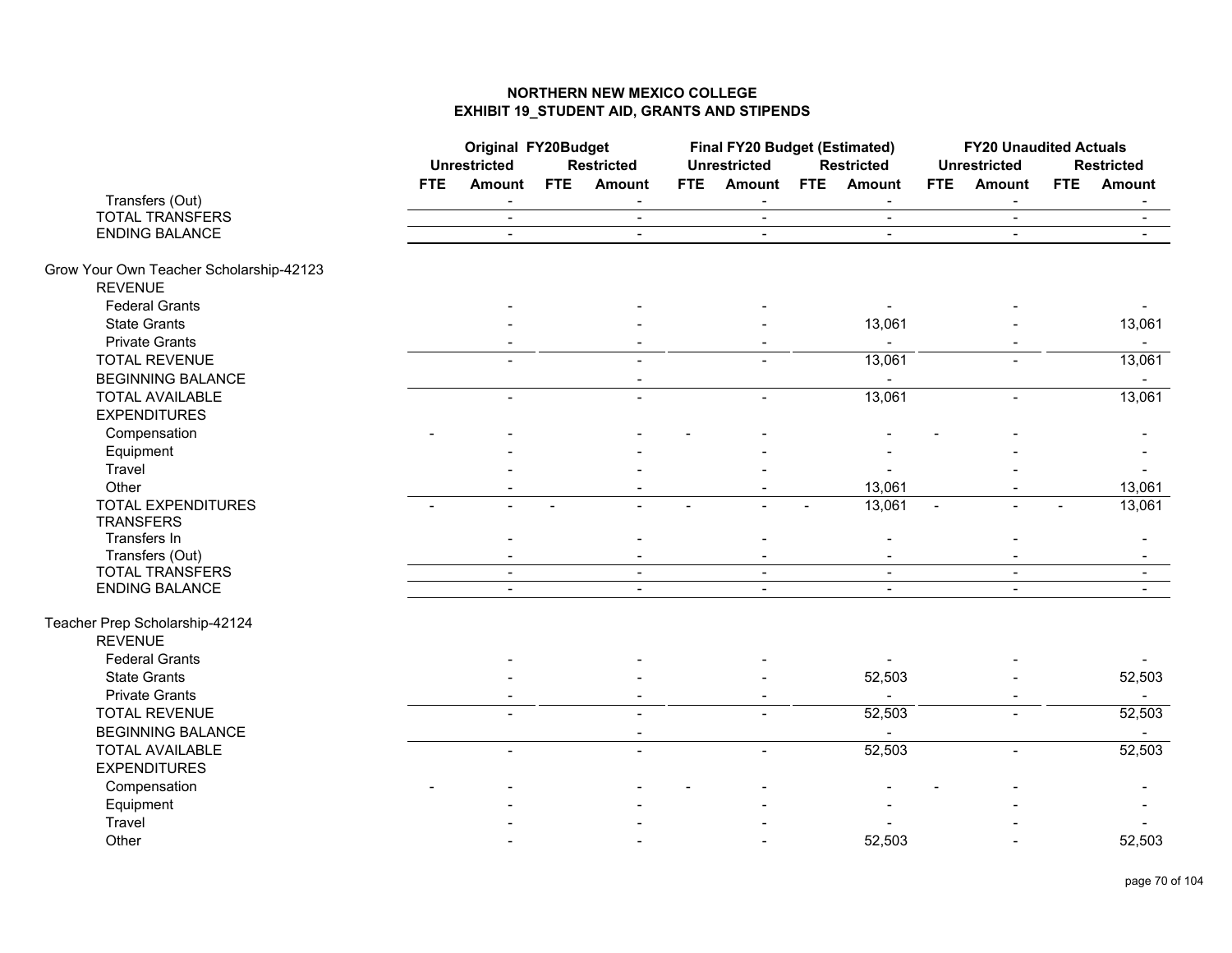|                                                  |            | <b>Original FY20Budget</b><br><b>Unrestricted</b><br><b>Restricted</b> |                |                          | <b>Final FY20 Budget (Estimated)</b><br><b>Unrestricted</b> |                                  | <b>Restricted</b> |                                  | <b>FY20 Unaudited Actuals</b><br><b>Unrestricted</b> |                                  | <b>Restricted</b> |         |
|--------------------------------------------------|------------|------------------------------------------------------------------------|----------------|--------------------------|-------------------------------------------------------------|----------------------------------|-------------------|----------------------------------|------------------------------------------------------|----------------------------------|-------------------|---------|
|                                                  | <b>FTE</b> | <b>Amount</b>                                                          | <b>FTE</b>     | Amount                   | <b>FTE</b>                                                  | <b>Amount</b>                    | FTE               | <b>Amount</b>                    | FTE                                                  | <b>Amount</b>                    | <b>FTE</b>        | Amount  |
| <b>TOTAL EXPENDITURES</b><br><b>TRANSFERS</b>    |            |                                                                        | $\overline{a}$ | $\overline{a}$           | $\blacksquare$                                              |                                  |                   | 52,503                           | $\mathbf{L}$                                         | $\overline{a}$                   | $\overline{a}$    | 52,503  |
| Transfers In                                     |            |                                                                        |                |                          |                                                             |                                  |                   |                                  |                                                      |                                  |                   |         |
| Transfers (Out)                                  |            |                                                                        |                |                          |                                                             |                                  |                   |                                  |                                                      |                                  |                   |         |
| <b>TOTAL TRANSFERS</b><br>ENDING BALANCE         |            | $\sim$                                                                 |                | $\sim$                   |                                                             | $\sim$                           |                   | $\sim$<br>$\overline{a}$         |                                                      | $\blacksquare$<br>$\blacksquare$ |                   | $\sim$  |
| CARES -42301                                     |            |                                                                        |                |                          |                                                             |                                  |                   |                                  |                                                      |                                  |                   |         |
| <b>REVENUE</b>                                   |            |                                                                        |                |                          |                                                             |                                  |                   |                                  |                                                      |                                  |                   |         |
| <b>Federal Grants</b>                            |            |                                                                        |                |                          |                                                             |                                  |                   |                                  |                                                      |                                  |                   | 518,341 |
| <b>State Grants</b>                              |            |                                                                        |                |                          |                                                             |                                  |                   |                                  |                                                      |                                  |                   |         |
| <b>Private Grants</b>                            |            |                                                                        |                |                          |                                                             |                                  |                   |                                  |                                                      |                                  |                   |         |
| <b>TOTAL REVENUE</b><br><b>BEGINNING BALANCE</b> |            |                                                                        |                |                          |                                                             |                                  |                   |                                  |                                                      |                                  |                   | 518,341 |
| <b>TOTAL AVAILABLE</b>                           |            |                                                                        |                |                          |                                                             |                                  |                   | $\overline{\phantom{0}}$         |                                                      |                                  |                   | 518,341 |
| <b>EXPENDITURES</b>                              |            |                                                                        |                |                          |                                                             |                                  |                   |                                  |                                                      |                                  |                   |         |
| Compensation                                     |            |                                                                        |                |                          |                                                             |                                  |                   |                                  |                                                      |                                  |                   |         |
| Equipment                                        |            |                                                                        |                |                          |                                                             |                                  |                   |                                  |                                                      |                                  |                   |         |
| Travel                                           |            |                                                                        |                |                          |                                                             |                                  |                   |                                  |                                                      |                                  |                   |         |
| Other                                            |            |                                                                        |                |                          |                                                             |                                  |                   |                                  |                                                      |                                  |                   | 518,341 |
| <b>TOTAL EXPENDITURES</b>                        |            |                                                                        |                |                          |                                                             |                                  |                   |                                  |                                                      |                                  |                   | 518,341 |
| <b>TRANSFERS</b>                                 |            |                                                                        |                |                          |                                                             |                                  |                   |                                  |                                                      |                                  |                   |         |
| Transfers In                                     |            |                                                                        |                |                          |                                                             |                                  |                   |                                  |                                                      |                                  |                   |         |
| Transfers (Out)                                  |            |                                                                        |                |                          |                                                             |                                  |                   |                                  |                                                      |                                  |                   |         |
| <b>TOTAL TRANSFERS</b><br><b>ENDING BALANCE</b>  |            | $\blacksquare$                                                         |                | $\blacksquare$<br>$\sim$ |                                                             | $\blacksquare$<br>$\blacksquare$ |                   | $\blacksquare$<br>$\blacksquare$ |                                                      | $\blacksquare$<br>$\blacksquare$ |                   |         |
|                                                  |            |                                                                        |                |                          |                                                             |                                  |                   |                                  |                                                      |                                  |                   |         |
| Teacher Loan for Service-42210                   |            |                                                                        |                |                          |                                                             |                                  |                   |                                  |                                                      |                                  |                   |         |
| <b>REVENUE</b>                                   |            |                                                                        |                |                          |                                                             |                                  |                   |                                  |                                                      |                                  |                   |         |
| <b>Federal Grants</b>                            |            |                                                                        |                |                          |                                                             |                                  |                   |                                  |                                                      |                                  |                   |         |
| <b>State Grants</b>                              |            |                                                                        |                | 4,000                    |                                                             |                                  |                   |                                  |                                                      |                                  |                   |         |
| <b>Private Grants</b>                            |            |                                                                        |                | $\overline{\phantom{a}}$ |                                                             |                                  |                   |                                  |                                                      |                                  |                   |         |
| <b>TOTAL REVENUE</b>                             |            |                                                                        |                | 4,000                    |                                                             |                                  |                   |                                  |                                                      |                                  |                   |         |
| <b>BEGINNING BALANCE</b>                         |            |                                                                        |                |                          |                                                             |                                  |                   | $\overline{\phantom{a}}$         |                                                      |                                  |                   |         |
| <b>TOTAL AVAILABLE</b>                           |            | $\overline{\phantom{0}}$                                               |                | 4,000                    |                                                             | $\blacksquare$                   |                   | $\blacksquare$                   |                                                      | $\blacksquare$                   |                   |         |
| <b>EXPENDITURES</b>                              |            |                                                                        |                |                          |                                                             |                                  |                   |                                  |                                                      |                                  |                   |         |
| Compensation                                     |            |                                                                        |                |                          |                                                             |                                  |                   |                                  |                                                      |                                  |                   |         |
| Equipment                                        |            |                                                                        |                |                          |                                                             |                                  |                   |                                  |                                                      |                                  |                   |         |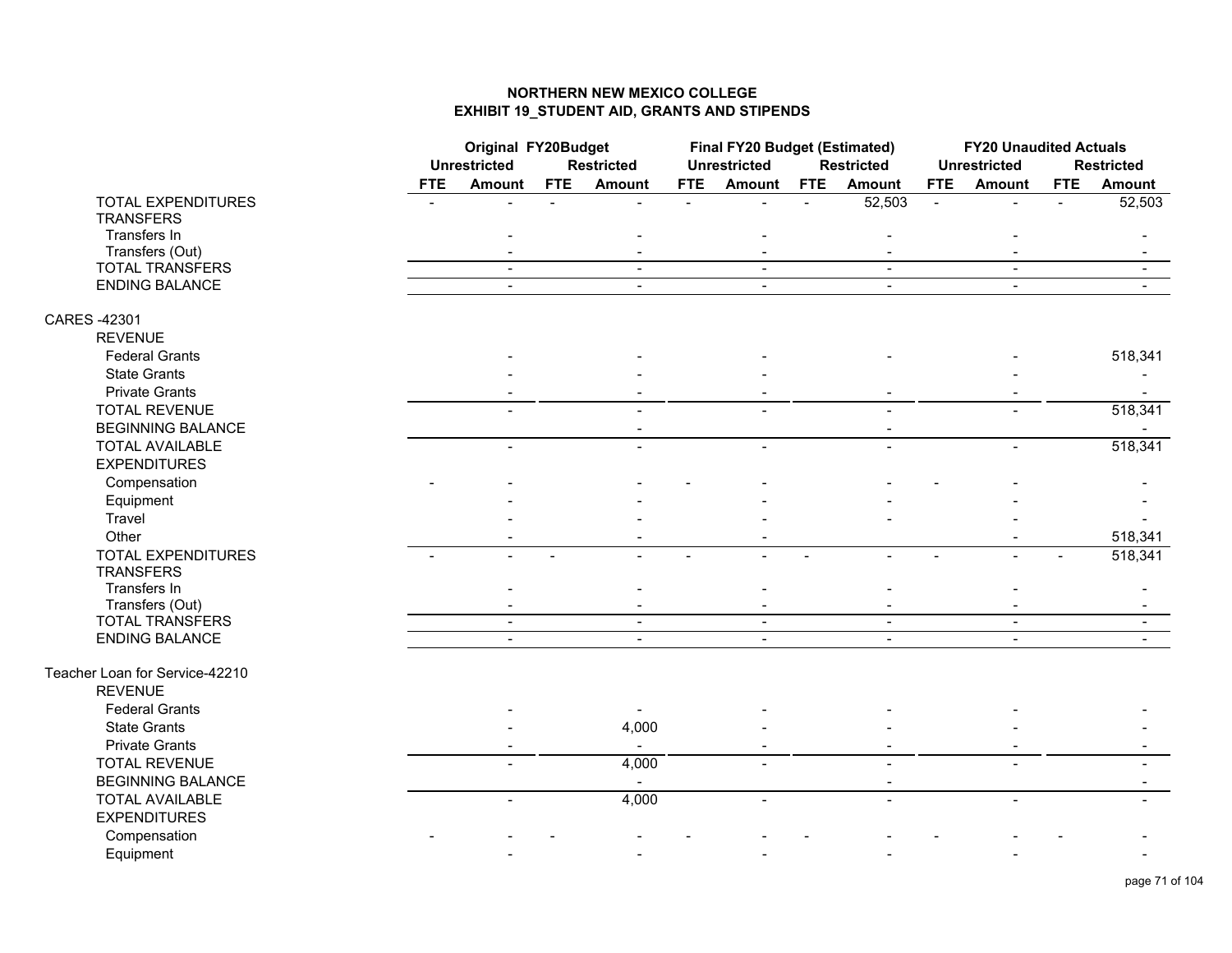|                                | <b>Original FY20Budget</b><br><b>Unrestricted</b> |                          | <b>Restricted</b> |                | Final FY20 Budget (Estimated)<br><b>Unrestricted</b> |                | <b>Restricted</b> |                          | <b>FY20 Unaudited Actuals</b><br><b>Unrestricted</b> |                | <b>Restricted</b> |                |
|--------------------------------|---------------------------------------------------|--------------------------|-------------------|----------------|------------------------------------------------------|----------------|-------------------|--------------------------|------------------------------------------------------|----------------|-------------------|----------------|
|                                | <b>FTE</b>                                        | <b>Amount</b>            | <b>FTE</b>        | <b>Amount</b>  | <b>FTE</b>                                           | <b>Amount</b>  | <b>FTE</b>        | Amount                   | <b>FTE</b>                                           | Amount         | <b>FTE</b>        | <b>Amount</b>  |
| Travel                         |                                                   |                          |                   | $\blacksquare$ |                                                      |                |                   |                          |                                                      |                |                   |                |
| Other                          |                                                   |                          |                   | 4,000          |                                                      | $\blacksquare$ |                   | $\overline{\phantom{a}}$ |                                                      |                |                   |                |
| <b>TOTAL EXPENDITURES</b>      |                                                   |                          |                   | 4,000          |                                                      |                |                   |                          |                                                      |                |                   |                |
| <b>TRANSFERS</b>               |                                                   |                          |                   |                |                                                      |                |                   |                          |                                                      |                |                   |                |
| Transfers In                   |                                                   |                          |                   |                |                                                      |                |                   |                          |                                                      |                |                   |                |
| Transfers (Out)                |                                                   |                          |                   | $\blacksquare$ |                                                      |                |                   |                          |                                                      |                |                   |                |
| <b>TOTAL TRANSFERS</b>         |                                                   | $\blacksquare$           |                   | $\blacksquare$ |                                                      | $\blacksquare$ |                   | $\overline{\phantom{a}}$ |                                                      | $\blacksquare$ |                   | $\blacksquare$ |
| <b>ENDING BALANCE</b>          |                                                   |                          |                   | $\blacksquare$ |                                                      |                |                   | $\blacksquare$           |                                                      |                |                   |                |
| Nursing Loan for Service-42211 |                                                   |                          |                   |                |                                                      |                |                   |                          |                                                      |                |                   |                |
| <b>REVENUE</b>                 |                                                   |                          |                   |                |                                                      |                |                   |                          |                                                      |                |                   |                |
| <b>Federal Grants</b>          |                                                   |                          |                   |                |                                                      |                |                   |                          |                                                      |                |                   |                |
| <b>State Grants</b>            |                                                   |                          |                   | 12,000         |                                                      |                |                   | 23,000                   |                                                      |                |                   | 22,400         |
| <b>Private Grants</b>          |                                                   |                          |                   | $\blacksquare$ |                                                      |                |                   | $\sim$                   |                                                      |                |                   | $\sim$         |
| <b>TOTAL REVENUE</b>           |                                                   |                          |                   | 12,000         |                                                      |                |                   | 23,000                   |                                                      |                |                   | 22,400         |
| <b>BEGINNING BALANCE</b>       |                                                   |                          |                   |                |                                                      |                |                   |                          |                                                      |                |                   |                |
| <b>TOTAL AVAILABLE</b>         |                                                   | $\overline{\phantom{0}}$ |                   | 12,000         |                                                      | $\blacksquare$ |                   | 23,000                   |                                                      | $\blacksquare$ |                   | 22,400         |
| <b>EXPENDITURES</b>            |                                                   |                          |                   |                |                                                      |                |                   |                          |                                                      |                |                   |                |
| Compensation                   |                                                   |                          |                   |                |                                                      |                |                   |                          |                                                      |                |                   |                |
| Equipment                      |                                                   |                          |                   |                |                                                      |                |                   |                          |                                                      |                |                   |                |
| Travel                         |                                                   |                          |                   |                |                                                      |                |                   |                          |                                                      |                |                   |                |
| Other                          |                                                   |                          |                   | 12,000         |                                                      |                |                   | 23,000                   |                                                      |                |                   | 22,400         |
| <b>TOTAL EXPENDITURES</b>      |                                                   |                          |                   | 12,000         |                                                      |                |                   | 23,000                   |                                                      |                |                   | 22,400         |
| <b>TRANSFERS</b>               |                                                   |                          |                   |                |                                                      |                |                   |                          |                                                      |                |                   |                |
| Transfers In                   |                                                   |                          |                   |                |                                                      |                |                   |                          |                                                      |                |                   |                |
| Transfers (Out)                |                                                   |                          |                   | $\blacksquare$ |                                                      |                |                   |                          |                                                      |                |                   |                |
| <b>TOTAL TRANSFERS</b>         |                                                   | $\sim$                   |                   | $\blacksquare$ |                                                      | $\blacksquare$ |                   | $\sim$                   |                                                      | $\blacksquare$ |                   |                |
| <b>ENDING BALANCE</b>          |                                                   | $\sim$                   |                   | $\blacksquare$ |                                                      | $\blacksquare$ |                   | $\blacksquare$           |                                                      | $\blacksquare$ |                   |                |
| Pell Grant-42310               |                                                   |                          |                   |                |                                                      |                |                   |                          |                                                      |                |                   |                |
| <b>REVENUE</b>                 |                                                   |                          |                   |                |                                                      |                |                   |                          |                                                      |                |                   |                |
| <b>Federal Grants</b>          |                                                   |                          |                   | 2,900,000      |                                                      |                |                   | 2,900,000                |                                                      |                |                   | 3,692,382      |
| <b>State Grants</b>            |                                                   |                          |                   |                |                                                      |                |                   | $\overline{a}$           |                                                      |                |                   |                |
| <b>Private Grants</b>          |                                                   |                          |                   |                |                                                      |                |                   | $\overline{a}$           |                                                      |                |                   |                |
| <b>TOTAL REVENUE</b>           |                                                   |                          |                   | 2,900,000      |                                                      |                |                   | 2,900,000                |                                                      |                |                   | 3,692,382      |
| <b>BEGINNING BALANCE</b>       |                                                   |                          |                   |                |                                                      |                |                   |                          |                                                      |                |                   |                |
| <b>TOTAL AVAILABLE</b>         |                                                   | $\overline{a}$           |                   | 2,900,000      |                                                      | $\blacksquare$ |                   | 2,900,000                |                                                      | $\blacksquare$ |                   | 3,692,382      |
| <b>EXPENDITURES</b>            |                                                   |                          |                   |                |                                                      |                |                   |                          |                                                      |                |                   |                |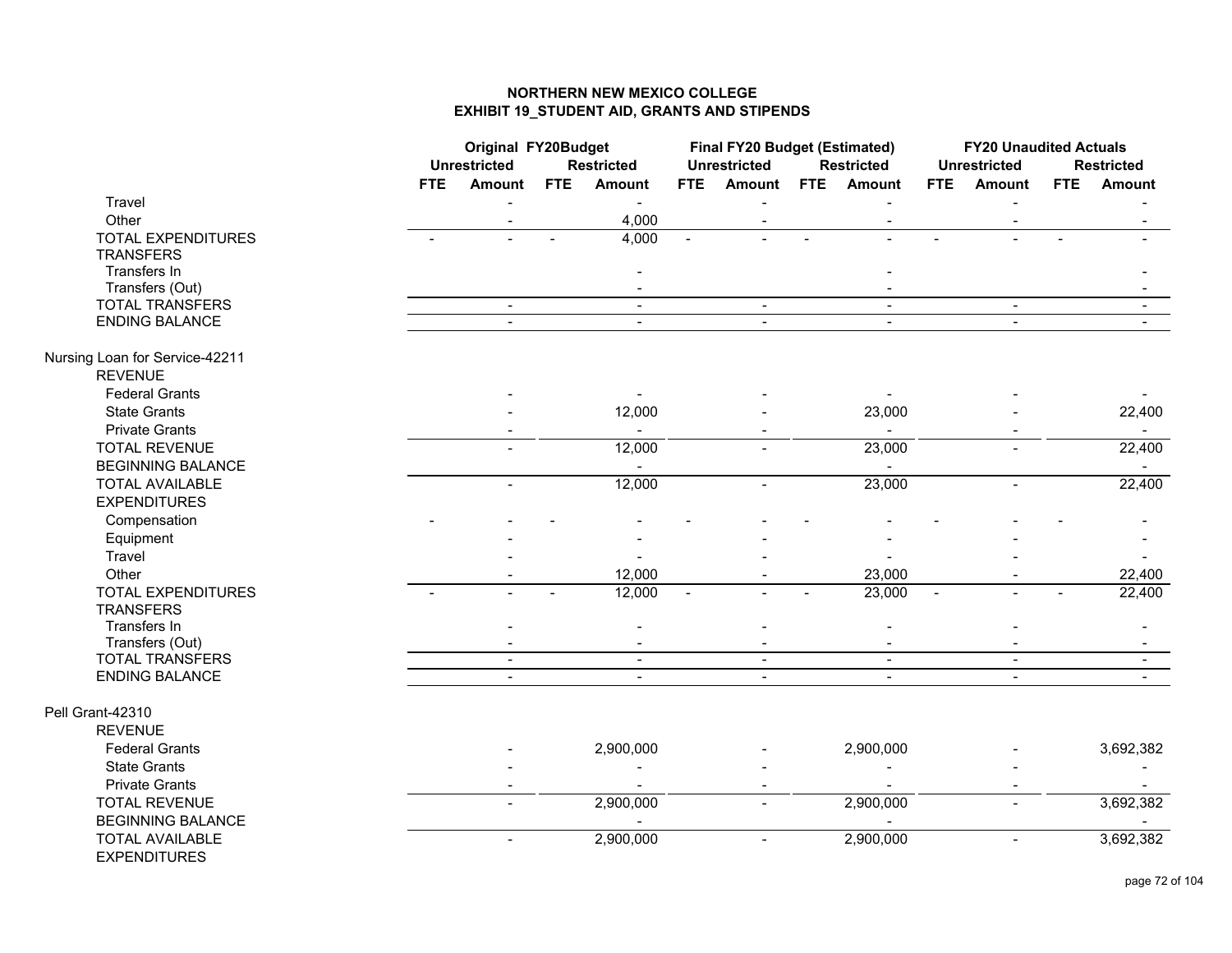|                                                      | <b>Original FY20Budget</b><br><b>Unrestricted</b><br><b>Restricted</b> |                |            | Final FY20 Budget (Estimated)<br><b>Unrestricted</b> |                | <b>Restricted</b> |            | <b>FY20 Unaudited Actuals</b><br><b>Unrestricted</b> |                | <b>Restricted</b> |     |                          |
|------------------------------------------------------|------------------------------------------------------------------------|----------------|------------|------------------------------------------------------|----------------|-------------------|------------|------------------------------------------------------|----------------|-------------------|-----|--------------------------|
|                                                      | <b>FTE</b>                                                             | Amount         | <b>FTE</b> | <b>Amount</b>                                        | <b>FTE</b>     | <b>Amount</b>     | <b>FTE</b> | <b>Amount</b>                                        | <b>FTE</b>     | Amount            | FTE | Amount                   |
| Compensation                                         |                                                                        |                |            |                                                      |                |                   |            |                                                      |                |                   |     |                          |
| Equipment                                            |                                                                        |                |            |                                                      |                |                   |            |                                                      |                |                   |     |                          |
| Travel                                               |                                                                        |                |            |                                                      |                |                   |            |                                                      |                |                   |     |                          |
| Other                                                |                                                                        |                |            | 2,900,000                                            |                |                   |            | 2,900,000                                            |                |                   |     | 3,692,382                |
| TOTAL EXPENDITURES                                   |                                                                        |                |            | 2,900,000                                            |                |                   |            | 2,900,000                                            | $\blacksquare$ |                   |     | 3,692,382                |
| <b>TRANSFERS</b>                                     |                                                                        |                |            |                                                      |                |                   |            |                                                      |                |                   |     |                          |
| Transfers In                                         |                                                                        |                |            |                                                      |                |                   |            |                                                      |                |                   |     |                          |
| Transfers (Out)                                      |                                                                        |                |            |                                                      |                |                   |            |                                                      |                |                   |     |                          |
| <b>TOTAL TRANSFERS</b>                               |                                                                        | $\blacksquare$ |            | $\blacksquare$                                       |                | $\blacksquare$    |            | $\blacksquare$                                       |                | $\blacksquare$    |     | $\sim$                   |
| <b>ENDING BALANCE</b>                                |                                                                        | $\overline{a}$ |            | $\blacksquare$                                       |                | $\blacksquare$    |            | $\overline{a}$                                       |                | $\mathbf{r}$      |     |                          |
| SEOG-42311                                           |                                                                        |                |            |                                                      |                |                   |            |                                                      |                |                   |     |                          |
| <b>REVENUE</b>                                       |                                                                        |                |            |                                                      |                |                   |            |                                                      |                |                   |     |                          |
| <b>Federal Grants</b>                                |                                                                        |                |            | 90,179                                               |                |                   |            | 90,179                                               |                |                   |     | 90,179                   |
| <b>State Grants</b>                                  |                                                                        |                |            |                                                      |                |                   |            |                                                      |                |                   |     | $\blacksquare$           |
| <b>Private Grants</b>                                |                                                                        |                |            |                                                      |                |                   |            |                                                      |                |                   |     |                          |
| <b>TOTAL REVENUE</b>                                 |                                                                        |                |            | 90,179                                               |                |                   |            | 90,179                                               |                |                   |     | 90,179                   |
| <b>BEGINNING BALANCE</b>                             |                                                                        |                |            |                                                      |                |                   |            |                                                      |                |                   |     |                          |
| <b>TOTAL AVAILABLE</b>                               |                                                                        | $\overline{a}$ |            | 90,179                                               |                |                   |            | 90,179                                               |                | $\overline{a}$    |     | 90,179                   |
| <b>EXPENDITURES</b>                                  |                                                                        |                |            |                                                      |                |                   |            |                                                      |                |                   |     |                          |
| Compensation                                         |                                                                        |                |            |                                                      |                |                   |            |                                                      |                |                   |     |                          |
| Equipment                                            |                                                                        |                |            |                                                      |                |                   |            |                                                      |                |                   |     |                          |
| Travel                                               |                                                                        |                |            |                                                      |                |                   |            |                                                      |                |                   |     |                          |
| Other                                                |                                                                        |                |            | 120,239                                              |                |                   |            | 120,239                                              |                |                   |     | 120,239                  |
| <b>TOTAL EXPENDITURES</b>                            |                                                                        |                |            | 120,239                                              | $\overline{a}$ |                   |            | 120,239                                              | $\overline{a}$ |                   |     | 120,239                  |
| <b>TRANSFERS</b>                                     |                                                                        |                |            |                                                      |                |                   |            |                                                      |                |                   |     |                          |
| Transfers In                                         |                                                                        |                |            | 30,060                                               |                |                   |            | 30,060                                               |                |                   |     | 30,060                   |
| Transfers (Out)                                      |                                                                        |                |            |                                                      |                |                   |            |                                                      |                |                   |     |                          |
| <b>TOTAL TRANSFERS</b>                               |                                                                        | $\sim$         |            | 30,060                                               |                | $\blacksquare$    |            | 30,060                                               |                | $\blacksquare$    |     | 30,060                   |
| ENDING BALANCE                                       |                                                                        |                |            | $\sim$                                               |                | $\blacksquare$    |            |                                                      |                |                   |     |                          |
| Federal Agencies Scholarship (Native American)-42312 |                                                                        |                |            |                                                      |                |                   |            |                                                      |                |                   |     |                          |
| <b>REVENUE</b>                                       |                                                                        |                |            |                                                      |                |                   |            |                                                      |                |                   |     |                          |
| <b>Federal Grants</b>                                |                                                                        |                |            |                                                      |                |                   |            |                                                      |                |                   |     |                          |
| <b>State Grants</b>                                  |                                                                        |                |            |                                                      |                |                   |            |                                                      |                |                   |     |                          |
| <b>Private Grants</b>                                |                                                                        |                |            | 105,000                                              |                |                   |            | 105,000                                              |                |                   |     | 106,316                  |
| <b>TOTAL REVENUE</b>                                 |                                                                        |                |            | 105,000                                              |                |                   |            | 105,000                                              |                |                   |     | 106,316                  |
| <b>BEGINNING BALANCE</b>                             |                                                                        |                |            | $\blacksquare$                                       |                |                   |            |                                                      |                |                   |     | $\overline{\phantom{0}}$ |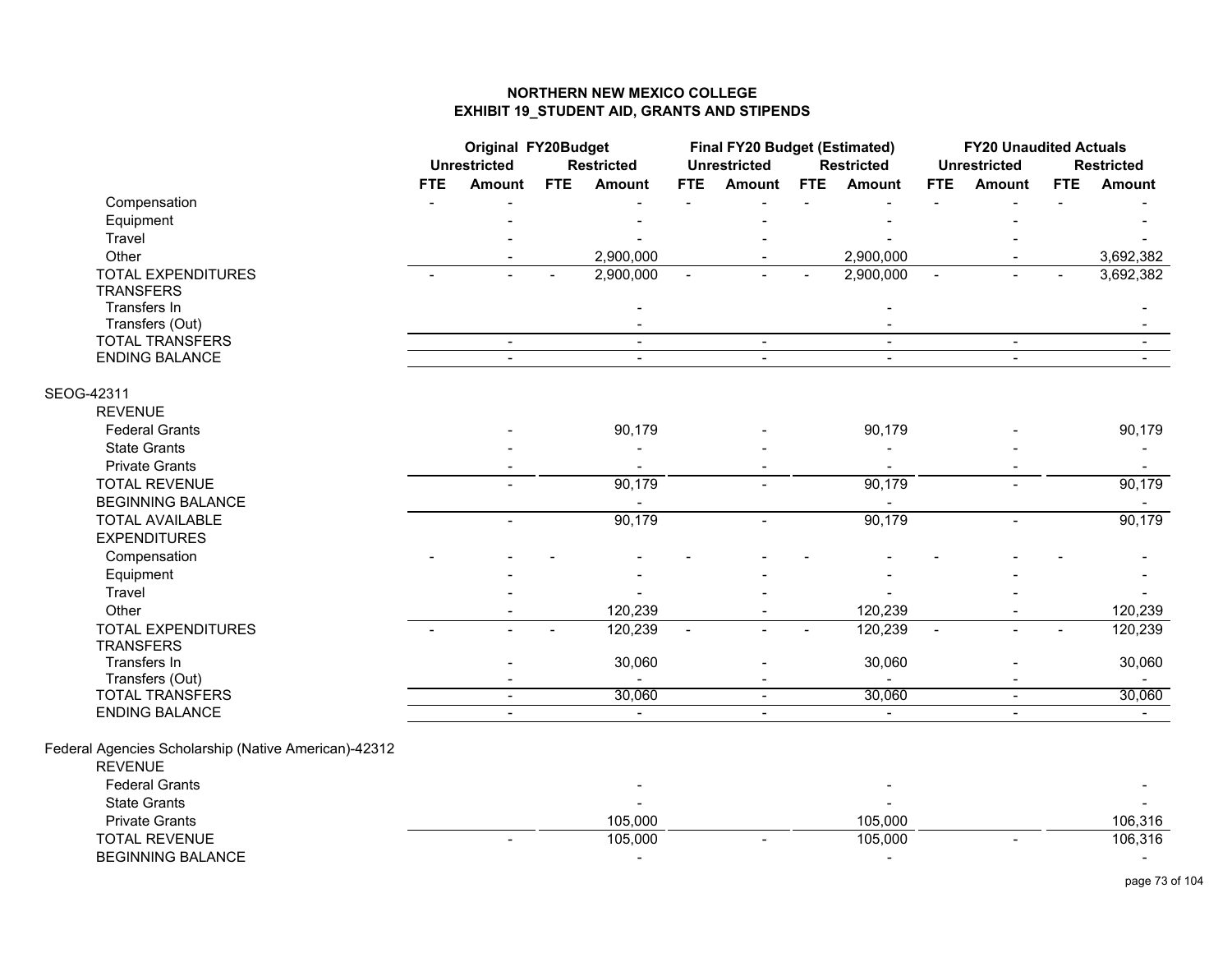|                                        | <b>Original FY20Budget</b><br><b>Unrestricted</b> |                |            | <b>Restricted</b> |                | Final FY20 Budget (Estimated)<br><b>Unrestricted</b> |            | <b>Restricted</b> |                | <b>FY20 Unaudited Actuals</b><br><b>Unrestricted</b> |            | <b>Restricted</b> |
|----------------------------------------|---------------------------------------------------|----------------|------------|-------------------|----------------|------------------------------------------------------|------------|-------------------|----------------|------------------------------------------------------|------------|-------------------|
|                                        | <b>FTE</b>                                        | <b>Amount</b>  | <b>FTE</b> | <b>Amount</b>     | <b>FTE</b>     | <b>Amount</b>                                        | <b>FTE</b> | <b>Amount</b>     | <b>FTE</b>     | <b>Amount</b>                                        | <b>FTE</b> | <b>Amount</b>     |
| <b>TOTAL AVAILABLE</b>                 |                                                   |                |            | 105,000           |                |                                                      |            | 105,000           |                |                                                      |            | 106,316           |
| <b>EXPENDITURES</b>                    |                                                   |                |            |                   |                |                                                      |            |                   |                |                                                      |            |                   |
| Compensation                           |                                                   |                |            |                   |                |                                                      |            |                   |                |                                                      |            |                   |
| Equipment                              |                                                   |                |            |                   |                |                                                      |            |                   |                |                                                      |            |                   |
| Travel                                 |                                                   |                |            |                   |                |                                                      |            |                   |                |                                                      |            |                   |
| Other                                  |                                                   |                |            | 105,000           |                |                                                      |            | 105,000           |                |                                                      |            | 106,316           |
| <b>TOTAL EXPENDITURES</b>              |                                                   |                |            | 105,000           | $\blacksquare$ |                                                      |            | 105,000           | $\sim$         |                                                      |            | 106,316           |
| <b>TRANSFERS</b>                       |                                                   |                |            |                   |                |                                                      |            |                   |                |                                                      |            |                   |
| Transfers In                           |                                                   |                |            |                   |                |                                                      |            |                   |                |                                                      |            |                   |
| Transfers (Out)                        |                                                   |                |            |                   |                |                                                      |            |                   |                |                                                      |            |                   |
| <b>TOTAL TRANSFERS</b>                 |                                                   | $\sim$         |            | $\sim$            |                | $\sim$                                               |            | $\sim$            |                | $\blacksquare$                                       |            | $\sim$            |
| <b>ENDING BALANCE</b>                  |                                                   | $\blacksquare$ |            | $\blacksquare$    |                | $\blacksquare$                                       |            | $\blacksquare$    |                | $\blacksquare$                                       |            |                   |
| Federal Direct Loan Subsidized-42352   |                                                   |                |            |                   |                |                                                      |            |                   |                |                                                      |            |                   |
| <b>REVENUE</b>                         |                                                   |                |            |                   |                |                                                      |            |                   |                |                                                      |            |                   |
| <b>Federal Grants</b>                  |                                                   |                |            | 450,000           |                |                                                      |            | 450,000           |                |                                                      |            | 259,528           |
| <b>State Grants</b>                    |                                                   |                |            |                   |                |                                                      |            |                   |                |                                                      |            |                   |
| <b>Private Grants</b>                  |                                                   |                |            |                   |                |                                                      |            |                   |                |                                                      |            | $\blacksquare$    |
| <b>TOTAL REVENUE</b>                   |                                                   |                |            | 450,000           |                |                                                      |            | 450,000           |                |                                                      |            | 259,528           |
| <b>BEGINNING BALANCE</b>               |                                                   |                |            |                   |                |                                                      |            | $\blacksquare$    |                |                                                      |            |                   |
| <b>TOTAL AVAILABLE</b>                 |                                                   |                |            | 450,000           |                |                                                      |            | 450,000           |                |                                                      |            | 259,528           |
| <b>EXPENDITURES</b>                    |                                                   |                |            |                   |                |                                                      |            |                   |                |                                                      |            |                   |
| Compensation                           |                                                   |                |            |                   |                |                                                      |            |                   |                |                                                      |            |                   |
| Equipment                              |                                                   |                |            |                   |                |                                                      |            |                   |                |                                                      |            |                   |
| Travel                                 |                                                   |                |            |                   |                |                                                      |            |                   |                |                                                      |            |                   |
| Other                                  |                                                   |                |            | 450,000           |                |                                                      |            | 450,000           |                |                                                      |            | 259,528           |
| <b>TOTAL EXPENDITURES</b>              |                                                   |                |            | 450,000           |                |                                                      |            | 450,000           | $\blacksquare$ |                                                      |            | 259,528           |
| <b>TRANSFERS</b>                       |                                                   |                |            |                   |                |                                                      |            |                   |                |                                                      |            |                   |
| Transfers In                           |                                                   |                |            |                   |                |                                                      |            |                   |                |                                                      |            |                   |
| Transfers (Out)                        |                                                   |                |            |                   |                |                                                      |            |                   |                |                                                      |            |                   |
| <b>TOTAL TRANSFERS</b>                 |                                                   | $\blacksquare$ |            | $\blacksquare$    |                | $\sim$                                               |            | $\blacksquare$    |                | $\blacksquare$                                       |            | $\blacksquare$    |
| <b>ENDING BALANCE</b>                  |                                                   | $\mathbf{r}$   |            | $\sim$            |                | $\mathbf{r}$                                         |            | $\mathbf{r}$      |                | $\mathbf{r}$                                         |            | $\sim$            |
| Federal Direct Loan Unsubsidized-42355 |                                                   |                |            |                   |                |                                                      |            |                   |                |                                                      |            |                   |
| <b>REVENUE</b>                         |                                                   |                |            |                   |                |                                                      |            |                   |                |                                                      |            |                   |
| <b>Federal Grants</b>                  |                                                   |                |            | 266,000           |                |                                                      |            | 266,000           |                |                                                      |            | 222,772           |
| <b>State Grants</b>                    |                                                   |                |            |                   |                |                                                      |            |                   |                |                                                      |            |                   |
| <b>Private Grants</b>                  |                                                   |                |            |                   |                |                                                      |            |                   |                |                                                      |            |                   |
|                                        |                                                   |                |            |                   |                |                                                      |            |                   |                |                                                      |            |                   |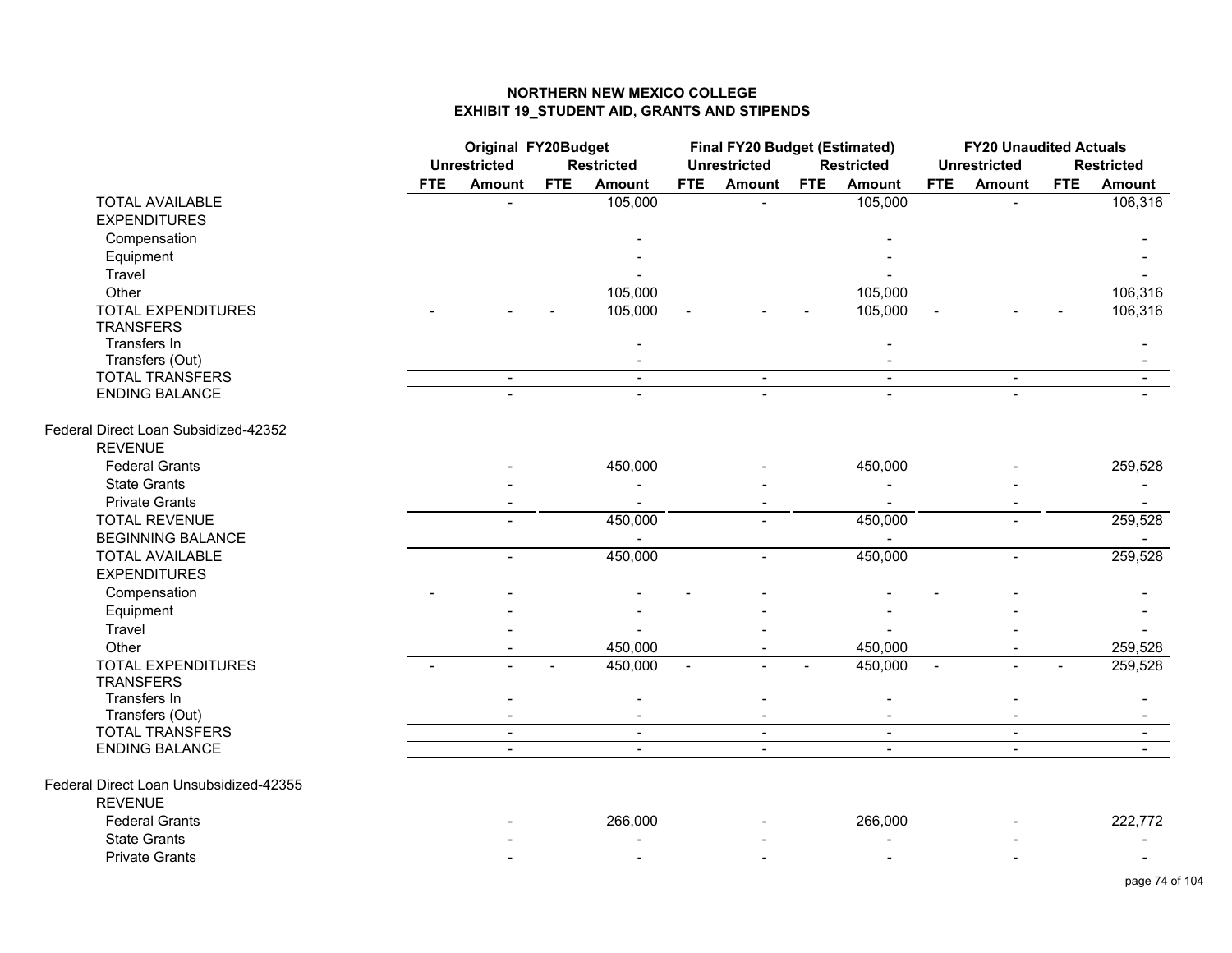|                                |            | <b>Original FY20Budget</b><br><b>Unrestricted</b> |            | <b>Restricted</b> |                          | Final FY20 Budget (Estimated)<br><b>Unrestricted</b> |            | <b>Restricted</b>        |                          | <b>FY20 Unaudited Actuals</b><br><b>Unrestricted</b> |            | <b>Restricted</b> |
|--------------------------------|------------|---------------------------------------------------|------------|-------------------|--------------------------|------------------------------------------------------|------------|--------------------------|--------------------------|------------------------------------------------------|------------|-------------------|
|                                | <b>FTE</b> | Amount                                            | <b>FTE</b> | Amount            | <b>FTE</b>               | <b>Amount</b>                                        | <b>FTE</b> | <b>Amount</b>            | <b>FTE</b>               | Amount                                               | <b>FTE</b> | Amount            |
| <b>TOTAL REVENUE</b>           |            |                                                   |            | 266,000           |                          |                                                      |            | 266,000                  |                          |                                                      |            | 222,772           |
| <b>BEGINNING BALANCE</b>       |            |                                                   |            |                   |                          |                                                      |            |                          |                          |                                                      |            |                   |
| <b>TOTAL AVAILABLE</b>         |            |                                                   |            | 266,000           |                          |                                                      |            | 266,000                  |                          |                                                      |            | 222,772           |
| <b>EXPENDITURES</b>            |            |                                                   |            |                   |                          |                                                      |            |                          |                          |                                                      |            |                   |
| Compensation                   |            |                                                   |            |                   |                          |                                                      |            |                          |                          |                                                      |            |                   |
| Equipment                      |            |                                                   |            |                   |                          |                                                      |            |                          |                          |                                                      |            |                   |
| Travel                         |            |                                                   |            |                   |                          |                                                      |            |                          |                          |                                                      |            |                   |
| Other                          |            |                                                   |            | 266,000           |                          |                                                      |            | 266,000                  |                          |                                                      |            | 222,772           |
| <b>TOTAL EXPENDITURES</b>      |            |                                                   |            | 266,000           |                          |                                                      |            | 266,000                  |                          |                                                      |            | 222,772           |
| <b>TRANSFERS</b>               |            |                                                   |            |                   |                          |                                                      |            |                          |                          |                                                      |            |                   |
| Transfers In                   |            |                                                   |            |                   |                          |                                                      |            |                          |                          |                                                      |            |                   |
| Transfers (Out)                |            |                                                   |            |                   |                          |                                                      |            |                          |                          |                                                      |            |                   |
| <b>TOTAL TRANSFERS</b>         |            | $\blacksquare$                                    |            | $\sim$            |                          | $\blacksquare$                                       |            | $\blacksquare$           |                          | $\sim$                                               |            | $\blacksquare$    |
| <b>ENDING BALANCE</b>          |            | $\blacksquare$                                    |            | $\blacksquare$    |                          | $\sim$                                               |            | $\blacksquare$           |                          | $\blacksquare$                                       |            |                   |
| Federal Direct Plus Loan-42356 |            |                                                   |            |                   |                          |                                                      |            |                          |                          |                                                      |            |                   |
| <b>REVENUE</b>                 |            |                                                   |            |                   |                          |                                                      |            |                          |                          |                                                      |            |                   |
| <b>Federal Grants</b>          |            |                                                   |            | 15,000            |                          |                                                      |            | 15,000                   |                          |                                                      |            |                   |
| <b>State Grants</b>            |            |                                                   |            |                   |                          |                                                      |            |                          |                          |                                                      |            |                   |
| <b>Private Grants</b>          |            |                                                   |            |                   |                          | $\sim$                                               |            |                          |                          |                                                      |            |                   |
| <b>TOTAL REVENUE</b>           |            |                                                   |            | 15,000            |                          |                                                      |            | 15,000                   |                          |                                                      |            |                   |
| <b>BEGINNING BALANCE</b>       |            |                                                   |            |                   |                          |                                                      |            |                          |                          |                                                      |            |                   |
| <b>TOTAL AVAILABLE</b>         |            |                                                   |            | 15,000            |                          | $\blacksquare$                                       |            | 15,000                   |                          | $\blacksquare$                                       |            |                   |
| <b>EXPENDITURES</b>            |            |                                                   |            |                   |                          |                                                      |            |                          |                          |                                                      |            |                   |
| Compensation                   |            |                                                   |            |                   |                          |                                                      |            |                          |                          |                                                      |            |                   |
| Equipment                      |            |                                                   |            |                   |                          |                                                      |            |                          |                          |                                                      |            |                   |
| <b>Travel</b>                  |            |                                                   |            |                   |                          |                                                      |            |                          |                          |                                                      |            |                   |
| Other                          |            |                                                   |            | 15,000            |                          | $\blacksquare$                                       |            | 15,000                   |                          |                                                      |            |                   |
| <b>TOTAL EXPENDITURES</b>      |            |                                                   |            | 15,000            | $\overline{\phantom{a}}$ |                                                      |            | 15,000                   | $\overline{\phantom{a}}$ |                                                      |            |                   |
| <b>TRANSFERS</b>               |            |                                                   |            |                   |                          |                                                      |            |                          |                          |                                                      |            |                   |
| Transfers In                   |            |                                                   |            |                   |                          |                                                      |            |                          |                          |                                                      |            |                   |
| Transfers (Out)                |            |                                                   |            |                   |                          |                                                      |            |                          |                          |                                                      |            |                   |
| <b>TOTAL TRANSFERS</b>         |            | $\blacksquare$                                    |            | $\blacksquare$    |                          | $\sim$                                               |            | $\overline{\phantom{a}}$ |                          | $\blacksquare$                                       |            |                   |
| <b>ENDING BALANCE</b>          |            | $\overline{\phantom{0}}$                          |            | $\mathbf{r}$      |                          | $\sim$                                               |            | $\mathbf{r}$             |                          | $\mathbf{r}$                                         |            | $\sim$            |
|                                |            |                                                   |            |                   |                          |                                                      |            |                          |                          |                                                      |            |                   |

- - - - - -

Miscellaneous Scholarships-42423 REVENUEFederal Grants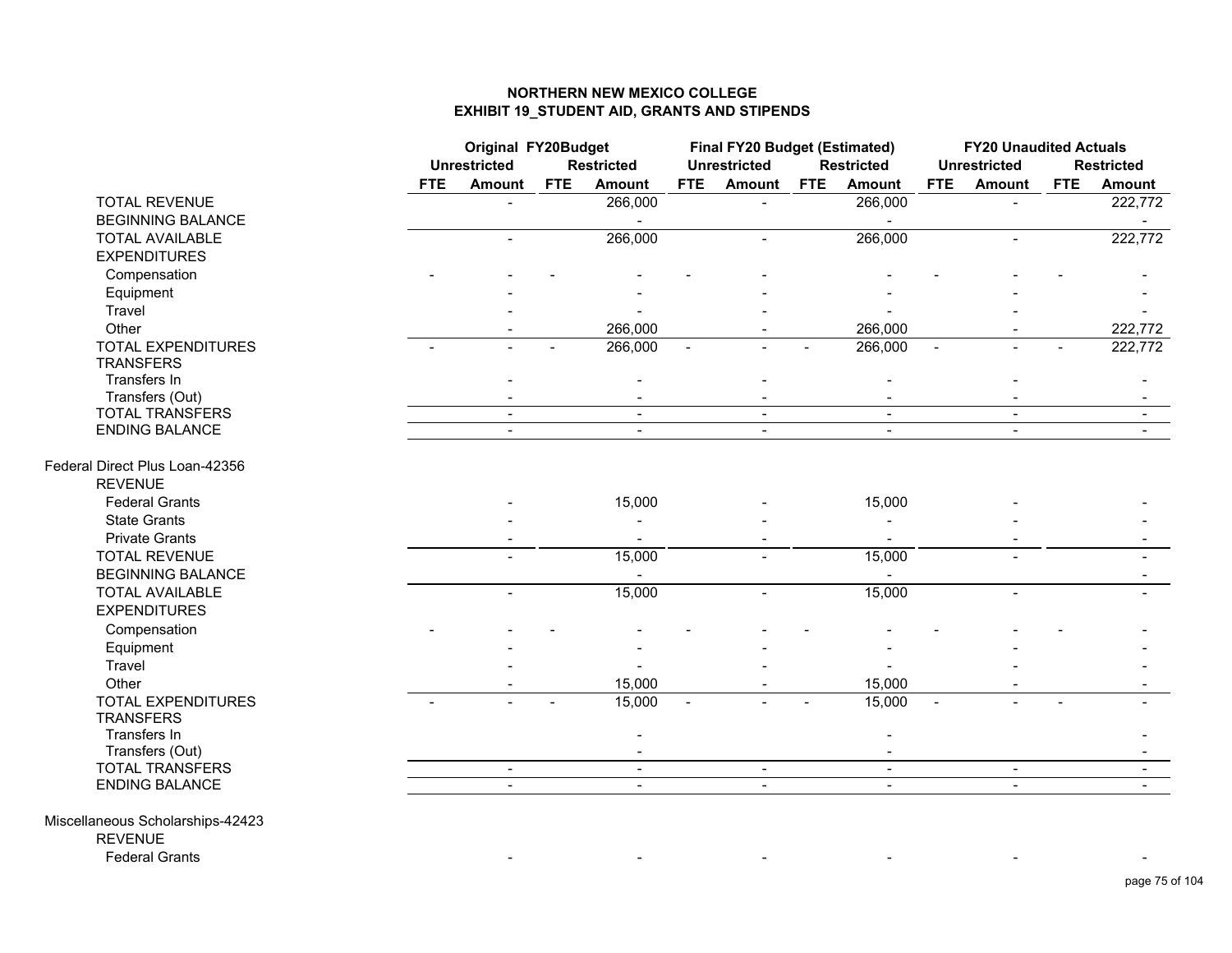|                           |            | Original FY20Budget      |            |                   |                | <b>Final FY20 Budget (Estimated)</b> |            |                   |                | <b>FY20 Unaudited Actuals</b> |            |                   |
|---------------------------|------------|--------------------------|------------|-------------------|----------------|--------------------------------------|------------|-------------------|----------------|-------------------------------|------------|-------------------|
|                           |            | <b>Unrestricted</b>      |            | <b>Restricted</b> |                | <b>Unrestricted</b>                  |            | <b>Restricted</b> |                | <b>Unrestricted</b>           |            | <b>Restricted</b> |
|                           | <b>FTE</b> | <b>Amount</b>            | <b>FTE</b> | <b>Amount</b>     | FTE            | <b>Amount</b>                        | <b>FTE</b> | <b>Amount</b>     | <b>FTE</b>     | <b>Amount</b>                 | <b>FTE</b> | <b>Amount</b>     |
| <b>State Grants</b>       |            |                          |            | $\sim$            |                |                                      |            |                   |                |                               |            |                   |
| <b>Private Grants</b>     |            |                          |            | 105,000           |                |                                      |            | 145,000           |                |                               |            | 115,445           |
| <b>TOTAL REVENUE</b>      |            |                          |            | 105,000           |                |                                      |            | 145,000           |                |                               |            | 115,445           |
| <b>BEGINNING BALANCE</b>  |            |                          |            |                   |                |                                      |            |                   |                |                               |            |                   |
| <b>TOTAL AVAILABLE</b>    |            | $\blacksquare$           |            | 105,000           |                | $\blacksquare$                       |            | 145,000           |                | $\overline{a}$                |            | 115,445           |
| <b>EXPENDITURES</b>       |            |                          |            |                   |                |                                      |            |                   |                |                               |            |                   |
| Compensation              |            |                          |            |                   |                |                                      |            |                   |                |                               |            |                   |
| Equipment                 |            |                          |            |                   |                |                                      |            |                   |                |                               |            |                   |
| Travel                    |            |                          |            |                   |                |                                      |            |                   |                |                               |            |                   |
| Other                     |            |                          |            | 105,000           |                |                                      |            | 145,000           |                |                               |            | 115,445           |
| <b>TOTAL EXPENDITURES</b> |            |                          |            | 105,000           | $\blacksquare$ |                                      |            | 145,000           | $\blacksquare$ |                               |            | 115,445           |
| <b>TRANSFERS</b>          |            |                          |            |                   |                |                                      |            |                   |                |                               |            |                   |
| Transfers In              |            |                          |            |                   |                |                                      |            |                   |                |                               |            |                   |
| Transfers (Out)           |            |                          |            |                   |                |                                      |            |                   |                |                               |            |                   |
| <b>TOTAL TRANSFERS</b>    |            | $\blacksquare$           |            | $\blacksquare$    |                | $\overline{\phantom{0}}$             |            | $\blacksquare$    |                | $\blacksquare$                |            | $\sim$            |
| <b>ENDING BALANCE</b>     |            | $\overline{\phantom{0}}$ |            | $\blacksquare$    |                | $\sim$                               |            | $\blacksquare$    |                | $\overline{\phantom{a}}$      |            | $\blacksquare$    |
|                           |            |                          |            |                   |                |                                      |            |                   |                |                               |            |                   |
| Perkins Loans - 42353     |            |                          |            |                   |                |                                      |            |                   |                |                               |            |                   |
| <b>REVENUE</b>            |            |                          |            |                   |                |                                      |            |                   |                |                               |            |                   |
| <b>Federal Grants</b>     |            |                          |            |                   |                |                                      |            |                   |                |                               |            | 231               |
| <b>State Grants</b>       |            |                          |            |                   |                |                                      |            |                   |                |                               |            |                   |
| <b>Private Grants</b>     |            |                          |            |                   |                |                                      |            |                   |                |                               |            | $\sim$            |
| <b>TOTAL REVENUE</b>      |            |                          |            |                   |                |                                      |            |                   |                |                               |            | 231               |
| <b>BEGINNING BALANCE</b>  |            |                          |            |                   |                |                                      |            |                   |                |                               |            | $\sim$            |
| <b>TOTAL AVAILABLE</b>    |            |                          |            |                   |                |                                      |            |                   |                |                               |            | 231               |
| <b>EXPENDITURES</b>       |            |                          |            |                   |                |                                      |            |                   |                |                               |            |                   |
| Compensation              |            |                          |            |                   |                |                                      |            |                   |                |                               |            |                   |
| Equipment                 |            |                          |            |                   |                |                                      |            |                   |                |                               |            |                   |
| Travel                    |            |                          |            |                   |                |                                      |            |                   |                |                               |            |                   |
| Other                     |            |                          |            |                   |                |                                      |            |                   |                |                               |            | 231               |
| <b>TOTAL EXPENDITURES</b> |            |                          |            |                   |                |                                      |            |                   |                |                               |            | 231               |
| <b>TRANSFERS</b>          |            |                          |            |                   |                |                                      |            |                   |                |                               |            |                   |
| Transfers In              |            |                          |            |                   |                |                                      |            |                   |                |                               |            |                   |
| Transfers (Out)           |            |                          |            |                   |                |                                      |            |                   |                |                               |            |                   |
| <b>TOTAL TRANSFERS</b>    |            |                          |            | $\sim$            |                | $\blacksquare$                       |            | $\blacksquare$    |                | $\blacksquare$                |            |                   |
| <b>ENDING BALANCE</b>     |            |                          |            | $\blacksquare$    |                | $\blacksquare$                       |            | $\blacksquare$    |                | $\blacksquare$                |            |                   |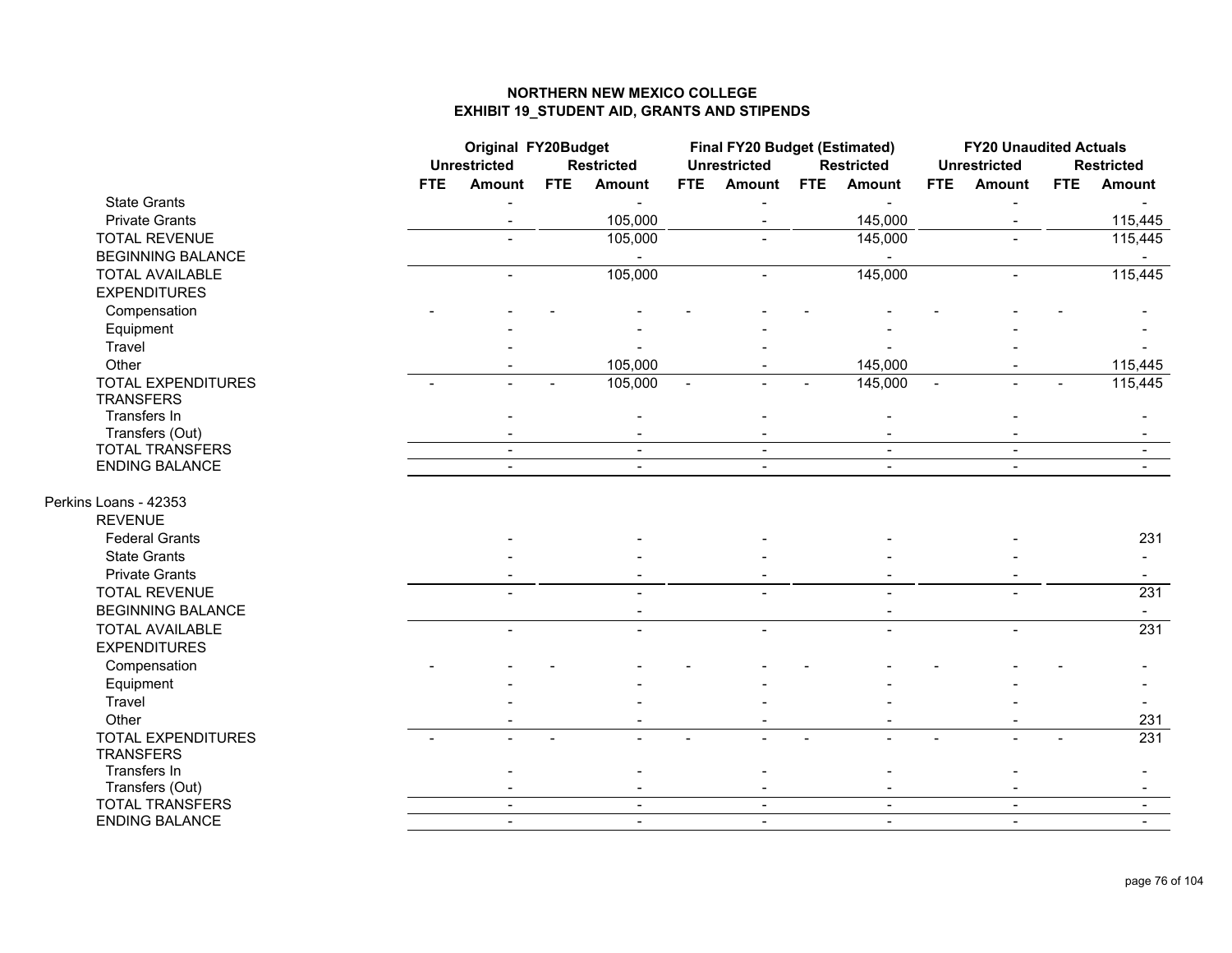|                               | <b>Original FY20Budget</b><br><b>Unrestricted</b><br><b>Restricted</b> |                   |            |           |            | <b>Final FY20 Budget (Estimated)</b> |            |                                    |            | <b>FY20 Unaudited Actuals</b>        |                |                                    |
|-------------------------------|------------------------------------------------------------------------|-------------------|------------|-----------|------------|--------------------------------------|------------|------------------------------------|------------|--------------------------------------|----------------|------------------------------------|
|                               | <b>FTE</b>                                                             | Amount            | <b>FTE</b> | Amount    | <b>FTE</b> | <b>Unrestricted</b><br>Amount        | <b>FTE</b> | <b>Restricted</b><br><b>Amount</b> | <b>FTE</b> | <b>Unrestricted</b><br><b>Amount</b> | <b>FTE</b>     | <b>Restricted</b><br><b>Amount</b> |
| <b>REVENUE</b>                |                                                                        |                   |            |           |            |                                      |            |                                    |            |                                      |                |                                    |
| <b>Federal Grants</b>         |                                                                        |                   |            |           |            |                                      |            |                                    |            |                                      |                |                                    |
| <b>State Grants</b>           |                                                                        |                   |            |           |            |                                      |            |                                    |            |                                      |                |                                    |
| Sales & Service               |                                                                        | 667,476           |            |           |            | 463,313                              |            |                                    |            | 424,178                              |                |                                    |
| Tuition - Resident            |                                                                        |                   |            |           |            |                                      |            |                                    |            |                                      |                |                                    |
| Other                         |                                                                        | 63,420            |            |           |            | 68,229                               |            |                                    |            | 66,335                               |                |                                    |
| <b>TOTAL REVENUE</b>          |                                                                        | 730,896           |            |           |            | 531,542                              |            |                                    |            | 490,513                              |                |                                    |
| <b>BEGINNING BALANCE</b>      |                                                                        | 87,578            |            | (10, 630) |            | 93,996                               |            |                                    |            | 32,033                               |                |                                    |
| <b>TOTAL AVAILABLE</b>        |                                                                        | 818,474           |            | (10,630)  |            | 625,538                              |            | ۰.                                 |            | 522,546                              |                |                                    |
| <b>EXPENDITURES</b>           |                                                                        |                   |            |           |            |                                      |            |                                    |            |                                      |                |                                    |
| Compensation                  | 6.30                                                                   | 355,221<br>14,000 |            |           | 6.30       | 350,054<br>14,000                    |            | 2,520                              | 6.30       | 327,140                              | $\sim$         | 1,498                              |
| Equipment<br>Travel           |                                                                        |                   |            |           |            | 3,159                                |            |                                    |            |                                      |                |                                    |
| Other                         |                                                                        | 587,807           |            |           |            | 426,121                              |            |                                    |            | 228,237                              |                |                                    |
| <b>TOTAL EXPENDITURES</b>     | 6.30                                                                   | 957,028           | $\sim$     | $\sim$    | 6.30       | 793,334                              |            | 2,520                              | 6.30       | 555,377                              | $\blacksquare$ | 1,498                              |
| TRANSFERS                     |                                                                        |                   |            |           |            |                                      |            |                                    |            |                                      |                |                                    |
| Transfers In                  |                                                                        | 232,550           |            |           |            | 261,792                              |            | 2,520                              | $\sim$     | 113,567                              | $\blacksquare$ | 1,498                              |
| Transfers (Out)               |                                                                        |                   |            |           |            |                                      |            |                                    |            | (1, 498)                             |                |                                    |
| <b>TOTAL TRANSFERS</b>        |                                                                        | 232,550           |            |           |            | 261,792                              |            | 2,520                              |            | 112,069                              |                | 1,498                              |
| <b>ENDING BALANCE</b>         |                                                                        | 93,996            |            | (10, 630) |            | 93,996                               |            | ۰                                  |            | 79,238                               |                |                                    |
| TOTAL EXPENDITURES, TRANSFERS |                                                                        |                   |            |           |            |                                      |            |                                    |            |                                      |                |                                    |
| & ENDING BALANCE              |                                                                        | 957,028           |            | $\sim$    |            | 793,334                              |            | 2,520                              |            | 556,875                              | $\blacksquare$ | 1,498                              |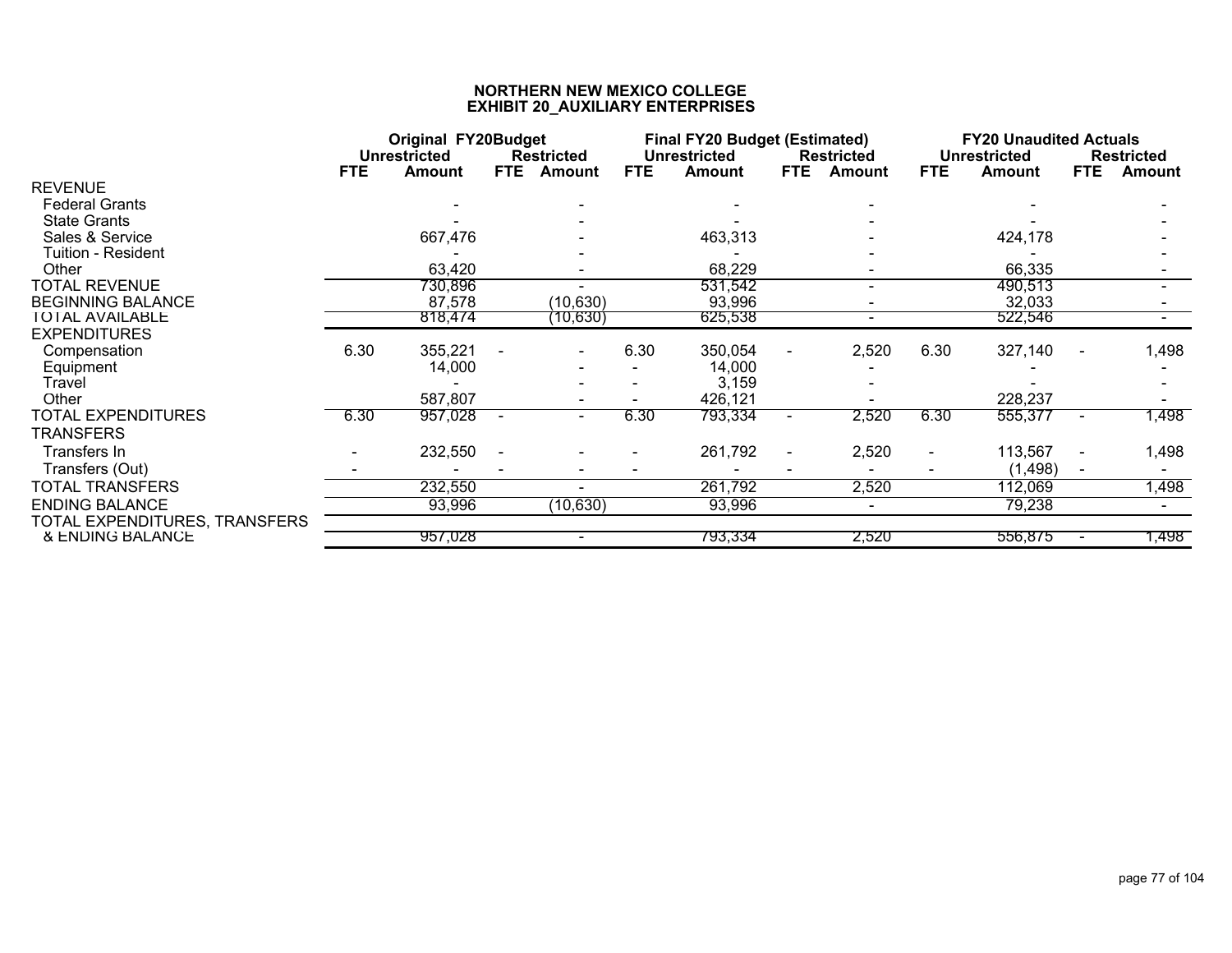|                                                           |       | <b>Original FY20Budget</b><br><b>Unrestricted</b> |               | <b>Restricted</b> |            | <b>Final FY20 Budget (Estimated)</b><br><b>Unrestricted</b> |            | <b>Restricted</b> |            | <b>FY20 Unaudited Actuals</b><br><b>Unrestricted</b> |                | <b>Restricted</b> |
|-----------------------------------------------------------|-------|---------------------------------------------------|---------------|-------------------|------------|-------------------------------------------------------------|------------|-------------------|------------|------------------------------------------------------|----------------|-------------------|
|                                                           |       | <b>FTE</b>                                        | <b>Amount</b> | FTE Amount        | <b>FTE</b> | <b>Amount</b>                                               | <b>FTE</b> | <b>Amount</b>     | <b>FTE</b> | <b>Amount</b>                                        | <b>FTE</b>     | <b>Amount</b>     |
| <b>I&amp;G Income Facilities Rental</b><br><b>REVENUE</b> | 12004 |                                                   |               |                   |            |                                                             |            |                   |            |                                                      |                |                   |
| <b>Federal Grants</b>                                     |       |                                                   |               |                   |            |                                                             |            |                   |            |                                                      |                |                   |
| <b>State Grants</b>                                       |       |                                                   |               |                   |            |                                                             |            |                   |            |                                                      |                |                   |
| Sales & Service                                           |       |                                                   |               |                   |            |                                                             |            |                   |            |                                                      |                |                   |
| Tuition - Resident                                        |       |                                                   |               |                   |            |                                                             |            |                   |            |                                                      |                |                   |
| Other                                                     |       |                                                   | 61,418        |                   |            | 66,227                                                      |            |                   |            | 64,473                                               |                |                   |
| <b>TOTAL REVENUE</b>                                      |       |                                                   | 61,418        |                   |            | 66,227                                                      |            |                   |            | 64,473                                               |                |                   |
| <b>BEGINNING BALANCE</b>                                  |       |                                                   | 27,066        |                   |            | 33,484                                                      |            |                   |            | 27,534                                               |                |                   |
| <b>TOTAL AVAILABLE</b><br><b>EXPENDITURES</b>             |       |                                                   | 88,484        |                   |            | 99,711                                                      |            |                   |            | 92,007                                               |                |                   |
| Compensation                                              |       |                                                   |               |                   |            |                                                             |            |                   |            |                                                      |                |                   |
| Equipment                                                 |       |                                                   |               |                   |            |                                                             |            |                   |            |                                                      |                |                   |
| Travel                                                    |       |                                                   |               |                   |            | 3,159                                                       |            |                   |            |                                                      |                |                   |
| Other                                                     |       |                                                   | 55,000        |                   |            | 63,068                                                      |            |                   |            | 3,689                                                |                |                   |
| <b>TOTAL EXPENDITURES</b>                                 |       |                                                   | 55,000        |                   |            | 66,227                                                      |            |                   |            | 3,689                                                |                |                   |
| <b>TRANSFERS</b>                                          |       |                                                   |               |                   |            |                                                             |            |                   |            |                                                      |                |                   |
| Transfers In                                              |       |                                                   |               |                   |            |                                                             |            |                   |            |                                                      |                |                   |
| Transfers (Out)                                           |       |                                                   |               |                   |            |                                                             |            |                   |            |                                                      |                |                   |
| <b>TOTAL TRANSFERS</b>                                    |       |                                                   |               | $\blacksquare$    |            |                                                             |            | $\blacksquare$    |            |                                                      |                |                   |
| <b>ENDING BALANCE</b>                                     |       |                                                   | 33,484        | $\mathbf{r}$      |            | 33,484                                                      |            | $\omega$          |            | 88,318                                               |                | $\sim$            |
| <b>Bookstore</b><br><b>REVENUE</b>                        | 12005 |                                                   |               |                   |            |                                                             |            |                   |            |                                                      |                |                   |
| <b>Federal Grants</b>                                     |       |                                                   |               |                   |            |                                                             |            |                   |            |                                                      |                |                   |
| <b>State Grants</b>                                       |       |                                                   |               |                   |            |                                                             |            |                   |            |                                                      |                |                   |
| Sales & Service                                           |       |                                                   | 452,926       |                   |            | 348,100                                                     |            |                   |            | 311,412                                              |                |                   |
| Tuition - Resident                                        |       |                                                   |               |                   |            |                                                             |            |                   |            |                                                      |                |                   |
| Other                                                     |       |                                                   | 2,002         |                   |            | 2,002                                                       |            |                   |            | 1,862                                                |                |                   |
| <b>TOTAL REVENUE</b>                                      |       |                                                   | 454,928       |                   |            | 350,102                                                     |            |                   |            | 313,274                                              |                |                   |
| <b>BEGINNING BALANCE</b>                                  |       |                                                   | 31,682        |                   |            | 31,682                                                      |            |                   |            |                                                      |                |                   |
| <b>TOTAL AVAILABLE</b>                                    |       |                                                   | 486,610       | $\blacksquare$    |            | 381,784                                                     |            | $\blacksquare$    |            | 313,274                                              |                |                   |
| <b>EXPENDITURES</b>                                       |       |                                                   |               |                   |            |                                                             |            |                   |            |                                                      |                |                   |
| Compensation                                              |       | 3.30                                              | 170,181       |                   | 3.30       | 170,181                                                     |            |                   | 3.30       | 188,129                                              |                |                   |
| Equipment                                                 |       |                                                   | 2,000         |                   |            | 2,000                                                       |            |                   |            |                                                      |                |                   |
| Travel                                                    |       |                                                   |               |                   |            |                                                             |            |                   |            |                                                      |                |                   |
| Other                                                     |       |                                                   | 375,946       |                   |            | 240,490                                                     |            |                   |            | 136,341                                              |                |                   |
| <b>TOTAL EXPENDITURES</b>                                 |       | 3.30                                              | 548,127       | $\blacksquare$    | 3.30       | 412,671                                                     |            | $\blacksquare$    | 3.30       | 324,470                                              | $\blacksquare$ |                   |
| <b>TRANSFERS</b>                                          |       |                                                   |               |                   |            |                                                             |            |                   |            |                                                      |                |                   |
| Transfers In                                              |       |                                                   | 93,199        |                   |            | 62,569                                                      |            |                   |            |                                                      |                |                   |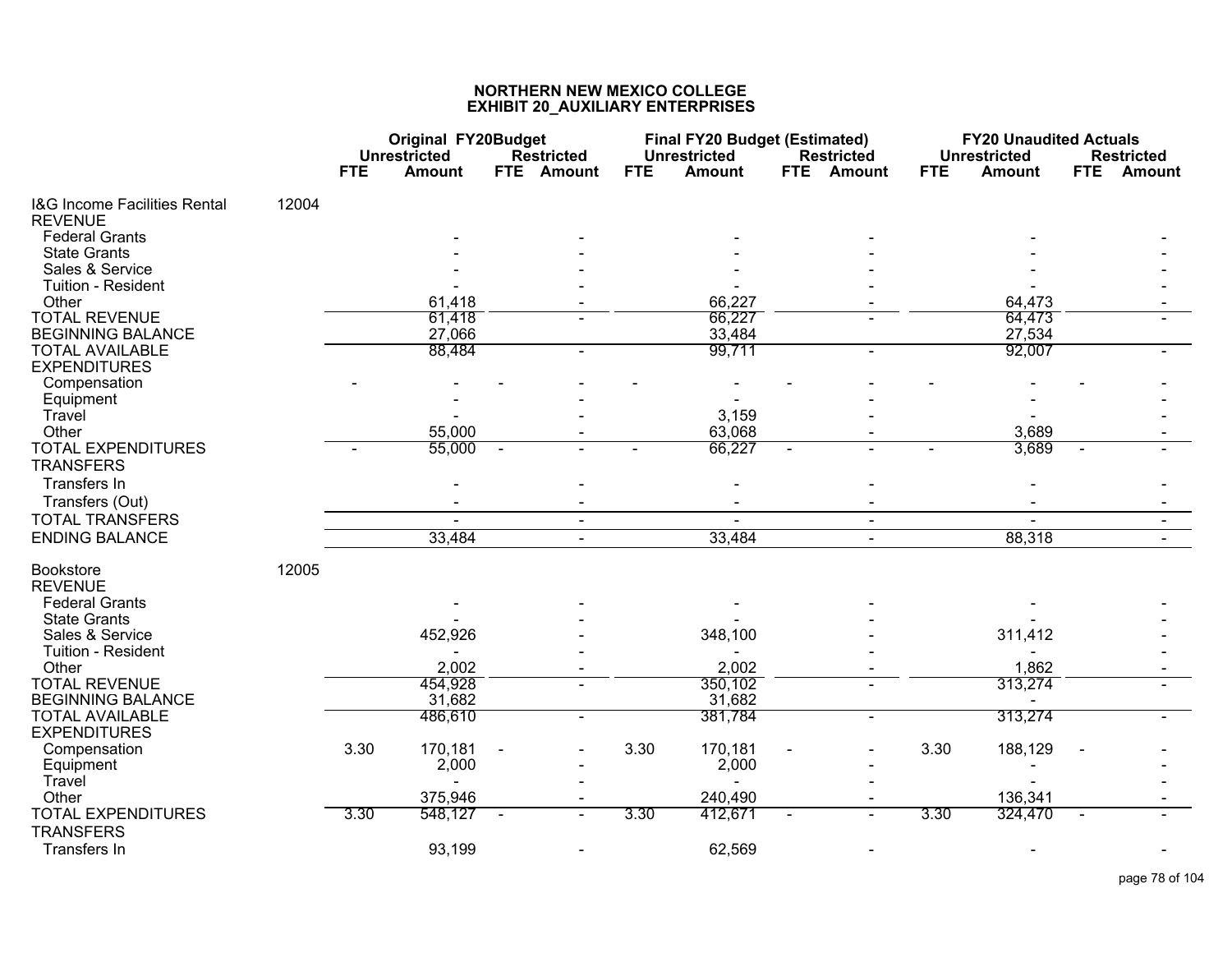|                                               |       | <b>Original FY20Budget</b><br><b>Unrestricted</b> | <b>Restricted</b> | <b>Final FY20 Budget (Estimated)</b><br><b>Unrestricted</b> | <b>Restricted</b> | <b>FY20 Unaudited Actuals</b><br><b>Unrestricted</b> | <b>Restricted</b>           |
|-----------------------------------------------|-------|---------------------------------------------------|-------------------|-------------------------------------------------------------|-------------------|------------------------------------------------------|-----------------------------|
| Transfers (Out)                               |       | <b>FTE</b><br><b>Amount</b>                       | FTE Amount        | <b>FTE</b><br><b>Amount</b>                                 | FTE<br>Amount     | <b>FTE</b><br><b>Amount</b><br>(1, 498)              | <b>FTE</b><br><b>Amount</b> |
| <b>TOTAL TRANSFERS</b>                        |       | 93,199                                            | $\blacksquare$    | 62,569                                                      | $\blacksquare$    | (1, 498)                                             | $\blacksquare$              |
| <b>ENDING BALANCE</b>                         |       | 31,682                                            | $\blacksquare$    | 31,682                                                      | $\blacksquare$    | (12, 694)                                            |                             |
| El Rito Operations<br><b>REVENUE</b>          | 12010 |                                                   |                   |                                                             |                   |                                                      |                             |
| <b>Federal Grants</b>                         |       |                                                   |                   |                                                             |                   |                                                      |                             |
| <b>State Grants</b><br>Sales & Service        |       | 50,000                                            |                   | 5,213                                                       |                   | 2,688                                                |                             |
| Tuition - Resident                            |       |                                                   |                   |                                                             |                   |                                                      |                             |
| Other<br><b>TOTAL REVENUE</b>                 |       |                                                   |                   |                                                             |                   |                                                      |                             |
| <b>BEGINNING BALANCE</b>                      |       | 50,000<br>26,172                                  |                   | 5,213<br>26,172                                             |                   | 2,688<br>4,499                                       |                             |
| <b>TOTAL AVAILABLE</b><br><b>EXPENDITURES</b> |       | 76,172                                            | $\blacksquare$    | 31,385                                                      |                   | 7,187                                                |                             |
| Compensation                                  |       |                                                   |                   |                                                             |                   |                                                      |                             |
| Equipment                                     |       |                                                   |                   |                                                             |                   |                                                      |                             |
| Travel<br>Other                               |       | 50,000                                            |                   | 5,213                                                       |                   | 3,573                                                |                             |
| <b>TOTAL EXPENDITURES</b>                     |       | 50,000                                            | $\sim$            | 5,213                                                       |                   | 3,573                                                |                             |
| <b>TRANSFERS</b>                              |       |                                                   |                   |                                                             |                   |                                                      |                             |
| Transfers In                                  |       |                                                   |                   |                                                             |                   |                                                      |                             |
| Transfers (Out)                               |       |                                                   |                   |                                                             |                   |                                                      |                             |
| <b>TOTAL TRANSFERS</b>                        |       | $\overline{a}$                                    | $\blacksquare$    | $\blacksquare$                                              | $\blacksquare$    | $\blacksquare$                                       | $\sim$                      |
| <b>ENDING BALANCE</b>                         |       | 26,172                                            | $\sim$            | 26,172                                                      | $\blacksquare$    | 3,614                                                |                             |
| Food Serivce Espanola<br><b>REVENUE</b>       | 12011 |                                                   |                   |                                                             |                   |                                                      |                             |
| <b>Federal Grants</b>                         |       |                                                   |                   |                                                             |                   |                                                      |                             |
| <b>State Grants</b>                           |       |                                                   |                   |                                                             |                   |                                                      |                             |
| Sales & Service                               |       | 163,845                                           |                   | 110,000                                                     |                   | 110,078                                              |                             |
| Tuition - Resident<br>Other                   |       |                                                   |                   |                                                             |                   |                                                      |                             |
| <b>TOTAL REVENUE</b>                          |       | 163,845                                           |                   | 110,000                                                     |                   | 110,078                                              |                             |
| <b>BEGINNING BALANCE</b>                      |       | 2,658                                             |                   | 2,658                                                       |                   |                                                      |                             |
| <b>TOTAL AVAILABLE</b><br><b>EXPENDITURES</b> |       | 166,503                                           | $\blacksquare$    | 112,658                                                     |                   | 110,078                                              |                             |
| Compensation                                  |       | 3.00<br>185,040                                   |                   | 3.00<br>179,873                                             |                   | 3.00<br>139,011                                      |                             |
| Equipment                                     |       | 12,000                                            |                   | 12,000                                                      |                   |                                                      |                             |
| Travel<br>Other                               |       | 106,156                                           |                   | 117,350                                                     |                   | 84,634                                               |                             |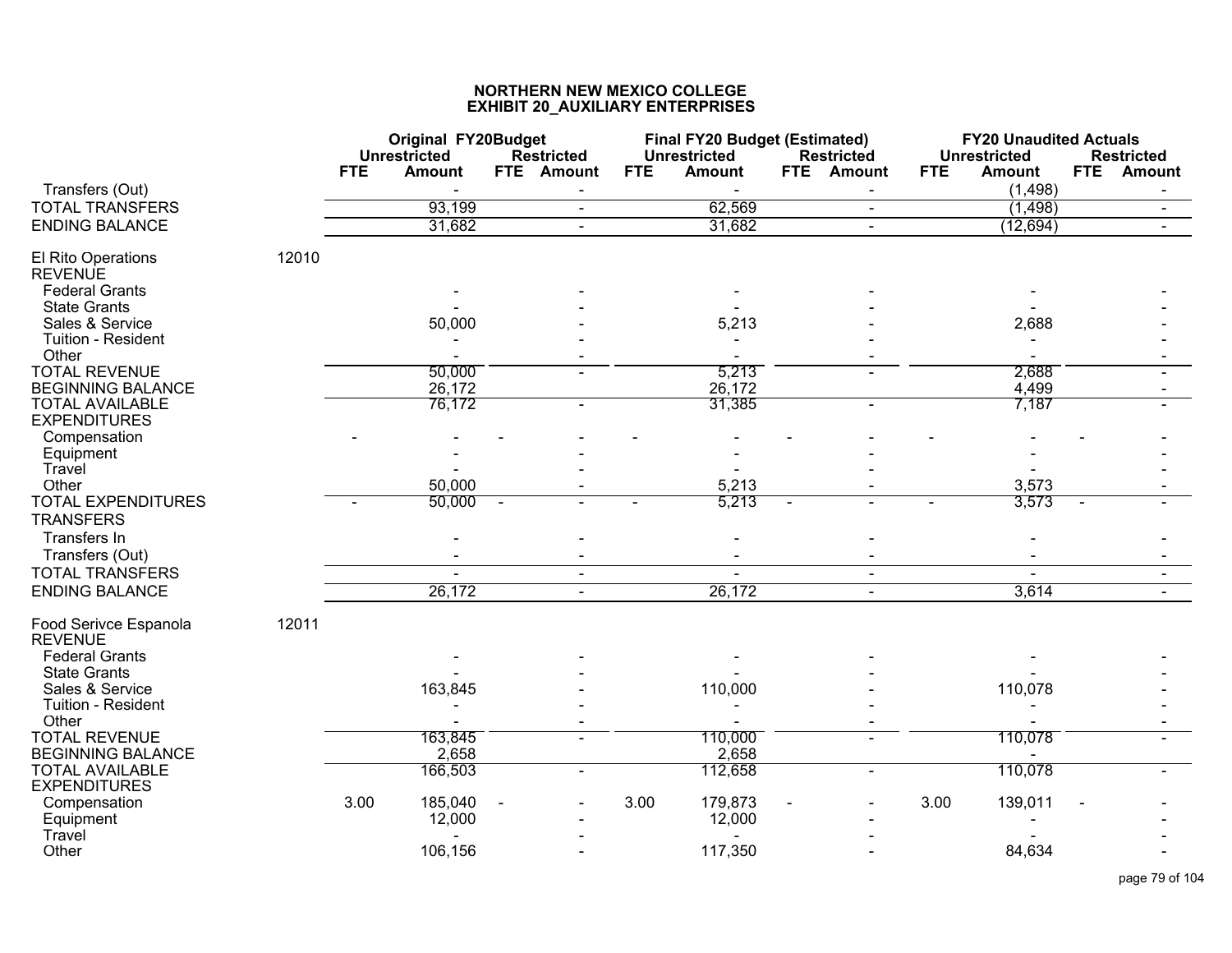|                                               |       |            | <b>Original FY20Budget</b><br>Unrestricted |        | <b>Restricted</b> |            | <b>Final FY20 Budget (Estimated)</b><br><b>Unrestricted</b> |            | <b>Restricted</b> |            | <b>FY20 Unaudited Actuals</b><br><b>Unrestricted</b> |              | <b>Restricted</b> |
|-----------------------------------------------|-------|------------|--------------------------------------------|--------|-------------------|------------|-------------------------------------------------------------|------------|-------------------|------------|------------------------------------------------------|--------------|-------------------|
|                                               |       | <b>FTE</b> | <b>Amount</b>                              |        | FTE Amount        | <b>FTE</b> | <b>Amount</b>                                               | <b>FTE</b> | <b>Amount</b>     | <b>FTE</b> | <b>Amount</b>                                        | <b>FTE</b>   | <b>Amount</b>     |
| <b>TOTAL EXPENDITURES</b><br><b>TRANSFERS</b> |       | 3.00       | 303,196                                    | $\sim$ | $\blacksquare$    | 3.00       | 309,223                                                     |            |                   | 3.00       | 223,645                                              | $\mathbf{r}$ |                   |
| Transfers In                                  |       |            | 139,351                                    |        |                   |            | 199,223                                                     |            |                   |            | 113,567                                              |              |                   |
| Transfers (Out)                               |       |            |                                            |        |                   |            |                                                             |            |                   |            |                                                      |              |                   |
| <b>TOTAL TRANSFERS</b>                        |       |            | 139,351                                    |        | $\blacksquare$    |            | 199,223                                                     |            | $\sim$            |            | 113,567                                              |              | $\sim$            |
| <b>ENDING BALANCE</b>                         |       |            | 2,658                                      |        | $\blacksquare$    |            | 2,658                                                       |            | $\sim$            |            | $\blacksquare$                                       |              |                   |
| Sostenga<br><b>REVENUE</b>                    | 12012 |            |                                            |        |                   |            |                                                             |            |                   |            |                                                      |              |                   |
| <b>Federal Grants</b>                         |       |            |                                            |        |                   |            |                                                             |            |                   |            |                                                      |              |                   |
| <b>State Grants</b>                           |       |            |                                            |        |                   |            |                                                             |            |                   |            |                                                      |              |                   |
| Sales & Service                               |       |            | 705                                        |        |                   |            |                                                             |            |                   |            |                                                      |              |                   |
| Tuition - Resident<br>Other                   |       |            |                                            |        |                   |            |                                                             |            |                   |            |                                                      |              |                   |
| <b>TOTAL REVENUE</b>                          |       |            | 705                                        |        |                   |            |                                                             |            |                   |            |                                                      |              |                   |
| <b>BEGINNING BALANCE</b>                      |       |            | $\blacksquare$                             |        |                   |            |                                                             |            |                   |            |                                                      |              |                   |
| <b>TOTAL AVAILABLE</b>                        |       |            | 705                                        |        | $\overline{a}$    |            |                                                             |            |                   |            | ÷.                                                   |              |                   |
| <b>EXPENDITURES</b>                           |       |            |                                            |        |                   |            |                                                             |            |                   |            |                                                      |              |                   |
| Compensation                                  |       |            |                                            |        |                   |            |                                                             |            |                   |            |                                                      |              |                   |
| Equipment                                     |       |            |                                            |        |                   |            |                                                             |            |                   |            |                                                      |              |                   |
| Travel                                        |       |            |                                            |        |                   |            |                                                             |            |                   |            |                                                      |              |                   |
| Other                                         |       |            | 705                                        |        |                   |            |                                                             |            |                   |            |                                                      |              |                   |
| <b>TOTAL EXPENDITURES</b><br><b>TRANSFERS</b> |       |            | 705                                        |        |                   |            | $\blacksquare$                                              |            |                   |            |                                                      |              |                   |
| Transfers In                                  |       |            |                                            |        |                   |            |                                                             |            |                   |            |                                                      |              |                   |
| Transfers (Out)                               |       |            |                                            |        |                   |            |                                                             |            |                   |            |                                                      |              |                   |
| <b>TOTAL TRANSFERS</b>                        |       |            | $\blacksquare$                             |        | $\blacksquare$    |            | $\blacksquare$                                              |            | $\sim$            |            | $\blacksquare$                                       |              | $\blacksquare$    |
| <b>ENDING BALANCE</b>                         |       |            |                                            |        |                   |            |                                                             |            |                   |            |                                                      |              |                   |
|                                               |       |            |                                            |        |                   |            |                                                             |            |                   |            |                                                      |              |                   |
| Federal Work Study<br><b>REVENUE</b>          | 42519 |            |                                            |        |                   |            |                                                             |            |                   |            |                                                      |              |                   |
| <b>Federal Grants</b>                         |       |            |                                            |        |                   |            |                                                             |            |                   |            |                                                      |              |                   |
| <b>State Grants</b>                           |       |            |                                            |        |                   |            |                                                             |            |                   |            |                                                      |              |                   |
| Sales & Service                               |       |            |                                            |        |                   |            |                                                             |            |                   |            |                                                      |              |                   |
| Tuition - Resident                            |       |            |                                            |        |                   |            |                                                             |            |                   |            |                                                      |              |                   |
| Other                                         |       |            |                                            |        |                   |            |                                                             |            |                   |            |                                                      |              |                   |
| <b>TOTAL REVENUE</b>                          |       |            |                                            |        |                   |            |                                                             |            |                   |            |                                                      |              |                   |
| <b>BEGINNING BALANCE</b>                      |       |            |                                            |        | (10, 630)         |            |                                                             |            |                   |            |                                                      |              |                   |
| <b>TOTAL AVAILABLE</b><br><b>EXPENDITURES</b> |       |            | $\blacksquare$                             |        | (10, 630)         |            | $\blacksquare$                                              |            |                   |            | ÷.                                                   |              |                   |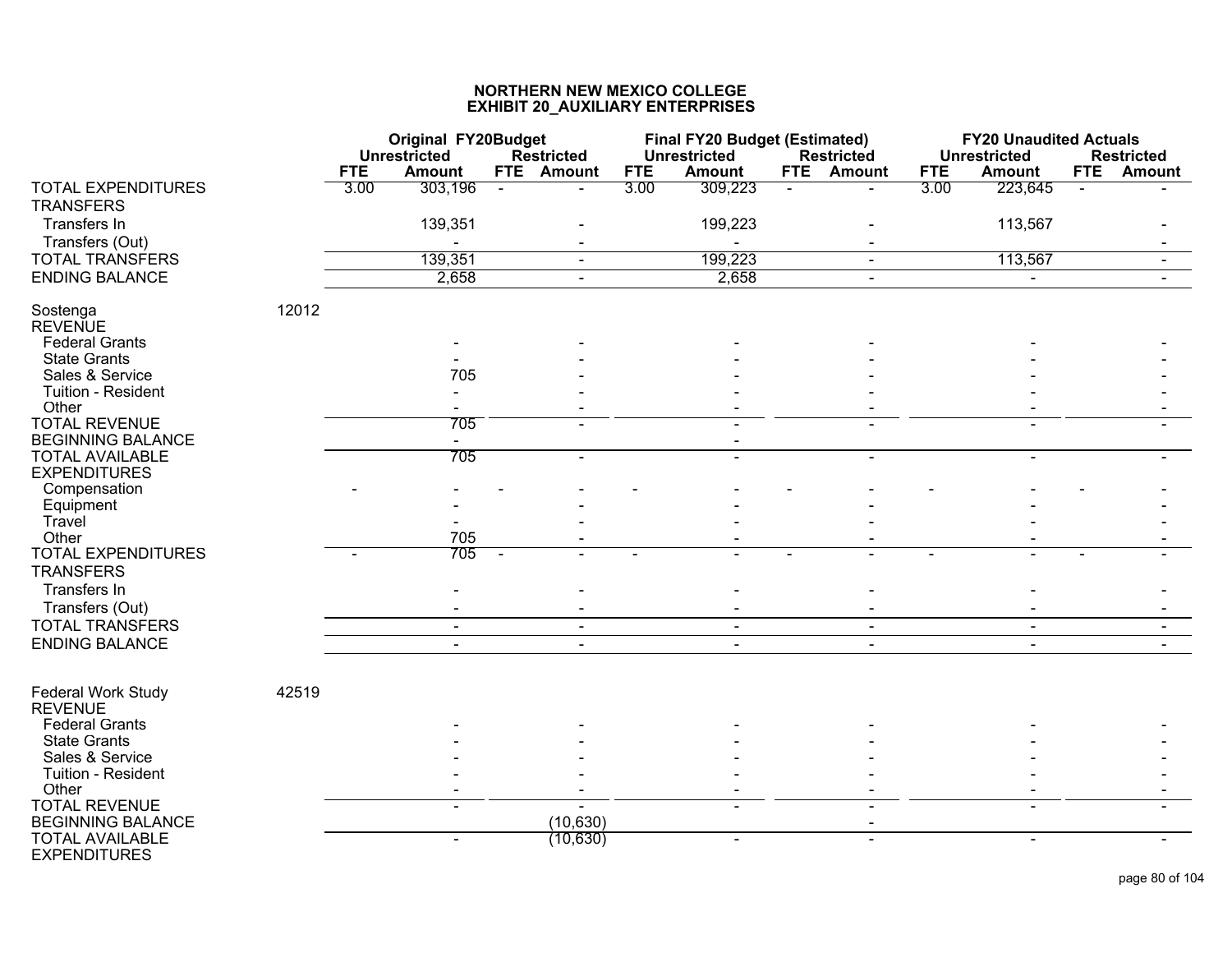|                                                    |       |            | <b>Original FY20Budget</b><br><b>Unrestricted</b> |  | <b>Restricted</b> |            | <b>Final FY20 Budget (Estimated)</b><br><b>Unrestricted</b> |            | <b>Restricted</b> |            | <b>FY20 Unaudited Actuals</b><br><b>Unrestricted</b> |            | <b>Restricted</b> |
|----------------------------------------------------|-------|------------|---------------------------------------------------|--|-------------------|------------|-------------------------------------------------------------|------------|-------------------|------------|------------------------------------------------------|------------|-------------------|
|                                                    |       | <b>FTE</b> | <b>Amount</b>                                     |  | FTE Amount        | <b>FTE</b> | <b>Amount</b>                                               | <b>FTE</b> | <b>Amount</b>     | <b>FTE</b> | <b>Amount</b>                                        | <b>FTE</b> | <b>Amount</b>     |
| Compensation                                       |       |            |                                                   |  |                   |            |                                                             |            | 2,520             |            |                                                      |            | 1,498             |
| Equipment                                          |       |            |                                                   |  |                   |            |                                                             |            |                   |            |                                                      |            |                   |
| Travel                                             |       |            |                                                   |  |                   |            |                                                             |            |                   |            |                                                      |            |                   |
| Other                                              |       |            |                                                   |  |                   |            |                                                             |            |                   |            |                                                      |            |                   |
| <b>TOTAL EXPENDITURES</b><br><b>TRANSFERS</b>      |       |            |                                                   |  |                   |            |                                                             |            | 2,520             |            |                                                      |            | 1,498             |
| Transfers In                                       |       |            |                                                   |  |                   |            |                                                             |            | 2,520             |            |                                                      |            | 1,498             |
| Transfers (Out)                                    |       |            |                                                   |  |                   |            |                                                             |            |                   |            |                                                      |            |                   |
| <b>TOTAL TRANSFERS</b>                             |       |            | $\blacksquare$                                    |  |                   |            | $\sim$                                                      |            | 2,520             |            | $\sim$                                               |            | 1,498             |
| <b>ENDING BALANCE</b>                              |       |            |                                                   |  | (10, 630)         |            |                                                             |            |                   |            |                                                      |            |                   |
| <b>State Work Study</b><br><b>REVENUE</b>          | 42529 |            |                                                   |  |                   |            |                                                             |            |                   |            |                                                      |            |                   |
| <b>Federal Grants</b>                              |       |            |                                                   |  |                   |            |                                                             |            |                   |            |                                                      |            |                   |
| <b>State Grants</b>                                |       |            |                                                   |  |                   |            |                                                             |            |                   |            |                                                      |            |                   |
| Sales & Service                                    |       |            |                                                   |  |                   |            |                                                             |            |                   |            |                                                      |            |                   |
| Tuition - Resident                                 |       |            |                                                   |  |                   |            |                                                             |            |                   |            |                                                      |            |                   |
| Other                                              |       |            |                                                   |  |                   |            |                                                             |            |                   |            |                                                      |            |                   |
| <b>TOTAL REVENUE</b>                               |       |            |                                                   |  |                   |            |                                                             |            |                   |            |                                                      |            |                   |
| <b>BEGINNING BALANCE</b><br><b>TOTAL AVAILABLE</b> |       |            |                                                   |  |                   |            |                                                             |            |                   |            |                                                      |            |                   |
| <b>EXPENDITURES</b>                                |       |            | $\blacksquare$                                    |  |                   |            |                                                             |            |                   |            |                                                      |            |                   |
| Compensation                                       |       |            |                                                   |  |                   |            |                                                             |            |                   |            |                                                      |            |                   |
| Equipment                                          |       |            |                                                   |  |                   |            |                                                             |            |                   |            |                                                      |            |                   |
| Travel<br>Other                                    |       |            |                                                   |  |                   |            |                                                             |            |                   |            |                                                      |            |                   |
| <b>TOTAL EXPENDITURES</b>                          |       |            |                                                   |  |                   |            |                                                             |            |                   |            |                                                      |            |                   |
| <b>TRANSFERS</b>                                   |       |            |                                                   |  |                   |            |                                                             |            |                   |            |                                                      |            |                   |
| Transfers In<br>Transfers (Out)                    |       |            |                                                   |  |                   |            |                                                             |            |                   |            |                                                      |            |                   |
| <b>TOTAL TRANSFERS</b>                             |       |            |                                                   |  |                   |            |                                                             |            |                   |            |                                                      |            |                   |
| <b>ENDING BALANCE</b>                              |       |            | $\blacksquare$                                    |  | $\sim$            |            | $\blacksquare$                                              |            | $\blacksquare$    |            | $\sim$                                               |            |                   |
|                                                    |       |            |                                                   |  |                   |            |                                                             |            |                   |            |                                                      |            |                   |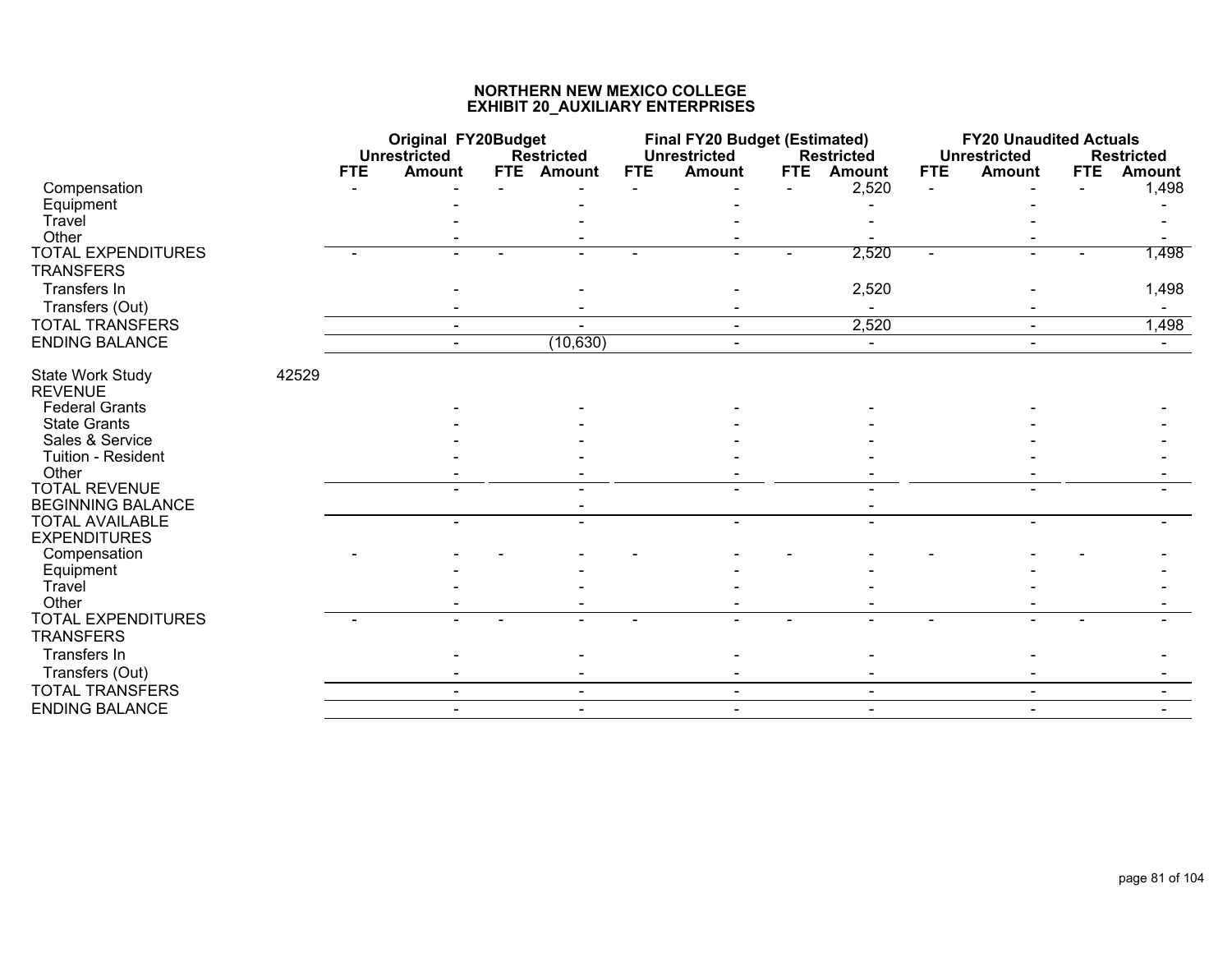# **NORTHERN NEW MEXICO COLLEGE EXHIBIT 21\_INTERCOLLEGIATE ATHLETICS**

|                                 |       | <b>Original FY20Budget</b> |                     |                |                          |            | <b>Final FY20 Budget (Estimated)</b> |                          |                   |            | <b>FY20 Unaudited Actuals</b> |                |                   |
|---------------------------------|-------|----------------------------|---------------------|----------------|--------------------------|------------|--------------------------------------|--------------------------|-------------------|------------|-------------------------------|----------------|-------------------|
|                                 |       |                            | <b>Unrestricted</b> |                | <b>Restricted</b>        |            | <b>Unrestricted</b>                  |                          | <b>Restricted</b> |            | <b>Unrestricted</b>           |                | <b>Restricted</b> |
|                                 |       | <b>FTE</b>                 | <b>Amount</b>       | <b>FTE</b>     | <b>Amount</b>            | <b>FTE</b> | <b>Amount</b>                        |                          | FTE Amount        | <b>FTE</b> | <b>Amount</b>                 |                | FTE Amount        |
| <b>REVENUE</b>                  |       |                            |                     |                |                          |            |                                      |                          |                   |            |                               |                |                   |
| Fees                            |       |                            | 100,800             |                |                          |            | 99,980                               |                          |                   |            | 103,487                       |                |                   |
| <b>State Appropriations</b>     |       |                            | 627,200             |                |                          |            | 627,200                              |                          |                   |            | 627,200                       |                |                   |
| <b>Federal Grants</b>           |       |                            |                     |                |                          |            |                                      |                          |                   |            |                               |                |                   |
| <b>State Grants</b>             |       |                            |                     |                |                          |            |                                      |                          |                   |            |                               |                |                   |
| Sales & Service                 |       |                            | 34,014              |                |                          |            | 16,113                               |                          |                   |            | 6,563                         |                |                   |
| Other                           |       |                            | 17,428              |                |                          |            | 14,223                               |                          |                   |            | 24,323                        |                |                   |
| <b>TOTAL REVENUE</b>            |       |                            | 779,442             |                |                          |            | 757,516                              |                          |                   |            | 761,573                       |                |                   |
| <b>BEGINNING BALANCE</b>        |       |                            | 25,618              |                | (9, 130)                 |            | 597                                  |                          |                   |            |                               |                |                   |
| <b>TOTAL AVAILABLE</b>          |       |                            | 805,060             |                | (9, 130)                 |            | 758,113                              |                          | $\blacksquare$    |            | 761,573                       |                |                   |
| <b>EXPENDITURES</b>             |       |                            |                     |                |                          |            |                                      |                          |                   |            |                               |                |                   |
| Compensation                    |       | 5.00                       | 420,930             |                |                          | 5.00       | 420,686                              |                          | 5,307             | 5.00       | 395,813                       |                | 5,327             |
| Equipment                       |       |                            |                     |                |                          |            |                                      |                          |                   |            |                               |                |                   |
| Travel                          |       |                            | 73,500              |                |                          |            | 42,288                               |                          |                   |            | 42,867                        |                |                   |
| Other                           |       |                            | 150,012             |                |                          |            | 138,904                              |                          |                   |            | 150,689                       |                |                   |
| <b>TOTAL EXPENDITURES</b>       |       | 5.00                       | 644,442             | $\blacksquare$ | $\blacksquare$           | 5.00       | 601,878                              | $\sim$                   | 5,307             | 5.00       | 589,369                       | $\blacksquare$ | 5,327             |
| <b>TRANSFERS</b>                |       |                            |                     |                |                          |            |                                      |                          |                   |            |                               |                |                   |
| Transfers In                    |       |                            |                     |                |                          |            |                                      |                          | 5,307             |            |                               |                | 5,327             |
| Transfers (Out)                 |       |                            | (135,000)           |                |                          |            | (156, 235)                           |                          |                   |            | (159, 745)                    |                | $\sim$            |
| <b>TOTAL TRANSFERS</b>          |       |                            | (135,000)           |                | $\overline{\phantom{a}}$ |            | (156, 235)                           |                          | 5,307             |            | (159, 745)                    |                | 5,327             |
| <b>ENDING BALANCE</b>           |       |                            | 25,618              |                | (9, 130)                 |            |                                      | $\overline{\phantom{a}}$ | $\blacksquare$    |            | 12,459                        |                | $\sim$            |
| TOTAL EXPENDITURES, TRANSFERS   |       |                            |                     |                |                          |            |                                      |                          |                   |            |                               |                |                   |
| & ENDING BALANCE                |       | 5.00                       | 295,618             | $\blacksquare$ | (9, 130)                 | 5.00       | 312,470                              | $\sim$                   | $\blacksquare$    | 5.00       | 172,204                       |                |                   |
|                                 |       |                            |                     |                |                          |            |                                      |                          |                   |            |                               |                |                   |
| <b>Athletics Administration</b> | 12105 |                            |                     |                |                          |            |                                      |                          |                   |            |                               |                |                   |
| <b>REVENUE</b>                  |       |                            |                     |                |                          |            |                                      |                          |                   |            |                               |                |                   |
| Fees                            |       |                            | 100,800             |                |                          |            | 99,980                               |                          |                   |            | 103,487                       |                |                   |
| <b>State Appropriations</b>     |       |                            | 627,200             |                |                          |            | 627,200                              |                          |                   |            | 627,200                       |                |                   |
| <b>Federal Grants</b>           |       |                            |                     |                |                          |            |                                      |                          |                   |            |                               |                |                   |
| <b>State Grants</b>             |       |                            |                     |                |                          |            |                                      |                          |                   |            |                               |                |                   |
| Sales & Service                 |       |                            | 34,014              |                |                          |            | 16,113                               |                          |                   |            | 6,563                         |                |                   |
| Other                           |       |                            | 17,428              |                |                          |            | 14,223                               |                          |                   |            | 24,323                        |                |                   |
| <b>TOTAL REVENUE</b>            |       |                            | 779,442             |                |                          |            | 757,516                              |                          |                   |            | 761,573                       |                |                   |
| <b>BEGINNING BALANCE</b>        |       |                            | 25,618              |                |                          |            | 597                                  |                          |                   |            |                               |                |                   |
| <b>TOTAL AVAILABLE</b>          |       |                            | 805,060             |                | $\blacksquare$           |            | 758,113                              |                          | $\blacksquare$    |            | 761,573                       |                |                   |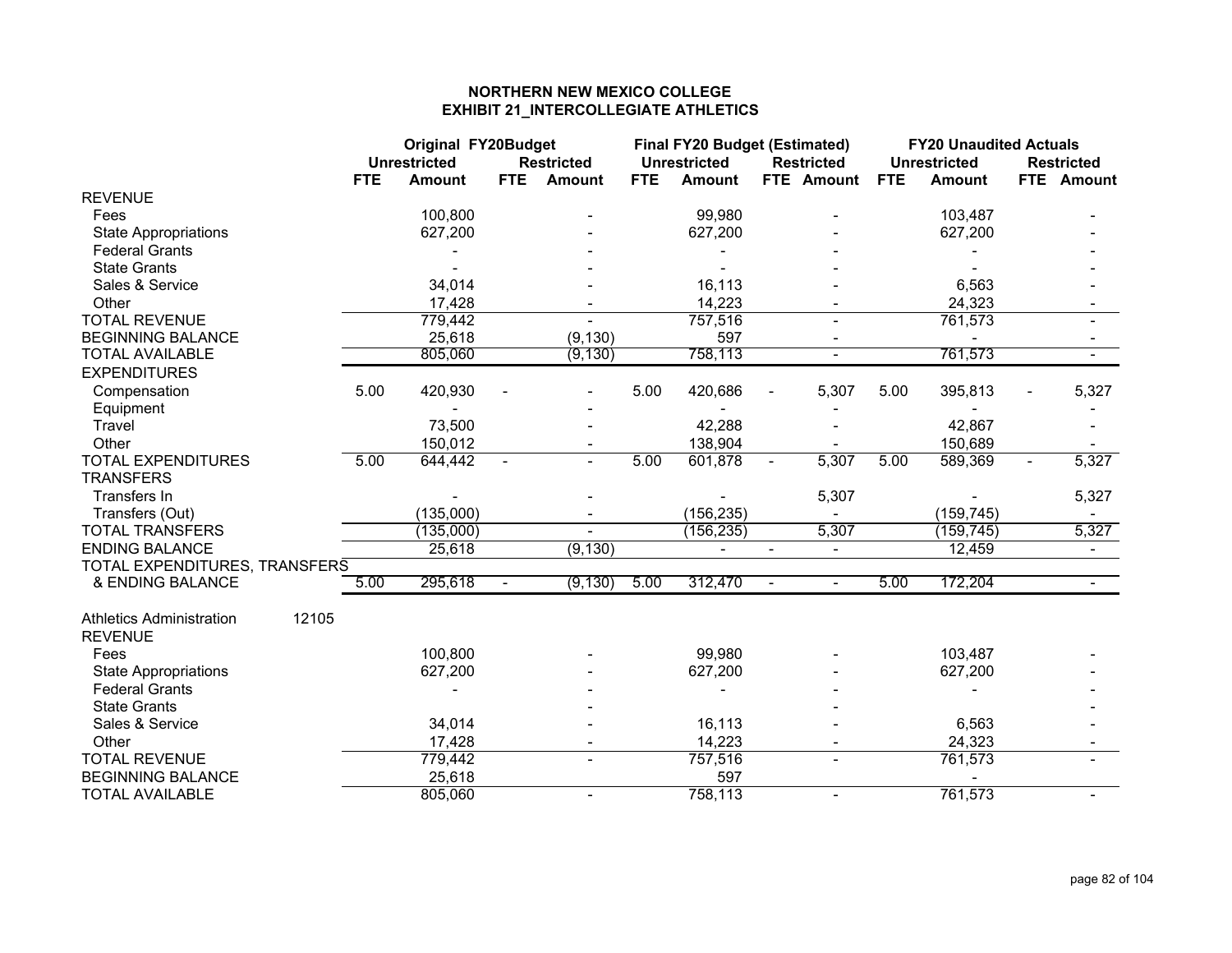# **NORTHERN NEW MEXICO COLLEGE EXHIBIT 21\_INTERCOLLEGIATE ATHLETICS**

|                                               |       | <b>Original FY20Budget</b> |                          |            |                   |            | <b>Final FY20 Budget (Estimated)</b> |                   |            | <b>FY20 Unaudited Actuals</b> |                |                   |
|-----------------------------------------------|-------|----------------------------|--------------------------|------------|-------------------|------------|--------------------------------------|-------------------|------------|-------------------------------|----------------|-------------------|
|                                               |       |                            | <b>Unrestricted</b>      |            | <b>Restricted</b> |            | <b>Unrestricted</b>                  | <b>Restricted</b> |            | <b>Unrestricted</b>           |                | <b>Restricted</b> |
|                                               |       | <b>FTE</b>                 | <b>Amount</b>            | <b>FTE</b> | Amount            | <b>FTE</b> | <b>Amount</b>                        | FTE Amount        | <b>FTE</b> | <b>Amount</b>                 |                | FTE Amount        |
| <b>EXPENDITURES</b>                           |       |                            |                          |            |                   |            |                                      |                   |            |                               |                |                   |
| Compensation                                  |       | 5.00                       | 420,930                  |            |                   | 5.00       | 420,686                              |                   | 5.00       | 395,813                       |                |                   |
| Equipment                                     |       |                            |                          |            |                   |            |                                      |                   |            |                               |                |                   |
| Travel                                        |       |                            | 73,500                   |            |                   |            | 42,288                               |                   |            | 42,867                        |                |                   |
| Other                                         |       |                            | 150,012                  |            |                   |            | 138,904                              |                   |            | 150,689                       |                |                   |
| <b>TOTAL EXPENDITURES</b><br><b>TRANSFERS</b> |       | 5.00                       | 644,442                  |            |                   | 5.00       | 601,878                              | $\sim$            | 5.00       | 589,369                       | $\blacksquare$ |                   |
| Transfers In                                  |       |                            |                          |            |                   |            |                                      |                   |            |                               |                |                   |
| Transfers (Out)                               |       |                            | 135,000                  |            |                   |            | 156,235                              |                   |            | 154,419                       |                |                   |
| <b>TOTAL TRANSFERS</b>                        |       |                            | 135,000                  |            | $\sim$            |            | 156,235                              | $\blacksquare$    |            | 154,419                       |                | $\sim$            |
| <b>ENDING BALANCE</b>                         |       |                            | 25,618                   |            | $\blacksquare$    |            | $\blacksquare$                       | $\blacksquare$    |            | $\blacksquare$                |                | $\sim$            |
| Federal Work Study<br><b>REVENUE</b>          | 42519 |                            |                          |            |                   |            |                                      |                   |            |                               |                |                   |
| Fees                                          |       |                            |                          |            |                   |            |                                      |                   |            |                               |                |                   |
| <b>State Appropriations</b>                   |       |                            |                          |            |                   |            |                                      |                   |            |                               |                |                   |
| <b>Federal Grants</b>                         |       |                            |                          |            |                   |            |                                      |                   |            |                               |                |                   |
| <b>State Grants</b>                           |       |                            |                          |            |                   |            |                                      |                   |            |                               |                |                   |
| Sales & Service                               |       |                            |                          |            |                   |            |                                      |                   |            |                               |                |                   |
| Other                                         |       |                            |                          |            |                   |            |                                      |                   |            |                               |                |                   |
| <b>TOTAL REVENUE</b>                          |       |                            |                          |            |                   |            |                                      |                   |            |                               |                |                   |
| <b>BEGINNING BALANCE</b>                      |       |                            |                          |            | (9, 130)          |            |                                      |                   |            |                               |                |                   |
| <b>TOTAL AVAILABLE</b>                        |       |                            | $\blacksquare$           |            | (9, 130)          |            |                                      | L.                |            | $\mathbf{r}$                  |                |                   |
| <b>EXPENDITURES</b>                           |       |                            |                          |            |                   |            |                                      |                   |            |                               |                |                   |
| Compensation                                  |       |                            |                          |            |                   |            |                                      | 4,155             |            |                               |                | 3,982             |
| Equipment                                     |       |                            |                          |            |                   |            |                                      |                   |            |                               |                |                   |
| Travel                                        |       |                            |                          |            |                   |            |                                      |                   |            |                               |                |                   |
| Other                                         |       |                            |                          |            |                   |            |                                      |                   |            |                               |                |                   |
| <b>TOTAL EXPENDITURES</b>                     |       |                            |                          |            |                   |            | L.                                   | 4,155             |            | $\blacksquare$                |                | 3,982             |
| <b>TRANSFERS</b>                              |       |                            |                          |            |                   |            |                                      |                   |            |                               |                |                   |
| Transfers In                                  |       |                            |                          |            |                   |            |                                      | 4,155             |            |                               |                | 3,982             |
| Transfers (Out)                               |       |                            |                          |            |                   |            |                                      |                   |            |                               |                |                   |
| <b>TOTAL TRANSFERS</b>                        |       |                            | $\blacksquare$           |            |                   |            | $\blacksquare$                       | 4,155             |            | $\sim$                        |                | 3,982             |
| <b>ENDING BALANCE</b>                         |       |                            | $\overline{\phantom{0}}$ |            | (9, 130)          |            | $\overline{a}$                       | $\sim$            |            | $\blacksquare$                |                |                   |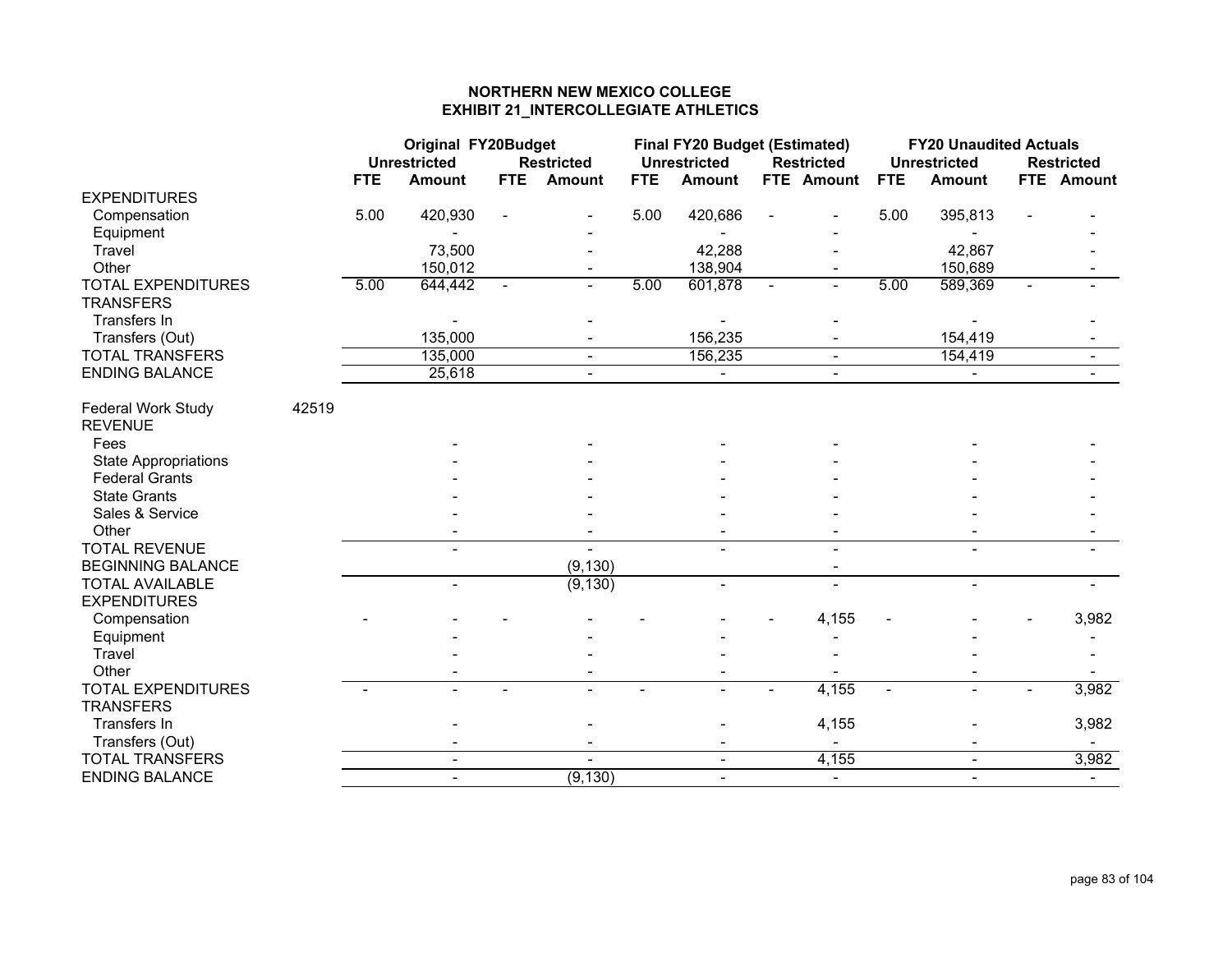# **NORTHERN NEW MEXICO COLLEGE EXHIBIT 21\_INTERCOLLEGIATE ATHLETICS**

|                             |       |            | <b>Original FY20Budget</b> |            |                   |            | <b>Final FY20 Budget (Estimated)</b> |                   |                |            | <b>FY20 Unaudited Actuals</b> |                   |
|-----------------------------|-------|------------|----------------------------|------------|-------------------|------------|--------------------------------------|-------------------|----------------|------------|-------------------------------|-------------------|
|                             |       |            | <b>Unrestricted</b>        |            | <b>Restricted</b> |            | <b>Unrestricted</b>                  | <b>Restricted</b> |                |            | <b>Unrestricted</b>           | <b>Restricted</b> |
|                             |       | <b>FTE</b> | Amount                     | <b>FTE</b> | <b>Amount</b>     | <b>FTE</b> | <b>Amount</b>                        | FTE Amount        |                | <b>FTE</b> | <b>Amount</b>                 | FTE Amount        |
| State Work Study            | 42529 |            |                            |            |                   |            |                                      |                   |                |            |                               |                   |
| <b>REVENUE</b>              |       |            |                            |            |                   |            |                                      |                   |                |            |                               |                   |
| Fees                        |       |            |                            |            |                   |            |                                      |                   |                |            |                               |                   |
| <b>State Appropriations</b> |       |            |                            |            |                   |            |                                      |                   |                |            |                               |                   |
| <b>Federal Grants</b>       |       |            |                            |            |                   |            |                                      |                   |                |            |                               |                   |
| <b>State Grants</b>         |       |            |                            |            |                   |            |                                      |                   |                |            |                               |                   |
| Sales & Service             |       |            |                            |            |                   |            |                                      |                   |                |            |                               |                   |
| Other                       |       |            |                            |            |                   |            |                                      |                   |                |            |                               |                   |
| <b>TOTAL REVENUE</b>        |       |            |                            |            |                   |            | $\overline{\phantom{0}}$             |                   | $\blacksquare$ |            | $\blacksquare$                |                   |
| <b>BEGINNING BALANCE</b>    |       |            |                            |            |                   |            |                                      |                   |                |            |                               |                   |
| <b>TOTAL AVAILABLE</b>      |       |            |                            |            |                   |            |                                      |                   | $\blacksquare$ |            |                               |                   |
| <b>EXPENDITURES</b>         |       |            |                            |            |                   |            |                                      |                   |                |            |                               |                   |
| Compensation                |       |            |                            |            |                   |            |                                      |                   | 1,152          |            |                               | 1,345             |
| Equipment                   |       |            |                            |            |                   |            |                                      |                   |                |            |                               |                   |
| Travel                      |       |            |                            |            |                   |            |                                      |                   |                |            |                               |                   |
| Other                       |       |            |                            |            |                   |            |                                      |                   |                |            |                               |                   |
| <b>TOTAL EXPENDITURES</b>   |       |            |                            |            |                   |            |                                      |                   | 1,152          |            |                               | 1,345             |
| <b>TRANSFERS</b>            |       |            |                            |            |                   |            |                                      |                   |                |            |                               |                   |
| Transfers In                |       |            |                            |            |                   |            |                                      |                   | 1,152          |            |                               | 1,345             |
| Transfers (Out)             |       |            |                            |            |                   |            |                                      |                   |                |            |                               |                   |
| <b>TOTAL TRANSFERS</b>      |       |            |                            |            |                   |            |                                      |                   | 1,152          |            |                               | 1,345             |
| <b>ENDING BALANCE</b>       |       |            |                            |            |                   |            |                                      |                   | $\sim$         |            |                               |                   |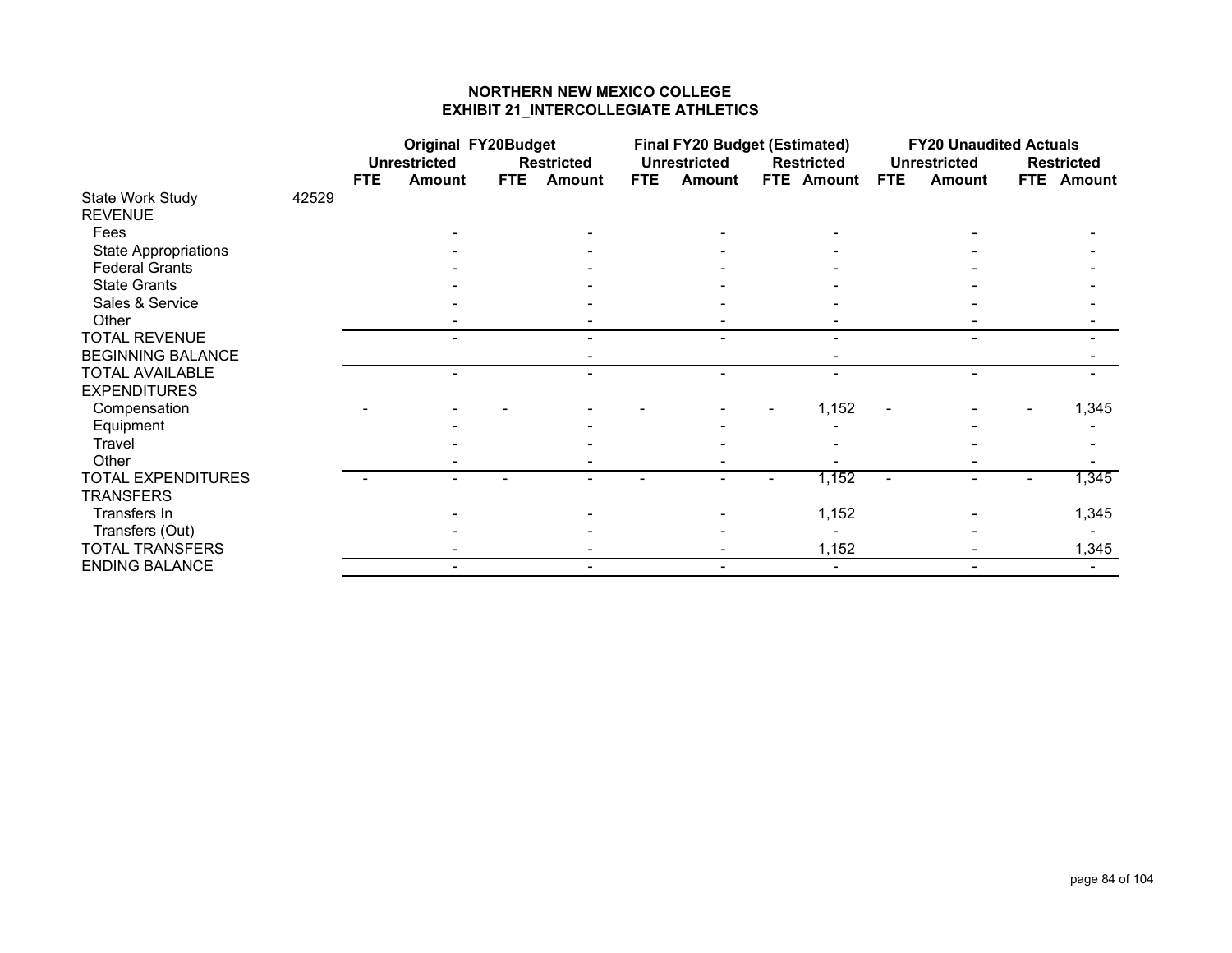|                               |      | <b>Original FY20Budget</b> |                          |                          | <b>Final FY20 Budget (Estimated)</b> |                          |                   |                          | <b>FY20 Unaudited Actuals</b> |                   |
|-------------------------------|------|----------------------------|--------------------------|--------------------------|--------------------------------------|--------------------------|-------------------|--------------------------|-------------------------------|-------------------|
|                               |      | <b>Unrestricted</b>        | <b>Restricted</b>        |                          | <b>Unrestricted</b>                  |                          | <b>Restricted</b> |                          | <b>Unrestricted</b>           | <b>Restricted</b> |
|                               | FTE. | Amount                     | <b>FTE</b> Amount        | FTE.                     | Amount                               |                          | <b>FTE</b> Amount | FTE.                     | Amount                        | <b>FTE</b> Amount |
| <b>REVENUE</b>                |      |                            |                          |                          |                                      |                          |                   |                          |                               |                   |
| <b>State Appropriations</b>   |      | 1,987,565                  |                          |                          | 2,062,117                            | $\blacksquare$           |                   |                          | .458,544                      |                   |
| TOTAL REVENUE                 |      | 1,987,565                  |                          |                          | 2,062,117                            | $\overline{\phantom{a}}$ |                   | $\overline{\phantom{a}}$ | ,458,544                      |                   |
| <b>BEGINNING BALANCE</b>      |      |                            |                          |                          |                                      |                          |                   |                          |                               |                   |
| <b>TOTAL AVAILABLE</b>        |      | 1,987,565                  |                          |                          | 2,062,117                            |                          |                   |                          | ,458,544                      |                   |
| <b>EXPENDITURES</b>           |      |                            |                          |                          |                                      |                          |                   |                          |                               |                   |
| Compensation                  |      |                            |                          |                          |                                      |                          |                   |                          |                               |                   |
| Equipment                     |      |                            |                          |                          | 6,411                                |                          |                   |                          | 128                           |                   |
| Travel                        |      |                            |                          |                          |                                      |                          |                   |                          |                               |                   |
| Other                         |      | 987,565                    |                          |                          | 2,055,706                            |                          |                   |                          | ,458,416                      |                   |
| TOTAL EXPENDITURES            |      | ,987,565                   |                          | $\overline{\phantom{a}}$ | 2,062,117                            |                          |                   |                          | .458,544                      |                   |
| <b>TRANSFERS</b>              |      |                            |                          |                          |                                      |                          |                   |                          |                               |                   |
| Transfers In                  |      |                            |                          |                          |                                      |                          |                   |                          |                               |                   |
| Transfers (Out)               |      |                            |                          |                          |                                      | $\overline{\phantom{0}}$ |                   |                          |                               |                   |
| <b>TOTAL TRANSFERS</b>        |      | $\overline{\phantom{0}}$   | $\overline{\phantom{0}}$ |                          |                                      | ٠                        | -                 |                          | $\overline{\phantom{0}}$      |                   |
| <b>ENDING BALANCE</b>         |      |                            |                          |                          |                                      | ۰                        |                   |                          |                               |                   |
| TOTAL EXPENDITURES. TRANSFERS |      |                            |                          |                          |                                      |                          |                   |                          |                               |                   |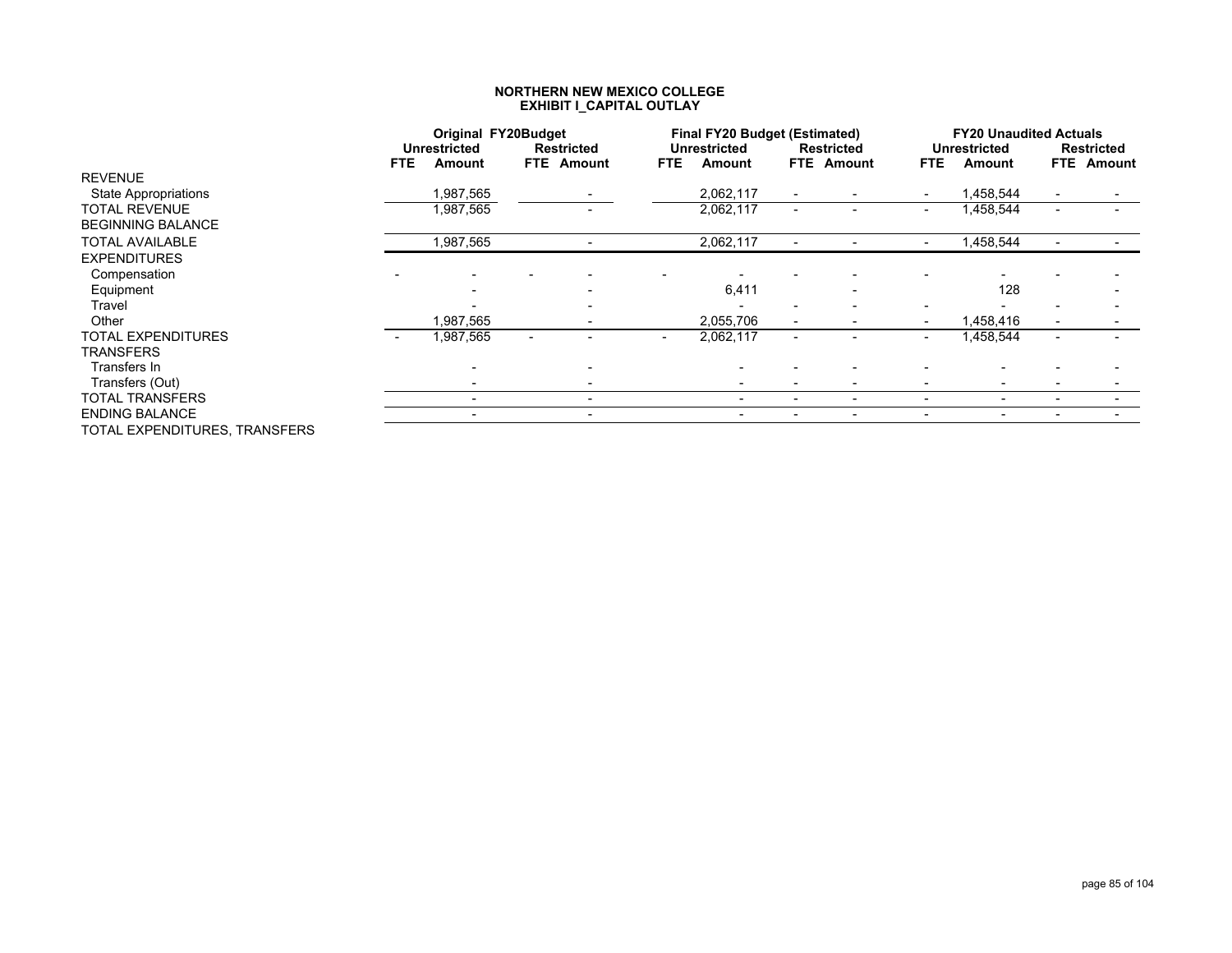|                                                                                  |       |            | Original FY20Budget      |                          |            |                     | Final FY20 Budget (Estimated) |                | <b>FY20 Unaudited Actuals</b> |                   |
|----------------------------------------------------------------------------------|-------|------------|--------------------------|--------------------------|------------|---------------------|-------------------------------|----------------|-------------------------------|-------------------|
|                                                                                  |       |            | <b>Unrestricted</b>      | <b>Restricted</b>        |            | <b>Unrestricted</b> | <b>Restricted</b>             |                | <b>Unrestricted</b>           | <b>Restricted</b> |
|                                                                                  |       | <b>FTE</b> | Amount                   | FTE Amount               | <b>FTE</b> | Amount              | FTE Amount                    | <b>FTE</b>     | <b>Amount</b>                 | FTE Amount        |
| & ENDING BALANCE                                                                 |       |            | 1,987,565                |                          |            | 2,062,117           | $\blacksquare$                | $\blacksquare$ | 1,458,544                     |                   |
| GOB - 2018 Library Allocation<br><b>REVENUE</b>                                  | 92541 |            |                          |                          |            |                     |                               |                |                               |                   |
| <b>State Appropriations</b>                                                      |       |            |                          |                          |            | 10,000              |                               |                | 128                           |                   |
| <b>TOTAL REVENUE</b>                                                             |       |            |                          |                          |            | 10,000              |                               |                | 128                           |                   |
| <b>BEGINNING BALANCE</b>                                                         |       |            |                          |                          |            |                     |                               |                | $\sim$                        |                   |
| <b>TOTAL AVAILABLE</b><br><b>EXPENDITURES</b>                                    |       |            |                          |                          |            | 10,000              |                               |                | 128                           |                   |
| Compensation                                                                     |       |            |                          |                          |            |                     |                               |                |                               |                   |
| Equipment                                                                        |       |            |                          |                          |            | 5,000               |                               |                | 128                           |                   |
| Travel                                                                           |       |            |                          |                          |            | $\sim$              |                               |                | $\blacksquare$                |                   |
| Other                                                                            |       |            |                          |                          |            | 5,000               |                               |                |                               |                   |
| TOTAL EXPENDITURES<br><b>TRANSFERS</b>                                           |       |            |                          |                          |            | 10,000              |                               |                | 128                           |                   |
| Transfers In                                                                     |       |            |                          |                          |            |                     |                               |                |                               |                   |
| Transfers (Out)                                                                  |       |            |                          |                          |            | $\sim$              |                               |                |                               |                   |
| <b>TOTAL TRANSFERS</b>                                                           |       |            | $\sim$                   | $\sim$                   |            | $\sim$              | $\sim$                        |                | $\sim$                        | $\sim$            |
| <b>ENDING BALANCE</b>                                                            |       |            | $\overline{\phantom{a}}$ | $\overline{a}$           |            | $\sim$              | $\overline{\phantom{a}}$      |                | $\sim$                        |                   |
| STB - El Rito Fire Alarm System<br><b>REVENUE</b><br><b>State Appropriations</b> | 92542 |            |                          |                          |            |                     |                               |                |                               |                   |
| <b>TOTAL REVENUE</b>                                                             |       |            |                          |                          |            |                     |                               |                |                               |                   |
| <b>BEGINNING BALANCE</b>                                                         |       |            |                          |                          |            |                     |                               |                |                               |                   |
| <b>TOTAL AVAILABLE</b><br><b>EXPENDITURES</b>                                    |       |            |                          |                          |            |                     |                               |                |                               |                   |
| Compensation                                                                     |       |            |                          |                          |            |                     |                               |                |                               |                   |
| Equipment                                                                        |       |            |                          |                          |            |                     |                               |                |                               |                   |
| Travel                                                                           |       |            |                          |                          |            |                     |                               |                |                               |                   |
| Other                                                                            |       |            |                          |                          |            |                     |                               |                |                               |                   |
| TOTAL EXPENDITURES<br><b>TRANSFERS</b>                                           |       |            |                          |                          |            |                     |                               |                |                               |                   |
| Transfers In<br>Transfers (Out)                                                  |       |            |                          |                          |            |                     |                               |                |                               |                   |
| TOTAL TRANSFERS                                                                  |       |            | $\sim$                   | $\blacksquare$           |            | $\blacksquare$      | $\sim$                        |                | $\sim$                        | $\blacksquare$    |
| <b>ENDING BALANCE</b>                                                            |       |            | $\overline{a}$           | $\blacksquare$           |            | $\overline{a}$      | $\overline{a}$                |                | $\blacksquare$                |                   |
|                                                                                  |       |            |                          |                          |            |                     |                               |                |                               |                   |
| STB Robotics & Computer Program Equip<br><b>REVENUE</b>                          | 92543 |            |                          |                          |            |                     |                               |                |                               |                   |
| <b>State Appropriations</b>                                                      |       |            |                          |                          |            |                     |                               |                |                               |                   |
| <b>TOTAL REVENUE</b><br><b>BEGINNING BALANCE</b>                                 |       |            |                          |                          |            |                     |                               |                |                               |                   |
| <b>TOTAL AVAILABLE</b>                                                           |       |            | ÷                        | $\overline{\phantom{a}}$ |            | $\sim$              | $\blacksquare$                |                |                               |                   |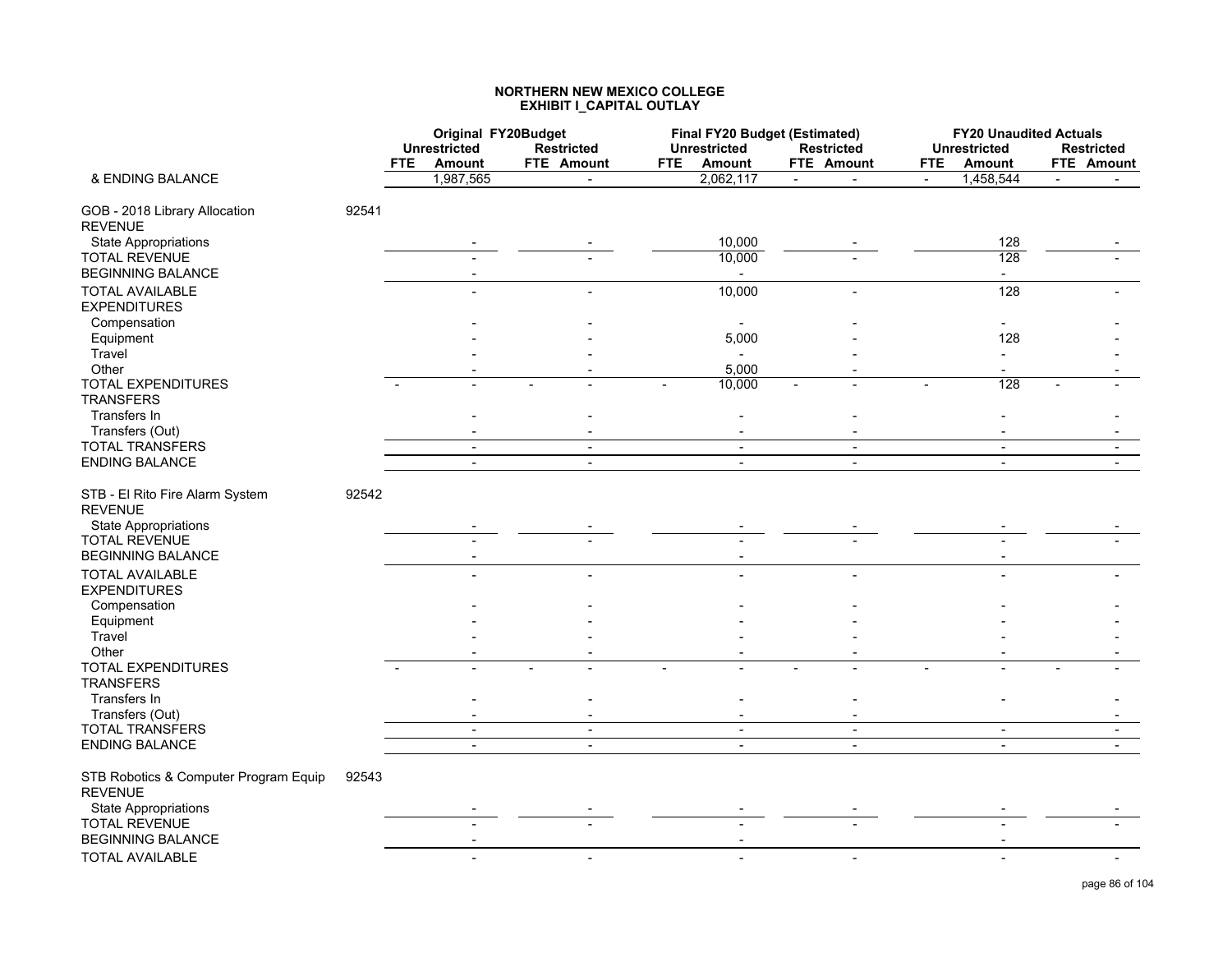|                                                            |       |      | Original FY20Budget<br><b>Unrestricted</b> | <b>Restricted</b>        |      | <b>Final FY20 Budget (Estimated)</b><br><b>Unrestricted</b> | <b>Restricted</b> |     | <b>FY20 Unaudited Actuals</b><br><b>Unrestricted</b> | <b>Restricted</b>        |
|------------------------------------------------------------|-------|------|--------------------------------------------|--------------------------|------|-------------------------------------------------------------|-------------------|-----|------------------------------------------------------|--------------------------|
|                                                            |       | FTE. | Amount                                     | FTE Amount               | FTE. | <b>Amount</b>                                               | <b>FTE</b> Amount | FTE | Amount                                               | <b>FTE</b> Amount        |
| <b>EXPENDITURES</b>                                        |       |      |                                            |                          |      |                                                             |                   |     |                                                      |                          |
| Compensation                                               |       |      |                                            |                          |      |                                                             |                   |     |                                                      |                          |
| Equipment                                                  |       |      |                                            |                          |      |                                                             |                   |     |                                                      |                          |
| Travel                                                     |       |      |                                            |                          |      |                                                             |                   |     |                                                      |                          |
| Other                                                      |       |      |                                            |                          |      |                                                             |                   |     |                                                      |                          |
| <b>TOTAL EXPENDITURES</b><br><b>TRANSFERS</b>              |       |      |                                            |                          |      |                                                             |                   |     |                                                      |                          |
| Transfers In                                               |       |      |                                            |                          |      |                                                             |                   |     | ٠                                                    |                          |
| Transfers (Out)                                            |       |      |                                            |                          |      |                                                             |                   |     |                                                      |                          |
| <b>TOTAL TRANSFERS</b>                                     |       |      | $\sim$                                     | $\blacksquare$           |      | $\blacksquare$                                              | $\blacksquare$    |     | $\sim$                                               | $\blacksquare$           |
| <b>ENDING BALANCE</b>                                      |       |      | $\sim$                                     | $\blacksquare$           |      | $\blacksquare$                                              | $\blacksquare$    |     | $\blacksquare$                                       | $\blacksquare$           |
| GOB - 2020 Infrastructure<br><b>REVENUE</b>                | 92544 |      |                                            |                          |      |                                                             |                   |     |                                                      |                          |
| <b>State Appropriations</b>                                |       |      |                                            |                          |      |                                                             |                   |     |                                                      |                          |
| <b>TOTAL REVENUE</b>                                       |       |      |                                            |                          |      |                                                             |                   |     |                                                      |                          |
| <b>BEGINNING BALANCE</b>                                   |       |      |                                            |                          |      |                                                             |                   |     |                                                      |                          |
| <b>TOTAL AVAILABLE</b>                                     |       |      |                                            |                          |      |                                                             |                   |     |                                                      |                          |
| <b>EXPENDITURES</b>                                        |       |      |                                            |                          |      |                                                             |                   |     |                                                      |                          |
| Compensation                                               |       |      |                                            |                          |      |                                                             |                   |     |                                                      |                          |
| Equipment                                                  |       |      |                                            |                          |      |                                                             |                   |     |                                                      |                          |
| Travel                                                     |       |      |                                            |                          |      |                                                             |                   |     |                                                      |                          |
| Other                                                      |       |      |                                            |                          |      |                                                             |                   |     |                                                      |                          |
| TOTAL EXPENDITURES<br><b>TRANSFERS</b>                     |       |      |                                            |                          |      |                                                             |                   |     |                                                      |                          |
| Transfers In                                               |       |      |                                            |                          |      |                                                             |                   |     |                                                      |                          |
| Transfers (Out)                                            |       |      |                                            |                          |      |                                                             |                   |     |                                                      |                          |
| <b>TOTAL TRANSFERS</b>                                     |       |      | $\sim$                                     | $\overline{\phantom{a}}$ |      | $\blacksquare$                                              | $\sim$            |     | $\sim$                                               | $\overline{\phantom{a}}$ |
| <b>ENDING BALANCE</b>                                      |       |      | $\overline{\phantom{a}}$                   | $\sim$                   |      | $\overline{a}$                                              | $\overline{a}$    |     | $\sim$                                               | $\overline{a}$           |
| Capital Outlay State Appropriations 2019<br><b>REVENUE</b> | 96023 |      |                                            |                          |      |                                                             |                   |     |                                                      |                          |
| <b>State Appropriations</b>                                |       |      | 1,987,565                                  |                          |      | 1,987,565                                                   |                   |     | 1,396,806                                            |                          |
| <b>TOTAL REVENUE</b>                                       |       |      | 1,987,565                                  |                          |      | 1,987,565                                                   |                   |     | 1,396,806                                            |                          |
| <b>BEGINNING BALANCE</b>                                   |       |      |                                            |                          |      | $\blacksquare$                                              |                   |     | $\blacksquare$                                       |                          |
| <b>TOTAL AVAILABLE</b>                                     |       |      | 1,987,565                                  |                          |      | 1,987,565                                                   |                   |     | 1,396,806                                            |                          |
| <b>EXPENDITURES</b>                                        |       |      |                                            |                          |      |                                                             |                   |     |                                                      |                          |
| Compensation                                               |       |      |                                            |                          |      |                                                             |                   |     |                                                      |                          |
| Equipment                                                  |       |      |                                            |                          |      |                                                             |                   |     |                                                      |                          |
| Travel                                                     |       |      |                                            |                          |      |                                                             |                   |     |                                                      |                          |
| Other                                                      |       |      | 1,987,565                                  |                          |      | 1,987,565                                                   |                   |     | 1,396,806                                            |                          |
| TOTAL EXPENDITURES                                         |       |      | 1,987,565                                  |                          |      | 1,987,565                                                   |                   |     | 1,396,806                                            |                          |
| <b>TRANSFERS</b>                                           |       |      |                                            |                          |      |                                                             |                   |     |                                                      |                          |
| Transfers In                                               |       |      |                                            |                          |      |                                                             |                   |     |                                                      |                          |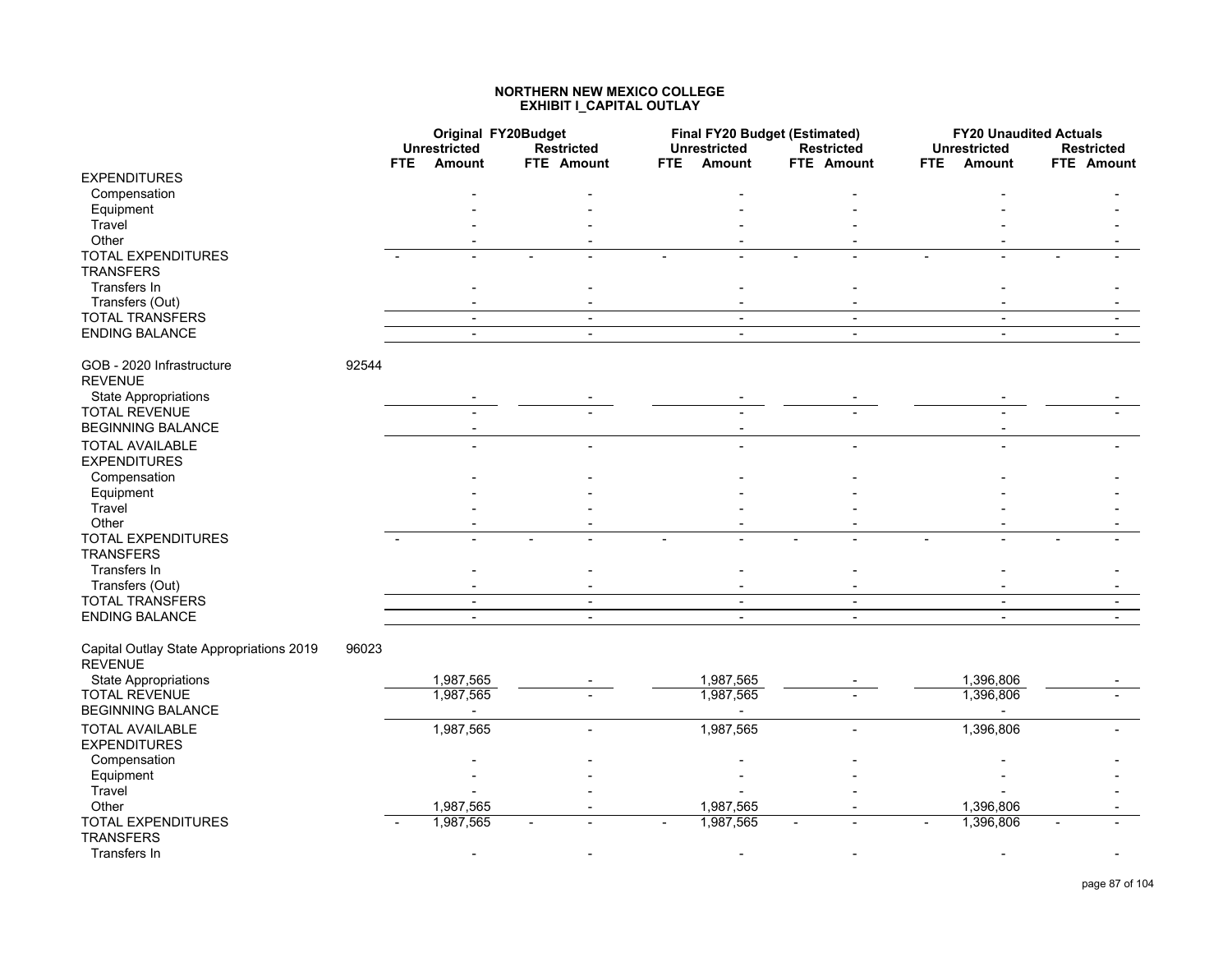|                                                    |       |            | <b>Original FY20Budget</b>    |                                 |            | <b>Final FY20 Budget (Estimated)</b> |                                 |            | <b>FY20 Unaudited Actuals</b> |                                 |
|----------------------------------------------------|-------|------------|-------------------------------|---------------------------------|------------|--------------------------------------|---------------------------------|------------|-------------------------------|---------------------------------|
|                                                    |       | <b>FTE</b> | <b>Unrestricted</b><br>Amount | <b>Restricted</b><br>FTE Amount | <b>FTE</b> | <b>Unrestricted</b><br>Amount        | <b>Restricted</b><br>FTE Amount | <b>FTE</b> | <b>Unrestricted</b><br>Amount | <b>Restricted</b><br>FTE Amount |
| Transfers (Out)                                    |       |            |                               |                                 |            |                                      |                                 |            |                               |                                 |
| TOTAL TRANSFERS                                    |       |            | $\overline{\phantom{0}}$      | $\overline{\phantom{a}}$        |            | $\overline{\phantom{0}}$             | $\overline{\phantom{a}}$        |            |                               |                                 |
| <b>ENDING BALANCE</b>                              |       |            |                               | $\overline{\phantom{a}}$        |            |                                      |                                 |            | $\overline{\phantom{0}}$      |                                 |
| STB 2015 Farmer's Market Project<br><b>REVENUE</b> | 92538 |            |                               |                                 |            |                                      |                                 |            |                               |                                 |
| <b>State Appropriations</b>                        |       |            |                               |                                 |            |                                      |                                 |            |                               |                                 |
| <b>TOTAL REVENUE</b>                               |       |            |                               |                                 |            |                                      |                                 |            |                               |                                 |
| <b>BEGINNING BALANCE</b>                           |       |            |                               |                                 |            |                                      |                                 |            |                               |                                 |
| <b>TOTAL AVAILABLE</b><br><b>EXPENDITURES</b>      |       |            |                               |                                 |            |                                      |                                 |            |                               |                                 |
| Compensation                                       |       |            |                               |                                 |            |                                      |                                 |            |                               |                                 |
| Equipment                                          |       |            |                               |                                 |            |                                      |                                 |            |                               |                                 |
| Travel                                             |       |            |                               |                                 |            |                                      |                                 |            |                               |                                 |
| Other                                              |       |            |                               |                                 |            |                                      |                                 |            |                               |                                 |
| <b>TOTAL EXPENDITURES</b>                          |       |            |                               |                                 |            |                                      |                                 |            |                               |                                 |
| <b>TRANSFERS</b>                                   |       |            |                               |                                 |            |                                      |                                 |            |                               |                                 |
| Transfers In                                       |       |            |                               |                                 |            |                                      |                                 |            |                               |                                 |
| Transfers (Out)                                    |       |            |                               |                                 |            |                                      |                                 |            |                               |                                 |
| TOTAL TRANSFERS                                    |       |            | $\overline{\phantom{0}}$      | $\sim$                          |            | $\overline{\phantom{a}}$             | $\overline{\phantom{a}}$        |            | $\overline{\phantom{0}}$      |                                 |
| <b>ENDING BALANCE</b>                              |       |            |                               | $\overline{\phantom{a}}$        |            |                                      |                                 |            |                               |                                 |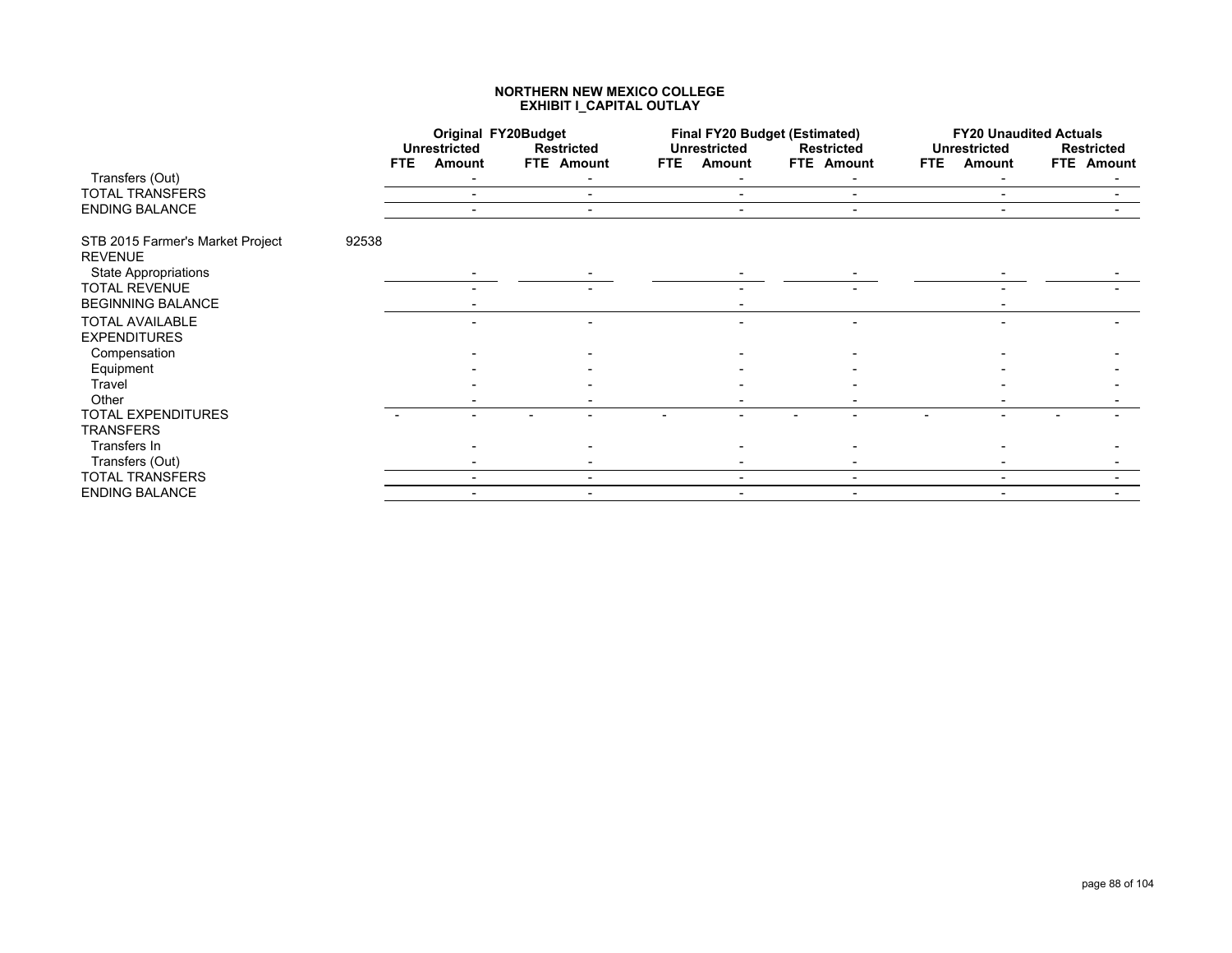#### **NORTHERN NEW MEXICO COLLEGE EXHIBIT II\_RENEWALS AND REPLACEMENTS**

|                                                   |     | Original FY20Budget |        |                          |                | <b>Final FY20 Budget (Estimated)</b> |        |                   |      | <b>FY20 Unaudited Actuals</b> |                |                   |
|---------------------------------------------------|-----|---------------------|--------|--------------------------|----------------|--------------------------------------|--------|-------------------|------|-------------------------------|----------------|-------------------|
|                                                   |     | <b>Unrestricted</b> |        | <b>Restricted</b>        |                | <b>Unrestricted</b>                  |        | <b>Restricted</b> |      | <b>Unrestricted</b>           |                | <b>Restricted</b> |
|                                                   | FTE | Amount              | FTE.   | <b>Amount</b>            | FTE.           | <b>Amount</b>                        |        | FTE Amount        | FTE. | <b>Amount</b>                 | FTE            | Amount            |
| <b>REVENUE</b>                                    |     |                     |        |                          |                |                                      |        |                   |      |                               |                |                   |
| <b>BEGINNING BALANCE</b>                          |     |                     |        |                          |                |                                      |        |                   |      |                               |                |                   |
| <b>TOTAL AVAILABLE</b>                            |     |                     |        |                          |                |                                      |        |                   |      |                               |                |                   |
| <b>EXPENDITURES</b>                               |     |                     |        |                          |                |                                      |        |                   |      |                               |                |                   |
| Compensation                                      |     |                     |        |                          |                |                                      |        |                   |      |                               |                |                   |
| Equipment                                         |     | 65,000              |        |                          |                | 270,543                              |        |                   |      | 314,637                       |                |                   |
| Travel                                            |     |                     |        |                          |                |                                      |        |                   |      |                               |                |                   |
| Other                                             |     | 165,000             |        |                          |                | 200,895                              |        |                   |      | 121,530                       |                |                   |
| <b>TOTAL EXPENDITURES</b>                         |     | 230,000             | $\sim$ | $\blacksquare$           |                | 471,438                              | $\sim$ | $\blacksquare$    |      | 436,167                       | $\blacksquare$ |                   |
| <b>TRANSFERS</b>                                  |     |                     |        |                          |                |                                      |        |                   |      |                               |                |                   |
| Transfers In                                      |     | 230,000             |        |                          |                | 471,438                              |        |                   |      | 436,167                       |                |                   |
| Transfers (Out)                                   |     |                     |        |                          |                |                                      |        |                   |      |                               |                |                   |
| <b>TOTAL TRANSFERS</b>                            |     | 230,000             |        | $\blacksquare$           |                | 471,438                              |        | $\sim$            |      | 436,167                       |                |                   |
| <b>ENDING BALANCE</b>                             |     | $\blacksquare$      |        | $\blacksquare$           |                | $\blacksquare$                       |        | $\sim$            |      |                               |                |                   |
| TOTAL EXPENDITURES, TRANSFERS                     |     |                     |        |                          |                |                                      |        |                   |      |                               |                |                   |
| & ENDING BALANCE                                  |     | $\sim$              |        | $\sim$                   |                | $\blacksquare$                       |        | $\sim$            |      | $\sim$                        |                |                   |
|                                                   |     |                     |        |                          |                |                                      |        |                   |      |                               |                |                   |
| 91110<br><b>Building Repair &amp; Replacement</b> |     |                     |        |                          |                |                                      |        |                   |      |                               |                |                   |
| <b>REVENUE</b>                                    |     |                     |        |                          |                |                                      |        |                   |      |                               |                |                   |
| <b>BEGINNING BALANCE</b>                          |     |                     |        |                          |                |                                      |        |                   |      |                               |                |                   |
|                                                   |     |                     |        |                          |                |                                      |        |                   |      |                               |                |                   |
| <b>TOTAL AVAILABLE</b>                            |     |                     |        |                          |                |                                      |        |                   |      |                               |                |                   |
| <b>EXPENDITURES</b>                               |     |                     |        |                          |                |                                      |        |                   |      |                               |                |                   |
| Compensation                                      |     |                     |        |                          |                |                                      |        |                   |      |                               |                |                   |
| Equipment                                         |     |                     |        |                          |                |                                      |        |                   |      |                               |                |                   |
| Travel                                            |     |                     |        |                          |                |                                      |        |                   |      |                               |                |                   |
| Other                                             |     | 165,000             |        |                          |                | 151,033                              |        |                   |      | 121,530                       |                |                   |
| <b>TOTAL EXPENDITURES</b>                         |     | 165,000             |        |                          | $\blacksquare$ | 151,033                              |        |                   |      | 121,530                       |                |                   |
| <b>TRANSFERS</b>                                  |     |                     |        |                          |                |                                      |        |                   |      |                               |                |                   |
| Transfers In                                      |     | 165,000             |        |                          |                | 151,033                              |        |                   |      | 121,530                       |                |                   |
| Transfers (Out)                                   |     |                     |        |                          |                |                                      |        |                   |      |                               |                |                   |
| <b>TOTAL TRANSFERS</b>                            |     | 165,000             |        | $\sim$                   |                | 151,033                              |        | $\sim$            |      | 121,530                       |                |                   |
| <b>ENDING BALANCE</b>                             |     | $\blacksquare$      |        | $\overline{\phantom{a}}$ |                | $\blacksquare$                       |        |                   |      | $\blacksquare$                |                |                   |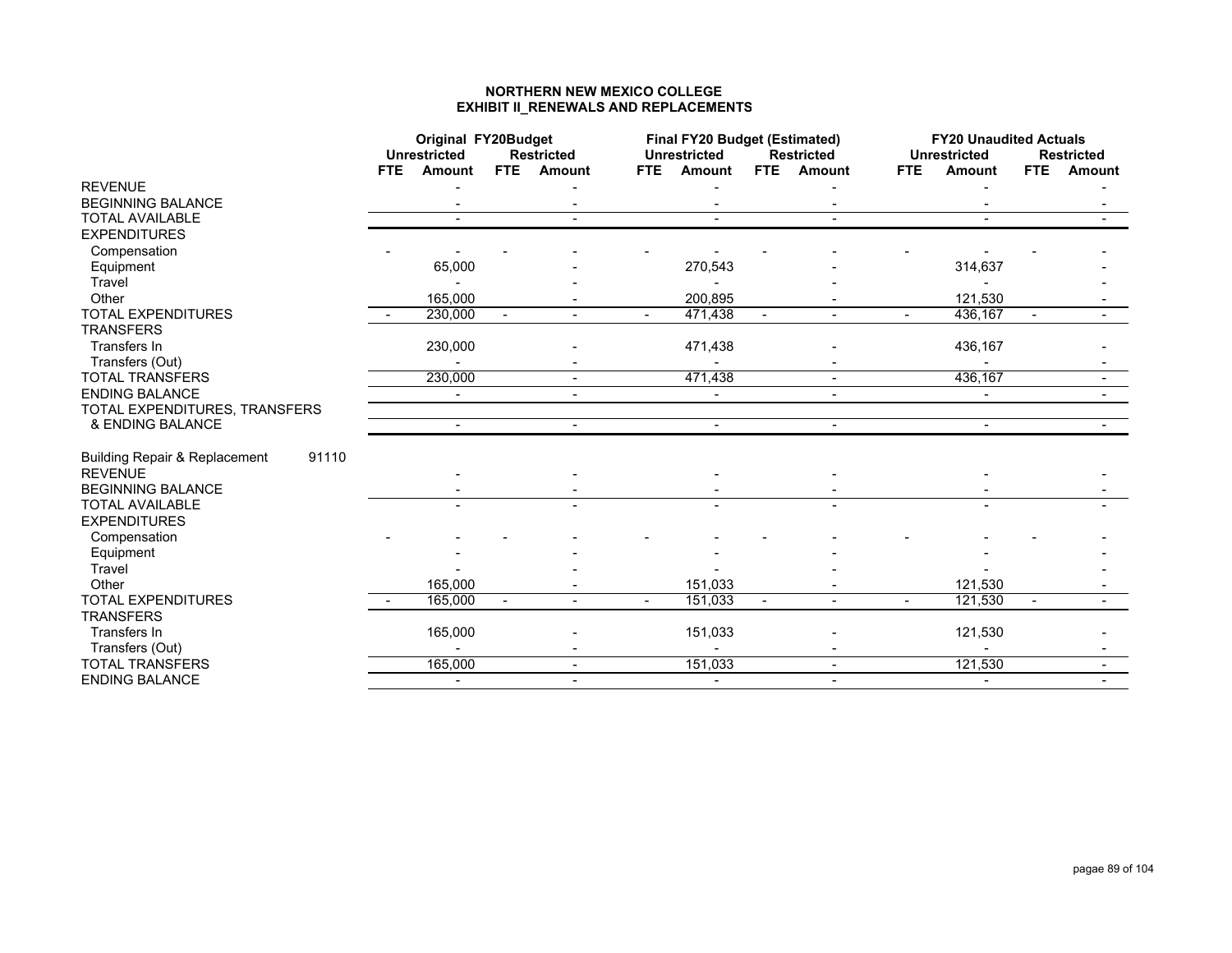#### **NORTHERN NEW MEXICO COLLEGE EXHIBIT II\_RENEWALS AND REPLACEMENTS**

|                               |       |      |                     | <b>Original FY20Budget</b><br>FTE. |                   |      | <b>Final FY20 Budget (Estimated)</b> |      |                   |      | <b>FY20 Unaudited Actuals</b> |      |                   |
|-------------------------------|-------|------|---------------------|------------------------------------|-------------------|------|--------------------------------------|------|-------------------|------|-------------------------------|------|-------------------|
|                               |       |      | <b>Unrestricted</b> |                                    | <b>Restricted</b> |      | Unrestricted                         |      | <b>Restricted</b> |      | <b>Unrestricted</b>           |      | <b>Restricted</b> |
|                               |       | FTE. | Amount              |                                    | <b>Amount</b>     | FTE. | Amount                               | FTE. | Amount            | FTE. | Amount                        | FTE. | Amount            |
| Equipment Repair & Replacemnt | 91210 |      |                     |                                    |                   |      |                                      |      |                   |      |                               |      |                   |
| <b>REVENUE</b>                |       |      |                     |                                    |                   |      |                                      |      |                   |      |                               |      |                   |
| <b>BEGINNING BALANCE</b>      |       |      |                     |                                    |                   |      |                                      |      |                   |      |                               |      |                   |
| <b>TOTAL AVAILABLE</b>        |       |      |                     |                                    |                   |      |                                      |      |                   |      |                               |      |                   |
| <b>EXPENDITURES</b>           |       |      |                     |                                    |                   |      |                                      |      |                   |      |                               |      |                   |
| Compensation                  |       |      |                     |                                    |                   |      |                                      |      |                   |      |                               |      |                   |
| Equipment                     |       |      | 65,000              |                                    |                   |      | 270,543                              |      |                   |      | 314,637                       |      |                   |
| Travel                        |       |      |                     |                                    |                   |      |                                      |      |                   |      |                               |      |                   |
| Other                         |       |      |                     |                                    |                   |      | 49,862                               |      |                   |      |                               |      |                   |
| <b>TOTAL EXPENDITURES</b>     |       |      | 65,000              |                                    |                   |      | 320,405                              |      |                   |      | 314,637                       |      |                   |
| TRANSFERS                     |       |      |                     |                                    |                   |      |                                      |      |                   |      |                               |      |                   |
| Transfers In                  |       |      | 65,000              |                                    |                   |      | 320,405                              |      |                   |      | 314,637                       |      |                   |
| Transfers (Out)               |       |      |                     |                                    |                   |      |                                      |      |                   |      |                               |      |                   |
| TOTAL TRANSFERS               |       |      | 65,000              |                                    |                   |      | 320,405                              |      |                   |      | 314,637                       |      |                   |
| <b>ENDING BALANCE</b>         |       |      |                     |                                    |                   |      |                                      |      |                   |      |                               |      |                   |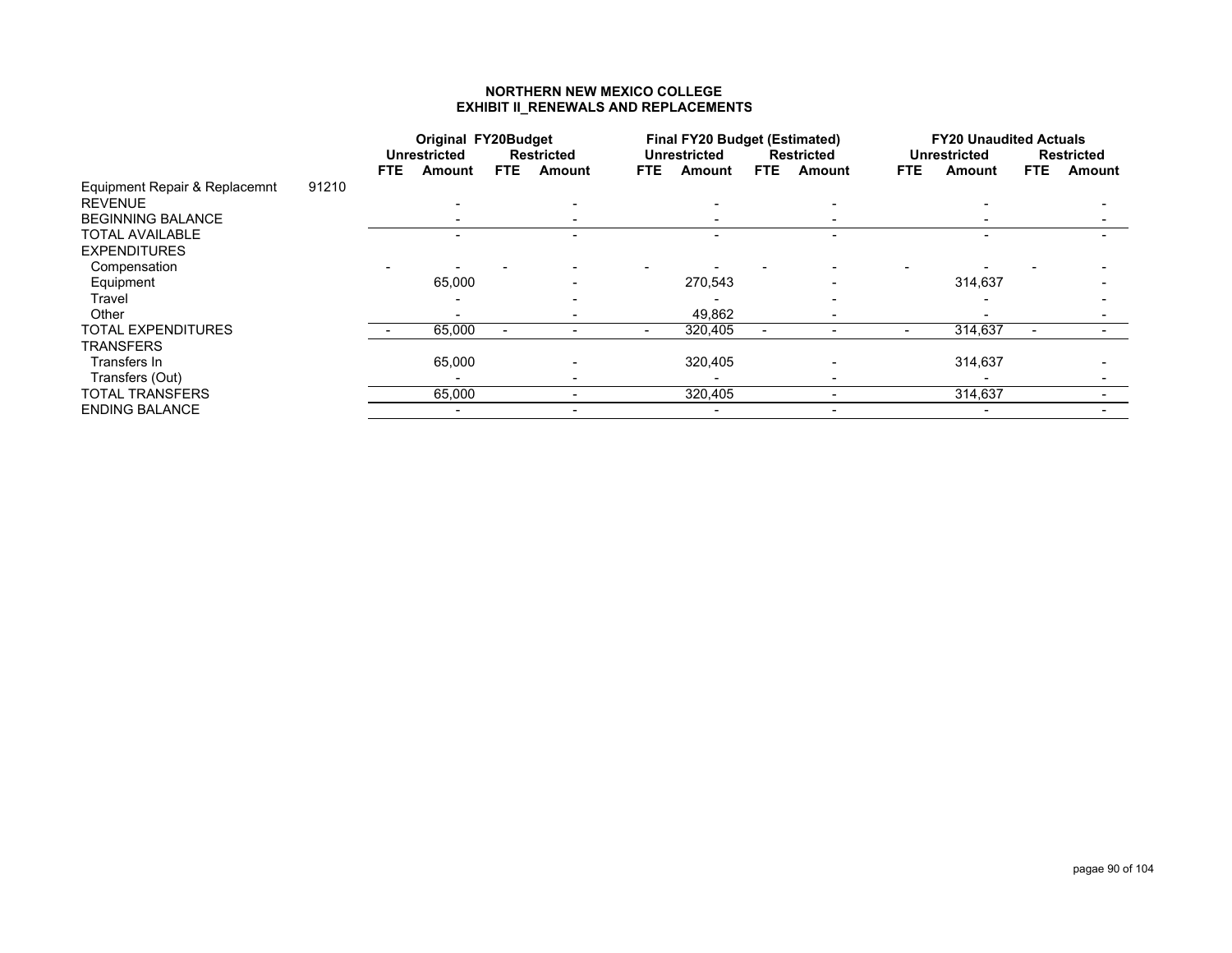#### **NORTHERN NEW MEXICO COLLEGEEXHIBIT aEXHIBIT a\_SUMMARY OF CURRENT FUNDS REVENUE BY SOURCE**

|                                    |                  | Original FY20Budget |     |                          |        | Final FY20 Budget (Estimated) |      |                   |            | <b>FY20 Unaudited Actuals</b> |                   |
|------------------------------------|------------------|---------------------|-----|--------------------------|--------|-------------------------------|------|-------------------|------------|-------------------------------|-------------------|
|                                    |                  | <b>Unrestricted</b> |     | <b>Restricted</b>        |        | <b>Unrestricted</b>           |      | <b>Restricted</b> |            | <b>Unrestricted</b>           | <b>Restricted</b> |
|                                    | <b>FTE</b>       | <b>Amount</b>       | FTE | Amount                   | FTE.   | <b>Amount</b>                 | FTE. | Amount            | <b>FTE</b> | <b>Amount</b>                 | FTE Amount        |
| <b>REVENUE BY SOURCE</b>           |                  |                     |     |                          |        |                               |      |                   |            |                               |                   |
| <b>TUITION AND FEES</b>            |                  |                     |     |                          |        |                               |      |                   |            |                               |                   |
| Instruction and General            | Exh 2            | 3,180,442           |     |                          |        | 3,171,723                     |      |                   |            | 3,297,909                     |                   |
| <b>Student Social and Cultural</b> | <b>Exh 15</b>    | 74,925              |     |                          |        | 74,925                        |      |                   |            | 77,468                        |                   |
| Research                           | Exh 16           |                     |     |                          |        |                               |      |                   |            |                               |                   |
| <b>Public Service</b>              | <b>Exh 17</b>    |                     |     |                          |        |                               |      |                   |            |                               |                   |
| Internal Service Dept.             | Exh 18           | 457,100             |     |                          |        | 457,100                       |      |                   |            | 490,703                       |                   |
| <b>Student Financial Aid</b>       | <b>Exh 19</b>    |                     |     |                          |        |                               |      |                   |            |                               |                   |
| <b>Auxiliary Enterprises</b>       | <b>Exh 20</b>    |                     |     |                          |        |                               |      |                   |            |                               |                   |
| Intercollegiate Athletics          | <b>Exh 21</b>    | 100,800             |     |                          |        | 99,980                        |      |                   |            | 103,487                       |                   |
| <b>Independent Operations</b>      | (NA)             |                     |     |                          |        |                               |      |                   |            |                               |                   |
| <b>TOTAL TUITION AND FEES</b>      |                  | 3,813,267           |     |                          |        | 3,803,728                     |      |                   |            | 3,969,567                     |                   |
| <b>STATE APPROPRIATIONS</b>        |                  |                     |     |                          |        |                               |      |                   |            |                               |                   |
| Instruction and General            | Exh <sub>2</sub> | 10,687,200          |     |                          |        | 10,687,200                    |      |                   |            | 10,687,200                    |                   |
| <b>Student Social and Cultural</b> | <b>Exh 15</b>    |                     |     |                          |        |                               |      |                   |            |                               |                   |
| Research                           | $Exh$ 16         |                     |     |                          |        |                               |      |                   |            |                               |                   |
| <b>Public Service</b>              | <b>Exh 17</b>    | 1,328,300           |     |                          |        | 1,328,300                     |      |                   |            | 1,328,300                     |                   |
| Internal Service Dept.             | Exh 18           |                     |     |                          |        |                               |      |                   |            |                               |                   |
| <b>Student Financial Aid</b>       | <b>Exh 19</b>    |                     |     |                          |        |                               |      |                   |            |                               |                   |
| <b>Auxiliary Enterprises</b>       | Exh20            |                     |     |                          |        |                               |      |                   |            |                               |                   |
| Intercollegiate Athletics          | Exh 21           | 627,200             |     |                          |        | 627,200                       |      |                   |            | 627,200                       |                   |
| <b>Independent Operations</b>      | (NA)             |                     |     |                          |        |                               |      |                   |            |                               |                   |
| TOTAL STATE APPROPRIATIONS         |                  | 12,642,700          |     |                          |        | 12,642,700                    |      | $\overline{a}$    |            | 12,642,700                    |                   |
| <b>LOCAL APPROPRIATIONS</b>        |                  |                     |     |                          |        |                               |      |                   |            |                               |                   |
| <b>Instruction and General</b>     | Exh <sub>2</sub> |                     |     |                          |        |                               |      |                   |            | 1,893,405                     |                   |
| <b>Student Social and Cultural</b> | <b>Exh 15</b>    |                     |     |                          |        |                               |      |                   |            |                               |                   |
| Research                           | Exh 16           |                     |     |                          |        |                               |      |                   |            |                               |                   |
| <b>Public Service</b>              | Exh 17           |                     |     |                          |        |                               |      |                   |            |                               |                   |
| Internal Service Dept.             | Exh 18           |                     |     |                          |        |                               |      |                   |            |                               |                   |
| <b>Student Financial Aid</b>       | <b>Exh 19</b>    |                     |     |                          |        |                               |      |                   |            |                               |                   |
| <b>Auxiliary Enterprises</b>       | <b>Exh 20</b>    |                     |     |                          |        |                               |      |                   |            |                               |                   |
| Intercollegiate Athletics          | <b>Exh 21</b>    |                     |     |                          |        |                               |      |                   |            |                               |                   |
| <b>Independent Operations</b>      | (NA)             |                     |     |                          |        |                               |      |                   |            |                               |                   |
| <b>TOTAL LOCAL APPROPRIATIONS</b>  |                  |                     |     |                          |        |                               |      |                   |            | 1,893,405                     |                   |
| <b>FEDERAL GRANTS</b>              |                  |                     |     |                          |        |                               |      |                   |            |                               |                   |
| Instruction and General            | Exh <sub>2</sub> | 3,075               |     | 2,112,417                | $\sim$ | 3,074                         |      | 2,412,447         |            | 9,833                         | 1,655,638         |
| <b>Student Social and Cultural</b> | <b>Exh 15</b>    |                     |     |                          |        |                               |      |                   |            |                               |                   |
| Research                           | Exh 16           |                     |     |                          |        |                               |      | 161,868           |            |                               | 119,312           |
| <b>Public Service</b>              | <b>Exh 17</b>    |                     |     |                          |        |                               |      |                   |            |                               | 3,586             |
| Internal Service Dept.             | Exh 18           |                     |     |                          |        |                               |      |                   |            |                               |                   |
| <b>Student Financial Aid</b>       | <b>Exh 19</b>    |                     |     | 4,078,416                |        |                               |      | 4,092,679         |            |                               | 5,674,935         |
| <b>Auxiliary Enterprises</b>       | <b>Exh 20</b>    |                     |     |                          |        |                               |      |                   |            |                               |                   |
| Intercollegiate Athletics          | <b>Exh 21</b>    |                     |     |                          |        |                               |      |                   |            |                               |                   |
| <b>Independent Operations</b>      | (NA)             |                     |     |                          |        |                               |      |                   |            |                               |                   |
| TOTAL FEDERAL GRANTS               |                  | 3,075               |     | 6,190,833                |        | 3,074                         |      | 6,666,994         |            | 9,833                         | 7,453,471         |
| <b>STATE GRANTS</b>                |                  |                     |     |                          |        |                               |      |                   |            |                               |                   |
| Instruction and General            | Exh <sub>2</sub> |                     |     | 248,412                  |        |                               |      | 483,447           |            |                               | 424,055           |
| <b>Student Social and Cultural</b> | <b>Exh 15</b>    |                     |     | $\overline{\phantom{a}}$ |        |                               |      |                   |            |                               |                   |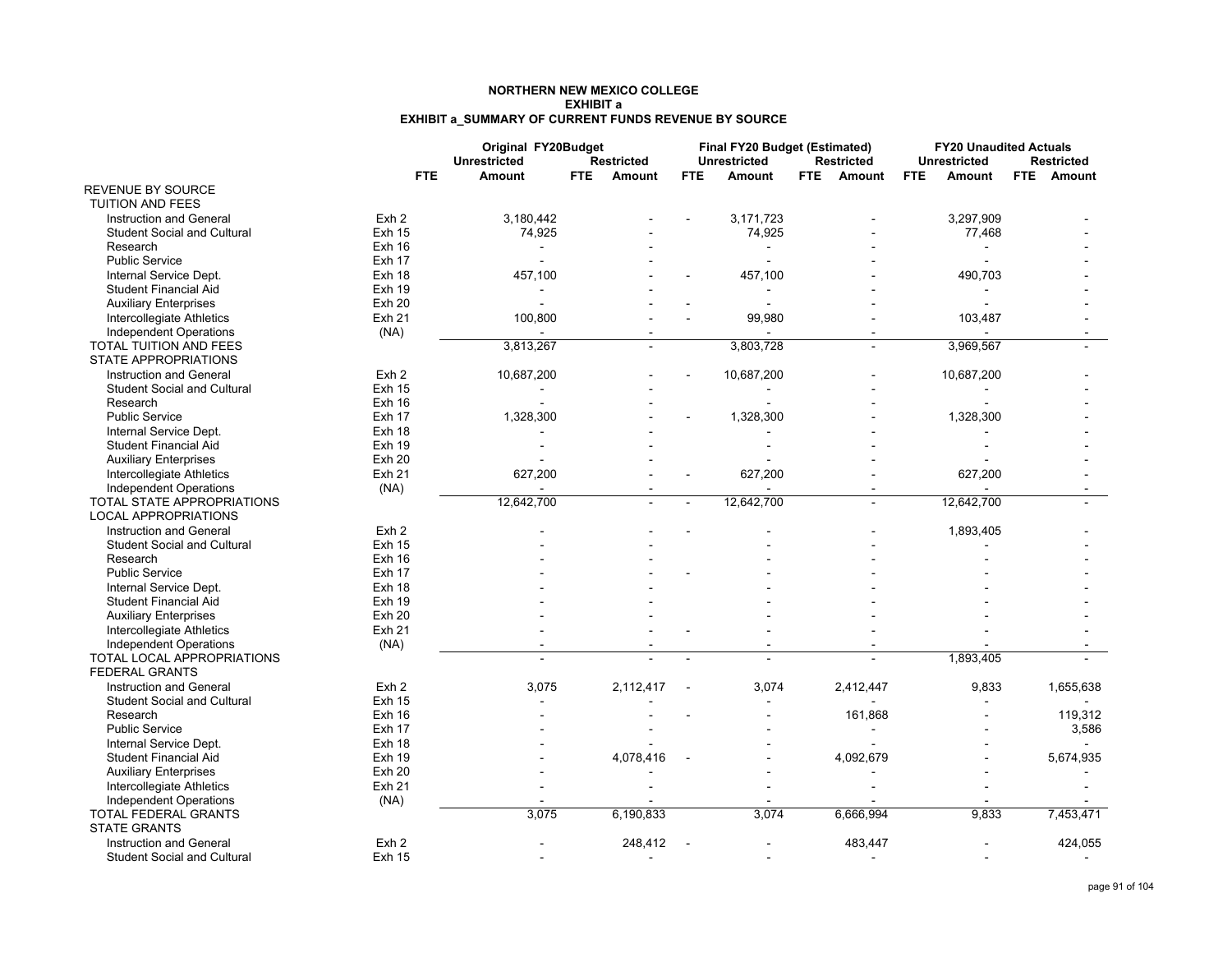#### **NORTHERN NEW MEXICO COLLEGEEXHIBIT aEXHIBIT a\_SUMMARY OF CURRENT FUNDS REVENUE BY SOURCE**

|                                                                 |                  | Original FY20Budget<br><b>Unrestricted</b> |      | <b>Restricted</b> |            | Final FY20 Budget (Estimated)<br><b>Unrestricted</b> |      | <b>Restricted</b> |            | <b>FY20 Unaudited Actuals</b><br><b>Unrestricted</b> |      | <b>Restricted</b> |
|-----------------------------------------------------------------|------------------|--------------------------------------------|------|-------------------|------------|------------------------------------------------------|------|-------------------|------------|------------------------------------------------------|------|-------------------|
|                                                                 | <b>FTE</b>       | <b>Amount</b>                              | FTE. | Amount            | <b>FTE</b> | <b>Amount</b>                                        | FTE. | Amount            | <b>FTE</b> | Amount                                               | FTE. | Amount            |
| Research                                                        | Exh 16           |                                            |      |                   |            |                                                      |      |                   |            |                                                      |      |                   |
| <b>Public Service</b>                                           | <b>Exh 17</b>    | 226,528                                    |      |                   |            | 223,536                                              |      | 8,000             |            | 232,500                                              |      |                   |
| Internal Service Dept.                                          | <b>Exh 18</b>    |                                            |      |                   |            |                                                      |      |                   |            |                                                      |      |                   |
| <b>Student Financial Aid</b>                                    | Exh 19           |                                            |      | 393,680           |            |                                                      |      | 535,944           |            |                                                      |      | 568,258           |
| <b>Auxiliary Enterprises</b>                                    | <b>Exh 20</b>    |                                            |      |                   |            |                                                      |      |                   |            |                                                      |      |                   |
| Intercollegiate Athletics                                       | <b>Exh 21</b>    |                                            |      |                   |            |                                                      |      |                   |            |                                                      |      |                   |
| Independent Operations                                          | (NA)             |                                            |      |                   |            |                                                      |      |                   |            |                                                      |      |                   |
| <b>TOTAL STATE GRANTS</b>                                       |                  | 226,528                                    |      | 642,092           |            | 223,536                                              |      | 1,027,391         |            | 232,500                                              |      | 992,313           |
| <b>LOCAL GRANTS</b>                                             |                  |                                            |      |                   |            |                                                      |      |                   |            |                                                      |      |                   |
| Instruction and General                                         | Exh <sub>2</sub> |                                            |      |                   |            |                                                      |      | 23,600            |            |                                                      |      |                   |
| <b>Student Social and Cultural</b>                              | <b>Exh 15</b>    |                                            |      |                   |            |                                                      |      |                   |            |                                                      |      |                   |
| Research                                                        | Exh 16           |                                            |      |                   |            |                                                      |      |                   |            |                                                      |      |                   |
| <b>Public Service</b>                                           | <b>Exh 17</b>    |                                            |      |                   |            |                                                      |      |                   |            |                                                      |      |                   |
| Internal Service Dept.                                          | Exh 18           |                                            |      |                   |            |                                                      |      |                   |            |                                                      |      |                   |
| <b>Student Financial Aid</b>                                    | <b>Exh 19</b>    |                                            |      |                   |            |                                                      |      |                   |            |                                                      |      |                   |
| <b>Auxiliary Enterprises</b>                                    | <b>Exh 20</b>    |                                            |      |                   |            |                                                      |      |                   |            |                                                      |      |                   |
| Intercollegiate Athletics                                       | <b>Exh 21</b>    |                                            |      |                   |            |                                                      |      |                   |            |                                                      |      |                   |
| <b>Independent Operations</b>                                   | (NA)             |                                            |      |                   |            |                                                      |      |                   |            |                                                      |      |                   |
| TOTAL LOCAL GRANTS                                              |                  |                                            |      | ٠                 |            | $\sim$                                               |      | 23,600            |            |                                                      |      |                   |
| PRIVATE GIFTS AND GRANTS                                        |                  |                                            |      |                   |            |                                                      |      |                   |            |                                                      |      |                   |
| Instruction and General                                         | Exh <sub>2</sub> | 250,000                                    |      | 241,300           |            |                                                      |      | 665,598           |            |                                                      |      | 336,389           |
| <b>Student Social and Cultural</b>                              | <b>Exh 15</b>    |                                            |      |                   |            |                                                      |      |                   |            |                                                      |      |                   |
| Research                                                        | <b>Exh 16</b>    |                                            |      |                   |            |                                                      |      |                   |            |                                                      |      |                   |
| <b>Public Service</b>                                           | <b>Exh 17</b>    |                                            |      |                   |            |                                                      |      |                   |            |                                                      |      |                   |
| Internal Service Dept.                                          | <b>Exh 18</b>    |                                            |      |                   |            |                                                      |      |                   |            |                                                      |      |                   |
| <b>Student Financial Aid</b>                                    | <b>Exh 19</b>    |                                            |      | 210,000           |            |                                                      |      | 275,000           |            |                                                      |      | 230,761           |
| <b>Auxiliary Enterprises</b>                                    | <b>Exh 20</b>    |                                            |      |                   |            |                                                      |      |                   |            |                                                      |      |                   |
| Intercollegiate Athletics                                       | <b>Exh 21</b>    |                                            |      |                   |            |                                                      |      |                   |            |                                                      |      |                   |
| <b>Independent Operations</b>                                   | (NA)             |                                            |      |                   |            |                                                      |      |                   |            |                                                      |      |                   |
| TOTAL PRIVATE GIFTS AND GRANTS                                  |                  | 250,000                                    |      | 451,300           |            |                                                      |      | 940,598           |            |                                                      |      | 567,150           |
| ENDOWMENT/LAND PERMANENT FUND                                   |                  |                                            |      |                   |            |                                                      |      |                   |            |                                                      |      |                   |
| Instruction and General                                         | Exh <sub>2</sub> | 163,525                                    |      |                   |            | 163,525                                              |      |                   |            | 187,702                                              |      |                   |
| <b>Student Social and Cultural</b>                              | <b>Exh 15</b>    | ä,                                         |      |                   |            |                                                      |      |                   |            |                                                      |      |                   |
| Research                                                        | <b>Exh 16</b>    |                                            |      |                   |            |                                                      |      |                   |            |                                                      |      |                   |
| <b>Public Service</b>                                           | Exh 17           |                                            |      |                   |            |                                                      |      |                   |            |                                                      |      |                   |
| Internal Service Dept.                                          | Exh 18           |                                            |      |                   |            |                                                      |      |                   |            |                                                      |      |                   |
| <b>Student Financial Aid</b>                                    | <b>Exh 19</b>    |                                            |      |                   |            |                                                      |      |                   |            |                                                      |      |                   |
| <b>Auxiliary Enterprises</b>                                    | <b>Exh 20</b>    |                                            |      |                   |            |                                                      |      |                   |            |                                                      |      |                   |
| Intercollegiate Athletics                                       | <b>Exh 21</b>    |                                            |      |                   |            |                                                      |      |                   |            |                                                      |      |                   |
| Independent Operations                                          | (NA)             |                                            |      |                   |            |                                                      |      |                   |            |                                                      |      |                   |
| TOTAL ENDOWMENT/LAND PERMANENT FUND<br><b>SALES AND SERVICE</b> |                  | 163,525                                    |      |                   |            | 163,525                                              |      |                   |            | 187,702                                              |      |                   |
| <b>Instruction and General</b>                                  | Exh <sub>2</sub> | 2,000                                      |      |                   |            | 1,286                                                |      |                   |            | 1,286                                                |      |                   |
| <b>Student Social and Cultural</b>                              | <b>Exh 15</b>    | $\sim$                                     |      |                   |            | $\blacksquare$                                       |      |                   |            |                                                      |      |                   |
| Research                                                        | Exh 16           |                                            |      |                   |            |                                                      |      |                   |            |                                                      |      |                   |
| <b>Public Service</b>                                           | Exh 17           |                                            |      |                   |            |                                                      |      |                   |            |                                                      |      |                   |
| Internal Service Dept.                                          | Exh 18           |                                            |      |                   |            |                                                      |      |                   |            |                                                      |      |                   |
| <b>Student Financial Aid</b>                                    | <b>Exh 19</b>    |                                            |      |                   |            |                                                      |      |                   |            |                                                      |      |                   |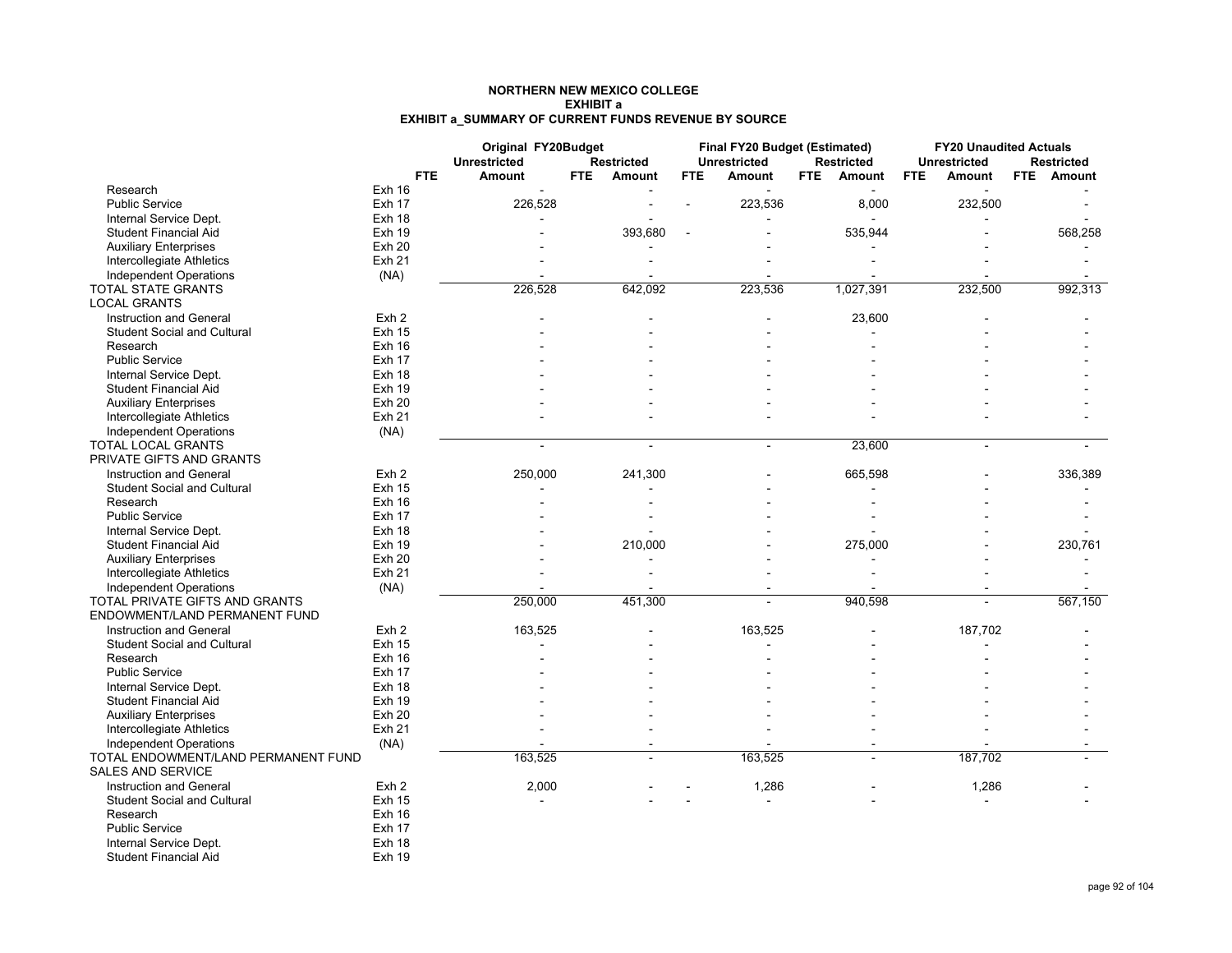#### **NORTHERN NEW MEXICO COLLEGEEXHIBIT aEXHIBIT a\_SUMMARY OF CURRENT FUNDS REVENUE BY SOURCE**

|                                    |                  | Original FY20Budget<br><b>Unrestricted</b> |      | <b>Restricted</b>        |            | Final FY20 Budget (Estimated)<br><b>Unrestricted</b> |      | <b>Restricted</b> |            | <b>FY20 Unaudited Actuals</b><br><b>Unrestricted</b> |            | <b>Restricted</b> |
|------------------------------------|------------------|--------------------------------------------|------|--------------------------|------------|------------------------------------------------------|------|-------------------|------------|------------------------------------------------------|------------|-------------------|
|                                    | FTE.             | <b>Amount</b>                              | FTE. | Amount                   | <b>FTE</b> | <b>Amount</b>                                        | FTE. | Amount            | <b>FTE</b> | <b>Amount</b>                                        | <b>FTE</b> | Amount            |
| <b>Auxiliary Enterprises</b>       | <b>Exh 20</b>    | 667,476                                    |      | $\overline{\phantom{a}}$ | $\sim$     | 463,313                                              |      |                   |            | 424.178                                              |            |                   |
| Intercollegiate Athletics          | Exh 21           | 34,014                                     |      |                          |            | 16,113                                               |      |                   |            | 6,563                                                |            |                   |
| <b>Independent Operations</b>      | (NA)             |                                            |      |                          |            |                                                      |      |                   |            |                                                      |            |                   |
| <b>TOTAL SALES AND SERVICE</b>     |                  | 703,490                                    |      | $\blacksquare$           |            | 480,712                                              |      | $\blacksquare$    |            | 432,027                                              |            |                   |
| <b>OTHER</b>                       |                  |                                            |      |                          |            |                                                      |      |                   |            |                                                      |            |                   |
| Instruction and General            | Exh <sub>2</sub> | 44,640                                     |      |                          |            | 340,819                                              |      | 20,000            |            | 221,345                                              |            |                   |
| <b>Student Social and Cultural</b> | <b>Exh 15</b>    | 8,810                                      |      |                          |            | 13,843                                               |      |                   |            | 7,685                                                |            |                   |
| Research                           | <b>Exh 16</b>    |                                            |      |                          |            |                                                      |      |                   |            |                                                      |            |                   |
| <b>Public Service</b>              | Exh 17           |                                            |      |                          |            |                                                      |      |                   |            |                                                      |            |                   |
| Internal Service Dept.             | Exh 18           |                                            |      |                          |            |                                                      |      |                   |            |                                                      |            |                   |
| <b>Student Financial Aid</b>       | Exh 19           |                                            |      |                          |            |                                                      |      |                   |            |                                                      |            |                   |
| <b>Auxiliary Enterprises</b>       | <b>Exh 20</b>    | 63,420                                     |      |                          |            | 68,229                                               |      |                   |            | 66,335                                               |            |                   |
| Intercollegiate Athletics          | <b>Exh 21</b>    | 17,428                                     |      |                          |            | 14,223                                               |      |                   |            | 24,323                                               |            |                   |
| Independent Operations             | (NA)             |                                            |      |                          |            |                                                      |      |                   |            |                                                      |            |                   |
| <b>TOTAL OTHER</b>                 |                  | 134,298                                    |      |                          |            | 437,114                                              |      | 20,000            |            | 319,688                                              |            |                   |
| <b>TOTAL BY SOURCE</b>             |                  |                                            |      |                          |            |                                                      |      |                   |            |                                                      |            |                   |
| <b>Tuition and Fees</b>            |                  | 3,813,267                                  |      |                          |            | 3,803,728                                            |      |                   |            | 3,969,567                                            |            |                   |
| <b>State Appropriaitons</b>        |                  | 12,642,700                                 |      |                          |            | 12,642,700                                           |      |                   |            | 12,642,700                                           |            |                   |
| Local Appropriations (Mill Levy)   |                  |                                            |      |                          |            |                                                      |      |                   |            | 1,893,405                                            |            |                   |
| <b>Federal Grants</b>              |                  | 3,075                                      |      | 6,190,833                |            | 3,074                                                |      | 6,666,994         |            | 9,833                                                |            | 7,453,471         |
| <b>State Grants</b>                |                  | 226,528                                    |      | 642,092                  |            | 223,536                                              |      | 1,027,391         |            | 232,500                                              |            | 992,313           |
| <b>Local Grants</b>                |                  |                                            |      |                          |            |                                                      |      | 23,600            |            |                                                      |            |                   |
| <b>Private Gifts and Grants</b>    |                  | 250,000                                    |      | 451,300                  |            |                                                      |      | 940,598           |            |                                                      |            | 567,150           |
| Endowment/Land Permanent Fund      |                  | 163,525                                    |      |                          |            | 163,525                                              |      |                   |            | 187,702                                              |            |                   |
| Sales and Service                  |                  | 703,490                                    |      |                          |            | 480,712                                              |      |                   |            | 432,027                                              |            |                   |
| Other                              |                  | 134,298                                    |      |                          |            | 437,114                                              |      | 20,000            |            | 319,688                                              |            |                   |
| <b>TOTAL BY SOURCE</b>             |                  | 17,936,883                                 |      | 7,284,225                |            | 17,754,389                                           |      | 8,678,583         |            | 19,687,422                                           |            | 9,012,934         |
| TOTAL BY EXHIBIT                   |                  |                                            |      |                          |            |                                                      |      |                   |            |                                                      |            |                   |
| Instruction and General            | Exh <sub>2</sub> | 14,330,882                                 |      | 2,602,129                |            | 14,367,627                                           |      | 3,605,092         |            | 16,298,680                                           |            | 2,416,082         |
| <b>Student Social and Cultural</b> | <b>Exh 15</b>    | 83,735                                     |      |                          |            | 88,768                                               |      |                   |            | 85,153                                               |            |                   |
| Research                           | Exh 16           |                                            |      |                          |            |                                                      |      | 161,868           |            |                                                      |            | 119,312           |
| <b>Public Service</b>              | Exh 17           | 1,554,828                                  |      |                          |            | 1,551,836                                            |      | 8,000             |            | 1,560,800                                            |            | 3,586             |
| Internal Service Dept.             | Exh 18           | 457,100                                    |      |                          |            | 457,100                                              |      |                   |            | 490,703                                              |            |                   |
| <b>Student Financial Aid</b>       | Exh 19           |                                            |      | 4,682,096                |            |                                                      |      | 4,903,623         |            | $\blacksquare$                                       |            | 6,473,954         |
| <b>Auxiliary Enterprises</b>       | <b>Exh 20</b>    | 730,896                                    |      |                          |            | 531,542                                              |      |                   |            | 490,513                                              |            |                   |
| Intercollegiate Athletics          | <b>Exh 21</b>    | 779,442                                    |      |                          |            | 757,516                                              |      |                   |            | 761,573                                              |            |                   |
| <b>TOTAL BY EXHIBIT</b>            |                  | 17,936,883                                 |      | 7.284.225                |            | 17,754,389                                           |      | 8.678.583         |            | 19,687,422                                           |            | 9,012,934         |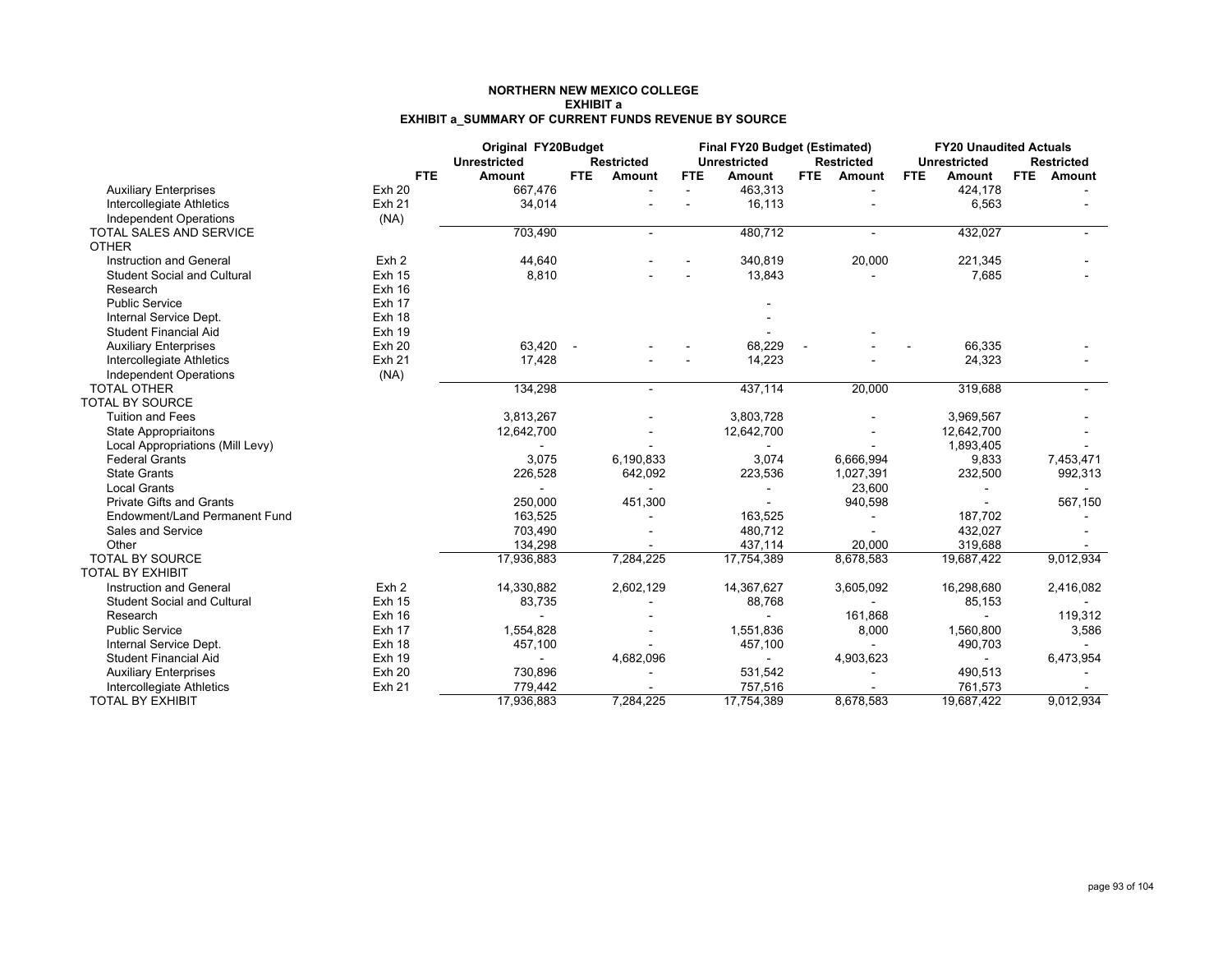|                                           |               |                          | Original FY20Budget |                          |                          |                     | Final FY20 Budget (Estimated) |                          |                          |                          | <b>FY20 Unaudited Actuals</b> |                          |                          |
|-------------------------------------------|---------------|--------------------------|---------------------|--------------------------|--------------------------|---------------------|-------------------------------|--------------------------|--------------------------|--------------------------|-------------------------------|--------------------------|--------------------------|
|                                           |               |                          | <b>Unrestricted</b> |                          | <b>Restricted</b>        | <b>Unrestricted</b> |                               |                          | <b>Restricted</b>        |                          | <b>Unrestricted</b>           |                          | <b>Restricted</b>        |
|                                           |               | <b>FTE</b>               | Amount              | FTE.                     | Amount                   | <b>FTE</b>          | Amount                        | <b>FTE</b>               | Amount                   | <b>FTE</b>               | Amount                        | <b>FTE</b>               | <b>Amount</b>            |
| <b>Faculty Salaries Full-Time</b>         | 61101         |                          |                     |                          |                          |                     |                               |                          |                          |                          |                               |                          |                          |
| Instruction                               | <b>Exh 10</b> | 46.74                    | 2,473,267           | 1.00                     | 65,000                   | 46.74               | 2,442,818                     | 1.00                     | 72,000                   | 46.74                    | 2,420,376                     | 1.00                     | 74,823                   |
| Academic Support                          | Exh 11        | $\overline{\phantom{a}}$ |                     | $\overline{a}$           |                          |                     |                               |                          |                          |                          |                               | L.                       |                          |
| <b>Student Services</b>                   | <b>Exh 12</b> |                          |                     |                          |                          |                     |                               |                          |                          |                          |                               |                          | 378                      |
| Institutional Support                     | <b>Exh 13</b> |                          |                     |                          |                          |                     |                               |                          |                          |                          |                               |                          |                          |
| Operation & Maintenance of Plant          | Exh 14        |                          |                     |                          |                          |                     |                               |                          |                          |                          |                               |                          |                          |
| <b>Student Social and Cultural</b>        | <b>Exh 15</b> |                          |                     |                          |                          |                     |                               |                          | ÷,                       |                          |                               |                          | ÷,                       |
| Research                                  | Exh 16        |                          |                     |                          |                          |                     |                               |                          | 3,473                    |                          |                               |                          | 9,955                    |
| <b>Public Service</b>                     | Exh 17        |                          |                     |                          |                          |                     |                               |                          |                          |                          |                               |                          |                          |
| <b>Internal Service</b>                   | Exh 18        |                          |                     |                          |                          |                     |                               |                          |                          |                          |                               |                          |                          |
| <b>Financial Aid</b>                      | <b>Exh 19</b> |                          |                     |                          |                          |                     |                               |                          |                          |                          |                               |                          |                          |
| <b>Auxiliary Enterprises</b>              | <b>Exh 20</b> |                          |                     |                          |                          |                     |                               |                          |                          |                          |                               |                          |                          |
| Athletics                                 | <b>Exh 21</b> | $\overline{\phantom{a}}$ |                     | $\overline{\phantom{a}}$ |                          |                     |                               | $\overline{\phantom{a}}$ |                          |                          | 33,284                        | $\overline{\phantom{a}}$ | $\overline{\phantom{a}}$ |
| <b>Total Faculty Salaries Full-Time</b>   |               | 46.74                    | 2,473,267           | 1.00                     | 65,000                   | 46.74               | 2,442,818                     | 1.00                     | 75,473                   | 46.74                    | 2,453,660                     | 1.00                     | 85,156                   |
| <b>Faculty Sal FT Ovrid-Teaching</b>      | 61102         |                          |                     |                          |                          |                     |                               |                          |                          |                          |                               |                          |                          |
| Instruction                               | <b>Exh 10</b> | 0.98                     | 45,877              |                          |                          | 0.98                | 46,727                        |                          | 3,000                    | 0.98                     | 58,196                        |                          | 766                      |
| Academic Support                          | <b>Exh 11</b> |                          |                     |                          |                          |                     |                               |                          |                          |                          |                               |                          |                          |
| <b>Student Services</b>                   | <b>Exh 12</b> |                          |                     |                          |                          |                     |                               |                          |                          |                          |                               |                          |                          |
| Institutional Support                     | <b>Exh 13</b> |                          |                     |                          |                          |                     |                               |                          |                          |                          |                               |                          |                          |
| Operation & Maintenance of Plant          | Exh 14        |                          |                     |                          |                          |                     |                               |                          |                          |                          |                               |                          |                          |
| <b>Student Social and Cultural</b>        | <b>Exh 15</b> |                          |                     |                          |                          |                     |                               |                          |                          |                          |                               |                          |                          |
| Research                                  | Exh 16        |                          |                     |                          |                          |                     |                               |                          |                          |                          |                               |                          |                          |
| <b>Public Service</b>                     | Exh 17        |                          |                     |                          |                          |                     |                               |                          |                          |                          |                               |                          |                          |
| <b>Internal Service</b>                   | Exh 18        |                          |                     |                          |                          |                     |                               |                          |                          |                          |                               |                          |                          |
| <b>Financial Aid</b>                      | <b>Exh 19</b> |                          |                     |                          |                          |                     |                               |                          |                          |                          |                               |                          |                          |
| <b>Auxiliary Enterprises</b>              | Exh 20        |                          |                     |                          |                          |                     |                               |                          |                          |                          |                               |                          |                          |
| Athletics                                 | <b>Exh 21</b> |                          |                     |                          |                          |                     |                               |                          |                          |                          |                               |                          |                          |
| <b>Total Faculty Salaries Adjunct</b>     |               | 0.98                     | 45,877              | $\sim$                   | $\ddot{\phantom{a}}$     | 0.98                | 46,727                        | $\sim$                   | 3,000                    | 0.98                     | 58,196                        | $\overline{a}$           | 766                      |
|                                           |               |                          |                     |                          |                          |                     |                               |                          |                          |                          |                               |                          |                          |
| <b>Faculty Salaries Adjunct</b>           | 61103         |                          |                     |                          |                          |                     |                               |                          |                          |                          |                               |                          |                          |
| Instruction                               | <b>Exh 10</b> | 16.86                    | 789,531             | 0.17                     | 20,540                   | 16.86               | 788,054                       | 0.17                     | 20,000                   | 16.86                    | 773,042                       | 0.17                     | 7,170                    |
| Academic Support                          | <b>Exh 11</b> | $\overline{\phantom{a}}$ |                     | $\overline{\phantom{a}}$ |                          | $\blacksquare$      | $\overline{a}$                | $\blacksquare$           | $\overline{\phantom{a}}$ | $\overline{\phantom{a}}$ | 350                           | $\sim$                   | $\overline{a}$           |
| <b>Student Services</b>                   | <b>Exh 12</b> |                          |                     |                          |                          | $\blacksquare$      |                               | $\blacksquare$           | 11,460                   | $\overline{\phantom{a}}$ |                               | $\overline{\phantom{a}}$ | 5,979                    |
| Institutional Support                     | <b>Exh 13</b> | 0.27                     | 14,500              |                          |                          | 0.27                | 14,020                        | ٠                        | $\overline{a}$           | 0.27                     | 19,535                        | ÷,                       |                          |
| Operation & Maintenance of Plant          | Exh 14        | $\overline{a}$           |                     |                          |                          | $\blacksquare$      |                               |                          |                          | L.                       |                               |                          |                          |
| <b>Student Social and Cultural</b>        | Exh 15        |                          |                     |                          |                          |                     |                               |                          |                          |                          |                               |                          |                          |
| Research                                  | Exh 16        |                          |                     |                          |                          |                     |                               |                          |                          |                          |                               |                          |                          |
| <b>Public Service</b>                     | Exh 17        |                          |                     |                          |                          |                     |                               |                          |                          |                          |                               |                          |                          |
| <b>Internal Service</b>                   | Exh 18        |                          |                     |                          |                          |                     |                               |                          |                          |                          |                               |                          |                          |
| <b>Financial Aid</b>                      | Exh 19        |                          |                     |                          |                          |                     |                               |                          |                          |                          |                               |                          |                          |
| <b>Auxiliary Enterprises</b>              | Exh 20        |                          |                     |                          |                          |                     |                               |                          |                          |                          |                               |                          |                          |
| Athletics                                 | Exh 21        |                          |                     | ÷.                       | L.                       | ÷.                  | ÷                             |                          | ÷                        |                          | 174                           | $\overline{a}$           | $\overline{a}$           |
| <b>Total Faculty Salaries Adjunct</b>     |               | 17.13                    | 804,031             | 0.17                     | 20,540                   | 17.13               | 802,074                       | 0.17                     | 31,460                   | 17.13                    | 793,101                       | 0.17                     | 13,149                   |
| <b>Faculty - Stipends and Honorariums</b> | 61104/61105   |                          |                     |                          |                          |                     |                               |                          |                          |                          |                               |                          |                          |
| Instruction                               | Exh 10        |                          | 53,100              | $\overline{a}$           | 45,758                   | $\blacksquare$      | 53,748                        | $\blacksquare$           | 23,400                   | $\overline{a}$           | 33,370                        | $\overline{a}$           | 16,777                   |
| Academic Support                          | Exh 11        |                          | 1,000               |                          | $\overline{\phantom{a}}$ |                     | 1,234                         | $\overline{\phantom{a}}$ | $\overline{\phantom{a}}$ | $\overline{\phantom{a}}$ | 5,756                         |                          |                          |
| <b>Student Services</b>                   | <b>Exh 12</b> |                          | $\blacksquare$      |                          | $\overline{a}$           |                     | L,                            | $\blacksquare$           | $\blacksquare$           |                          |                               | $\overline{\phantom{a}}$ | 2,250<br>page 94 of 104  |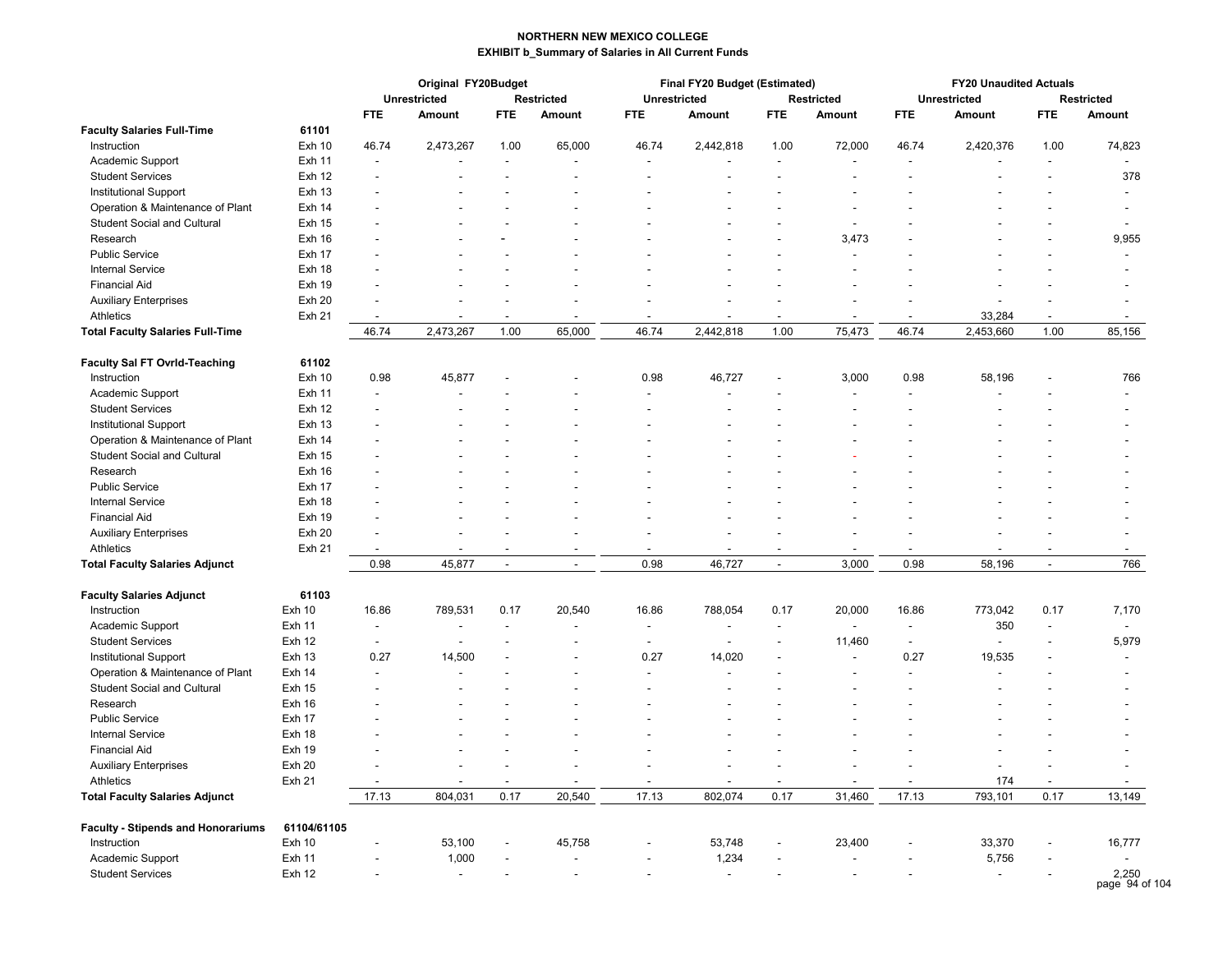|                                                                 |               |                                            | Original FY20Budget                                  |                          |                          |                          | Final FY20 Budget (Estimated)      |                          |                          |                                  | <b>FY20 Unaudited Actuals</b>      |                          |                                    |
|-----------------------------------------------------------------|---------------|--------------------------------------------|------------------------------------------------------|--------------------------|--------------------------|--------------------------|------------------------------------|--------------------------|--------------------------|----------------------------------|------------------------------------|--------------------------|------------------------------------|
|                                                                 |               |                                            | <b>Unrestricted</b>                                  |                          | <b>Restricted</b>        |                          | <b>Unrestricted</b>                |                          | <b>Restricted</b>        |                                  | <b>Unrestricted</b>                |                          | <b>Restricted</b>                  |
|                                                                 |               | <b>FTE</b>                                 | Amount                                               | <b>FTE</b>               | <b>Amount</b>            | <b>FTE</b>               | Amount                             | <b>FTE</b>               | Amount                   | <b>FTE</b>                       | Amount                             | <b>FTE</b>               | <b>Amount</b>                      |
| Institutional Support                                           | <b>Exh 13</b> |                                            |                                                      |                          |                          |                          |                                    |                          |                          |                                  |                                    |                          |                                    |
| Operation & Maintenance of Plant                                | Exh 14        |                                            |                                                      |                          |                          |                          |                                    |                          |                          |                                  |                                    |                          | $\blacksquare$                     |
| <b>Student Social and Cultural</b>                              | <b>Exh 15</b> |                                            |                                                      |                          |                          |                          |                                    |                          |                          |                                  |                                    |                          |                                    |
| Research                                                        | Exh 16        |                                            |                                                      |                          |                          |                          |                                    |                          |                          |                                  |                                    |                          | 3,000                              |
| <b>Public Service</b>                                           | Exh 17        |                                            |                                                      |                          |                          |                          |                                    |                          |                          |                                  |                                    |                          | $\overline{\phantom{a}}$           |
| <b>Internal Service</b>                                         | Exh 18        |                                            |                                                      |                          |                          |                          |                                    |                          |                          |                                  |                                    |                          |                                    |
| <b>Financial Aid</b>                                            | Exh 19        |                                            |                                                      |                          |                          |                          |                                    |                          |                          |                                  |                                    |                          |                                    |
| <b>Auxiliary Enterprises</b>                                    | <b>Exh 20</b> |                                            |                                                      |                          |                          |                          |                                    |                          |                          |                                  |                                    |                          |                                    |
| Athletics                                                       | <b>Exh 21</b> |                                            |                                                      |                          |                          |                          |                                    |                          |                          |                                  |                                    |                          | $\overline{\phantom{a}}$           |
| <b>Total Faculty - Stipends and Honorariums</b>                 |               | $\sim$                                     | 54,100                                               | $\blacksquare$           | 45,758                   | $\overline{\phantom{a}}$ | 54,982                             | $\blacksquare$           | 23,400                   | $\blacksquare$                   | 39,126                             | $\blacksquare$           | 22,027                             |
|                                                                 |               |                                            |                                                      |                          |                          |                          |                                    |                          |                          |                                  |                                    |                          |                                    |
| Faculty Salary - Overload Non-Teaching                          | 61106         |                                            |                                                      |                          |                          |                          |                                    |                          |                          |                                  |                                    |                          |                                    |
| Instruction                                                     | <b>Exh 10</b> | 0.11                                       | 77,873                                               |                          | 26,567                   | 0.11                     | 78,963                             |                          | 62,557                   | 0.11                             | 136,325                            |                          | 26,244                             |
| Academic Support                                                | <b>Exh 11</b> |                                            |                                                      |                          |                          |                          |                                    |                          |                          |                                  | 344                                |                          | $\blacksquare$                     |
| <b>Student Services</b>                                         | <b>Exh 12</b> |                                            |                                                      |                          | 24,000                   |                          |                                    |                          | 6,000                    |                                  |                                    |                          | 600                                |
| <b>Institutional Support</b>                                    | <b>Exh 13</b> |                                            |                                                      |                          |                          |                          |                                    |                          |                          |                                  |                                    |                          | $\blacksquare$                     |
| Operation & Maintenance of Plant                                | Exh 14        |                                            |                                                      |                          |                          |                          |                                    |                          |                          |                                  |                                    |                          |                                    |
| <b>Student Social and Cultural</b>                              | <b>Exh 15</b> |                                            |                                                      |                          |                          |                          |                                    |                          |                          |                                  |                                    |                          |                                    |
| Research                                                        | Exh 16        |                                            |                                                      |                          |                          |                          |                                    |                          | 24,420                   |                                  |                                    |                          | 6,374                              |
| <b>Public Service</b>                                           | Exh 17        |                                            |                                                      |                          |                          |                          |                                    |                          |                          |                                  |                                    |                          |                                    |
| <b>Internal Service</b>                                         | Exh 18        |                                            |                                                      |                          |                          |                          |                                    |                          |                          |                                  |                                    |                          |                                    |
| <b>Financial Aid</b>                                            | Exh 19        |                                            |                                                      |                          |                          |                          |                                    |                          |                          |                                  |                                    |                          |                                    |
| <b>Auxiliary Enterprises</b>                                    | <b>Exh 20</b> |                                            |                                                      |                          |                          |                          |                                    |                          |                          |                                  |                                    |                          | $\overline{\phantom{a}}$           |
| Athletics                                                       | <b>Exh 21</b> |                                            |                                                      |                          |                          |                          |                                    |                          |                          |                                  |                                    |                          |                                    |
| Total FacultySalary - Overload Non-Teaching                     |               | 0.11                                       | 77,873                                               | $\blacksquare$           | 50,567                   | 0.11                     | 78,963                             | $\blacksquare$           | 92,977                   | 0.11                             | 136,669                            | $\blacksquare$           | 33,218                             |
| <b>Bonus</b>                                                    | 61107         |                                            |                                                      |                          |                          |                          |                                    |                          |                          |                                  |                                    |                          |                                    |
| Instruction                                                     | <b>Exh 10</b> |                                            |                                                      |                          |                          |                          |                                    |                          |                          |                                  |                                    |                          |                                    |
| Academic Support                                                | <b>Exh 11</b> |                                            |                                                      |                          |                          |                          |                                    |                          |                          |                                  |                                    |                          |                                    |
| <b>Student Services</b>                                         | Exh 12        |                                            |                                                      |                          |                          |                          |                                    |                          |                          |                                  |                                    |                          |                                    |
| Institutional Support                                           | <b>Exh 13</b> |                                            |                                                      |                          |                          |                          |                                    |                          |                          |                                  |                                    |                          |                                    |
| Operation & Maintenance of Plant                                | Exh 14        |                                            |                                                      |                          |                          |                          |                                    |                          |                          |                                  |                                    |                          |                                    |
| <b>Student Social and Cultural</b>                              | <b>Exh 15</b> |                                            |                                                      |                          |                          |                          |                                    |                          |                          |                                  |                                    |                          |                                    |
| Research                                                        | Exh 16        |                                            |                                                      |                          |                          |                          |                                    |                          |                          |                                  |                                    |                          |                                    |
| <b>Public Service</b>                                           | Exh 17        |                                            |                                                      |                          |                          |                          |                                    |                          |                          |                                  |                                    |                          |                                    |
| <b>Internal Service</b>                                         | Exh 18        |                                            |                                                      |                          |                          |                          |                                    |                          |                          |                                  |                                    |                          |                                    |
| <b>Financial Aid</b>                                            | Exh 19        |                                            |                                                      |                          |                          |                          |                                    |                          |                          |                                  |                                    |                          |                                    |
|                                                                 | <b>Exh 20</b> |                                            |                                                      |                          |                          |                          |                                    |                          |                          |                                  |                                    |                          |                                    |
| <b>Auxiliary Enterprises</b>                                    |               |                                            |                                                      |                          |                          |                          |                                    |                          |                          |                                  |                                    |                          |                                    |
| Athletics<br><b>Total FacultySalary - Overload Non-Teaching</b> | <b>Exh 21</b> | $\overline{a}$<br>$\overline{\phantom{a}}$ | $\overline{\phantom{a}}$<br>$\overline{\phantom{a}}$ | $\overline{\phantom{a}}$ | $\overline{\phantom{a}}$ | $\overline{\phantom{a}}$ | $\sim$<br>$\overline{\phantom{a}}$ | $\overline{\phantom{a}}$ | $\overline{\phantom{a}}$ | $\overline{a}$<br>$\blacksquare$ | $\sim$<br>$\overline{\phantom{a}}$ | $\overline{\phantom{a}}$ | $\overline{\phantom{a}}$<br>$\sim$ |
|                                                                 |               |                                            |                                                      |                          |                          |                          |                                    |                          |                          |                                  |                                    |                          |                                    |
| <b>Professional Salaries Full-Time</b>                          | 61301         |                                            |                                                      |                          |                          |                          |                                    |                          |                          |                                  |                                    |                          |                                    |
| Instruction                                                     | <b>Exh 10</b> | 2.00                                       | 93,279                                               | 6.20                     | 248,792                  | 2.00                     | 179,899                            | 7.20                     | 340,134                  | 2.00                             | 55,664                             | 7.20                     | 283,666                            |
| Academic Support                                                | <b>Exh 11</b> | 7.60                                       | 577,029                                              | $\blacksquare$           | $\circ$                  | 7.60                     | 418,521                            | $\blacksquare$           | $\blacksquare$           | 7.60                             | 287,864                            | $\blacksquare$           |                                    |
| <b>Student Services</b>                                         | <b>Exh 12</b> | 10.90                                      | 611,976                                              | 7.50                     | 348,771                  | 10.90                    | 597,949                            | 8.00                     | 329,268                  | 10.90                            | 445,652                            | 8.00                     | 242,325                            |
| <b>Institutional Support</b>                                    | <b>Exh 13</b> | 19.50                                      | 1,577,792                                            | ÷,                       |                          | 20.49                    | 1,511,525                          | $\blacksquare$           | $\blacksquare$           | 20.49                            | 1,448,954                          | ÷,                       | 462                                |
| Operation & Maintenance of Plant                                | Exh 14        | 1.00                                       | 74,256                                               | ÷                        |                          | 1.00                     | 74,256                             |                          | $\overline{a}$           | 1.00                             | 65,859                             | $\overline{a}$           | $\overline{a}$                     |
| <b>Student Social and Cultural</b>                              | <b>Exh 15</b> | 1.00                                       | 42,592                                               |                          |                          | 1.00                     | 42,592                             |                          | $\blacksquare$           | 1.00                             | 27,519                             |                          |                                    |
| Research                                                        | Exh 16        | $\blacksquare$                             | $\overline{\phantom{a}}$                             |                          |                          | $\blacksquare$           |                                    |                          | 2,500                    | $\overline{a}$                   | $\blacksquare$                     |                          | 3,512                              |

page 95 of 104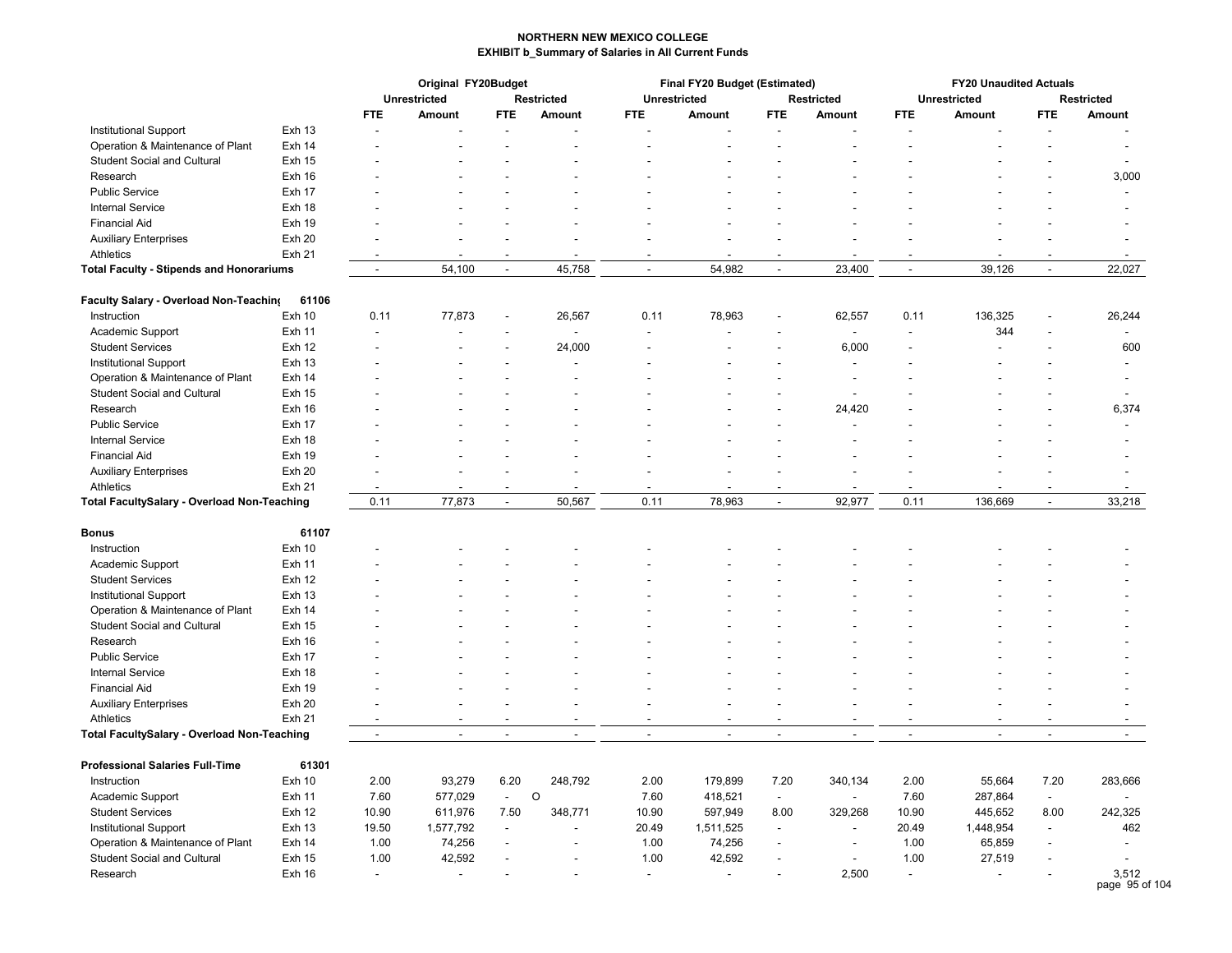|                                                  |               | Original FY20Budget      |                |                          |                          |                          | Final FY20 Budget (Estimated) |                          | <b>FY20 Unaudited Actuals</b> |                          |                     |                          |                |
|--------------------------------------------------|---------------|--------------------------|----------------|--------------------------|--------------------------|--------------------------|-------------------------------|--------------------------|-------------------------------|--------------------------|---------------------|--------------------------|----------------|
|                                                  |               | <b>Unrestricted</b>      |                |                          | Restricted               | <b>Unrestricted</b>      |                               |                          | Restricted                    |                          | <b>Unrestricted</b> |                          | Restricted     |
|                                                  |               | <b>FTE</b>               | Amount         | FTE.                     | Amount                   | <b>FTE</b>               | Amount                        | <b>FTE</b>               | Amount                        | <b>FTE</b>               | Amount              | <b>FTE</b>               | Amount         |
| <b>Public Service</b>                            | Exh 17        | 3.00                     | 194,074        | $\overline{\phantom{a}}$ |                          | 6.00                     | 595,830                       |                          |                               | 6.00                     | 451,285             |                          |                |
| <b>Internal Service</b>                          | Exh 18        | 4.00                     | 265,561        |                          |                          | 4.00                     | 265,561                       |                          |                               | 4.00                     | 277,028             |                          |                |
| <b>Financial Aid</b>                             | <b>Exh 19</b> | $\blacksquare$           |                |                          |                          | $\blacksquare$           | ÷,                            |                          |                               | $\overline{\phantom{a}}$ |                     |                          |                |
| <b>Auxiliary Enterprises</b>                     | Exh 20        | 1.00                     | 72,800         |                          | $\overline{a}$           | 1.00                     | 72,800                        |                          | L,                            | 1.00                     | 81,387              |                          |                |
| Athletics                                        | <b>Exh 21</b> | 4.00                     | 222,644        |                          | $\overline{a}$           | 4.00                     | 222,644                       |                          | $\ddot{\phantom{a}}$          | 4.00                     | 190,930             |                          |                |
| Total Professional Salaries Full-Time            |               | 54.00                    | 3,732,003      | 13.70                    | 597,563                  | 57.99                    | 3,981,577                     | 15.20                    | 671,902                       | 57.99                    | 3,332,141           | 15.20                    | 529,965        |
| <b>Professional Salaries Part-Time</b>           | 61302         |                          |                |                          |                          |                          |                               |                          |                               |                          |                     |                          |                |
| Instruction                                      | Exh 10        |                          | $\blacksquare$ | 1.00                     | 29,640                   |                          |                               | 1.00                     |                               |                          |                     | 1.00                     | 6,724          |
| Academic Support                                 | <b>Exh 11</b> |                          |                | $\overline{\phantom{a}}$ |                          |                          |                               | $\overline{\phantom{a}}$ |                               |                          |                     | $\overline{\phantom{a}}$ | $\blacksquare$ |
| <b>Student Services</b>                          | <b>Exh 12</b> |                          | $\blacksquare$ | 1.00                     | 64,133                   | $\blacksquare$           | $\blacksquare$                | 1.00                     | 35,000                        |                          | $\blacksquare$      | 1.00                     | 29,473         |
| <b>Institutional Support</b>                     | <b>Exh 13</b> | 1.33                     | 86,091         |                          |                          | 1.33                     | 86,091                        | ä,                       | $\overline{a}$                | 1.33                     | 87,929              | $\blacksquare$           |                |
| Operation & Maintenance of Plant                 | Exh 14        |                          |                |                          |                          |                          |                               |                          |                               |                          |                     |                          |                |
| <b>Student Social and Cultural</b>               | <b>Exh 15</b> |                          |                |                          |                          |                          |                               |                          |                               |                          |                     |                          |                |
| Research                                         | Exh 16        |                          |                |                          |                          |                          |                               |                          |                               |                          |                     |                          |                |
| <b>Public Service</b>                            | Exh 17        |                          |                |                          |                          |                          |                               |                          |                               |                          |                     |                          |                |
| <b>Internal Service</b>                          | Exh 18        |                          |                |                          |                          |                          |                               |                          |                               |                          |                     |                          |                |
| <b>Financial Aid</b>                             | Exh 19        |                          |                |                          |                          |                          |                               |                          |                               |                          |                     |                          |                |
| <b>Auxiliary Enterprises</b>                     | <b>Exh 20</b> |                          |                |                          |                          |                          |                               |                          |                               |                          |                     |                          |                |
| Athletics                                        | <b>Exh 21</b> |                          |                |                          |                          |                          |                               |                          |                               |                          | 3,648               |                          |                |
| <b>TotalProfessional Salaries Part-Time</b>      |               | 1.33                     | 86,091         | 2.00                     | 93,773                   | 1.33                     | 86,091                        | 2.00                     | 35,000                        | 1.33                     | 91,577              | 2.00                     | 36,197         |
|                                                  |               |                          |                |                          |                          |                          |                               |                          |                               |                          |                     |                          |                |
| Professional - Stipends/Honorariums              | 61303         |                          |                |                          |                          |                          |                               |                          |                               |                          |                     |                          |                |
| Instruction                                      | <b>Exh 10</b> |                          |                |                          |                          |                          | 900                           |                          |                               |                          | 793                 |                          |                |
| Academic Support                                 | <b>Exh 11</b> |                          |                |                          |                          |                          |                               |                          |                               |                          |                     |                          |                |
| <b>Student Services</b>                          | <b>Exh 12</b> |                          |                |                          |                          |                          |                               |                          |                               |                          |                     |                          |                |
| Institutional Support                            | <b>Exh 13</b> |                          |                |                          |                          |                          |                               |                          |                               |                          |                     |                          |                |
| Operation & Maintenance of Plant                 | Exh 14        |                          |                |                          |                          |                          |                               |                          |                               |                          |                     |                          |                |
| <b>Student Social and Cultural</b>               | <b>Exh 15</b> |                          |                |                          |                          |                          |                               |                          |                               |                          |                     |                          |                |
| Research                                         | Exh 16        |                          |                |                          |                          |                          |                               |                          |                               |                          |                     |                          |                |
| <b>Public Service</b>                            | Exh 17        |                          |                |                          |                          |                          |                               |                          |                               |                          |                     |                          |                |
| <b>Internal Service</b>                          | Exh 18        |                          |                |                          |                          |                          |                               |                          |                               |                          |                     |                          |                |
| <b>Financial Aid</b>                             | <b>Exh 19</b> |                          |                |                          |                          |                          |                               |                          |                               |                          |                     |                          |                |
| <b>Auxiliary Enterprises</b>                     | Exh 20        |                          |                |                          |                          |                          |                               |                          |                               |                          |                     |                          |                |
| Athletics                                        | Exh 21        | $\overline{\phantom{a}}$ | 43,500         |                          |                          |                          | 43,500                        |                          |                               |                          | 64,701              |                          |                |
| <b>Total Professional - Stipends/Honorariums</b> |               | $\sim$                   | 43,500         | $\overline{\phantom{a}}$ | $\overline{\phantom{a}}$ | $\overline{\phantom{a}}$ | 44,400                        | $\overline{\phantom{a}}$ | $\overline{\phantom{a}}$      | $\overline{\phantom{a}}$ | 65,494              | $\sim$                   | $\sim$         |
| <b>Professional - Sabbatical</b>                 | 61304         |                          |                |                          |                          |                          |                               |                          |                               |                          |                     |                          |                |
|                                                  |               |                          |                |                          |                          |                          |                               |                          |                               |                          |                     |                          |                |
| Instruction                                      | <b>Exh 10</b> |                          |                |                          |                          |                          | 1,265                         |                          |                               |                          |                     |                          |                |
| Academic Support                                 | <b>Exh 11</b> |                          |                |                          |                          |                          | $\overline{a}$                |                          |                               |                          |                     |                          |                |
| <b>Student Services</b>                          | <b>Exh 12</b> |                          |                |                          |                          |                          |                               |                          |                               |                          |                     |                          |                |
| <b>Institutional Support</b>                     | <b>Exh 13</b> |                          |                |                          |                          |                          |                               |                          |                               |                          |                     |                          |                |
| Operation & Maintenance of Plant                 | Exh 14        |                          |                |                          |                          |                          |                               |                          |                               |                          |                     |                          |                |
| <b>Student Social and Cultural</b>               | <b>Exh 15</b> |                          |                |                          |                          |                          |                               |                          |                               |                          |                     |                          |                |
| Research                                         | Exh 16        |                          |                |                          |                          |                          |                               |                          |                               |                          |                     |                          |                |
| <b>Public Service</b>                            | Exh 17        |                          |                |                          |                          |                          |                               |                          |                               |                          |                     |                          |                |
| <b>Internal Service</b>                          | Exh 18        |                          |                |                          |                          |                          |                               |                          |                               |                          |                     |                          |                |
| <b>Financial Aid</b>                             | <b>Exh 19</b> |                          |                |                          |                          |                          |                               |                          |                               |                          |                     |                          |                |
| <b>Auxiliary Enterprises</b>                     | <b>Exh 20</b> |                          |                |                          |                          |                          |                               |                          |                               |                          |                     |                          |                |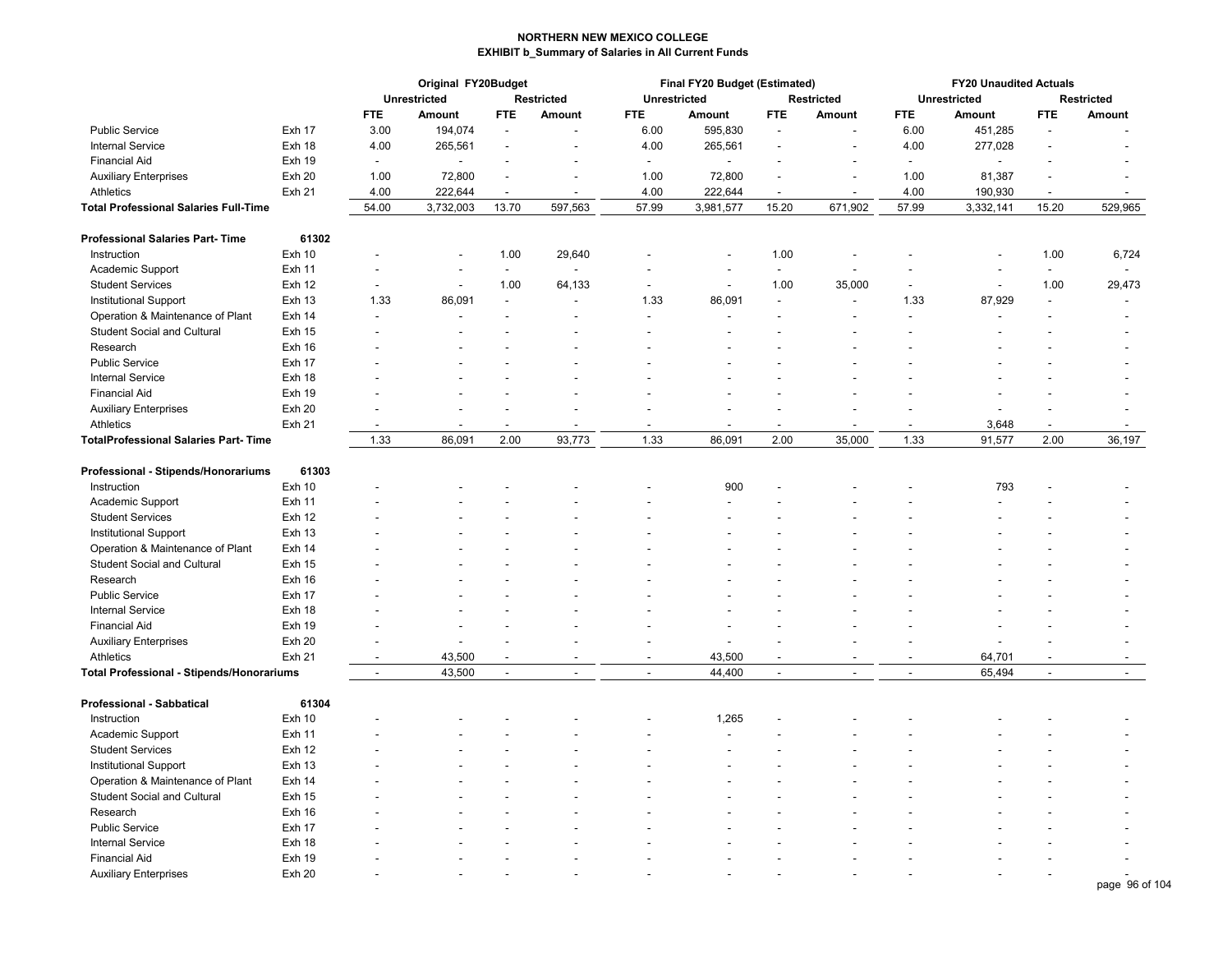|                                               |               |                          | Original FY20Budget |                |                          |                          | Final FY20 Budget (Estimated) |                | <b>FY20 Unaudited Actuals</b> |                                   |                          |                      |         |  |
|-----------------------------------------------|---------------|--------------------------|---------------------|----------------|--------------------------|--------------------------|-------------------------------|----------------|-------------------------------|-----------------------------------|--------------------------|----------------------|---------|--|
|                                               |               |                          | <b>Unrestricted</b> |                | <b>Restricted</b>        | Unrestricted             |                               |                | <b>Restricted</b>             | Unrestricted<br><b>Restricted</b> |                          |                      |         |  |
|                                               |               | <b>FTE</b>               | <b>Amount</b>       | <b>FTE</b>     | Amount                   | <b>FTE</b>               | <b>Amount</b>                 | <b>FTE</b>     | Amount                        | FTE.                              | <b>Amount</b>            | <b>FTE</b>           | Amount  |  |
| Athletics                                     | Exh 21        |                          |                     |                |                          |                          |                               |                |                               |                                   |                          |                      |         |  |
| <b>Total Professional - Sabbatical</b>        |               | $\blacksquare$           | $\blacksquare$      | $\sim$         | $\blacksquare$           | $\blacksquare$           | 1,265                         | $\sim$         | $\sim$                        | $\sim$                            | $\blacksquare$           | $\blacksquare$       | $\sim$  |  |
| Per Diem Board of Regents                     | 61305         |                          |                     |                |                          |                          |                               |                |                               |                                   |                          |                      |         |  |
| Instruction                                   | <b>Exh 10</b> |                          |                     |                |                          |                          | 900                           |                |                               |                                   |                          |                      |         |  |
| Academic Support                              | <b>Exh 11</b> |                          |                     |                |                          |                          |                               |                |                               |                                   |                          |                      |         |  |
| <b>Student Services</b>                       | Exh 12        |                          |                     |                |                          |                          |                               |                |                               |                                   |                          |                      |         |  |
| <b>Institutional Support</b>                  | <b>Exh 13</b> |                          | 7,125               |                |                          |                          | 1,124                         |                |                               |                                   | 10,393                   |                      |         |  |
| Operation & Maintenance of Plant              | Exh 14        |                          |                     |                |                          |                          |                               |                |                               |                                   |                          |                      |         |  |
| <b>Student Social and Cultural</b>            | <b>Exh 15</b> |                          |                     |                |                          |                          |                               |                |                               |                                   |                          |                      |         |  |
| Research                                      | Exh 16        |                          |                     |                |                          |                          |                               |                |                               |                                   |                          |                      |         |  |
| <b>Public Service</b>                         | Exh 17        |                          |                     |                |                          |                          |                               |                |                               |                                   |                          |                      |         |  |
| <b>Internal Service</b>                       | Exh 18        |                          |                     |                |                          |                          |                               |                |                               |                                   |                          |                      |         |  |
| <b>Financial Aid</b>                          | <b>Exh 19</b> |                          |                     |                |                          |                          |                               |                |                               |                                   |                          |                      |         |  |
| <b>Auxiliary Enterprises</b>                  | Exh 20        |                          |                     |                |                          |                          |                               |                |                               |                                   |                          |                      |         |  |
| Athletics                                     | Exh 21        |                          |                     |                |                          |                          |                               |                |                               |                                   |                          |                      |         |  |
| <b>Total Per Diem Board of Regents</b>        |               | $\sim$                   | 7,125               | $\overline{a}$ | $\overline{a}$           | $\overline{a}$           | 2,024                         | $\overline{a}$ | $\overline{a}$                | $\sim$                            | 10,393                   | $\mathbf{r}$         | $\sim$  |  |
| <b>Support Staff Salaries Full-Time</b>       | 61401         |                          |                     |                |                          |                          |                               |                |                               |                                   |                          |                      |         |  |
| Instruction                                   | Exh 10        | 4.50                     | 158,517             | 2.00           | 80,000                   | 4.50                     | 214,051                       | 4.00           | 129,141                       | 4.50                              | 223,395                  | 4.00                 | 55,120  |  |
| Academic Support                              | <b>Exh 11</b> | 9.00                     | 303,442             | $\sim$         | $\overline{a}$           | 9.00                     | 232,016                       | $\blacksquare$ |                               | 9.00                              | 131,762                  | $\sim$               |         |  |
| <b>Student Services</b>                       | Exh 12        | 7.50                     | 265,164             | 1.00           | 52,530                   | 7.50                     | 249,872                       | 2.00           | 87,000                        | 7.50                              | 231,922                  | 2.00                 | 93,771  |  |
| <b>Institutional Support</b>                  | <b>Exh 13</b> | 13.00                    | 446,765             | $\overline{a}$ | $\overline{\phantom{a}}$ | 13.00                    | 426,820                       | $\overline{a}$ | $\overline{\phantom{a}}$      | 13.00                             | 322,312                  | $\ddot{\phantom{a}}$ | $\sim$  |  |
| Operation & Maintenance of Plant              | Exh 14        | 19.75                    | 532,963             |                | $\blacksquare$           | 19.75                    | 532,963                       | $\blacksquare$ | $\blacksquare$                | 19.75                             | 355,596                  | $\overline{a}$       |         |  |
| <b>Student Social and Cultural</b>            | Exh 15        |                          |                     |                |                          | $\overline{\phantom{a}}$ | $\overline{a}$                |                |                               | $\overline{\phantom{a}}$          |                          |                      |         |  |
| Research                                      | Exh 16        | $\blacksquare$           |                     |                |                          | $\overline{\phantom{a}}$ | $\overline{\phantom{a}}$      |                |                               | $\overline{\phantom{a}}$          |                          |                      |         |  |
| <b>Public Service</b>                         | Exh 17        | $\sim$                   |                     |                |                          | 1.00                     | 94,771                        |                |                               | 1.00                              |                          |                      |         |  |
| <b>Internal Service</b>                       | Exh 18        | 4.00                     | 152,775             |                |                          | 4.00                     | 152,775                       |                |                               | 4.00                              | 66,915                   |                      |         |  |
| <b>Financial Aid</b>                          | Exh 19        | $\overline{\phantom{a}}$ |                     |                |                          | $\overline{a}$           |                               |                |                               | $\blacksquare$                    |                          |                      |         |  |
| <b>Auxiliary Enterprises</b>                  | <b>Exh 20</b> | 3.80                     | 149,977             |                | $\overline{a}$           | 3.80                     | 144,250                       | $\blacksquare$ |                               | 3.80                              | 58,126                   |                      |         |  |
| Athletics                                     | Exh 21        | 1.00                     | 41,600              |                |                          | 1.00                     | 41,600                        | $\overline{a}$ | $\overline{a}$                | 1.00                              | 30,333                   |                      |         |  |
| <b>Total Support Staff Salaries Full-Time</b> |               | 62.55                    | 2,051,203           | 3.00           | 132,530                  | 63.55                    | 2,089,118                     | 6.00           | 216,141                       | 63.55                             | 1,420,361                | 6.00                 | 148,891 |  |
|                                               |               |                          |                     |                |                          |                          |                               |                |                               |                                   |                          |                      |         |  |
| <b>Support Staff Salaries Part-Time</b>       | 61402         |                          |                     |                |                          |                          |                               |                |                               |                                   |                          |                      |         |  |
| Instruction                                   | Exh 10        | 2.50                     | 87,272              |                |                          | 2.50                     | 49,432                        |                |                               | 2.50                              | 32,854                   |                      |         |  |
| Academic Support                              | <b>Exh 11</b> |                          |                     |                |                          |                          | $\overline{a}$                |                |                               | $\overline{\phantom{a}}$          | $\overline{a}$           |                      |         |  |
| <b>Student Services</b>                       | Exh 12        |                          |                     |                |                          |                          | $\overline{a}$                |                |                               | $\overline{a}$                    | $\overline{a}$           |                      |         |  |
| <b>Institutional Support</b>                  | <b>Exh 13</b> |                          |                     |                |                          |                          |                               |                |                               |                                   | 7,888                    |                      |         |  |
| Operation & Maintenance of Plant              | Exh 14        |                          |                     |                |                          |                          |                               |                |                               |                                   | $\overline{\phantom{a}}$ |                      |         |  |
| <b>Student Social and Cultural</b>            | <b>Exh 15</b> |                          |                     |                |                          |                          |                               |                |                               |                                   |                          |                      |         |  |
| Research                                      | Exh 16        |                          |                     |                |                          |                          |                               |                |                               |                                   | $\blacksquare$           |                      |         |  |
| <b>Public Service</b>                         | Exh 17        |                          |                     |                |                          |                          |                               |                |                               |                                   | $\overline{a}$           |                      |         |  |
| <b>Internal Service</b>                       | Exh 18        |                          |                     |                |                          |                          |                               |                |                               | $\blacksquare$                    | 2,304                    |                      |         |  |
| <b>Financial Aid</b>                          | <b>Exh 19</b> |                          |                     |                |                          |                          |                               |                |                               | $\blacksquare$                    |                          |                      |         |  |
| <b>Auxiliary Enterprises</b>                  | Exh 20        | 1.50                     | 32,040              |                |                          | 1.50                     | 32,040                        |                |                               | 1.50                              | 46,049                   |                      |         |  |
| Athletics                                     | Exh 21        |                          |                     |                |                          |                          |                               |                |                               | $\blacksquare$                    |                          |                      |         |  |
| <b>Total Support Staff Salaries Part-Time</b> |               | 4.00                     | 119.312             |                |                          | 4.00                     | 81.472                        |                |                               | 4.00                              | 89.095                   |                      |         |  |

**Support Staff Stipends/Hororariums 61403**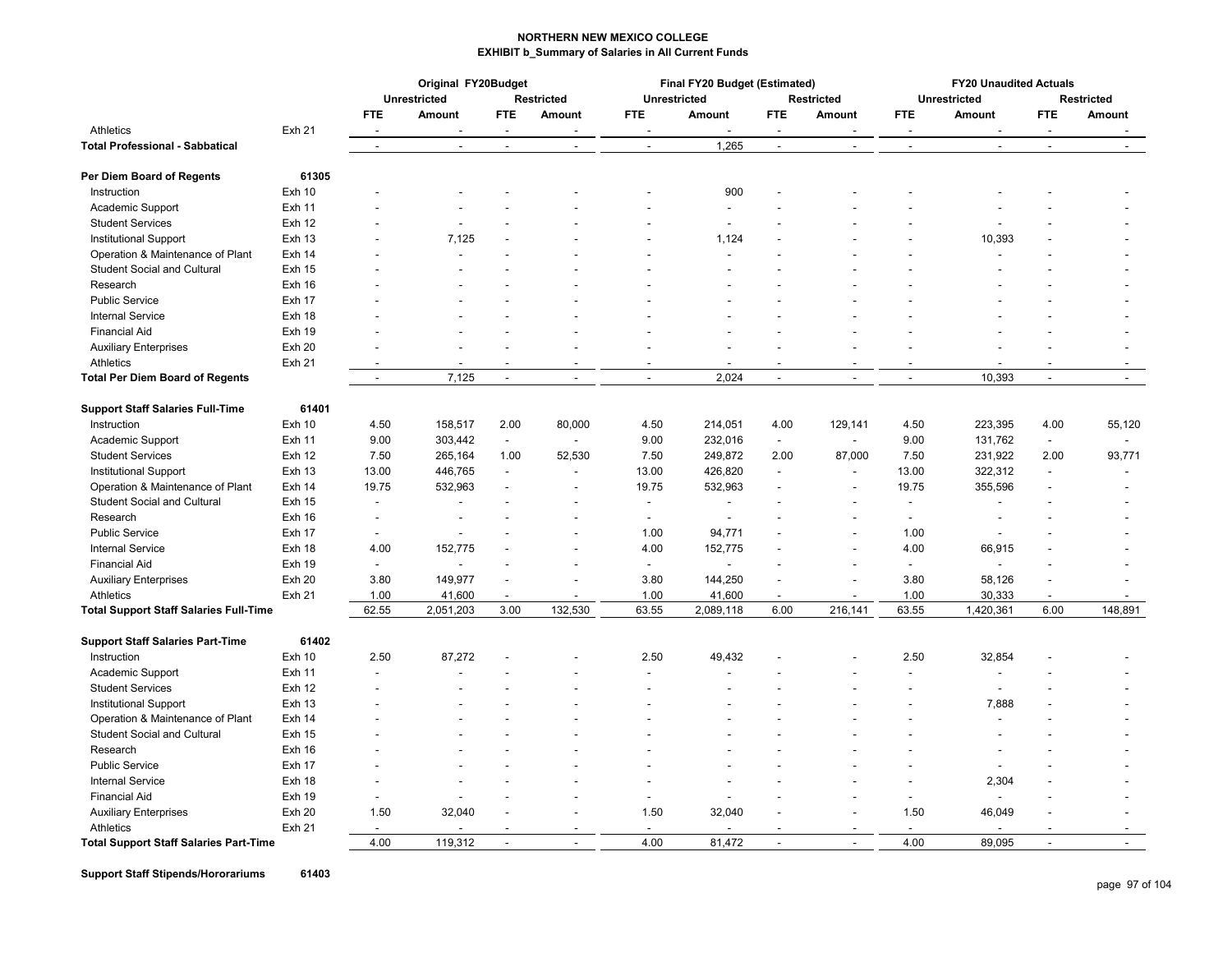|                                                 |               | Original FY20Budget |                     |                          |                   | Final FY20 Budget (Estimated) |                          | <b>FY20 Unaudited Actuals</b> |                          |                          |                          |                          |                          |  |
|-------------------------------------------------|---------------|---------------------|---------------------|--------------------------|-------------------|-------------------------------|--------------------------|-------------------------------|--------------------------|--------------------------|--------------------------|--------------------------|--------------------------|--|
|                                                 |               |                     | <b>Unrestricted</b> |                          | <b>Restricted</b> |                               | <b>Unrestricted</b>      | <b>Restricted</b>             |                          |                          | <b>Unrestricted</b>      | <b>Restricted</b>        |                          |  |
|                                                 |               | <b>FTE</b>          | Amount              | <b>FTE</b>               | Amount            | <b>FTE</b>                    | Amount                   | <b>FTE</b>                    | Amount                   | <b>FTE</b>               | Amount                   | <b>FTE</b>               | Amount                   |  |
| Instruction                                     | <b>Exh 10</b> |                     |                     |                          |                   |                               |                          |                               |                          |                          |                          |                          |                          |  |
| Academic Support                                | <b>Exh 11</b> |                     |                     |                          |                   |                               |                          |                               |                          |                          |                          |                          |                          |  |
| <b>Student Services</b>                         | <b>Exh 12</b> |                     |                     |                          |                   |                               |                          |                               |                          |                          |                          |                          |                          |  |
| <b>Institutional Support</b>                    | <b>Exh 13</b> |                     |                     |                          |                   |                               |                          |                               |                          |                          |                          |                          |                          |  |
| Operation & Maintenance of Plant                | Exh 14        |                     |                     |                          |                   |                               |                          |                               |                          |                          |                          |                          |                          |  |
| <b>Student Social and Cultural</b>              | <b>Exh 15</b> |                     |                     |                          |                   |                               |                          |                               |                          |                          |                          |                          |                          |  |
| Research                                        | Exh 16        |                     |                     |                          |                   |                               |                          |                               |                          |                          |                          |                          |                          |  |
| <b>Public Service</b>                           | Exh 17        |                     |                     |                          |                   |                               |                          |                               |                          |                          |                          |                          |                          |  |
| <b>Internal Service</b>                         | Exh 18        |                     |                     |                          |                   |                               |                          |                               |                          |                          |                          |                          |                          |  |
| <b>Financial Aid</b>                            | <b>Exh 19</b> |                     |                     |                          |                   |                               |                          |                               |                          |                          |                          |                          |                          |  |
| <b>Auxiliary Enterprises</b>                    | <b>Exh 20</b> |                     |                     |                          |                   |                               |                          |                               |                          |                          |                          |                          | ä,                       |  |
| Athletics                                       | Exh 21        |                     | L.                  |                          |                   |                               |                          |                               |                          |                          |                          |                          |                          |  |
| <b>Total Support Staff Stipends/Hororariums</b> |               | $\sim$              | $\blacksquare$      | $\overline{\phantom{a}}$ | $\blacksquare$    | $\blacksquare$                |                          | $\overline{\phantom{a}}$      | $\overline{\phantom{a}}$ | $\sim$                   | $\blacksquare$           | $\blacksquare$           | $\blacksquare$           |  |
|                                                 |               |                     |                     |                          |                   |                               |                          |                               |                          |                          |                          |                          |                          |  |
| <b>Support Staff Overtime</b>                   | 61404         |                     |                     |                          |                   |                               |                          |                               |                          |                          |                          |                          |                          |  |
| Instruction                                     | Exh 10        |                     |                     |                          |                   |                               | 29                       |                               |                          |                          | 3,473                    | $\overline{a}$           | (323)                    |  |
| Academic Support                                | <b>Exh 11</b> |                     |                     |                          |                   |                               |                          |                               |                          |                          | 1,239                    | ٠                        | $\blacksquare$           |  |
| <b>Student Services</b>                         | <b>Exh 12</b> |                     |                     |                          |                   |                               |                          |                               |                          |                          | 4,548                    | $\blacksquare$           | 1,162                    |  |
| <b>Institutional Support</b>                    | <b>Exh 13</b> |                     | 4,000               |                          |                   |                               | 4,023                    |                               |                          |                          | 4,383                    |                          | $\overline{\phantom{a}}$ |  |
| Operation & Maintenance of Plant                | Exh 14        |                     | 11,325              |                          |                   |                               | 11,325                   |                               |                          |                          | 5,044                    |                          |                          |  |
| <b>Student Social and Cultural</b>              | <b>Exh 15</b> |                     | $\overline{a}$      |                          |                   |                               |                          |                               |                          |                          | $\overline{\phantom{a}}$ |                          |                          |  |
| Research                                        | Exh 16        |                     |                     |                          |                   |                               |                          |                               |                          |                          | $\blacksquare$           |                          | 61                       |  |
| <b>Public Service</b>                           | Exh 17        |                     |                     |                          |                   |                               |                          |                               |                          |                          | 623                      |                          |                          |  |
| Internal Service                                | Exh 18        |                     |                     |                          |                   |                               |                          |                               |                          |                          | 134                      |                          |                          |  |
| <b>Financial Aid</b>                            | <b>Exh 19</b> |                     |                     |                          |                   |                               |                          |                               |                          |                          |                          |                          |                          |  |
| <b>Auxiliary Enterprises</b>                    | Exh 20        |                     | 3,065               |                          |                   |                               | 3,065                    |                               |                          |                          | 3,012                    |                          |                          |  |
| Athletics                                       | <b>Exh 21</b> |                     |                     |                          |                   |                               |                          |                               |                          |                          | 30                       |                          |                          |  |
| <b>Total Support Staff Stipends/Hororariums</b> |               | $\sim$              | 18,390              | ÷,                       |                   | ÷,                            | 18,442                   | $\blacksquare$                | $\overline{\phantom{a}}$ | $\overline{\phantom{a}}$ | 22,486                   | $\blacksquare$           | 900                      |  |
|                                                 |               |                     |                     |                          |                   |                               |                          |                               |                          |                          |                          |                          |                          |  |
| <b>Student Salaries</b>                         | 61451         |                     |                     |                          |                   |                               |                          |                               |                          |                          |                          |                          |                          |  |
| Instruction                                     | <b>Exh 10</b> | 0.01                | 604                 | 0.15                     | 101,060           | 0.01                          | 17,704                   | 0.15                          | 85,610                   | 0.01                     | 18,648                   | 0.15                     | 24,600                   |  |
| Academic Support                                | <b>Exh 11</b> |                     |                     | $\overline{\phantom{a}}$ |                   |                               | 480                      | $\blacksquare$                |                          | $\blacksquare$           | 480                      | $\overline{\phantom{a}}$ |                          |  |
| <b>Student Services</b>                         | <b>Exh 12</b> |                     |                     | 0.75                     | 224,904           | $\overline{a}$                | 6,500                    |                               | 253,160                  | $\overline{a}$           | 8,082                    | $\overline{\phantom{a}}$ | 115,813                  |  |
| Institutional Support                           | <b>Exh 13</b> |                     |                     | $\overline{\phantom{a}}$ |                   | ٠                             |                          |                               |                          | $\blacksquare$           | 810                      | $\overline{\phantom{a}}$ |                          |  |
| Operation & Maintenance of Plant                | Exh 14        |                     |                     |                          |                   |                               |                          |                               |                          |                          |                          |                          |                          |  |
| <b>Student Social and Cultural</b>              | <b>Exh 15</b> |                     |                     |                          |                   | ٠                             | 3,000                    |                               |                          | ÷,                       | 2,962                    | ٠                        |                          |  |
| Research                                        | Exh 16        |                     |                     |                          |                   | Ĭ.                            | $\blacksquare$           |                               | 23,115                   | $\blacksquare$           | $\overline{\phantom{a}}$ |                          | 15,592                   |  |
| <b>Public Service</b>                           | Exh 17        |                     |                     |                          |                   | $\overline{\phantom{a}}$      | 500                      |                               |                          | $\blacksquare$           | 206                      |                          | 383                      |  |
| <b>Internal Service</b>                         | Exh 18        | 0.75                | 20,000              |                          |                   | 0.75                          | 20,000                   |                               |                          | 0.75                     | 16,998                   |                          | $\overline{a}$           |  |
| <b>Financial Aid</b>                            | Exh 19        |                     |                     |                          |                   |                               |                          |                               |                          |                          |                          |                          |                          |  |
| <b>Auxiliary Enterprises</b>                    | Exh 20        |                     | 5,700               |                          |                   | $\overline{a}$                | 5,700                    |                               |                          | ÷,                       |                          |                          |                          |  |
| Athletics                                       | Exh 21        | $\blacksquare$      |                     |                          |                   | $\overline{\phantom{a}}$      | $\overline{\phantom{a}}$ |                               | $\blacksquare$           |                          | $\overline{\phantom{a}}$ |                          |                          |  |
| <b>Total Student Salaries</b>                   |               | 0.76                | 26,304              | 0.90                     | 325,964           | 0.76                          | 53,884                   | 0.15                          | 361,885                  | 0.76                     | 48,186                   | 0.15                     | 156,388                  |  |
|                                                 |               |                     |                     |                          |                   |                               |                          |                               |                          |                          |                          |                          |                          |  |
| <b>Student Stipends</b>                         | 61452         |                     |                     |                          |                   |                               |                          |                               |                          |                          |                          |                          |                          |  |
| Instruction                                     | <b>Exh 10</b> |                     |                     |                          |                   |                               |                          |                               |                          |                          |                          |                          |                          |  |
| Academic Support                                | <b>Exh 11</b> |                     |                     |                          |                   |                               |                          |                               |                          |                          |                          |                          |                          |  |
| <b>Student Services</b>                         | <b>Exh 12</b> |                     |                     |                          |                   |                               |                          |                               |                          |                          |                          |                          |                          |  |
| <b>Institutional Support</b>                    | <b>Exh 13</b> |                     |                     |                          |                   |                               |                          |                               |                          |                          |                          |                          |                          |  |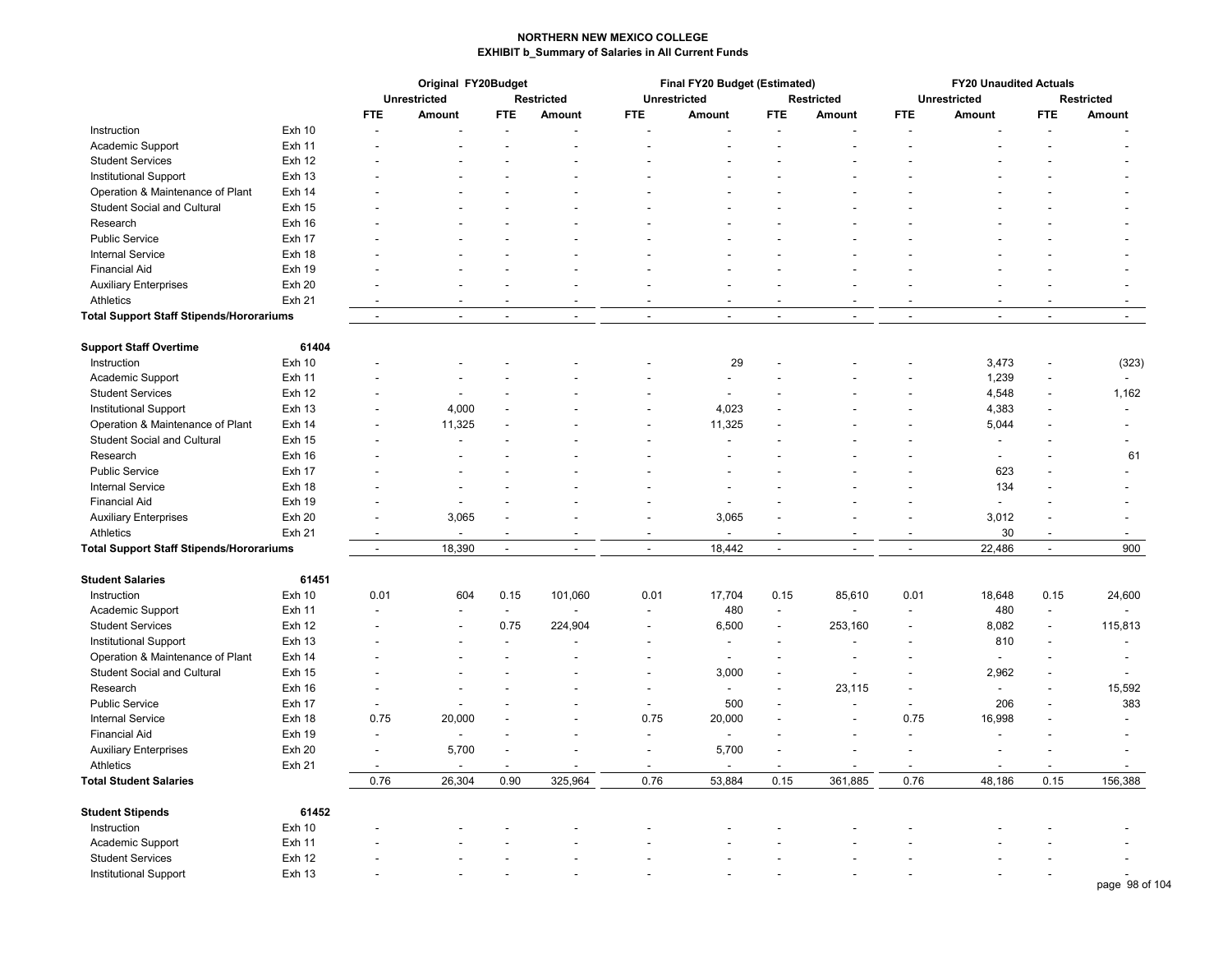|                                       |               | Original FY20Budget      |                          |                          |                          |                          | Final FY20 Budget (Estimated) |                          | <b>FY20 Unaudited Actuals</b> |                          |                                   |                |                          |
|---------------------------------------|---------------|--------------------------|--------------------------|--------------------------|--------------------------|--------------------------|-------------------------------|--------------------------|-------------------------------|--------------------------|-----------------------------------|----------------|--------------------------|
|                                       |               |                          | <b>Unrestricted</b>      |                          | <b>Restricted</b>        | <b>Unrestricted</b>      |                               |                          | Restricted                    |                          | <b>Unrestricted</b>               |                | <b>Restricted</b>        |
|                                       |               | <b>FTE</b>               | Amount                   | <b>FTE</b>               | Amount                   | FTE.                     | Amount                        | <b>FTE</b>               | Amount                        | <b>FTE</b>               | Amount                            | FTE.           | Amount                   |
| Operation & Maintenance of Plant      | Exh 14        |                          |                          |                          |                          |                          |                               |                          |                               |                          |                                   |                |                          |
| <b>Student Social and Cultural</b>    | <b>Exh 15</b> |                          |                          |                          |                          |                          | 2,000                         |                          |                               |                          |                                   |                |                          |
| Research                              | Exh 16        |                          |                          |                          |                          |                          |                               |                          |                               |                          |                                   |                |                          |
| <b>Public Service</b>                 | Exh 17        |                          |                          |                          |                          |                          | $\overline{a}$                |                          |                               |                          |                                   |                |                          |
| <b>Internal Service</b>               | Exh 18        |                          |                          |                          |                          |                          |                               |                          |                               |                          |                                   |                |                          |
| <b>Financial Aid</b>                  | Exh 19        |                          |                          |                          |                          |                          |                               |                          |                               |                          |                                   |                |                          |
| <b>Auxiliary Enterprises</b>          | Exh 20        |                          |                          |                          |                          |                          |                               |                          |                               |                          |                                   |                |                          |
| Athletics                             | Exh 21        | $\overline{a}$           |                          |                          |                          |                          |                               |                          |                               |                          |                                   |                |                          |
| <b>Total Student Stipends</b>         |               | $\overline{\phantom{a}}$ | $\sim$                   | $\overline{\phantom{a}}$ | $\overline{\phantom{a}}$ | $\overline{\phantom{a}}$ | 2,000                         | $\blacksquare$           | $\overline{\phantom{a}}$      | $\overline{\phantom{a}}$ | $\blacksquare$                    | $\blacksquare$ | $\sim$                   |
| <b>Other Salaries</b>                 | 61505         |                          |                          |                          |                          |                          |                               |                          |                               |                          |                                   |                |                          |
| Instruction                           | Exh 10        | 1.33                     | 55,396                   | 0.85                     | 4,840                    | 1.33                     | 76,396                        | 0.85                     | 68,665                        | 1.33                     | 38,776                            | 0.85           | 47,428                   |
| Academic Support                      | Exh 11        | 1.00                     | 10,400                   | $\blacksquare$           |                          | 1.00                     | 10,400                        | $\blacksquare$           | $\overline{a}$                | 1.00                     | $\blacksquare$                    | $\blacksquare$ | $\sim$                   |
| <b>Student Services</b>               | Exh 12        | $\ddot{\phantom{a}}$     | ÷,                       | $\overline{\phantom{a}}$ | 21,500                   | $\blacksquare$           | 12,360                        | $\sim$                   | 35,370                        | $\sim$                   | 14,917                            | ÷,             | 29,876                   |
| <b>Institutional Support</b>          | <b>Exh 13</b> | $\sim$                   | $\overline{\phantom{a}}$ |                          |                          | $\overline{\phantom{a}}$ | 6,400                         |                          |                               | $\ddot{\phantom{a}}$     | 5,868                             |                |                          |
| Operation & Maintenance of Plant      | Exh 14        | 0.75                     | 15,600                   |                          | $\overline{\phantom{a}}$ | 0.75                     | 15,600                        |                          | ÷.                            | 0.75                     | 16,574                            |                |                          |
| <b>Student Social and Cultural</b>    | <b>Exh 15</b> |                          |                          |                          |                          | J.                       | $\overline{a}$                |                          |                               | $\overline{a}$           | $\overline{a}$                    |                |                          |
| Research                              | Exh 16        |                          | ٠                        |                          |                          | $\blacksquare$           | $\blacksquare$                |                          |                               | $\blacksquare$           | $\blacksquare$                    |                | 687                      |
| <b>Public Service</b>                 | Exh 17        |                          |                          |                          |                          |                          | 17,000                        |                          |                               |                          |                                   |                |                          |
| <b>Internal Service</b>               | Exh 18        |                          |                          |                          |                          |                          | $\overline{a}$                |                          |                               |                          | 6,980<br>$\overline{\phantom{a}}$ |                |                          |
|                                       |               |                          |                          |                          |                          |                          |                               |                          |                               |                          |                                   |                |                          |
| <b>Financial Aid</b>                  | Exh 19        |                          |                          |                          |                          |                          | $\overline{\phantom{a}}$      |                          |                               |                          | $\overline{\phantom{a}}$          |                |                          |
| <b>Auxiliary Enterprises</b>          | Exh 20        |                          |                          |                          |                          |                          | 560                           |                          |                               |                          | 12,002                            |                |                          |
| Athletics                             | <b>Exh 21</b> |                          | 11,200                   |                          |                          |                          | 11,200                        |                          |                               | $\overline{\phantom{a}}$ | 5,538                             |                |                          |
| <b>Total Other Salaries</b>           |               | 3.08                     | 92,596                   | 0.85                     | 26,340                   | 3.08                     | 149,916                       | 0.85                     | 104,035                       | 3.08                     | 100,655                           | 0.85           | 77,991                   |
| Salary Contingency Restricted (Vacanc | 61511         |                          |                          |                          |                          |                          |                               |                          |                               |                          |                                   |                |                          |
| Instruction                           | <b>Exh 10</b> | 1.00                     | (307, 512)               |                          |                          | 1.00                     | (482, 961)                    |                          |                               | 1.00                     | 13,766                            |                |                          |
| Academic Support                      | <b>Exh 11</b> |                          |                          |                          |                          |                          |                               |                          |                               |                          |                                   |                |                          |
| <b>Student Services</b>               | Exh 12        |                          |                          |                          |                          |                          |                               |                          |                               |                          |                                   |                |                          |
| <b>Institutional Support</b>          | <b>Exh 13</b> |                          | (16, 300)                |                          |                          |                          | (16, 300)                     |                          |                               |                          |                                   |                |                          |
| Operation & Maintenance of Plant      | <b>Exh 14</b> |                          |                          |                          |                          |                          |                               |                          |                               |                          |                                   |                |                          |
| <b>Student Social and Cultural</b>    | <b>Exh 15</b> |                          |                          |                          |                          |                          |                               |                          |                               |                          |                                   |                |                          |
| Research                              | Exh 16        |                          |                          |                          |                          |                          | $\overline{a}$                |                          |                               |                          |                                   |                |                          |
| <b>Public Service</b>                 | Exh 17        |                          |                          |                          |                          |                          | 215,678                       |                          |                               |                          |                                   |                |                          |
| <b>Internal Service</b>               | Exh 18        |                          |                          |                          |                          |                          |                               |                          |                               |                          |                                   |                |                          |
| <b>Financial Aid</b>                  | Exh 19        |                          |                          |                          |                          |                          |                               |                          |                               |                          |                                   |                |                          |
| <b>Auxiliary Enterprises</b>          | Exh 20        |                          |                          |                          |                          |                          |                               |                          |                               |                          |                                   |                |                          |
| Athletics                             | <b>Exh 21</b> |                          |                          |                          |                          |                          |                               |                          | $\overline{a}$                |                          |                                   |                |                          |
| <b>Total Other Salaries</b>           |               | 1.00                     | (323, 812)               | $\blacksquare$           | $\sim$                   | 1.00                     | (283, 583)                    | $\overline{\phantom{a}}$ | $\blacksquare$                | 1.00                     | 13,766                            | $\mathbf{r}$   | $\sim$                   |
| <b>Federal Work Study</b>             | 61601/61603   |                          |                          |                          |                          |                          |                               |                          |                               |                          |                                   |                |                          |
| Instruction                           | Exh 10        |                          |                          |                          |                          |                          |                               |                          | 1,152                         |                          | $\overline{2}$                    |                | 708                      |
| Academic Support                      | <b>Exh 11</b> |                          |                          |                          |                          |                          |                               | $\overline{a}$           | 7,785                         |                          |                                   | Ĭ.             | 6,293                    |
| <b>Student Services</b>               | Exh 12        |                          |                          |                          | 146,085                  |                          |                               |                          | 128,583                       |                          | $\overline{7}$                    |                | 58,774                   |
| <b>Institutional Support</b>          | <b>Exh 13</b> |                          |                          |                          |                          |                          |                               | $\overline{\phantom{a}}$ | 39,466                        |                          |                                   | ä,             | $\overline{\phantom{a}}$ |
| Operation & Maintenance of Plant      | Exh 14        |                          |                          |                          |                          |                          |                               |                          |                               |                          |                                   |                | 135                      |
| Student Social and Cultural           | <b>Exh 15</b> |                          |                          |                          |                          |                          |                               |                          |                               |                          |                                   |                |                          |
| Research                              | Exh 16        |                          |                          |                          |                          |                          |                               |                          |                               |                          |                                   |                |                          |
|                                       | Exh 17        |                          |                          |                          |                          |                          |                               |                          |                               |                          |                                   |                |                          |
| Public Service                        |               |                          |                          |                          |                          |                          |                               |                          |                               |                          |                                   |                |                          |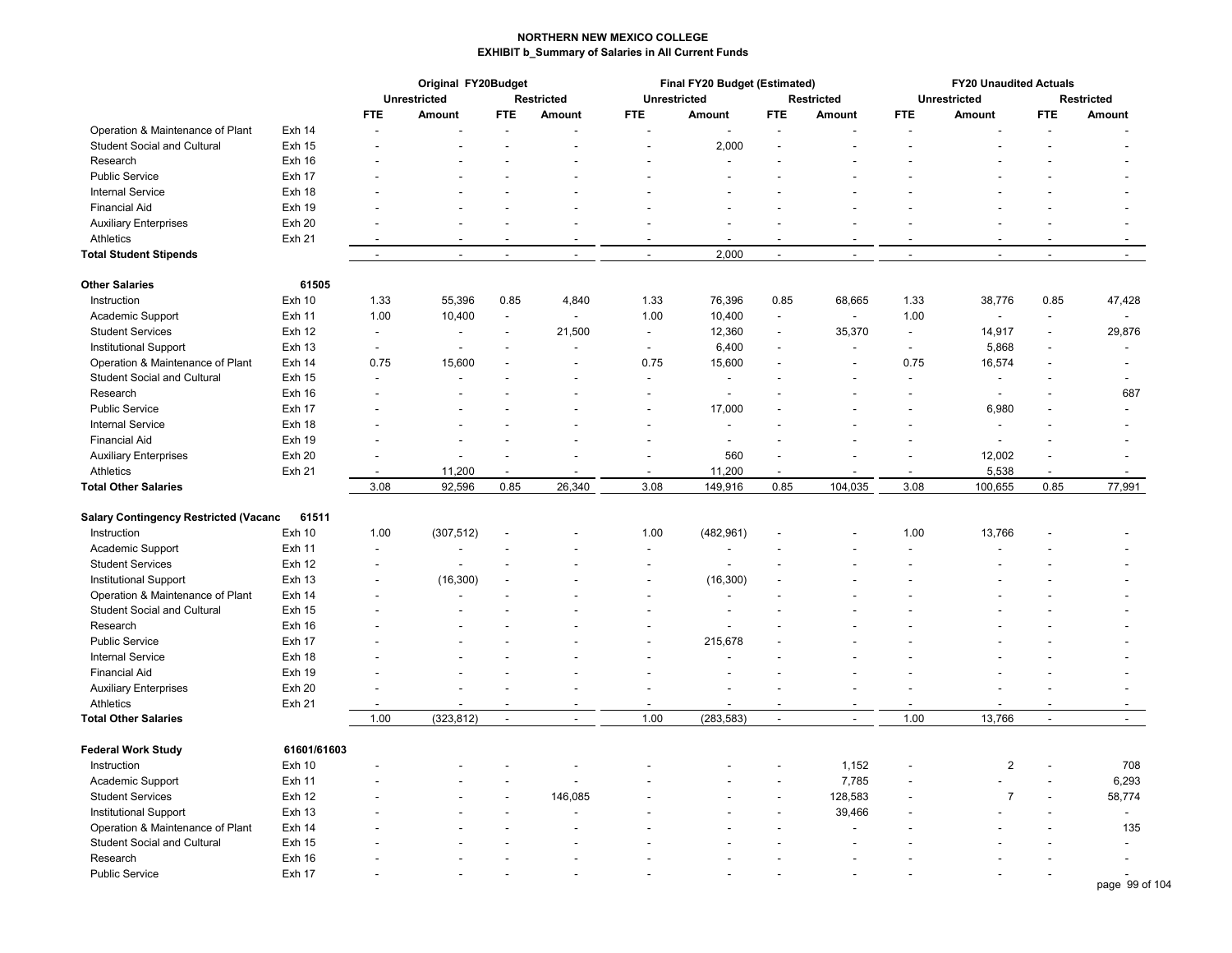|                                    |                   | Original FY20Budget      |                |                |                   |                | Final FY20 Budget (Estimated) |                          | <b>FY20 Unaudited Actuals</b> |                          |                     |                          |                          |
|------------------------------------|-------------------|--------------------------|----------------|----------------|-------------------|----------------|-------------------------------|--------------------------|-------------------------------|--------------------------|---------------------|--------------------------|--------------------------|
|                                    |                   |                          | Unrestricted   |                | <b>Restricted</b> |                | <b>Unrestricted</b>           |                          | <b>Restricted</b>             |                          | <b>Unrestricted</b> |                          | <b>Restricted</b>        |
|                                    |                   | <b>FTE</b>               | Amount         | FTE.           | <b>Amount</b>     | FTE.           | Amount                        | FTE.                     | Amount                        | <b>FTE</b>               | Amount              | FTE.                     | Amount                   |
| <b>Internal Service</b>            | Exh 18            |                          |                |                |                   |                |                               |                          | 1,305                         |                          |                     |                          | 888                      |
| <b>Financial Aid</b>               | <b>Exh 19</b>     |                          |                |                |                   |                |                               | ä,                       | $\overline{a}$                |                          |                     | $\overline{a}$           | $\overline{\phantom{a}}$ |
| <b>Auxiliary Enterprises</b>       | Exh 20            |                          |                |                |                   |                |                               | $\overline{a}$           | 2,520                         |                          |                     | $\blacksquare$           | 239                      |
| Athletics                          | <b>Exh 21</b>     |                          |                |                |                   |                |                               |                          | 4,155                         |                          |                     |                          | 155                      |
| <b>Total Federal Work Study</b>    |                   | $\blacksquare$           | $\blacksquare$ | $\blacksquare$ | 146,085           | $\blacksquare$ | $\overline{a}$                | $\blacksquare$           | 184,966                       | $\overline{\phantom{a}}$ | 9                   | $\overline{\phantom{a}}$ | 67,192                   |
| <b>State Work Study</b>            | 61602             |                          |                |                |                   |                |                               |                          |                               |                          |                     |                          |                          |
| Instruction                        | Exh 10            |                          |                |                | L,                |                |                               |                          | $\overline{a}$                |                          |                     |                          |                          |
| Academic Support                   | <b>Exh 11</b>     |                          |                |                | L,                |                |                               | Ĭ.                       | 2,664                         |                          |                     |                          | 1,256                    |
| <b>Student Services</b>            | Exh 12            |                          |                |                | 52,930            |                |                               |                          | 49,114                        |                          |                     |                          | 25,306                   |
| Institutional Support              | <b>Exh 13</b>     |                          |                |                |                   |                |                               | $\overline{a}$           |                               |                          |                     | $\overline{\phantom{a}}$ | 1,920                    |
| Operation & Maintenance of Plant   | Exh 14            |                          |                |                |                   |                |                               |                          |                               |                          |                     |                          | $\sim$                   |
| <b>Student Social and Cultural</b> | <b>Exh 15</b>     |                          |                |                |                   |                |                               |                          |                               |                          |                     |                          |                          |
| Research                           | Exh 16            |                          |                |                |                   |                |                               |                          |                               |                          |                     |                          |                          |
| <b>Public Service</b>              | Exh 17            |                          |                |                |                   |                |                               |                          |                               |                          |                     |                          |                          |
|                                    |                   |                          |                |                |                   |                |                               |                          |                               |                          |                     |                          |                          |
| <b>Internal Service</b>            | Exh 18            |                          |                |                |                   |                |                               |                          |                               |                          |                     |                          |                          |
| <b>Financial Aid</b>               | <b>Exh 19</b>     |                          |                |                |                   |                |                               |                          |                               |                          |                     |                          |                          |
| <b>Auxiliary Enterprises</b>       | Exh 20            |                          |                |                |                   |                |                               |                          |                               |                          |                     |                          |                          |
| Athletics                          | <b>Exh 21</b>     | $\overline{\phantom{a}}$ |                |                |                   |                |                               |                          | 1,152                         |                          |                     |                          | 684                      |
| <b>Total State Work Study</b>      |                   | $\overline{\phantom{a}}$ | $\sim$         | $\sim$         | 52,930            | $\blacksquare$ | $\overline{a}$                | $\overline{\phantom{a}}$ | 52,930                        | $\overline{\phantom{a}}$ | $\overline{a}$      | $\overline{\phantom{a}}$ | 29,166                   |
| <b>Vacation Payout</b>             | 61801             |                          |                |                |                   |                |                               |                          |                               |                          |                     |                          |                          |
| Instruction                        | Exh 10            |                          |                |                |                   |                |                               |                          |                               |                          |                     |                          |                          |
| Academic Support                   | <b>Exh 11</b>     |                          |                |                |                   |                |                               |                          |                               |                          |                     |                          |                          |
| <b>Student Services</b>            | <b>Exh 12</b>     |                          |                |                |                   |                |                               |                          |                               |                          |                     |                          |                          |
| <b>Institutional Support</b>       | Exh 13            |                          |                |                |                   |                |                               |                          |                               |                          |                     |                          |                          |
| Operation & Maintenance of Plant   | Exh 14            |                          |                |                |                   |                |                               |                          |                               |                          |                     |                          |                          |
| Student Social and Cultural        | <b>Exh 15</b>     |                          |                |                |                   |                |                               |                          |                               |                          |                     |                          |                          |
| Research                           | Exh 16            |                          |                |                |                   |                |                               |                          |                               |                          |                     |                          |                          |
| <b>Public Service</b>              | Exh 17            |                          |                |                |                   |                |                               |                          |                               |                          |                     |                          |                          |
| <b>Internal Service</b>            | Exh 18            |                          |                |                |                   |                |                               |                          |                               |                          |                     |                          |                          |
| <b>Financial Aid</b>               | Exh 19            |                          |                |                |                   |                |                               |                          |                               |                          |                     |                          |                          |
| <b>Auxiliary Enterprises</b>       | Exh 20            |                          |                |                |                   |                |                               |                          |                               |                          |                     |                          |                          |
| Athletics                          | <b>Exh 21</b>     |                          |                |                |                   |                |                               |                          |                               |                          |                     |                          |                          |
| <b>Total Vacation Payout</b>       |                   | $\overline{\phantom{a}}$ | $\sim$         | $\overline{a}$ | $\overline{a}$    | $\blacksquare$ | $\overline{a}$                | ÷,                       | $\overline{\phantom{a}}$      | $\sim$                   | $\overline{a}$      | $\blacksquare$           | $\mathbf{r}$             |
|                                    |                   |                          |                |                |                   |                |                               |                          |                               |                          |                     |                          |                          |
| Admin. Leave/Bereavement Pay       | 61811/61812       |                          |                |                |                   |                |                               |                          |                               |                          |                     |                          |                          |
| Instruction                        | Exh 10            |                          |                |                |                   |                |                               |                          |                               |                          | 11,227              | $\frac{1}{2}$            | 10,887                   |
| Academic Support                   | Exh 11            |                          |                |                |                   |                |                               |                          |                               |                          | 12,473              | $\overline{a}$           | 1,815                    |
| <b>Student Services</b>            | Exh 12            |                          |                |                |                   |                |                               |                          |                               |                          | 5,156               | $\blacksquare$           | 30,404                   |
| <b>Institutional Support</b>       | <b>Exh 13</b>     |                          |                |                |                   |                |                               |                          |                               |                          | 19,853              | $\overline{\phantom{a}}$ | $\overline{\phantom{a}}$ |
| Operation & Maintenance of Plant   | Exh 14            |                          |                |                |                   |                |                               |                          |                               |                          | 119,830             |                          | 342                      |
| <b>Student Social and Cultural</b> | <b>Exh 15</b>     |                          |                |                |                   |                |                               |                          |                               |                          | $\overline{a}$      |                          |                          |
| Research                           | Exh 16            |                          |                |                |                   |                |                               |                          |                               |                          | $\overline{a}$      |                          |                          |
| <b>Public Service</b>              | Exh 17            |                          |                |                |                   |                |                               |                          |                               |                          | 326                 |                          |                          |
| <b>Internal Service</b>            | Exh 18            |                          |                |                |                   |                |                               |                          |                               |                          | 7,224               |                          | 704                      |
| <b>Financial Aid</b>               | Exh 19            |                          |                |                |                   |                |                               |                          |                               |                          |                     |                          | $\sim$                   |
| <b>Auxiliary Enterprises</b>       | Exh <sub>20</sub> |                          |                |                |                   |                |                               |                          |                               |                          | 45,908              |                          | 707                      |
| Athletics                          | <b>Exh 21</b>     |                          |                |                |                   |                |                               |                          |                               |                          |                     |                          |                          |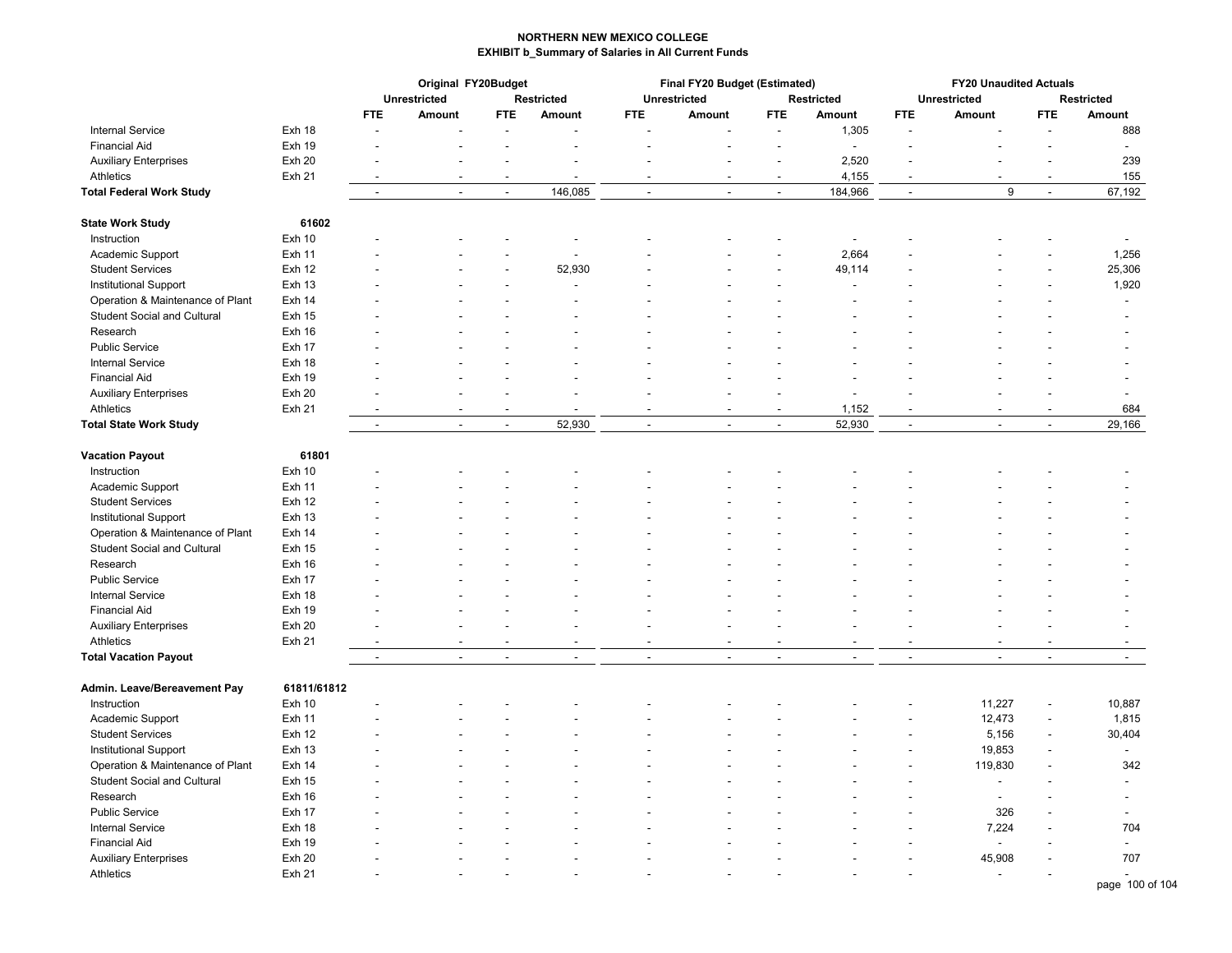| <b>Restricted</b><br><b>Unrestricted</b><br><b>Unrestricted</b><br><b>Unrestricted</b><br><b>Restricted</b><br><b>Restricted</b><br>FTE.<br>Amount<br><b>FTE</b><br>Amount<br><b>FTE</b><br>Amount<br><b>FTE</b><br><b>Amount</b><br><b>FTE</b><br>Amount<br><b>FTE</b><br>Amount<br>221,997<br>44,859<br>$\ddot{\phantom{a}}$<br>$\ddot{\phantom{a}}$<br>$\overline{\phantom{a}}$<br>$\overline{\phantom{a}}$<br>$\overline{\phantom{a}}$<br>$\sim$<br>$\overline{\phantom{a}}$<br><b>Exh 10</b><br>76.03<br>3,527,204<br>11.37<br>622,197<br>76.03<br>3,467,925<br>14.37<br>805,659<br>76.03<br>3,819,907<br>14.37<br>554,590<br>Instruction<br>440,268<br>9,364<br><b>Exh 11</b><br>17.60<br>891,871<br>17.60<br>662,651<br>10,449<br>17.60<br>Academic Support<br>$\blacksquare$<br>$\blacksquare$<br>$\sim$<br><b>Student Services</b><br><b>Exh 12</b><br>18.40<br>877,140<br>10.25<br>934,853<br>866,681<br>934,955<br>18.40<br>710,284<br>11.00<br>636,111<br>18.40<br>11.00<br>2,382<br><b>Exh 13</b><br>34.10<br>2,119,973<br>35.09<br>2,033,703<br>39,466<br>35.09<br>1,927,925<br>Institutional Support<br>$\blacksquare$<br>$\blacksquare$<br>$\blacksquare$<br>$\blacksquare$<br>477<br>Exh 14<br>21.50<br>634,144<br>21.50<br>634,144<br>21.50<br>562,903<br>Operation & Maintenance of Plant<br>$\overline{\phantom{a}}$<br>$\blacksquare$<br>ä,<br><b>Student Social and Cultural</b><br><b>Exh 15</b><br>1.00<br>42,592<br>1.00<br>47,592<br>1.00<br>30,481<br>$\overline{a}$<br>$\overline{\phantom{a}}$<br>$\overline{\phantom{a}}$<br>$\overline{\phantom{a}}$<br>ä,<br>Research<br>Exh 16<br>53,508<br>39,181<br>$\overline{\phantom{a}}$<br>$\sim$<br>L.<br>$\overline{\phantom{a}}$<br>$\overline{a}$<br>$\overline{a}$<br>$\overline{a}$<br>$\overline{a}$<br>194,074<br>923,779<br>383<br>Public Service<br>Exh 17<br>3.00<br>7.00<br>7.00<br>459,420<br>$\blacksquare$<br>$\overline{a}$<br>$\overline{\phantom{a}}$<br>$\overline{\phantom{a}}$<br>8.75<br>8.75<br>8.75<br>1,592<br><b>Internal Service</b><br>Exh 18<br>438,336<br>438,336<br>1,305<br>370,603<br><b>Financial Aid</b><br><b>Exh 19</b><br>$\blacksquare$<br>$\blacksquare$<br>$\sim$<br>$\blacksquare$<br><b>Exh 20</b><br>6.30<br>263,582<br>6.30<br>258,415<br>2,520<br>6.30<br>246,484<br>946<br><b>Auxiliary Enterprises</b><br>839<br><b>Athletics</b><br>Exh 21<br>5.00<br>318,944<br>5.00<br>318,944<br>5,307<br>5.00<br>328,637<br>$\overline{a}$<br>$\overline{a}$<br>$\overline{a}$<br>$\overline{\phantom{a}}$<br>1,557,050<br>196.67<br>25.37<br>1,245,865<br>191.68<br>9,307,860<br>21.62<br>196.67<br>9,652,170<br>25.37<br>1,853,169<br>8,896,912<br><b>Grand Total (before benefits)</b><br><b>Benefits</b><br>62xxx<br>1,200,947<br>843,166<br><b>Exh 10</b><br>1,161,724<br>208,618<br>311,047<br>165,260<br>Instruction<br>$\frac{1}{2}$<br>$\blacksquare$<br>ä,<br>$\overline{a}$<br>73<br><b>Exh 11</b><br>346,856<br>295,030<br>157,356<br>Academic Support<br>$\frac{1}{2}$<br>$\blacksquare$<br>$\overline{a}$<br>$\overline{a}$<br>278,251<br>166,371<br><b>Student Services</b><br><b>Exh 12</b><br>306,958<br>261,014<br>308,202<br>254,111<br>$\blacksquare$<br>$\overline{a}$<br>$\overline{\phantom{a}}$<br>$\blacksquare$<br>793,973<br>850,759<br>528<br>Institutional Support<br><b>Exh 13</b><br>775,479<br>585<br>$\overline{\phantom{a}}$<br>$\overline{a}$<br>$\overline{\phantom{a}}$<br>$\overline{\phantom{a}}$<br>$\sim$<br>$\overline{a}$<br>281,634<br>6<br>Operation & Maintenance of Plant<br>Exh 14<br>281,634<br>312,631<br>$\overline{\phantom{a}}$<br>$\overline{\phantom{a}}$<br>$\overline{a}$<br>11,023<br>9,430<br><b>Student Social and Cultural</b><br><b>Exh 15</b><br>11,023<br>$\overline{\phantom{a}}$<br>$\blacksquare$<br>$\sim$<br>$\overline{\phantom{a}}$<br>$\blacksquare$<br>3,671<br>Exh 16<br>5,703<br>Research<br>$\overline{\phantom{a}}$<br><b>Public Service</b><br>55,824<br>56,908<br>151,994<br>$\overline{2}$<br>Exh 17<br>$\overline{a}$<br>$\overline{\phantom{a}}$<br>$\blacksquare$<br>$\overline{a}$<br><b>Internal Service</b><br>13<br>Exh 18<br>158,343<br>159,607<br>175,361<br>$\overline{\phantom{a}}$<br>٠<br>1,166<br><b>Financial Aid</b><br><b>Exh 19</b><br>$\overline{a}$<br>552<br>91,639<br><b>Exh 20</b><br>91,639<br>80,656<br><b>Auxiliary Enterprises</b><br>4,488<br>Athletics<br>Exh 21<br>101,986<br>101,742<br>67,176<br>$\blacksquare$<br>$\sim$<br>$\overline{\phantom{a}}$<br>$\overline{\phantom{a}}$<br>$\overline{\phantom{a}}$<br>$\blacksquare$<br>3,291,466<br>469,632<br>3,300,705<br>571,446<br>2,926,779<br>342,130<br>$\blacksquare$<br>$\blacksquare$<br>$\blacksquare$<br>$\blacksquare$<br>$\overline{\phantom{a}}$<br>$\blacksquare$<br><b>Current Fund Salaries &amp; Benefits</b><br>76.03<br>4,688,928<br>11.37<br>830,815<br>76.03<br>14.37<br>76.03<br>14.37<br>719,850<br>Exh 10<br>4,668,872<br>1,116,706<br>4,663,073<br>Instruction<br>9,437<br>17.60<br>1,238,727<br>17.60<br>957,681<br>17.60<br>597,624<br>Academic Support<br><b>Exh 11</b><br>$\blacksquare$<br>$\blacksquare$<br>10,449<br>$\sim$<br>1,184,098<br>10.25<br>1,189,066<br>988,535<br>11.00<br>802,482<br><b>Student Services</b><br>Exh 12<br>18.40<br>1,195,867<br>18.40<br>1,174,883<br>11.00<br>18.40<br>2,910<br>34.10<br>2,895,452<br>35.09<br>2,827,676<br>40,051<br>2,778,684<br>Institutional Support<br><b>Exh 13</b><br>35.09<br>$\blacksquare$<br>$\overline{\phantom{a}}$<br>$\blacksquare$<br>21.50<br>915,778<br>21.50<br>875,534<br>483<br>Operation & Maintenance of Plant<br><b>Exh 14</b><br>21.50<br>915,778<br>$\overline{\phantom{a}}$<br>$\blacksquare$<br>÷,<br><b>Student Social and Cultural</b><br><b>Exh 15</b><br>1.00<br>53,615<br>1.00<br>58,615<br>1.00<br>39,913<br>$\overline{\phantom{a}}$<br>$\blacksquare$<br>$\blacksquare$<br>÷,<br>Exh 16<br>59,211<br>42,852<br>Research<br>$\sim$<br>$\sim$<br>$\overline{\phantom{a}}$<br>$\overline{a}$<br>$\blacksquare$<br>$\overline{\phantom{a}}$<br>$\overline{a}$<br>385<br><b>Public Service</b><br>Exh 17<br>3.00<br>249,898<br>7.00<br>980,687<br>7.00<br>611,414<br>$\overline{\phantom{a}}$<br>$\blacksquare$<br>$\overline{\phantom{a}}$<br>$\overline{a}$<br>1,605<br>Internal Service<br><b>Exh 18</b><br>8.75<br>8.75<br>1,305<br>8.75<br>545,964<br>596,679<br>597,943<br><b>Exh 19</b><br>1,166<br><b>Financial Aid</b><br>$\blacksquare$<br>$\blacksquare$<br>$\blacksquare$<br><b>Exh 20</b><br>6.30<br>2,520<br>6.30<br>327,140<br>1,498<br><b>Auxiliary Enterprises</b><br>6.30<br>355,221<br>350,054<br><b>Exh 21</b><br>5.00<br>5.00<br>420,686<br>5,307<br>5.00<br>395,813<br>5,327<br><b>Athletics</b><br>420,930<br>$\overline{a}$<br>$\overline{a}$<br>$\overline{\phantom{a}}$ |                                                   |        | Original FY20Budget |       |           |        | Final FY20 Budget (Estimated) |       | <b>FY20 Unaudited Actuals</b> |        |            |       |           |
|------------------------------------------------------------------------------------------------------------------------------------------------------------------------------------------------------------------------------------------------------------------------------------------------------------------------------------------------------------------------------------------------------------------------------------------------------------------------------------------------------------------------------------------------------------------------------------------------------------------------------------------------------------------------------------------------------------------------------------------------------------------------------------------------------------------------------------------------------------------------------------------------------------------------------------------------------------------------------------------------------------------------------------------------------------------------------------------------------------------------------------------------------------------------------------------------------------------------------------------------------------------------------------------------------------------------------------------------------------------------------------------------------------------------------------------------------------------------------------------------------------------------------------------------------------------------------------------------------------------------------------------------------------------------------------------------------------------------------------------------------------------------------------------------------------------------------------------------------------------------------------------------------------------------------------------------------------------------------------------------------------------------------------------------------------------------------------------------------------------------------------------------------------------------------------------------------------------------------------------------------------------------------------------------------------------------------------------------------------------------------------------------------------------------------------------------------------------------------------------------------------------------------------------------------------------------------------------------------------------------------------------------------------------------------------------------------------------------------------------------------------------------------------------------------------------------------------------------------------------------------------------------------------------------------------------------------------------------------------------------------------------------------------------------------------------------------------------------------------------------------------------------------------------------------------------------------------------------------------------------------------------------------------------------------------------------------------------------------------------------------------------------------------------------------------------------------------------------------------------------------------------------------------------------------------------------------------------------------------------------------------------------------------------------------------------------------------------------------------------------------------------------------------------------------------------------------------------------------------------------------------------------------------------------------------------------------------------------------------------------------------------------------------------------------------------------------------------------------------------------------------------------------------------------------------------------------------------------------------------------------------------------------------------------------------------------------------------------------------------------------------------------------------------------------------------------------------------------------------------------------------------------------------------------------------------------------------------------------------------------------------------------------------------------------------------------------------------------------------------------------------------------------------------------------------------------------------------------------------------------------------------------------------------------------------------------------------------------------------------------------------------------------------------------------------------------------------------------------------------------------------------------------------------------------------------------------------------------------------------------------------------------------------------------------------------------------------------------------------------------------------------------------------------------------------------------------------------------------------------------------------------------------------------------------------------------------------------------------------------------------------------------------------------------------------------------------------------------------------------------------------------------------------------------------------------------------------------------------------------------------------------------------------------------------------------------------------------------------------------------------------------------------------------------------------------------------------------------------------------------------------------------------------------------------------------------------------------------------------------------------------------------------------------------------------------------------------------------------------------------------------------------------------------------------------------------------------------------------------------------------------------------------------------------------------------------------------------------------------------------------------------------------------------------------------------------------------------------------------------------------------------------------------------|---------------------------------------------------|--------|---------------------|-------|-----------|--------|-------------------------------|-------|-------------------------------|--------|------------|-------|-----------|
|                                                                                                                                                                                                                                                                                                                                                                                                                                                                                                                                                                                                                                                                                                                                                                                                                                                                                                                                                                                                                                                                                                                                                                                                                                                                                                                                                                                                                                                                                                                                                                                                                                                                                                                                                                                                                                                                                                                                                                                                                                                                                                                                                                                                                                                                                                                                                                                                                                                                                                                                                                                                                                                                                                                                                                                                                                                                                                                                                                                                                                                                                                                                                                                                                                                                                                                                                                                                                                                                                                                                                                                                                                                                                                                                                                                                                                                                                                                                                                                                                                                                                                                                                                                                                                                                                                                                                                                                                                                                                                                                                                                                                                                                                                                                                                                                                                                                                                                                                                                                                                                                                                                                                                                                                                                                                                                                                                                                                                                                                                                                                                                                                                                                                                                                                                                                                                                                                                                                                                                                                                                                                                                                                                                                                                                                                                                                                                                                                                                                                                                                                                                                                                                                                                                                                                                          |                                                   |        |                     |       |           |        |                               |       |                               |        |            |       |           |
|                                                                                                                                                                                                                                                                                                                                                                                                                                                                                                                                                                                                                                                                                                                                                                                                                                                                                                                                                                                                                                                                                                                                                                                                                                                                                                                                                                                                                                                                                                                                                                                                                                                                                                                                                                                                                                                                                                                                                                                                                                                                                                                                                                                                                                                                                                                                                                                                                                                                                                                                                                                                                                                                                                                                                                                                                                                                                                                                                                                                                                                                                                                                                                                                                                                                                                                                                                                                                                                                                                                                                                                                                                                                                                                                                                                                                                                                                                                                                                                                                                                                                                                                                                                                                                                                                                                                                                                                                                                                                                                                                                                                                                                                                                                                                                                                                                                                                                                                                                                                                                                                                                                                                                                                                                                                                                                                                                                                                                                                                                                                                                                                                                                                                                                                                                                                                                                                                                                                                                                                                                                                                                                                                                                                                                                                                                                                                                                                                                                                                                                                                                                                                                                                                                                                                                                          |                                                   |        |                     |       |           |        |                               |       |                               |        |            |       |           |
|                                                                                                                                                                                                                                                                                                                                                                                                                                                                                                                                                                                                                                                                                                                                                                                                                                                                                                                                                                                                                                                                                                                                                                                                                                                                                                                                                                                                                                                                                                                                                                                                                                                                                                                                                                                                                                                                                                                                                                                                                                                                                                                                                                                                                                                                                                                                                                                                                                                                                                                                                                                                                                                                                                                                                                                                                                                                                                                                                                                                                                                                                                                                                                                                                                                                                                                                                                                                                                                                                                                                                                                                                                                                                                                                                                                                                                                                                                                                                                                                                                                                                                                                                                                                                                                                                                                                                                                                                                                                                                                                                                                                                                                                                                                                                                                                                                                                                                                                                                                                                                                                                                                                                                                                                                                                                                                                                                                                                                                                                                                                                                                                                                                                                                                                                                                                                                                                                                                                                                                                                                                                                                                                                                                                                                                                                                                                                                                                                                                                                                                                                                                                                                                                                                                                                                                          | <b>Total Vacation Payout</b>                      |        |                     |       |           |        |                               |       |                               |        |            |       |           |
|                                                                                                                                                                                                                                                                                                                                                                                                                                                                                                                                                                                                                                                                                                                                                                                                                                                                                                                                                                                                                                                                                                                                                                                                                                                                                                                                                                                                                                                                                                                                                                                                                                                                                                                                                                                                                                                                                                                                                                                                                                                                                                                                                                                                                                                                                                                                                                                                                                                                                                                                                                                                                                                                                                                                                                                                                                                                                                                                                                                                                                                                                                                                                                                                                                                                                                                                                                                                                                                                                                                                                                                                                                                                                                                                                                                                                                                                                                                                                                                                                                                                                                                                                                                                                                                                                                                                                                                                                                                                                                                                                                                                                                                                                                                                                                                                                                                                                                                                                                                                                                                                                                                                                                                                                                                                                                                                                                                                                                                                                                                                                                                                                                                                                                                                                                                                                                                                                                                                                                                                                                                                                                                                                                                                                                                                                                                                                                                                                                                                                                                                                                                                                                                                                                                                                                                          | <b>Total Current Fund Salaries</b>                |        |                     |       |           |        |                               |       |                               |        |            |       |           |
|                                                                                                                                                                                                                                                                                                                                                                                                                                                                                                                                                                                                                                                                                                                                                                                                                                                                                                                                                                                                                                                                                                                                                                                                                                                                                                                                                                                                                                                                                                                                                                                                                                                                                                                                                                                                                                                                                                                                                                                                                                                                                                                                                                                                                                                                                                                                                                                                                                                                                                                                                                                                                                                                                                                                                                                                                                                                                                                                                                                                                                                                                                                                                                                                                                                                                                                                                                                                                                                                                                                                                                                                                                                                                                                                                                                                                                                                                                                                                                                                                                                                                                                                                                                                                                                                                                                                                                                                                                                                                                                                                                                                                                                                                                                                                                                                                                                                                                                                                                                                                                                                                                                                                                                                                                                                                                                                                                                                                                                                                                                                                                                                                                                                                                                                                                                                                                                                                                                                                                                                                                                                                                                                                                                                                                                                                                                                                                                                                                                                                                                                                                                                                                                                                                                                                                                          |                                                   |        |                     |       |           |        |                               |       |                               |        |            |       |           |
|                                                                                                                                                                                                                                                                                                                                                                                                                                                                                                                                                                                                                                                                                                                                                                                                                                                                                                                                                                                                                                                                                                                                                                                                                                                                                                                                                                                                                                                                                                                                                                                                                                                                                                                                                                                                                                                                                                                                                                                                                                                                                                                                                                                                                                                                                                                                                                                                                                                                                                                                                                                                                                                                                                                                                                                                                                                                                                                                                                                                                                                                                                                                                                                                                                                                                                                                                                                                                                                                                                                                                                                                                                                                                                                                                                                                                                                                                                                                                                                                                                                                                                                                                                                                                                                                                                                                                                                                                                                                                                                                                                                                                                                                                                                                                                                                                                                                                                                                                                                                                                                                                                                                                                                                                                                                                                                                                                                                                                                                                                                                                                                                                                                                                                                                                                                                                                                                                                                                                                                                                                                                                                                                                                                                                                                                                                                                                                                                                                                                                                                                                                                                                                                                                                                                                                                          |                                                   |        |                     |       |           |        |                               |       |                               |        |            |       |           |
|                                                                                                                                                                                                                                                                                                                                                                                                                                                                                                                                                                                                                                                                                                                                                                                                                                                                                                                                                                                                                                                                                                                                                                                                                                                                                                                                                                                                                                                                                                                                                                                                                                                                                                                                                                                                                                                                                                                                                                                                                                                                                                                                                                                                                                                                                                                                                                                                                                                                                                                                                                                                                                                                                                                                                                                                                                                                                                                                                                                                                                                                                                                                                                                                                                                                                                                                                                                                                                                                                                                                                                                                                                                                                                                                                                                                                                                                                                                                                                                                                                                                                                                                                                                                                                                                                                                                                                                                                                                                                                                                                                                                                                                                                                                                                                                                                                                                                                                                                                                                                                                                                                                                                                                                                                                                                                                                                                                                                                                                                                                                                                                                                                                                                                                                                                                                                                                                                                                                                                                                                                                                                                                                                                                                                                                                                                                                                                                                                                                                                                                                                                                                                                                                                                                                                                                          |                                                   |        |                     |       |           |        |                               |       |                               |        |            |       |           |
|                                                                                                                                                                                                                                                                                                                                                                                                                                                                                                                                                                                                                                                                                                                                                                                                                                                                                                                                                                                                                                                                                                                                                                                                                                                                                                                                                                                                                                                                                                                                                                                                                                                                                                                                                                                                                                                                                                                                                                                                                                                                                                                                                                                                                                                                                                                                                                                                                                                                                                                                                                                                                                                                                                                                                                                                                                                                                                                                                                                                                                                                                                                                                                                                                                                                                                                                                                                                                                                                                                                                                                                                                                                                                                                                                                                                                                                                                                                                                                                                                                                                                                                                                                                                                                                                                                                                                                                                                                                                                                                                                                                                                                                                                                                                                                                                                                                                                                                                                                                                                                                                                                                                                                                                                                                                                                                                                                                                                                                                                                                                                                                                                                                                                                                                                                                                                                                                                                                                                                                                                                                                                                                                                                                                                                                                                                                                                                                                                                                                                                                                                                                                                                                                                                                                                                                          |                                                   |        |                     |       |           |        |                               |       |                               |        |            |       |           |
|                                                                                                                                                                                                                                                                                                                                                                                                                                                                                                                                                                                                                                                                                                                                                                                                                                                                                                                                                                                                                                                                                                                                                                                                                                                                                                                                                                                                                                                                                                                                                                                                                                                                                                                                                                                                                                                                                                                                                                                                                                                                                                                                                                                                                                                                                                                                                                                                                                                                                                                                                                                                                                                                                                                                                                                                                                                                                                                                                                                                                                                                                                                                                                                                                                                                                                                                                                                                                                                                                                                                                                                                                                                                                                                                                                                                                                                                                                                                                                                                                                                                                                                                                                                                                                                                                                                                                                                                                                                                                                                                                                                                                                                                                                                                                                                                                                                                                                                                                                                                                                                                                                                                                                                                                                                                                                                                                                                                                                                                                                                                                                                                                                                                                                                                                                                                                                                                                                                                                                                                                                                                                                                                                                                                                                                                                                                                                                                                                                                                                                                                                                                                                                                                                                                                                                                          |                                                   |        |                     |       |           |        |                               |       |                               |        |            |       |           |
|                                                                                                                                                                                                                                                                                                                                                                                                                                                                                                                                                                                                                                                                                                                                                                                                                                                                                                                                                                                                                                                                                                                                                                                                                                                                                                                                                                                                                                                                                                                                                                                                                                                                                                                                                                                                                                                                                                                                                                                                                                                                                                                                                                                                                                                                                                                                                                                                                                                                                                                                                                                                                                                                                                                                                                                                                                                                                                                                                                                                                                                                                                                                                                                                                                                                                                                                                                                                                                                                                                                                                                                                                                                                                                                                                                                                                                                                                                                                                                                                                                                                                                                                                                                                                                                                                                                                                                                                                                                                                                                                                                                                                                                                                                                                                                                                                                                                                                                                                                                                                                                                                                                                                                                                                                                                                                                                                                                                                                                                                                                                                                                                                                                                                                                                                                                                                                                                                                                                                                                                                                                                                                                                                                                                                                                                                                                                                                                                                                                                                                                                                                                                                                                                                                                                                                                          |                                                   |        |                     |       |           |        |                               |       |                               |        |            |       |           |
|                                                                                                                                                                                                                                                                                                                                                                                                                                                                                                                                                                                                                                                                                                                                                                                                                                                                                                                                                                                                                                                                                                                                                                                                                                                                                                                                                                                                                                                                                                                                                                                                                                                                                                                                                                                                                                                                                                                                                                                                                                                                                                                                                                                                                                                                                                                                                                                                                                                                                                                                                                                                                                                                                                                                                                                                                                                                                                                                                                                                                                                                                                                                                                                                                                                                                                                                                                                                                                                                                                                                                                                                                                                                                                                                                                                                                                                                                                                                                                                                                                                                                                                                                                                                                                                                                                                                                                                                                                                                                                                                                                                                                                                                                                                                                                                                                                                                                                                                                                                                                                                                                                                                                                                                                                                                                                                                                                                                                                                                                                                                                                                                                                                                                                                                                                                                                                                                                                                                                                                                                                                                                                                                                                                                                                                                                                                                                                                                                                                                                                                                                                                                                                                                                                                                                                                          |                                                   |        |                     |       |           |        |                               |       |                               |        |            |       |           |
|                                                                                                                                                                                                                                                                                                                                                                                                                                                                                                                                                                                                                                                                                                                                                                                                                                                                                                                                                                                                                                                                                                                                                                                                                                                                                                                                                                                                                                                                                                                                                                                                                                                                                                                                                                                                                                                                                                                                                                                                                                                                                                                                                                                                                                                                                                                                                                                                                                                                                                                                                                                                                                                                                                                                                                                                                                                                                                                                                                                                                                                                                                                                                                                                                                                                                                                                                                                                                                                                                                                                                                                                                                                                                                                                                                                                                                                                                                                                                                                                                                                                                                                                                                                                                                                                                                                                                                                                                                                                                                                                                                                                                                                                                                                                                                                                                                                                                                                                                                                                                                                                                                                                                                                                                                                                                                                                                                                                                                                                                                                                                                                                                                                                                                                                                                                                                                                                                                                                                                                                                                                                                                                                                                                                                                                                                                                                                                                                                                                                                                                                                                                                                                                                                                                                                                                          |                                                   |        |                     |       |           |        |                               |       |                               |        |            |       |           |
|                                                                                                                                                                                                                                                                                                                                                                                                                                                                                                                                                                                                                                                                                                                                                                                                                                                                                                                                                                                                                                                                                                                                                                                                                                                                                                                                                                                                                                                                                                                                                                                                                                                                                                                                                                                                                                                                                                                                                                                                                                                                                                                                                                                                                                                                                                                                                                                                                                                                                                                                                                                                                                                                                                                                                                                                                                                                                                                                                                                                                                                                                                                                                                                                                                                                                                                                                                                                                                                                                                                                                                                                                                                                                                                                                                                                                                                                                                                                                                                                                                                                                                                                                                                                                                                                                                                                                                                                                                                                                                                                                                                                                                                                                                                                                                                                                                                                                                                                                                                                                                                                                                                                                                                                                                                                                                                                                                                                                                                                                                                                                                                                                                                                                                                                                                                                                                                                                                                                                                                                                                                                                                                                                                                                                                                                                                                                                                                                                                                                                                                                                                                                                                                                                                                                                                                          |                                                   |        |                     |       |           |        |                               |       |                               |        |            |       |           |
|                                                                                                                                                                                                                                                                                                                                                                                                                                                                                                                                                                                                                                                                                                                                                                                                                                                                                                                                                                                                                                                                                                                                                                                                                                                                                                                                                                                                                                                                                                                                                                                                                                                                                                                                                                                                                                                                                                                                                                                                                                                                                                                                                                                                                                                                                                                                                                                                                                                                                                                                                                                                                                                                                                                                                                                                                                                                                                                                                                                                                                                                                                                                                                                                                                                                                                                                                                                                                                                                                                                                                                                                                                                                                                                                                                                                                                                                                                                                                                                                                                                                                                                                                                                                                                                                                                                                                                                                                                                                                                                                                                                                                                                                                                                                                                                                                                                                                                                                                                                                                                                                                                                                                                                                                                                                                                                                                                                                                                                                                                                                                                                                                                                                                                                                                                                                                                                                                                                                                                                                                                                                                                                                                                                                                                                                                                                                                                                                                                                                                                                                                                                                                                                                                                                                                                                          |                                                   |        |                     |       |           |        |                               |       |                               |        |            |       |           |
|                                                                                                                                                                                                                                                                                                                                                                                                                                                                                                                                                                                                                                                                                                                                                                                                                                                                                                                                                                                                                                                                                                                                                                                                                                                                                                                                                                                                                                                                                                                                                                                                                                                                                                                                                                                                                                                                                                                                                                                                                                                                                                                                                                                                                                                                                                                                                                                                                                                                                                                                                                                                                                                                                                                                                                                                                                                                                                                                                                                                                                                                                                                                                                                                                                                                                                                                                                                                                                                                                                                                                                                                                                                                                                                                                                                                                                                                                                                                                                                                                                                                                                                                                                                                                                                                                                                                                                                                                                                                                                                                                                                                                                                                                                                                                                                                                                                                                                                                                                                                                                                                                                                                                                                                                                                                                                                                                                                                                                                                                                                                                                                                                                                                                                                                                                                                                                                                                                                                                                                                                                                                                                                                                                                                                                                                                                                                                                                                                                                                                                                                                                                                                                                                                                                                                                                          |                                                   |        |                     |       |           |        |                               |       |                               |        |            |       |           |
|                                                                                                                                                                                                                                                                                                                                                                                                                                                                                                                                                                                                                                                                                                                                                                                                                                                                                                                                                                                                                                                                                                                                                                                                                                                                                                                                                                                                                                                                                                                                                                                                                                                                                                                                                                                                                                                                                                                                                                                                                                                                                                                                                                                                                                                                                                                                                                                                                                                                                                                                                                                                                                                                                                                                                                                                                                                                                                                                                                                                                                                                                                                                                                                                                                                                                                                                                                                                                                                                                                                                                                                                                                                                                                                                                                                                                                                                                                                                                                                                                                                                                                                                                                                                                                                                                                                                                                                                                                                                                                                                                                                                                                                                                                                                                                                                                                                                                                                                                                                                                                                                                                                                                                                                                                                                                                                                                                                                                                                                                                                                                                                                                                                                                                                                                                                                                                                                                                                                                                                                                                                                                                                                                                                                                                                                                                                                                                                                                                                                                                                                                                                                                                                                                                                                                                                          |                                                   |        |                     |       |           |        |                               |       |                               |        |            |       |           |
|                                                                                                                                                                                                                                                                                                                                                                                                                                                                                                                                                                                                                                                                                                                                                                                                                                                                                                                                                                                                                                                                                                                                                                                                                                                                                                                                                                                                                                                                                                                                                                                                                                                                                                                                                                                                                                                                                                                                                                                                                                                                                                                                                                                                                                                                                                                                                                                                                                                                                                                                                                                                                                                                                                                                                                                                                                                                                                                                                                                                                                                                                                                                                                                                                                                                                                                                                                                                                                                                                                                                                                                                                                                                                                                                                                                                                                                                                                                                                                                                                                                                                                                                                                                                                                                                                                                                                                                                                                                                                                                                                                                                                                                                                                                                                                                                                                                                                                                                                                                                                                                                                                                                                                                                                                                                                                                                                                                                                                                                                                                                                                                                                                                                                                                                                                                                                                                                                                                                                                                                                                                                                                                                                                                                                                                                                                                                                                                                                                                                                                                                                                                                                                                                                                                                                                                          |                                                   |        |                     |       |           |        |                               |       |                               |        |            |       |           |
|                                                                                                                                                                                                                                                                                                                                                                                                                                                                                                                                                                                                                                                                                                                                                                                                                                                                                                                                                                                                                                                                                                                                                                                                                                                                                                                                                                                                                                                                                                                                                                                                                                                                                                                                                                                                                                                                                                                                                                                                                                                                                                                                                                                                                                                                                                                                                                                                                                                                                                                                                                                                                                                                                                                                                                                                                                                                                                                                                                                                                                                                                                                                                                                                                                                                                                                                                                                                                                                                                                                                                                                                                                                                                                                                                                                                                                                                                                                                                                                                                                                                                                                                                                                                                                                                                                                                                                                                                                                                                                                                                                                                                                                                                                                                                                                                                                                                                                                                                                                                                                                                                                                                                                                                                                                                                                                                                                                                                                                                                                                                                                                                                                                                                                                                                                                                                                                                                                                                                                                                                                                                                                                                                                                                                                                                                                                                                                                                                                                                                                                                                                                                                                                                                                                                                                                          |                                                   |        |                     |       |           |        |                               |       |                               |        |            |       |           |
|                                                                                                                                                                                                                                                                                                                                                                                                                                                                                                                                                                                                                                                                                                                                                                                                                                                                                                                                                                                                                                                                                                                                                                                                                                                                                                                                                                                                                                                                                                                                                                                                                                                                                                                                                                                                                                                                                                                                                                                                                                                                                                                                                                                                                                                                                                                                                                                                                                                                                                                                                                                                                                                                                                                                                                                                                                                                                                                                                                                                                                                                                                                                                                                                                                                                                                                                                                                                                                                                                                                                                                                                                                                                                                                                                                                                                                                                                                                                                                                                                                                                                                                                                                                                                                                                                                                                                                                                                                                                                                                                                                                                                                                                                                                                                                                                                                                                                                                                                                                                                                                                                                                                                                                                                                                                                                                                                                                                                                                                                                                                                                                                                                                                                                                                                                                                                                                                                                                                                                                                                                                                                                                                                                                                                                                                                                                                                                                                                                                                                                                                                                                                                                                                                                                                                                                          |                                                   |        |                     |       |           |        |                               |       |                               |        |            |       |           |
|                                                                                                                                                                                                                                                                                                                                                                                                                                                                                                                                                                                                                                                                                                                                                                                                                                                                                                                                                                                                                                                                                                                                                                                                                                                                                                                                                                                                                                                                                                                                                                                                                                                                                                                                                                                                                                                                                                                                                                                                                                                                                                                                                                                                                                                                                                                                                                                                                                                                                                                                                                                                                                                                                                                                                                                                                                                                                                                                                                                                                                                                                                                                                                                                                                                                                                                                                                                                                                                                                                                                                                                                                                                                                                                                                                                                                                                                                                                                                                                                                                                                                                                                                                                                                                                                                                                                                                                                                                                                                                                                                                                                                                                                                                                                                                                                                                                                                                                                                                                                                                                                                                                                                                                                                                                                                                                                                                                                                                                                                                                                                                                                                                                                                                                                                                                                                                                                                                                                                                                                                                                                                                                                                                                                                                                                                                                                                                                                                                                                                                                                                                                                                                                                                                                                                                                          |                                                   |        |                     |       |           |        |                               |       |                               |        |            |       |           |
|                                                                                                                                                                                                                                                                                                                                                                                                                                                                                                                                                                                                                                                                                                                                                                                                                                                                                                                                                                                                                                                                                                                                                                                                                                                                                                                                                                                                                                                                                                                                                                                                                                                                                                                                                                                                                                                                                                                                                                                                                                                                                                                                                                                                                                                                                                                                                                                                                                                                                                                                                                                                                                                                                                                                                                                                                                                                                                                                                                                                                                                                                                                                                                                                                                                                                                                                                                                                                                                                                                                                                                                                                                                                                                                                                                                                                                                                                                                                                                                                                                                                                                                                                                                                                                                                                                                                                                                                                                                                                                                                                                                                                                                                                                                                                                                                                                                                                                                                                                                                                                                                                                                                                                                                                                                                                                                                                                                                                                                                                                                                                                                                                                                                                                                                                                                                                                                                                                                                                                                                                                                                                                                                                                                                                                                                                                                                                                                                                                                                                                                                                                                                                                                                                                                                                                                          |                                                   |        |                     |       |           |        |                               |       |                               |        |            |       |           |
|                                                                                                                                                                                                                                                                                                                                                                                                                                                                                                                                                                                                                                                                                                                                                                                                                                                                                                                                                                                                                                                                                                                                                                                                                                                                                                                                                                                                                                                                                                                                                                                                                                                                                                                                                                                                                                                                                                                                                                                                                                                                                                                                                                                                                                                                                                                                                                                                                                                                                                                                                                                                                                                                                                                                                                                                                                                                                                                                                                                                                                                                                                                                                                                                                                                                                                                                                                                                                                                                                                                                                                                                                                                                                                                                                                                                                                                                                                                                                                                                                                                                                                                                                                                                                                                                                                                                                                                                                                                                                                                                                                                                                                                                                                                                                                                                                                                                                                                                                                                                                                                                                                                                                                                                                                                                                                                                                                                                                                                                                                                                                                                                                                                                                                                                                                                                                                                                                                                                                                                                                                                                                                                                                                                                                                                                                                                                                                                                                                                                                                                                                                                                                                                                                                                                                                                          |                                                   |        |                     |       |           |        |                               |       |                               |        |            |       |           |
|                                                                                                                                                                                                                                                                                                                                                                                                                                                                                                                                                                                                                                                                                                                                                                                                                                                                                                                                                                                                                                                                                                                                                                                                                                                                                                                                                                                                                                                                                                                                                                                                                                                                                                                                                                                                                                                                                                                                                                                                                                                                                                                                                                                                                                                                                                                                                                                                                                                                                                                                                                                                                                                                                                                                                                                                                                                                                                                                                                                                                                                                                                                                                                                                                                                                                                                                                                                                                                                                                                                                                                                                                                                                                                                                                                                                                                                                                                                                                                                                                                                                                                                                                                                                                                                                                                                                                                                                                                                                                                                                                                                                                                                                                                                                                                                                                                                                                                                                                                                                                                                                                                                                                                                                                                                                                                                                                                                                                                                                                                                                                                                                                                                                                                                                                                                                                                                                                                                                                                                                                                                                                                                                                                                                                                                                                                                                                                                                                                                                                                                                                                                                                                                                                                                                                                                          |                                                   |        |                     |       |           |        |                               |       |                               |        |            |       |           |
|                                                                                                                                                                                                                                                                                                                                                                                                                                                                                                                                                                                                                                                                                                                                                                                                                                                                                                                                                                                                                                                                                                                                                                                                                                                                                                                                                                                                                                                                                                                                                                                                                                                                                                                                                                                                                                                                                                                                                                                                                                                                                                                                                                                                                                                                                                                                                                                                                                                                                                                                                                                                                                                                                                                                                                                                                                                                                                                                                                                                                                                                                                                                                                                                                                                                                                                                                                                                                                                                                                                                                                                                                                                                                                                                                                                                                                                                                                                                                                                                                                                                                                                                                                                                                                                                                                                                                                                                                                                                                                                                                                                                                                                                                                                                                                                                                                                                                                                                                                                                                                                                                                                                                                                                                                                                                                                                                                                                                                                                                                                                                                                                                                                                                                                                                                                                                                                                                                                                                                                                                                                                                                                                                                                                                                                                                                                                                                                                                                                                                                                                                                                                                                                                                                                                                                                          |                                                   |        |                     |       |           |        |                               |       |                               |        |            |       |           |
|                                                                                                                                                                                                                                                                                                                                                                                                                                                                                                                                                                                                                                                                                                                                                                                                                                                                                                                                                                                                                                                                                                                                                                                                                                                                                                                                                                                                                                                                                                                                                                                                                                                                                                                                                                                                                                                                                                                                                                                                                                                                                                                                                                                                                                                                                                                                                                                                                                                                                                                                                                                                                                                                                                                                                                                                                                                                                                                                                                                                                                                                                                                                                                                                                                                                                                                                                                                                                                                                                                                                                                                                                                                                                                                                                                                                                                                                                                                                                                                                                                                                                                                                                                                                                                                                                                                                                                                                                                                                                                                                                                                                                                                                                                                                                                                                                                                                                                                                                                                                                                                                                                                                                                                                                                                                                                                                                                                                                                                                                                                                                                                                                                                                                                                                                                                                                                                                                                                                                                                                                                                                                                                                                                                                                                                                                                                                                                                                                                                                                                                                                                                                                                                                                                                                                                                          |                                                   |        |                     |       |           |        |                               |       |                               |        |            |       |           |
|                                                                                                                                                                                                                                                                                                                                                                                                                                                                                                                                                                                                                                                                                                                                                                                                                                                                                                                                                                                                                                                                                                                                                                                                                                                                                                                                                                                                                                                                                                                                                                                                                                                                                                                                                                                                                                                                                                                                                                                                                                                                                                                                                                                                                                                                                                                                                                                                                                                                                                                                                                                                                                                                                                                                                                                                                                                                                                                                                                                                                                                                                                                                                                                                                                                                                                                                                                                                                                                                                                                                                                                                                                                                                                                                                                                                                                                                                                                                                                                                                                                                                                                                                                                                                                                                                                                                                                                                                                                                                                                                                                                                                                                                                                                                                                                                                                                                                                                                                                                                                                                                                                                                                                                                                                                                                                                                                                                                                                                                                                                                                                                                                                                                                                                                                                                                                                                                                                                                                                                                                                                                                                                                                                                                                                                                                                                                                                                                                                                                                                                                                                                                                                                                                                                                                                                          |                                                   |        |                     |       |           |        |                               |       |                               |        |            |       |           |
|                                                                                                                                                                                                                                                                                                                                                                                                                                                                                                                                                                                                                                                                                                                                                                                                                                                                                                                                                                                                                                                                                                                                                                                                                                                                                                                                                                                                                                                                                                                                                                                                                                                                                                                                                                                                                                                                                                                                                                                                                                                                                                                                                                                                                                                                                                                                                                                                                                                                                                                                                                                                                                                                                                                                                                                                                                                                                                                                                                                                                                                                                                                                                                                                                                                                                                                                                                                                                                                                                                                                                                                                                                                                                                                                                                                                                                                                                                                                                                                                                                                                                                                                                                                                                                                                                                                                                                                                                                                                                                                                                                                                                                                                                                                                                                                                                                                                                                                                                                                                                                                                                                                                                                                                                                                                                                                                                                                                                                                                                                                                                                                                                                                                                                                                                                                                                                                                                                                                                                                                                                                                                                                                                                                                                                                                                                                                                                                                                                                                                                                                                                                                                                                                                                                                                                                          |                                                   |        |                     |       |           |        |                               |       |                               |        |            |       |           |
|                                                                                                                                                                                                                                                                                                                                                                                                                                                                                                                                                                                                                                                                                                                                                                                                                                                                                                                                                                                                                                                                                                                                                                                                                                                                                                                                                                                                                                                                                                                                                                                                                                                                                                                                                                                                                                                                                                                                                                                                                                                                                                                                                                                                                                                                                                                                                                                                                                                                                                                                                                                                                                                                                                                                                                                                                                                                                                                                                                                                                                                                                                                                                                                                                                                                                                                                                                                                                                                                                                                                                                                                                                                                                                                                                                                                                                                                                                                                                                                                                                                                                                                                                                                                                                                                                                                                                                                                                                                                                                                                                                                                                                                                                                                                                                                                                                                                                                                                                                                                                                                                                                                                                                                                                                                                                                                                                                                                                                                                                                                                                                                                                                                                                                                                                                                                                                                                                                                                                                                                                                                                                                                                                                                                                                                                                                                                                                                                                                                                                                                                                                                                                                                                                                                                                                                          |                                                   |        |                     |       |           |        |                               |       |                               |        |            |       |           |
|                                                                                                                                                                                                                                                                                                                                                                                                                                                                                                                                                                                                                                                                                                                                                                                                                                                                                                                                                                                                                                                                                                                                                                                                                                                                                                                                                                                                                                                                                                                                                                                                                                                                                                                                                                                                                                                                                                                                                                                                                                                                                                                                                                                                                                                                                                                                                                                                                                                                                                                                                                                                                                                                                                                                                                                                                                                                                                                                                                                                                                                                                                                                                                                                                                                                                                                                                                                                                                                                                                                                                                                                                                                                                                                                                                                                                                                                                                                                                                                                                                                                                                                                                                                                                                                                                                                                                                                                                                                                                                                                                                                                                                                                                                                                                                                                                                                                                                                                                                                                                                                                                                                                                                                                                                                                                                                                                                                                                                                                                                                                                                                                                                                                                                                                                                                                                                                                                                                                                                                                                                                                                                                                                                                                                                                                                                                                                                                                                                                                                                                                                                                                                                                                                                                                                                                          |                                                   |        |                     |       |           |        |                               |       |                               |        |            |       |           |
|                                                                                                                                                                                                                                                                                                                                                                                                                                                                                                                                                                                                                                                                                                                                                                                                                                                                                                                                                                                                                                                                                                                                                                                                                                                                                                                                                                                                                                                                                                                                                                                                                                                                                                                                                                                                                                                                                                                                                                                                                                                                                                                                                                                                                                                                                                                                                                                                                                                                                                                                                                                                                                                                                                                                                                                                                                                                                                                                                                                                                                                                                                                                                                                                                                                                                                                                                                                                                                                                                                                                                                                                                                                                                                                                                                                                                                                                                                                                                                                                                                                                                                                                                                                                                                                                                                                                                                                                                                                                                                                                                                                                                                                                                                                                                                                                                                                                                                                                                                                                                                                                                                                                                                                                                                                                                                                                                                                                                                                                                                                                                                                                                                                                                                                                                                                                                                                                                                                                                                                                                                                                                                                                                                                                                                                                                                                                                                                                                                                                                                                                                                                                                                                                                                                                                                                          |                                                   |        |                     |       |           |        |                               |       |                               |        |            |       |           |
|                                                                                                                                                                                                                                                                                                                                                                                                                                                                                                                                                                                                                                                                                                                                                                                                                                                                                                                                                                                                                                                                                                                                                                                                                                                                                                                                                                                                                                                                                                                                                                                                                                                                                                                                                                                                                                                                                                                                                                                                                                                                                                                                                                                                                                                                                                                                                                                                                                                                                                                                                                                                                                                                                                                                                                                                                                                                                                                                                                                                                                                                                                                                                                                                                                                                                                                                                                                                                                                                                                                                                                                                                                                                                                                                                                                                                                                                                                                                                                                                                                                                                                                                                                                                                                                                                                                                                                                                                                                                                                                                                                                                                                                                                                                                                                                                                                                                                                                                                                                                                                                                                                                                                                                                                                                                                                                                                                                                                                                                                                                                                                                                                                                                                                                                                                                                                                                                                                                                                                                                                                                                                                                                                                                                                                                                                                                                                                                                                                                                                                                                                                                                                                                                                                                                                                                          | <b>Total Benefits</b>                             |        |                     |       |           |        |                               |       |                               |        |            |       |           |
|                                                                                                                                                                                                                                                                                                                                                                                                                                                                                                                                                                                                                                                                                                                                                                                                                                                                                                                                                                                                                                                                                                                                                                                                                                                                                                                                                                                                                                                                                                                                                                                                                                                                                                                                                                                                                                                                                                                                                                                                                                                                                                                                                                                                                                                                                                                                                                                                                                                                                                                                                                                                                                                                                                                                                                                                                                                                                                                                                                                                                                                                                                                                                                                                                                                                                                                                                                                                                                                                                                                                                                                                                                                                                                                                                                                                                                                                                                                                                                                                                                                                                                                                                                                                                                                                                                                                                                                                                                                                                                                                                                                                                                                                                                                                                                                                                                                                                                                                                                                                                                                                                                                                                                                                                                                                                                                                                                                                                                                                                                                                                                                                                                                                                                                                                                                                                                                                                                                                                                                                                                                                                                                                                                                                                                                                                                                                                                                                                                                                                                                                                                                                                                                                                                                                                                                          |                                                   |        |                     |       |           |        |                               |       |                               |        |            |       |           |
|                                                                                                                                                                                                                                                                                                                                                                                                                                                                                                                                                                                                                                                                                                                                                                                                                                                                                                                                                                                                                                                                                                                                                                                                                                                                                                                                                                                                                                                                                                                                                                                                                                                                                                                                                                                                                                                                                                                                                                                                                                                                                                                                                                                                                                                                                                                                                                                                                                                                                                                                                                                                                                                                                                                                                                                                                                                                                                                                                                                                                                                                                                                                                                                                                                                                                                                                                                                                                                                                                                                                                                                                                                                                                                                                                                                                                                                                                                                                                                                                                                                                                                                                                                                                                                                                                                                                                                                                                                                                                                                                                                                                                                                                                                                                                                                                                                                                                                                                                                                                                                                                                                                                                                                                                                                                                                                                                                                                                                                                                                                                                                                                                                                                                                                                                                                                                                                                                                                                                                                                                                                                                                                                                                                                                                                                                                                                                                                                                                                                                                                                                                                                                                                                                                                                                                                          |                                                   |        |                     |       |           |        |                               |       |                               |        |            |       |           |
|                                                                                                                                                                                                                                                                                                                                                                                                                                                                                                                                                                                                                                                                                                                                                                                                                                                                                                                                                                                                                                                                                                                                                                                                                                                                                                                                                                                                                                                                                                                                                                                                                                                                                                                                                                                                                                                                                                                                                                                                                                                                                                                                                                                                                                                                                                                                                                                                                                                                                                                                                                                                                                                                                                                                                                                                                                                                                                                                                                                                                                                                                                                                                                                                                                                                                                                                                                                                                                                                                                                                                                                                                                                                                                                                                                                                                                                                                                                                                                                                                                                                                                                                                                                                                                                                                                                                                                                                                                                                                                                                                                                                                                                                                                                                                                                                                                                                                                                                                                                                                                                                                                                                                                                                                                                                                                                                                                                                                                                                                                                                                                                                                                                                                                                                                                                                                                                                                                                                                                                                                                                                                                                                                                                                                                                                                                                                                                                                                                                                                                                                                                                                                                                                                                                                                                                          |                                                   |        |                     |       |           |        |                               |       |                               |        |            |       |           |
|                                                                                                                                                                                                                                                                                                                                                                                                                                                                                                                                                                                                                                                                                                                                                                                                                                                                                                                                                                                                                                                                                                                                                                                                                                                                                                                                                                                                                                                                                                                                                                                                                                                                                                                                                                                                                                                                                                                                                                                                                                                                                                                                                                                                                                                                                                                                                                                                                                                                                                                                                                                                                                                                                                                                                                                                                                                                                                                                                                                                                                                                                                                                                                                                                                                                                                                                                                                                                                                                                                                                                                                                                                                                                                                                                                                                                                                                                                                                                                                                                                                                                                                                                                                                                                                                                                                                                                                                                                                                                                                                                                                                                                                                                                                                                                                                                                                                                                                                                                                                                                                                                                                                                                                                                                                                                                                                                                                                                                                                                                                                                                                                                                                                                                                                                                                                                                                                                                                                                                                                                                                                                                                                                                                                                                                                                                                                                                                                                                                                                                                                                                                                                                                                                                                                                                                          |                                                   |        |                     |       |           |        |                               |       |                               |        |            |       |           |
|                                                                                                                                                                                                                                                                                                                                                                                                                                                                                                                                                                                                                                                                                                                                                                                                                                                                                                                                                                                                                                                                                                                                                                                                                                                                                                                                                                                                                                                                                                                                                                                                                                                                                                                                                                                                                                                                                                                                                                                                                                                                                                                                                                                                                                                                                                                                                                                                                                                                                                                                                                                                                                                                                                                                                                                                                                                                                                                                                                                                                                                                                                                                                                                                                                                                                                                                                                                                                                                                                                                                                                                                                                                                                                                                                                                                                                                                                                                                                                                                                                                                                                                                                                                                                                                                                                                                                                                                                                                                                                                                                                                                                                                                                                                                                                                                                                                                                                                                                                                                                                                                                                                                                                                                                                                                                                                                                                                                                                                                                                                                                                                                                                                                                                                                                                                                                                                                                                                                                                                                                                                                                                                                                                                                                                                                                                                                                                                                                                                                                                                                                                                                                                                                                                                                                                                          |                                                   |        |                     |       |           |        |                               |       |                               |        |            |       |           |
|                                                                                                                                                                                                                                                                                                                                                                                                                                                                                                                                                                                                                                                                                                                                                                                                                                                                                                                                                                                                                                                                                                                                                                                                                                                                                                                                                                                                                                                                                                                                                                                                                                                                                                                                                                                                                                                                                                                                                                                                                                                                                                                                                                                                                                                                                                                                                                                                                                                                                                                                                                                                                                                                                                                                                                                                                                                                                                                                                                                                                                                                                                                                                                                                                                                                                                                                                                                                                                                                                                                                                                                                                                                                                                                                                                                                                                                                                                                                                                                                                                                                                                                                                                                                                                                                                                                                                                                                                                                                                                                                                                                                                                                                                                                                                                                                                                                                                                                                                                                                                                                                                                                                                                                                                                                                                                                                                                                                                                                                                                                                                                                                                                                                                                                                                                                                                                                                                                                                                                                                                                                                                                                                                                                                                                                                                                                                                                                                                                                                                                                                                                                                                                                                                                                                                                                          |                                                   |        |                     |       |           |        |                               |       |                               |        |            |       |           |
|                                                                                                                                                                                                                                                                                                                                                                                                                                                                                                                                                                                                                                                                                                                                                                                                                                                                                                                                                                                                                                                                                                                                                                                                                                                                                                                                                                                                                                                                                                                                                                                                                                                                                                                                                                                                                                                                                                                                                                                                                                                                                                                                                                                                                                                                                                                                                                                                                                                                                                                                                                                                                                                                                                                                                                                                                                                                                                                                                                                                                                                                                                                                                                                                                                                                                                                                                                                                                                                                                                                                                                                                                                                                                                                                                                                                                                                                                                                                                                                                                                                                                                                                                                                                                                                                                                                                                                                                                                                                                                                                                                                                                                                                                                                                                                                                                                                                                                                                                                                                                                                                                                                                                                                                                                                                                                                                                                                                                                                                                                                                                                                                                                                                                                                                                                                                                                                                                                                                                                                                                                                                                                                                                                                                                                                                                                                                                                                                                                                                                                                                                                                                                                                                                                                                                                                          |                                                   |        |                     |       |           |        |                               |       |                               |        |            |       |           |
|                                                                                                                                                                                                                                                                                                                                                                                                                                                                                                                                                                                                                                                                                                                                                                                                                                                                                                                                                                                                                                                                                                                                                                                                                                                                                                                                                                                                                                                                                                                                                                                                                                                                                                                                                                                                                                                                                                                                                                                                                                                                                                                                                                                                                                                                                                                                                                                                                                                                                                                                                                                                                                                                                                                                                                                                                                                                                                                                                                                                                                                                                                                                                                                                                                                                                                                                                                                                                                                                                                                                                                                                                                                                                                                                                                                                                                                                                                                                                                                                                                                                                                                                                                                                                                                                                                                                                                                                                                                                                                                                                                                                                                                                                                                                                                                                                                                                                                                                                                                                                                                                                                                                                                                                                                                                                                                                                                                                                                                                                                                                                                                                                                                                                                                                                                                                                                                                                                                                                                                                                                                                                                                                                                                                                                                                                                                                                                                                                                                                                                                                                                                                                                                                                                                                                                                          |                                                   |        |                     |       |           |        |                               |       |                               |        |            |       |           |
|                                                                                                                                                                                                                                                                                                                                                                                                                                                                                                                                                                                                                                                                                                                                                                                                                                                                                                                                                                                                                                                                                                                                                                                                                                                                                                                                                                                                                                                                                                                                                                                                                                                                                                                                                                                                                                                                                                                                                                                                                                                                                                                                                                                                                                                                                                                                                                                                                                                                                                                                                                                                                                                                                                                                                                                                                                                                                                                                                                                                                                                                                                                                                                                                                                                                                                                                                                                                                                                                                                                                                                                                                                                                                                                                                                                                                                                                                                                                                                                                                                                                                                                                                                                                                                                                                                                                                                                                                                                                                                                                                                                                                                                                                                                                                                                                                                                                                                                                                                                                                                                                                                                                                                                                                                                                                                                                                                                                                                                                                                                                                                                                                                                                                                                                                                                                                                                                                                                                                                                                                                                                                                                                                                                                                                                                                                                                                                                                                                                                                                                                                                                                                                                                                                                                                                                          |                                                   |        |                     |       |           |        |                               |       |                               |        |            |       |           |
|                                                                                                                                                                                                                                                                                                                                                                                                                                                                                                                                                                                                                                                                                                                                                                                                                                                                                                                                                                                                                                                                                                                                                                                                                                                                                                                                                                                                                                                                                                                                                                                                                                                                                                                                                                                                                                                                                                                                                                                                                                                                                                                                                                                                                                                                                                                                                                                                                                                                                                                                                                                                                                                                                                                                                                                                                                                                                                                                                                                                                                                                                                                                                                                                                                                                                                                                                                                                                                                                                                                                                                                                                                                                                                                                                                                                                                                                                                                                                                                                                                                                                                                                                                                                                                                                                                                                                                                                                                                                                                                                                                                                                                                                                                                                                                                                                                                                                                                                                                                                                                                                                                                                                                                                                                                                                                                                                                                                                                                                                                                                                                                                                                                                                                                                                                                                                                                                                                                                                                                                                                                                                                                                                                                                                                                                                                                                                                                                                                                                                                                                                                                                                                                                                                                                                                                          |                                                   |        |                     |       |           |        |                               |       |                               |        |            |       |           |
|                                                                                                                                                                                                                                                                                                                                                                                                                                                                                                                                                                                                                                                                                                                                                                                                                                                                                                                                                                                                                                                                                                                                                                                                                                                                                                                                                                                                                                                                                                                                                                                                                                                                                                                                                                                                                                                                                                                                                                                                                                                                                                                                                                                                                                                                                                                                                                                                                                                                                                                                                                                                                                                                                                                                                                                                                                                                                                                                                                                                                                                                                                                                                                                                                                                                                                                                                                                                                                                                                                                                                                                                                                                                                                                                                                                                                                                                                                                                                                                                                                                                                                                                                                                                                                                                                                                                                                                                                                                                                                                                                                                                                                                                                                                                                                                                                                                                                                                                                                                                                                                                                                                                                                                                                                                                                                                                                                                                                                                                                                                                                                                                                                                                                                                                                                                                                                                                                                                                                                                                                                                                                                                                                                                                                                                                                                                                                                                                                                                                                                                                                                                                                                                                                                                                                                                          |                                                   |        |                     |       |           |        |                               |       |                               |        |            |       |           |
|                                                                                                                                                                                                                                                                                                                                                                                                                                                                                                                                                                                                                                                                                                                                                                                                                                                                                                                                                                                                                                                                                                                                                                                                                                                                                                                                                                                                                                                                                                                                                                                                                                                                                                                                                                                                                                                                                                                                                                                                                                                                                                                                                                                                                                                                                                                                                                                                                                                                                                                                                                                                                                                                                                                                                                                                                                                                                                                                                                                                                                                                                                                                                                                                                                                                                                                                                                                                                                                                                                                                                                                                                                                                                                                                                                                                                                                                                                                                                                                                                                                                                                                                                                                                                                                                                                                                                                                                                                                                                                                                                                                                                                                                                                                                                                                                                                                                                                                                                                                                                                                                                                                                                                                                                                                                                                                                                                                                                                                                                                                                                                                                                                                                                                                                                                                                                                                                                                                                                                                                                                                                                                                                                                                                                                                                                                                                                                                                                                                                                                                                                                                                                                                                                                                                                                                          |                                                   |        |                     |       |           |        |                               |       |                               |        |            |       |           |
|                                                                                                                                                                                                                                                                                                                                                                                                                                                                                                                                                                                                                                                                                                                                                                                                                                                                                                                                                                                                                                                                                                                                                                                                                                                                                                                                                                                                                                                                                                                                                                                                                                                                                                                                                                                                                                                                                                                                                                                                                                                                                                                                                                                                                                                                                                                                                                                                                                                                                                                                                                                                                                                                                                                                                                                                                                                                                                                                                                                                                                                                                                                                                                                                                                                                                                                                                                                                                                                                                                                                                                                                                                                                                                                                                                                                                                                                                                                                                                                                                                                                                                                                                                                                                                                                                                                                                                                                                                                                                                                                                                                                                                                                                                                                                                                                                                                                                                                                                                                                                                                                                                                                                                                                                                                                                                                                                                                                                                                                                                                                                                                                                                                                                                                                                                                                                                                                                                                                                                                                                                                                                                                                                                                                                                                                                                                                                                                                                                                                                                                                                                                                                                                                                                                                                                                          |                                                   |        |                     |       |           |        |                               |       |                               |        |            |       |           |
|                                                                                                                                                                                                                                                                                                                                                                                                                                                                                                                                                                                                                                                                                                                                                                                                                                                                                                                                                                                                                                                                                                                                                                                                                                                                                                                                                                                                                                                                                                                                                                                                                                                                                                                                                                                                                                                                                                                                                                                                                                                                                                                                                                                                                                                                                                                                                                                                                                                                                                                                                                                                                                                                                                                                                                                                                                                                                                                                                                                                                                                                                                                                                                                                                                                                                                                                                                                                                                                                                                                                                                                                                                                                                                                                                                                                                                                                                                                                                                                                                                                                                                                                                                                                                                                                                                                                                                                                                                                                                                                                                                                                                                                                                                                                                                                                                                                                                                                                                                                                                                                                                                                                                                                                                                                                                                                                                                                                                                                                                                                                                                                                                                                                                                                                                                                                                                                                                                                                                                                                                                                                                                                                                                                                                                                                                                                                                                                                                                                                                                                                                                                                                                                                                                                                                                                          | <b>Total Current Fund Salaries &amp; Benefits</b> | 191.68 | 12,599,326          | 21.62 | 2,026,682 | 196.67 | 12,952,875                    | 25.37 | 2,424,615                     | 196.67 | 11,823,693 | 25.37 | 1,587,995 |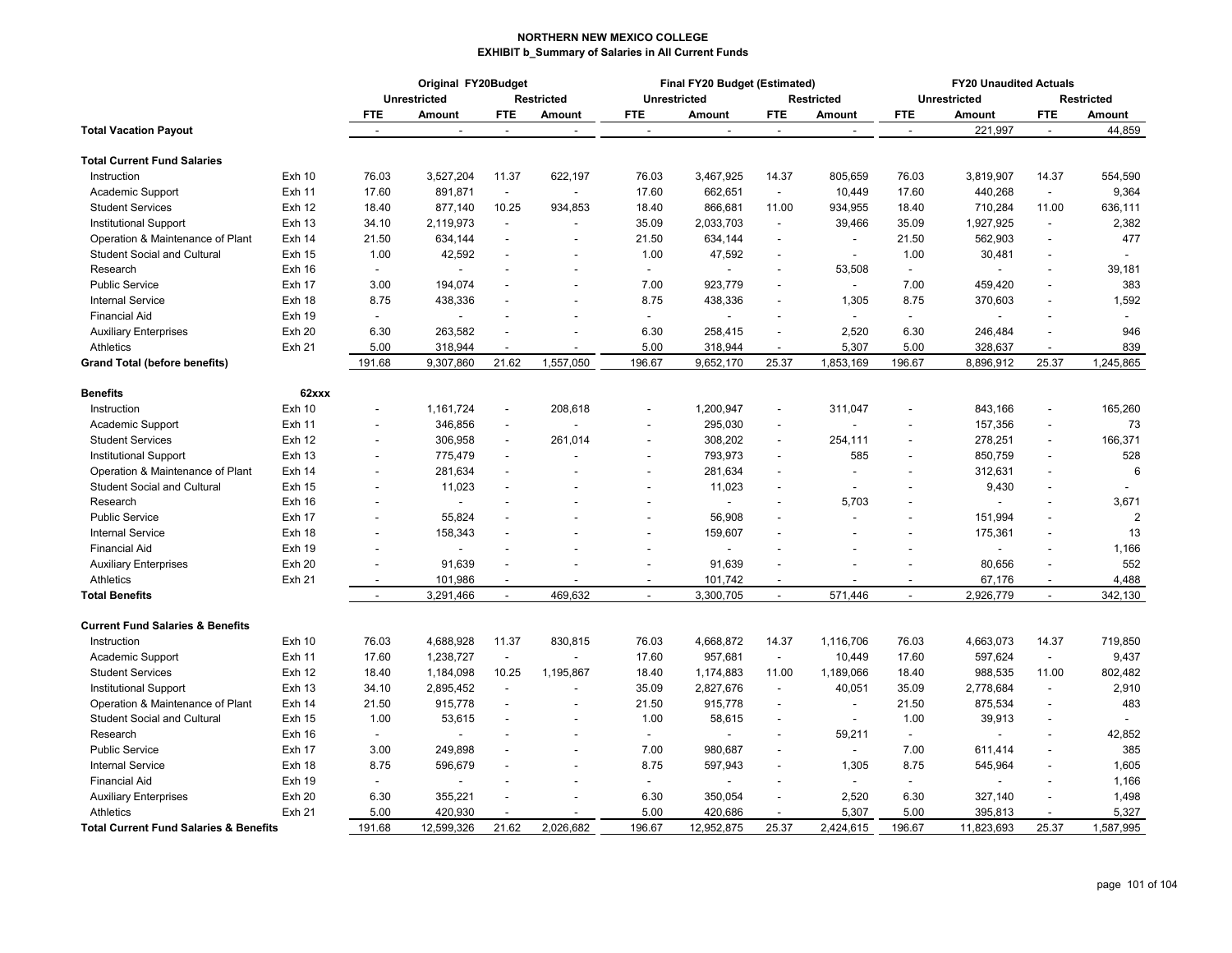# **Northern New Mexico College Proposed Salary Increases NMHED Summary Exhibit c**

FY20 (2019-2020)

| <b>Returning Faculty</b>                          | 4%        |
|---------------------------------------------------|-----------|
| <b>Adjunct Faculty</b>                            | $0\%$     |
| <b>Returning Professional Staff (FLSA Exempt)</b> | 4%        |
| Returning Professional Staff (FLSA Non-Exempt)    | 4%        |
| <b>GA/TA</b>                                      | $0\%$     |
| <b>Students</b>                                   | $0\%$     |
| <b>Cost of Salaries</b>                           | \$273,337 |
| Cost of Benefits                                  | \$95,668  |
| <b>Total Salaries and Benefits</b>                | \$369,005 |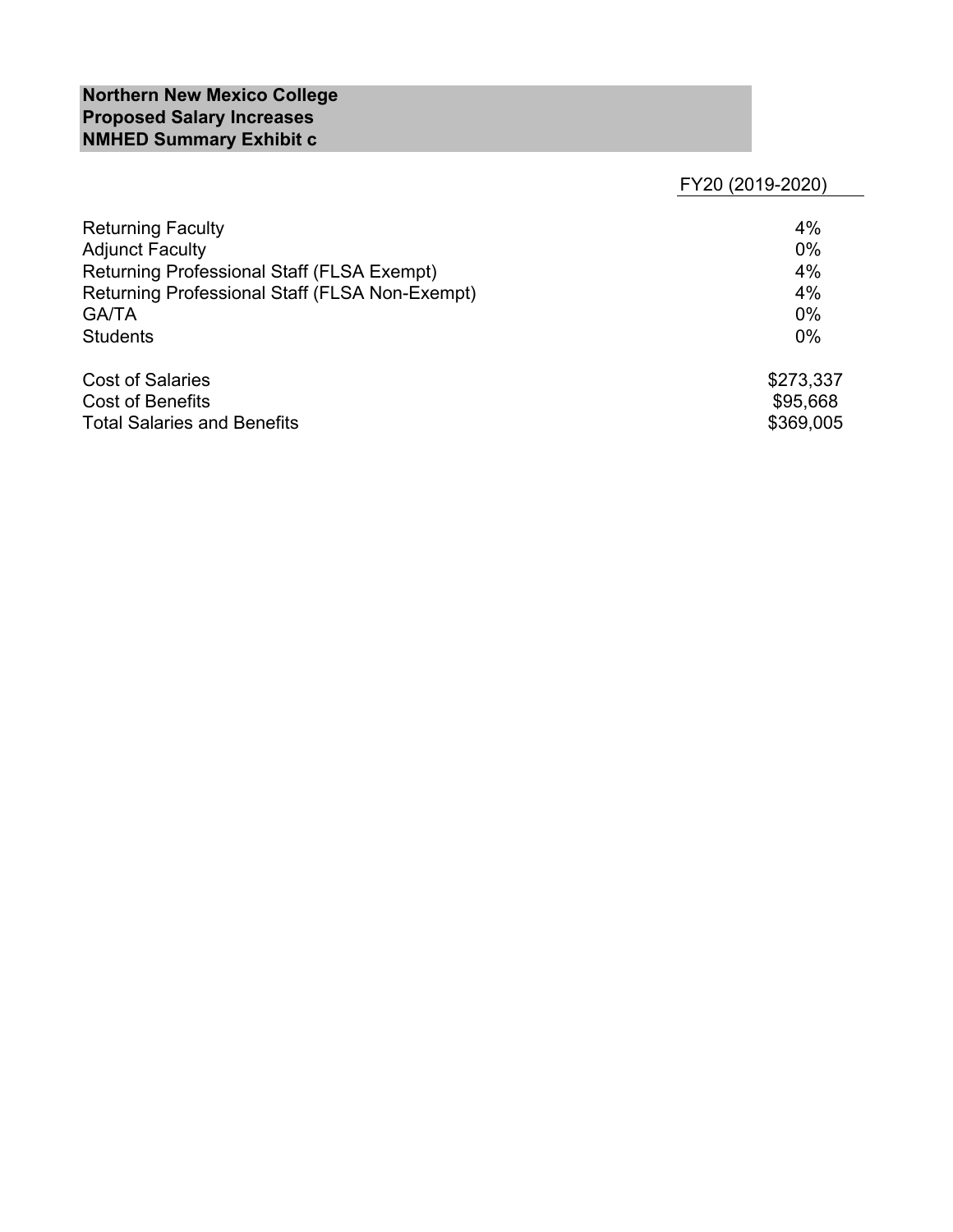# FY20 (2019-2020)

| Tuition                       |        | 135.85 Per credit hour  |
|-------------------------------|--------|-------------------------|
| <b>General Fees</b>           |        | 62.70 Per credit hour   |
| <b>Registration Fee</b>       |        | 29.26 Once per semester |
| <b>Total Tuition and Fees</b> | 227.81 |                         |

\*\* Does not include Course Specific fees